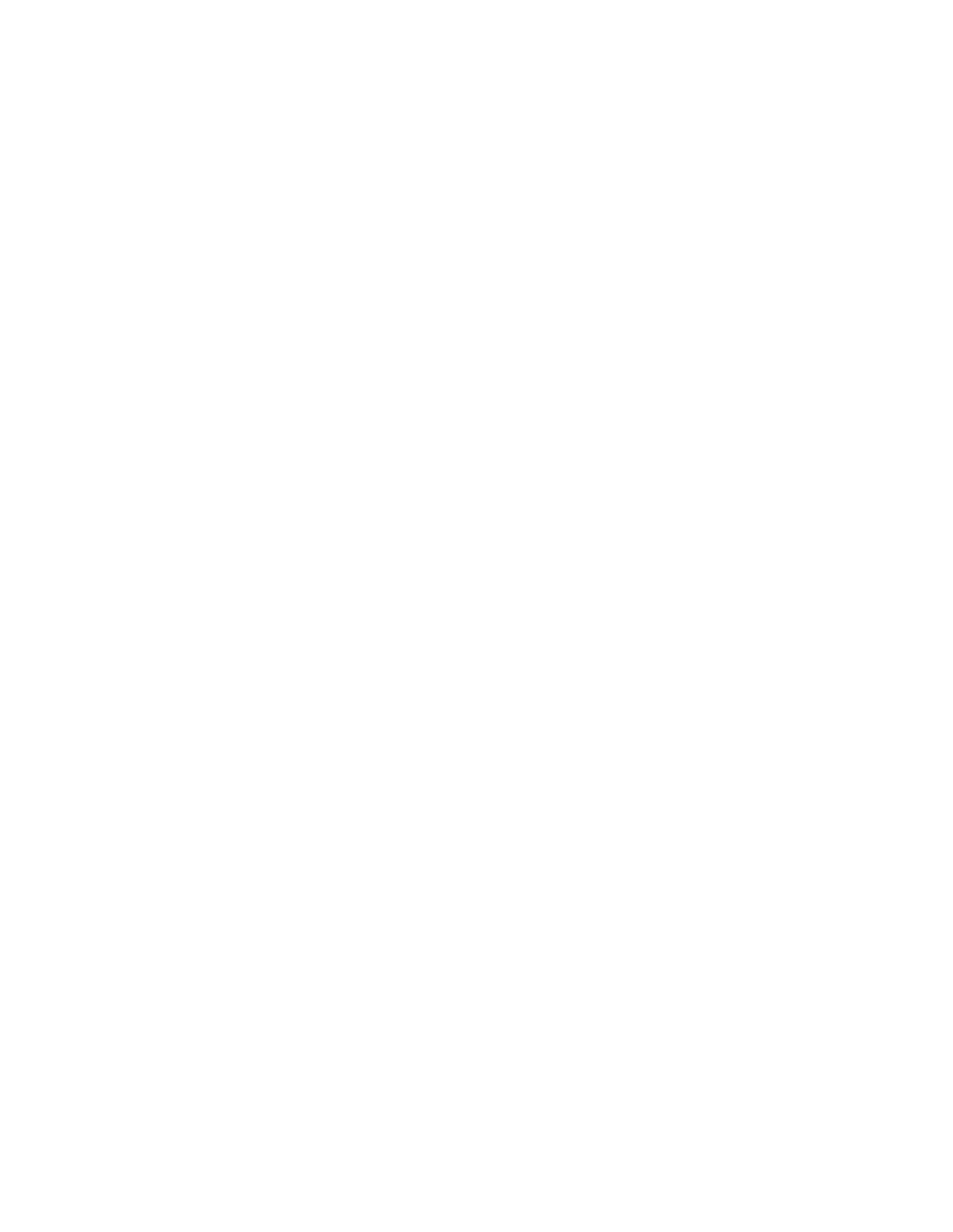# **TABLE OF CONTENTS**

| I.  |             |                                                                              |  |
|-----|-------------|------------------------------------------------------------------------------|--|
|     | A.          |                                                                              |  |
|     | <b>B.</b>   |                                                                              |  |
|     | C.          |                                                                              |  |
| II. |             |                                                                              |  |
|     | A.          |                                                                              |  |
|     |             | 1.                                                                           |  |
|     | 2.          | Misstatements and Exaggerations about Jaeger's Characteristics and           |  |
|     |             |                                                                              |  |
|     |             | 3.                                                                           |  |
|     | <b>B.</b>   |                                                                              |  |
|     |             | 1.                                                                           |  |
|     | 2.          |                                                                              |  |
|     | 3.          |                                                                              |  |
|     | $C_{\cdot}$ |                                                                              |  |
|     |             | 1.                                                                           |  |
|     | 2.          | The Nearpass Report & Clark Determination (May - June 2016)101               |  |
|     | 3.          |                                                                              |  |
|     | 4.          |                                                                              |  |
|     | 5.          |                                                                              |  |
|     | 6.          | The Curtin Investigation & Appeal Determination (July – November 2016)111    |  |
|     |             | 7.                                                                           |  |
|     |             | 8.<br>DeAngelis Sanctions Jaeger and Forms Workplace Conduct Committee       |  |
|     | 9.          | Claimants' Meetings with Seligman and Van Slyke (October – November          |  |
|     |             | 10. Aslin's Letter to Jaeger and Jaeger's Concern for His Students (November |  |
|     |             | 11. Provost Clark's Memo to Faculty (November - December 2016) 123           |  |
|     |             |                                                                              |  |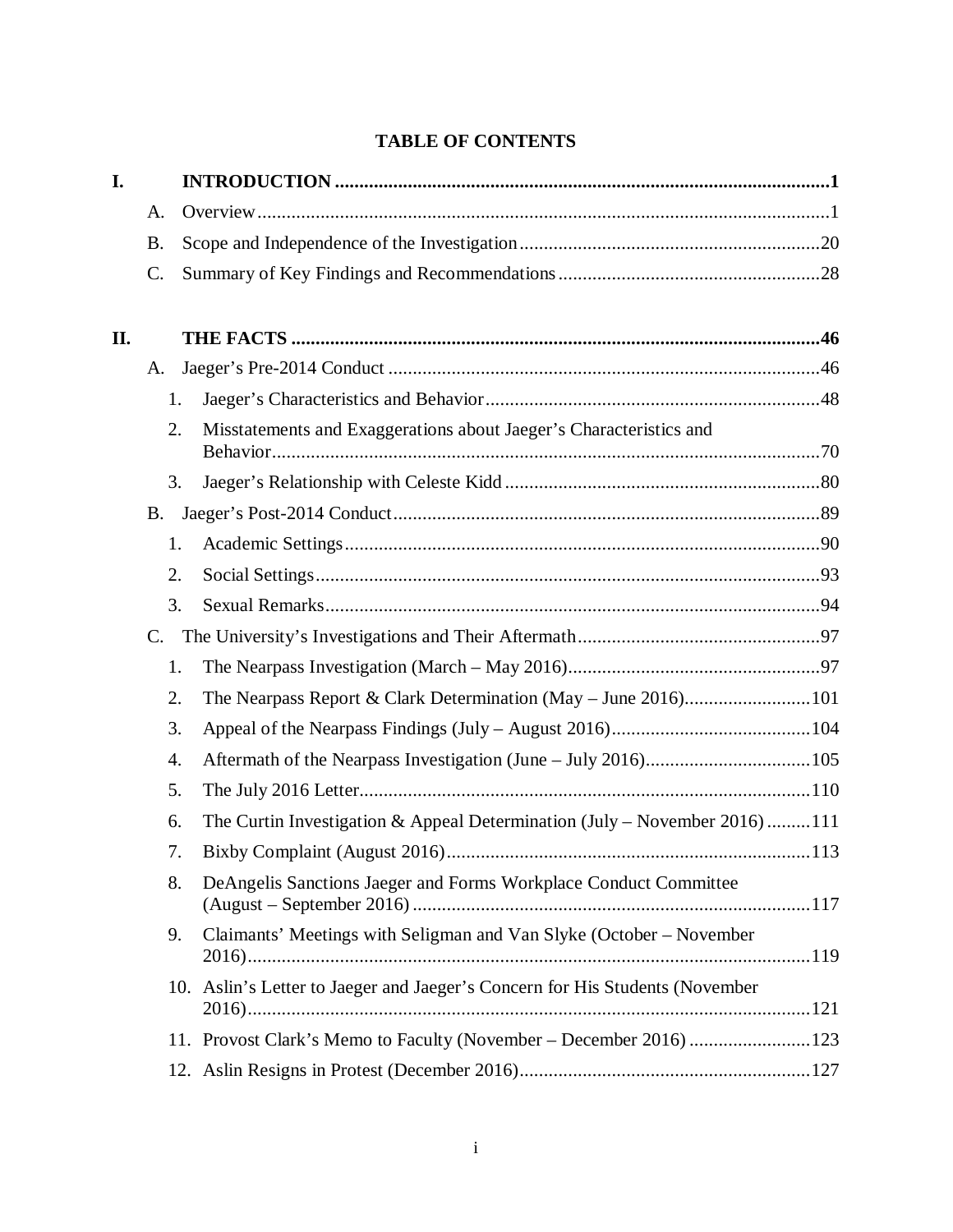| 14. Professional Repercussions for Jaeger (December 2016 – February 2017 128) |  |
|-------------------------------------------------------------------------------|--|
| 15. University Administrators' Engagement with the BCS Faculty Complainants'  |  |
|                                                                               |  |
| 17. Hayden and Heilbronner's Retention and Hiring Issue (December 2016 –      |  |
| 18. Spring 2017 Performance Reviews of Kidd and Piantadosi (February 2017)144 |  |
|                                                                               |  |
|                                                                               |  |
| 21. Events Leading Up to EEOC Complaint (March 2017 – September 2017)149      |  |

| $A_{\cdot}$    |                                                                     |                                                                         |
|----------------|---------------------------------------------------------------------|-------------------------------------------------------------------------|
| 1.             |                                                                     |                                                                         |
| 2.             |                                                                     |                                                                         |
| 3.             | Discussion of Hostile Environment Claims Based on Jaeger's Pre-2014 |                                                                         |
| $\mathbf{4}$ . |                                                                     |                                                                         |
| 5.             |                                                                     |                                                                         |
| $B_{-}$        |                                                                     |                                                                         |
| 1.             |                                                                     |                                                                         |
| $2^{\circ}$    |                                                                     |                                                                         |
|                |                                                                     | Discussion of Hostile Environment Claims Based on Jaeger's Conduct from |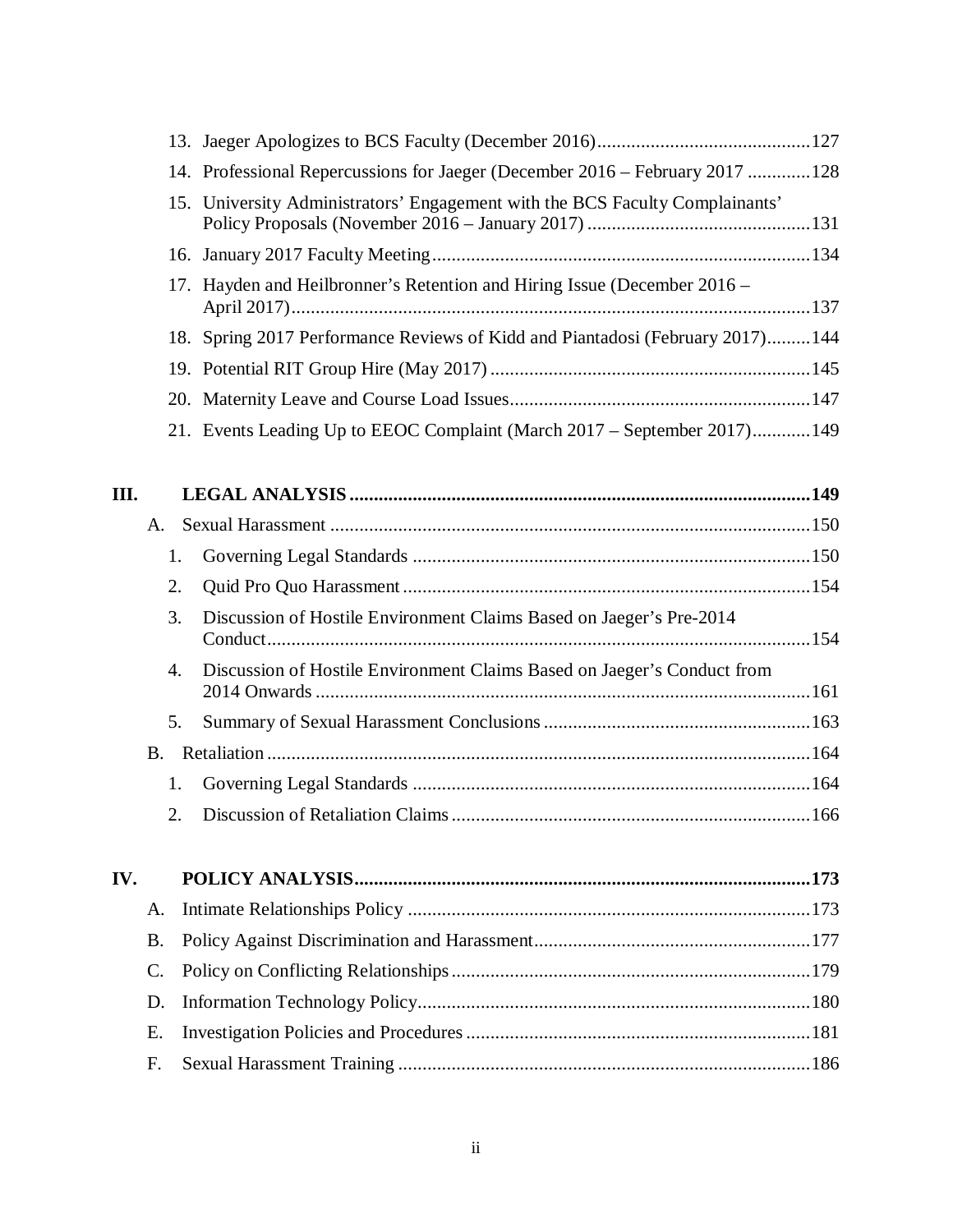| $\mathbf{V}$ . |           |                                                                                                                                                       |      |
|----------------|-----------|-------------------------------------------------------------------------------------------------------------------------------------------------------|------|
|                | A.        |                                                                                                                                                       |      |
|                | 1.        |                                                                                                                                                       |      |
|                | 2.        |                                                                                                                                                       |      |
|                | 3.        |                                                                                                                                                       |      |
|                | 4.        |                                                                                                                                                       |      |
|                | 5.        |                                                                                                                                                       |      |
|                | 6.        |                                                                                                                                                       |      |
|                | 7.        |                                                                                                                                                       |      |
|                | 8.        |                                                                                                                                                       |      |
|                | <b>B.</b> | For the Board of Trustees, President, Provost, Executive Committee of the<br>Faculty Senate, Leadership of GSA and the Commission on Women and Gender |      |
|                | 1.        |                                                                                                                                                       |      |
|                | 2.        | Dedicated Office to Investigate Sexual Harassment or Misconduct by Faculty                                                                            |      |
|                | C.        |                                                                                                                                                       |      |
|                | 1.        |                                                                                                                                                       |      |
|                | 2.        |                                                                                                                                                       |      |
| VI.            |           |                                                                                                                                                       | .207 |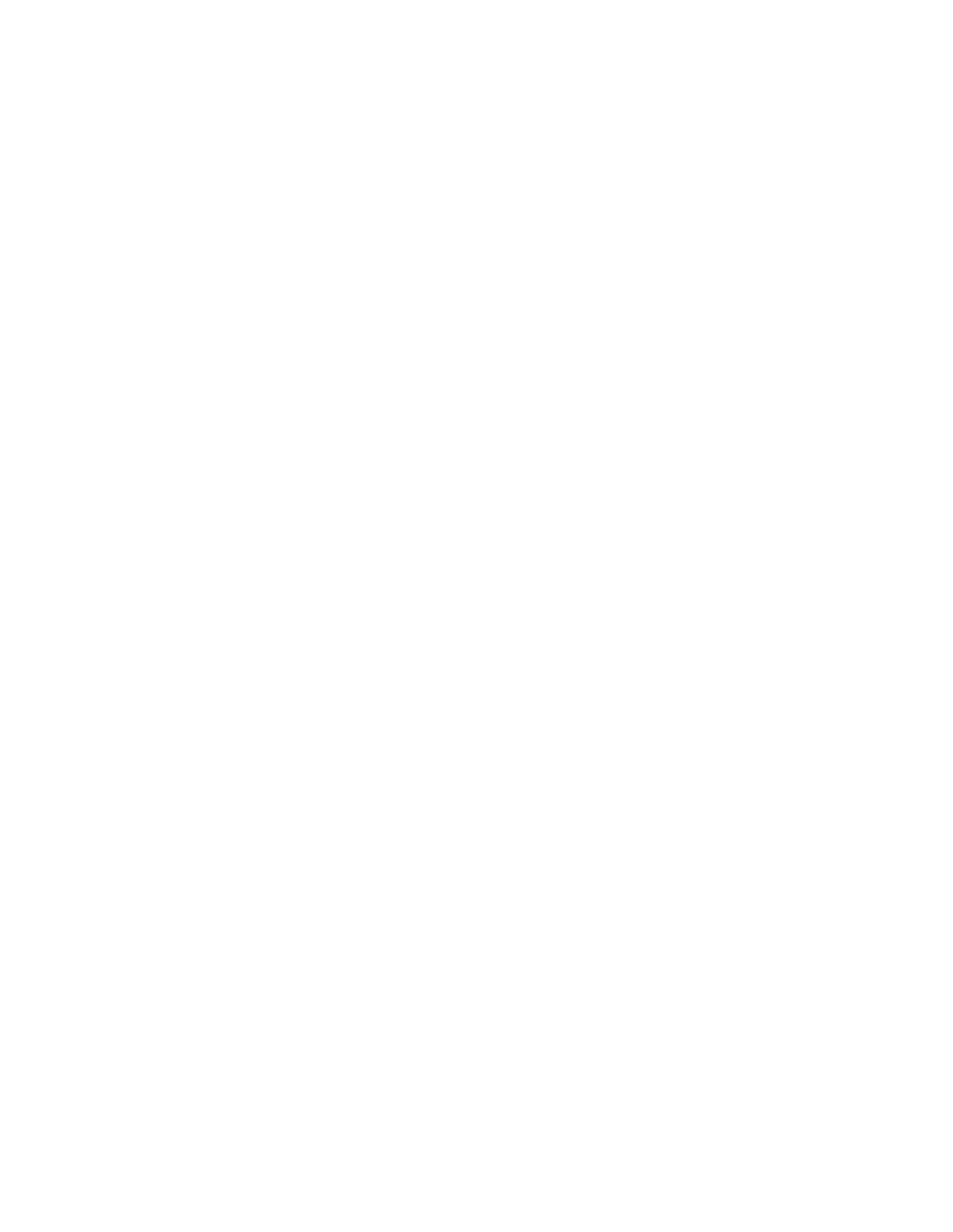### **I. INTRODUCTION**

 $\overline{a}$ 

#### **A. Overview**

This Report follows an extensive three-and-a-half month independent investigation (the "Independent Investigation") into allegations that a tenured professor in the Brain and Cognitive Sciences Department ("BCS") at the University of Rochester ("UR" or the "University") engaged in an historical pattern of behavior since he arrived at the University in 2007 that violated UR policies on intimate relationships with students ("UR Intimate Relationships Policy"),<sup>1</sup> conflicting employment relationships ("UR Policy  $121"$ )<sup>2</sup> and gender-based discrimination and sexual harassment ("UR Policy  $106$ "), thereby also creating a hostile work and academic environment for female graduate students in BCS, in violation of Title VII of the Civil Rights Act of 1964, 42 U.S.C. § 2000e, et seq. ("Title VII"), Title IX of the Education Amendments of 1972, 20 U.S.C. § 1681, et seq. ("Title IX") and the New York State Human Rights Law, N.Y. Executive Law § 290, et seq. ("NYSHRL"). At the most relevant times of the allegations, UR policies strongly discouraged, but did not then prohibit: (1) consensual intimate relationships between faculty and students, including with undergraduate and graduate students over whom the faculty member had academic authority; or (2) sexual or romantic relationships between supervisors and their employees who are not married or cohabitating. All forms of

<sup>1</sup> University of Rochester, *Faculty Handbook* (revised May 2017) (attached as Exhibit 1).

<sup>2</sup> University of Rochester, *Policy 121* (revised Sept. 2015) (attached as Exhibit 2).

<sup>3</sup> University of Rochester, *Policy 106* (revised June 2014) (attached as Exhibit 3).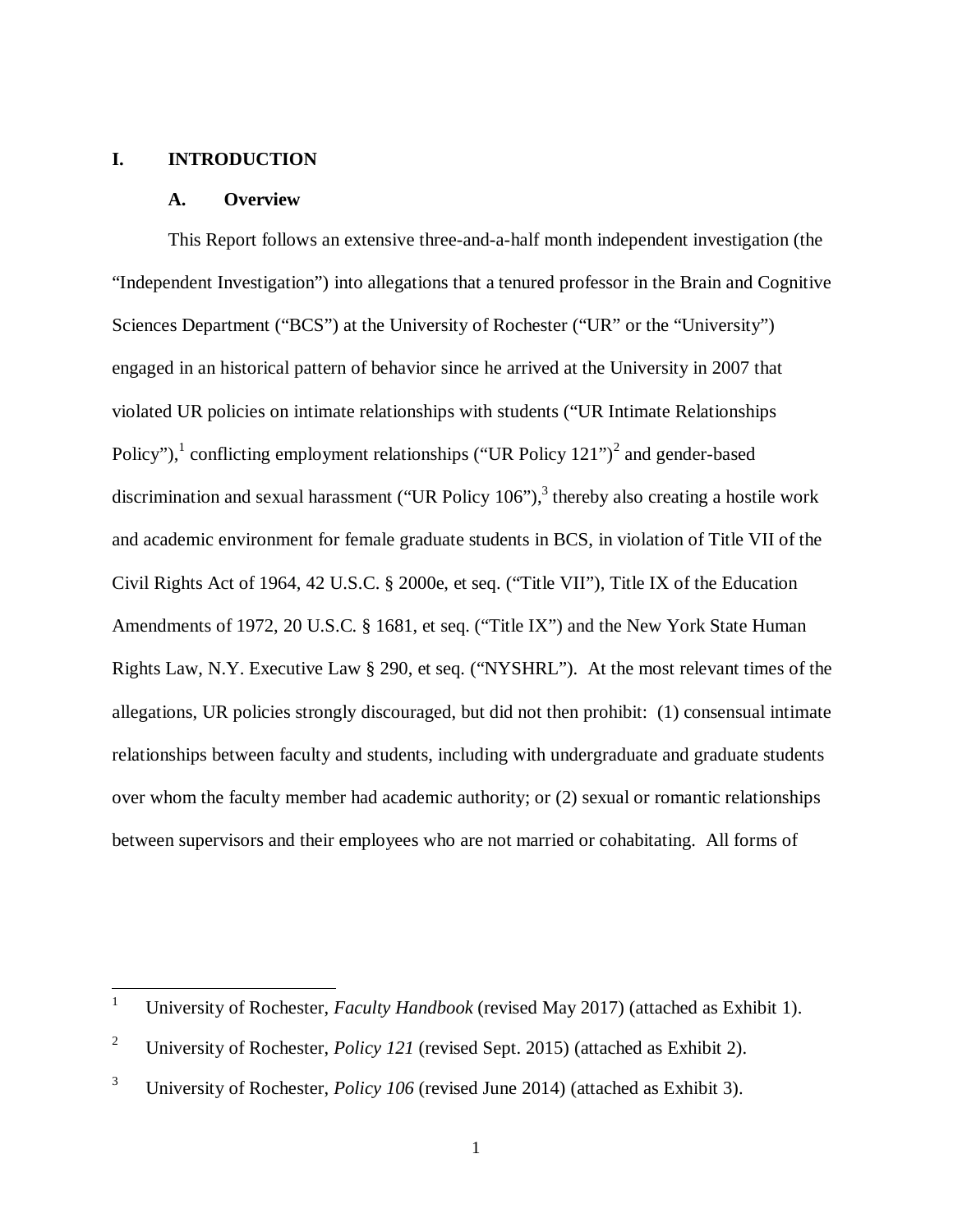sexual harassment, as defined in UR Policy 106, were, however, prohibited throughout the relevant period.<sup>4</sup>

The professor in question is Florian Jaeger, who, before coming to UR, had been an acclaimed graduate student at Stanford University, where in 2006 he received his Ph.D. in linguistics, with a cognitive science designation, and a post-doctoral fellow at the University of California at San Diego ("UCSD"). He began as an assistant professor in BCS in 2007 at the age of 31, received tenure in July 2013 and was recommended for promotion to full professor in April 2016, which went into effect in July 2017. Since coming to UR, Jaeger has been a very successful researcher and achieved considerable stature as a scientist and academic authority in his field. Jaeger also had a reputation at Stanford and thereafter for being outgoing and sexually promiscuous.

The gist of the allegations against Jaeger is that, after coming to UR in 2007, he blurred the lines between professional and personal spheres, continued to lead a promiscuous lifestyle involving students in BCS and others in the cognitive sciences field, attended student social events uninvited, talked and joked about sex and sexual topics openly, harshly criticized students' work in demeaning ways and unfairly took credit for their work, commented occasionally on the attractiveness of female graduate students, held off-site lab retreats at which there were hot tubs and illegal drugs and created an exclusionary "cult" around his lab, all of which allegedly combined to create a hostile and intimidating work environment, especially for female students in BCS. Despite being labeled as a "sexual predator" by his accusers, there have never been allegations of sexual assault, unwanted groping, any use of force, or exhibitionism

<sup>4</sup> Exhibit 3.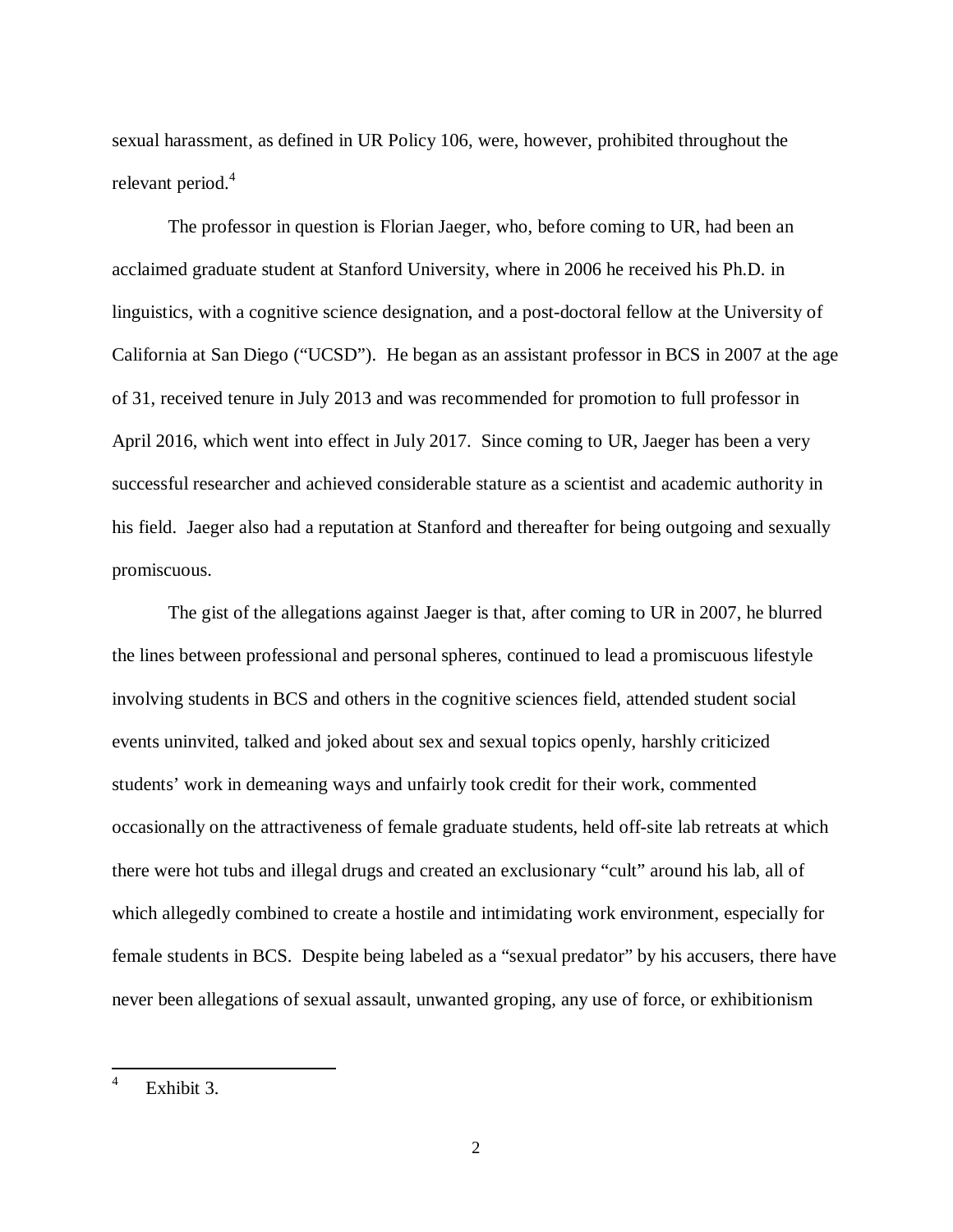outside of consensual relationships, and we have found no evidence of such behavior ever occurring.<sup>5</sup>

While the specific allegations of misconduct against Jaeger focus primarily on the period 2007-2013 (with emphasis on 2007-2011), they also assert continuing and present-day violations and problems. The allegations against Jaeger, which were reported to the University on March 10, 2016, are serious and disturbing. They were brought forward, not by a student, but by Professor Richard Aslin, a highly respected, then senior member of the BCS faculty and former Dean of the College of Arts & Sciences. His complaint, in the first instance, was prompted by predominantly second- and third-hand information he received in a phone call on March 5, 2016, from Professor Jessica Cantlon, another BCS faculty member; Cantlon filed a similar claim with the University in April 2016. Aslin was outraged and offended by what he heard from Cantlon about Jaeger's sexual relationships with students and told her, within days of reporting the matter to the University and as the investigation was just starting, "I will not let this rest until he is out of the department."<sup>6</sup>

Aslin and Cantlon, both before and after filing their complaints, actively sought out or endeavored to generate information supportive of their claims against Jaeger from potential witnesses at UR and elsewhere. They also discussed the allegations and the University's investigative findings with others at UR and elsewhere, before and after the University had completed its investigation and rendered its decision—at times, contrary to the instructions and

<sup>5</sup> We are sensitive to the possibility that the topics discussed in this Report may trigger past experiences for which readers may want to get support. With the help of the Susan B. Anthony Center Director, we have compiled a list of resources and attach it here as Appendix A.

<sup>6</sup> Mar. 11, 2016 Email from R. Aslin to J. Cantlon.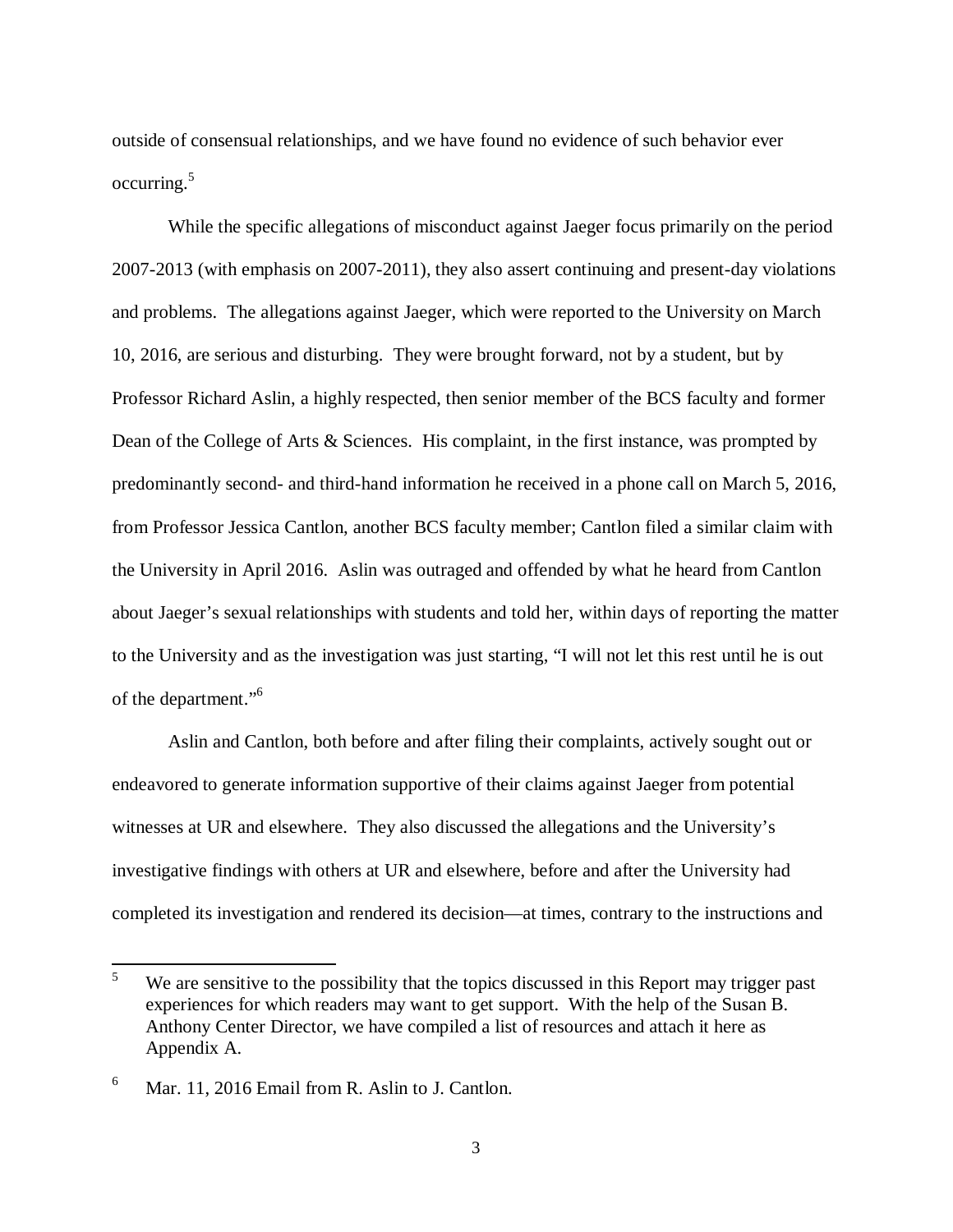expectations of the UR Office of Counsel ("OOC") to maintain confidentiality. There is no evidence that Jaeger sought out witnesses during the University investigation, though he responded to inquiries from former students and colleagues and confirmed that there was an investigation, without providing details.

In response to the Aslin and Cantlon reports of possible sexual misconduct by Jaeger and another claim made in July 2016 alleging retaliation against Celeste Kidd, a former BCS graduate student and now an assistant professor in BCS, the University followed its standard procedures and process for investigating claims of sexual harassment against faculty members. (Aslin, Cantlon and Kidd are sometimes referred to as the "claimants.") UR's investigations ultimately concluded, on June 2, 2016, that Jaeger's conduct did not violate any UR policy applicable at the time of the conduct and, on October 4, 2016, that no retaliation against Kidd had occurred, but that Jaeger had exhibited gross lapses in judgment and that there had been aspects of his behavior in the past that "warrant[ed] review and discussion" with Jaeger by BCS Chair Gregory DeAngelis.<sup>7</sup> The claimants appealed both decisions, which were upheld by senior University officials.<sup>8</sup> Unbeknownst to University officials, the claimants, while their appeals were pending, had decided "to go public" if their appeals were denied.<sup>9</sup>

<sup>7</sup> June 2, 2016 Letter from R. Clark to R. Aslin and J. Cantlon (attached as part of Exhibit 4).

<sup>8</sup> On August 15, 2016, Dean of the Medical School Mark Taubman upheld the decision of now Provost Robert Clark on the underlying claims against Jaeger. On November 17, 2016, Clark upheld, on appeal, the decision of Gloria Culver, Dean of the School of Arts & Sciences, on the Kidd retaliation claim. The initial written decisions and the decisions on appeal, which were provided to Aslin and Cantlon (as the claimants), as well as Jaeger, are, in redacted form, collected in Exhibit 4 attached to this Report.

<sup>9</sup> Aug. 15, 2016 Email from R. Aslin to J. Cantlon, S. Piantadosi, C. Kidd, B. Mahon, B. Hayden and E. Newport. From the outset, claimants discussed the plan to file the claim against Jaeger, the ongoing investigation, the appeal and its aftermath with others, including Steven Piantadosi (BCS assistant professor), Bradford Mahon (BCS associate professor),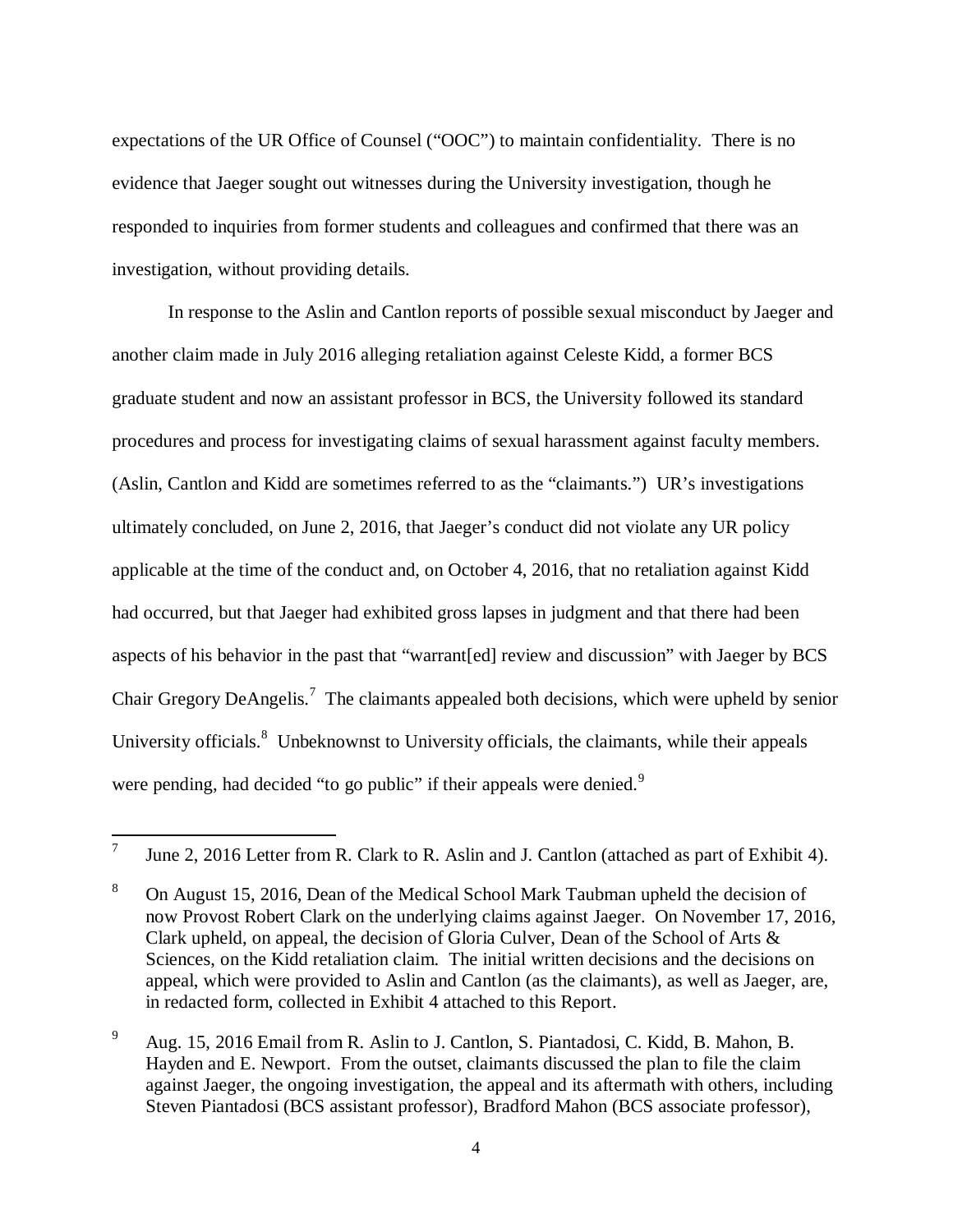The review and follow-up discussions between DeAngelis and Jaeger focused on areas related to the inherent risks and conflicts of engaging in consensual, intimate relationships with students, excessively socializing with students and Jaeger's very blunt, unfiltered way of conversing, including, at times, talking and joking about sex and using language carrying sexual innuendo. On August 29, 2016, DeAngelis sent a formal letter admonishing Jaeger to be mindful of the requirements of the stricter, current UR policy on faculty relationships with students; the need to maintain appropriate boundaries in interactions with students; and how every member of the faculty, because of their position and disproportionate influence on the academic and work environment for students, has a special responsibility to demonstrate appropriate behavior and choice of words at all times. $10$ 

While noting that Jaeger had not engaged in intimate relationships with students in recent years and that the University's investigator had also not found evidence that he had made offending comments of a sexual nature in recent years, DeAngelis expressed his personal view that all intimate relationships between faculty and all students should be prohibited and emphasized that "comments which are sexual in nature or otherwise sexually inappropriate are not acceptable in the academic environment or workplace.<sup>"11</sup> He also warned Jaeger that any recurrence of such behavior could be grounds for further discipline.<sup>12</sup> Since 2014, intimate relationships with undergraduate students and exercising any academic authority over a graduate

11 *Id.*

 $\overline{a}$ 

12 *Id.*

Ben Hayden (formerly BCS assistant professor) and Elissa Newport (formerly Chair of BCS), who left UR in 2012 to go to Georgetown University.

<sup>10</sup> *See* Aug. 29, 2016 Letter from G. DeAngelis to F. Jaeger (attached as Exhibit 5). This letter was placed in Jaeger's personnel file.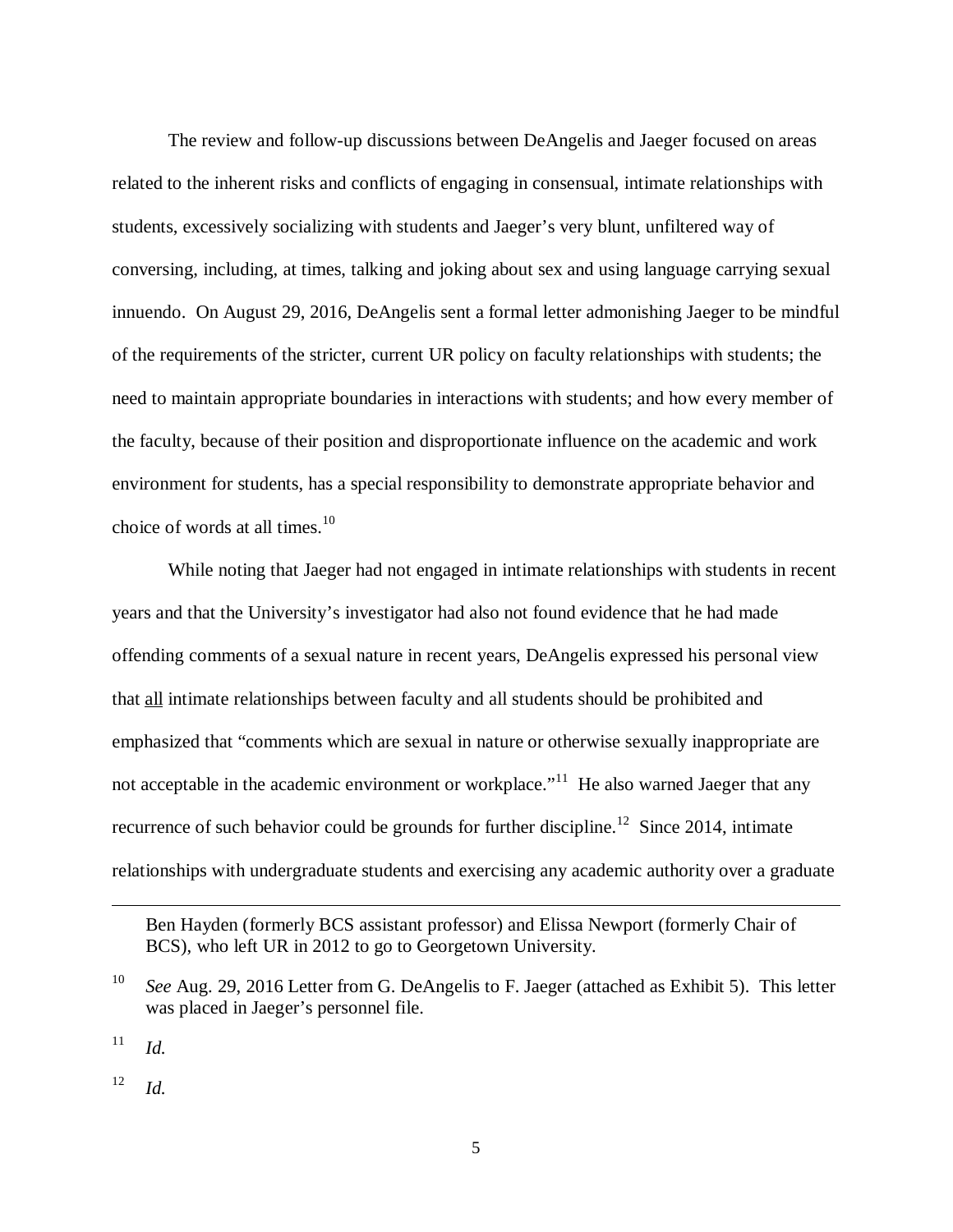student with whom faculty has or has had such a relationship have been prohibited.<sup>13</sup> There is no allegation and we have found no evidence suggesting that Jaeger has engaged in any sexual relationship with any BCS student or former student after these policy changes were made, or at any time after 2011.

DeAngelis further directed Jaeger to complete, by December 1, 2016, one-on-one training on respectful workplace behaviors (sexual and other), including training on "the dangers and risks inherent in entering even consensual relationships."<sup>14</sup> That training was successfully completed on November 9, 2016. Jaeger sent a letter of apology to the BCS faculty on December 7, 2016,<sup>15</sup> but declined DeAngelis' request to send it to BCS students. He also drafted a longer explanation of his perspective,  $16$  which accompanied a summary of the allegations and investigative findings prepared by the OOC to provide greater transparency to the BCS faculty about the matter. In addition, he apologized to three students with whom he had had relationships, expressing regret for having been the cause of their being drawn into the allegations against him. Many of the follow-up steps and remedial measures just discussed have

<sup>15</sup> Dec. 7, 2016 Email from F. Jaeger to BCS Faculty (attached as Exhibit 6).

<sup>13</sup> University of Rochester, *Faculty Handbook* (revised May 2014).

<sup>&</sup>lt;sup>14</sup> Exhibit 5. DeAngelis' August 29, 2016 letter to Jaeger was reviewed and approved by the OOC, which had previously advised that, since no policy violation had been found, DeAngelis should not impose any financial or other disciplinary sanctions and that any written statement DeAngelis provided to the BCS Faculty on the matter needed to be consented to by Jaeger because of privacy and potential defamation concerns. DeAngelis drafted such a statement. Jaeger reviewed and disagreed with its characterization of his conduct. (Sept. 6, 2016 Email from F. Jaeger to G. DeAngelis and S. Wormer.) DeAngelis never sent his statement to the BCS faculty. Separately, for reasons purportedly unrelated to the investigation, Dean Culver in spring 2017 asked Jaeger to step down early from his position as the Director of the Center for Language Sciences ("CLS").

<sup>&</sup>lt;sup>16</sup> F. Jaeger's Written Statement.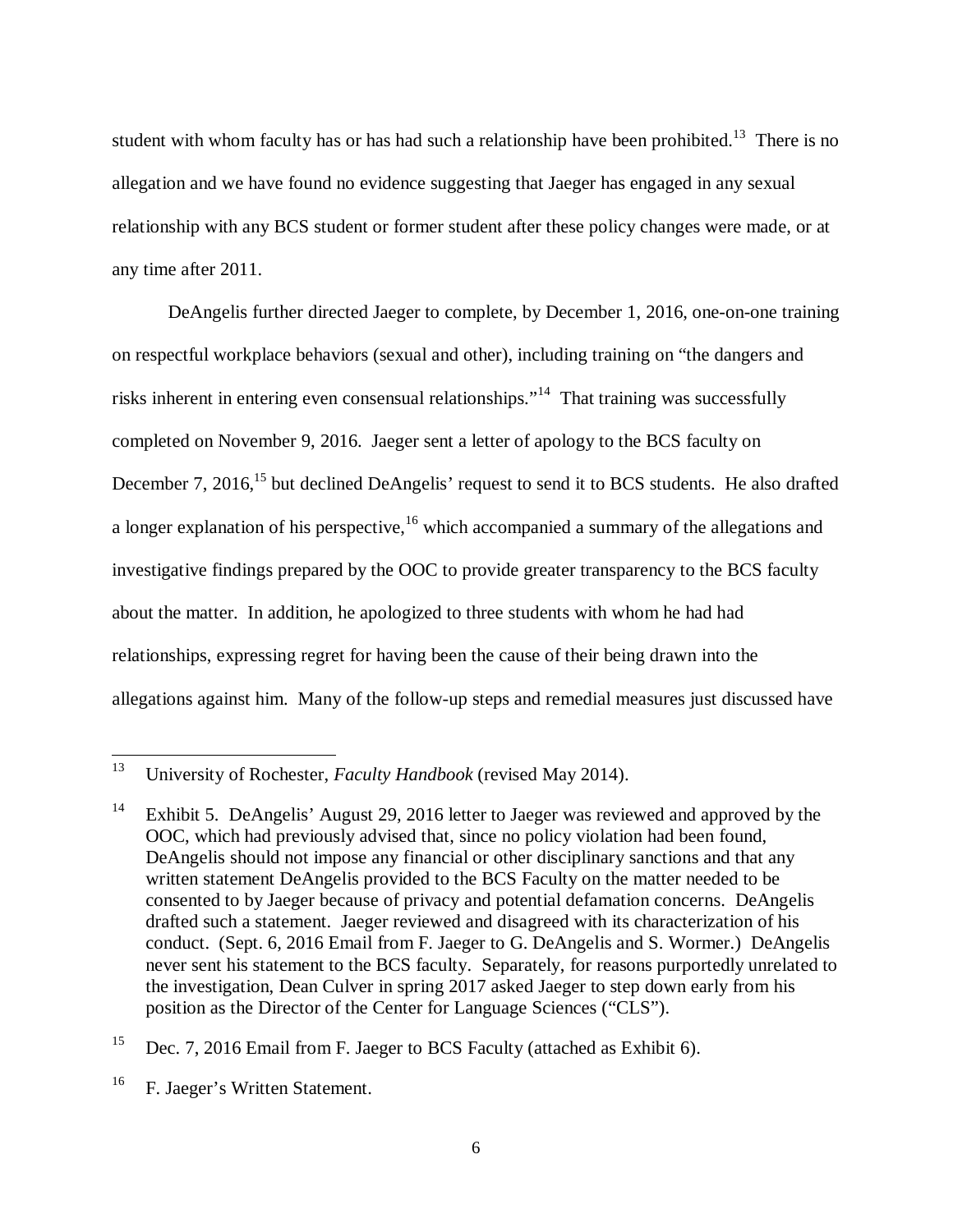not been previously made public because of the confidentiality ordinarily accorded to personnel matters, leading the claimants and others to conclude incorrectly that no action had been taken in response to the findings of the University's investigation of the allegations against Jaeger.

DeAngelis also continued more broadly to seek to tighten the relevant policies for at least BCS (to prohibit all intimate relationships with graduate students); formed the Workplace Behavior Committee, a committee of BCS faculty and students, to discuss how to raise awareness about UR's sexual harassment policies and procedures and to develop guidelines for workplace behavior; and explored bringing in a facilitator to help restore a collegial and constructive environment among BCS faculty. Some of those efforts are still ongoing.

The claimants strongly disagreed with the University's decision on Jaeger and, within days of the initial June 2, 2016 decision finding that there had been no policy violation, were planning their appeal and talking about an alternative route to getting Jaeger out of BCS by making his professional life miserable in various ways.<sup>17</sup> The claimants also pressed for sanctions against Jaeger, notwithstanding that he had not been found to have violated any UR policy.<sup>18</sup> Citing inherent conflicts of interest, lack of sufficient support for claimants, confusion

<sup>&</sup>lt;sup>17</sup> June 6, 2016 Email from R. Aslin to J. Cantlon, E. Newport, B. Hayden, C. Kidd, S. Piantadosi and B. Mahon; June 23, 2016 Email from B. Hayden to B. Mahon, J. Cantlon, S. Piantadosi, C. Kidd and S. Heilbronner; Jan. 5, 2017 Emails between Faculty 19, Faculty 13, Faculty 20, G. DeAngelis and Faculty 7.

<sup>&</sup>lt;sup>18</sup> While their appeal was pending, Cantlon prepared a list of possible "demands to Florian in order for us to back off." Their demands included publicly admitting to the facts, as laid out in UR's investigative report and as alleged in claimants' appeal papers, publicly apologizing, stepping down as the administrative director of CLS, not taking on new graduate students for two years, and training at the Susan B. Anthony Center. (July 21, 2016 Email from J. Cantlon to R. Aslin.) These terms, plus close monitoring of Jaeger's relationships with students, were reiterated in November by Aslin in a "call for action" letter to Joel Seligman, University President, and Peter Lennie, Dean of the Faculty. (Nov. 30, 2016 Letter from R. Aslin to J. Seligman and P. Lennie.)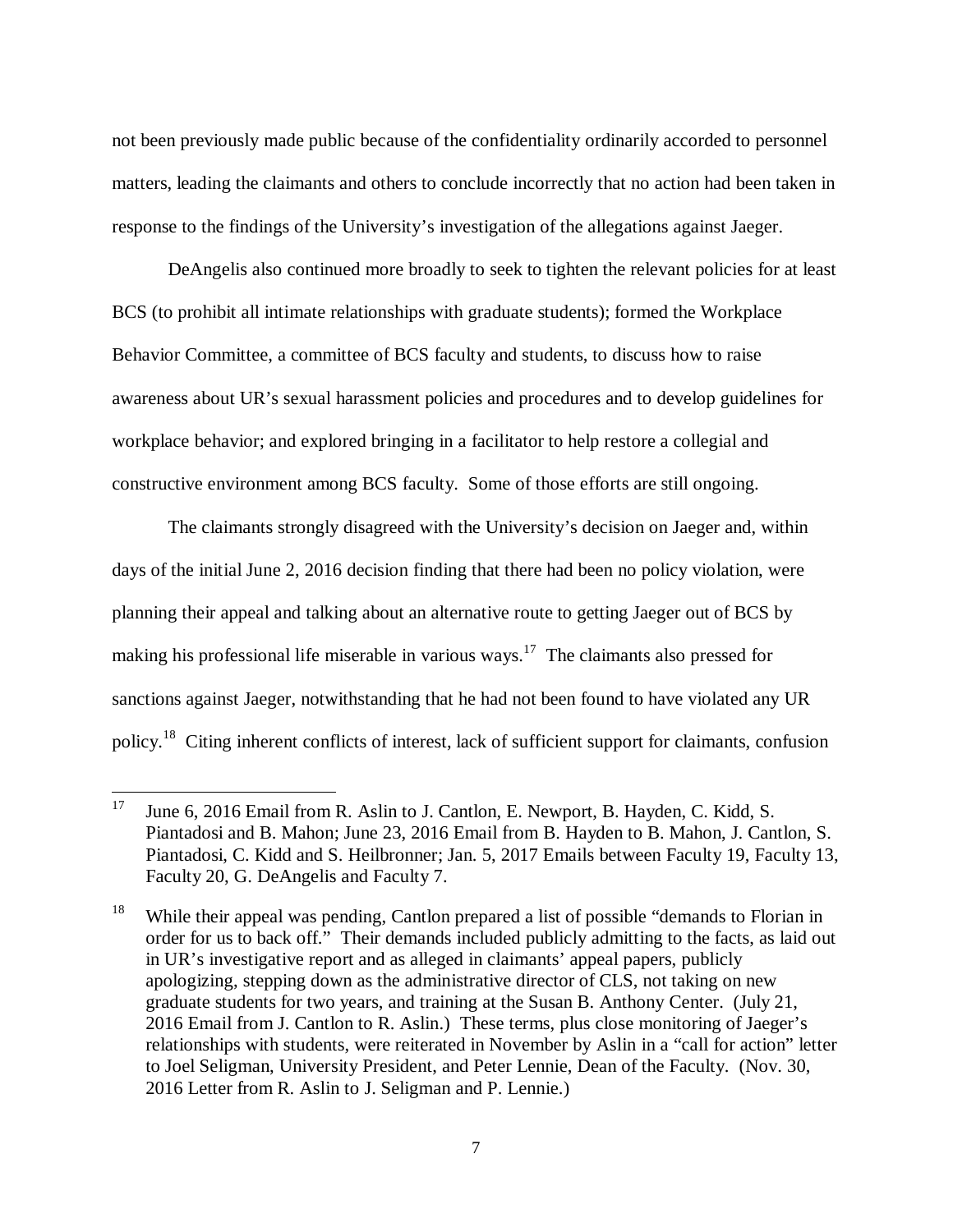about the reporting and investigative process and lack of transparency in reporting investigative results and remedial actions, the claimants also urged changes and enhancements to the relevant policies, procedures and process used by the University to address claims of sexual misconduct by faculty members.

In July 2016, partially in response to their belief that Jaeger was telling people that he had been "cleared" and the lack of information being provided by the University, the claimants decided that other members of the BCS faculty should be informed of the allegations and investigative findings and took it upon themselves to do so, joined by Newport and others at BCS (Mahon and Hayden). These efforts raised significant concerns on the part of the OOC, the deans, and DeAngelis about confidentiality and the potential for undermining official processes, and it offended a number of other BCS faculty, two of whom referred to the claimants' conduct as vigilantism.<sup>19</sup>

On July 26, 2016, Deans Lennie and Culver sent a letter to BCS faculty telling them that the investigation was concluded, its findings were "a confidential employment matter" and that the matter was on appeal.<sup>20</sup> They criticized the "gossip" about the claims as "most regrettable" and unprofessional," but they emphasized that they "fully endorse the rights of individuals to make good faith complaints and they will ensure that no one will be retaliated against for their participation in the investigation."<sup>21</sup> Kidd, who filed a retaliation claim on July 21, 2016, as a

<sup>&</sup>lt;sup>19</sup> Jan. 5, 2017 Emails between Faculty 19, Faculty 13, Faculty 20, G. DeAngelis and Faculty 7; Oct. 20, 2017 Interview with Faculty 7.

<sup>&</sup>lt;sup>20</sup> July 26, 2016 Letter from P. Lennie and G. Culver to BCS Faculty ("July 2016 Letter") (attached as Exhibit 7).

 $^{21}$  *Id.*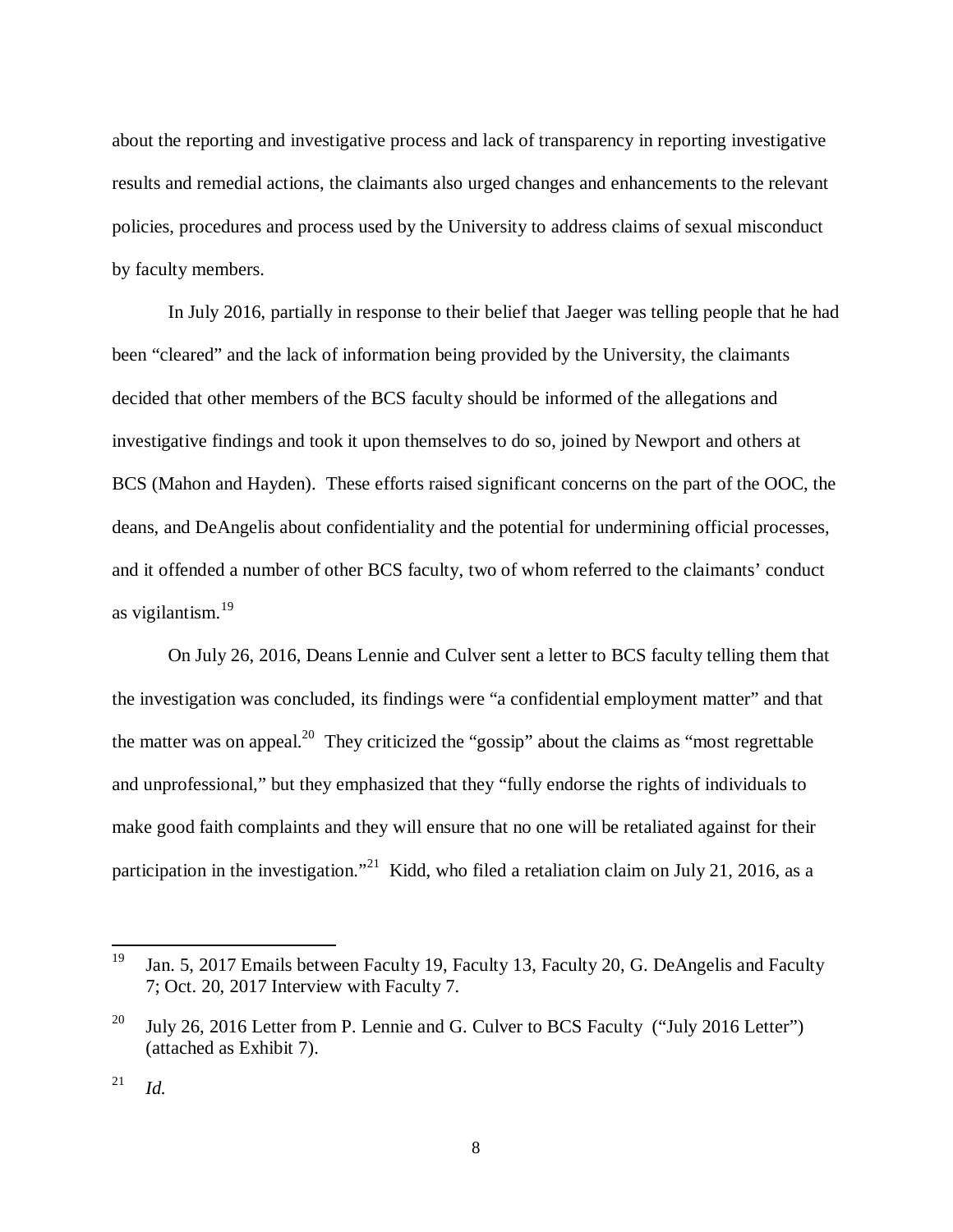result of some of the ongoing conversations which questioned her credibility,  $2^2$  welcomed this belated admonition from the University. Other claimants resented this "gag order" and believed, in any event, that they had a first amendment right to discuss the matter.<sup>23</sup>

During the period from July 2016 to March 2017, there were numerous discussions between the claimants, the BCS Chair, Deans Culver and Lennie, Provost Clark and other senior UR officials, including, eventually, President Seligman, about possible process changes and how best to move forward. DeAngelis also continued to press for a stricter code of conduct for BCS and other changes. These latter efforts were stymied, in his view, by the OOC, which did not think it was appropriate to have different standards for different departments, and the Executive Committee of the Faculty Senate, which, at the behest of DeAngelis and Lennie, considered a prohibition on any intimate relationships between faculty and students in the same department, but ultimately took a different approach to strengthening the policy. On November 30, 2016, Aslin sent his "call for action" letter to Seligman and Lennie, informing them that he would retire early from UR if the process for handling sexual harassment claims against faculty members was not improved and that he would leave UR, in any event, if Jaeger was not gone by June 30, 2017. $^{24}$ 

Aslin also sent a letter directly to Jaeger in early November 2016, which specified alternative paths forward for Jaeger, which Jaeger found inappropriate and threatening.<sup>25</sup> On November 29, 2016, largely in response to Aslin's letter to Jaeger and in an effort to move past

l

<sup>&</sup>lt;sup>22</sup> C. Curtin's Notes from Aug, 16, 2016 Interview with C. Kidd.

<sup>&</sup>lt;sup>23</sup> Nov. 30, 2016 Letter from R. Aslin to J. Seligman and P. Lennie.

<sup>24</sup> *Id.*

<sup>&</sup>lt;sup>25</sup> Nov. 2, 2016 Letter from R. Aslin to F. Jaeger.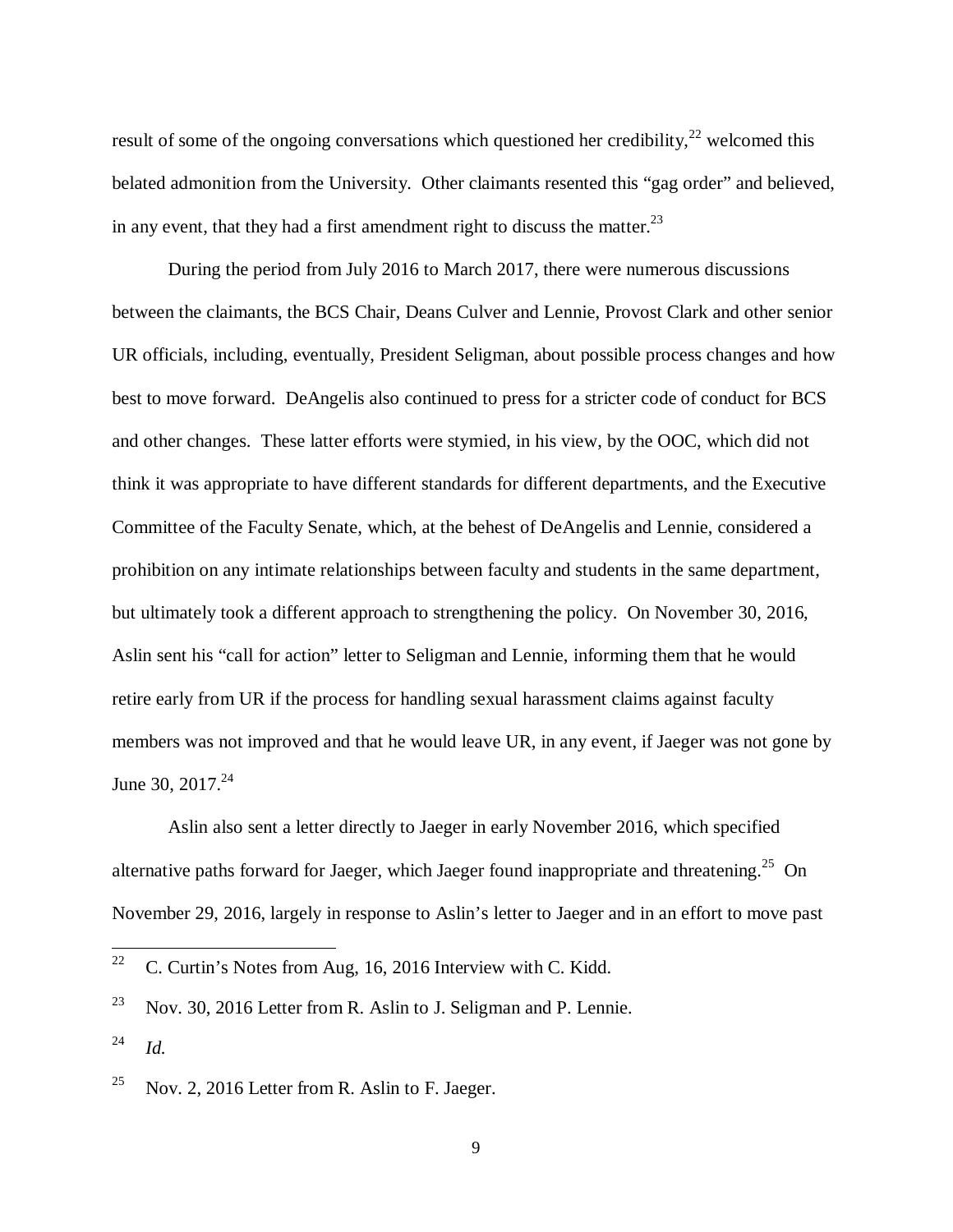the discord in BCS, Provost Clark sent a memorandum to BCS faculty telling them that the University considered the Jaeger matter closed and that the University valued and supported him as it does all faculty members.<sup>26</sup> In that memorandum, there was no mention or criticism of any of Jaeger's conduct that had been found problematic in the investigation, but Clark informed faculty that they could view a summary of the facts in the Intercessor's office. This unbalanced communication angered the claimants, their supporters and other, more neutral members of the BCS faculty.

Eventually, and reluctantly, in order to deal with the continuing tensions in BCS and to provide more transparency about the allegations and the investigation, as claimants and others in BCS were seeking, the OOC prepared a summary of facts in late November 2016, and provided it to interested BCS faculty who would agree to keep the information confidential.<sup>27</sup> Jaeger's written statement and Aslin's November 2, 2016 letter to him were also, at Jaeger's request, made available.

As with other steps the University took to try to move past the ongoing controversy and tensions in BCS, these efforts were not successful. Matters were further exacerbated when, in January 2017, the OOC provided DeAngelis with certain of the claimants' emails that had been preserved when UR was notified in July 2016 that Aslin and Cantlon had retained a lawyer. The emails had been reviewed by the OOC in connection with the complaints about violations of confidentiality and in anticipation of providing them to the outside lawyer working on Kidd's

<sup>&</sup>lt;sup>26</sup> Nov. 29, 2016 Memorandum from R. Clark to BCS Faculty ("November 2016 Memo") (attached as Exhibit 8).

<sup>&</sup>lt;sup>27</sup> Of the BCS faculty who supported the claimants, only Hayden reviewed the summary; Piantadosi refused to commit to confidentiality and so did not review the summary. Cantlon, Aslin and Kidd had reviewed the entire investigative report.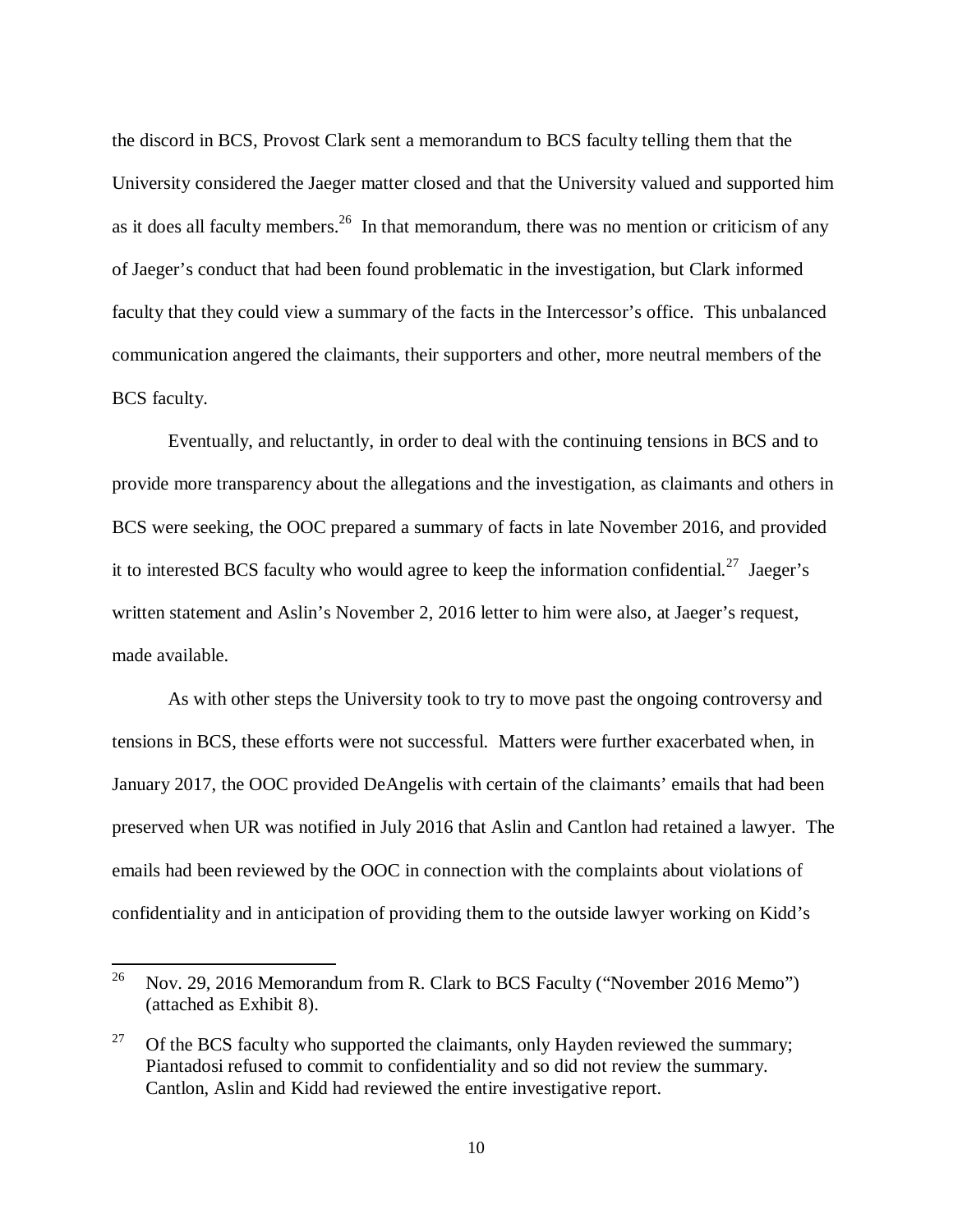retaliation claim. In a January 2017 BCS faculty meeting, without naming names, DeAngelis told the group that he believed that he had been deceived and manipulated after he had reviewed emails from those who had complained about Jaeger to the University. Cantlon took his remarks to be referring to her, as well as Aslin, and was outraged. Later, it was asserted that DeAngelis' remarks constituted retaliation for their having complained about Jaeger and participated in the investigation. The revelation and discussion of the emails caused the BCS faculty to become further divided. All subsequent efforts to repair the faculty relationships in BCS have also been unsuccessful.

A number of BCS faculty and members of the University Administration have found the claimants' unrelenting pursuit of this matter, which the University believed it had thoroughly, fairly and in good faith investigated and resolved under its established procedures, both frustrating and inexplicable.<sup>28</sup> For their part, the claimants and their supporters felt insulted and very troubled by the University's perceived lack of responsiveness to them and their concerns about the sexual harassment of students and UR's system for dealing with sexual harassment claims against faculty members.

Ultimately exasperated by their lack of success internally to reverse the University's investigative findings, to sanction Jaeger or to change UR's policies and procedures, the claimants (together with others) filed a complaint with the Equal Employment Opportunity Commission ("EEOC") on August 30, 2017 (the "EEOC Complaint"), which repeated many of the allegations reported to UR in 2016. The complainants in the EEOC Complaint were four current BCS faculty members (Cantlon, Kidd, Mahon and Piantadosi), three former BCS faculty

<sup>&</sup>lt;sup>28</sup> Seligman personally read the University's investigative report "multiple times" and found it to be thorough and persuasive. (Jan. 8, 2018 Interview with J. Seligman.) He also read the appeal papers and other subsequently-filed complaints. (*Id.*)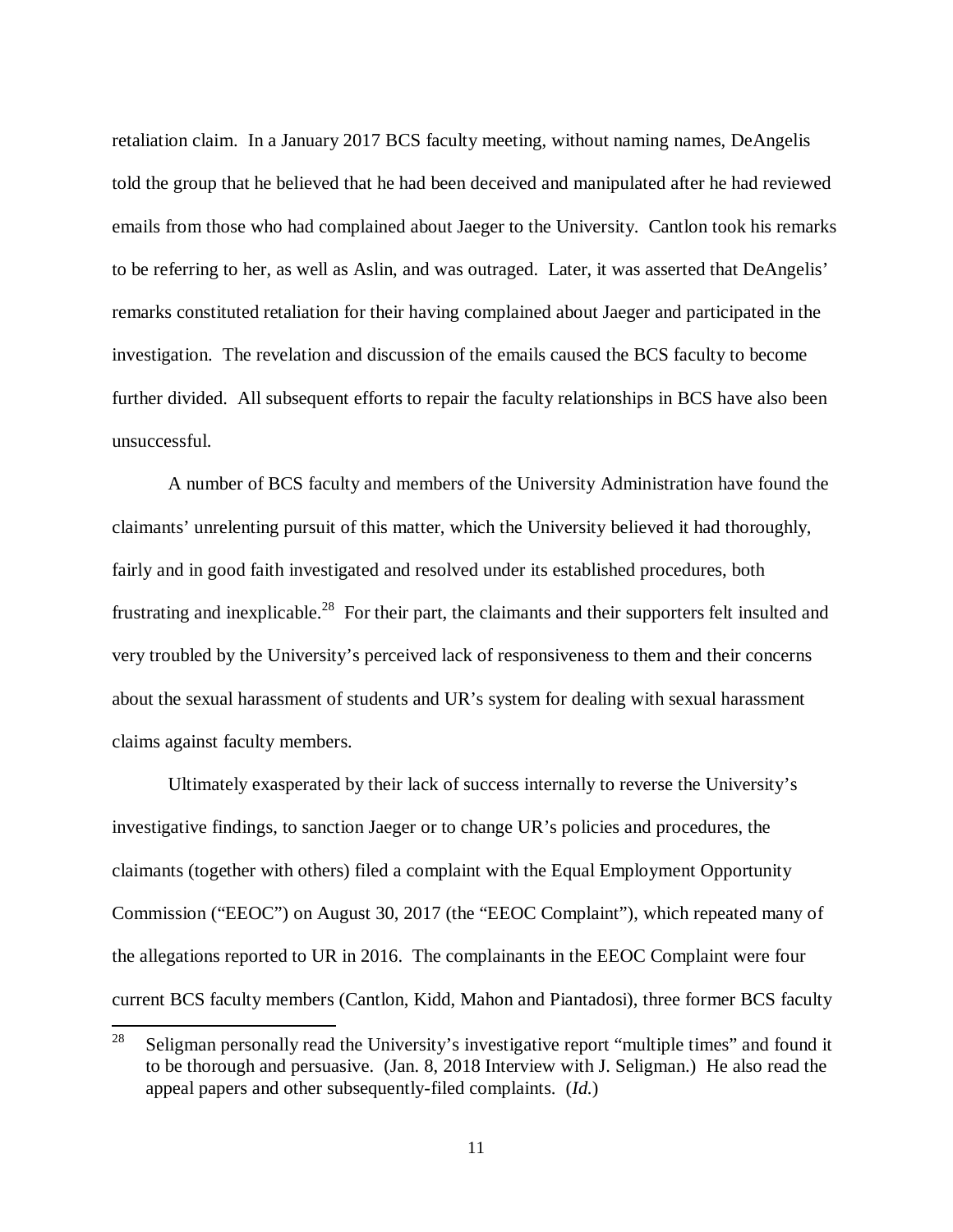members (Aslin, Hayden and Newport), and Keturah Bixby, a female BCS graduate student who completed her Ph.D. in 2017 (collectively, the "EEOC Complainants"). The named defendants were UR, Jaeger, Catherine Nearpass (the University's primary investigator), DeAngelis and Clark, who was the University's decision-maker on the claims made about Jaeger by Aslin and Cantlon and the senior University official who affirmed, on appeal, Culver's decision that there was no retaliation against Kidd. The EEOC Complaint was made public through the media on September 7, 2017.

The University, on September 29, 2017, responded to the EEOC Complaint in a Position Statement, denying many of the allegations and defending the fairness and robustness of their investigations.<sup>29</sup> In September 2017, Jaeger agreed to go on administrative leave, pending the outcome of the Independent Investigation of the allegations raised in the EEOC Complaint.<sup>30</sup> There is no evidence that, at any time prior to the publication of the EEOC Complaint, the Board of Trustees was informed about this matter, by either the University Administration or the claimants.

In late November 2017, the EEOC dismissed the EEOC Complaint and issued "right to sue" letters to all of the claimants, as well as to Sarah Heilbronner, a former post-doctoral fellow at the University and Hayden's spouse, who filed a subsequent complaint with the EEOC, alleging that she did not receive an offer for a particular tenure-track position in BCS as a result

<sup>&</sup>lt;sup>29</sup> Sept. 29, 2017 University of Rochester Position Statement ("UR Position Statement") (attached as Exhibit 9). The UR Position Statement has not previously been made public.

 $30$  The terms of Jaeger's administrative leave prohibit him from teaching classes, but, for the sake of his students, permitted him to continue to work with them if they chose to do so. (Nov. 14, 2017 Interview with G. Norris.) Jaeger is also scheduled, as previously approved, to be on sabbatical for the spring semester of 2018.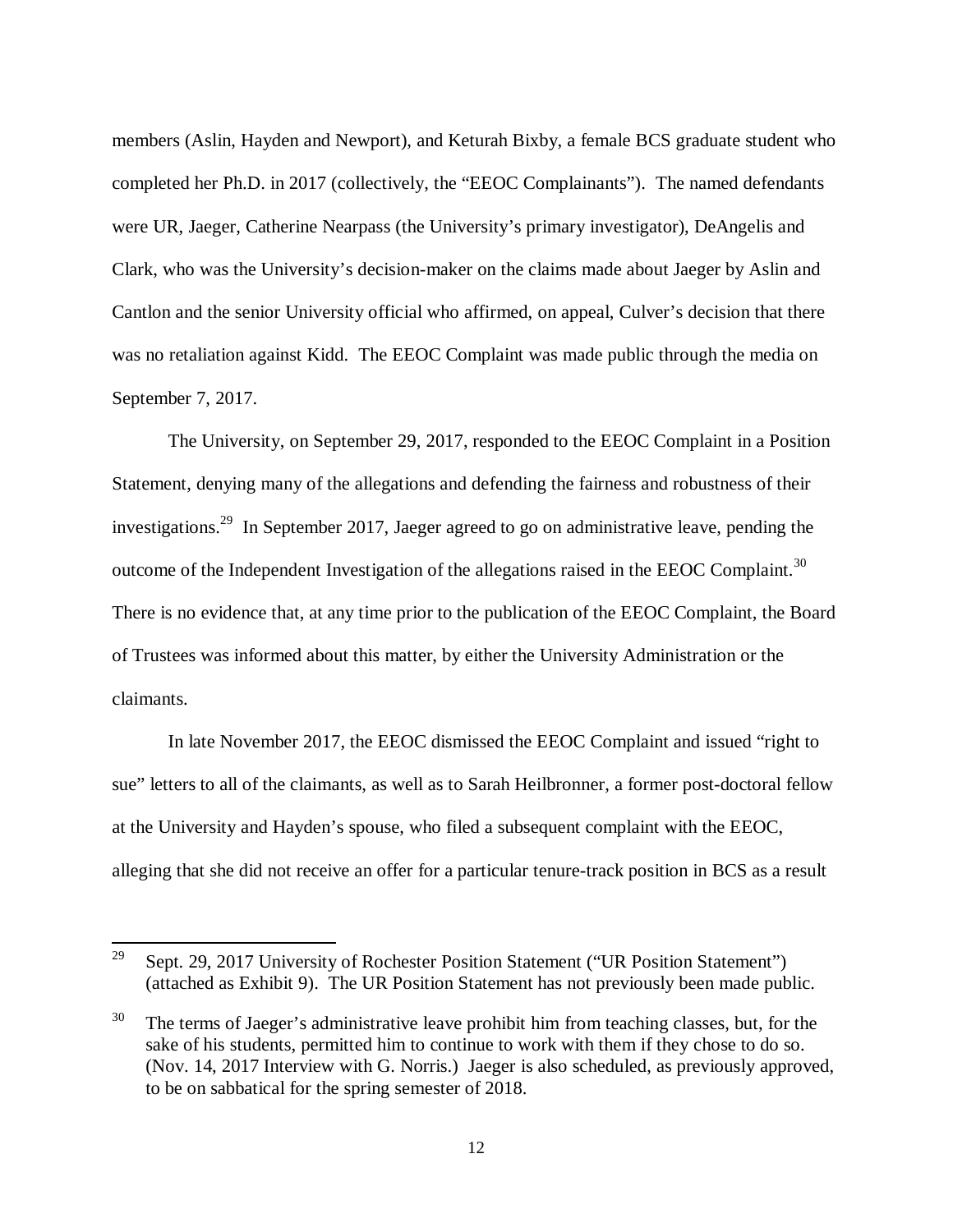of UR's retaliation for actions taken by her husband, Hayden, and the other EEOC Complainants—a claim also raised in the original EEOC Complaint. $31$ 

On December 8, 2017, the EEOC Complainants and Heilbronner (collectively, the "Complainants") filed a federal complaint in the United States District Court for the Western District of New York (the "federal complaint"), $^{32}$  largely, though not entirely, based on the allegations in the EEOC Complaint.<sup>33</sup> The federal complaint was brought against UR, Seligman, and Clark; Jaeger, DeAngelis and Nearpass are no longer named as defendants. The University is currently scheduled to file its initial response to the federal complaint on February 5, 2018.

Today, the University Administration, Faculty Senate, BCS Chair, the Commission on Women and Gender Equity and the Students' Association Task Force to Review University of Rochester Sexual Misconduct and Title IX Policies and Procedures, among others, continue to review and work on the policy and procedural concerns and related issues that this matter has brought forward and into the open for broader discussion and scrutiny by the University community of sexual harassment and other gender-related issues. While consideration of these issues is ongoing with the full support of President Seligman and the Administration, the

 $31$  The issuance of "right to sue" letters did not reflect a decision by the EEOC on the merits of the complaints. Of the original EEOC Complainants, all but one received a "right to sue" letter at their request. An EEOC claimant may ask for a "right to sue" notice if he or she does not want to "wait for EEOC to complete the investigation and make a determination on the charge"; such a letter does not reflect a decision on the merits by the EEOC in either direction. *See* Donald R. Livingston, *EEOC Litigation and Charge Resolution* 431 (2018). Newport received a "Dismissal and Notice of Rights" letter, indicating that her case had been dismissed by the EEOC and that she had the right to bring suit in federal court.

<sup>32</sup> *See* https://www.documentcloud.org/documents/4325254-UR-Lawsuit.html.

 $33$  Any new allegations added to the federal complaint have been reviewed by the Independent Investigation and we note in the Report where allegations in the EEOC Complaint have been dropped or materially changed. In some cases, insufficient information was provided in the federal complaint to identify the people and events being alleged.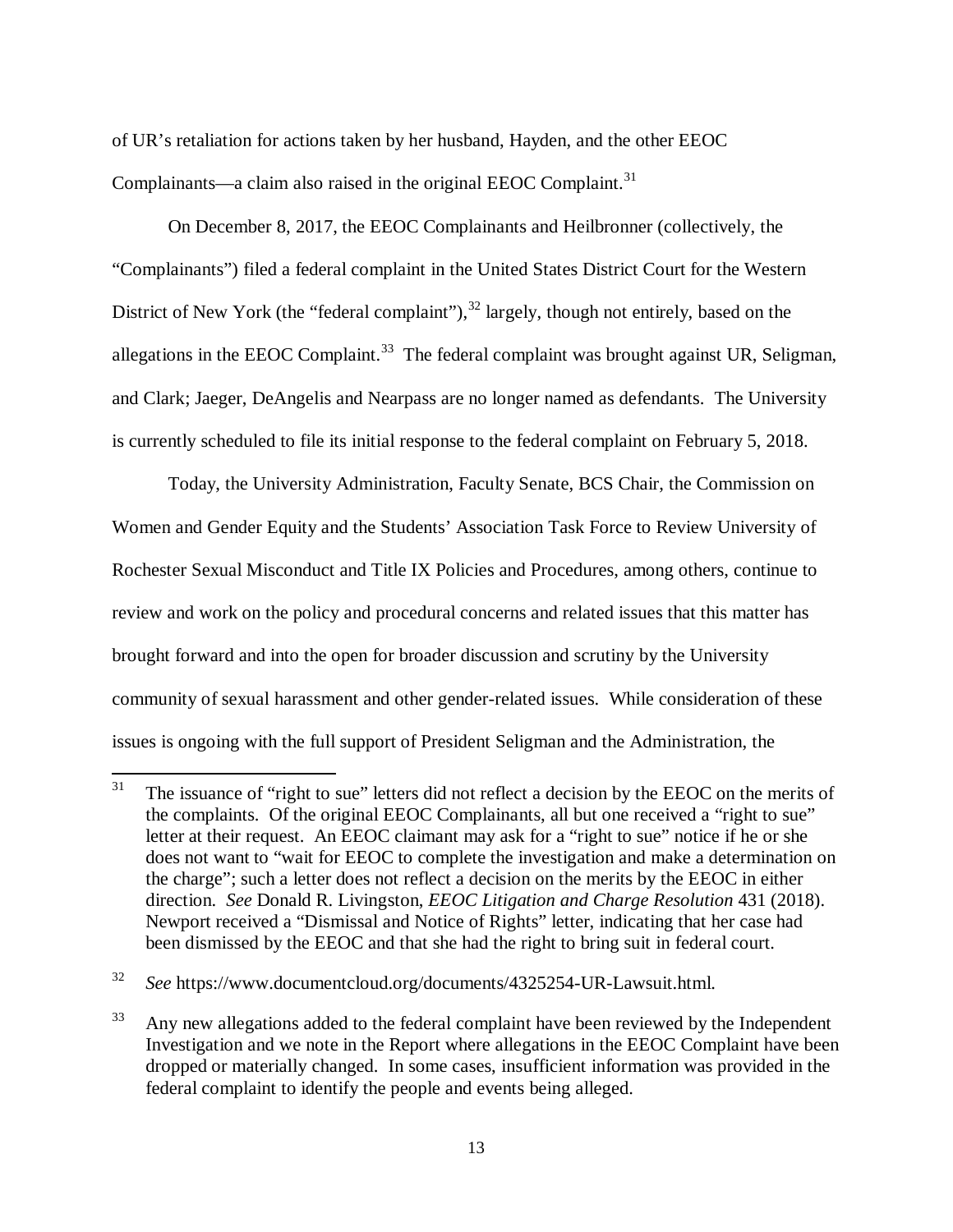Administration has also made clear that it believes that the current policies, process and procedures for addressing sexual harassment are fully compliant with Title VII, Title IX and best practices.<sup>34</sup> Recently, the Executive Committee of the Faculty Senate has made certain recommendations for changes in procedures and criticized the Administration for not making at least interim changes pending the outcome of the Independent Investigation and this Report.<sup>35</sup>

It would be a significant understatement to say that these allegations, Jaeger's underlying actions and the University's and the claimants' responses to them have torn at the fabric of BCS and the broader UR community. They have, for example, led to: the filing of the EEOC Complaint; a subsequent, recently-filed federal lawsuit which is ongoing; protests; demands that Jaeger be fired; a letter dated March 13, 2017 from 18 former graduate students who worked with Jaeger to Dean Culver in strong support of him;<sup>36</sup> calls for President Seligman's resignation; an alumni petition making five demands, including a public written apology from Seligman; acceleration by Aslin of his previously planned retirement from UR; fractured personal relationships among the BCS faculty; a letter, co-authored by a former BCS graduate student and advisee of Aslin's and signed by over 400 faculty members at other schools, saying that they will not recommend that any student of theirs go to UR to study or work under present circumstances and encouraging UR's Trustees to think about changes they will make; and the formation of a

<sup>34</sup> *See* Exhibit 9. The University issued a statement that "The policies and practices in place at the University of Rochester are regularly benchmarked against those of peer institutions, and we believe they currently provide appropriate protections and support for both complainants and respondents." Brian Sharp, *Faculty Leaders: Inaction by Administration Has Damaged UR*, DEMOCRAT & CHRONICLE (Dec. 14, 2017).

<sup>35</sup> Op-Ed, *After Administration's Inaction, Harassment and Sexual Misconduct Policies Need Oversight*, CAMPUS TIMES (Dec. 14, 2017).

<sup>36</sup> Mar. 13, 2017 Letter from 18 former students in F. Jaeger's lab to G. Culver.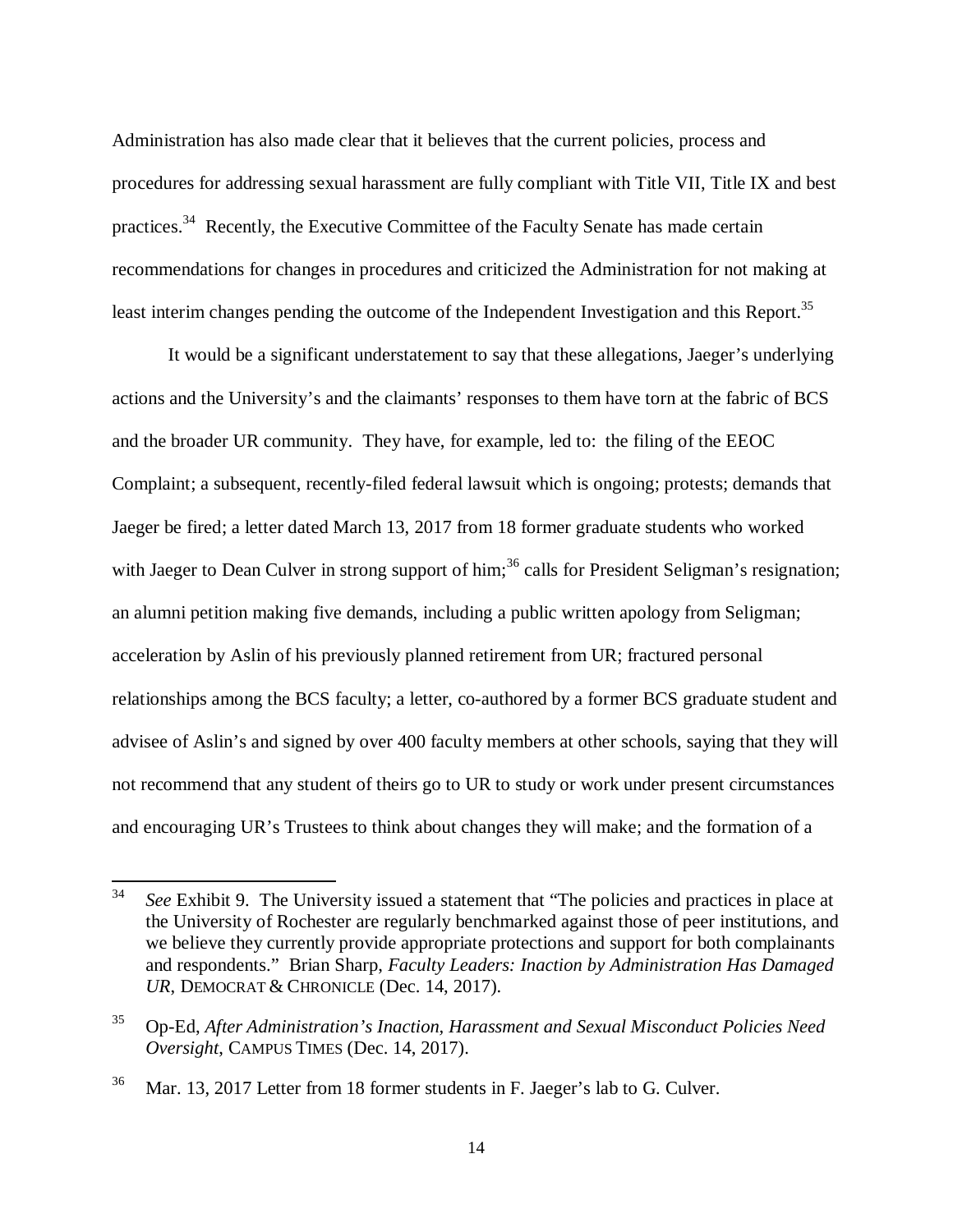Special Committee of the UR Board of Trustees to commission and oversee a comprehensive, independent investigation, which is now the subject of this Report.

There have also been some attacks on the Special Committee and on our independence and competence since being retained to conduct the Independent Investigation. That comes with the territory when the matters being investigated are so critical and deeply felt by so many who are not in agreement about what happened, what the appropriate remedies should be or what should happen more generally going forward, leading to a general climate of mistrust. All of this is also occurring in an unprecedented environment of highly publicized instances and allegations of sexual assault, abuse and harassment in a wide variety of workplaces, including Hollywood, media, the federal bench, Congress and at other educational institutions.

All of these instances, like the one before the UR community, raise very troubling allegations and, in some cases, acknowledgements of sexual misconduct by men in powerful positions of various kinds where female subordinates have been victimized. We share the hope of many others that the public dialogue about these high-profile situations and the actions taken in response will heighten sensitivity, significantly raise the bar for acceptable behavior, lead generally to much more rigorous efforts by employers and others in authority to prevent sexual misconduct in the workplace, and enhance policies and stronger enforcement of policies and laws designed to ensure a work and educational environment free from any form of discrimination against anyone based on their sex, gender-preference, race, religion or on any other basis that does not respect the objective talents and performance of each individual.

As many we spoke with have said, a very positive and constructive outcome here would be for UR to emerge as the thought leader and role model for the academic community of how to prevent and optimally address sexual harassment in the workplace and, more broadly, to ensure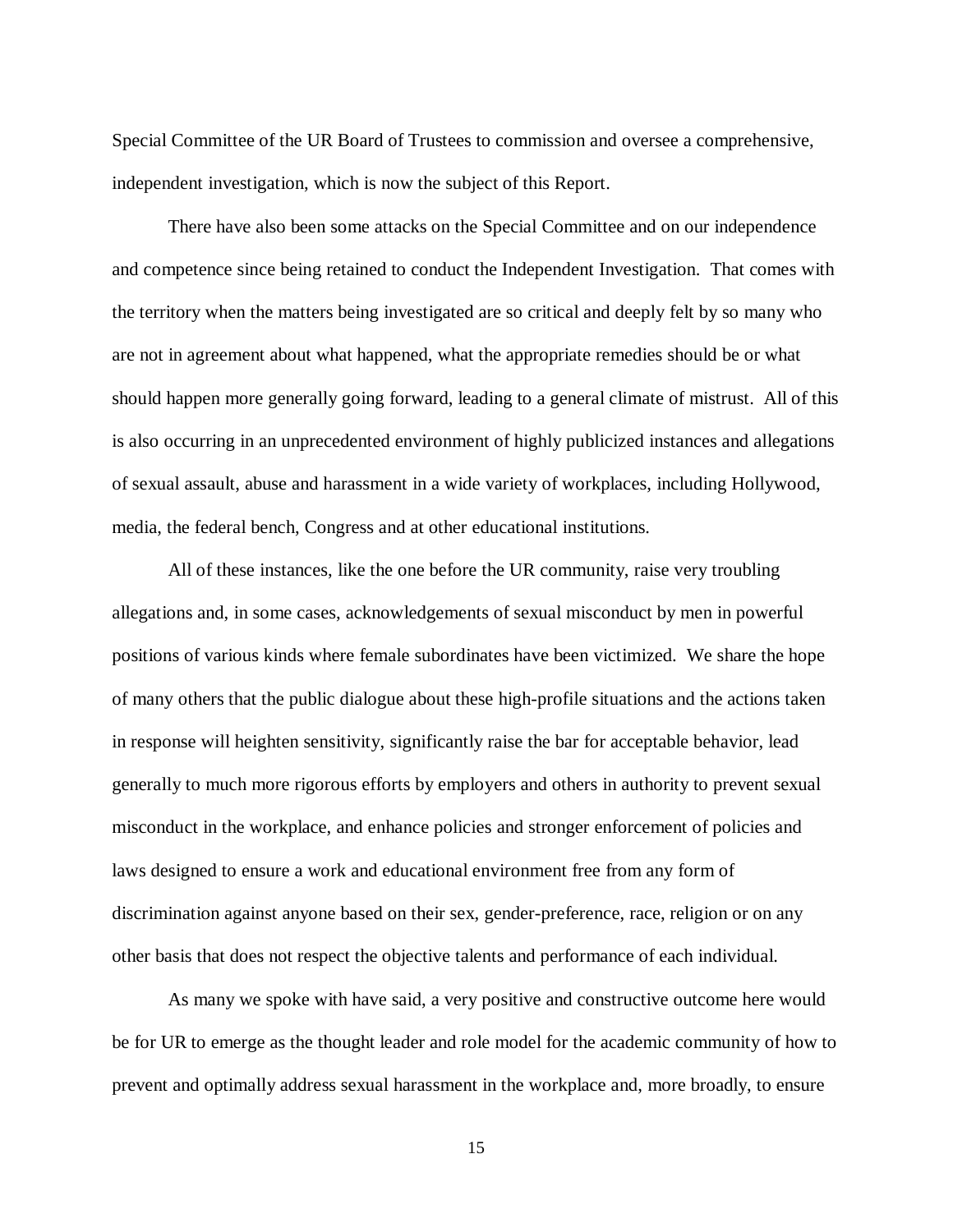that UR remains—and is perceived to be—an esteemed place of higher learning where all students, staff and faculty flourish and feel protected to pursue their education, research, jobs and dreams in an environment supportive of all. In the meantime, what must not be lost in the current environment, turmoil and extensive public discourse is that each situation has its own unique facts and circumstances and that other fact patterns are not the subject of this investigation or the allegations that prompted it. It is critical that we be very clear-eyed about that and thoroughly and impartially examine and evaluate the evidence, findings and recommendations that are at issue here.

As one law professor commented recently, in the wake of quick public judgments about alleged sexual harassers, "[z]ero tolerance should go hand in hand with two other things: due process and proportionality."<sup>37</sup> The distinguished jurist, Learned Hand, had a similar concern and worried, in a different context, about what he called "a spirit of general suspicion and distrust [of a community], which accepts rumor and gossip in place of undismayed and unintimidated inquiry."<sup>38</sup>

Some have urged us to simply accept as fact the allegations in the EEOC Complaint and the federal complaint (the "complaints"). We cannot do that. Claims and allegations are not proven facts and are not always true. To be sure, the complaints here contain a number of important allegations that the Independent Investigation has completely substantiated, including that, in his early years at UR, Jaeger, as then permitted by UR policy, had intimate consensual relationships with a number of BCS students, made inappropriate sexual remarks, blurred personal and professional boundaries and created a negative academic environment for some

<sup>37</sup> Zephyr Teachout, *I'm Not Convinced Franken Should Quit*, N.Y. TIMES (Dec. 11, 2017).

 $38$  Speech to the Board of Regents, State University of New York (Oct. 24, 1952).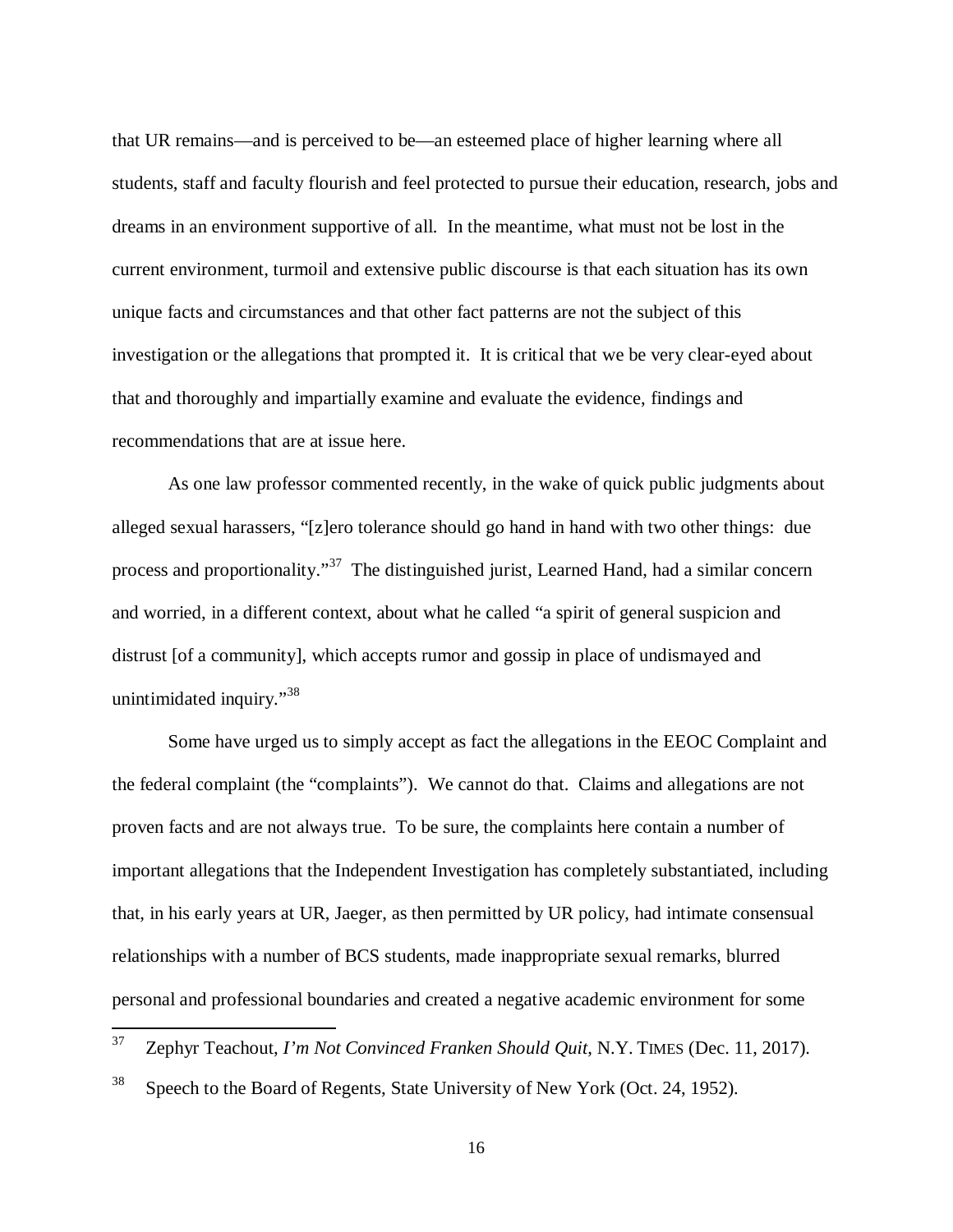BCS students. At the same time, the complaints also make assertions that the Independent Investigation has disproven, and still others where fuller context is necessary to accurately understand the import and impact of certain behaviors.

The EEOC Complaint, for example, suggests in two separate places that Jaeger engaged in sexual activity with a prospective student who stayed with Jaeger and his partner during a visit to UR in 2015.<sup>39</sup> To the EEOC Complainants' credit, their subsequent federal lawsuit, where Rule 11 pleading requirements apply, $40$  withdraws that assertion, noting that the student has now confirmed that she did not experience any sexual advances or other misconduct by Jaeger during her visit. $41$ 

It is also important to recognize that the complaints contain numerous allegations having nothing to do with sexual harassment, which are important to distinguish for legal and fairness reasons. A number of these allegations have also been found not to be true. For example, Jaeger is criticized for selfishly taking unwarranted "credit" for the academic work of his students. Although the federal complaint omits many of the credit-related allegations that were in the EEOC Complaint, it continues to incorrectly allege that:

> On one occasion, Jaeger found out that he and one of his former collaborators, then a graduate student at Stanford, had jointly won an award for a project they did together. Jaeger was incensed that he had to share recognition with this student. He called members

<sup>39</sup> EEOC Compl. ¶¶ 153, 164.

<sup>&</sup>lt;sup>40</sup> "By presenting to the court a pleading, written motion, or other paper . . . an attorney or unrepresented party certifies that to the best of the person's knowledge, information, and belief, formed after an inquiry reasonable under the circumstances: . . . the factual contentions have evidentiary support or, if specifically so identified, will likely have evidentiary support after a reasonable opportunity for further investigation or discovery  $\dots$ ." Fed. R. Civ. P. 11(b)(3).

 $^{41}$  Fed. Compl.  $\P$  212 n.43.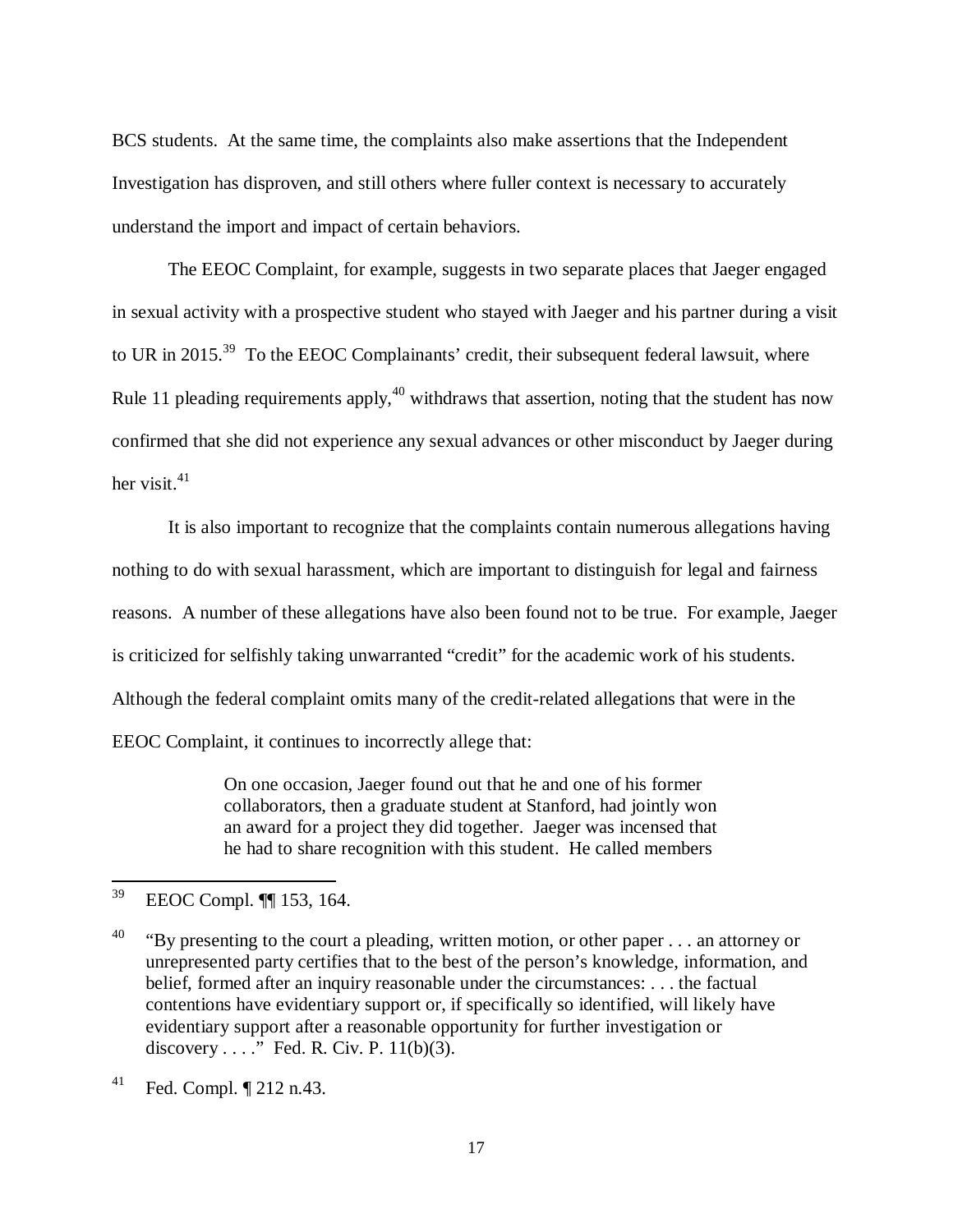of the awarding body and told them that the ideas and most of the work were not the student's but his.<sup>42</sup>

The opposite is actually true. Contemporaneous emails from that time among the awards committee, Jaeger and the student make clear that Jaeger was initially given the award alone, but then informed the awards committee that the student was responsible for 50% of the work and urged that the student also be given the award. A committee member, in a break from prior precedent, agreed that Jaeger and the student could split the award money and be named as joint recipients. In an email to Jaeger and the student, the committee member reported that the two would be joint recipients of the award and split the award money, "given that Florian has let me know about 50/50 contribution to this piece of research." Jaeger responded, "I think this would be awesome! Thank you for making this possible (and so fast). . . Congratulations, [Post-doctoral Fellow 8] = $).$ <sup>\*43</sup>

More broadly, as numerous witnesses with first-hand knowledge told us, there are many specific incidents alleged in the complaints that occurred in some form, but have been embellished and "distorted" into something they were not in order to sensationalize Jaeger's objectionable conduct and to support the assertion of a pervasively hostile environment for women students in BCS. One current BCS faculty member described the EEOC Complaint as "very engaging," "like a novel," "but it called into question how much was fiction versus nonfiction for me."<sup>44</sup> The complaints are also frequently vague about when relevant alleged events occurred. This is particularly important here, not because past acts and problems are irrelevant

<sup>42</sup> *See* EEOC Compl. ¶ 60; Fed. Compl. ¶ 100.

<sup>&</sup>lt;sup>43</sup> Mar. 3, 2008 Emails between F. Jaeger and Post-doctoral Fellow 8 (attached as Exhibit 10).

<sup>&</sup>lt;sup>44</sup> Oct. 20, 2017 Interview with Faculty 11.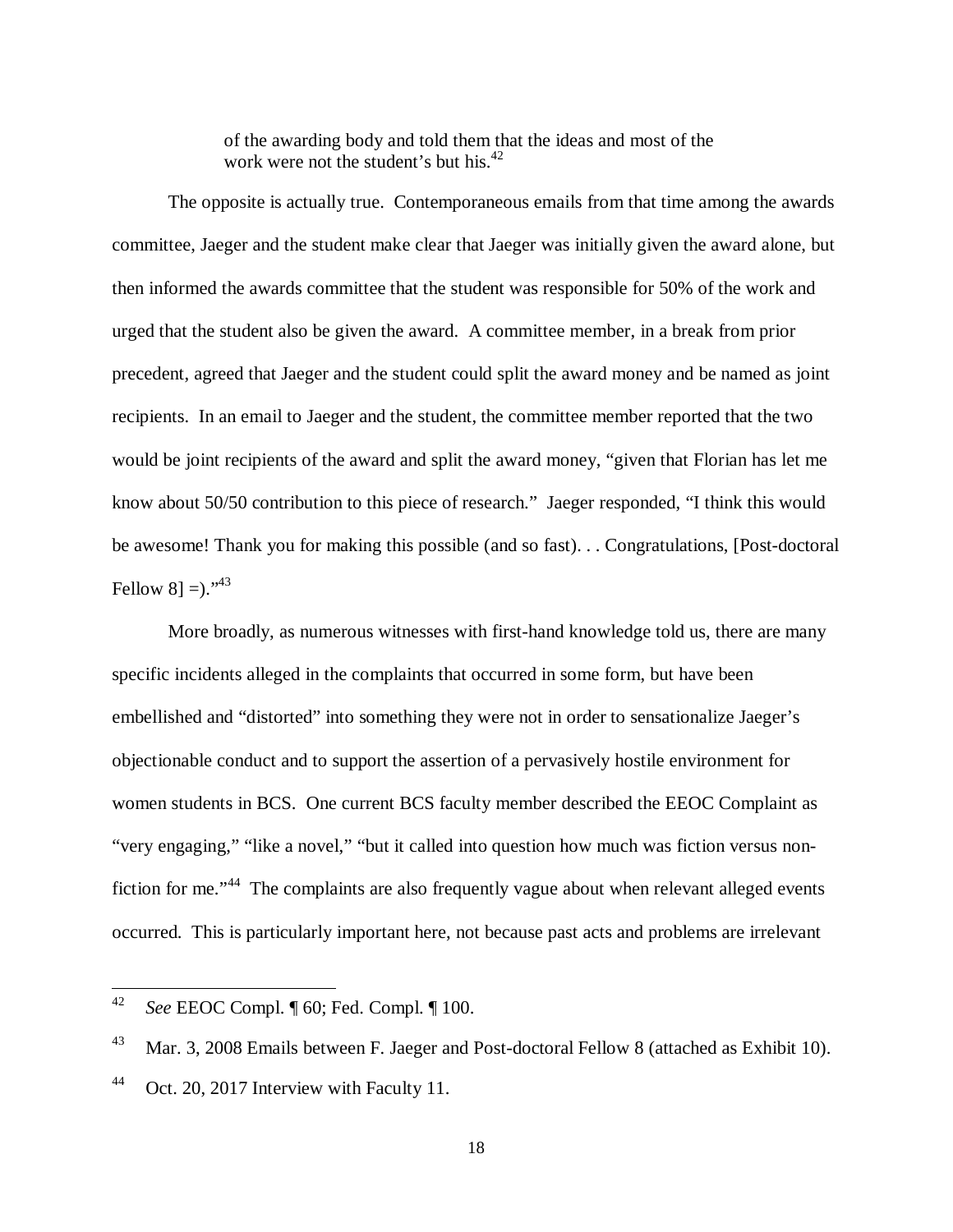or unimportant, but because the current environment is obviously of greatest concern to the University, its students and potential students.<sup>45</sup>

We cite examples of inaccurate or misleading allegations in the complaints, not to minimize the allegations that have been brought forward or to undermine the overall credibility of the Complainants, but to underscore the importance of proof and basing ultimate judgments on full facts, not on unproven allegations, incorrect conclusions drawn from the facts or allegations that are demonstrably false. The stakes are high for everyone involved and it would be a disservice and unfair to everyone not to require clarity and rigor in assessing these very serious allegations of misconduct.

We urge everyone to read the full report and the exhibits before making judgments and to remember, as we found over and over during the investigation, BCS is an extraordinarily impressive department, and UR is a University where the Administration, faculty, students, alumni and the Board of Trustees are deeply engaged and committed to its welfare and that of its students. No one we talked with disputed that the safety and education of UR's students are paramount. This includes the former and current BCS graduate students who, despite the questions, disruptions and pain surrounding these events, generally praise the high quality of their education, while at the same time worrying about the negative impact on their research, reputations and careers that may flow from this matter and how it has proceeded.<sup>46</sup>

 $45$  Legal liability for claims of this kind are also ordinarily governed by statutes of limitations of three years under Title IX and the NYSHRL and 300 days under Title VII.

<sup>&</sup>lt;sup>46</sup> The release of the complaints has profoundly impacted Jaeger's current students. One student, who spoke very favorably about Jaeger as her adviser, said that the complaints had "derailed her entire year." (Dec. 8, 2017 Interview with Graduate Student 6.) She explained that others in the field were "boycott[ing]" her papers, because with Jaeger as a co-author, they were refusing to read her work. She noted that Jaeger had offered to remove his name from papers, but she declined, saying "that is not fair." The experience of being boycotted,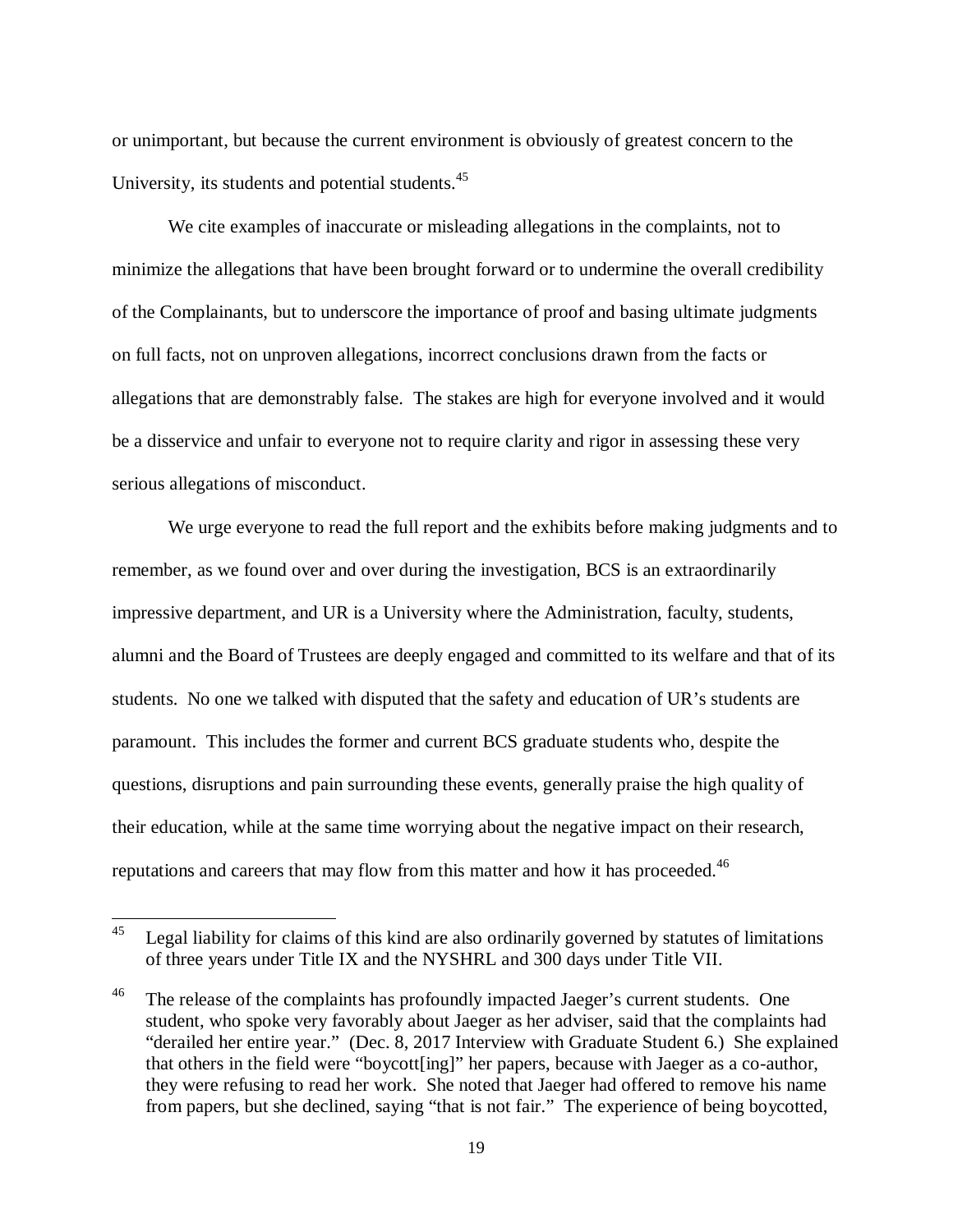We have done our best to conduct a thorough, impartial inquiry to consider the allegations in light of all the known facts. We hope that our efforts will be helpful in providing more complete information and some perspective to these serious allegations that have deeply engaged, divided and negatively impacted BCS students and faculty and the University community as a whole. It is always possible that new evidence or allegations emerge, from the Complainants or others, that could alter or refine our conclusions. However, given the unusually extensive written record here and the extraordinary cooperation that we have received from so many witnesses with first-hand knowledge of relevant events, we are able to have a high level of confidence in our findings. We also hope that the recommendations we make, which are significantly informed by a number of the well-founded concerns and thoughtful suggestions expressed by the Complainants and others, will provide a partial roadmap for a constructive path forward.

## **B. Scope and Independence of the Investigation**

 $\overline{a}$ 

On September 19, 2017, a Special Committee of the Board of Trustees of the University of Rochester retained Debevoise & Plimpton LLP to conduct an independent, comprehensive investigation of all matters raised in the 111-page EEOC Complaint; review the University's policies, procedures and processes for addressing claims of sexual misconduct and harassment by faculty members; and make any appropriate recommendations for changes in those policies, procedures and processes.<sup>47</sup> Debevoise does not represent the University or any of the parties before the EEOC or in federal court.

she told us, has led her to tentatively decide that she is "not going to stay in academia." As she put it, it is "already hard [enough] to find a job."

<sup>&</sup>lt;sup>47</sup> The Board of Trustee's resolution announcing the formation of the Special Committee and the Special Committee's statement on retaining Debevoise are at Exhibit 11.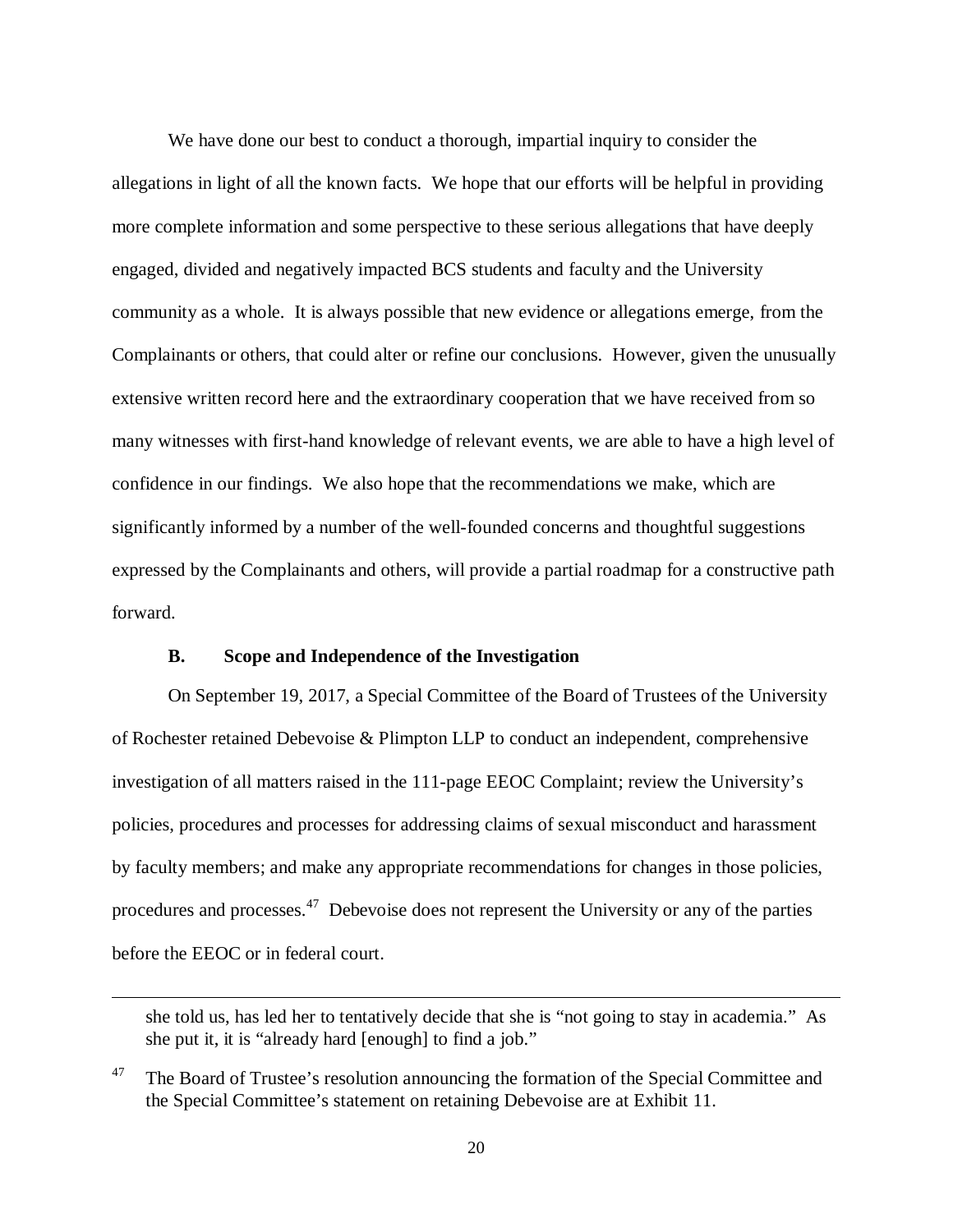The matters raised in the EEOC Complaint, now mostly carried forward in the federal complaint, include: (a) allegations about Jaeger's conduct over a period of years beginning in 2007; (b) the University's actions in responding to these allegations, including the adequacy and impartiality of its investigations of the claims about Jaeger's conduct, the resulting academic environment in BCS for female graduate students, and Kidd's claims of retaliation; $^{48}$  and (c) the allegations raised in the complaints of broader retaliation against some of the Complainants who made or discussed the claims or who provided information about Jaeger's conduct or discussed the allegations and the University's investigation.

When the Special Committee was established, reflecting the extreme importance of this matter, it was made clear that its work would proceed to conclusion, irrespective of any decision by the EEOC or any other person to pursue claims. The Special Committee is chaired by Trustee Richard B. Handler; the other Trustee members are Nomi M. Bergman, Carol (John) Davidson, Launcelot F. Drummond and Lizette M. Pérez-Deisboeck. On October 11, 2017, Professor Jean Bidlack, Professor and Associate Chair of the Department of Pharmacology and Physiology and a member of the Executive Committee of the Faculty Senate, and Kolja Keller, a fifth-year Ph.D. student in the Philosophy Department, joined the Special Committee as full members and as representatives of, respectively, the faculty and graduate students.

<sup>&</sup>lt;sup>48</sup> UR conducted two separate investigations: (1) beginning in March 2016 and concluding in May 2016, Nearpass investigated the claims made by Aslin and Cantlon about Jaeger; and (2) beginning in August 2016 and concluding in September 2016, Cynthia Maxwell Curtin, an outside lawyer at Curtin & DeJoseph, investigated Kidd's retaliation claim, the crux of which was that Nearpass had improperly revealed Kidd's name and questioned her reliability in the investigative report made available, per UR practice, to Aslin and Cantlon (the claimants) and Jaeger (the accused), which, in turn, allegedly led to criticisms of Kidd and her credibility being discussed by Jaeger with others inside and outside of BCS.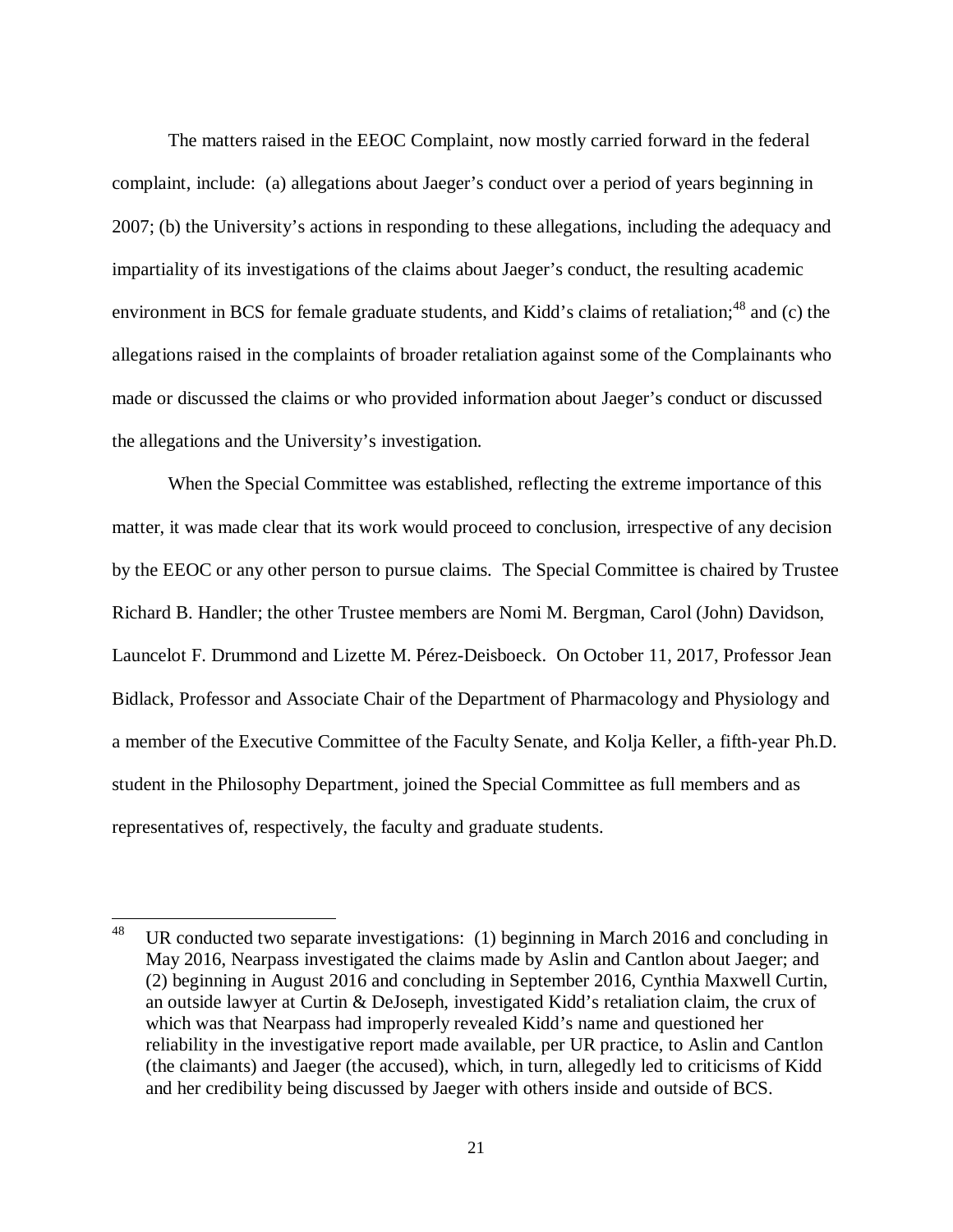The Debevoise Investigative Team is headed by Mary Jo White, Senior Chair of the firm and the former Chair of the Securities and Exchange Commission and the former United States Attorney for the Southern District of New York, and her partner, Mary Beth Hogan, the co-chair of Debevoise's litigation department, who also serves on the Board of Directors of Catalyst, a worldwide nonprofit organization dedicated to the advancement of women at all levels in the workplace, including into leadership and board positions. They are assisted by Debevoise Counsel Winston Paes, a former Assistant United States Attorney and Section Chief in the Eastern District of New York, and several other Debevoise lawyers, as well as two outside professional investigators retained by Debevoise.<sup>49</sup> Both Debevoise and the outside investigators have extensive experience in conducting investigations of sexual misconduct.

On September 28, 2017, the Special Committee announced that it had structured its role primarily to help secure full cooperation from the University community for the Debevoise Investigative Team, making clear that the Special Committee would not be directing or influencing the investigation in any way, nor receiving factual briefings on witness interviews or document reviews prior to the completion of Debevoise's final written report.<sup>50</sup> As the Special Committee further determined, Debevoise's written report would be simultaneously presented to the Special Committee and the Board of Trustees upon completion of the Independent

<sup>&</sup>lt;sup>49</sup> The investigators are Anthony P. Valenti, a former Special Agent of the IRS and Senior Criminal Investigator of the United States Department of Justice, Office of the United States Attorney for the Eastern District of New York, and Stephen Korinko, a former federal law enforcement agent and supervisor with the United States Postal Inspection Service. Both are with the investigative firm of Stroz Friedberg.

<sup>&</sup>lt;sup>50</sup> Message from the Special Committee of the University of Rochester Board of Trustees, September 28, 2017 (attached as Exhibit 12). Debevoise spoke with the Special Committee, typically once a week, to report, at a high level, on the progress of the investigation, the cooperation being received and other relevant, non-factual developments.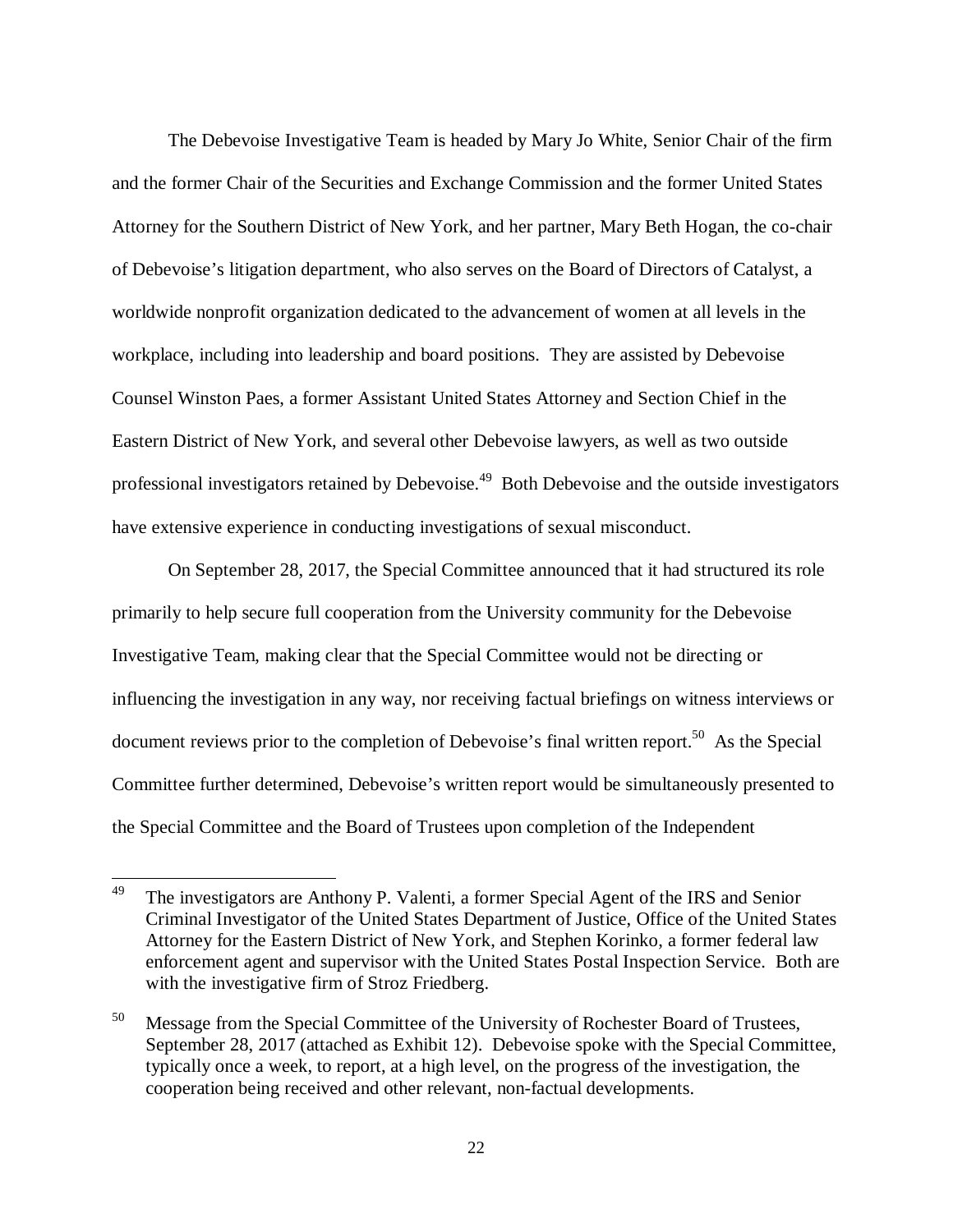Investigation and thereafter made available to the public on the same day, without change or edit. $51$ 

As directed by the Special Committee, the Debevoise Investigative Team has functioned entirely independently in conducting the investigation and preparing this Report. No changes or edits were made to the Report by anyone outside of the Debevoise Investigative Team at any time. No draft of the Report was shown to anyone outside of Debevoise or the Debevoise Investigative Team and no advance copy of the Report, or any part of it, was shown or read to anyone else. The findings and recommendations in the Report are exclusively those of the Debevoise Investigative Team.

In conducting the Independent Investigation, we received full cooperation from the University Administration, including the OOC, academic deans, and Title IX office. We also spoke with many members of the UR faculty (past and present), including Jaeger, 64 past and present UR students and post-doctoral fellows, students and faculty from other institutions and others with relevant information. Notably, we were able to interview 14 of the 17 graduate students (including all female graduate students), and seven out of the 10 post-doctoral fellows (including three female post-doctoral fellows), who worked in Jaeger's lab from 2007 through the present.<sup>52</sup> In connection with our examination of the University's policies and procedures and our policy recommendations, we interviewed 12 University officials regarding UR's policies and investigative procedures, reviewed UR policies and procedures addressing sexual harassment, sexual misconduct, faculty-student relationships, conflicting employment

 $51$  Exhibit 12.

 $52$  Two of the three male graduate students declined to be interviewed, and one did not respond to our interview requests. One of the female post-doctoral fellows declined to be interviewed, and two male post-doctoral fellows did not respond to our interview requests.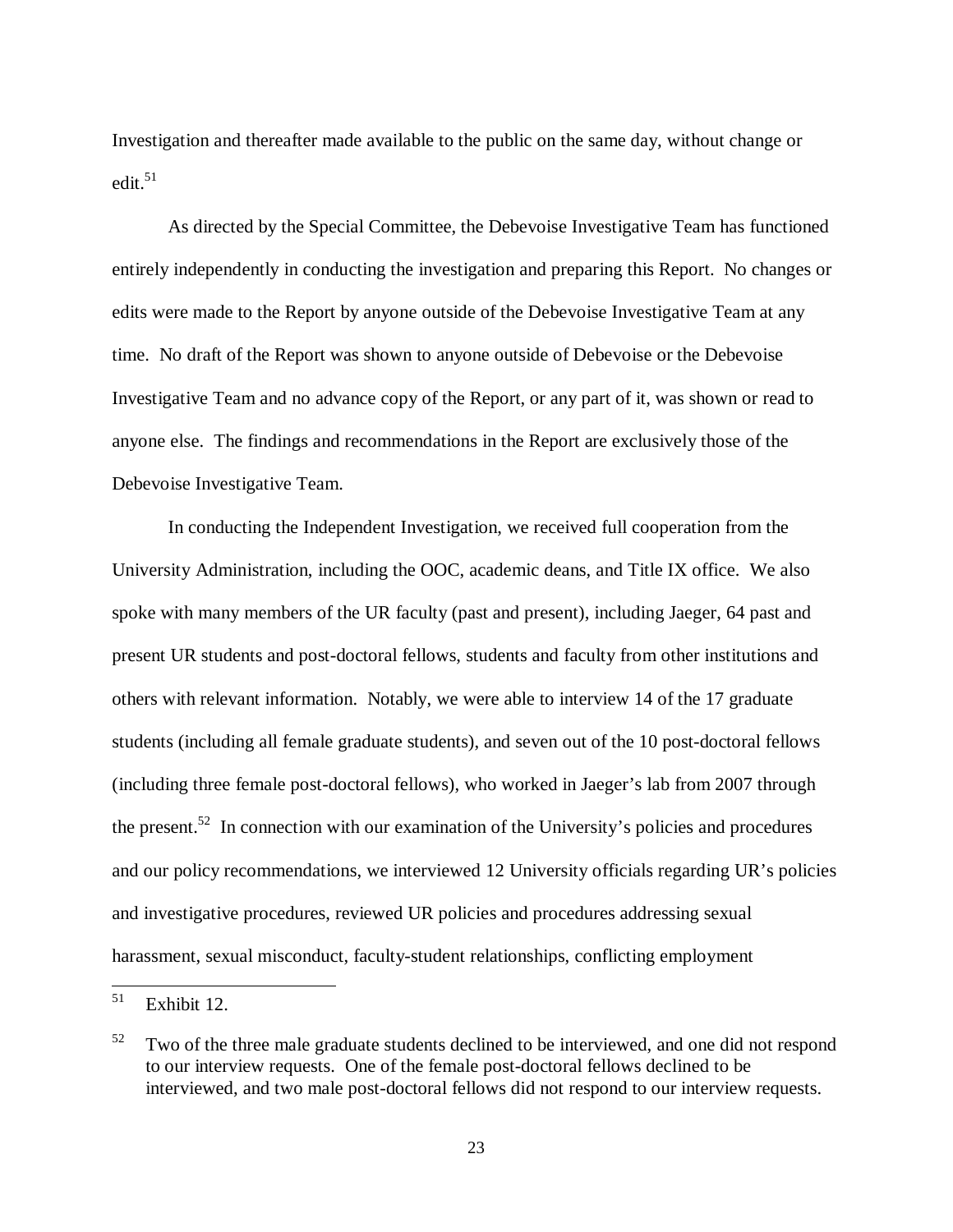relationships and information technology and benchmarked UR's policies against those of 19 other schools, as described in further detail in Appendix B.

In all, during the course of the investigation, we interviewed over 140 witnesses, some multiple times, and reviewed over 6,000 relevant documents, including University policies, interview notes and reports from the University's investigations, emails, Facebook messages and other correspondences. We also received very helpful input from the Executive Committee of the Faculty Senate, chaired by Mary Jane Curry and Kevin McFarland; Dr. Catherine Cerulli, the Director of the Susan B. Anthony Center, and Jordan Smith, the faculty and student co-chairs of the Students' Association Task Force to Review University of Rochester Sexual Misconduct and Title IX Policies and Procedures; and Antoinette Esce and Amy Lerner, the student and faculty co-chairs of UR's Commission on Women and Gender Equity in Academia.<sup>53</sup> Debevoise's total bill for its work is \$4.5 million.

The majority of witnesses who agreed to be interviewed requested anonymity and we have honored that request in conducting the Independent Investigation and in preparing the Report; to the extent we discuss what these witnesses said in interviews, emails or documents, we have assigned them an appellation that consists of their current academic status and a random witness number, *e.g.*, Former Graduate Student 3. We have also given an anonymous appellation to individuals with whom we did not speak. At times, we do not reveal the identity

<sup>53</sup> Seligman called for the formation of this Commission on September 14, 2017; the Commission announced its formal establishment on October 25, 2017 and that it would function independently of the President's Office and the University Administration and report to the University community as a whole. Its members include faculty, students and trainees from across the University, and its mission is a broad review of the policies, procedures and culture that affect women and LGBTQI individuals in the academic settings of UR. *See* Press Release from Amy L. Lerner, Antoinette Esce, et. al., Comm'n on Women and Gender Equity in Acad. (Oct. 25, 2017), https://www.rochester.edu/commissionwomen-gender-academia/.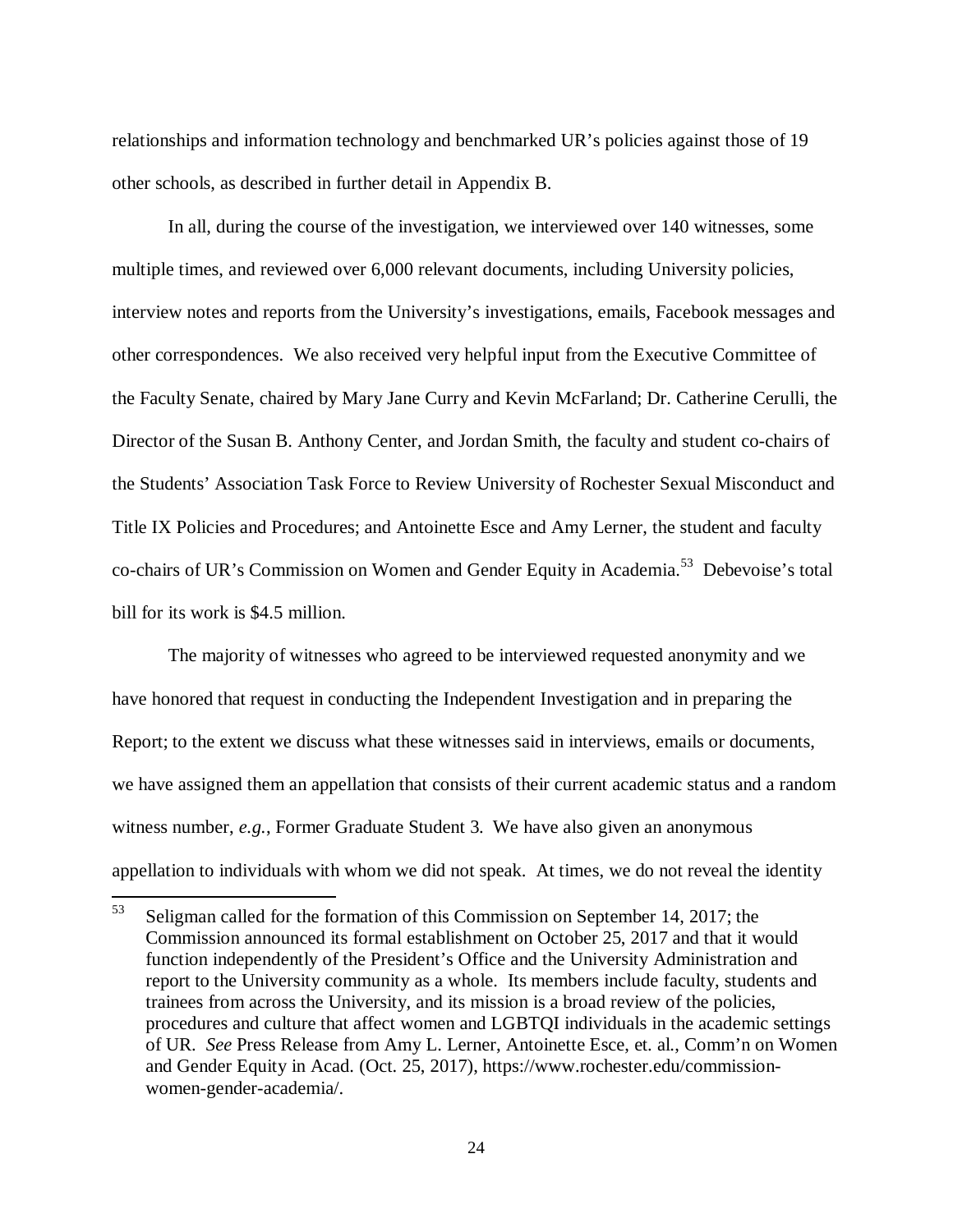of an interviewee in our citations to interviews where doing so would make the person identifiable. We do not adopt the pseudonyms used in the complaints—and instead use the appellations noted above—due to concerns raised by a number of the women we spoke to that people have been able to identify them despite the measures taken by the Complainants to conceal their identity.<sup>54</sup> In reporting our findings, we have also been sensitive to the fact that several of the Complainants, Jaeger, as well as many other witnesses remain part of BCS, UR and/or the broader academic community and therefore we have not reported on certain facts of a personal and private nature if they were not necessary to our findings and their disclosure might unnecessarily damage reputations or current and future personal or working relationships. We have not, however, omitted any such information that is relevant and might reflect unfavorably on Jaeger.

On the advice of counsel, the Complainants, and some of the witnesses referred to in the complaints by name or under an alias, did not agree to be interviewed by the Debevoise Investigative Team. For all eight of the EEOC Complainants, however, we were able to review detailed notes of interviews and information they gave in the University's prior investigations of this matter, including those from the interviews of the two EEOC Complainants—Kidd and

<sup>&</sup>lt;sup>54</sup> Two key witnesses told us that they had not been contacted before sensitive information purportedly coming from them or about them under an alias was included in the complaints. These witnesses complained that they were not contacted in advance, that their identities were not protected and were apparent despite the use of aliases and, in some respects, that the information included in the complaints about them was not accurate. At least one other central witness given an alias in the complaints told one of the Complainants, as well as the Complainants' lawyers, that part of the information alleged about her was not accurate before the filing of the federal complaint.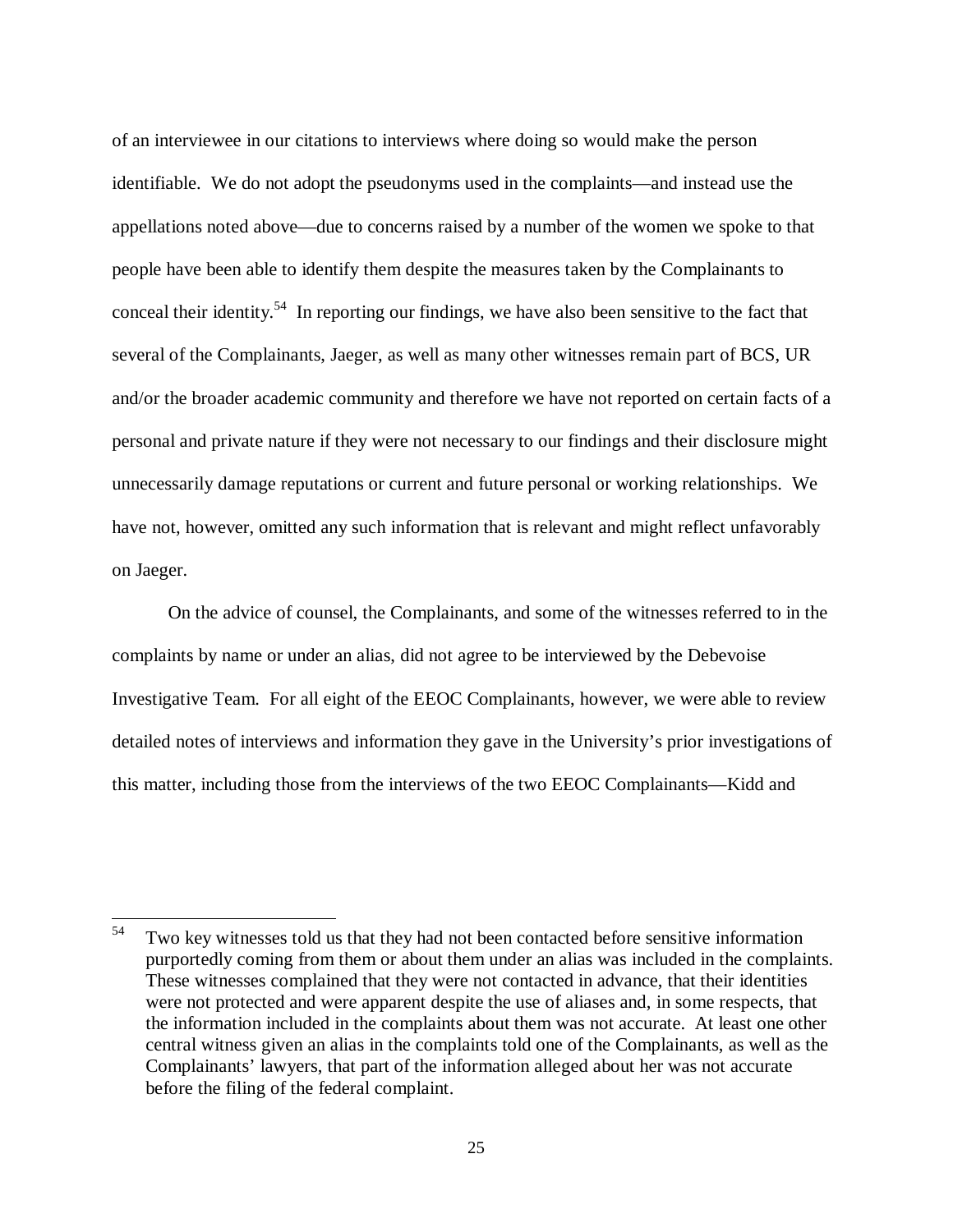Bixby—who had the most meaningful first-hand information based on direct, relevant interactions with Jaeger. $55$ 

Significantly, the detailed notes of interviews prepared by the University investigators were also reviewed by the interviewed EEOC Complainants for accuracy and completeness prior to being finalized. That was also true of at least seven of the witnesses referred to in the EEOC Complaint by their names or aliases. In addition, five of those witnesses agreed to be interviewed directly by the Debevoise Investigative Team (one additional witness sent us a written statement), including all of the former UR students referred to in the complaints with whom Jaeger had a romantic or sexual relationship. The Independent Investigation discovered an additional intimate consensual relationship in 2008 with an undergraduate student, whom we also interviewed. We were also able to examine certain Facebook messages and email communications between and among all of the Complainants, the witnesses referenced in the EEOC Complaint and others, as well as speaking to other witnesses with whom they had spoken or otherwise communicated. A number of the EEOC Complainants, primarily Kidd and Cantlon, have also spoken extensively to the media, including on television and radio, and those sources were available to us. We were also able to listen to a three-hour recording of Kidd's interview

<sup>&</sup>lt;sup>55</sup> Kidd and Bixby were interviewed by and exchanged information with University investigators several times in 2016. Bixby (and later Kidd, as well as another woman, Postdoctoral Fellow 13) also met in 2013 with BCS Chair DeAngelis. The information provided by Aslin and Cantlon, who in March and April 2016, respectively, filed the claims against Jaeger with the University, as well as the information provided by the other four EEOC Complainants, was largely based on information received from others (many of whom we were able to interview). Although Cantlon has been on the BCS faculty since 2009 and has asserted that she witnessed sexually harassing behavior by Jaeger toward students for years, she provided very limited information based on first-hand experiences or observations. (Apr. 7, 2016 Email from J. Cantlon to C. Nearpass.)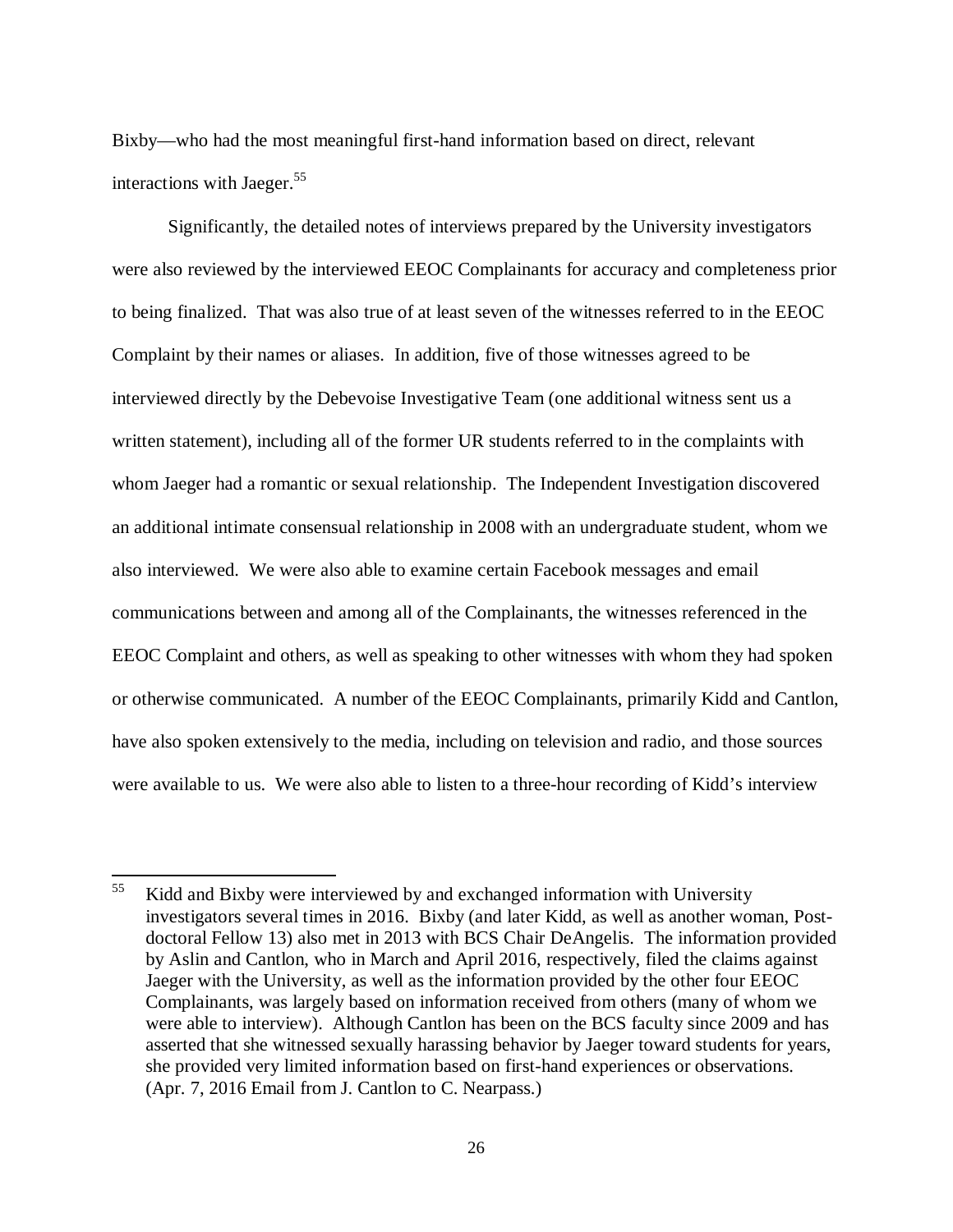by Curtin. Finally, the collective views of the Complainants are detailed in the allegations in the complaints.

We, of course, would have preferred to interview each of the Complainants and all witnesses referred to in the complaints ourselves, and we made a number of efforts to secure their cooperation, but also respected that counsel advised them not to be interviewed in the Independent Investigation.<sup>56</sup> While we were required to expand the scope of our work to some degree as a result of the Complainants' decision not to cooperate in the Independent Investigation (by interviewing more witnesses with whom they had spoken and reviewing more extensive written communications among them and with others), we believe that the investigative record we compiled fully and fairly reflects the Complainants' collective and, in most cases, their individual views and information. Ultimately, the decision of the Complainants and certain of the witnesses referred to in the complaints not to be interviewed did not affect our ability to make findings and recommendations on all core issues. One of the attorneys for the Complainants has suggested that our investigation is somehow "fraudulent" because her clients were not made available for interviews.<sup>57</sup> That, of course, is not the case, as we have been quite clear in this Report that we were not given the opportunity to interview the Complainants and

<sup>&</sup>lt;sup>56</sup> In an effort to obtain cooperation from the Complainants, we made clear that we would agree to any reasonable terms and conditions for interviews, including the participation by their counsel and on the understanding that they could decline to answer any question and stop the interview at any time. The Complainants, through counsel, nevertheless declined both to be interviewed and/or to provide their previous "statements" and "testimony" cited, but not included, in the EEOC Complaint released in early September to the media. These "statements" and "testimony" are represented in the EEOC Complaint as pre-existing documents, which will presumably be provided in discovery in the federal litigation and thus could have been provided without creating any new litigation risk of inconsistent statements and without the necessity of giving a new interview.

<sup>57</sup> *See* Fed. Compl. ¶ 49.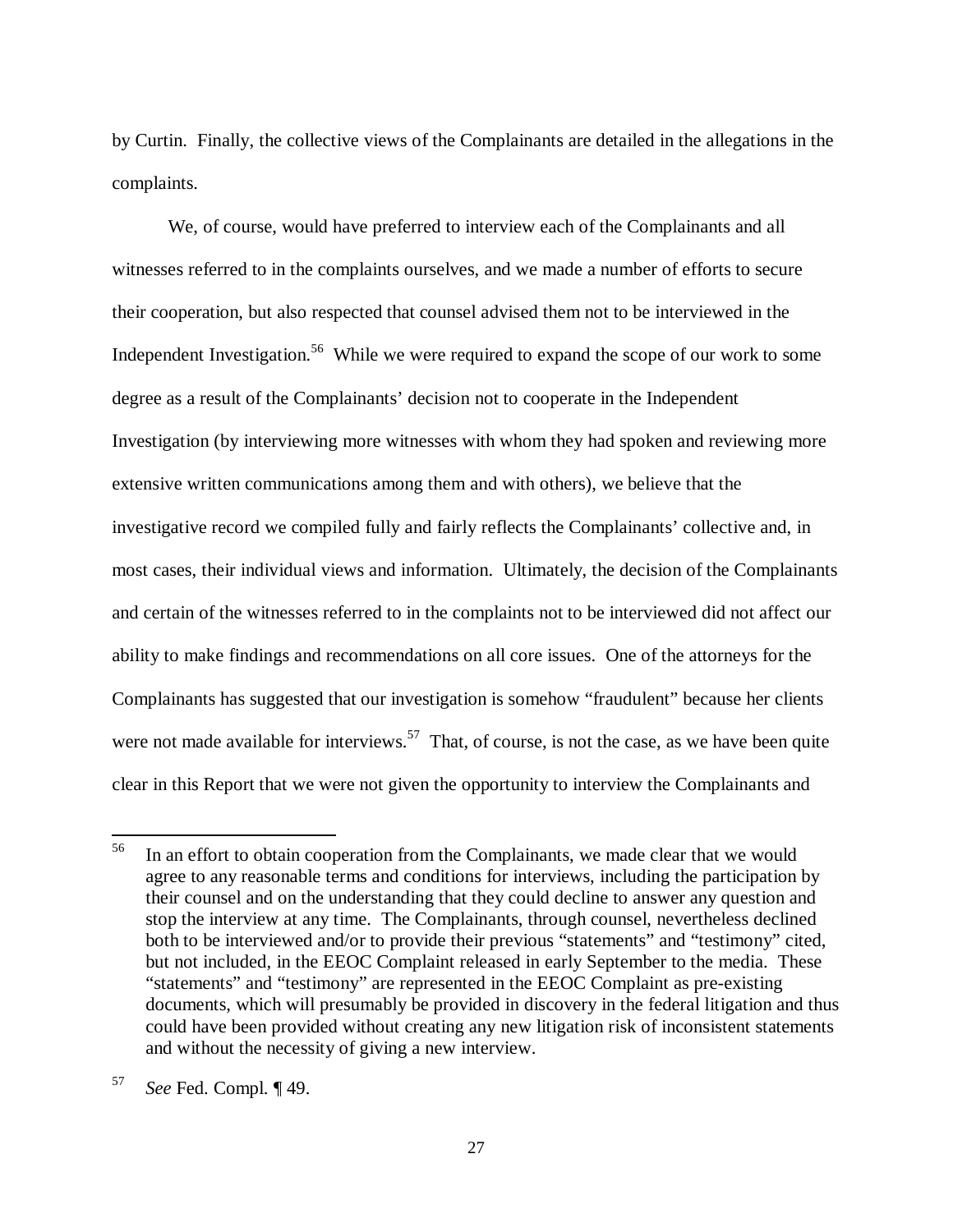certain other potential witnesses, we discuss the impact of not being able to do so, and we specify in detail the evidence on which we have based our findings and recommendations, including in part, that provided by the Complainants to the University, in emails and Facebook messages, to the media and in conversations with other witnesses we have interviewed.

We have provided citations throughout the Report in order to make clear the source of the information included, whether an email, another type of document or an interview. We do not, however, always attach the emails or other documents as exhibits. We have made judgments about what is necessary to include in full, as opposed to describing the document or providing quoted language in the Report and noting its source. We have endeavored to be thorough and transparent, while also not attaching documents that are sensitive and/or not crucial to our findings and/or were not, when they were written, intended for the public.

#### **C. Summary of Key Findings and Recommendations**

As more fully discussed below, on the basis of all of the interviews conducted and documents reviewed, applicable UR policies and the law, we arrived at a number of key findings and recommendations which are summarized here.

#### **Findings**

1. Jaeger's Conduct: 2014 to the Present. There is no evidence of which we are aware suggesting that there is currently, or has been since at least 2014, a hostile work or academic environment for any female graduate students in BCS. Indeed, all of the current BCS graduate students and post-doctoral fellows we interviewed from Jaeger's lab (female and male) were positive about Jaeger as a scientist and mentor and said that they had not experienced or witnessed sexual harassment or other inappropriate conduct by him. We are also not aware of evidence suggesting that any BCS female graduate student who started at BCS since 2014 has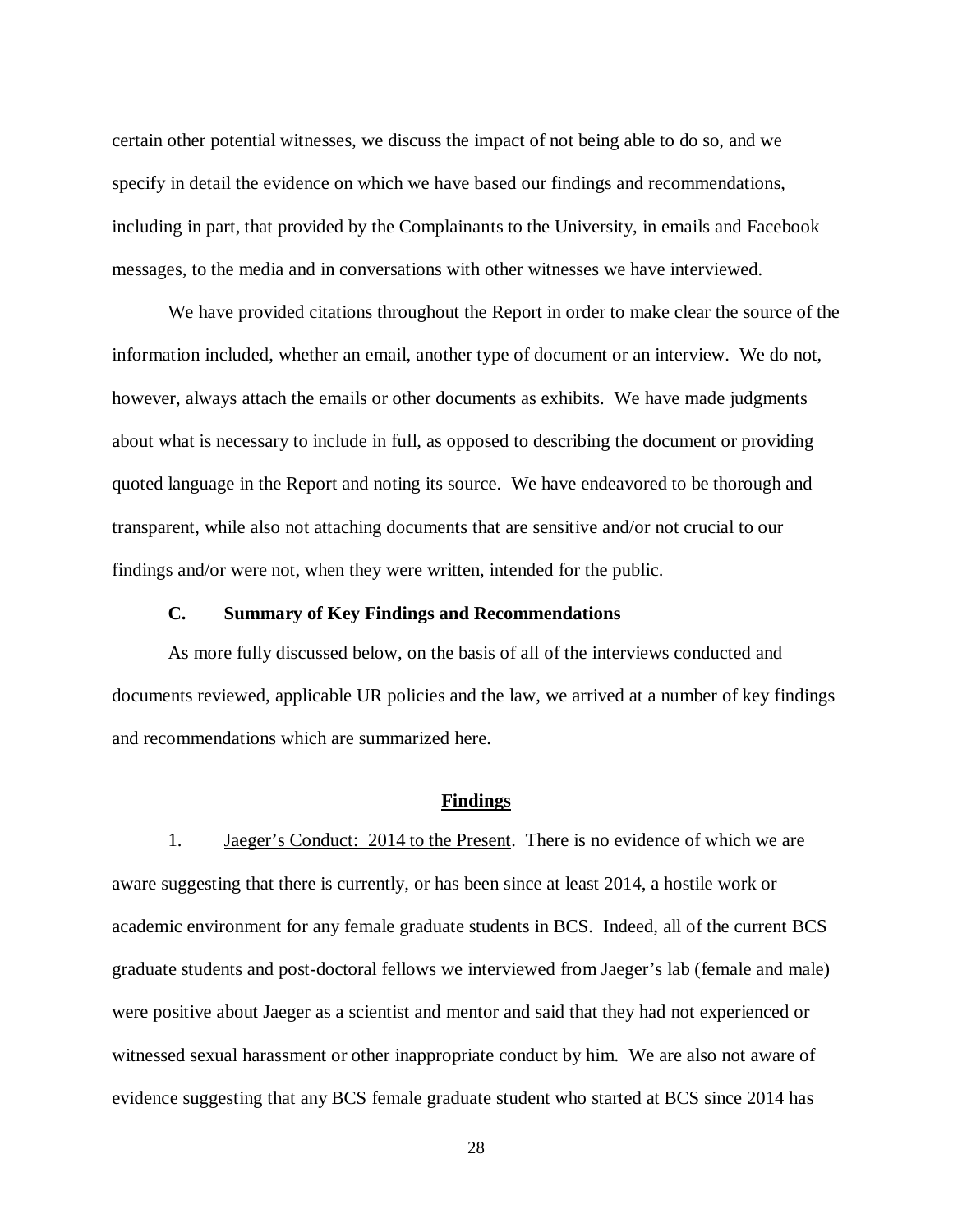avoided Jaeger and the educational opportunities he provides on account of any sexually-related behavior or verbiage.

We also did not find any evidence that, during this period, Jaeger violated UR Policy 106, the UR Intimate Relationships Policy, UR Policy 121 or any other UR policy. There is no evidence that Jaeger engaged in any sexual relationships in this period with anyone other than his current partner, who moved to Rochester in the fall of 2013. The allegation in the EEOC Complaint suggesting a 2015 sexual encounter with a prospective graduate student is inaccurate and has not been included in the federal complaint. Although the complaints do not make this clear, nearly all of the allegations against Jaeger are either undated or from a time period at least three years, and often up to nine years, prior to the filing of the Aslin/Cantlon complaints in 2016.

2. Jaeger's Conduct: 2007-2013. We credit, as the complaints allege, that during the earlier period of 2007-2013 (and especially during the earlier years in that period), Jaeger engaged in behavior that was inappropriate, unprofessional and offensive. Among other things, he engaged in four consensual sexual relationships with current, former or prospective UR students between 2007 and 2011, he was flirtatious with other students, he blurred appropriate faculty-student boundaries in other ways, including by renting a room in his home to a female graduate student, and he sometimes made comments in social and academic settings that included inappropriate sexual content or innuendo. As the Complainants also allege, we agree that these behaviors were harmful in a variety of ways; for example, a number of female graduate students from that time period told us that, as a result of Jaeger's reputation or behavior, they made a conscious decision to avoid him and the educational opportunities he offered, which we found to be very troubling. We further note, however, that the narrative presented in the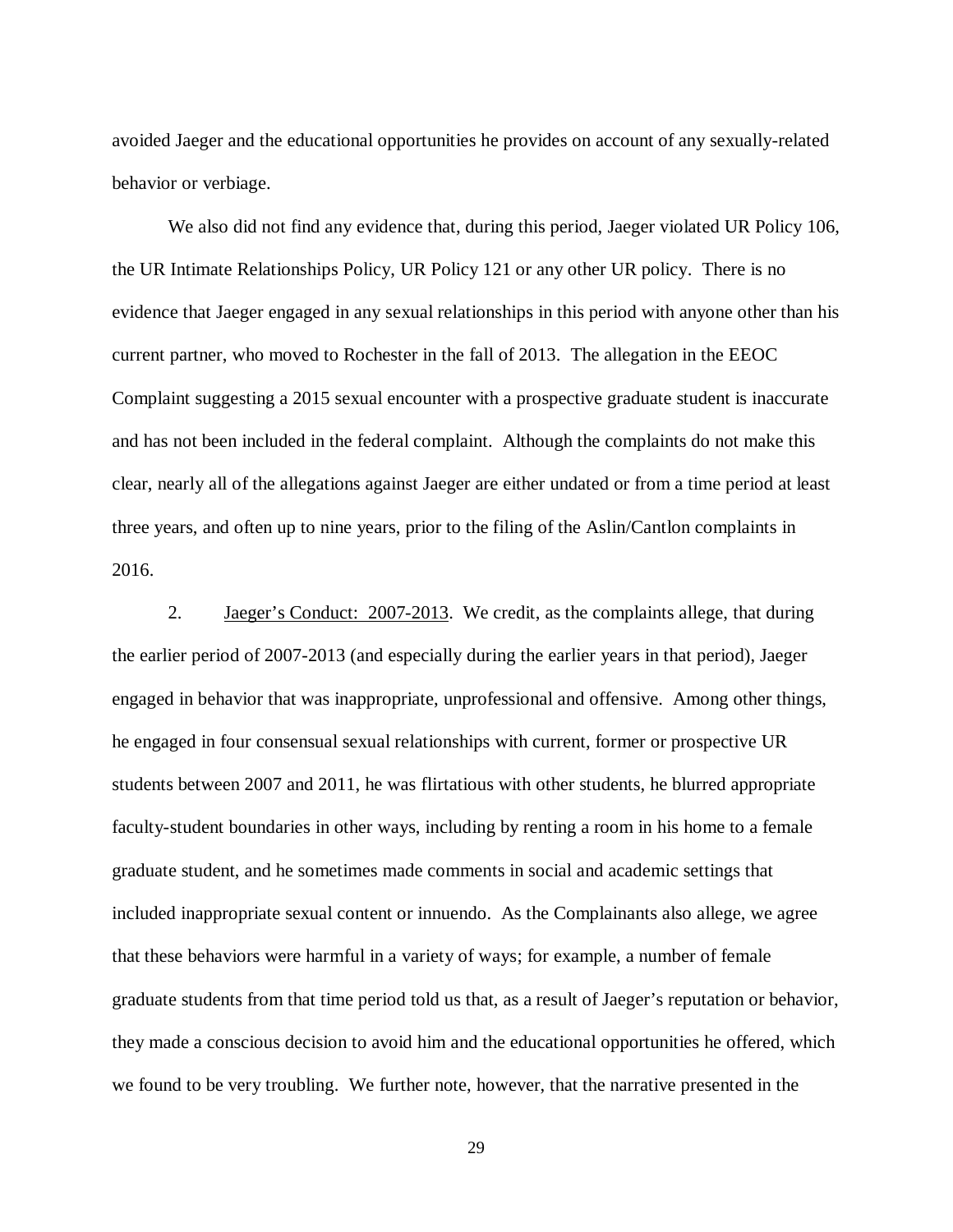complaints is also exaggerated and misleading in many respects, including, for example, the allegations concerning Jaeger's living arrangement with and treatment of Kidd.

Despite our conclusions that Jaeger's conduct in this earlier period was inappropriate and harmful to some in the UR community, we nevertheless also believe that UR was correct in concluding that his conduct did not violate UR policy. UR's Intimate Relationships Policy in effect at the time (which has since been substantially revised) did not prohibit, though it strongly discouraged, consensual sexual relationships between students and faculty. We also do not believe that any potential claimant or plaintiff would be able to sustain a legal claim for sexual harassment in violation of Title VII, Title IX, NYSHRL (or UR Policy 106, which substantially mirrors the standards under those laws) based on Jaeger's conduct. There is no evidence that Jaeger ever engaged in so-called *quid pro quo* sexual harassment, or ever had any nonconsensual sexual contact with any person. Although we find Jaeger's behavior inappropriate, unprofessional and offensive, the governing "severe or pervasive" legal standard for hostile environment harassment is a demanding one, and we do not believe any claimant or plaintiff would be able to show that it was met as to her.

We emphasize that this is a <u>legal</u> conclusion (not a moral or social judgment), based on applying the governing legal standards to the facts as we understand them. We also note that many employers, educational institutions and jurisdictions have made a reasonable judgment to impose standards for defining prohibited sexual harassment that are more exacting than the standards which governed Jaeger's conduct in the period before 2014; indeed, UR's own relevant policies have become more exacting since then. Our legal conclusion here, however, is based on the standards that governed his conduct at the relevant time. By providing our legal conclusion,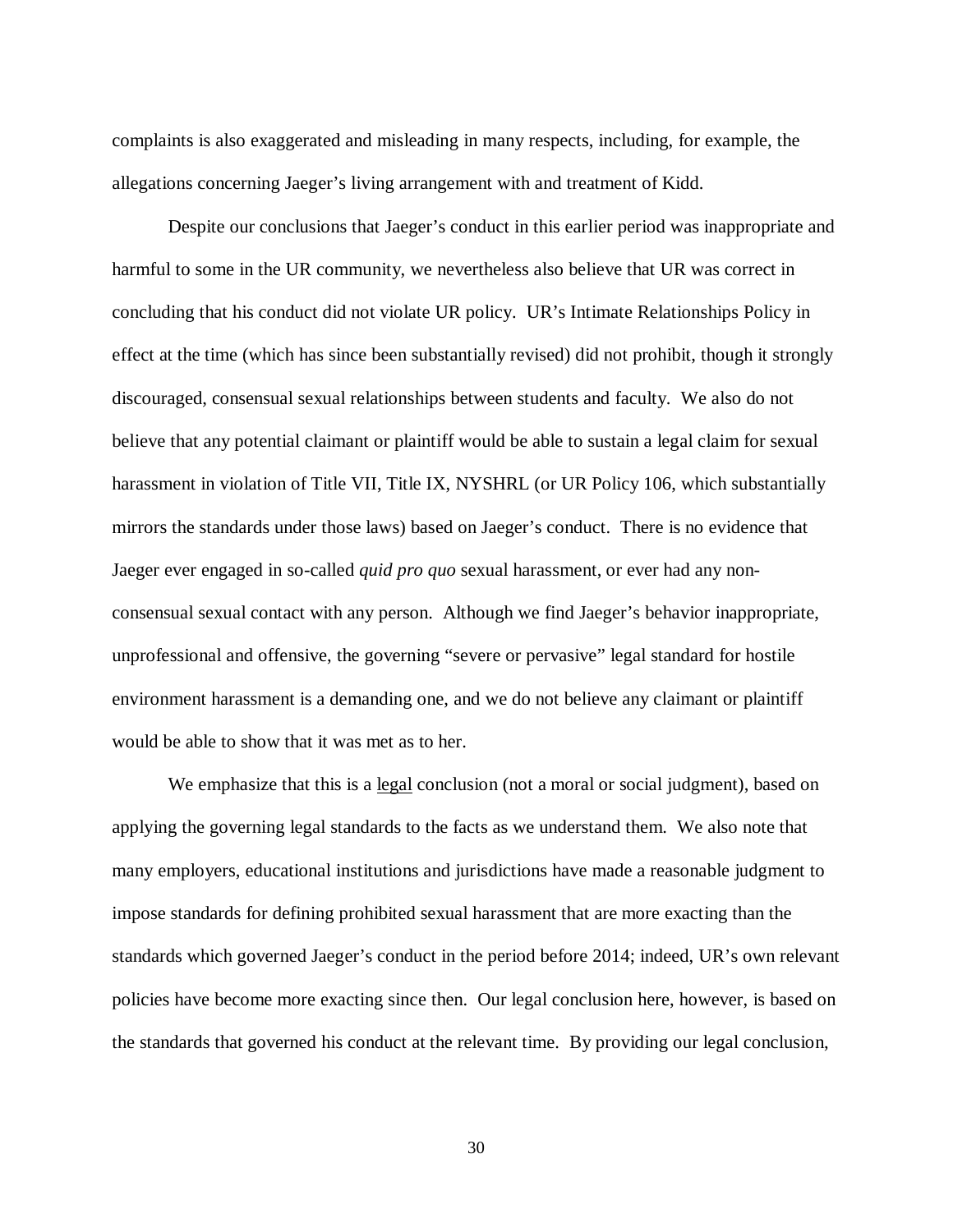we do not imply that Jaeger's conduct was acceptable or presume to opine on questions of moral culpability.

3. Intimate Relationships with Students. During the 2007-2011 period, Jaeger had consensual intimate relationships with two students (one graduate and one undergraduate) and one prospective student. We interviewed each of these women. While ill-advised and contributing to Jaeger's reputation as a "womanizer," none of these relationships, as the University found, violated UR's faculty-student intimate relationships policy or any other UR policy applicable at the time. We also credit that Jaeger disclosed the relationship with the prospective BCS student with a senior BCS faculty at the time. There is also no evidence that Jaeger ever engaged in any intimate relationships with students after 2011.

4. Relationship with Recently Graduated Student. From 2010-2011, Jaeger had a consensual intimate relationship with an employee of a different lab who had graduated from UR six months before the relationship began. We interviewed this woman as well. Their relationship did not violate UR Policy 121 or any other applicable UR policy. There is also no evidence that Jaeger has ever had any other sexual relationship with any other UR employee who was or who had ever been a BCS student.

5. Complaints to the University about Jaeger's Behavior. Despite the negative views of some students about Jaeger, especially during his early years, we are unaware of any complaint about his behavior, including any claim of sexual harassment, being brought to the attention of the Administration, BCS leadership or other faculty prior to 2013 and no explicit claims of sexual harassment before March 2016.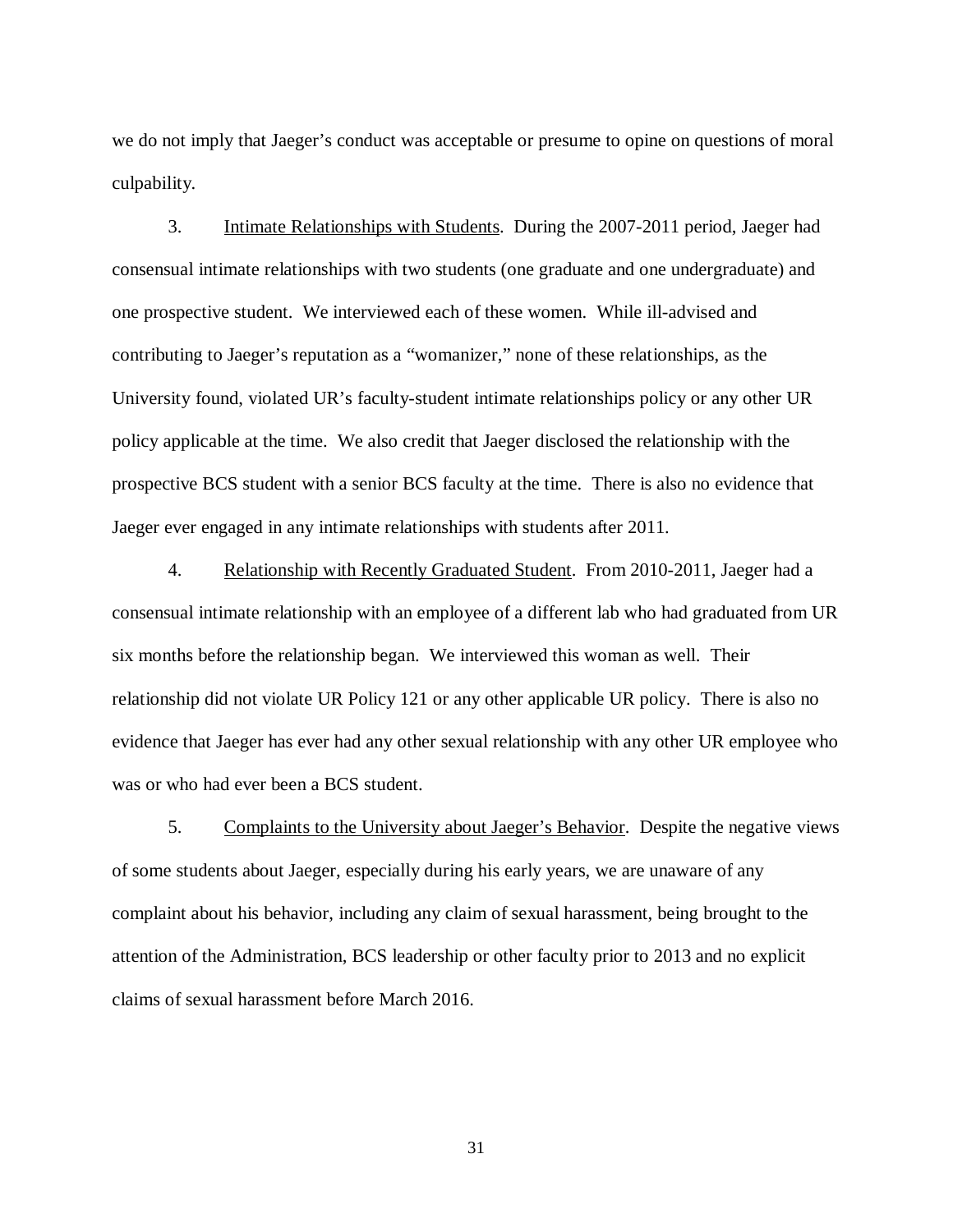Sometime in the spring of 2013, Keturah Bixby, then 28 years old and a third-year BCS graduate student, spoke first to Aslin, then another faculty member,<sup>58</sup> and then DeAngelis about her discomfort with Jaeger. DeAngelis did not understand the conduct about which she complained to be sexual, and to the best of his recollection, confirmed that with her. We note, however, that the contemporaneous documents are ambiguous. Bixby's written complaint mentions "harassing" conduct, but in an email to a friend at the time, said that it "was not at the level of sexual harassment." In editing the notes from her March 24, 2016 interview with Nearpass, Bixby confirmed in writing that she "didn't intend" her 2013 complaint to be one of sexual harassment. In August 2016, however, Bixby and four other former BCS female graduate students, including the two DeAngelis interviewed in 2013 or early 2014, sent a letter to DeAngelis and several deans stating that they had "experienced and/or witnessed harassment and inappropriate sexual comments," which was forwarded to the  $OOC<sup>59</sup>$  Bixby also conveyed in a cover email her belief that UR's 2016 investigation had been "inadequate" and the process "flawed," and offered to meet to share her views on how to improve UR's process for handling sexual harassment claims to better protect students.<sup>60</sup>

We certainly do not rule out, as the complaints assert, that it is possible that issues about Jaeger's alleged sexual harassment were not brought forward because potential claimants may have been afraid of not being taken seriously or other negative consequences or because they did

<sup>&</sup>lt;sup>58</sup> The professor suggested that she raise the concern with DeAngelis, which she did in November 2013.

<sup>59</sup> Aug. 23, 2016 Letter from K. Bixby, Graduate Student 14, Graduate Student 17, Graduate Student 4 and Post-doctoral Fellow 13 to University of Rochester Administration (attached as Exhibit 13).

<sup>60</sup> Aug. 23, 2016 Email from K. Bixby to P. Lennie, G. Culver, W. Heinzelman and G. DeAngelis.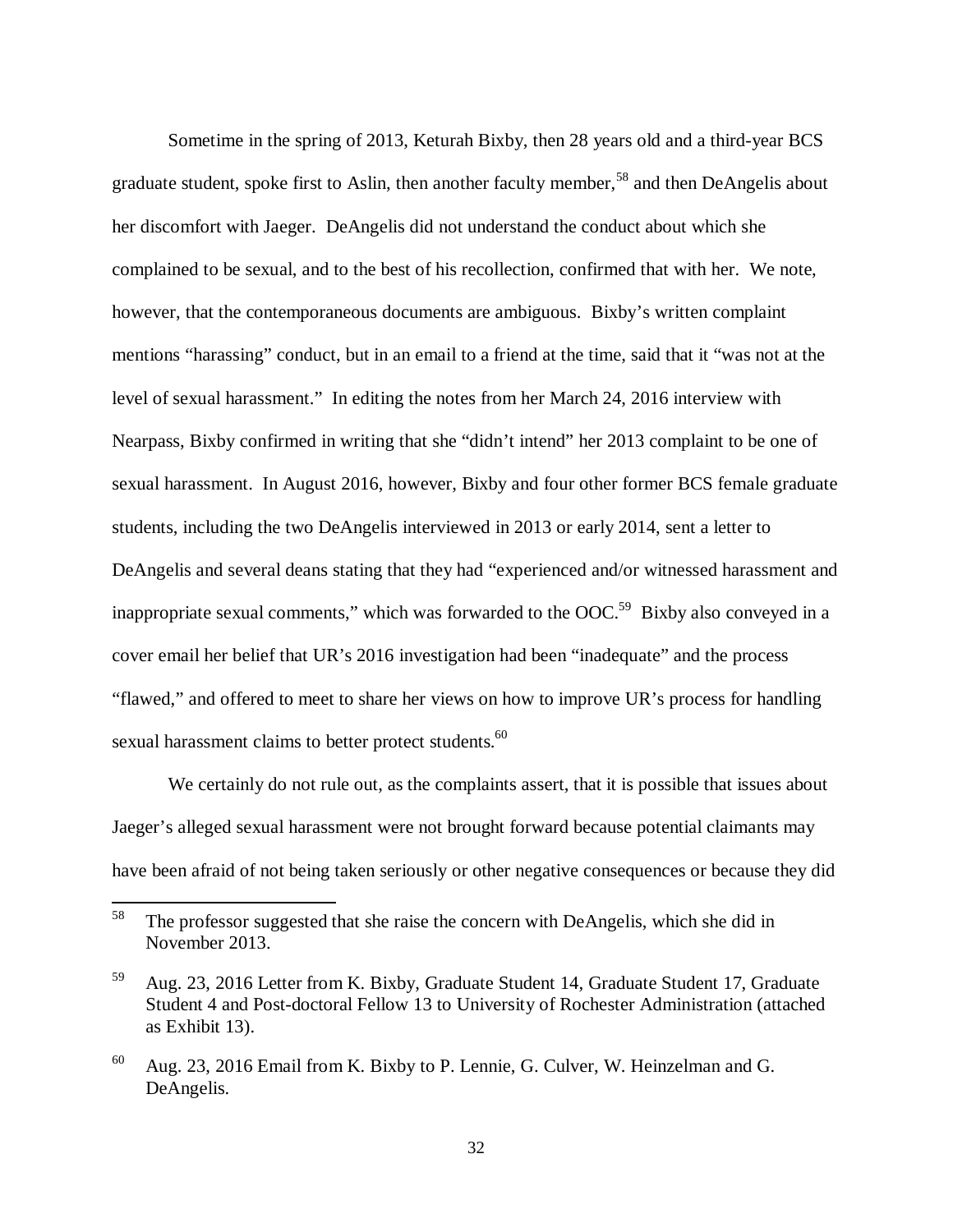not recognize the behavior as harassment at the time it occurred. We note, though, that during much of the most problematic period of time (2007-2011), the Chair of BCS was Newport, one of the female Complainants, who is described in the complaints as strong and proactive in addressing sexual harassment.<sup>61</sup> We also want to clearly acknowledge that whether or not Bixby earlier recognized or articulated her discomfort with Jaeger as sexual harassment, she is to be commended for her courage in coming forward in 2013 and for her considerable efforts in 2016 to improve UR's process for responding to and addressing claims of sexual harassment in academia. As we also note below in Finding 11, we consider it a missed opportunity in 2013 not to have recognized Bixby's complaint, however labeled, as one involving potential sexual harassment.

Once complaints and concerns were raised about Jaeger's behavior, both in November 2013 and in March 2016, they were dealt with seriously and professionally by the BCS Chair and the University. In both cases, DeAngelis counseled Jaeger and took other remedial steps, which appear to have been at least somewhat successful in helping sensitize Jaeger to the impact of certain of his border-pushing behaviors and inappropriate manner of speaking to and about students.

6. The Adequacy and Impartiality of the University's Investigations of Jaeger's Conduct in 2016. The University's investigations relating to Jaeger in 2016 were conducted in good faith, impartially, professionally and in accordance with UR Policy 106. And we agree with its ultimate conclusion of no policy violations. At least in hindsight, however, there are

 $61$  Newport chaired BCS from 1997-2010. It is asserted in the complaints that she was quite vocal that sexually harassing behavior "would not be tolerated" and that she "would protect" students when it did occur. EEOC Compl. ¶ 15. An example of Newport causing a male BCS professor to be terminated for sexual misconduct, against the advice of the OOC, is also cited in the complaints. EEOC Compl. ¶ 245; Fed. Compl. ¶ 348.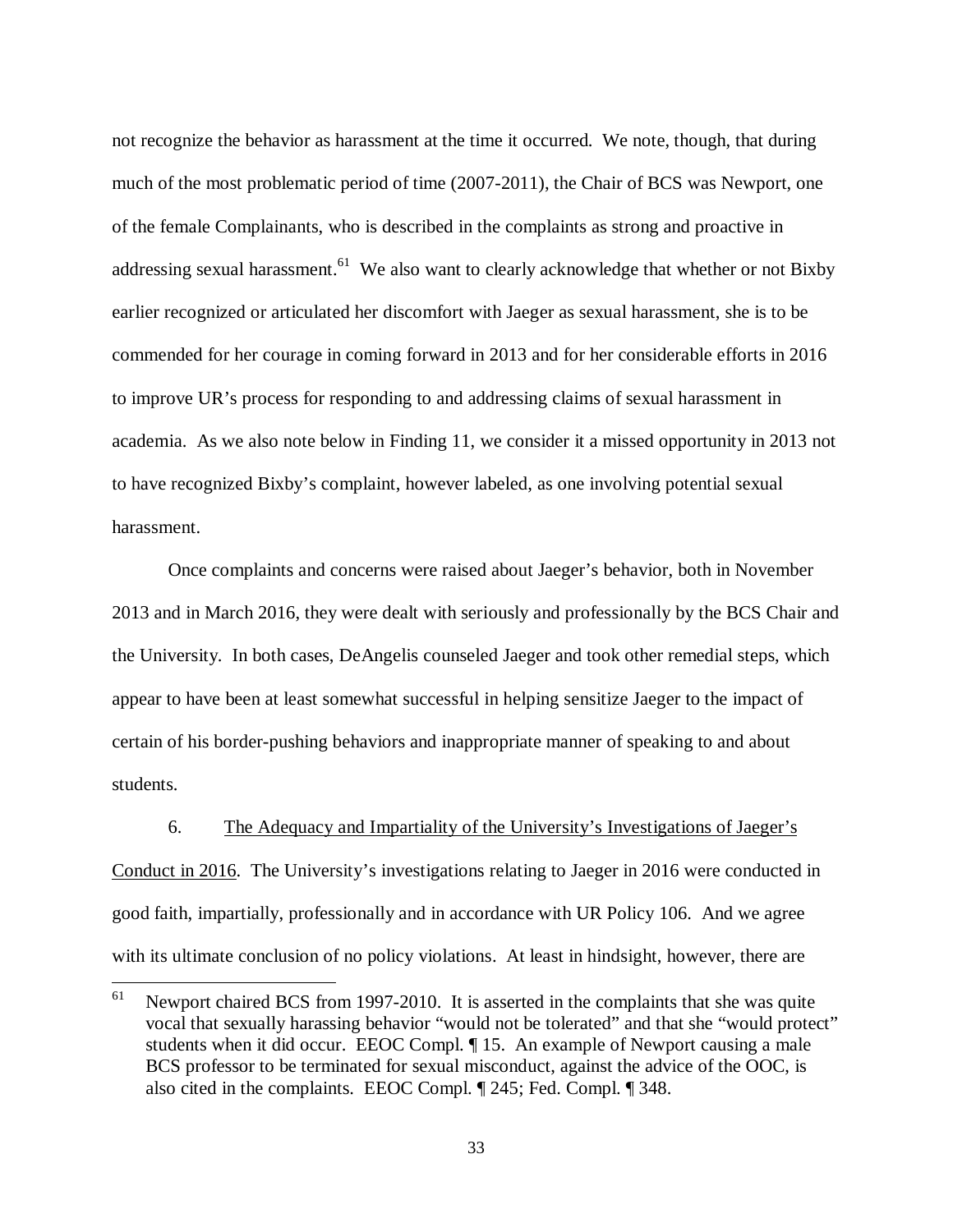aspects of the initial University investigation that could have been done differently, and better, which might have avoided some of the troublesome communications about the investigation that occurred in BCS and certain of the Complainants' criticisms. We also acknowledge the inherent difficulty for the OOC, even with its investigator "walled off" and functioning in a purely human resources role, to conduct an entirely independent investigation in both fact and appearance. Our recommendations address that difficulty. As for how the investigation might have been improved:

First, the instructions given to interviewees with respect to confidentiality were neither uniform nor always clear, leaving claimants, Jaeger, witnesses and other BCS faculty uncertain about what they could discuss with others with respect to both the investigations themselves and their outcomes. We note that Nearpass, in September 2016, prepared and began using a standard form of instruction to claimants, witnesses and the accused about confidentiality.<sup>62</sup>

Second, while it would not have affected the finding of no policy violation in this case, and we appreciate the privacy concerns that motivated its exclusion, the University should have included in its report the fact, anonymized, that Jaeger had also had a sexual relationship with a recent undergraduate. Although this relationship also did not violate University policy, it might have been relevant to the decision-maker or to others at the University who had discretion over what remedial steps to take. $63$ 

<sup>62</sup> University of Rochester, *Policy 106 Investigation, Information for Witnesses* (attached as Exhibit 14).

 $63$  We note that Nearpass did not include this relationship in the written report, which would be seen by claimants, Jaeger, DeAngelis and various administrators, in order to better safeguard the identity and privacy of the former student.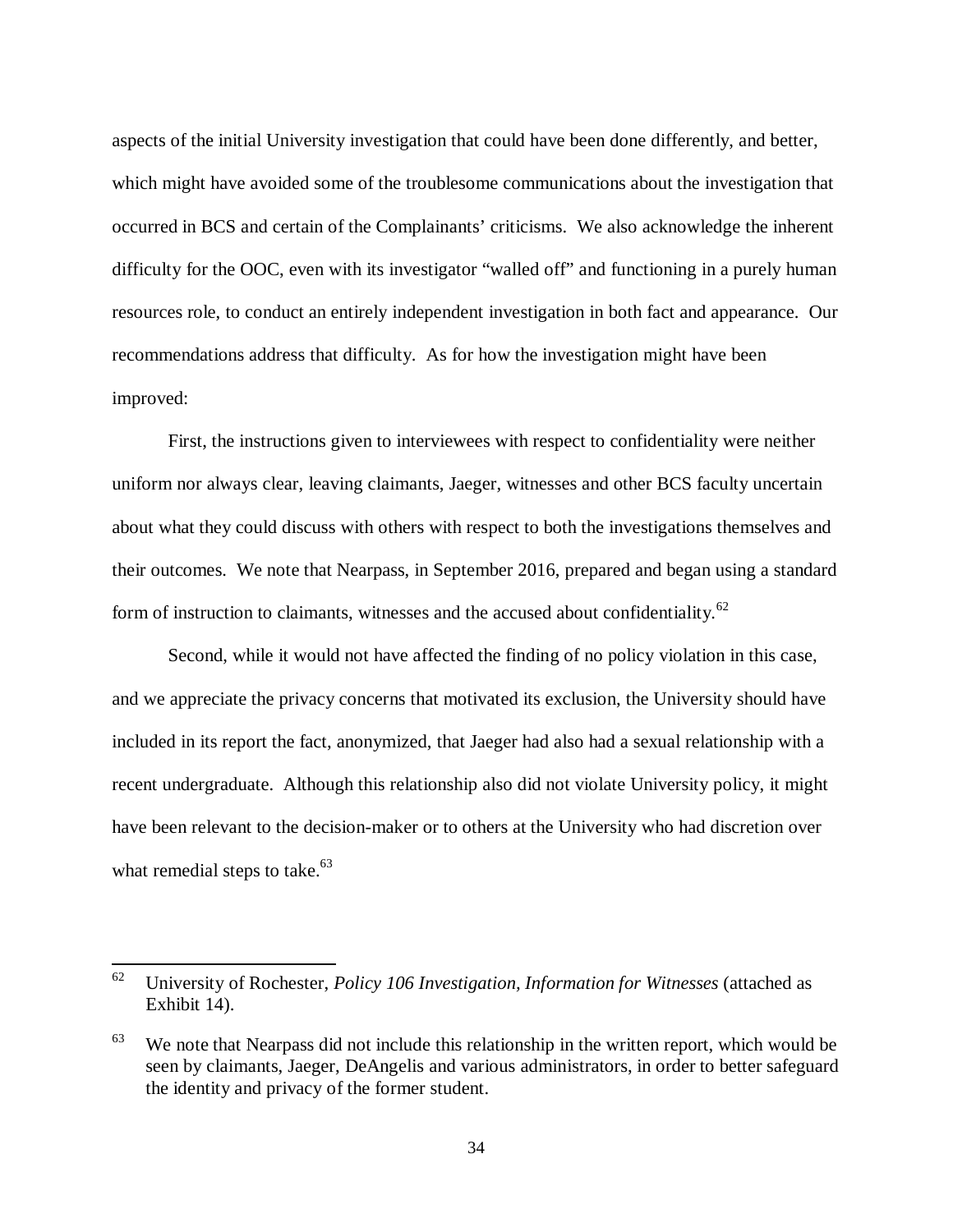Finally, as Nearpass now acknowledges, she should have reviewed Jaeger's Facebook messages to Kidd that Kidd offered to provide. Once again, however, doing so would not likely have altered Nearpass' findings and, ironically, if Nearpass had also obtained Kidd's Facebook messages responding to Jaeger's messages, as we were able to do, the messages viewed in full context would likely have cast further doubts on Kidd's claims of unwanted, partially sexual banter with Jaeger and that he "forced" her to live in his home in 2007.

7. Retaliation Claims. The University did not retaliate against the Complainants for the claimants filing the complaint against Jaeger or for participating in the University's investigations and their aftermath. Retaliation, as that term is defined under applicable law, requires a materially adverse employment action (such as a termination or other conduct that would dissuade a reasonable person from complaining) in response to protected activity (such as complaining about or opposing harassment). While the Complainants felt that they were disrespected and unfairly criticized for the actions they took in this matter, such purported harms do not constitute material adverse employment actions for purposes of a legal claim of retaliation. In addition, many of the statements made and actions taken by UR to which the Complainants object were, in our view, not taken to retaliate against them for any protected activity, but rather as a good faith, albeit not successful, effort to lessen the divisiveness within BCS.

8. The University's Policies, Procedures and Process for Addressing Claims of Sexual Harassment Against Faculty Members. While they can and should be enhanced in a number of ways, as the claimants and Bixby have advocated, UR's policies on sexual harassment and its existing procedures and process for addressing claims of gender-based discrimination and sexual harassment by faculty members are consistent with both applicable law and in line with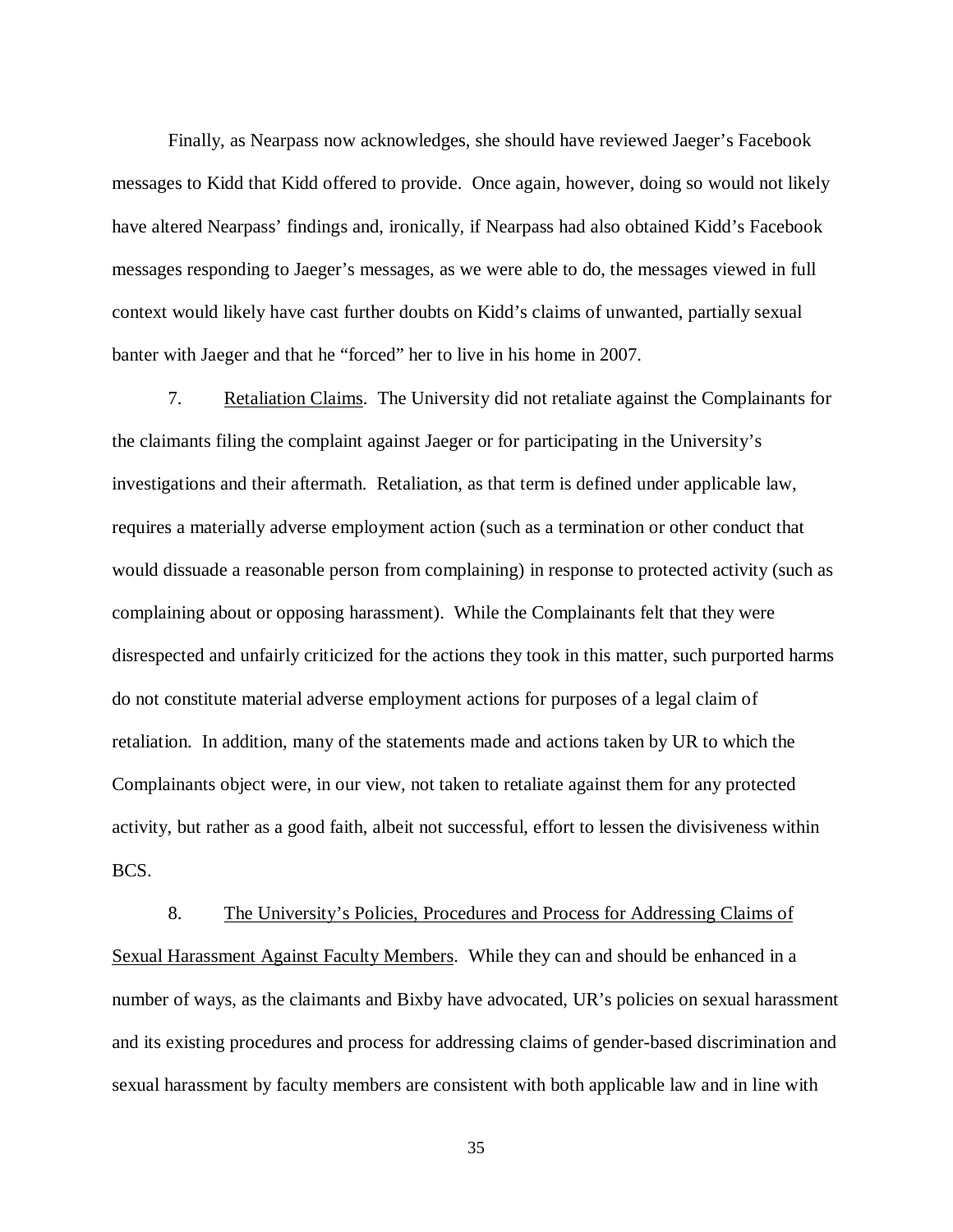the policies and procedures of comparable schools. UR Policy 106 and the Student Sexual Misconduct Policy (dealing with sexual harassment or assault claims against students), for example, track closely federal and state laws and are the product of detailed benchmarking against 18 other similarly-situated schools. That said, the claimants and Bixby have very constructively pointed out a number of areas where the University should change or enhance its policies, procedures and process. We agree and make a number of recommendations for change, including considering a more prohibitive UR Intimate Relationships Policy, having sexual harassment claims handled by an office and investigator independent of OOC, providing at the outset of every investigation a clear "statement of rights and process" to every complainant, witness and accused and providing access to a separate adviser for claimants and the accused, to assist them in understanding the process and the other support resources that are available to them.

9. Reviewing Faculty Emails. Although emails of faculty and students are rarely reviewed by the UR Administration,<sup>64</sup> the OOC's preservation and review of BCS faculty emails relating to the claimants' complaints about Jaeger fully complied with UR's Information Technology Policy ("UR's IT Policy").<sup>65</sup> Sharing a sample of those emails with DeAngelis in

<sup>&</sup>lt;sup>64</sup> According to Gail Norris, University General Counsel, email searches are rarely done, and when they are, they are performed pursuant to the UR's IT Policy. Email searches are done most frequently when they are viewed as relevant to an employment dispute, but even then, they are uncommon. (Dec. 27, 2017 Email from G. Norris to Debevoise & Plimpton LLP.) Mark Fischer, the Director of the Department of Safety, confirmed for us that his office has never searched or collected a student's email in connection with a sexual assault investigation or any other type of investigation. (Dec. 27, 2017 Email from M. Fischer to Debevoise & Plimpton LLP.)

<sup>65</sup> University of Rochester, *Information Technology Policy* (revised July 2014) (attached as Exhibit 15). The policy provides that all emails relating to "the University's activities and functions, including, but not limited to, administrative functions in the areas of teaching, student life, patient care and research, as well as supportive administrative services" are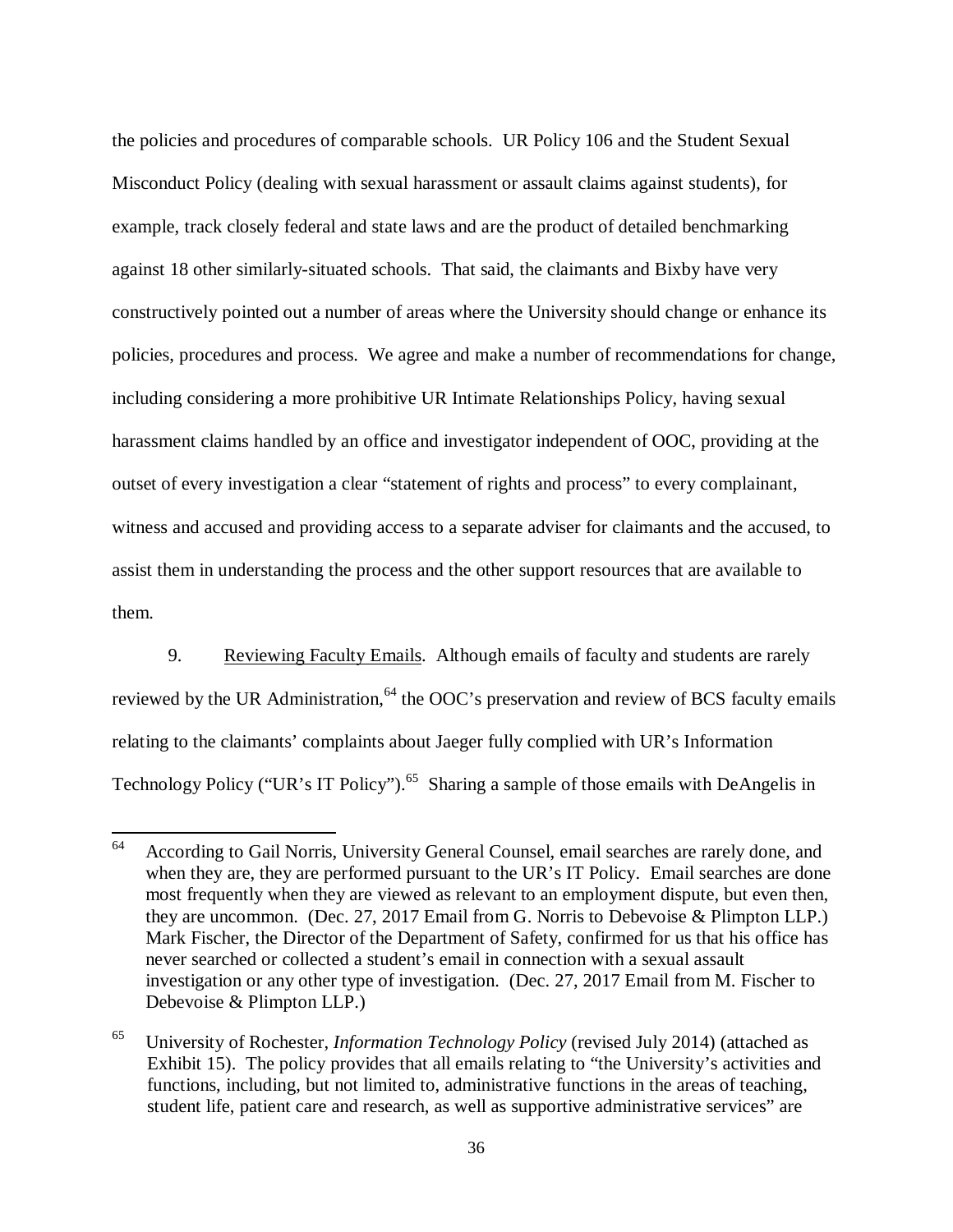January 2017, while not prohibited and done in an effort to help DeAngelis effectively lead BCS, reflected questionable judgment under the circumstances and exacerbated the tensions in BCS. For security, investigative and other legitimate reasons, the University needs to retain the ability to search and review emails on its servers, just as other employers and educational institutions do. Reviewing the emails of faculty, students or staff, however, should not be done lightly and should be governed by new, more specific criteria, as we recommend below.

10. The University's Response to the Controversies in BCS and on Campus in the Aftermath of its Decision on the Sexual Harassment Complaint against Jaeger. It is clear from the documents and from our interviews with all of the key University personnel that extensive efforts were made to try to deal with the aftermath of the University's investigations, though it is equally clear that those efforts were not effective. The challenge was immense, starting with an unusual complaint, breaches of confidentiality during the investigation that threatened the integrity of the investigation, claimants who saw the facts very differently and rejected the University's investigation and process and then later took matters into their own hands, all while a preeminent department was in turmoil. We think that the University acted in good faith and appropriately under its then-current policies and that the steps it took in an effort to navigate an unusually difficult situation were reasonable. That said, there were some steps taken and missed opportunities that, in hindsight, seem to have exacerbated the situation. Missteps included promoting Jaeger before the appeals process was finished, a move that understandably angered the claimants, sharing emails with DeAngelis and perhaps Seligman's decision not to personally intervene during key moments of departmental tension (even though it appears that nothing less

<sup>&</sup>quot;University Communications" that can be accessed by the University "as needed for the purpose of carrying out University Business without seeking prior approval." (*Id.*)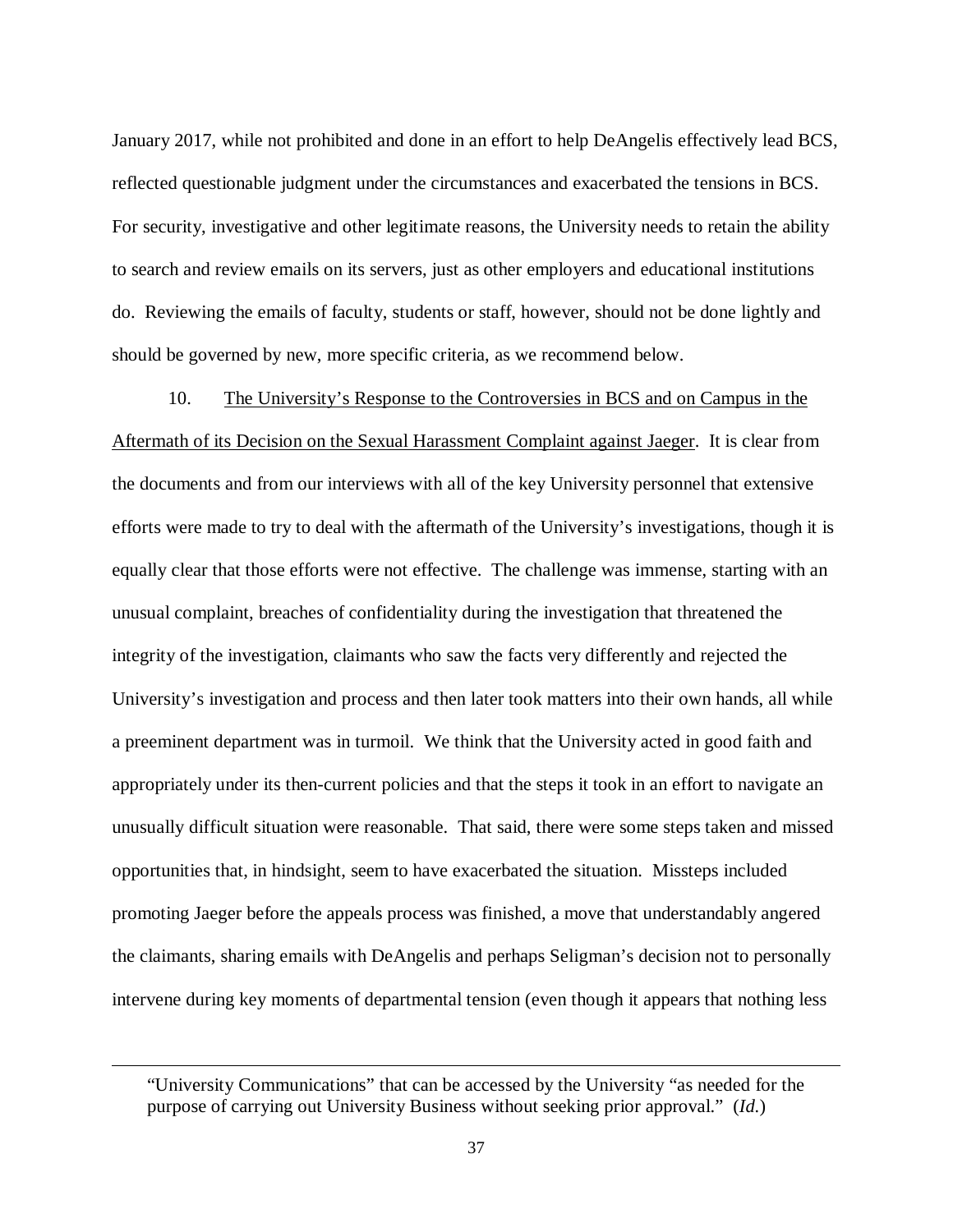than Jaeger's termination or forced exit would have satisfied Aslin<sup>66</sup> or likely some of the other Complainants). Below, we address the missed opportunities.

11. Missed Opportunities. In addition to acting on the recommendations set forth in this Report, the University community should reflect on the missed opportunities that it had to act on and respond to these issues sooner. These missed opportunities included:

(a) Newport, while she was Chair of BCS, was informed in 2007-2008 by BCS administrative personnel that Jaeger, then 31 years old and a first-year BCS faculty member, and Kidd, a 24-year old first-year BCS graduate student, were living in Jaeger's home. While Newport did once speak to Jaeger, after a faculty meeting, about the inadvisability of the living arrangement, when Jaeger asked whether he should throw Kidd out, Newport evidently did not engage further. When Kidd was asked about the arrangement by BCS administrative personnel in 2007-2008, she said that she and Jaeger were adults and comfortable with the arrangement. While it does not appear that there was ever a sexual relationship between Kidd and Jaeger (both deny it), Kidd does now allege that, during this period, Jaeger engaged in various conduct that she now considers to have been unwanted and, in part, sexually harassing, causing her emotional stress and to avoid Jaeger and certain educational opportunities he offered. Newport should have interceded and directed Jaeger to end that arrangement and taken the opportunity to counsel him, a very junior faculty member at the time, more generally on how to appropriately observe and handle boundaries between faculty and students.

(b) When Bixby reported her discomfort with Jaeger to Aslin and DeAngelis in 2013, whether or not she characterized Jaeger's conduct as sexual harassment, she

<sup>66</sup> Nov. 2, 2016 Letter from R. Aslin to F. Jaeger; March 11, 2016 Email from R. Aslin to J. Cantlon.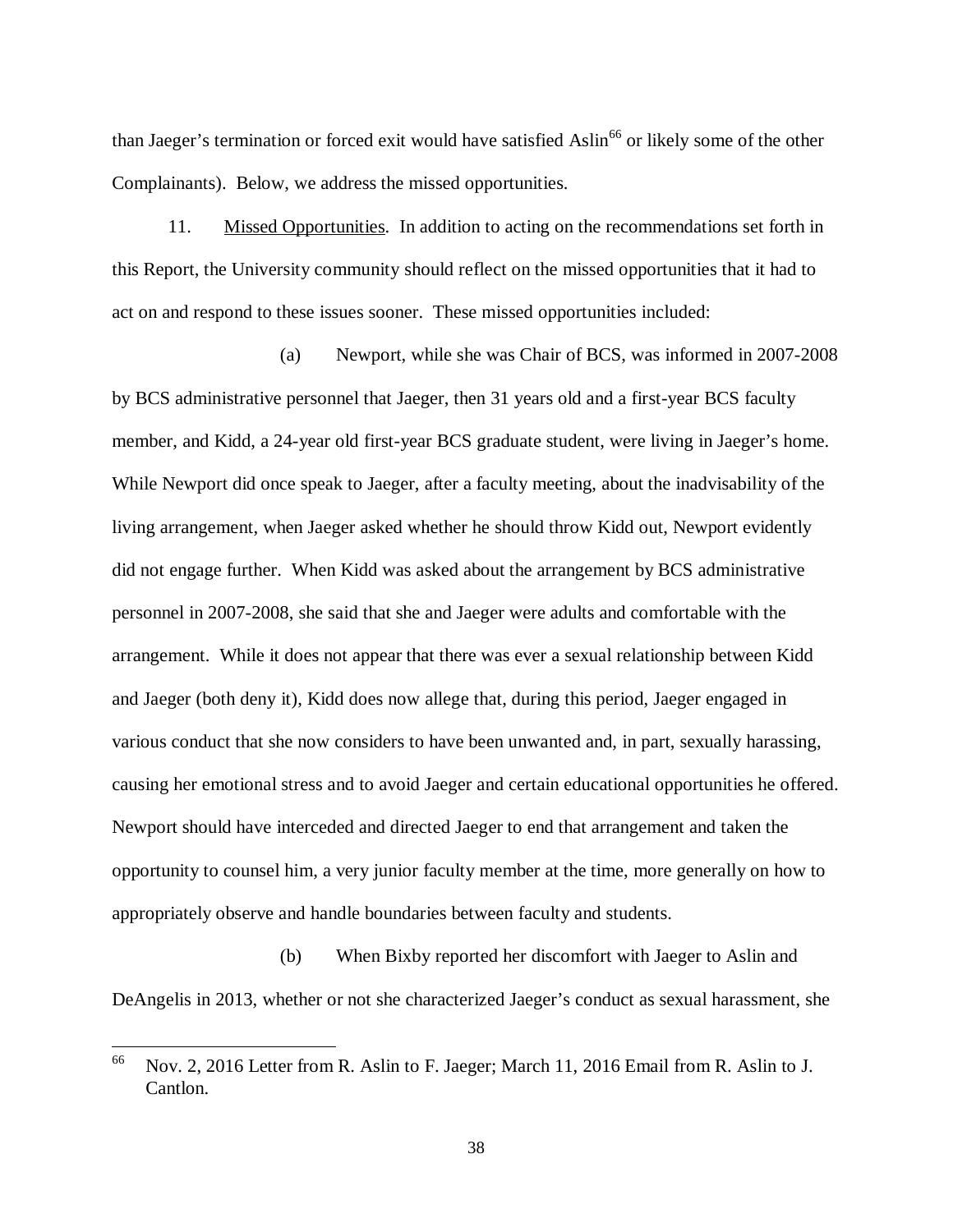did report that the conduct was causing discomfort to her and other students, all of whom were women.<sup>67</sup> With better training and enhanced sensitivity, those to whom she reported her concerns might have viewed the situation as potentially involving sexual harassment or a hostile educational environment for women, and, as a result, broadened their investigation and taken different remedial action. It bears noting, however, that DeAngelis did in early 2014 counsel Jaeger on Bixby's concerns, as those concerns were then understood by DeAngelis, and Jaeger appears to have modified his behavior positively.

(c) After UR's investigations were completed and the appeals exhausted, without finding any violations of policy, but with pointed observations about inappropriate conduct, DeAngelis worked tirelessly and with commendable commitment to the welfare of BCS, its students and faculty, to require that Jaeger take responsibility and express accountability for his conduct, to include additional training on sexual harassment and workplace behavior, to hold discussions with BCS faculty and students on the issues and to make changes in BCS and University-wide policy on student-faculty relationships to enhance the protection of students. At several junctures, including when DeAngelis wanted to make a statement to faculty on the investigation and implement a stricter code of conduct, DeAngelis felt thwarted in these efforts by the OOC. While we do not find fault with the sincerity or substance of the concerns expressed to him by the OOC, it was not made sufficiently clear to DeAngelis that he could have proceeded with at least some of the measures he was considering even in light of the concerns expressed by the OOC. As a result, the situation continued to deteriorate, some remedial steps were delayed or not taken and the resulting effects of this entire matter on students and faculty of BCS were likely exacerbated.

 $67$  Letter from K. Bixby to G. DeAngelis.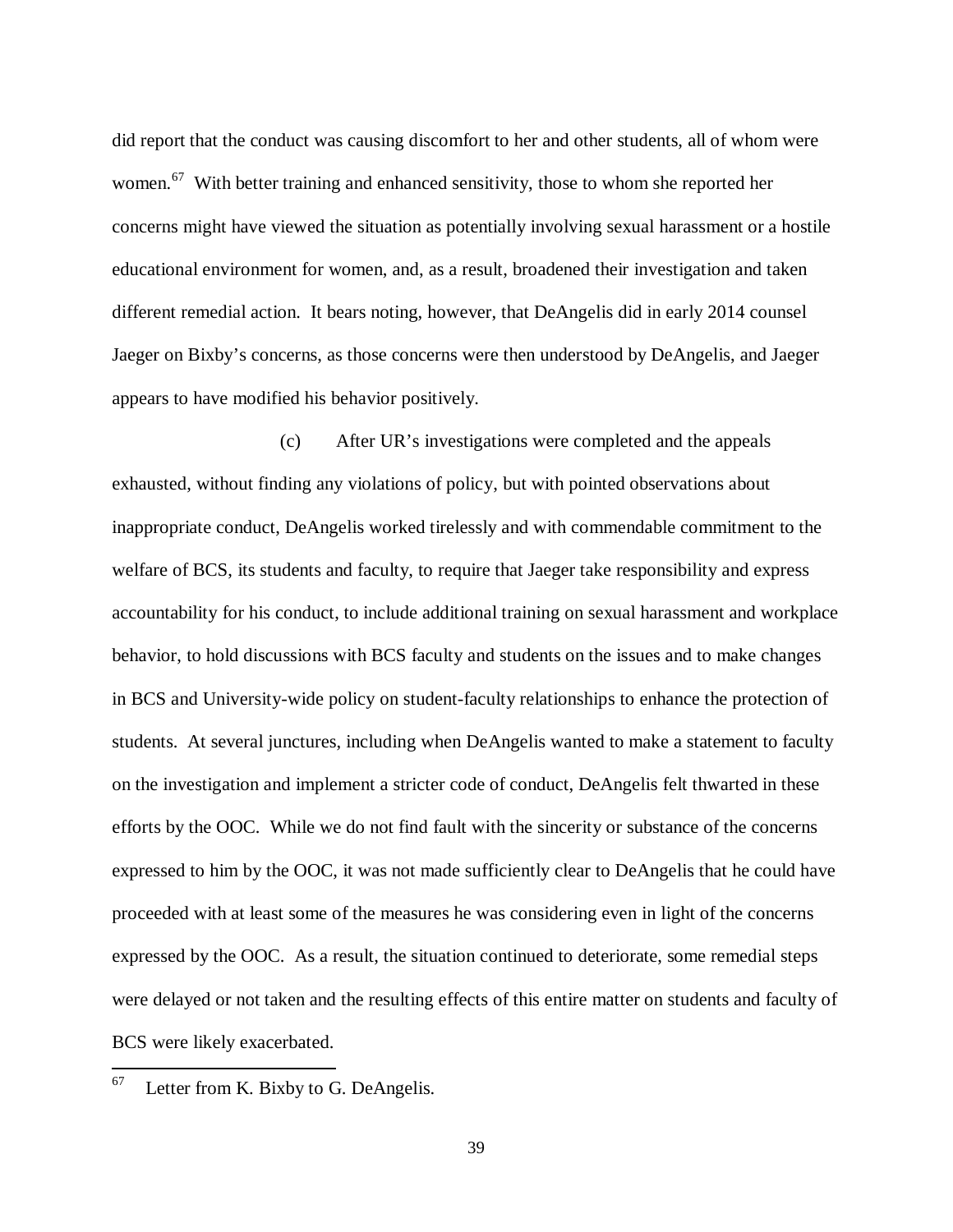(d) An enhancement to the UR Intimate Relationships Policy was on the Faculty Senate's agenda as early as 2010, but was not acted upon until 2014. The changes might well have resulted in Jaeger's not participating on the examination and thesis review committees of the graduate student with whom he had had a romantic relationship, five years before she came to UR. It would have been better if he had not, as Jaeger now acknowledges. There was also a delay in amending UR Policy 121 to cover relationships between supervisors and employees who are in romantic or sexual relationships. While hindsight is always a wonderful thing and an often unfair way of analyzing past actions, we do credit, as Jaeger told us, that he paid attention to what the University's policies permitted and prohibited. While that does not excuse Jaeger's inappropriate and harmful behaviors, whether or not prohibited by policy, there is nevertheless a message to be heard and remembered. Stronger policies can be helpful in combatting these issues, but they need to be promptly put into place to have any effect.

(e) We also consider it a lost opportunity that neither President Seligman nor any of the Complainants evidently notified the University's Board of Trustees of this matter, and the turmoil and dissension it was causing in BCS, prior to the Complainants going to the news media. Doing so would have given the Trustees the opportunity to intercede to try to help address the situation, which might have resulted in a quicker and more effective response by the University, with less damage to the University and its students.

This matter has fractured BCS and the University community generally. The concerns brought forward by the Complainants are serious ones going to the heart of the protection of students and the integrity and fairness of the academic environment. The University now needs to promptly take a number of bold steps, including but not limited to acting on the Recommendations in this Report, to repair the resulting wounds and distrust that have occurred.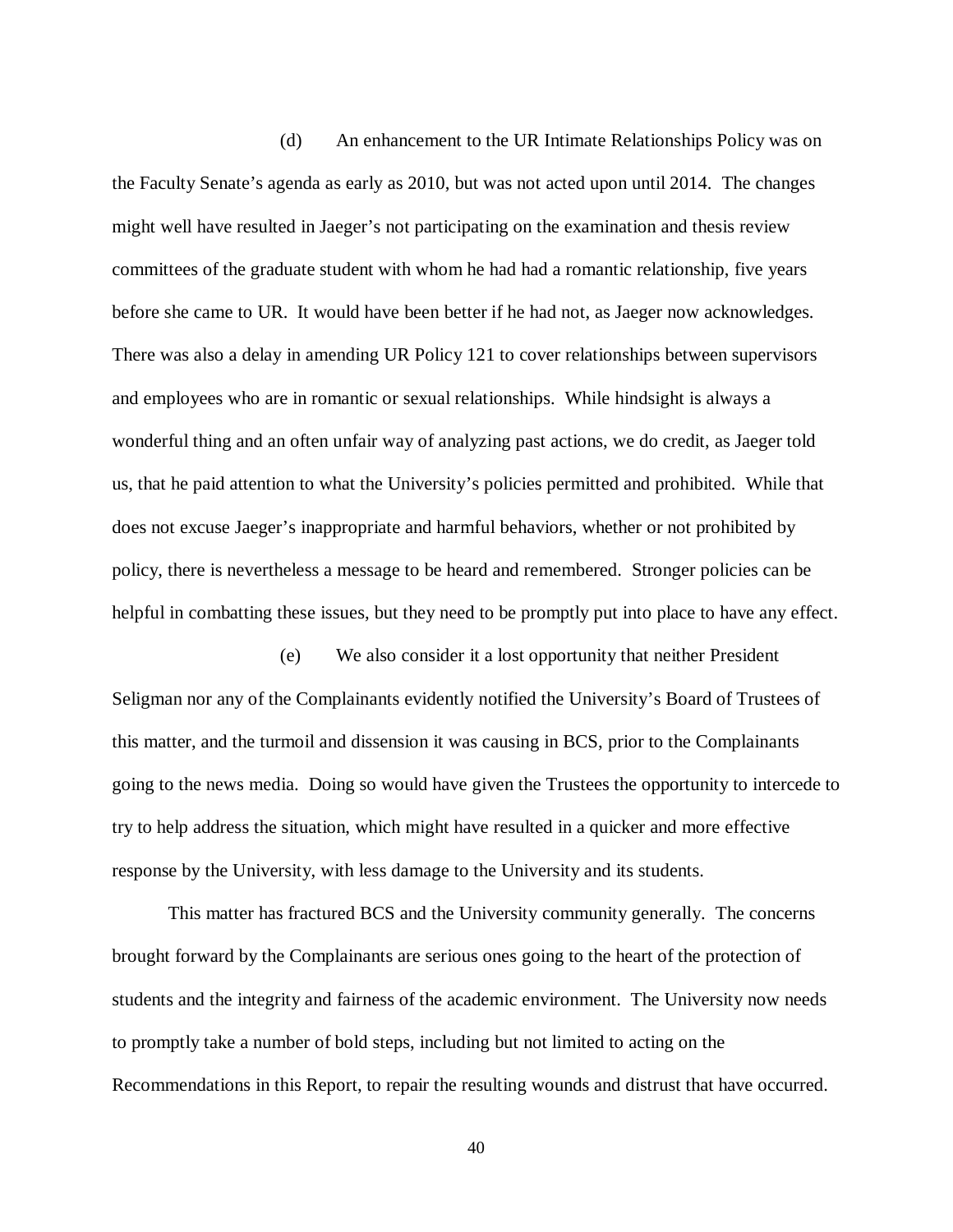The University must be proactive in responding, in some cases beyond what its peer institutions have done and beyond what would be necessary if this matter had never arisen and so significantly undermined trust in the UR community. Strengthening the relevant policies and procedures for addressing claims of sexual harassment by faculty members is not all that will be required. Heightened understanding of and sensitivity to the varieties of sexual harassment that may occur and the asymmetry in power between all faculty and students might have prevented or at least accelerated the detection and remediation of the problematic conduct that occurred here. In addition, some former female graduate students in BCS had to endure behaviors and inappropriate remarks that they should never have had to, at UR or at any educational institution. The University should consider, along with the other actions we are recommending and it is considering, what actions it might take to demonstrate its support for those students who had these painful experiences.

## **Recommendations**

#### For the President and General Counsel

1. No later than three months from today, prepare and begin using, a plain English "Advice of Rights and Procedures" brochure for claimants or potential claimants, witnesses and the accused, to be provided at the outset of any investigation of a sexual harassment claim against a faculty member, or any inquiry about making such a claim, or upon first contact with a claimant, witness or any accused. This written tool should include clear information on, among other topics: how and where claims may be made; how any investigation will proceed; sources of support; the obligations of confidentiality, both during and after the investigation is concluded and a decision is rendered; and how, whether and when claimants, witnesses and the accused will be informed about the progress, conclusion and any action taken in response to a claim. In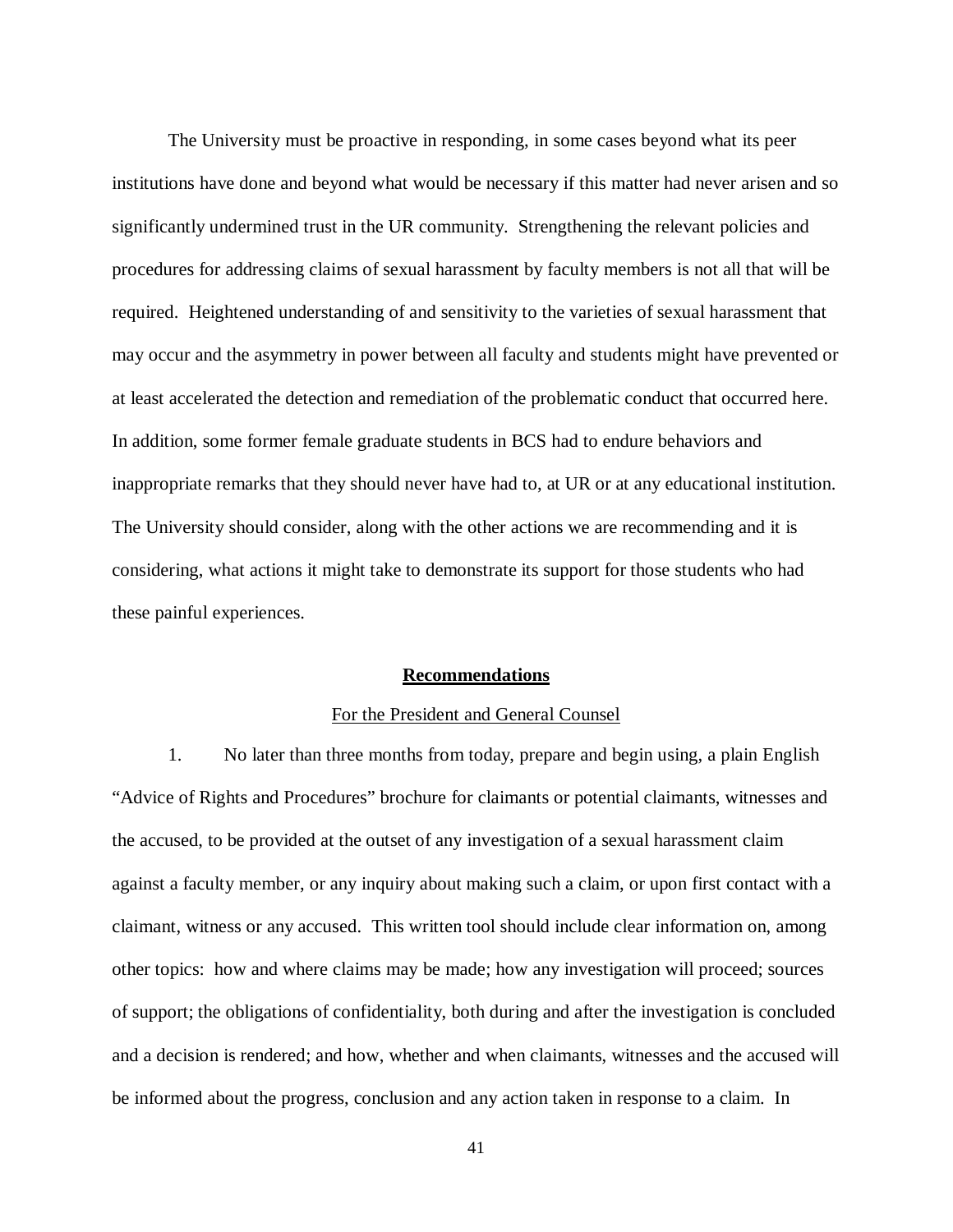addition, a protocol and template should be developed for communicating appropriate information about the conclusion of an investigation to the complainants, the accused and all witnesses.

2. Immediately develop a list of University personnel who can serve as advisers to claimants, potential claimants or an accused in matters involving claims of sexual harassment by a faculty member. The list should reflect a diverse pool of trained advisers, including academic deans, faculty members and other officers, similar to the pool of advisers made available to those participating in investigations pursuant to the Student Sexual Misconduct Policy, which is coordinated by the University's Judicial Officer. Notify all claimants, potential claimants, staff and the faculty of the availability of such advisers, specifying the range and purpose of such service and the confidentiality accorded to the consultations. Notify the Board of Trustees when this has been done and communicated to the relevant constituencies.

3. No later than three months from today, hire two new counsel to be initially assigned to the OOC, one of whom will serve as an adviser to claimants or potential claimants on a claim of sexual harassment or sexual misconduct involving a faculty member and the other to serve as an adviser to the accused. These advisers will not serve as the lawyers for claimants or the accused, but will be able to knowledgeably advise on matters of policy, procedure, process, appellate rights and other sources of support. Neither of the new advisers will advise or represent the University on claims or litigation involving claims of sexual harassment, sexual discrimination or other kinds of employment discrimination, although they may be assigned other legal duties, including duties involving sexual harassment training. If a separate office is established to investigate claims of sexual harassment or sexual misconduct by faculty members, these advisers should be transferred to that office.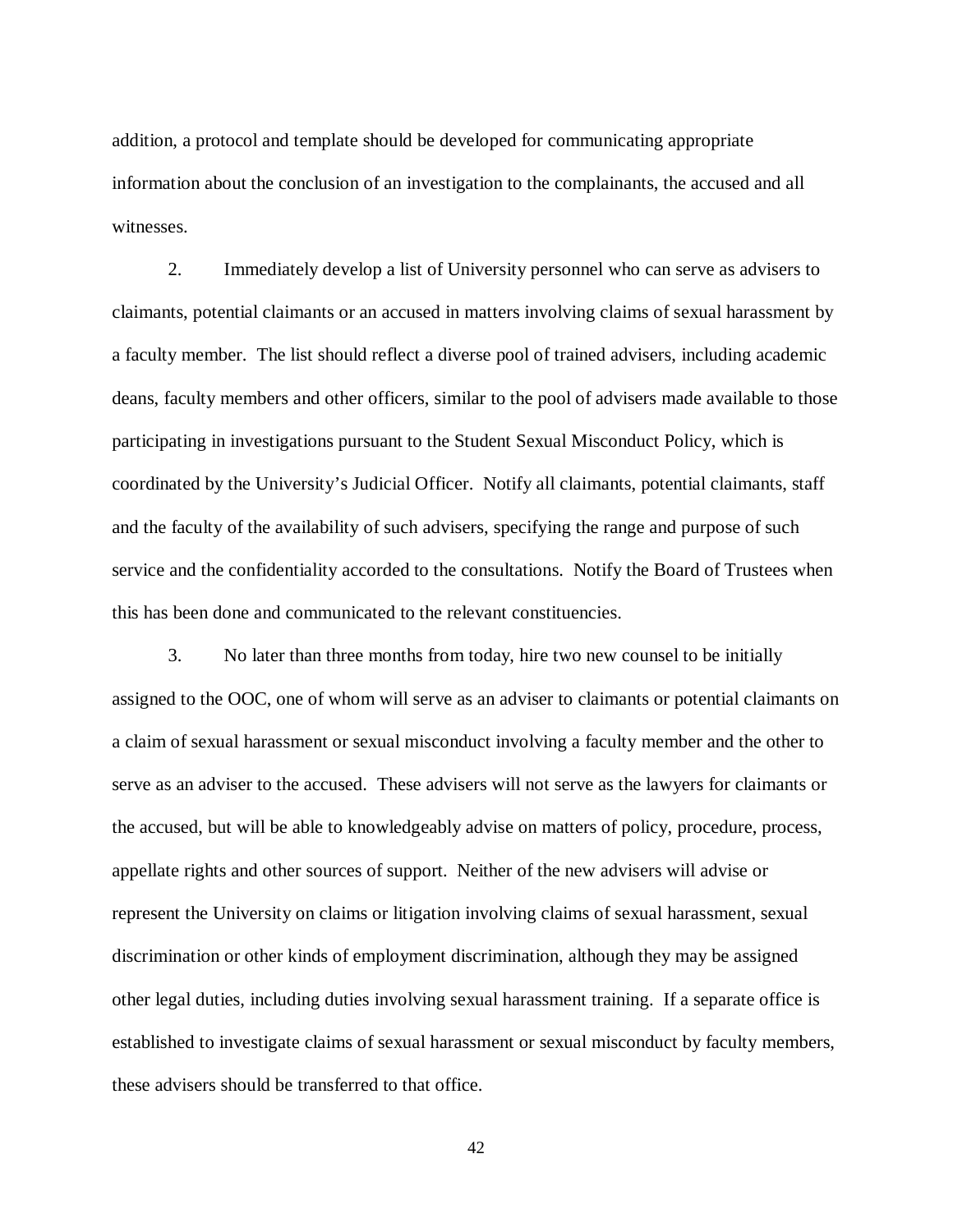4. Within three months from today, undertake and complete a review of the current mandatory training the University provides on sexual harassment to faculty, students, staff and trainees with the objective of providing state-of-the-art mandatory training to the entire University community on at least an annual basis and when anyone first enters the University community. Provide additional resources for training to achieve this objective.

5. Within three months from today, amend UR Policy 106 to specify: (a) examples of acts that may constitute sexual harassment; (b) the range of discipline and other remedial action that may be taken when there is a violation of the policy; and (c) the range of discipline and other remedial actions that may be taken by deans and chairs of departments for problematic conduct that does not rise to the level of a violation of the policy, but nevertheless counsels some remedial steps. In addition to these amendments, the University should consider adding to UR Policy 106 a statement encouraging members of the University community who believe that anyone subject to UR Policy 106 has engaged in sexual harassment to report such conduct, similar to the language in the University's Student Sexual Misconduct Policy that encourages reporting.

6. Retain expert outside counsel to advise the President and General Counsel on developing new procedures regarding confidentiality of investigations of claims of sexual harassment or sexual misconduct by faculty members, with the objective of adopting formal procedures that more carefully and flexibly balance the requirements and needs of confidentiality and the need for and benefits of transparency. Such new procedures should be finalized and implemented within six months of today. The General Counsel should consult with the Commission on Women and Gender Equity in Academia, the Executive Committee of the Faculty Senate, the leadership of the Graduate Students' Association ("GSA") and relevant deans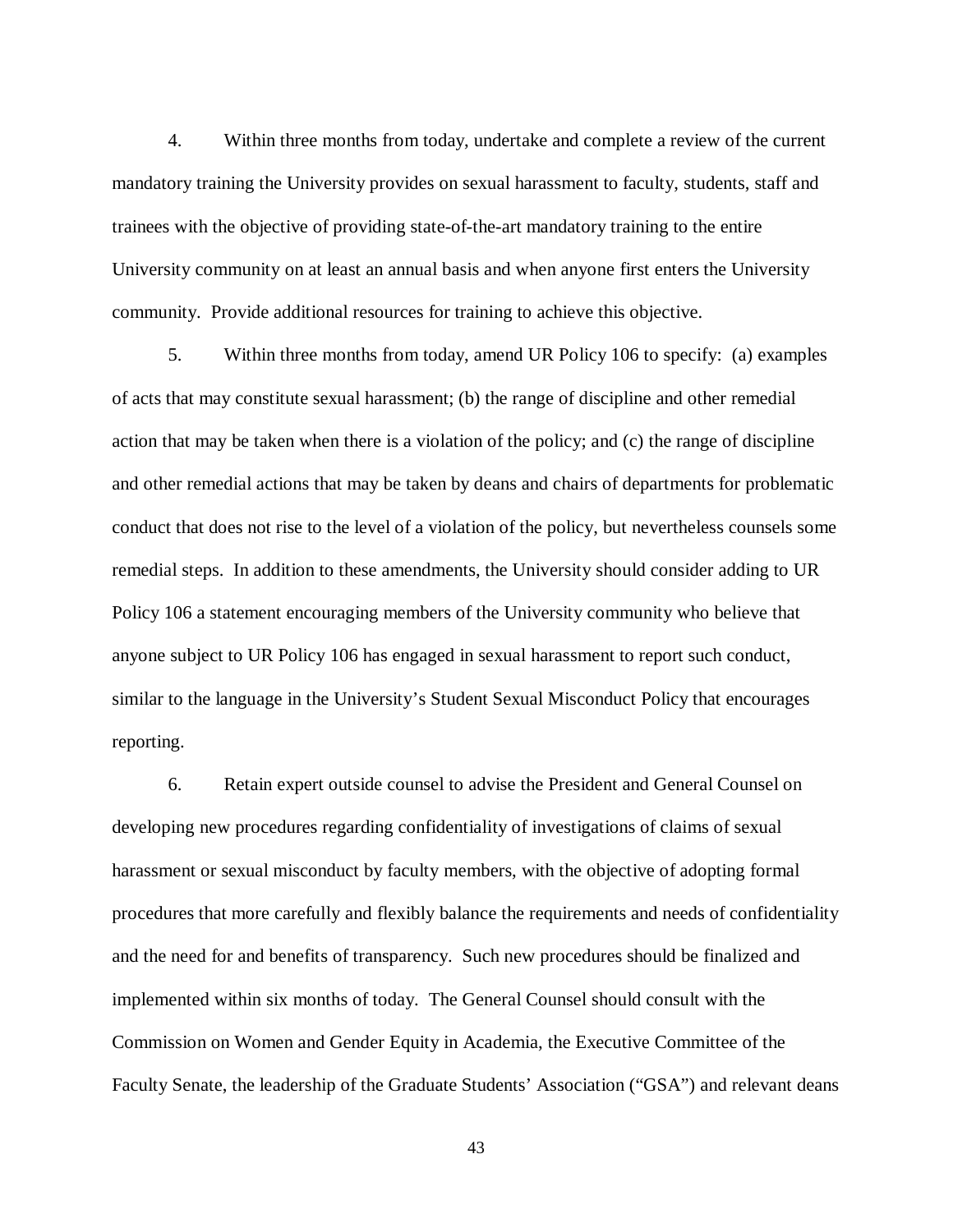and department chairs before finalizing these procedures. Following the adoption of the new procedures, the General Counsel should publish them on the UR website.

7. The University should publish an annual report of the number of complaints made alleging gender-based discrimination and sexual harassment, whether made by the faculty, students or other staff, and information on how the complaints were resolved. Both Yale and Cornell may be useful resources in developing the template for this report.

8. The President and General Counsel should consult with the Executive Committee of the Faculty Senate to discuss the implementation of procedures for reviewing faculty emails on the University's servers in appropriate circumstances. The President and General Counsel shall report to the Board of Trustees by April 10, 2018 on the procedures that have been implemented. We recommend that UR's IT Policy should be amended to specify: (a) that the University respects the privacy of individuals and keeps user files and emails as private as possible; and (b) procedures for the distribution of emails by administrators authorized to access and review user emails.

9. The University should continue to provide easy online access to relevant policies, procedures and resources, including UR Policy 106, UR Policy 121 and the UR Intimate Relationships Policy. In addition to ensuring that all policies and training materials are readily available online, the University should provide online information regarding the Title IX Coordinator, any newly created office in this area, and the Intercessor. Such information should include actual names and contact information, not merely descriptions of their roles.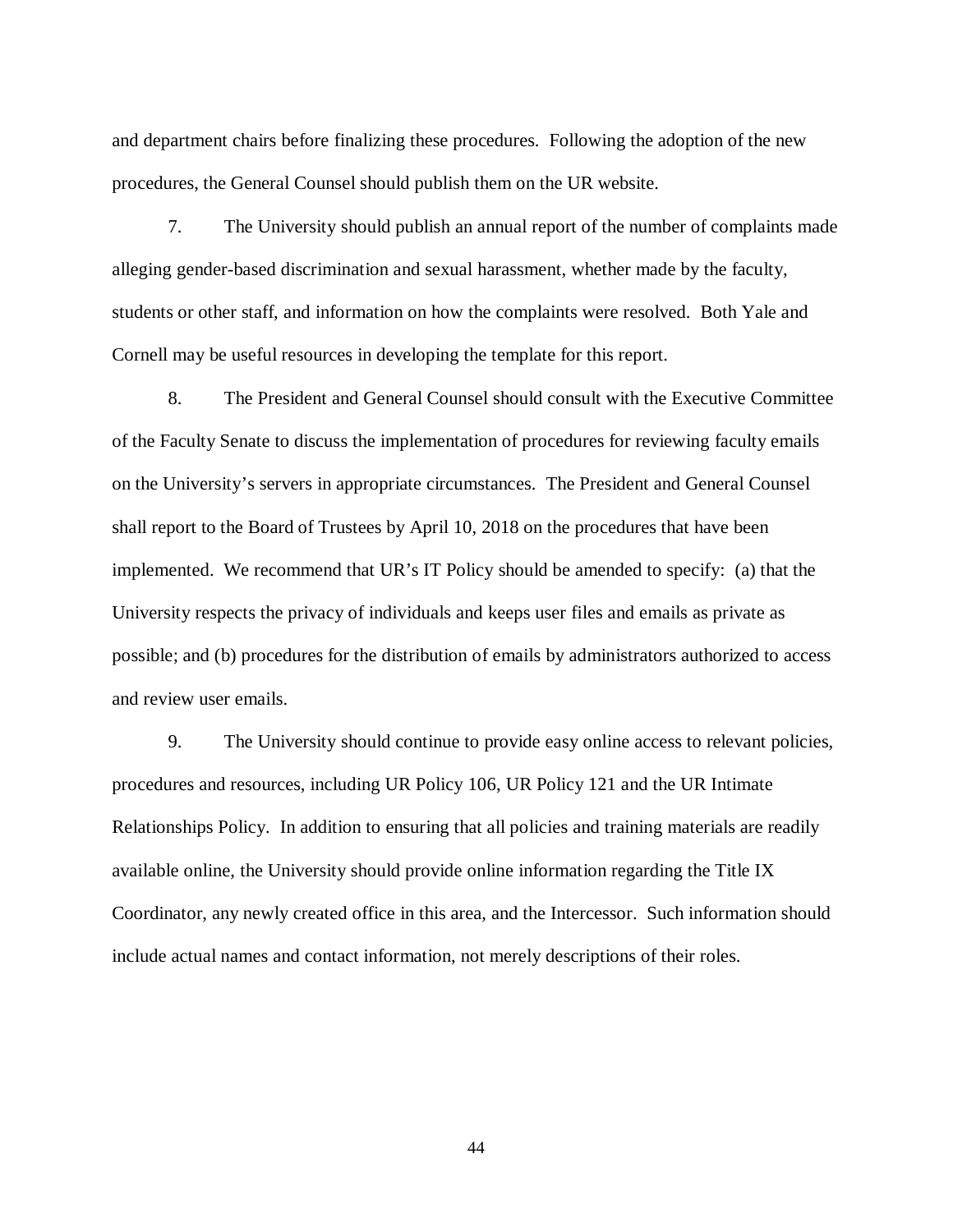# For the Board of Trustees, President, Provost, Executive Committee of the Faculty Senate, Leadership of GSA and the Commission on Women and Gender Equity in Academia

1. The Board of Trustees should direct the President and Provost to initiate consideration by the Faculty Senate of proposed amendments to the UR Intimate Relationships Policy so that, in addition to prohibiting faculty members from accepting academic authority over students and post-doctoral fellows with whom they have, or have had, an intimate relationship, regardless of department, to require flatly prohibiting all intimate relationships between faculty and students in the same department. The President, Provost and Faculty Senate should seek the recommendation of the Commission on Women and Gender in Academia and the GSA on such a policy and then recommend appropriate action to the Board of Trustees by April 10, 2018. As part of the process, input should be solicited from outside experts and other universities that have adopted such a policy.

2. The Board of Trustees should direct the President to consider establishing a dedicated office separate from the OOC to handle claims of sexual harassment or sexual misconduct against faculty members and instituting some or all of the procedures provided for investigating and adjudicating claims of sexual harassment or sexual misconduct by students as overseen by the Title IX Coordinator. As part of this consideration, the President and the Executive Committee of the Faculty Senate should consider establishing an appropriately comprised committee to recommend corrective action following the conclusion of every UR Policy 106 investigation of a faculty member for sexual harassment or sexual misconduct. The decision-making structures used by the University of Chicago and UR's College of Arts, Sciences & Engineering ("AS&E") for claims involving academic dishonesty may be useful resources to review. The President shall report to the Board of Trustees on the results of his consideration of this recommendation by April 10, 2018.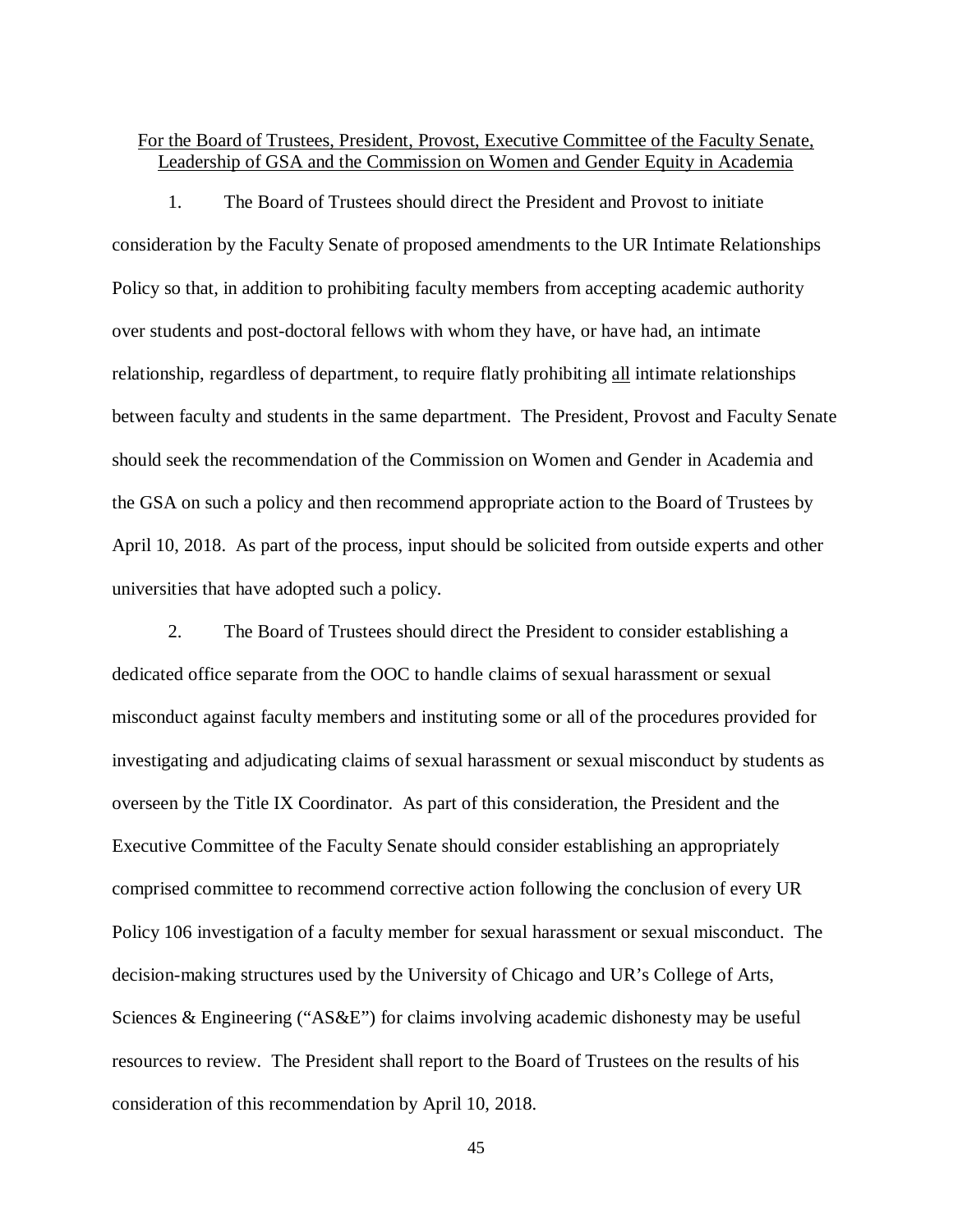## For the President and Board of Trustees

1. For the President, appoint a senior, cabinet-level official to oversee the implementation of these recommendations, including compliance with any deadlines, as well as other initiatives the President may develop to combat sexual harassment, misconduct, discrimination and retaliation throughout the University.

2. For the Board of Trustees, appoint a Trustee or Special Committee of the Board of Trustees to oversee the implementation of these recommendations, including compliance with any deadlines, as well as other initiatives as may be pursued by the University to combat sexual harassment, misconduct, discrimination and retaliation throughout the University.

\* \* \*

We recognize that the University, Board of Trustees, the Faculty Senate, students, staff, alumni and others are deeply impacted by the events we were asked to investigate. The focus now will shift to pursuing the most constructive and optimal path forward, so that the University community can heal and progress. We make no recommendations with regard to the University's response to the pending federal complaint, or as to specific personnel actions, because decisions about those matters are beyond the scope of what we were asked to examine.

## **II. THE FACTS**

## **A. Jaeger's Pre-2014 Conduct**

The complaints contain serious allegations about Jaeger's conduct prior to 2014. To evaluate their veracity, we spoke with 90 individuals with knowledge of Jaeger's conduct prior to 2014 and reviewed contemporaneous writings, including emails and social media posts from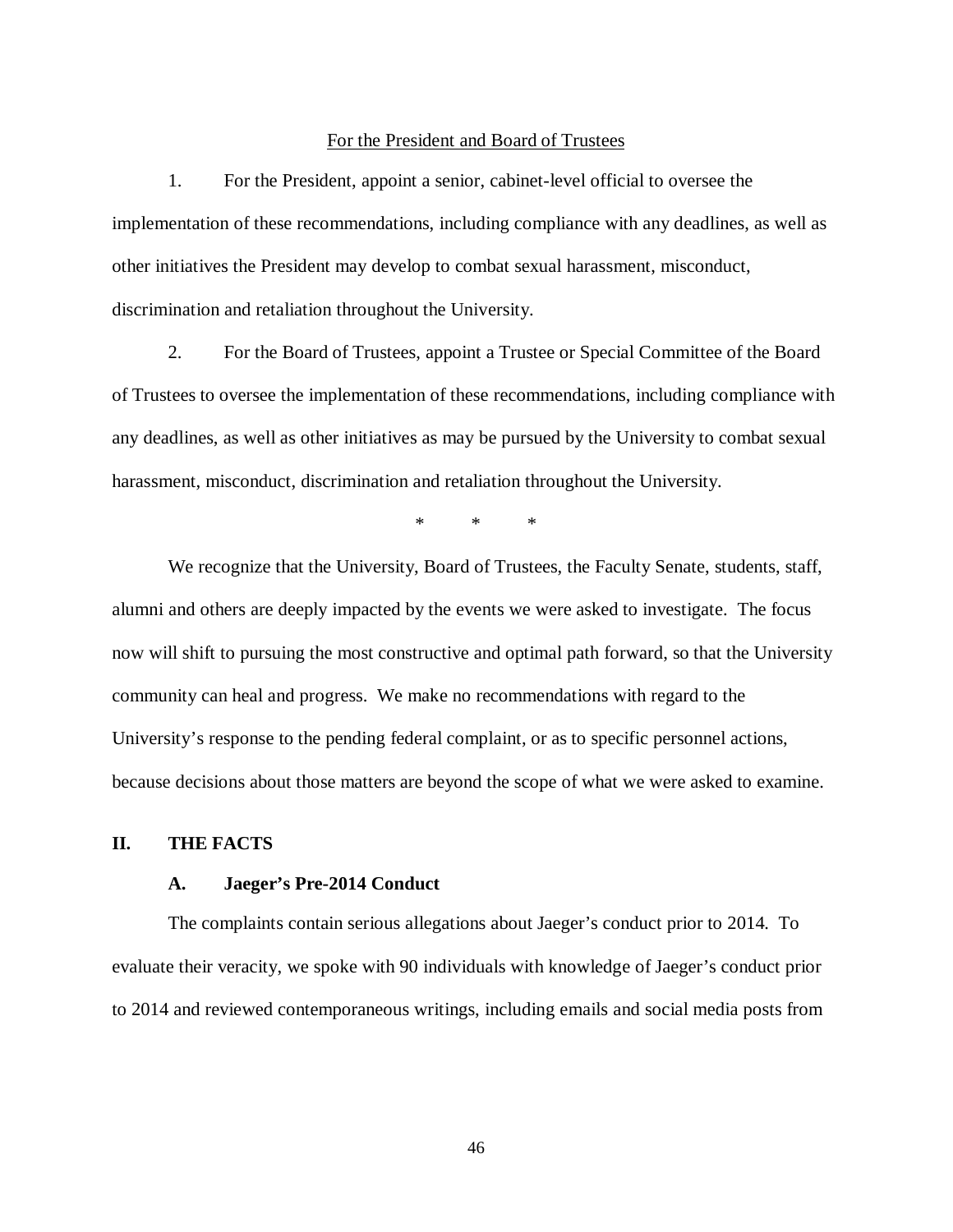this period.<sup>68</sup> We found that some of the complaints' allegations were true, and Jaeger's behavior and statements, at times, were viewed by many (both male and female) as insensitive, unprofessional, cruel and occasionally containing sexual innuendo, and this perception, combined with Jaeger's reputation as a womanizer, genuinely caused some female students to avoid him socially and academically. At the same time, the complaints' narrative—framed through the language of sexual predation and retaliatory animus towards women—is largely without factual basis.

Jaeger unquestionably generated strong reactions from those who knew him and worked with him before 2014. His conduct during this early period reflected poor judgment, immaturity and a naïve and stubborn belief that continuing his graduate student lifestyle, including extensive socializing with students, was permissible and posed no risks. At the same time, this earlier period was also marked by close and productive relationships with many graduate students (both male and female), academic success and recognition, as well as the end of his promiscuous habits.

<sup>&</sup>lt;sup>68</sup> We interviewed Jaeger on three separate occasions, two of which occurred in person, for a total of nine hours, and through his attorney, he has responded to multiple follow-up requests. Jaeger has also provided extensive documentation to the investigation.

In addition to Jaeger, we interviewed 26 graduate students, 9 post-doctoral fellows, 10 undergraduates, 2 visiting scholars, 15 UR faculty members, 3 visiting speakers, 4 BCS employees, 4 UR administrators, 13 other colleagues and 3 other witnesses who had knowledge of Jaeger's conduct during this time period.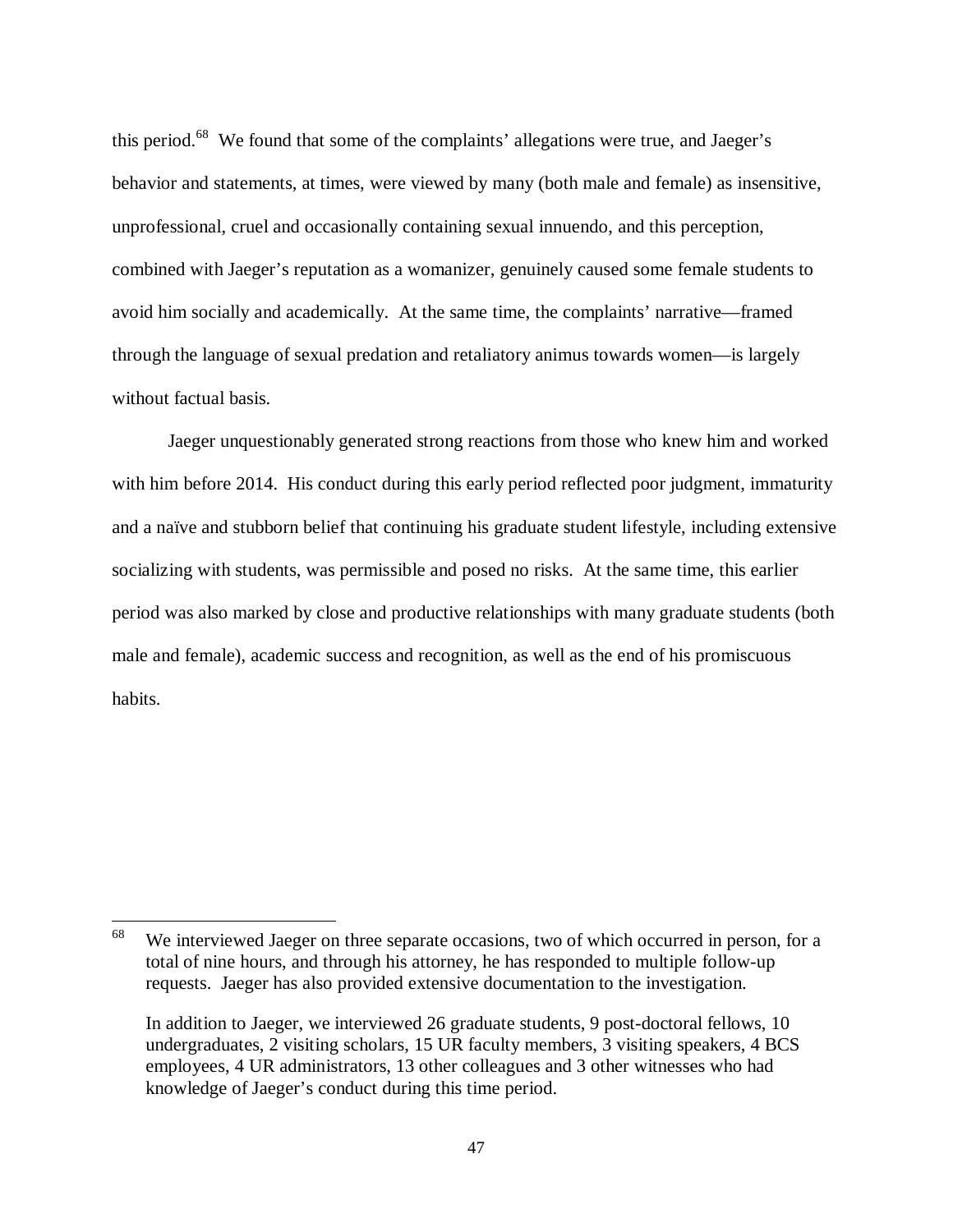## **1. Jaeger's Characteristics and Behavior**

#### **(a) Jaeger's Background**

 Jaeger started his position as a faculty member of BCS at UR in January 2007 when he was 31 years old, although already a "rock star" in his field.<sup>69</sup> Prior to joining UR, Jaeger was a graduate student at Stanford University and a post-doctoral fellow at UCSD. Although he had been hired to a faculty position in BCS, the first half of 2007 was intended to be an extension of Jaeger's post-doctoral year, and he did not begin teaching until fall 2007.

 A number of Jaeger's characteristics distinguished him from his faculty colleagues at the start of his career. Raised in Germany by parents active in labor unions, Jaeger eschewed hierarchy, maintaining the view that he was on equal footing with both students and faculty, respect was earned (not simply conferred by holding a position of authority) and "anything could be discussed by anybody."<sup>70</sup> With a cutting and sarcastic sense of humor, Jaeger enjoyed "push[ing] people's buttons," in particular by identifying and digging into their unique vulnerabilities and by taking arguments to the extreme to get a rise out of his audience.<sup>71</sup> These traits are consistent with Jaeger's expectation, albeit misguided, that he need not filter himself, as others were "in charge of their own emotions" and would push back if he went too far or crossed

 $69$  Oct. 31, 2017 Interview with Colleague 5.

<sup>&</sup>lt;sup>70</sup> C. Nearpass Notes of Apr. 19, 2016 Interview with F. Jaeger; Oct. 12 & Dec. 8, 2017 Interviews with F. Jaeger; Oct. 19 & 23, 2017 Interviews with Graduate Student 9.

<sup>&</sup>lt;sup>71</sup> Oct. 16 & 18, 2017 Interviews with Graduate Student 19; Oct. 23, 2017 Interview with Graduate Student 21; Oct. 24, 2017 Interview with Graduate Student 10; Nov. 7, 2017 Interview with Colleague 2; Nov. 9, 2017 Interview with Colleague 3; Nov. 21, 2017 Interview with Graduate Student 21; Dec. 8, 2017 Interview with F. Jaeger.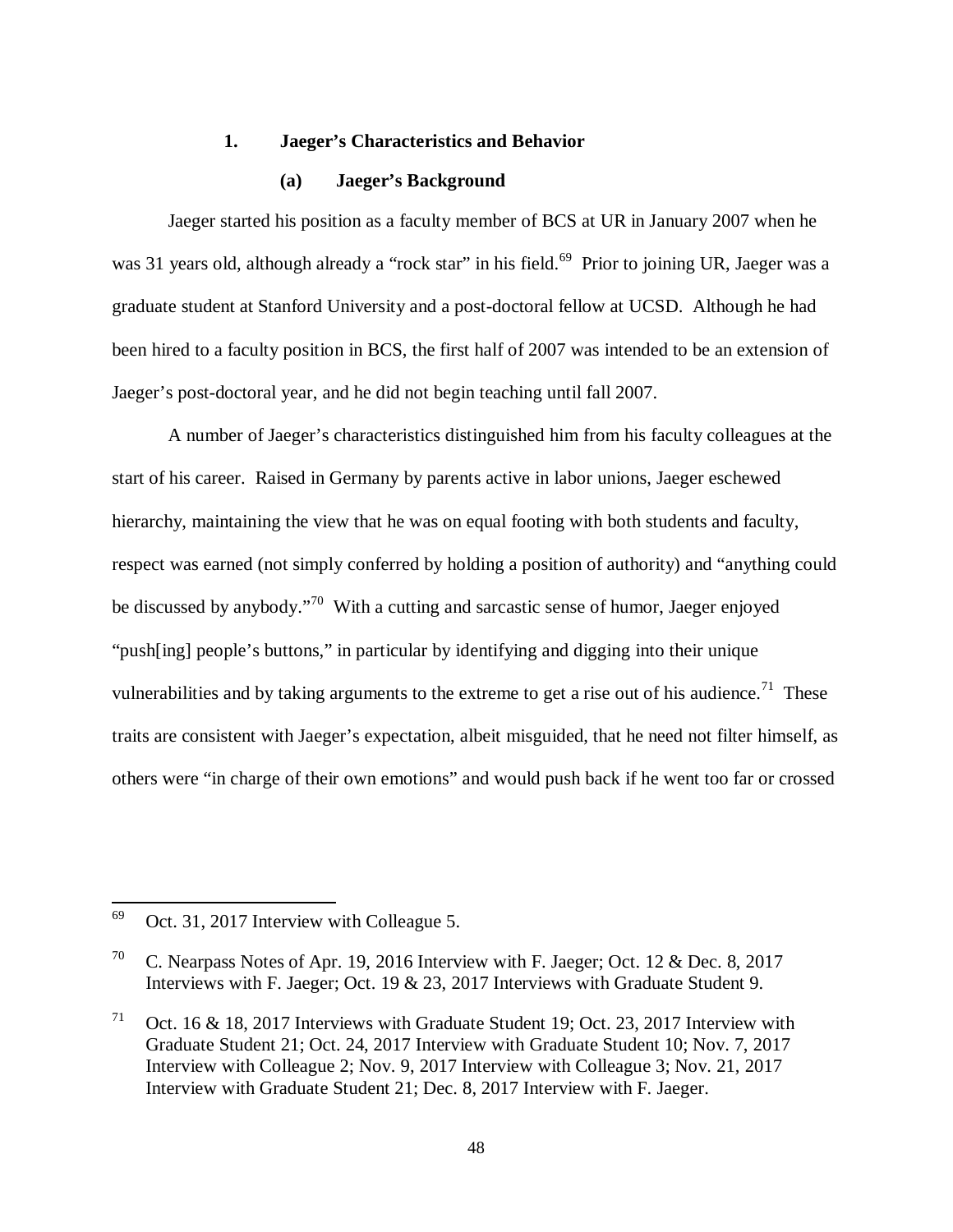any lines.<sup>72</sup> As a graduate student and post-doctoral fellow, Jaeger also had a reputation for being promiscuous, having open relationships with women (many of whom were other academics in his field) and acting flirtatiously, occasionally with sexual innuendo.<sup>73</sup> This reputation followed him from Stanford to UCSD and, ultimately, UR.

 Jaeger had difficulty adjusting to his new role as a professor. In his first few years at UR, Jaeger's "work hard, play hard" approach mirrored his graduate student behavior. Although he had been warned by a Stanford colleague before coming to UR that he would need to alter his behavior when he was a faculty member,  $^{74}$  he did not give up the highly social lifestyle he was used to living, which included pursuing sexual encounters with fellow academics and students. In particular, between 2007 and 2011, Jaeger had four sexual relationships with either prospective, current or former UR students.<sup>75</sup> As a professor, Jaeger likewise did not cut back on

l

 We are also aware of two other sexual encounters between Jaeger and UR faculty, as well as other sexual encounters between Jaeger and visiting speakers (some of which occurred years prior to visits to UR for colloquia, including while Jaeger was still a graduate student or post-doctoral fellow). Although none of these sexual encounters implicates any relevant University policy, it is likely that all those that were known contributed to and perpetuated Jaeger's reputation.

<sup>&</sup>lt;sup>72</sup> Oct. 27, 2017 Interview with Visiting Speaker 3; Nov. 9, 2017 Interview with Colleague 3; Nov. 21, 2017 Interview with Graduate Student 21.

<sup>73</sup> Oct. 31, 2017 Interview with Colleague 5; Nov. 7, 2017 Interview with Colleague 2; Nov. 17, 2017 Interview with Colleague 8; Nov. 20, 2017 Interview with Colleague 10; Nov. 21, 2017 Interview with Colleague 1.

<sup>74</sup> Nov. 21, 2017 Interview with Colleague 1.

<sup>&</sup>lt;sup>75</sup> Interviews of Witnesses. The fourth brief relationship took place in spring 2008 with an undergraduate student and has never been mentioned in any of the complaints. (Oct. 26, 2017 Interview with Undergraduate 16.) The woman, who has requested anonymity, confirmed to us that the relationship with Jaeger was brief, consensual, and did not involve any supervisory interactions. At the time, Jaeger's four relationships with students, although we believe inadvisable, did not explicitly violate any University policy, as discussed further, *infra*, at Section II.A.2.b.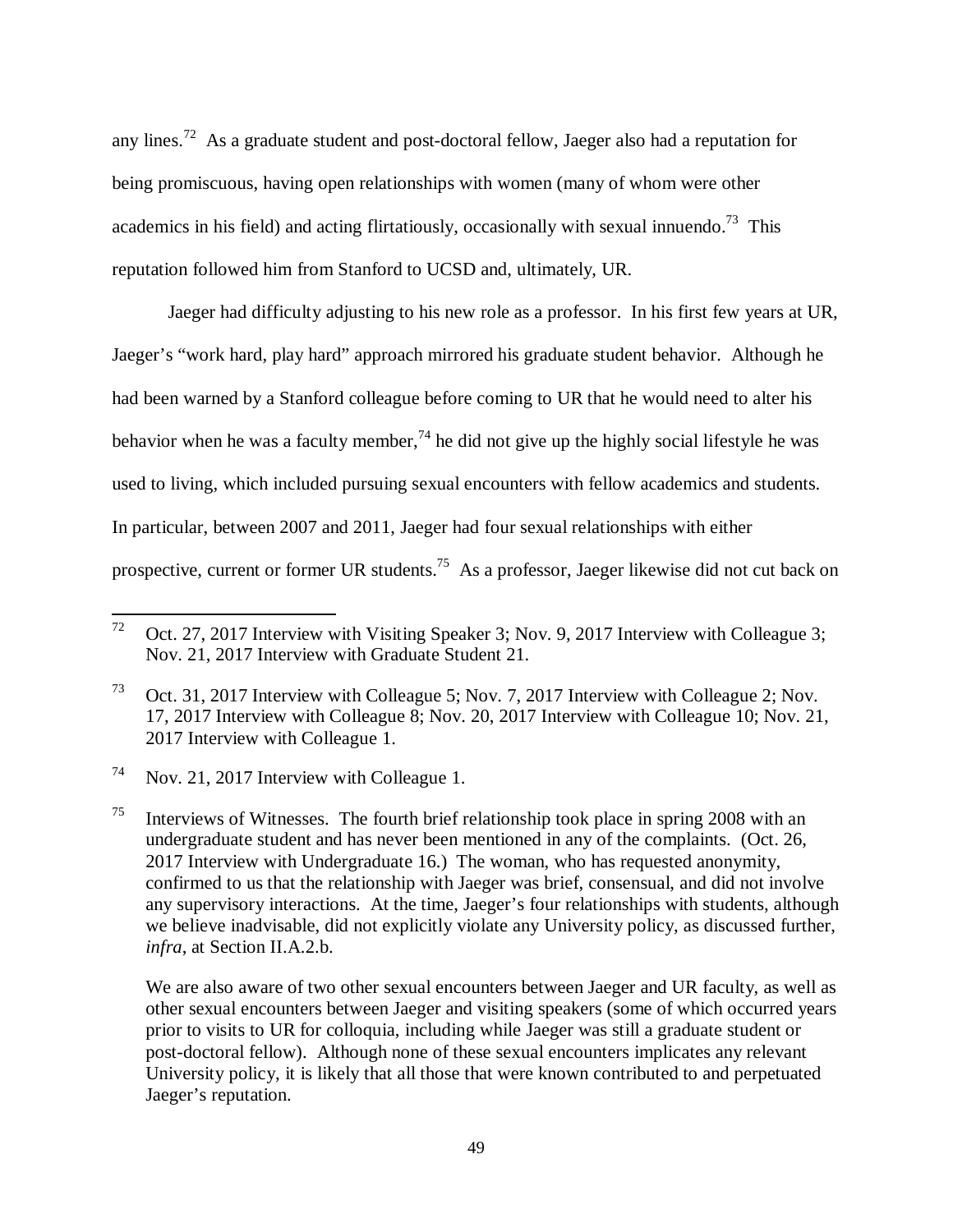the extremely demanding and critical character that he had always brought to both his academic pursuits and social interactions. He bristled when he was treated differently in his new role as faculty, since this clashed with his belief that hierarchy was irrelevant. A Facebook message from Jaeger to Kidd in March 2007, before Kidd had come to UR, illustrates his difficulty with adapting to his new professional role: "[Y]ou wouldn't believe how differently [I]'m suddenly being treated by most people" because of "this whole stupid professor thing."<sup>76</sup>

# **(b) Academic Settings**

 Jaeger was unquestionably a demanding teacher and adviser, whose direct and unfiltered style of questioning permeated all of his interactions in the field, including with his students in groups, one-on-one with his colleagues or with speakers at conferences. Although some witnesses we spoke with did not mind this style, commenting that Jaeger's demanding, direct and critical way was in search of scientific excellence,<sup>77</sup> many others described it as insensitive, cruel, and at times, humiliating and bullying.<sup>78</sup> To Jaeger, his style was intended to challenge students and colleagues to push them to improve.<sup>79</sup> He had high expectations for his students,

<sup>76</sup> Facebook Messages from F. Jaeger to C. Kidd, at Mar. 7, 2007 10:54 AM (attached as Exhibit 16). Exhibit 16 includes both the screenshot of the entire conversation as provided by Jaeger, as well as a transcription of the content of the messages prepared by Debevoise  $\&$ Plimpton for ease of reading.

<sup>77</sup> Oct. 20, 2017 Interview with Graduate Student 26; Nov. 3, 2017 Interview with Graduate Student 13; Nov. 14, 2017 Interview with Post-doctoral Fellow 5; Nov. 15, 2017 Interview with Post-doctoral Fellow 7.

<sup>78</sup> Oct. 16, 2017 Interview with Graduate Student 12; Oct. 17, 2017 Interview with Graduate Student 11; Oct. 20, 2017 Interview with Post-doctoral Fellow 2; Oct. 25, 2017 Interview with Graduate Student 20; Nov. 7, 2017 Interview with Graduate Student 28.

 $79$  Dec. 8, 2017 Interview with F. Jaeger.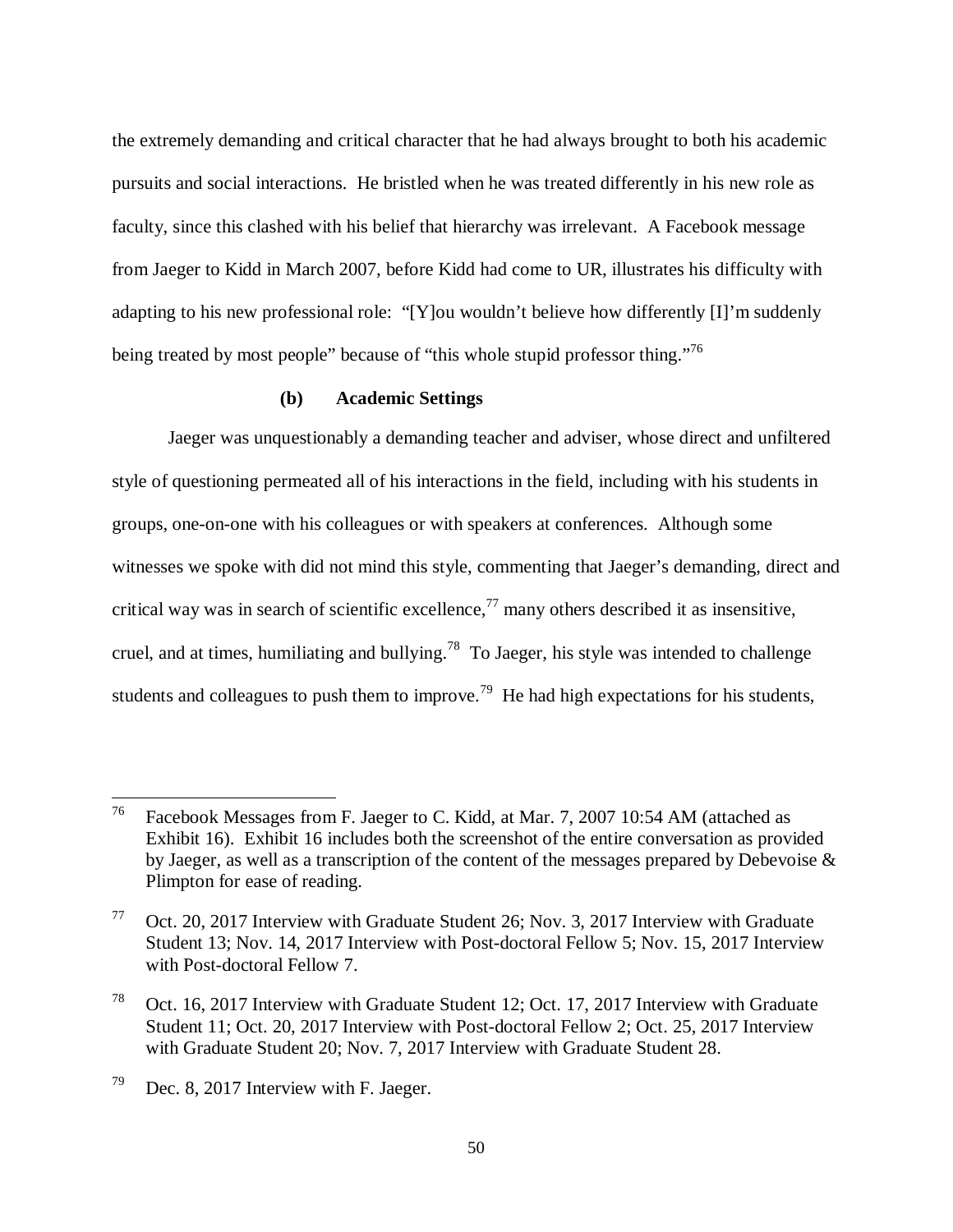and when a student failed to meet these expectations, he could be, depending on one's perspective, "direct" or "harsh" in his criticism.

Several male and female graduate students and post-doctoral fellows<sup>80</sup> described Jaeger as "mean,"<sup>81</sup> "overly critical,"<sup>82</sup> "pretty scathing,"<sup>83</sup> "cruel,"<sup>84</sup> and a" bully,"<sup>85</sup> and reported that his particular style of criticism tended to recast their understandable mistakes as personal failings.<sup>86</sup> Some of Jaeger's harsh comments were made in front of other students, causing the targeted student to feel additionally "humiliated."<sup>87</sup> Even those students who did not personally feel attacked by Jaeger acknowledged that some of their classmates "suffered" under Jaeger's style of supervision.<sup>88</sup> His "demeaning" language and harsh criticism led some students of both

<sup>80</sup> Oct. 12, 2017 Interview with Graduate Student 25; Oct. 13, 2017 Interview with Graduate Student 14; Oct. 16, 2017 Interview with Graduate Student 12; Oct. 17, 2017 Interview with Graduate Student 11; Oct. 19 & 23, 2017 Interviews with Graduate Student 9; Oct. 20, 2017 Interview with Post-doctoral Fellow 2; Oct. 25, 2017 Interview with Graduate Student 20; Oct. 26, 2017 Interview with Graduate Student 24; Nov. 1, 2017 Interview with Graduate Student 1; Nov. 3, 2017 Interview with Graduate Student 13; Nov. 7, 2017 Interview with Colleague 2; Nov. 14, 2017 Statement from Graduate Student 8; Nov. 16, 2017 Interview with Post-doctoral Fellow 3; Nov. 7, 2017 Interview with Graduate Student 28; Dec. 20, 2017 Interview with Post-doctoral Fellow 12.

 $81$  Oct. 20, 2017 Interview with Post-doctoral Fellow 2.

<sup>82</sup> *Id.*

<sup>83</sup> Oct. 25, 2017 Interview with Graduate Student 20.

<sup>84</sup> Oct. 16, 2017 Interview with Graduate Student 12.

<sup>85</sup> Dec. 20, 2017 Interview with Post-doctoral Fellow 12.

<sup>86</sup> Oct. 20, 2017 Interview with Graduate Student 7.

<sup>&</sup>lt;sup>87</sup> Oct. 17, 2017 Interview with Graduate Student 11.

<sup>&</sup>lt;sup>88</sup> Oct. 19 & 23, 2017 Interviews with Graduate Student 9.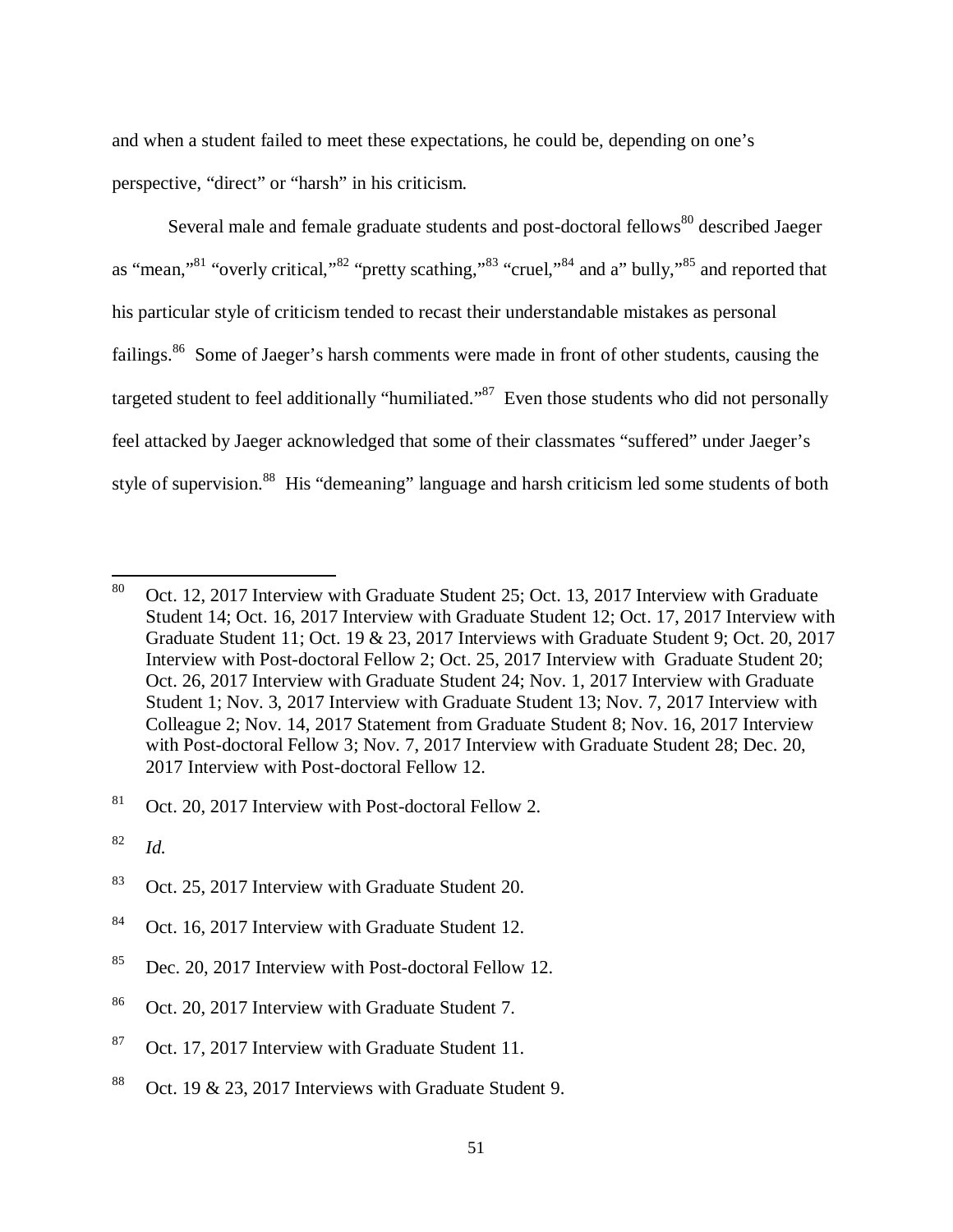genders to stop attending Jaeger's lab meetings, switch advisers, or choose not to pursue language as a field of research altogether. $89$ 

That said, other students thrived in this challenging and competitive environment. $90$ These students generally viewed Jaeger as a supportive mentor who was generous with his time and advice, which helped them to succeed in the field. When the talk and criticism about Jaeger persisted after the investigation and appeals were conducted, 18 former students from Jaeger's lab sent a supportive, but balanced, letter to Dean Culver on March 13, 2017, describing their experiences with Jaeger. $91$  As the students recounted, Jaeger tended to value "honesty over diplomacy," and some of his criticism was incorrect or aimed at undermining students personally.<sup>92</sup> Nevertheless, on balance, the letter concludes strongly that Jaeger "made a lasting" impression on all of us through his generosity as a mentor," noting that everyone could recall numerous occasions when Jaeger "met with us for hours (causing all parties involved to miss other meetings or dinner appointments), returned 40-page manuscripts with incredibly detailed

<sup>&</sup>lt;sup>89</sup> Oct. 13, 2017 Interview with Graduate Student 14; Oct. 25, 2017 Interview with Graduate Student 4; Nov. 1, 2017 Interview with Graduate Student 1; Nov. 7, 2017 Interview with Graduate Student 28; Nov. 2, 2017 Interview with Graduate Student 2.

<sup>&</sup>lt;sup>90</sup> Since its inception in 2007, Jaeger's lab, as reported on his website, has included a total of 17 male graduate and post-doctoral fellows and 10 female graduate and post-doctoral fellows. We interviewed 12 of the 17 male graduate students and post-doctoral fellows and 9 of the 10 female graduate students and post-doctoral fellows. Three former students (two male graduate students and one female post-doctoral fellow) refused our interview requests, and three former students (one male graduate student and two male post-doctoral fellows) did not respond to our interview requests.

<sup>&</sup>lt;sup>91</sup> Mar. 13, 2017 Letter from 18 former students in F. Jaeger's lab to G. Culver.

<sup>92</sup> *Id*.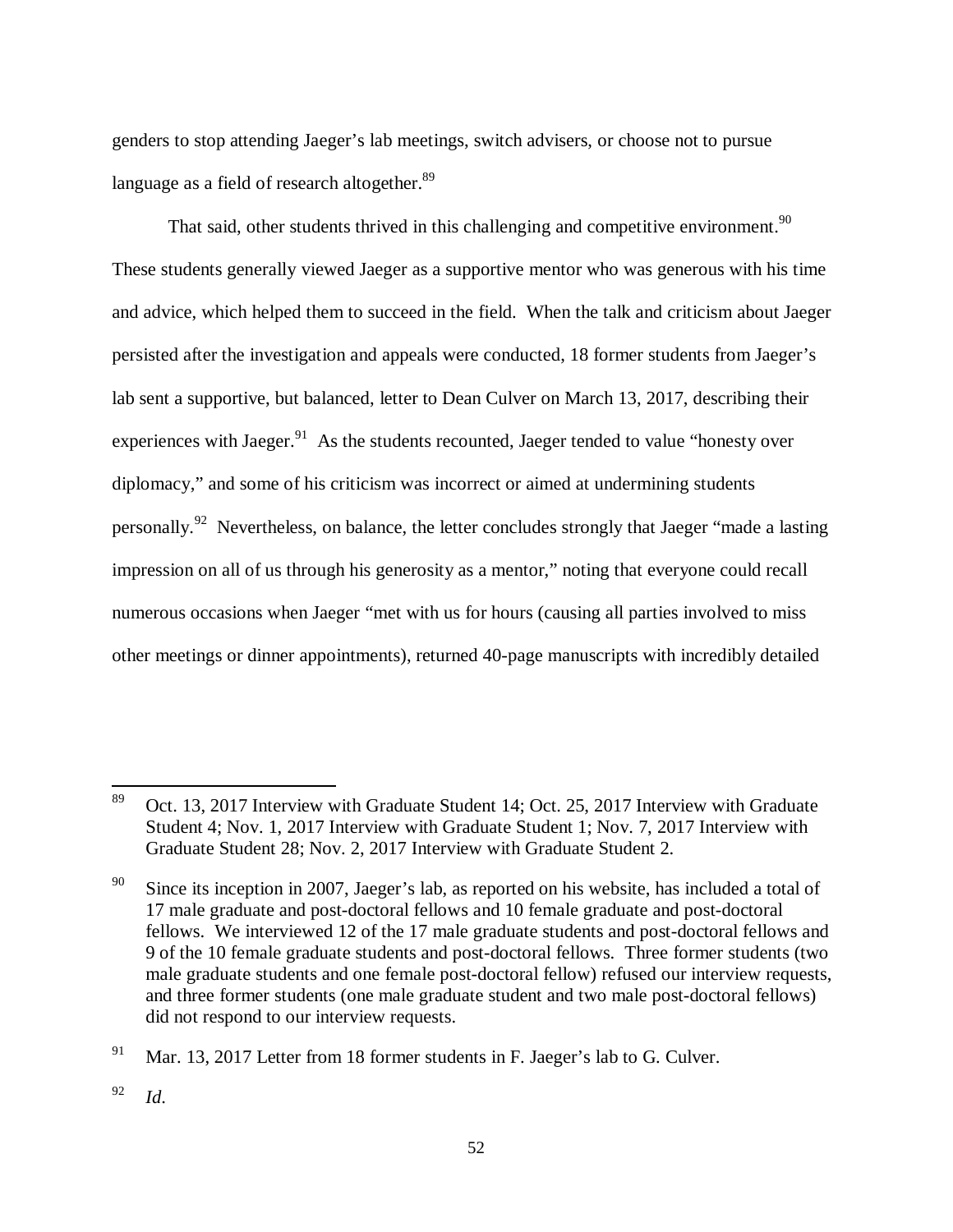edits, questions and suggestions in under 24 hours or promoted our work in conference presentations when professional etiquette did not require him to do so."<sup>93</sup>

 The EEOC Complaint includes other allegations against Jaeger that are non-sexual, including that Jaeger took credit for students' work.<sup>94</sup> Four witnesses echoed this concern about credit,<sup>95</sup> although Jaeger's students with this view ultimately successfully resolved their concerns by talking to Jaeger directly to achieve their desired credit.<sup>96</sup> While Jaeger's requests for credit

l

 Although not cited in the complaints, we learned during the course of our investigation that both Kidd and Piantadosi apparently experienced issues with Jaeger's credit allocation. Three students told us that Kidd had warned them (one in 2008, and the other two around 2012 or 2013) against working with Jaeger because he was "too grabby about credit." (Oct. 19 & 23, 2017 Interviews with Graduate Student 9; Oct. 20, 2017 Interview with Postdoctoral Fellow 2; Nov. 14, 2017 Interview with Post-doctoral Fellow 5.) Of Kidd and Jaeger's three joint presentations in 2008, Jaeger is listed ahead of Kidd in one of the three and last on the other two presentations. (F. Jaeger C.V. (updated June 2017).)

 For Piantadosi, Jaeger reviewed a paper written by Piantadosi and his adviser at MIT (who had previously advised Jaeger) that Jaeger believed failed to properly acknowledge similar previous work (including his own). Based on documents we have reviewed, Piantadosi and Jaeger disagreed on the significance of Jaeger's contribution and the extent to which he deserved to be cited and credited. (Nov. 2012 Emails between F. Jaeger and S. Piantadosi.) Jaeger told us that, while he may have been more concerned about credit allocation at the beginning of his career, he appropriately credits students whenever possible for their contributions in papers or presentations. (Dec. 8, 2017 Interview with F. Jaeger.)

 We reviewed slide decks from presentations confirming that students' work is acknowledged upfront and clearly labeled throughout the deck. Per Jaeger's CV, he is listed as the first author in only two of the first ten journal papers or chapters with his advisees from before 2014. (F. Jaeger C.V. (Updated June 2017).)

<sup>93</sup> *Id.*

<sup>&</sup>lt;sup>94</sup> EEOC Compl. ¶ 63.

<sup>&</sup>lt;sup>95</sup> Oct. 31, 2017 Interview with Colleague 5; Nov. 3, 2017 Interview with Graduate Student 13; Nov. 14, 2017 Interview with Post-doctoral Fellow 5; Nov. 21, 2017 Interview with Colleague 1.

<sup>96</sup> Nov. 3, 2017 Interview with Graduate Student 13; Nov. 14, 2017 Interview with Postdoctoral Fellow 5.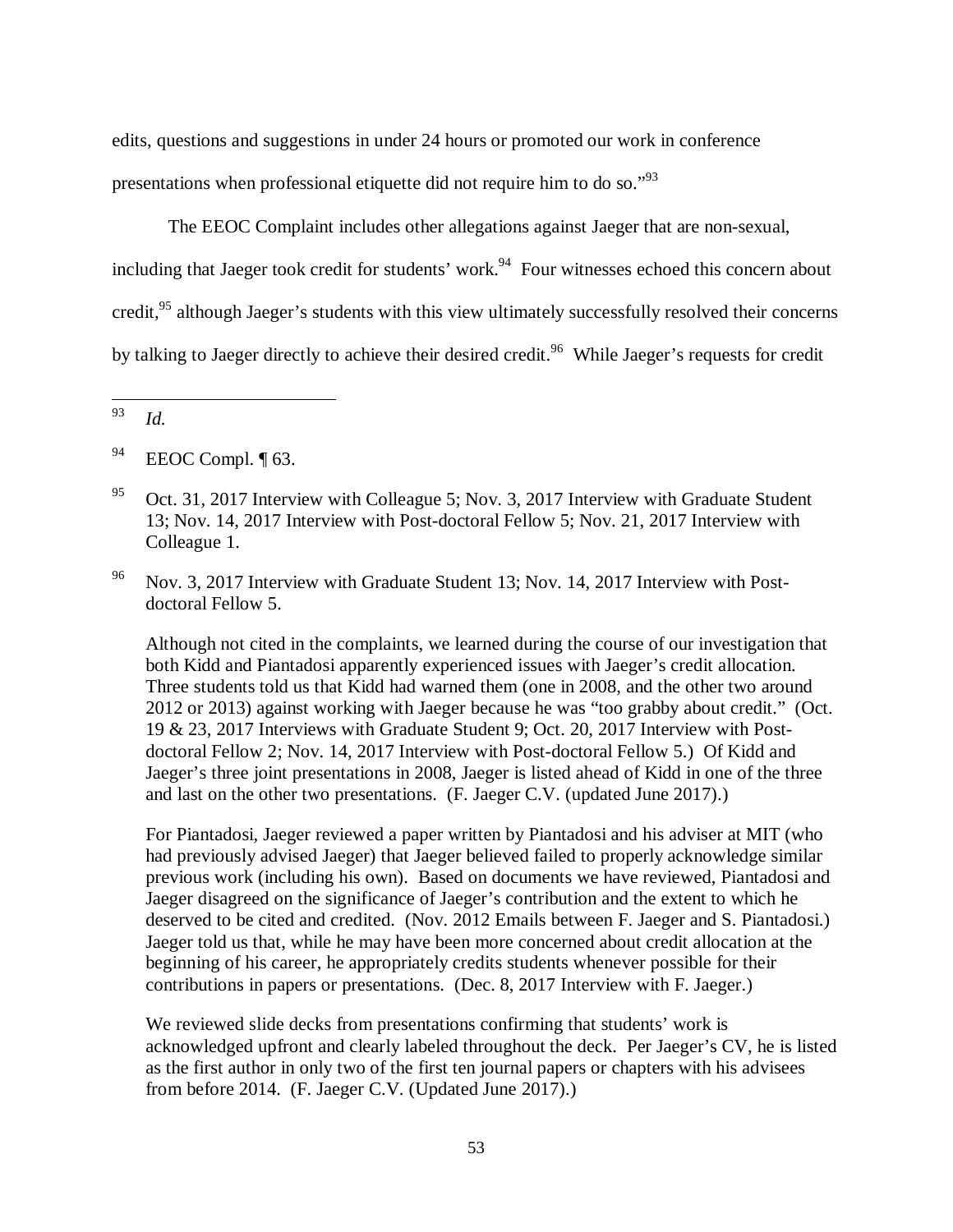were apparently problematic for two colleagues, we understand that credit allocation is a common topic in academic circles. Although much of the "credit hogging" allegations have not been included in the federal complaint, the specific instance that appears in both complaints is false. $97$ 

# **(c) Social Settings**

 $\overline{a}$ 

During these early years, Jaeger's behavior remained largely unchanged from when he was in graduate school. He was not, in other words, someone who suddenly had power and started to use it in order to gain sexual access.<sup>98</sup> Rather, Jaeger largely continued the same lifestyle from his graduate student and post-doctoral fellow years. He frequently hosted gatherings at his home and attended social events with students, who, like Jaeger, were largely single and close in age to Jaeger.<sup>99</sup> Social events included graduate student parties and local bar nights—all of which was well known to at least some BCS faculty.<sup>100</sup> These events tended to

<sup>&</sup>lt;sup>97</sup> Whereas the complaints allege that Jaeger demanded sole credit for research that had been granted a joint award, (EEOC Compl. ¶ 60; Fed. Compl. ¶ 100), the opposite is true. When Jaeger initially received the award alone (not with his student collaborator), Jaeger called the awarding committee to request that his student share the award, including the associated prize money. (Exhibit 10; Dec. 8, 2017 Email from Post-doctoral Fellow 8 to Debevoise & Plimpton LLP.)

<sup>&</sup>lt;sup>98</sup> While it certainly does not excuse Jaeger's conduct during this time period, Jaeger seemingly rejected, as a matter of principle, the notion of an asymmetry of power existing between faculty and students. With the benefit of hindsight, Jaeger realized that others see this hierarchy "even if [he] [doesn't] want [it] to be there," characterized some of his conduct in this period as "definitely not appropriate" and acknowledged that his position as faculty may have affected whether students felt comfortable addressing concerns with him directly. (C. Nearpass Notes of Apr. 19, 2016 Interview with F. Jaeger; Oct. 12, 2017 Interview with F. Jaeger.)

<sup>&</sup>lt;sup>99</sup> For example, when Kidd started at UR in fall 2007, she was 24 and Jaeger was 31. The next youngest faculty member was over 40 and married.

 $100$  Nov. 1, 2017 Interview with Faculty 2. In fact, a faculty member told us that that when Cantlon started at UR in July 2009, she would also frequently socialize with students. *Id.*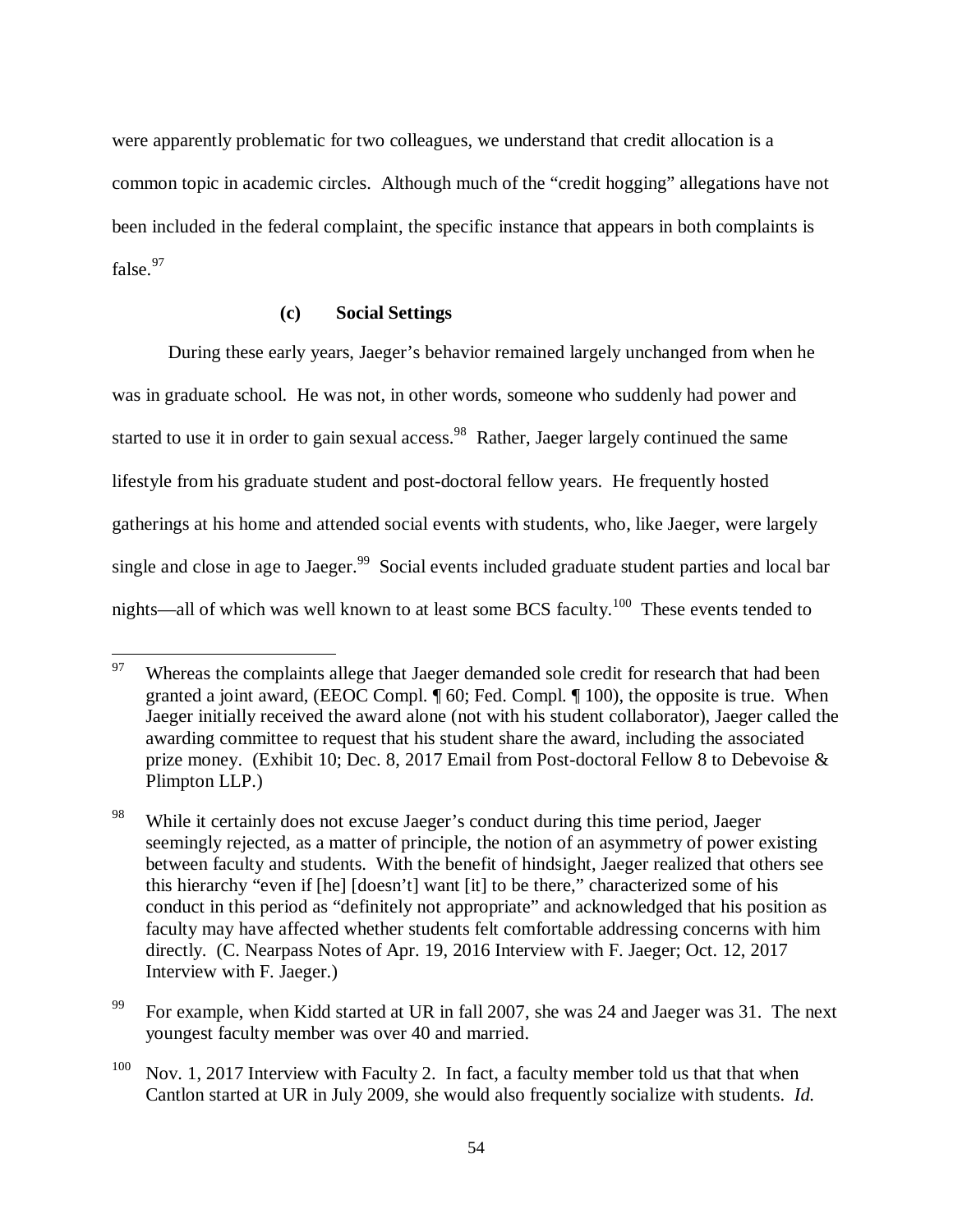involve social drinking (not binge drinking)<sup>101</sup> and occasionally marijuana, which Jaeger sometimes provided.<sup>102</sup> While some of the other BCS professors certainly attended some graduate student parties, including the Friday happy hours at a "dive" bar called Lux.<sup>103</sup> or hosted events with students in their homes,  $104$  the frequency with which Jaeger socialized with students unquestionably blurred the lines between his professional and social spheres.<sup>105</sup>

 $\overline{a}$ 

We have also heard from multiple witnesses that Jaeger is not unique among faculty in using marijuana with his students. (Oct. 9, 2017 G. DeAngelis Notes on EEOC Complaint; Nov. 28, 2017 Interview with Graduate Student 30.)

- <sup>103</sup> Oct. 17, 2017 Interview with Faculty 19; Oct. 20, 2017 Interview with Graduate Student 26; Nov. 15, 2017 Interview with Post-doctoral Fellow 7.
- <sup>104</sup> Oct. 26, 2017 Interview with Colleague 14; Nov. 2, 2017 Interview with Graduate Student 2.
- <sup>105</sup> The federal complaint contains a new allegation that a BCS professor (who was later fired for sexual harassment) tried to kiss an undergraduate during a party at Jaeger's home, and Jaeger—despite witnessing this attempt—did nothing. The undergraduate did not report the incident because Jaeger's students convinced her that Jaeger would get in trouble if she did so for having an undergraduate at a party at his home. (Fed. Compl. ¶ 125.)

 This undergraduate's and Jaeger's memories differ slightly, although both recall Jaeger walking into the room at the very end of the incident, and Jaeger remembers that another faculty member intervened to take the offending BCS professor out of the party as Jaeger was entering the room. (Oct. 25, 2017 Interview with Undergraduate 8; Dec. 8, 2017 Interview with F. Jaeger.) Both agree that Jaeger did not tell the undergraduate not to report the incident. (Oct. 25, 2017 Interview with Undergraduate 8; Dec. 8, 2017 Interview with F. Jaeger.) Rather, the undergraduate told us that she agreed with a graduate student friend's view that the incident might reflect badly on Jaeger, who was not yet tenured, which caused her to refrain from reporting the incident to the University. (Oct. 25, 2017 Interview with Undergraduate 8.)

<sup>&</sup>lt;sup>101</sup> Oct. 20, 2017 Interview with Post-doctoral Fellow 2; Oct. 20, 2017 Interview with Graduate Student 26.

<sup>&</sup>lt;sup>102</sup> Oct. 20, 2017 Interview with Post-doctoral Fellow 2; Oct. 20, 2017 Interview with Graduate Student 26; Oct. 24, 2017 Interview with Graduate Student 10; Nov. 8, 2017 Interview with Undergraduate 5; Nov. 13 & Dec. 6, 2017 Interviews with Post-doctoral Fellow 1.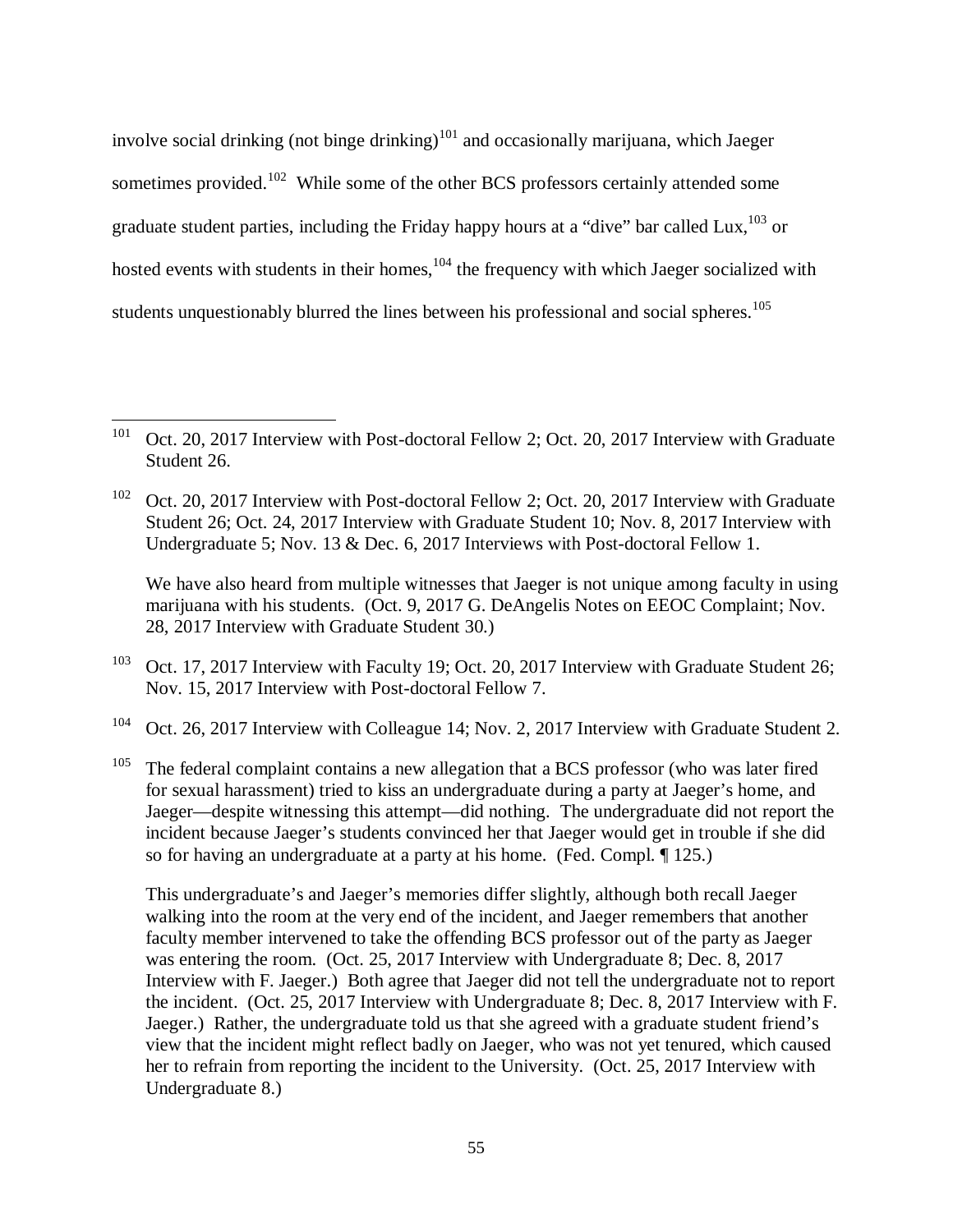The complaints' allegations about Jaeger's lab's offsite retreats, held at the end of most academic years from 2009 to 2015, sensationalize these blurred lines and the behavior that transpired at them.<sup>106</sup> The retreats, which were typically organized by Jaeger's graduate students, involved renting a house outside of Rochester at the end of the school year for a few days. By contrast to the complaints' allegations, attendance was not mandatory for anyone, and no one from Jaeger's lab was excluded from these retreats.<sup>107</sup> Characterized by some students as akin to "work camps,"<sup>108</sup> attendees generally spent the days working on research or partaking in outdoor activities and socialized together at night over big group dinners, usually involving drinking, and occasionally, the use of drugs and soaking in hot tubs.<sup>109</sup> The EEOC Complaint alleges that, at one retreat, an attendee "took an overdose,"<sup>110</sup> which substantially embellishes what occurred that evening. This attendee reported to us that she had not felt well that entire

We note that none of the Complainants ever attended Jaeger's lab retreats.

<sup>109</sup> Oct. 8, 2017 Interview with Visiting Speaker 1; Oct. 19 & 23, 2017 Interviews with Graduate Student 9; Oct. 24, 2017 Interview with Graduate Student 10; Nov. 14, 2017 Interview with Post-doctoral Fellow 5.

<sup>106</sup> EEOC Compl. ¶ 51; Fed. Compl. ¶ 91.

<sup>&</sup>lt;sup>107</sup> Oct. 17, 2017 Interview with Graduate Student 11; Oct. 20, 2017 Interview with Graduate Student 26; Oct. 24, 2017 Interview with Graduate Student 10; Nov. 1, 2017 Interview with Faculty 8; Nov. 1, 2017 Interview with Graduate Student 1; Nov. 7, 2017 Interview with Graduate Student 28; Nov. 13, 2017 Interview with Visiting Scholar 2.

<sup>&</sup>lt;sup>108</sup> Oct. 20, 2017 Interview with Graduate Student 26; Oct. 24, 2017 Interview with Graduate Student 10.

 $^{110}$  EEOC Compl. ¶ 51.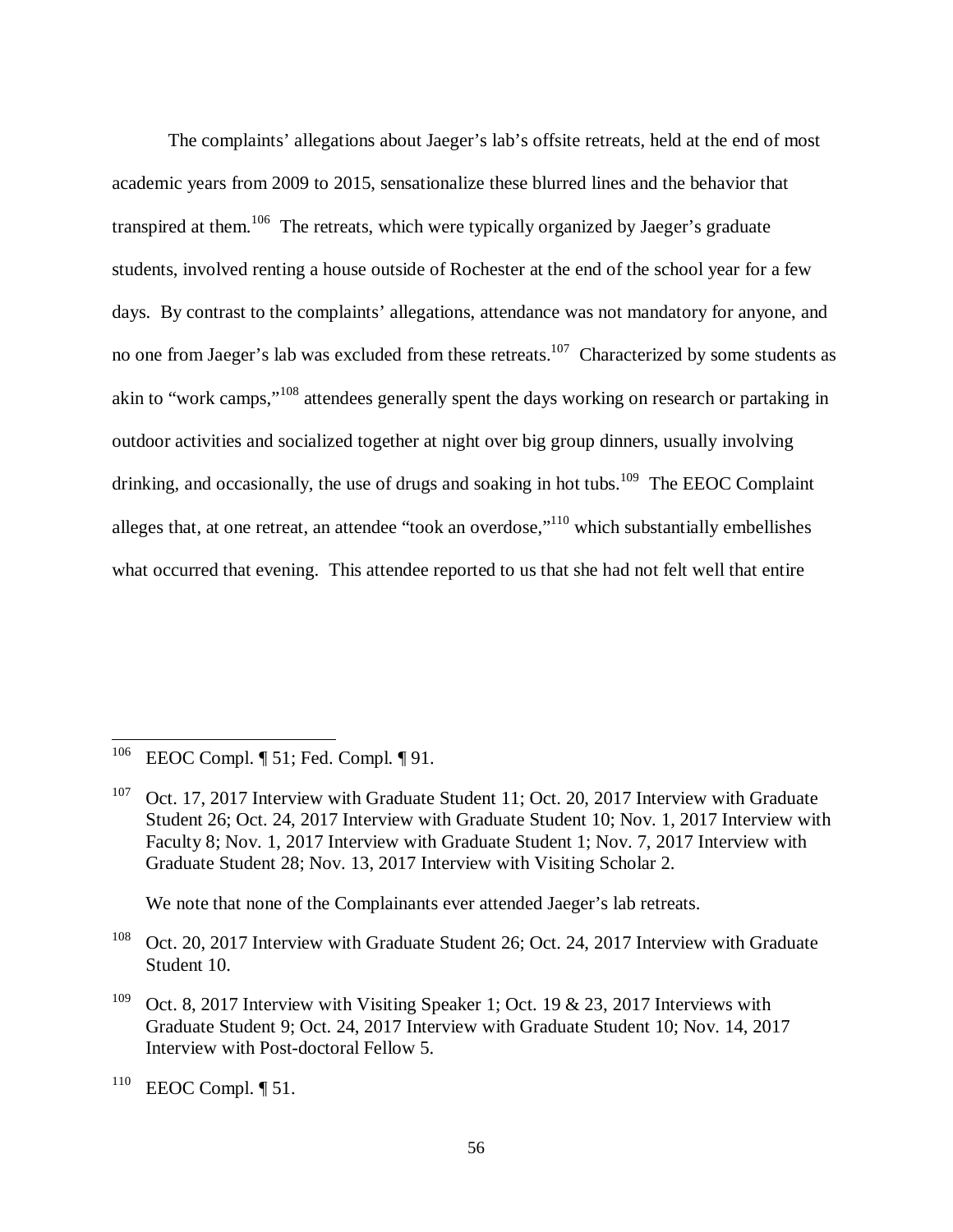day, had stayed inside while others went on an outing, and she had fainted after eating a few pieces of brownie containing marijuana provided by another student.<sup>111</sup>

## **(d) Sexual Remarks**

Jaeger not only blurred lines by regularly socializing with students, but his sense of humor included flippant remarks that sometimes contained sexual innuendo. As an example, one student recalled that when she was stressed, Jaeger would joke that he should talk to her husband about how to relax her.<sup>112</sup> Some of Jaeger's comments were made to or solicited by people who regularly engaged in sexual banter with him. Five former students from Jaeger's lab, two of whom are women, told us about specific sexual banter they participated in or overheard both in and outside of the lab.<sup>113</sup> The women actively participated while never feeling "demeaned" by or "uncomfortable" with Jaeger's sexual comments and felt that while others might perceive these exchanges with Jaeger as inappropriate when taken out of context, in the context in which they were made, these particular women were not offended.<sup>114</sup> By contrast, one of Jaeger's former male students (who was dating a past sexual partner of Jaeger's) was offended when he jokingly

<sup>&</sup>lt;sup>111</sup> Interview with Witness. This "overdose" allegation was changed in the federal complaint to allege that this attendee was taken to the hospital after ingesting brownies made with marijuana, which is true in the most literal sense. (*Compare* EEOC Compl. ¶ 51, *with* Fed. Compl. ¶ 91.) We obtained the medical records for this attendee's hospital visit. She was not admitted overnight, her diagnosis was vasovagal syncope, and she left the hospital after approximately three hours.

<sup>112</sup> Oct. 16, 2017 Interview with Graduate Student 12.

<sup>113</sup> May 2009 Emails Regarding Graduate Student 11's Anatomy; Oct. 19 & 23, 2017 Interviews with Graduate Student 9; Oct. 24, 2017 Interview with Graduate Student 10; Nov. 7, 2017 Interview with Graduate Student 28; Nov. 21, 2017 Interview with Graduate Student 21.

<sup>114</sup> Oct. 19 & 23, 2017 Interviews with Graduate Student 9; Oct. 24, 2017 Interview with Graduate Student 10.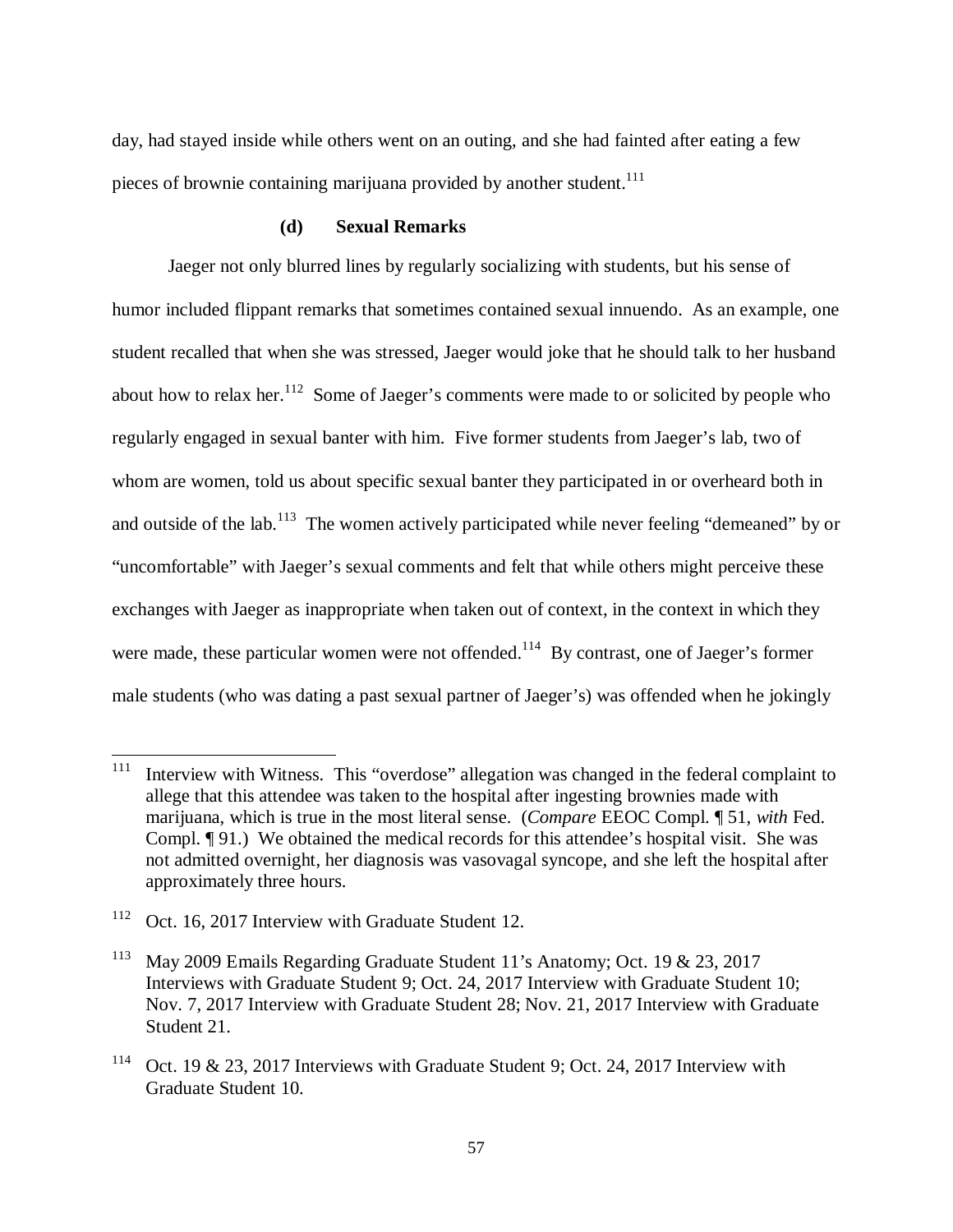asked how to—in an academic context—please Jaeger, to which Jaeger replied, "Why don't you ask your girlfriend?"<sup>115</sup> This particular example is noteworthy, not only because the remark was made to a man, who was not amused, but also because it demonstrates how Jaeger, although not starting the exchange, enjoyed pushing dialogue in ways that could and would cross lines for others.

Some who were the subject of and/or heard these comments were uncomfortable, and Jaeger's off-color comments, mostly but not exclusively in social settings, played a part in some female students' decisions to avoid him.<sup>116</sup> For example, a former female BCS graduate student who was not in Jaeger's lab cited an instance when she thought Jaeger made "a pass" at her while they were with a group of students and faculty at Lux in  $2007$ <sup>117</sup>. She said she could not recall what he said, but confirmed that he did not touch her.<sup>118</sup> She also observed Jaeger flirting with other women and received a party invitation from him stating, "bring your loved ones,

<sup>117</sup> Oct. 13, 2017 Interview with Graduate Student 14.

<sup>&</sup>lt;sup>115</sup> Oct. 17, 2017 Interview with Graduate Student 11.

<sup>116</sup> *See infra*, at Section II.A.1.e. With respect to the allegations that Jaeger sent unwanted photographs of his penis (EEOC Compl. ¶¶ 17, 83, 158; Fed Compl. ¶¶ 121, 217, 220) or a pornographic image (Fed. Compl. ¶ 126), to protect the privacy of the women involved, we will not share unnecessary, extraneous details. Jaeger told us that he recalled sending these types of photos on one or two occasions, but he did not recall sending either of the photos alleged in the complaints. (Oct.  $12 \&$  Dec. 8, 2017 Interviews with F. Jaeger.) We credit that Jaeger sent two racy pictures to women he was dating, one of which included his penis, at times when these relationships were tumultuous. These two photos were the only sexually explicit pictures that these women received from Jaeger, and both women said that they did not typically exchange explicit photographs with Jaeger. One of the women characterized the photo she received as an attempt by Jaeger to get her attention, which initially angered her, while the other was uncomfortable with the picture and believed it was meant "to taunt her," although she did consensually resume her sexual relationship with Jaeger for a period after the picture was sent. (Interviews of Witnesses.)

<sup>118</sup> *Id*.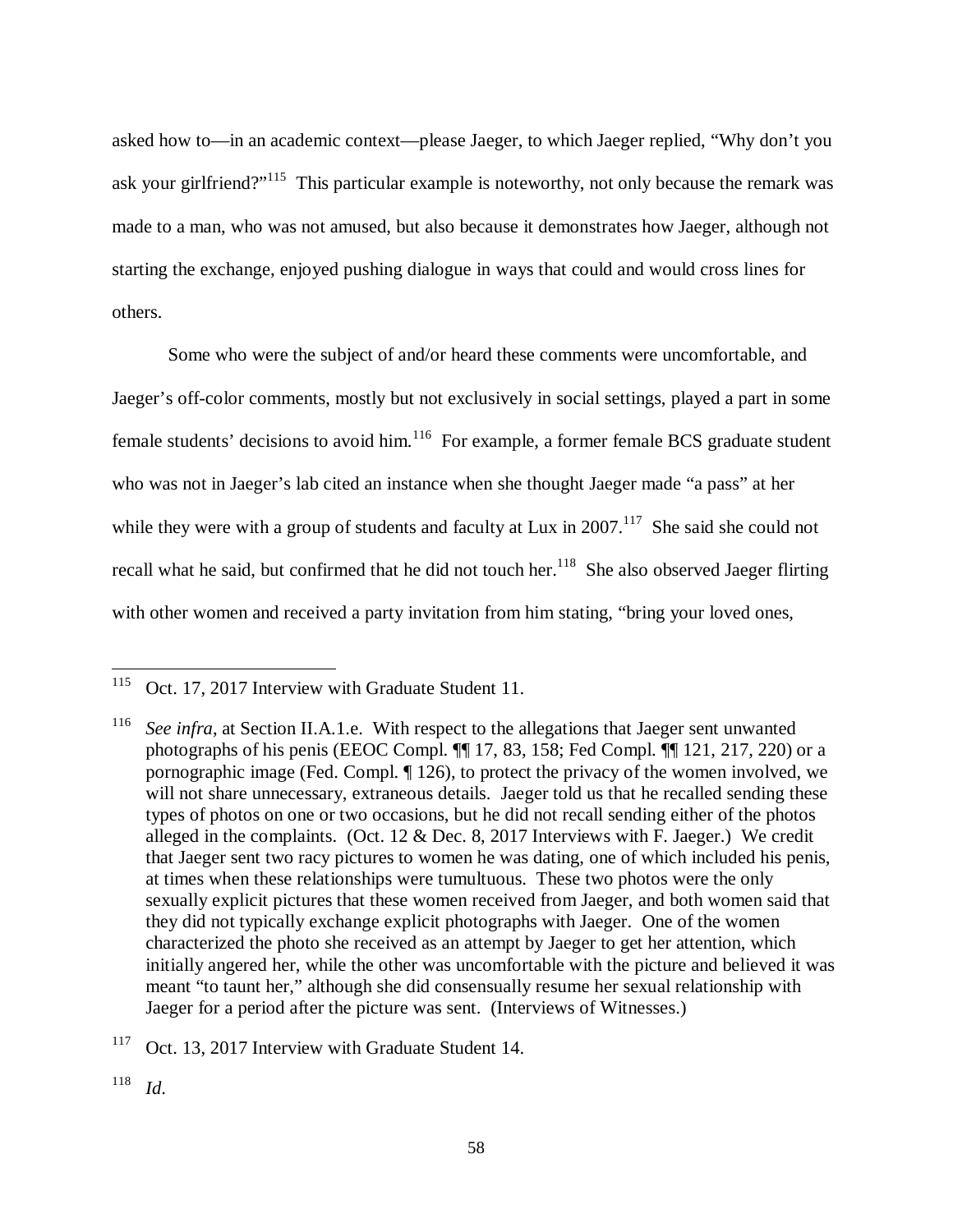people you wanna make love to (I am not making any assumptions here), etc."<sup>119</sup> Another student who was not in Jaeger's lab told us that Jaeger would often stand close to her, and in 2007 or 2008, Jaeger touched her arm outside of Meliora Hall and said that "all people are ultimately selfish and people who aren't are kidding themselves . . . everybody should be a hedonist."<sup>120</sup> Referring to a visiting speaker, another student not in Jaeger's lab heard him predict that the visitor would be a "great lay."<sup>121</sup> At a 2008 holiday party, Jaeger told a group of students and faculty that a male professor found a female graduate student attractive, and the female student, who was present for this comment, described this incident as "super mortifying" and deeply upsetting that she had been talked about in such sexual terms in front of professional

<sup>119</sup> *Id*.; Dec. 10, 2009 Email from F. Jaeger to HLP Lab (attached as Exhibit 17.)

<sup>&</sup>lt;sup>120</sup> Nov. 6, 2017 Interview with Graduate Student 17.

<sup>&</sup>lt;sup>121</sup> Nov. 10, 2017 Interview with Graduate Student 29.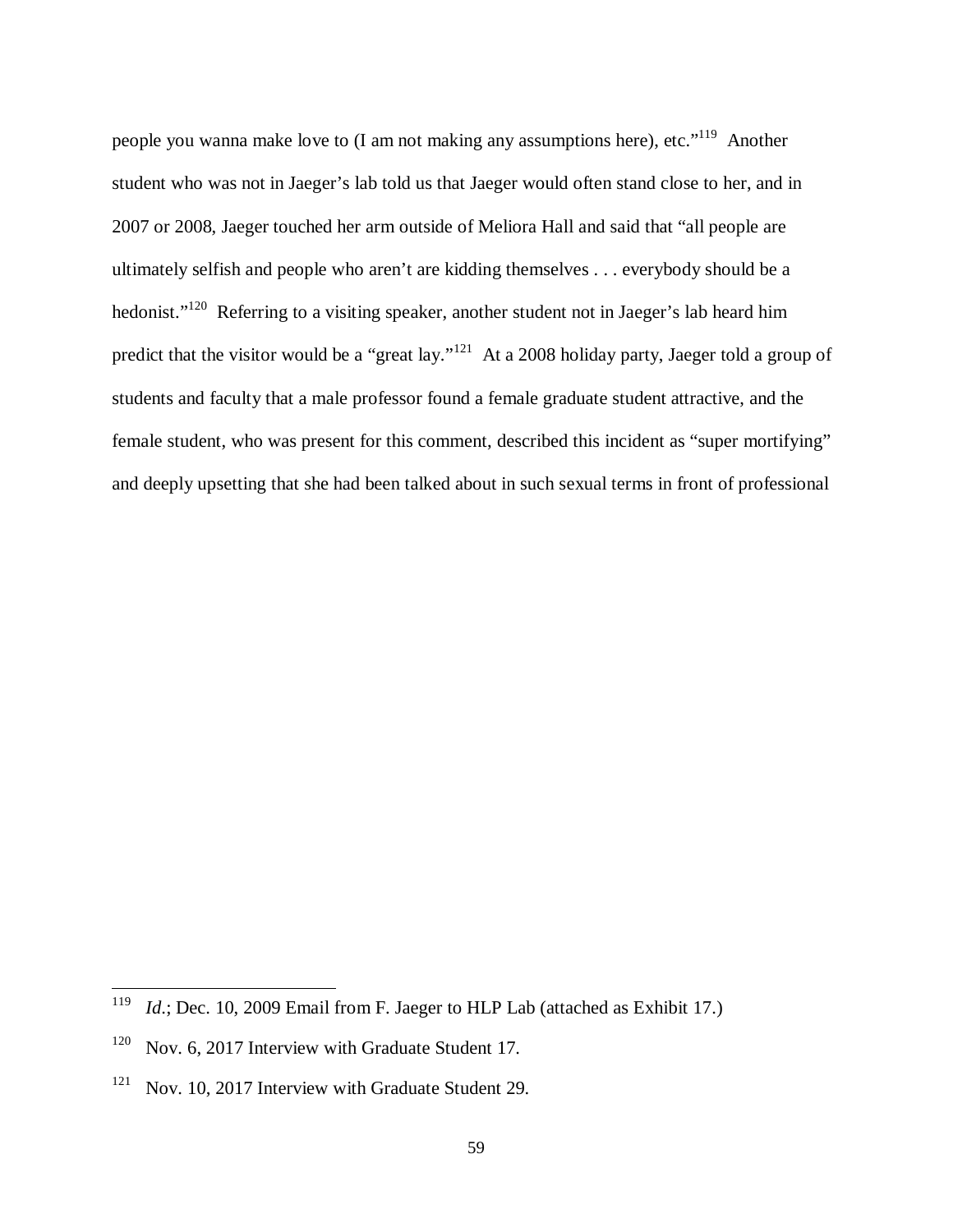colleagues.<sup>122</sup> We credit that such remarks were made by Jaeger and agree that they were inappropriate and affected the students involved.<sup>123</sup>

# **(e) Effect of Jaeger's Conduct**

 $\overline{a}$ 

During this early time period, the complaints allege that sixteen women avoided Jaeger either socially or academically or both.<sup>124</sup> Avoiding Jaeger took a variety of forms—at one

<sup>123</sup> Not to minimize or excuse these comments, but to put them in context and be fair, two witnesses who attended gatherings with Jaeger where graduate students were not present told us that other people in attendance, including one of the claimants, would also comment on the appearance of students. (Oct. 31, 2017 Interview with Faculty 15; Nov. 13 & Dec. 6, 2017 Interviews with Post-doctoral Fellow 1.)

 We also note that some inappropriate remarks alleged in the complaints were made only in the presence of faculty. (*See, e.g.*, EEOC Compl. ¶ 76; Fed. Compl. ¶ 114.) Indeed, when Nearpass interviewed Cantlon in 2016 about her complaint, Cantlon confirmed that Jaeger's only sexual comments of which she had first-hand knowledge were made at faculty functions where no students were present; sources for the other comments she cited in her complaint were either "what Celeste Kidd said to [Cantlon]" or "grumblings/innuendo from other graduate students over the years." (Apr. 7, 2016 Email from J. Cantlon to C. Nearpass.)

<sup>&</sup>lt;sup>122</sup> Oct. 17, 2017 Interview with Graduate Student 11; Oct. 25, 2017 Interview with Graduate Student 4. Graduate Student 4 also told us about additional sexual or off-color remarks that Jaeger directed at her, including (1) on January 28, 2009, Graduate Student 4 asked to be added to the attendance list for a workshop, which Jaeger had said was full, Jaeger responded "are you putting on that man-melting face again?!? [I]t's a weapon. [I] have to run . . . . escape from her grasp ;)," (Jan. 28, 2009 Email from F. Jaeger to Graduate Student 4); (2) on February 20, 2009, Jaeger sent Graduate Student 4 an instant message in the middle of the night stating, "you're a different kind of box yourself[.] [W]ait, that sounded different than I meant it," (Feb. 20, 2009 Chat from F. Jaeger to Graduate Student 4); (3) during the 2009 Linguistic Society of America Institute, Jaeger leered at Graduate Student 4 and remarked "nice shorts," (Nov. 20, 2017 Email from Graduate Student 4 to Debevoise & Plimpton LLP); (4) at the same conference, Graduate Student 4 shared a house with Jaeger and heard him having "loud sex," (Oct. 25, 2017 Interview with Graduate Student 4); (5) Jaeger leered at Graduate Student 4 and mocked her clothing in a BCS classroom in front of several people, (Nov. 20, 2017 Email from Graduate Student 4 to Debevoise & Plimpton LLP); and (6) Jaeger teased her in front of at least one professor, mimicking her in an exaggerated way, (*id.*).

 $124$  Primarily employing pseudonyms, the EEOC Complaint lists eleven current or former students, two of whom were undergraduates, who avoided Jaeger. (EEOC Compl. ¶ 94.)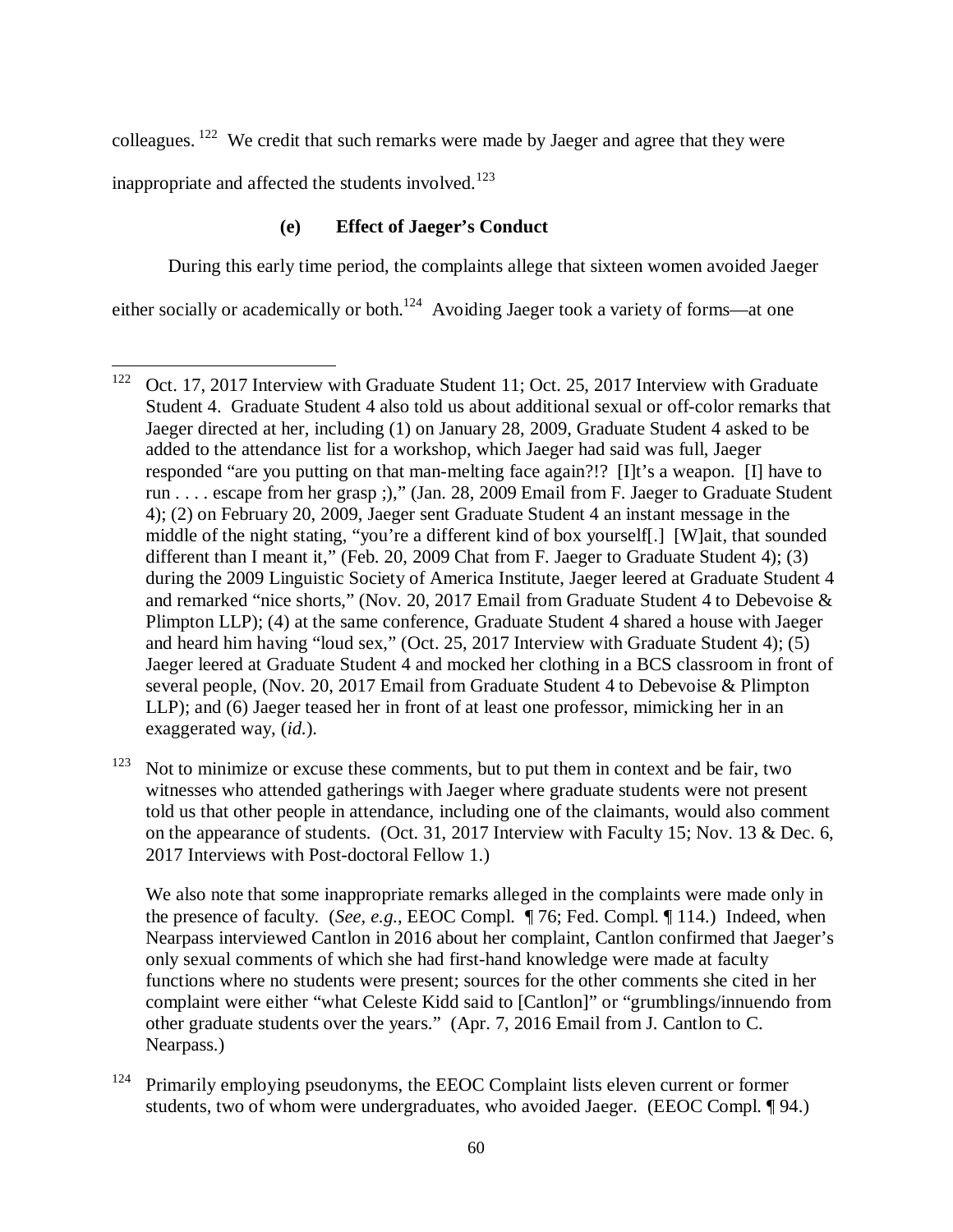extreme, being one of two students (one female/one male) to leave Jaeger's  $\text{lab}^{125}$  (that we know of) to, at the other end, deliberately skipping or leaving social events where Jaeger would be in attendance.<sup>126</sup> While we credit that the ten women whom we had contact with all reported avoiding Jaeger, we also saw evidence suggesting at least one of these women occasionally

The federal complaint adds an additional five former students to this list. (Fed. Compl. ¶¶ 133-52.)

 $\overline{a}$ 

 We confirmed the identities of ten of these former graduate students—nine from the EEOC Complaint and one from the federal complaint. We spoke to six of the ten former graduate students whose identities we substantiated, (Oct. 13, 2017 Interview with Graduate Student 14; Oct. 16, 2017 Interview with Graduate Student 12; Oct. 25, 2017 Interview with Graduate Student 4; Nov. 3, 2017 Interview with Graduate Student 15; Nov. 10, 2017 Interview with Graduate Student 29; Nov. 6, 2017 Interview with Graduate Student 17), and we reviewed Nearpass' interview notes, which in most cases had been reviewed and adopted by the interviewee, for the four remaining women whom we could not interview, (C. Nearpass Notes of Mar. 18, 2016 Interview with C. Kidd; C. Nearpass Notes of Mar. 24, 2016 Interview with K. Bixby; C. Nearpass Notes of Apr. 12, 2016 Interview with Postdoctoral Fellow 14; C. Nearpass Notes of April 25, 2016 Interview with Post-doctoral Fellow 13). We were not able to interview either of the undergraduates, and note that one undergraduate's identity remains unknown to us.

 Four other women whom we had contact with (either through an interview or written statement) told us that they avoided Jaeger. As we were unable to identify four of the five women added in the federal complaint, there may be overlap between the additional four women we spoke with and those listed in the federal complaint under pseudonyms. (Nov. 1, 2017 Interview with Graduate Student 1; Nov. 2, 2017 Interview with Graduate Student 2; Nov. 14, 2017 Statement from Graduate Student 8; Nov. 16, 2017 Interview with Postdoctoral Fellow 3.)

- <sup>125</sup> Although Jaeger was not her formal adviser, a female student came to UR to work with Jaeger and another professor, and decided to stop working with Jaeger and rely only on her other adviser because she was uncomfortable with Jaeger's unprofessional behavior. The other, who was male, was advised only by Jaeger and switched advisers for academic reasons when he had a change in his research interests (although we note that this student considered Jaeger to be an adviser who was "demanding"—and not in a "good way.") (Interviews of Witnesses.)
- <sup>126</sup> Oct. 13, 2017 Interview with Graduate Student 14; Nov. 1, 2017 Interview with Graduate Student 1; Nov. 2, 2017 Interview with Graduate Student 2; Nov. 3, 2017 Interview with Graduate Student 15; Nov. 6, 2017 Interview with Graduate Student 17; Nov. 14, 2017 Statement from Graduate Student 8.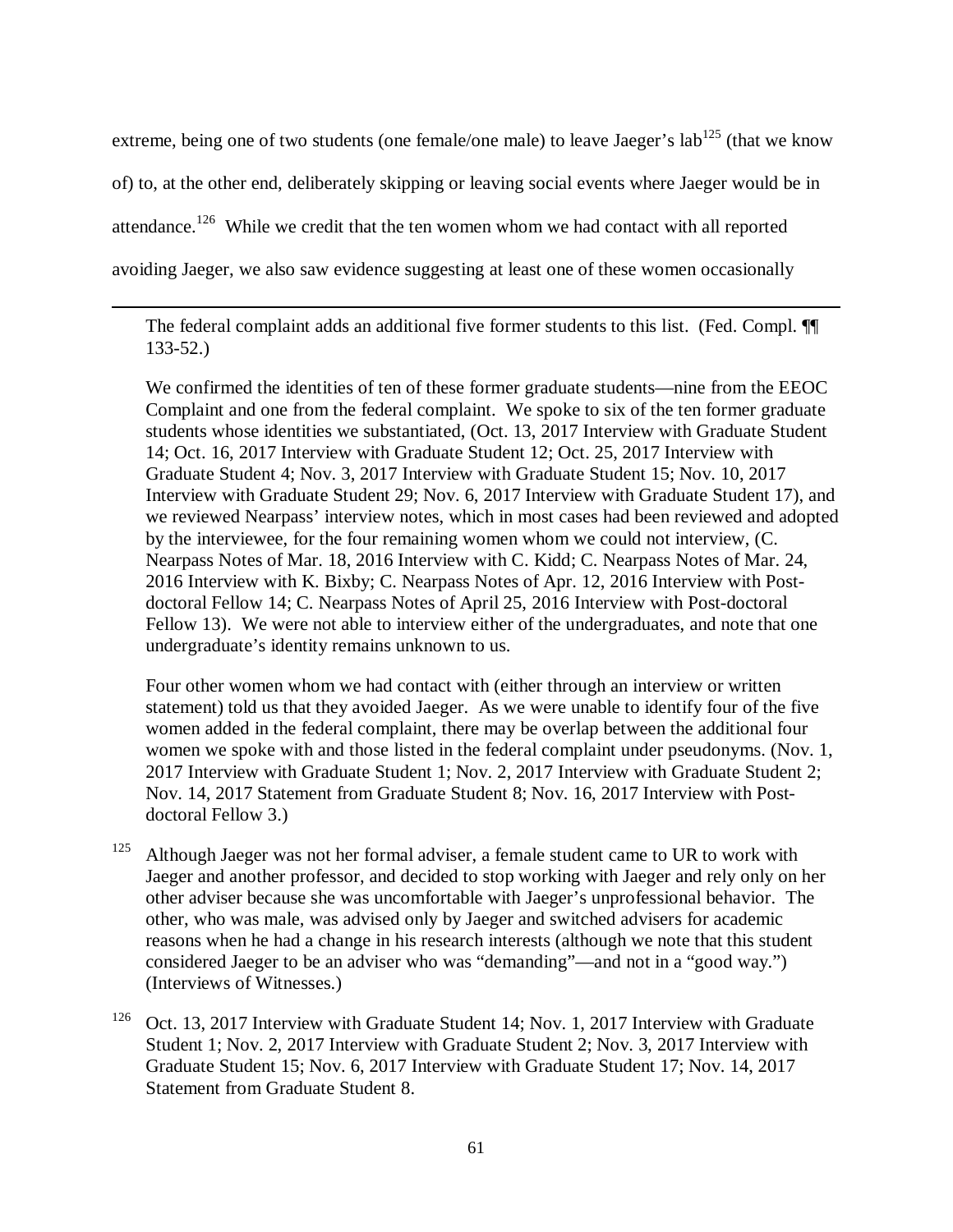sought him out during this time, which renders it difficult to evaluate the extent to which these women consistently avoided Jaeger. A former student, who was already at UR when Jaeger started in 2007, told us that she avoided Jaeger more and more over time and became increasingly intolerant of his behavior, which is at odds with an email she sent to Jaeger in March 2009 (over two years after he started at UR) asking if she could visit his home to do her laundry, offering to cook dinner for him while at his home and suggesting a bowling outing for later that night.<sup>127</sup> Overall, we credit that each woman had a highly personal reaction to Jaeger's behavior and conduct, which included avoiding him to some extent.

Although we cannot quantify the precise effect, avoiding Jaeger in an academic context caused some of these female students to miss out on certain educational opportunities—namely, learning the computational methods that were Jaeger's expertise through forgoing certain classes, lectures or research opportunities.<sup>128</sup> The magnitude of the impact varied from student to student. For example, Graduate Student 14 thought that Jaeger's students who had gained expertise in data analytics earned twice as much money as she does, though she acknowledges that she made other career choices that also had an impact;<sup>129</sup> Graduate Student 15 avoided working with Jaeger on one analysis for her dissertation but was able to get the help, though not

<sup>127</sup> Mar. 3, 2009 Emails between Graduate Student 17 and F. Jaeger.

<sup>&</sup>lt;sup>128</sup> Oct. 13, 2017 Interview with Graduate Student 14; Oct. 25, 2017 Interview with Graduate Student 4; Nov. 1, 2017 Interview with Graduate Student 1; Nov. 3, 2017 Interview with Graduate Student 15; Nov. 6, 2017 Interview with Graduate Student 17; Nov. 10, 2017 Interview with Graduate Student 29.

 $129$  Oct. 13, 2017 Interview with Graduate Student 14.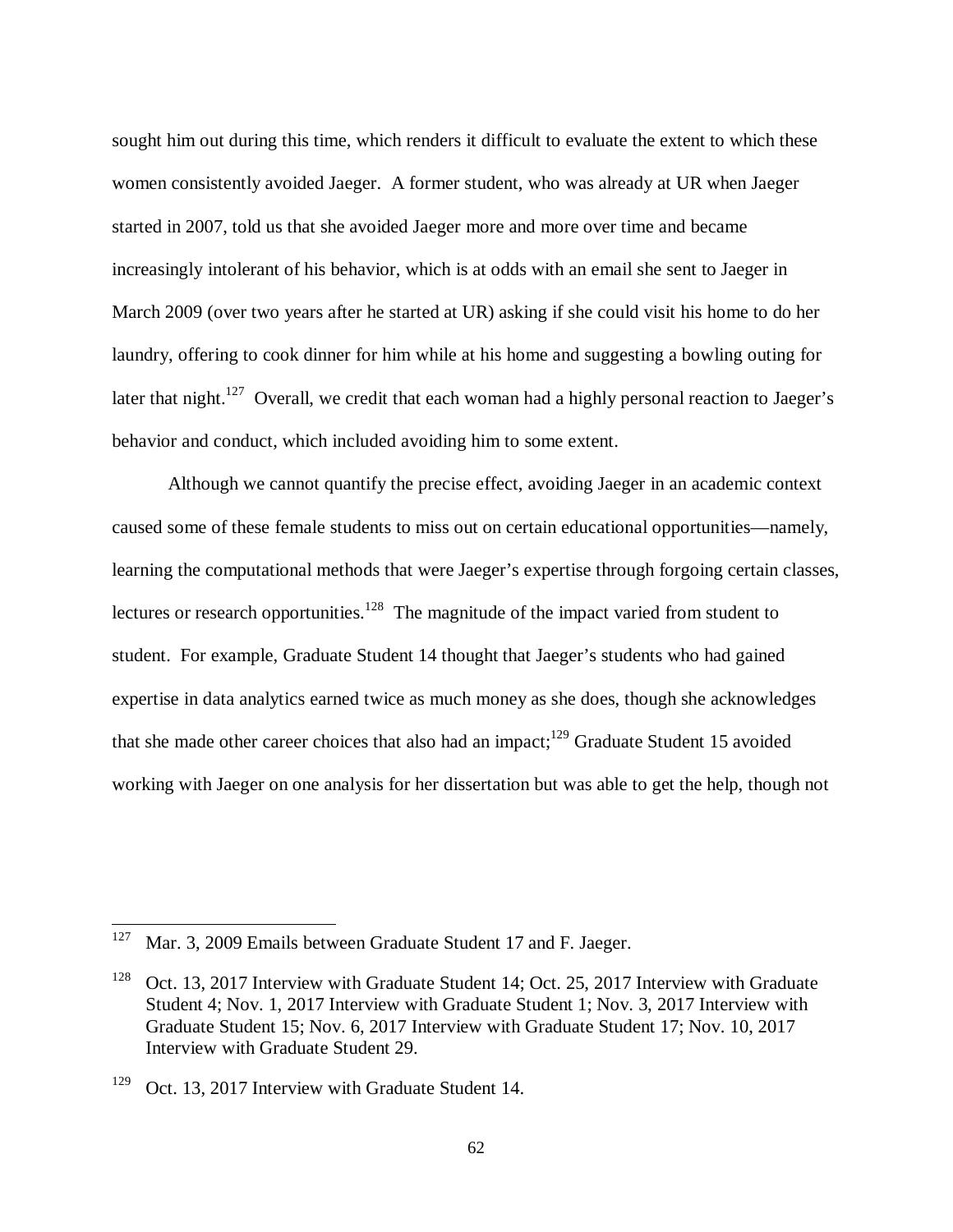"as thorough," elsewhere;<sup>130</sup> and Graduate Student 4 considered it "hard to know" the practical impact of missing academic opportunities, guessing that her research could have been altered or she might have pursued a different type of post-doctoral fellowship had she continued to work with Jaeger.<sup>131</sup>

Jaeger had a sense that some students (both male and female) avoided him, which he attributed to natural personality clashes between professors and students in close working relationships.<sup>132</sup> From the perspective of these female students, however, it is difficult to disentangle which elements of Jaeger's personality and conduct caused them to feel uncomfortable around Jaeger and, as a result, to avoid him. A combination of Jaeger's harsh and demeaning language, flirtatious behavior, use of sexual innuendo, promiscuous reputation, open relationships with students and blurring of social and professional lines all contributed to some extent, but we cannot unravel the degree to which women avoided Jaeger because of the sexual elements in his conduct, as opposed to other simply offensive or unappealing aspects of his personality. The ten women we heard from consistently cited both sexual and non-sexual behavior as reasons they avoided Jaeger, as did the four women Nearpass interviewed.<sup>133</sup> As just

 $130$  Nov. 3, 2017 Interview with Graduate Student 15. We note that Graduate Student 15's case is somewhat different than the others in that she began to avoid Jaeger only after their breakup as a result of a difficult end to their relationship.

<sup>&</sup>lt;sup>131</sup> Oct. 25, 2017 Interview with Graduate Student 4.

<sup>&</sup>lt;sup>132</sup> Dec, 8, 2017 Interview with F. Jaeger.

<sup>&</sup>lt;sup>133</sup> C. Nearpass Notes of Mar. 18, 2016 Interview with C. Kidd; C. Nearpass Notes of Mar. 24, 2016 Interview with K. Bixby; C. Nearpass Notes of Apr. 12, 2016 Interview with Postdoctoral Fellow 14; C. Nearpass Notes of Apr. 25, 2016 Interview with Post-doctoral Fellow 13; Oct. 13, 2017 Interview with Graduate Student 14; Oct. 16, 2017 Interview with Graduate Student 12; Oct. 25, 2017 Interview with Graduate Student 4; Nov. 1, 2017 Interview with Graduate Student 1; Nov. 2, 2017 Interview with Graduate Student 2; Nov. 3, 2017 Interview with Graduate Student 15; Nov. 6, 2017 Interview with Graduate Student 17;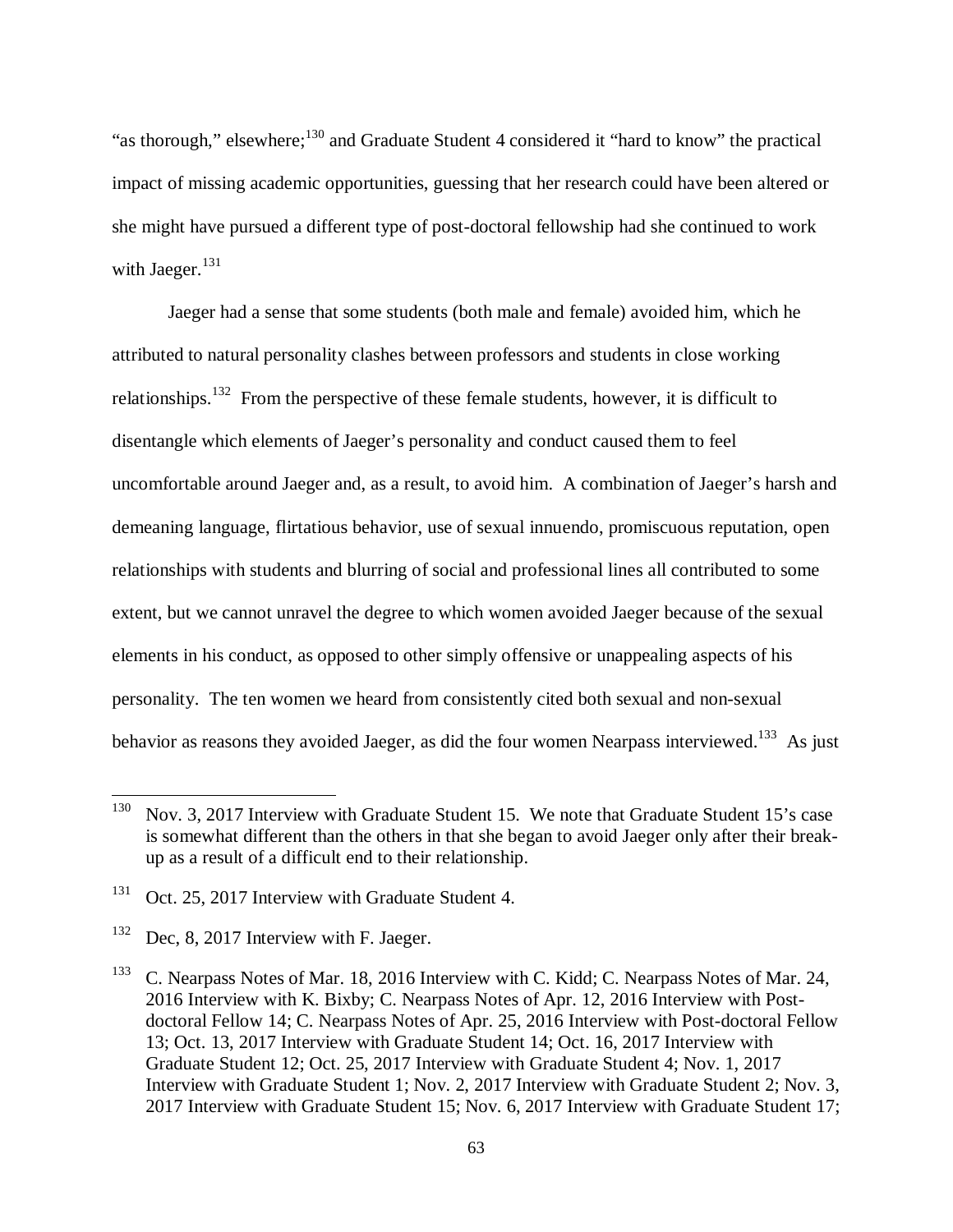one example, Graduate Student 12 told us that Jaeger constantly bothered her and other students in their office and stole snacks, but she also described his banter with her and other students as "flirtatious" and recounted off-color comments she heard Jaeger make about women, such as, "She has a nice pair of assets."<sup>134</sup> Ten women also cited mere knowledge of Jaeger's promiscuous reputation or sexual relationships as at least one source of their discomfort.<sup>135</sup> Indeed, his reputation alone appears to have colored even relatively benign interactions with several women in a negative way. One former student reported, for example, that Jaeger's compliment on her haircut felt different and "dirty" coming from him because of his reputation, as opposed to similar compliments she received from other male faculty members.<sup>136</sup>

# **(f) Bixby's 2013 Complaint**

That some of Jaeger's conduct was seen by female students as offensive and peculiar but not sexual in nature—carried through to the written complaint Bixby submitted to DeAngelis in November 2013 (the "2013 Complaint"), which was the first formal complaint to an administrator regarding Jaeger's behavior.<sup>137</sup> The 2013 Complaint cites two specific incidents between Bixby and Jaeger that caused Bixby to feel "uncomfortable" and not "safe" around

Nov. 10, 2017 Interview with Graduate Student 29; Nov. 14, 2017 Statement from Graduate Student 8; Nov. 16, 2017 Interview with Post-doctoral Fellow 3.

<sup>&</sup>lt;sup>134</sup> Oct. 16, 2017 Interview with Graduate Student 12.

<sup>&</sup>lt;sup>135</sup> C. Nearpass Notes of Mar. 18, 2016 with C. Kidd; C. Nearpass Notes of Mar. 24, 2016 Interview with K. Bixby; C. Nearpass Notes of Apr. 12, 2016 Interview with Post-doctoral Fellow 14; Oct. 16, 2017 Interview with Graduate Student 12; Oct. 25, 2017 Interview with Graduate Student 4; Nov. 1, 2017 Interview with Graduate Student 1; Nov. 6, 2017 Interview with Graduate Student 17; Nov. 10, 2017 Interview with Graduate Student 29; Nov. 16, 2017 Interview with Post-Doctoral Fellow 3; Statement from Graduate Student 8.

<sup>&</sup>lt;sup>136</sup> Nov. 10, 2017 Interview with Graduate Student 29.

<sup>&</sup>lt;sup>137</sup> Letter from K. Bixby to G. DeAngelis (attached as Exhibit 18.)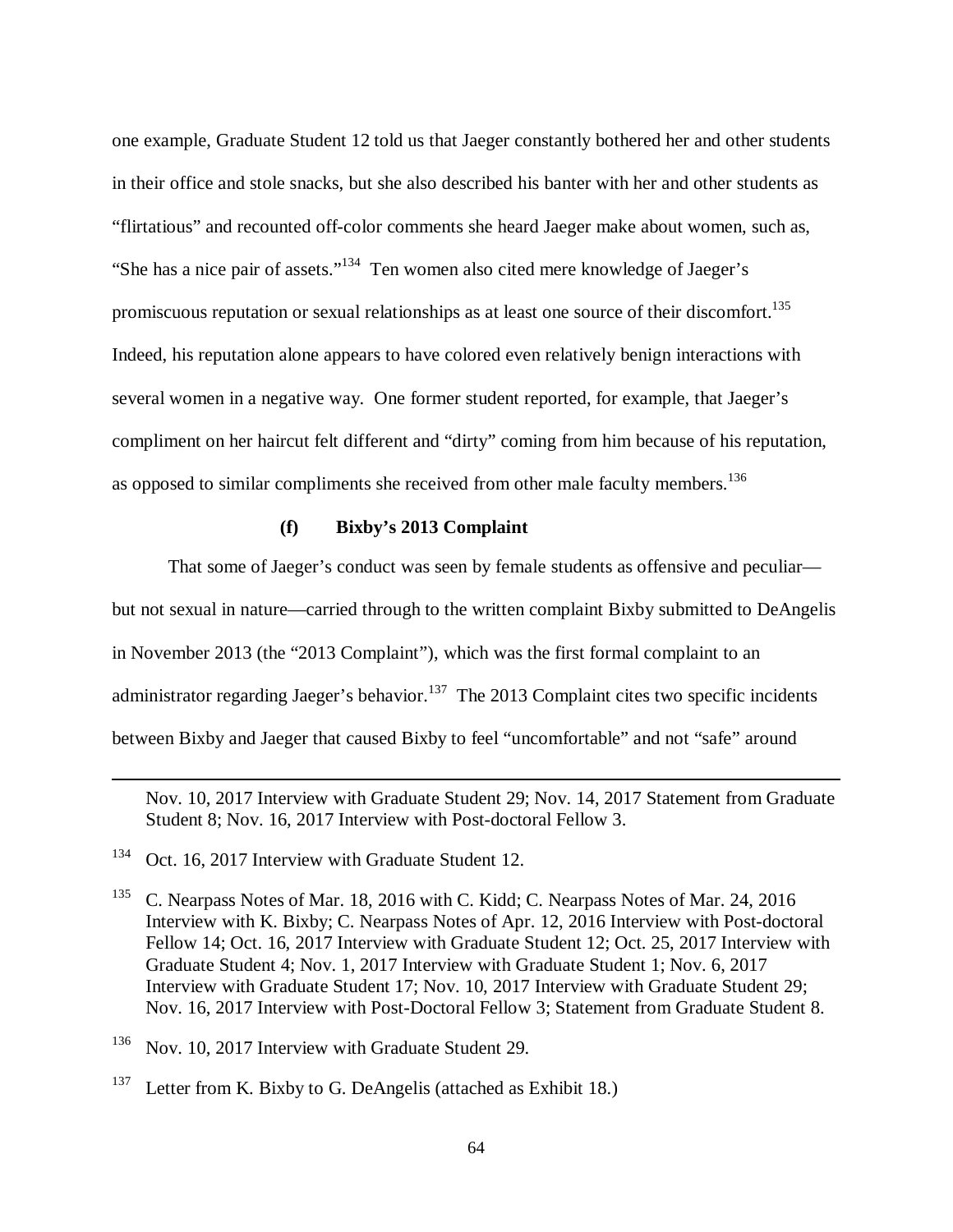Jaeger: (1) Jaeger took a photo of Bixby without her permission in 2013; and (2) a few years earlier, Jaeger walked into Bixby's office without asking, picked up some post-its and a pen, and stood behind her without saying anything for an extended period of time, during which Bixby "assumed he was writing a note for his door."<sup>138</sup> Bixby called Jaeger's actions not "anything" huge" or "ridiculously unacceptable," but rather "just unprofessional."<sup>139</sup> In her written complaint to DeAngelis, however, she referenced "harassing" behavior and noted that there were nine other women who had such experiences. In a contemporaneous email to another female graduate student, Bixby wrote that Jaeger's "unprofessional" behavior made her "uncomfortable" but "was not at the level of sexual harassment"—a sentiment the other female student corroborated.<sup>140</sup> And in a contemporaneous email to a BCS faculty member, Bixby explained how "microaggressions" might be a "useful concept" to describe Jaeger's behavior, but then notes that "for me it seems to feel different. Like micro aggressions would be 'this person is hurtful' versus someone pushing boundaries is 'this person is viscerally unsafe."<sup>141</sup> The faculty member responded that it is "the 'micro' that is relevant. I wonder if people have studied this [with regard to] sexual harassment."<sup>142</sup> Bixby did not respond to this email.

<sup>138</sup> *Id.* A male BCS student told us that Jaeger once loomed behind him and that it was "awkward" but not "threatening" or "anything about gender." (Nov. 30, 2017 Interview with Post-doctoral Fellow 6.)

<sup>139</sup> Exhibit 18.

 $140$  Nov. 20, 2013 Email from K. Bixby to Graduate Student 14 (attached as Exhibit 19.) Graduate Student 14, who is among the ten women we interviewed who avoided Jaeger, responded that she also had not "had an experience that would qualify as sexual harassment," but agreed that Jaeger's behavior was "definitely over the line and unprofessional." (*Id.*)

<sup>&</sup>lt;sup>141</sup> Nov. 21, 2013 Email from K. Bixby to Faculty 17 (attached as Exhibit 20.)

<sup>142</sup> *Id.*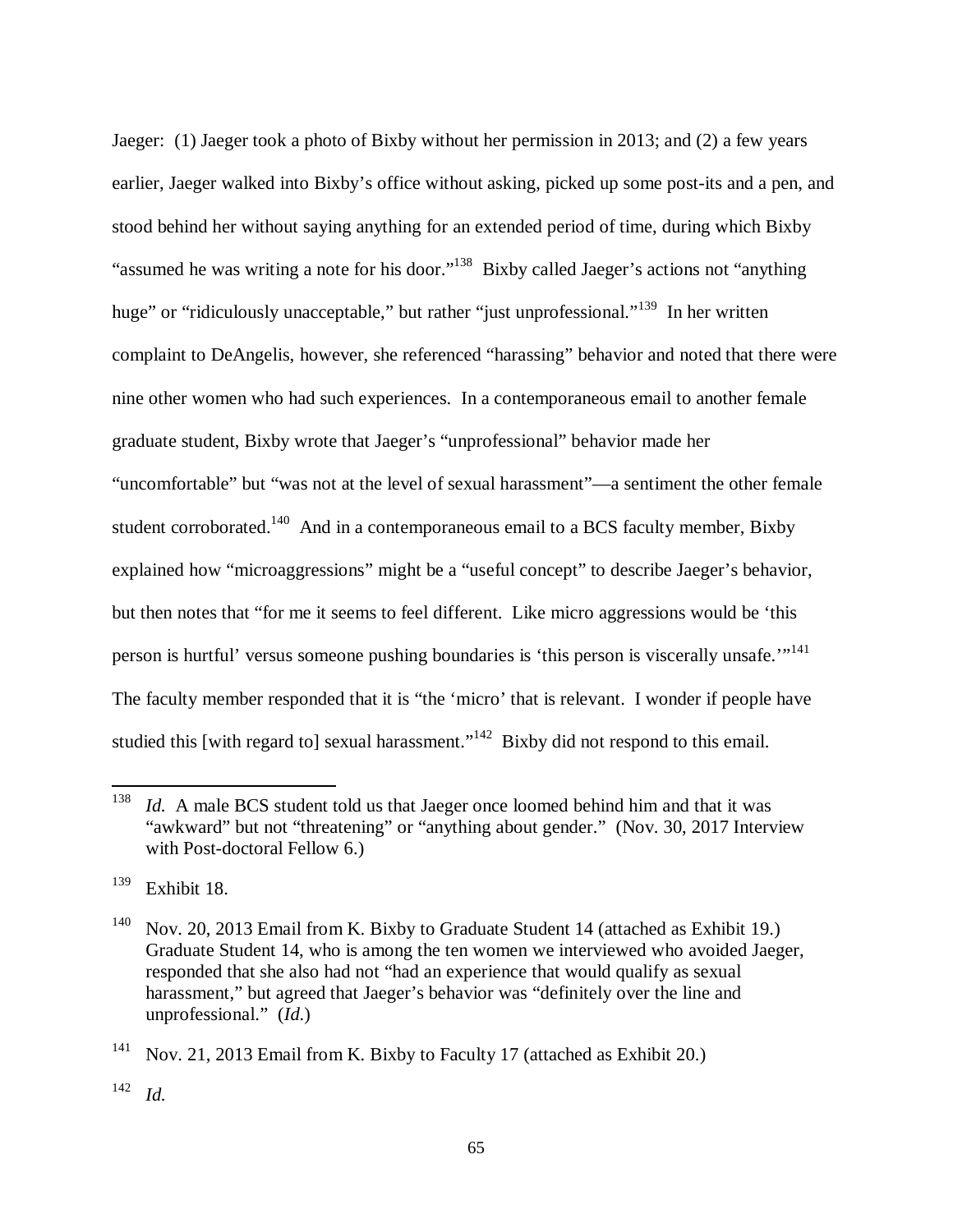Other female students similarly confirmed to DeAngelis at the time that Jaeger's conduct was unprofessional and inappropriate, but not sexual. When Bixby suggested that DeAngelis speak to other female students about Jaeger's "harassment," she noted that one student whom she suggested "didn't feel harassed, and ended up having a productive working relationship with [Jaeger]" and another was willing to talk about her "bad-but-not-sexual-harassment experiences" with Jaeger.<sup>143</sup> DeAngelis spoke to the two female students recommended by Bixby who were still at UR, including Post-doctoral Fellow 13, who reported being uncomfortable when Jaeger insisted she meet him at his house, despite her suggestion to meet at a coffee shop instead (although nothing inappropriate occurred),  $144$  and relayed that Jaeger had berated her and made insulting comments, after which she told him she would not work with him anymore.<sup>145</sup> Kidd, according to DeAngelis' notes, told him that Jaeger frequently crossed personal/professional boundaries, including by asking personal questions via Facebook, attending graduate school events and unexpectedly dropping by the house shared by his teaching assistants.<sup>146</sup> Kidd also told DeAngelis at this meeting that Jaeger had had relationships with two graduate students.<sup>147</sup>

<sup>143</sup> Nov. 20-21, 2013 Emails from K. Bixby to G. DeAngelis (attached as Exhibit 21.)

<sup>&</sup>lt;sup>144</sup> DeAngelis Notes from meeting with Post-doctoral Fellow 13. Post-doctoral Fellow 13 confirmed to DeAngelis that nothing inappropriate or sexual occurred during her meeting at Jaeger's home, although she was uncomfortable for the entire time, a statement that she repeated to Nearpass in 2016. (Nearpass Interview Notes of Apr. 25, 2016 Interview with Post-doctoral Fellow 13; DeAngelis Notes from meeting with Post-doctoral Fellow 13.)

<sup>&</sup>lt;sup>145</sup> DeAngelis Notes from meeting with Post-doctoral Fellow 13.

<sup>&</sup>lt;sup>146</sup> G. DeAngelis Notes from meeting with C. Kidd. We are aware that Jaeger spent time at the house shared by his two teaching assistants (and others). One student who lived in this house told us that Jaeger would come to their house at night to smoke cigarettes and discuss research with her roommates. (Oct. 25, 2017 Interview with Graduate Student 4.)

<sup>147</sup> G. DeAngelis Notes from meeting with C. Kidd. *See infra*, at Section II.A.3, for additional discussion about Kidd's statements to DeAngelis in 2013 and to Nearpass in 2016.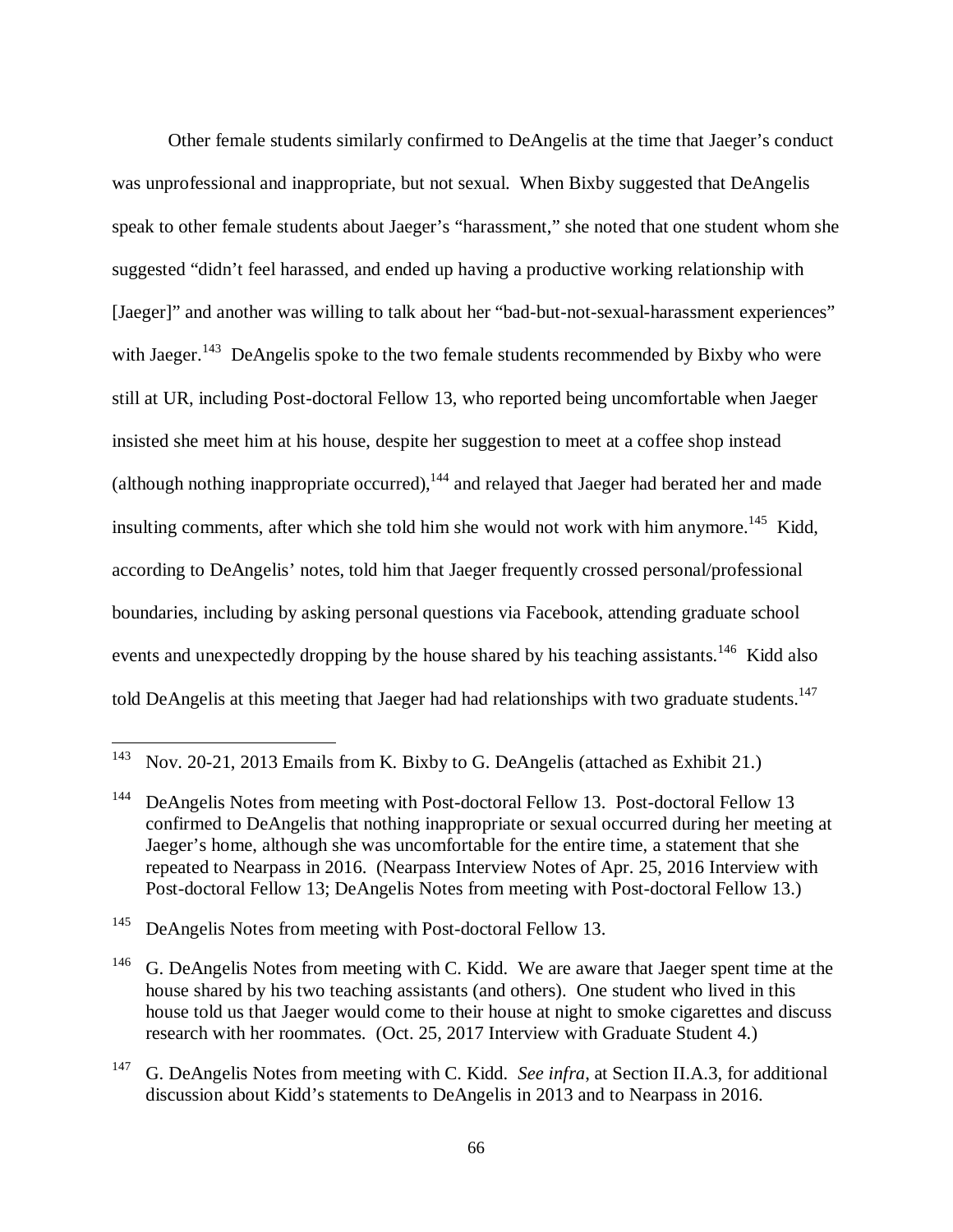According to DeAngelis, he did not raise the 2013 Complaint with the OOC or Title IX Coordinator because he did not understand the conduct to be sexual. He said that it is his best recollection that he asked Bixby expressly whether the conduct was sexual, and she said that it was not.<sup>148</sup> He determined, based on his conversation with Bixby, as well as with Kidd and Postdoctoral Fellow 13, that no operative University policies were violated.<sup>149</sup> DeAngelis did, however, counsel Jaeger about the substance of the allegations (as he understood them at the time). $150$ 

In March 2014, DeAngelis sent an email to Bixby to inform her that "[t]here were consistent patterns of behavior in the stories" he heard from Bixby, Kidd and Post-doctoral Fellow 13, and he concluded that Jaeger had shown "undesirable behavior," but "none of the stories that [he] was told were in violation of the university's policy on harassment."<sup>151</sup> DeAngelis further told Bixby that he had spoken to Jaeger about "personal/professional boundaries, how an adviser has to be careful about power relationships when trying to be social with students, etc."<sup>152</sup> He believed Jaeger would "go forward with a heightened sensitivity to such things," and DeAngelis "would give [Jaeger] more feedback in the future if [he] heard anything more about these issues."<sup>153</sup> He encouraged Bixby to "let [DeAngelis] know if

152 *Id.*

l

153 *Id.*

<sup>&</sup>lt;sup>148</sup> Oct. 12, 2017 & Jan. 10, 2018 Interviews with G. DeAngelis.

<sup>&</sup>lt;sup>149</sup> Oct. 12, 2017 Interview with G. DeAngelis.

<sup>&</sup>lt;sup>150</sup> Mar. 7, 2014 Emails between G. DeAngelis and F. Jaeger (attached as Exhibit 22); Mar. 11, 2014 Email from G. DeAngelis to K. Bixby (attached as Exhibit 23); Oct. 12, 2017 Interview with G. DeAngelis.

 $151$  Exhibit 23.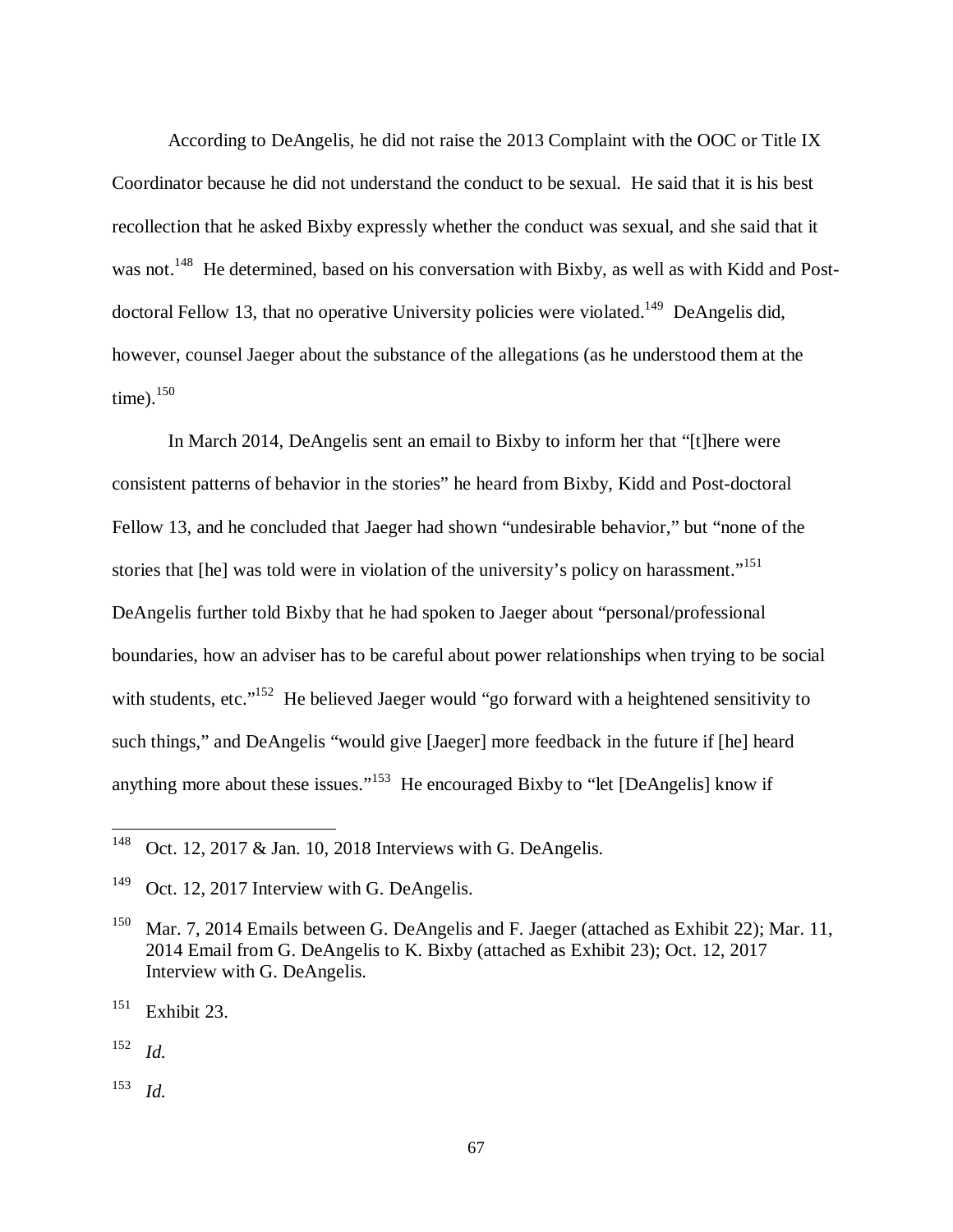problems persist."<sup>154</sup> Bixby responded thanking DeAngelis for looking into her complaint and for working to maintain confidentiality.<sup>155</sup> Bixby did not make any additional complaints to DeAngelis about Jaeger, and Bixby told Nearpass in her March 24, 2016 interview that DeAngelis "took her complaint seriously."<sup>156</sup> As documented in Nearpass' interview notes that Bixby reviewed and edited, Bixby said that DeAngelis "didn't take" her 2013 Complaint as a sexual harassment complaint and that she "didn't intend hers as one."<sup>157</sup>

Jaeger was bothered by the complaint, particularly as it clashed with his expectation which we see as naïve—that people, including his students, would approach him directly to discuss any concerns. In an email to DeAngelis, Jaeger expressed frustration that DeAngelis could not give him more details on which of his behaviors made students uncomfortable, asking whether there was "any claim of anything more severe."<sup>158</sup> DeAngelis told him there was not.<sup>159</sup> Jaeger then asked whether he should not hold meetings off campus and cease any social activity, including lab dinners and retreats, with students.<sup>160</sup> DeAngelis said no, but advised Jaeger to "be" sensitive to these sorts of issues regarding personal/professional boundaries going forward."<sup>161</sup> In DeAngelis' view, events like lab dinners and retreats could be very valuable to students, and

154 *Id.*

 $\overline{a}$ 

155 *Id.*

157 *Id.*

159 *Id.*

160 *Id.*

161 *Id.*

<sup>&</sup>lt;sup>156</sup> C. Nearpass Notes of Mar. 24, 2016 Interview with K. Bixby.

<sup>158</sup> Exhibit 22.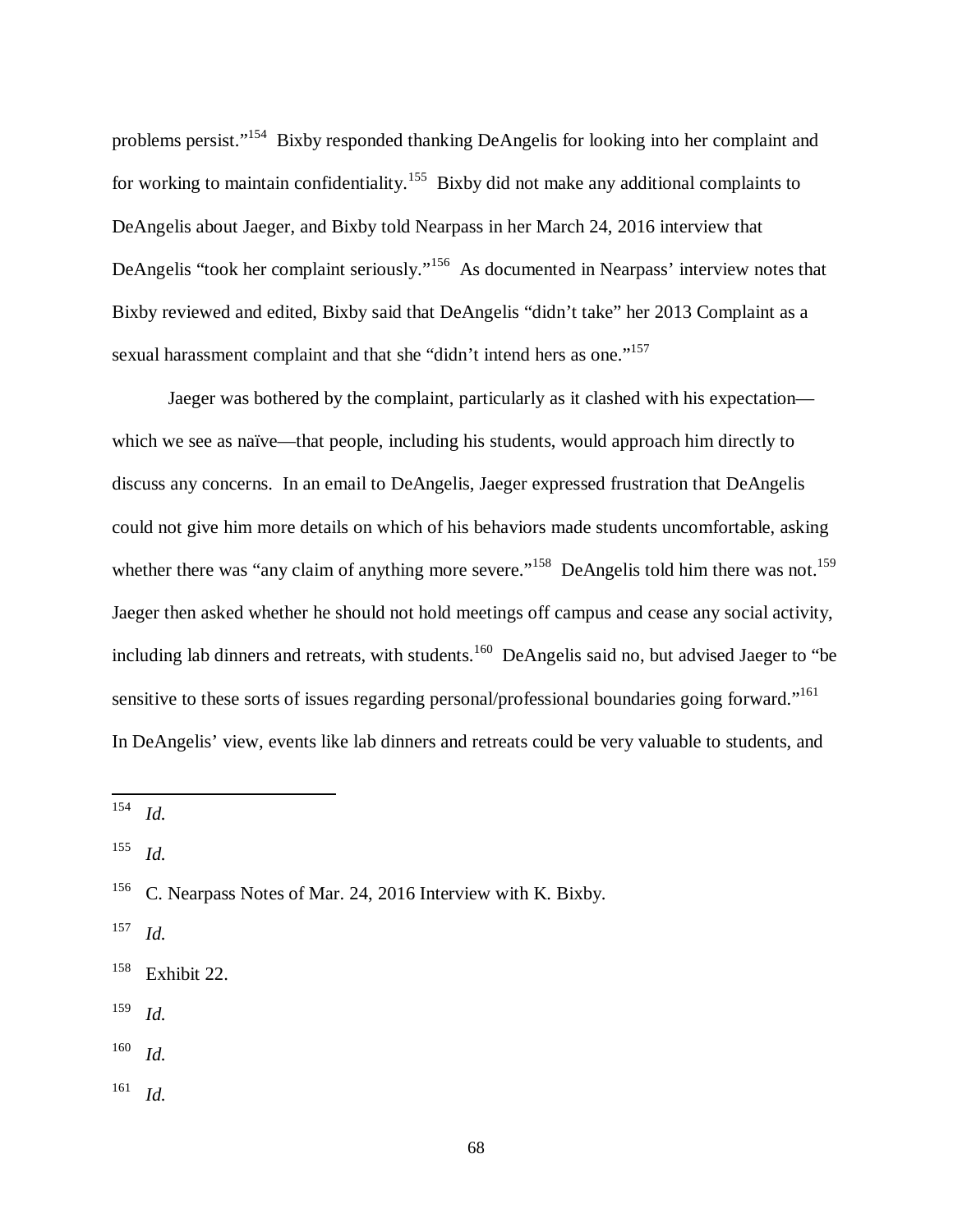Jaeger's proposed behavioral changes would not have addressed the conduct at issue in the 2013 Complaint, the gravamen of which related to Jaeger's inattention to customary professional boundaries.<sup>162</sup>

DeAngelis' resolution of the 2013 Complaint was in substantial compliance with UR Policy 106. The policy authorized department chairs to use their discretion and pursue an informal resolution of the complaint without resort to the submission of a formal complaint with OOC or the Human Resources Department ("HR").<sup>163</sup> DeAngelis contacted two of the potential witnesses recommended by Bixby and, concluding that Jaeger's behavior did not implicate UR Policy 106, determined that an informal resolution was the appropriate way to handle the complaint, a judgment to which Bixby did not object.<sup>164</sup> With the benefit of hindsight, DeAngelis acknowledges that it would have been a better exercise of his discretion had he notified the Title IX Coordinator or someone else,<sup>165</sup> which he did not do after concluding that the 2013 Complaint did not involve sexual harassment.<sup>166</sup>

Regardless of Bixby's characterization of her complaint, we note that Bixby's discomfort with Jaeger was a missed opportunity for the University to intervene more aggressively earlier in

<sup>&</sup>lt;sup>162</sup> Dec. 29, 2017 Email from G. DeAngelis to Debevoise & Plimpton LLP.

<sup>&</sup>lt;sup>163</sup> University of Rochester, *Policy 106* (revised Jan. 2013). DeAngelis reviewed this January 2013 version of Policy 106 when Bixby came to him in November 2013 with her complaint. At that time, the policy provided for informal resolution of complaints, with no reporting requirement. That changed in December 2013, after which even informal complaints needed to be reported to the Equal Opportunity Compliance Director. The complaint predated the change in policy, but DeAngelis was not aware of the change when he completed the informal resolution—by reporting back to Bixby—in March 2014.

<sup>&</sup>lt;sup>164</sup> Exhibit 23; G. DeAngelis Notes from Meetings with C. Kidd and Post-doctoral Fellow 13.

<sup>&</sup>lt;sup>165</sup> Oct. 12, 2017 Interview with G. DeAngelis.

<sup>166</sup> *Id.*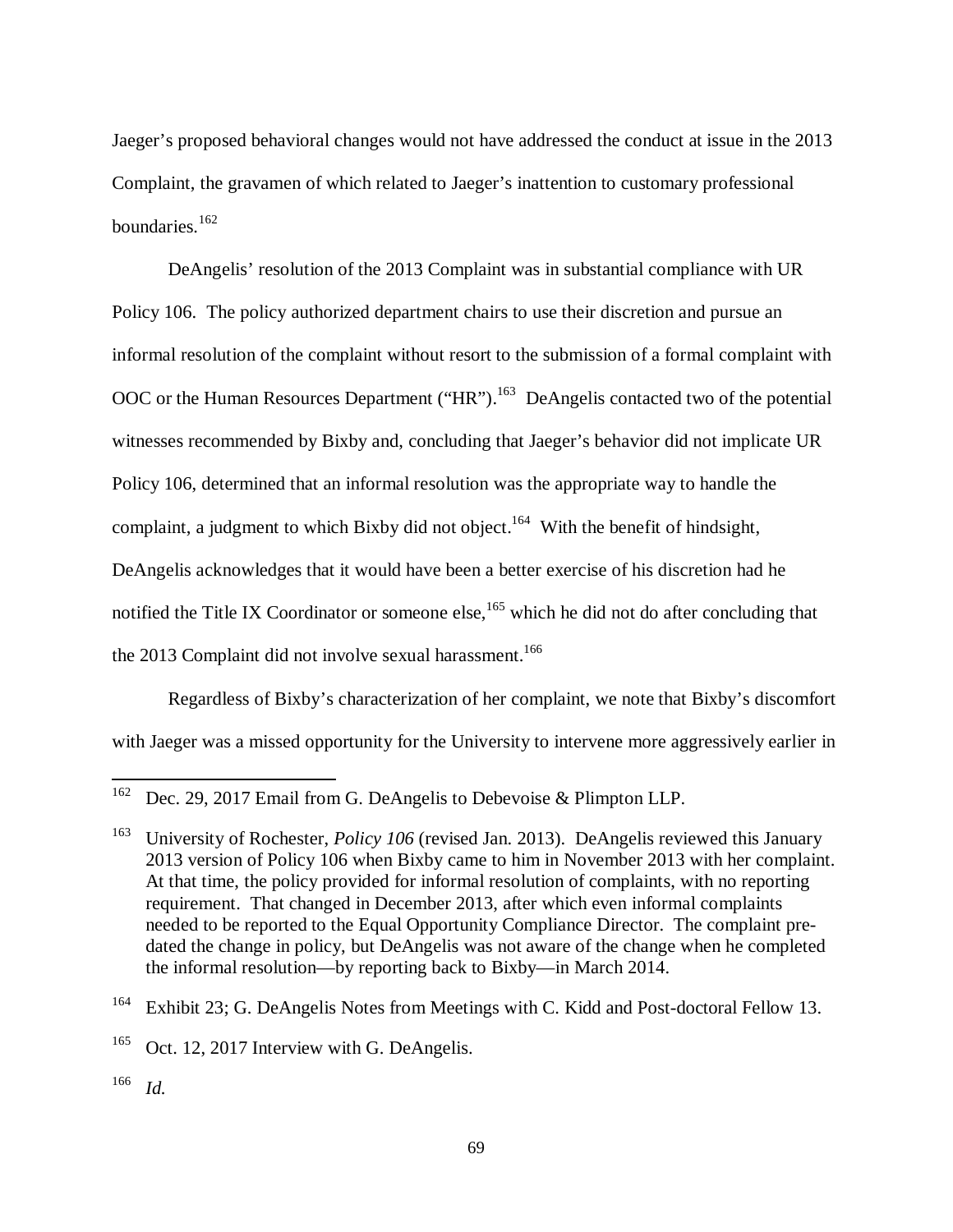a situation that potentially involved sexual harassment or a hostile work environment directed at women.<sup>167</sup> In her written complaint to DeAngelis, Bixby also named other faculty members to whom she had previously expressed her discomfort about Jaeger—including to Aslin six months prior. According to DeAngelis, Aslin never raised Bixby's concerns about Jaeger with him,<sup>168</sup> nor did Aslin (as far as we are aware) raise Bixby's concerns with anyone else or confront Jaeger.

# **2. Misstatements and Exaggerations about Jaeger's Characteristics and Behavior**

The complaints focus on power dynamics, painting Jaeger as a "sexual predator"<sup>169</sup> who preyed on female students and colleagues—all the while "gaslight[ing]"<sup>170</sup> and "control[ing]"<sup>171</sup> his students in academic and social settings—causing all to "fear[] $172$  his reactions. This framing device significantly misrepresents the collegial social and academic environment Jaeger fostered in his lab,  $173$  and in an effort to demonize Jaeger, paints the women with whom he had

- <sup>170</sup> EEOC Compl. ¶ 62; Fed. Compl. ¶ 102.
- <sup>171</sup> EEOC Compl.  $\P$  61; Fed. Compl.  $\P$  101.
- <sup>172</sup> EEOC Compl. ¶ 54; Fed. Compl. ¶ 94.

<sup>&</sup>lt;sup>167</sup> It is noteworthy that when DeAngelis attended a training for department chairs sometime later in 2014, the training led him to question whether he had handled the Bixby complaint appropriately. (Oct. 12, 2017 Interview with G. DeAngelis.)

<sup>168</sup> *Id.*

<sup>169</sup> EEOC Compl. ¶¶ 17, 32; Fed. Compl. ¶ 41.

 $173$  We note that the website for Jaeger's lab lists many students who were not primarily advised by Jaeger. Jaeger explained that anyone who was interested could be a part of his "lab" by attending lab meetings (even if a student was not advised by him). (Dec. 8, 2017 Interview with F. Jaeger; *see* HLP Lab website, *available at* https://www.hlp.rochester.edu/people/.)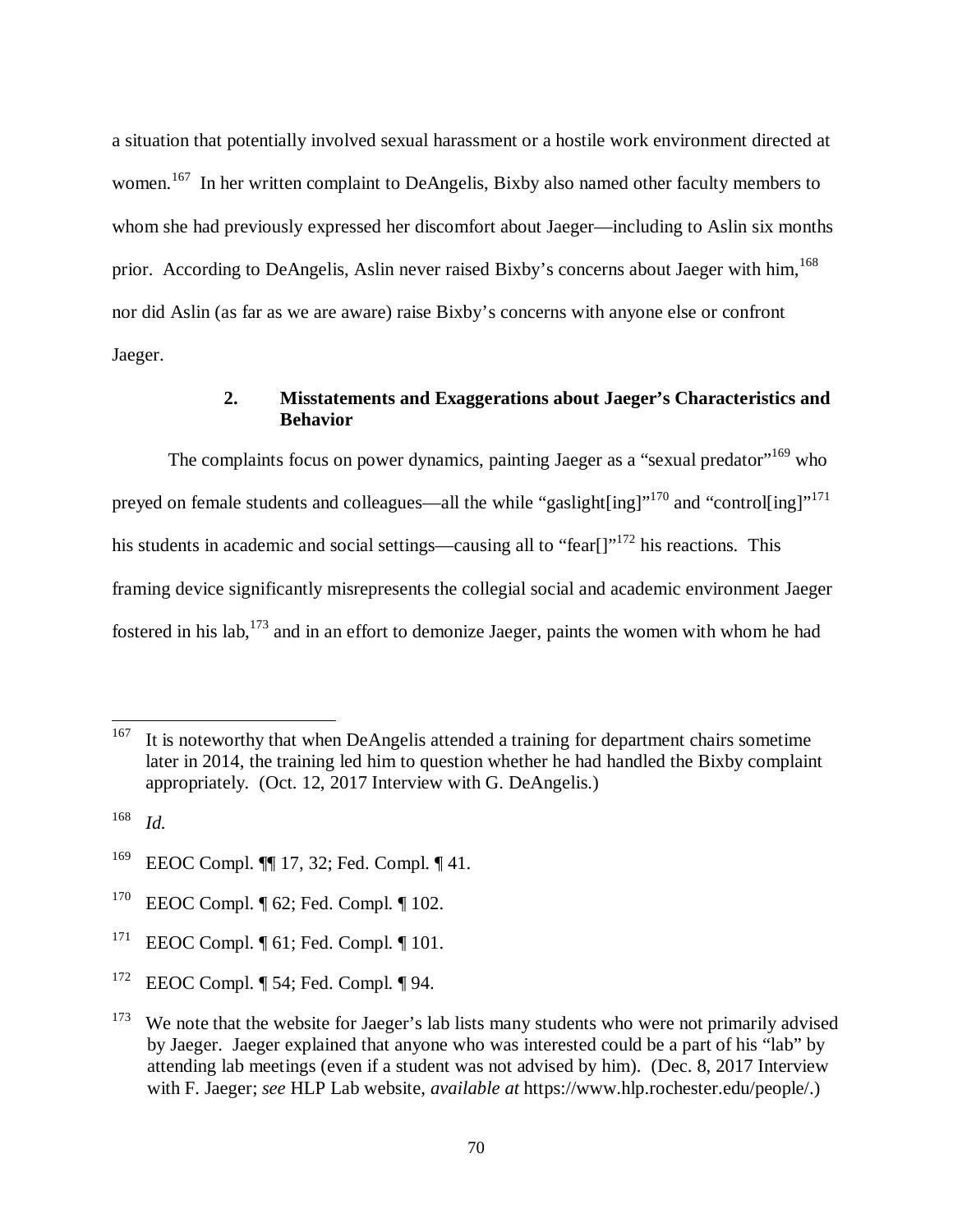relationships as victims, a characterization that, based on the time we spent with them, is inaccurate to say the least.

### **(a) Academic Settings**

The perceptions of students who worked most closely with Jaeger do not support the allegations that Jaeger's lab was "cult-like,"<sup>174</sup> or that many students were isolated and ostracized by the culture of his lab,  $175$  or felt they "had to participate in Jaeger's social life" to have a successful research relationship with him.<sup>176</sup> Fresh from graduate school and largely rejecting hierarchical norms that separated professors and students, Jaeger created a lab that combined academic pursuits with social and recreational activities. Most of Jaeger's students appreciated that their lab included a social aspect and thrived in this environment, building close connections with their fellow students and with Jaeger.<sup>177</sup> Insiders and outsiders described the lab as a "close" knit" community,<sup>178</sup> a "cohesive environment,"<sup>179</sup> and attested to the "ethical, professional, and

<sup>174</sup> EEOC Compl. ¶ 53; Fed. Compl. ¶ 93.

<sup>175</sup> EEOC Compl. ¶ 53; Fed. Compl. ¶ 93.

<sup>176</sup> EEOC Compl. ¶ 50; Fed. Compl. ¶ 90.

<sup>&</sup>lt;sup>177</sup> Oct. 12, 2017 Interview with Graduate Student 25; Oct. 19 & Oct. 23, 2017 Interview with Graduate Student 9; Oct. 20, 2017 Interview with Post-doctoral Fellow 2; Oct. 23, 2017 Interview with Graduate Student 21; Oct. 24, 2017 Interview with Graduate Student 10; Nov. 3, 2017 Interview with Graduate Student 13; Nov. 11, 2017 Interview with Visiting Scholar 1; Nov. 14, 2017 Interview with Post-doctoral Fellow 5. Invitations to social events were generally extended to everyone who was associated with Jaeger's lab (including those who also worked for other labs), although not the entire department. (Oct. 24, 2017 Interview with Graduate Student 10.) Several students who neither worked with Jaeger nor were members of his lab, including some women who reported avoiding Jaeger, also recounted being invited to retreats, dissertation defense parties and gatherings for visiting speakers hosted by Jaeger. (Oct. 13, 2017 Interview with Graduate Student 16; Nov. 1, 2017 Interview with Graduate Student 1; Nov. 2, 2017 Interview with Graduate Student 2.)

<sup>&</sup>lt;sup>178</sup> Oct. 25, 2017 Interview with Graduate Student 23.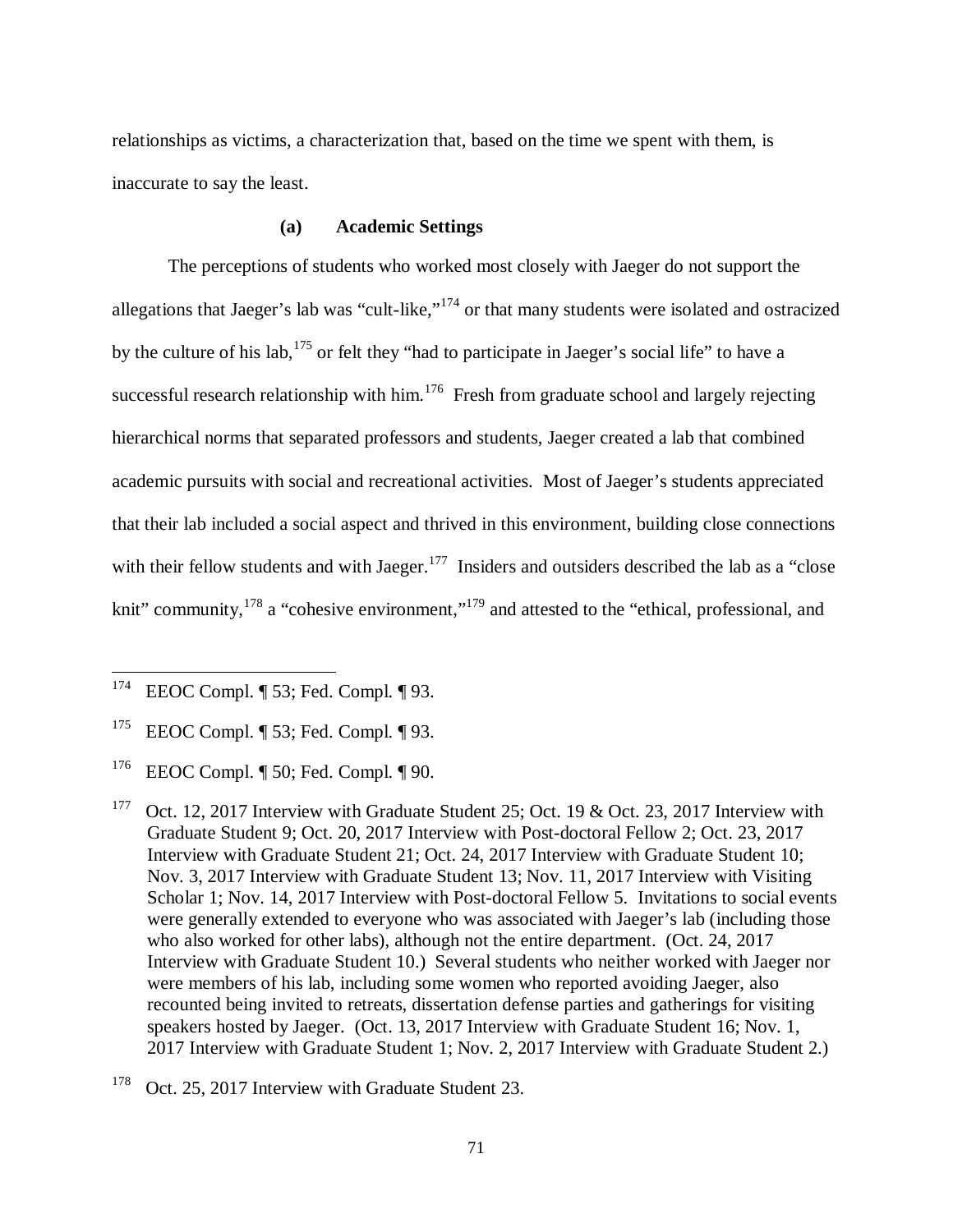welcoming working environment" fostered by Jaeger.<sup>180</sup> Students in the lab maintained that they socialized with Jaeger because they enjoyed it, not because they felt pressured to do so, and we know of at least one student who maintained a research relationship with Jaeger despite rarely attending social events.<sup>181</sup>

That many students thrived in Jaeger's lab culture is not to dismiss that he certainly blurred social and professional lines and discussed research and other academic issues during predominantly social events. With one exception, though, only the students who were never members of Jaeger's lab (as it was broadly defined) reported feeling excluded professionally because they were not in his social group, or were uncomfortable with the lab's atmosphere, describing it as "cutthroat."<sup>182</sup> The one student who viewed Jaeger as a co-adviser and who felt similarly eventually worked more closely with her principal adviser—in part because she was uncomfortable that maintaining a professional relationship with Jaeger "needed to be integrated into a larger social component."<sup>183</sup>

It is common for labs to have different "personalities," and students may choose one lab over another for a variety of reasons, including comfort level with the social dynamics of such a

<sup>&</sup>lt;sup>179</sup> Oct. 20, 2017 Interview with Post-doctoral Fellow 2.

<sup>&</sup>lt;sup>180</sup> Mar. 13, 2017 Letter from 18 former students in F. Jaeger's lab to G. Culver.

<sup>&</sup>lt;sup>181</sup> Oct. 12, 2017 Interview with F. Jaeger; Oct. 23, 2017 Interview with Graduate Student 21; Oct. 24, 2017 Interview with Graduate Student 10; Nov. 3, 2017 Interview with Graduate Student 13; Nov. 11, 2017 Interview with Graduate Student 28. This student later transferred labs because of a change in research interests, as well as academic disagreements with Jaeger; the social aspect of Jaeger's lab was not the impetus for the switch. (Interview with Witness.)

<sup>&</sup>lt;sup>182</sup> Oct. 16, 2017 Interview with Graduate Student 12; Oct. 25, 2017 Interview with Graduate Student 4; Nov. 10, 2017 Interview with Graduate Student 29.

<sup>&</sup>lt;sup>183</sup> Oct. 25, 2017 Interview with Graduate Student 4.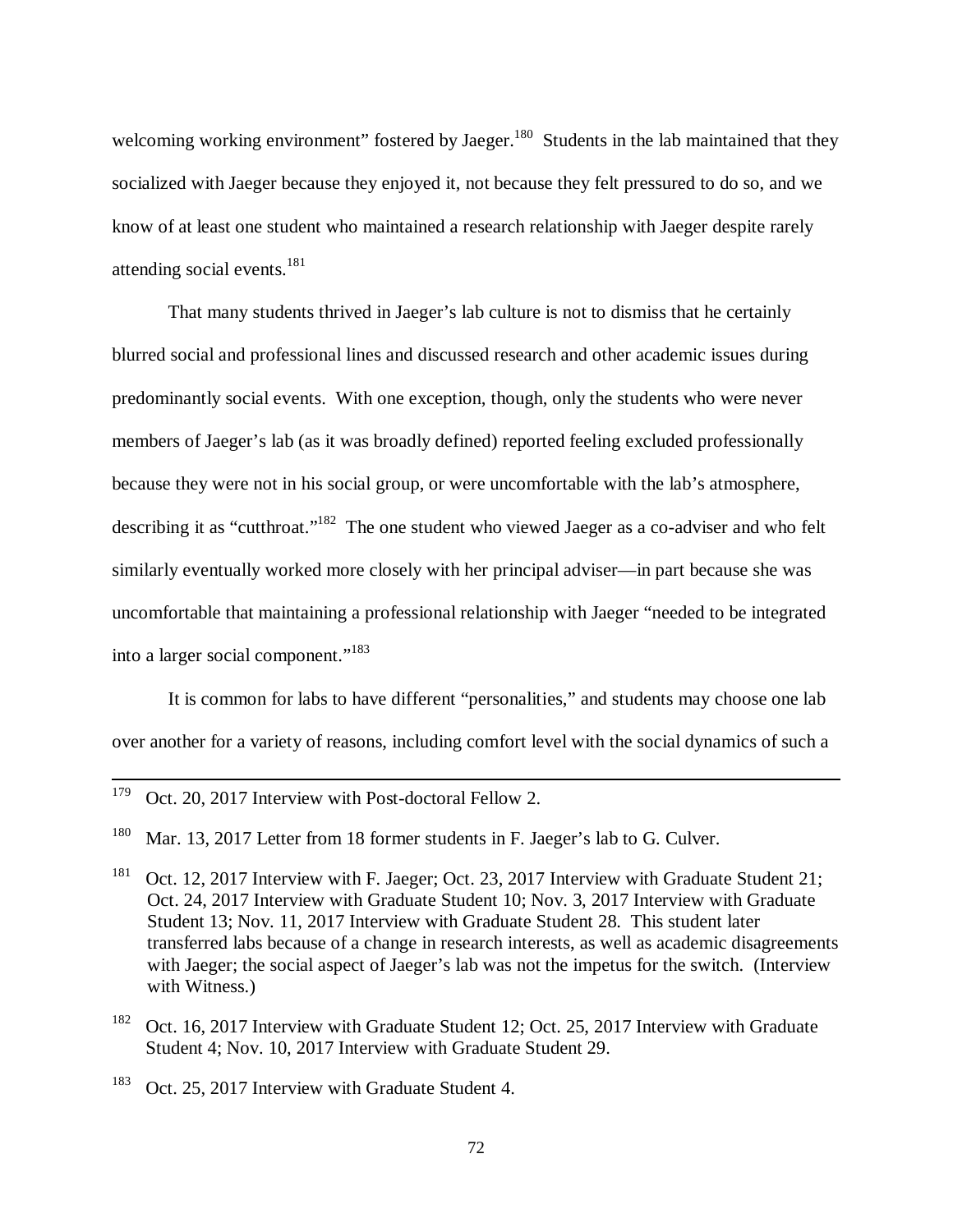lab.<sup>184</sup> Indeed, Jaeger, in recent years, has interviewed prospective students on this topic to be sure that they would be comfortable with his style of mentoring and the social environment of his lab.<sup>185</sup> Thus, to some extent, Jaeger's lab's cohesive culture and his students' appreciation of it may be the result of self-selection. Nevertheless, the overwhelming weight of the evidence indicates that Jaeger's lab was not intentionally exclusionary, nor was Jaeger unwilling to work with those students who did not socialize with him. While some students regularly socialized with Jaeger, and others did not, this appears to result from individual students' comfort levels with engaging in a social relationship with a professor generally, or with Jaeger in particular not intentional exclusion by Jaeger. Similarly, no student wanted to work with Jaeger, but could not, merely because the student did not participate in the social aspect of the lab. The students who avoided socializing with Jaeger also avoided working with him—again for various reasons that are difficult to disentangle, including discomfort with Jaeger's academic behavior, sexual comments or romantic relationships. We emphasize this not to diminish the legitimacy of all of the various reasons students had for avoiding Jaeger, but to more clearly distinguish between the behaviors and characteristics that Jaeger exhibited and those he did not. Jaeger's lab was both an academic and a social environment, at which Jaeger was often at the center. While not all students were comfortable with this constraint, we found no evidence that students were shut out of research opportunities with Jaeger merely as a result of an unwillingness to socialize with him,

<sup>&</sup>lt;sup>184</sup> Oct. 27, 2017 Interview with Visiting Speaker 3.

 $185$  Dec. 8, 2017 Interview with F. Jaeger.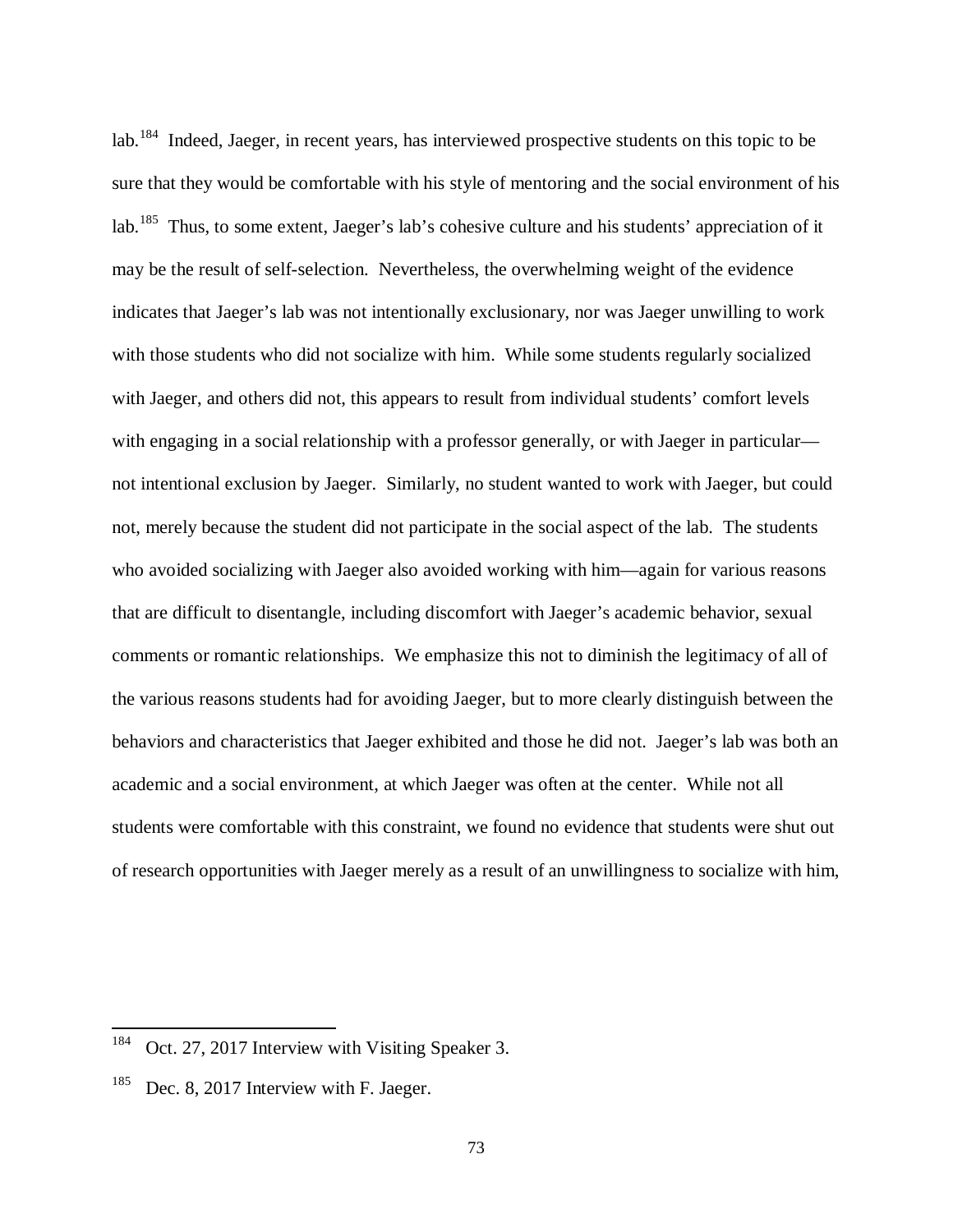nor did we find that students were intentionally or systematically excluded from social or academic lab events.<sup>186</sup>

#### **(b) Jaeger's Sexual Relationships with Students**

In a related claim, the complaints proffer a misleading allegation that female students had to either sleep with Jaeger or "tolerat[e] sexually explicit behavior and power plays that made them feel vulnerable" to enjoy a successful academic relationship with him.<sup>187</sup> We discuss Jaeger's sexually explicit behavior above,<sup>188</sup> and we reiterate here that we view his sexual banter and innuendo with students as, at a minimum, inappropriate in a professional setting. That said, no female student was forced or otherwise pressured to engage in a sexual relationship with Jaeger to have an academic relationship with him. We interviewed 41 female BCS graduate and undergraduate students and post-doctoral fellows who were at BCS at some point between 2007 and 2014, none of whom reported that Jaeger had ever pressured them to have sex or felt that working with him was contingent on submitting to a sexual relationship. Two female students who avoided Jaeger implied that they felt, based on Jaeger's reputation, that he might theoretically pressure them for sex at a later date, but acknowledged that no such coercion ever

<sup>&</sup>lt;sup>186</sup> Jaeger reported that he regularly offers methodological and statistical advice through a data analysis blog, a statistics forum, and in-person tutorials to students and colleagues inside and outside of BCS, including routinely answering complex statistical questions. (Dec. 13, 2017 Letter from S. Modica to Debevoise & Plimpton LLP.)

<sup>187</sup> EEOC Compl. ¶ 92; Fed. Compl. ¶ 131.

<sup>188</sup> *See supra*, at Section II.A.1.d.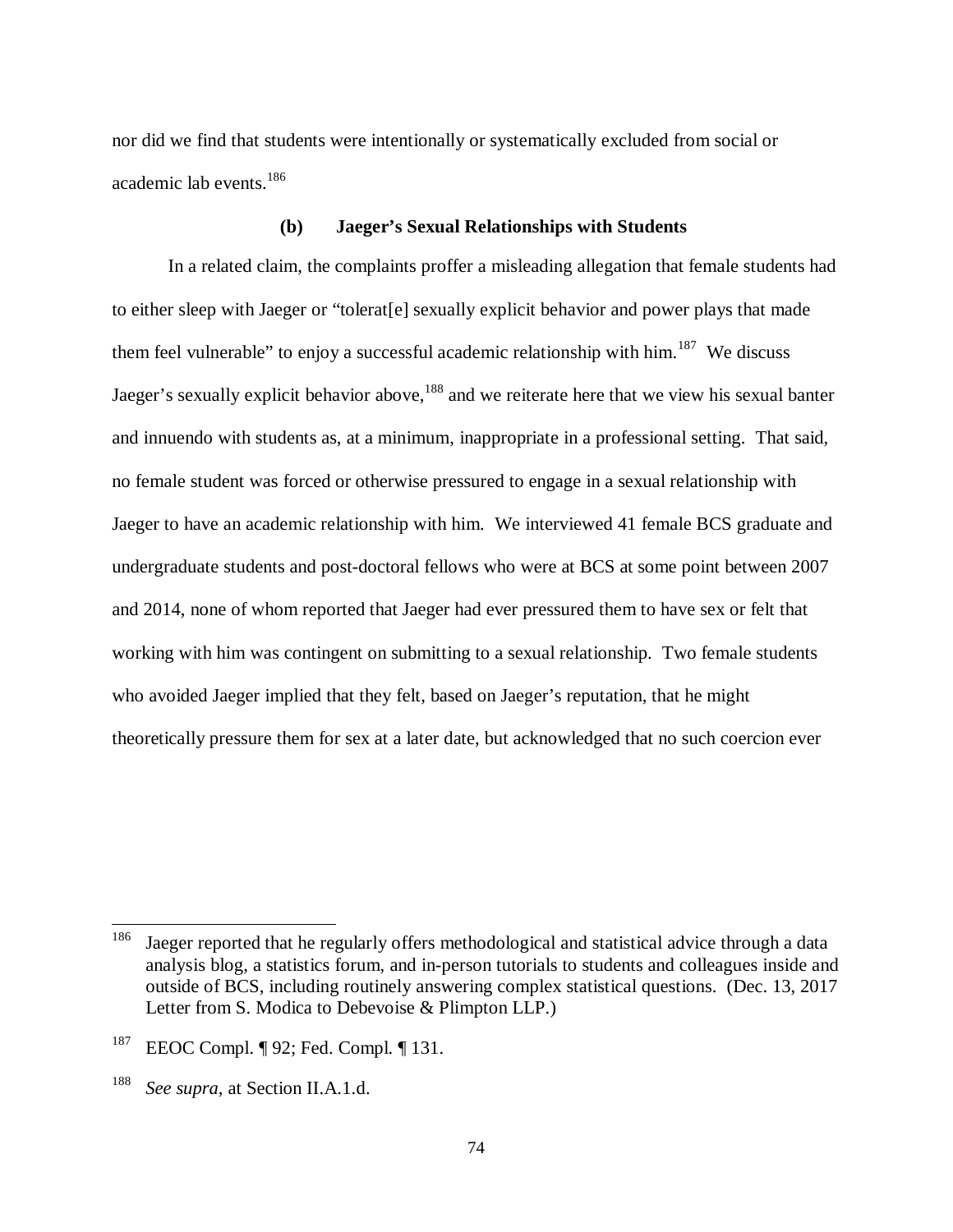occurred.<sup>189</sup> Likewise, no female student reported that Jaeger retaliated against them or treated them differently in any way as a result of their not having a sexual relationship with him.<sup>190</sup>

This, of course, does not alter the fact that Jaeger had consensual sexual relationships with four prospective, current or former students between 2007 and  $2011$ <sup>191</sup> Although, given the inherent asymmetry of power, we agree with DeAngelis that any intimate relationship with a student is problematic and a reflection of poor judgment, none of these relationships violated then-existing University policy.<sup>192</sup> Each of these women reported that her sexual relationship with Jaeger was entirely consensual, not unwanted and resulted from her independent decision to engage in an adult, sexual relationship—a choice wholly unrelated to any perceived benefit to her academic or professional status. Indeed, Jaeger had no supervisory role of any kind with

<sup>&</sup>lt;sup>189</sup> C. Nearpass Notes of Apr. 12, 2016 Interview with Graduate Student 17; Nov. 6, 2017 Interview with Graduate Student 17.

<sup>190</sup> In Kidd's case, for example, after she had a falling out with Jaeger in her first year, *see infra*, at Section II.A.3, we nonetheless saw continued communications between the two until at least summer 2010 regarding routine academic questions, such as Jaeger asking if Kidd would be interested in reviewing a colleague's paper or Kidd sharing an article from *The New York Times*. (Jan. 9, 2009 Email from C. Kidd to F. Jaeger; June 18, 2009 Email from C. Kidd to F. Jaeger (both attached as part of Exhibit 24).)

<sup>191</sup> *See supra*, at Section II.A.2.b. Two of the women told us that they continued to communicate and interact socially with Jaeger after their sexual relationship ended. (Oct. 16 & Oct. 18, 2017 Interviews with Graduate Student 19; Oct. 25, 2017 Interview with Undergraduate 8.)

<sup>192</sup> *See infra*, at Section II.A.2.b. At the time, the UR Intimate Relationships Policy between faculty and students did not prohibit, but rather "strongly discouraged," such relationships. (University of Rochester, *Faculty Handbook* (revised Feb. 2007); *Faculty Handbook* (revised July 2008).)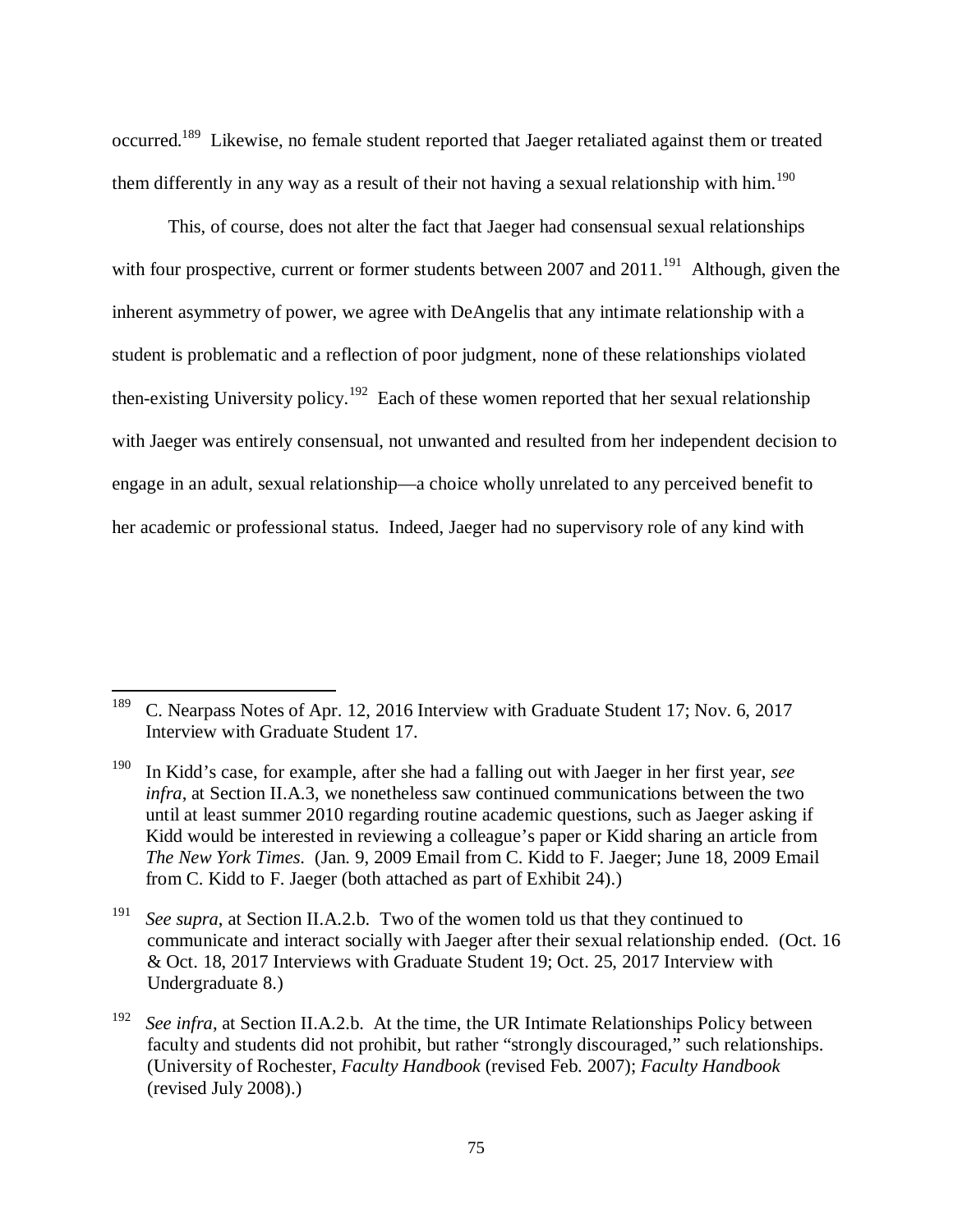respect to two of these women during or after they had a sexual relationship and was not the adviser or primary supervisor of any of them.<sup>193</sup>

Whether, as the complaints allege, sexual relationships with Jaeger created a conflict of interest insofar as Jaeger supervised or had a role in the education of his partners, is a more complicated question with respect to Graduate Student 19 and Undergraduate 8, although we note again that neither circumstance violated then-existing University policy.<sup>194</sup> While Jaeger did not advise or otherwise formally supervise Graduate Student 19, Graduate Student 19 asked Jaeger to serve as an additional reader on her qualifying committee, as well as participate in her thesis committee, several years after their brief "fling" (in Graduate Student 19's words) ended.<sup>195</sup> Undergraduate 8, although directly employed by another BCS professor's lab at the

l

 Jaeger's brief relationship with an undergraduate similarly did not involve a supervisory relationship, *see supra*, at n. 75. (Oct. 26, 2017 Interview with Undergraduate 16; Dec. 8, 2017 Interview with F. Jaeger.)

194 *See infra*, at Section II.A.2.b. For Graduate Student 19, at the relevant time, it was not prohibited for a professor who previously had a long-removed romantic relationship with a student to serve on committees related to that student's degree. This it is now prohibited under the UR Intimate Relationships Policy. At the time of Jaeger's relationship with Undergraduate 8, she was a University employee, and UR Policy 121, which deals with relationships among University employees, was not violated because it did not at that time address sexual relationships.

 It is important to note that under current University policies, absent disclosure and a work plan approved by the University's Associate Vice President for HR, Jaeger would not have been permitted to serve on committees for Graduate Student 19 or collaborate with Undergraduate 8.

<sup>&</sup>lt;sup>193</sup> Because it occurred prior to the 2014 policy change, Jaeger's relationship with Graduate Student 15 did not violate any University policy, and Jaeger and Graduate Student 15 considered it "ok" because he was not her adviser and did not otherwise supervise her work. (Nov. 3, 2017 Interview with Graduate Student 15.)

<sup>&</sup>lt;sup>195</sup> Oct. 12, 2017 Interview with F. Jaeger; Oct. 16 & 18, 2017 Interviews with Graduate Student 19. In October 2009, Jaeger was one of two additional readers chosen by Graduate Student 19 for her qualifying exams, after her primary adviser had reviewed her work and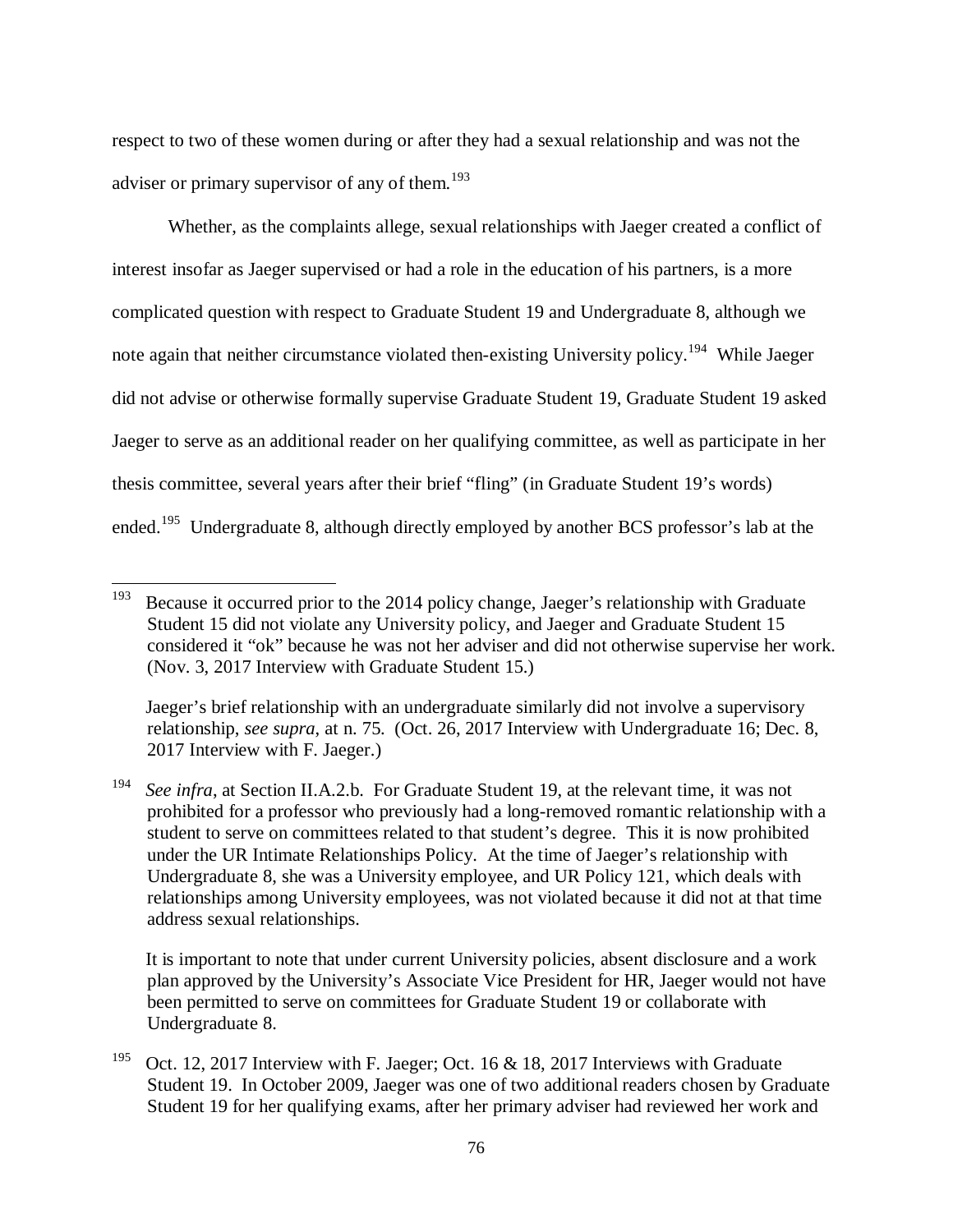time of her sexual relationship with Jaeger, voluntarily continued research for Jaeger's lab that had started prior to their relationship because, as she told us, she enjoyed the work and had already put in significant effort.<sup>196</sup> Again, while, as a method of avoiding potential conflicts of interest, we much prefer the now stricter UR policy that prohibits exercising any supervisory role over a current or former sexual partner, neither woman in these relationships with Jaeger reported feeling any pressure from Jaeger to have sex with him to obtain an academic benefit.

Jaeger's sexual relationships—with the students described above, as well as with CLS

visiting speakers<sup>197</sup> and his current partner<sup>198</sup>—are a significant focus of the complaints, which

l

assessed that she had "clearly passed." (Dec. 29, 2017 Email from S. Modica to Debevoise & Plimpton LLP.) In 2012, Graduate Student 19 again asked Jaeger to be a part of her dissertation committee—a request the other members of her dissertation committee supported, according to another BCS faculty member, due to the amount of statistical analysis in Graduate Student 19's research. (Oct. 27 & Nov. 1, 2017 Interviews with Faculty 17.) This faculty member also said that Graduate Student 19's dissertation was "great work," and Jaeger's presence on the committee did not make a difference in deciding whether to approve her degree. (Oct. 27 & Nov. 1, 2017 Interviews with Faculty 17.)

<sup>196</sup> Oct. 25, 2017 Interview with Undergraduate 8. Jaeger also wrote Undergraduate 8 a letter of recommendation for graduate school, which was submitted after they had kissed, although Jaeger told us that he had already written the letter prior to the beginning of their relationship. Jaeger expanded on this letter for a grant application that was due after their relationship ended. (Oct. 25, 2017 Interview with Undergraduate 8; Dec. 8, 2017 Interview with F. Jaeger.)

<sup>197</sup> The complaints allege that Jaeger invited several of the women he had sexual relationships with to be visiting speakers at UR. That is true, although conveys an incomplete picture, as visiting speakers receive invitations through a selection process comprised of several BCS faculty, not Jaeger or anyone alone. We spoke with three of the four visiting speakers with whom Jaeger had sexual contact, each of whom told us that their sexual relationship with Jaeger was brief and consensual. (Oct. 8, 2017 Interview with Visiting Speaker 1; Oct. 24, 2017 Interview with Visiting Speaker 2; Oct. 27, 2017 Interview with Visiting Speaker 3.) Additionally, two of these women were invited to speak years after their sexual relationships with Jaeger had ended. (Oct. 8, 2017 Interview with Visiting Speaker 1; Oct. 27, 2017 Interview with Visiting Speaker 3.) Students and senior BCS faculty members described these women as smart, highly qualified and well regarded. (C. Nearpass Notes of Apr. 14, 2016 Interview with Undergraduate Student 1; Oct. 17, 2017 Interview with Graduate Student 11; Oct. 27 & Nov. 1, 2017 Interviews with Faculty 17.) The CLS website also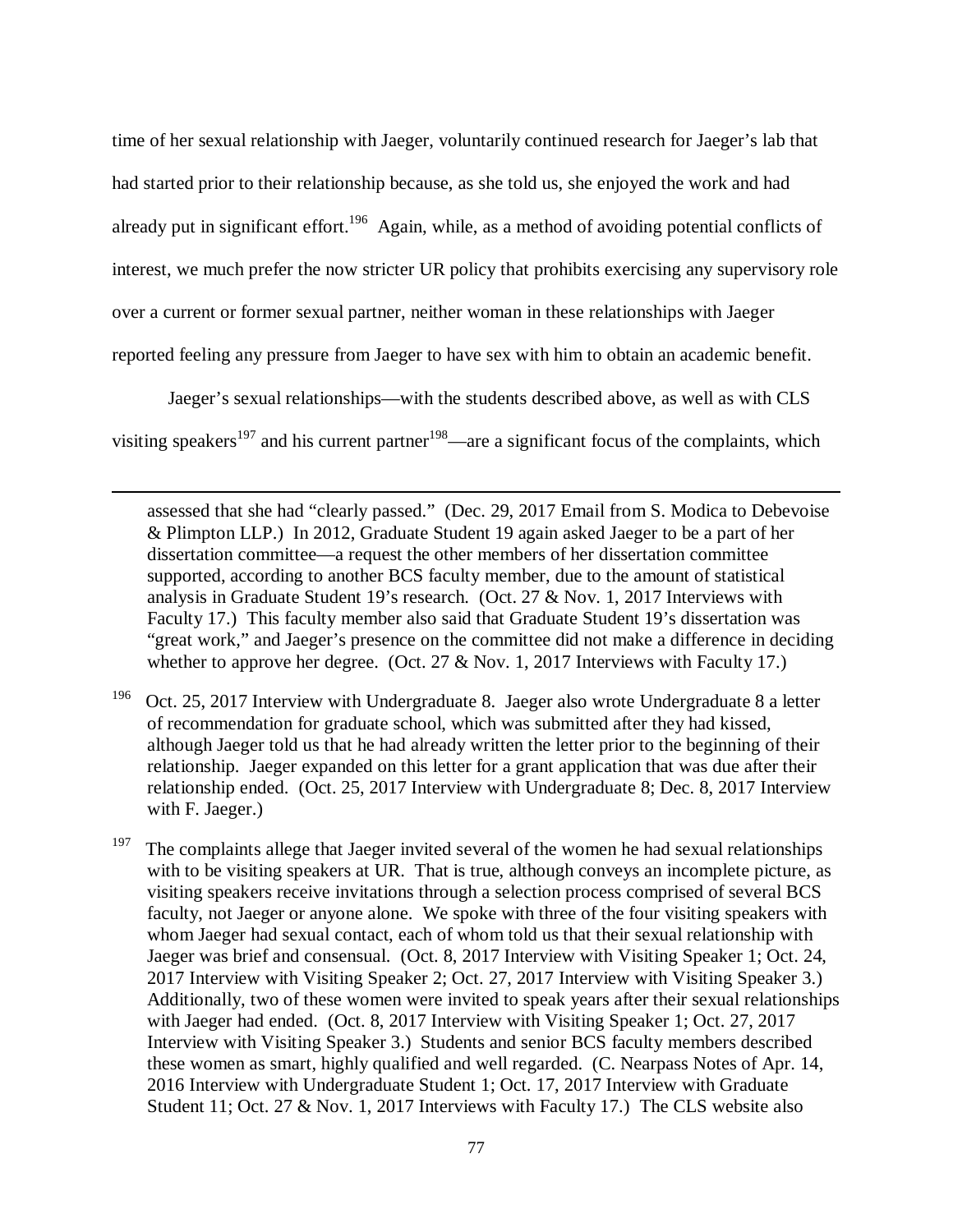allege that knowledge of these relationships by other graduate students created an environment that was hostile toward female students.<sup>199</sup> The complaints characterize Jaeger as a "manipulative sexual predator" who "relentlessly pursued and engaged in numerous sexual relationships" with these women.<sup>200</sup> While there is no doubt that Jaeger, at one time, had a reputation as promiscuous—another aspect of his character that did not change from his years as a graduate student—Jaeger's characterization as a "sexual predator" in the complaints is baseless.<sup>201</sup> Even Graduate Student 15, who undoubtedly had an emotionally difficult

indicates that there were at least 107 speakers between 2007-2017 (60 men and 47 women). (*See* Center for Language Sciences Colloquia Series, http://www.sas.rochester.edu/cls/newsevents/index.html.)

<sup>198</sup> An overwhelming number of interviewees took serious issue with how Kurumada, Jaeger's current partner, was identified and portrayed in the complaints, noting that using Kurumada's real name was a gratuitous and unfair personal attack that only detracted from, rather than furthered, the complaints' narrative. (Oct. 9, 2017 G. DeAngelis Notes on EEOC Complaint; Oct. 20, 2017 Interview with Faculty 11; Oct. 13, 2017 Interview with Faculty 13; Oct. 17, 2017 Interview with Graduate Student 11; Oct. 25, 2017 Interview with Witness 5; Oct. 30, 2017 Interview with Undergraduate 7; Nov. 11, 2017 Interview with Colleague 1; Nov. 28, 2017 Interview with Graduate Student 30.)

<sup>199</sup> EEOC Compl. ¶ 24; Fed. Compl. ¶ 97.

l

<sup>200</sup> EEOC Compl.  $\P\P$  17, 87-88; Fed. Compl.  $\P\P$  41, 126-27. We note that at no point during our investigation did any interviewee report that Jaeger touched anyone sexually without consent. The only physical contact we learned of was a student who reported that Jaeger sometimes touched women on the back or shoulder and one instance where Jaeger touched a student's arm. (Nov. 6, 2017 Interview with Graduate Student 17; Nov. 10, 2017 Interview with Graduate Student 29.) In a similar vein, some interviewees—mostly women but also some men—reported that Jaeger would occasionally stand very physically close to them without touching. (C. Nearpass Notes of Mar. 24, 2016 Interview with K. Bixby; C. Nearpass Notes of Apr. 18, 2016 Interview with Graduate Student 8; Nov. 2, 2017 Interview with Graduate Student 2; Nov. 10, 2017 Interview with Graduate Student 29.) Jaeger acknowledged that his German background makes him less cognizant of the physical space around a person that Americans typically maintain. (Dec. 8, 2017 Interview with F. Jaeger.)

<sup>201</sup> Likewise, the complaints contain numerous examples of allegations that have a kernel of truth that is highly exaggerated. For example, the complaints allege that a former student whom Jaeger had a sexual relationship with often came to the office of a colleague "to cry,"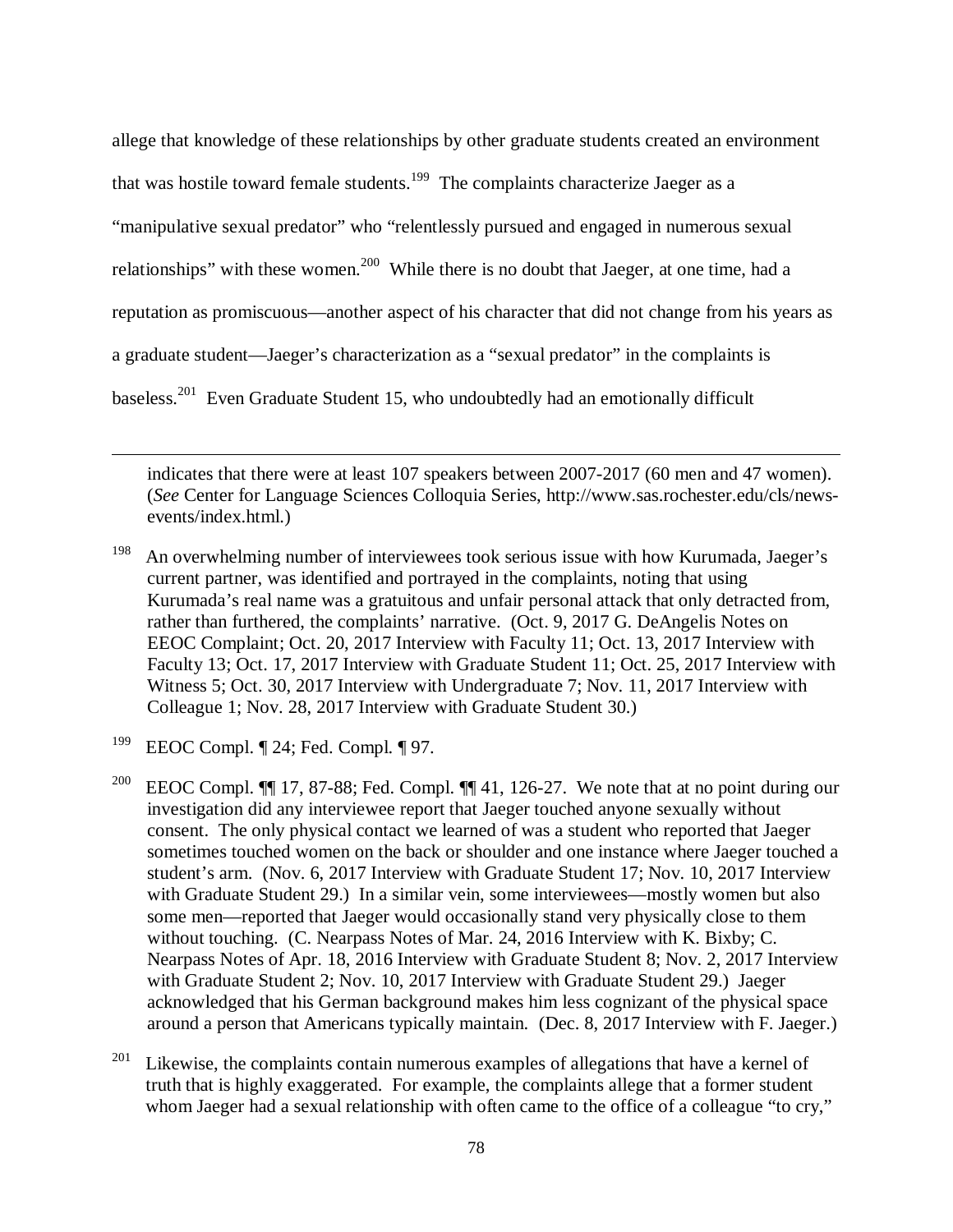relationship, and parting, with Jaeger, did not believe that Jaeger was a "sexual predator" or that their sexual relationship was anything other than consensual.<sup>202</sup>

Two of the women, in particular, took exception to the allegations that Jaeger was a "sexual predator" who coerced them or whom they feared in any way, noting that they were fully able to make decisions for themselves and consent to adult sexual relationships.<sup>203</sup> Graduate Student 19 bristled at what another witness called the "damsel in distress" narrative of the EEOC Complaint's description of her brief relationship with Jaeger, which she described as inaccurate and included without her permission.<sup>204</sup> She also described the EEOC Complaint's allegation that she "did not want Jaeger to be on her qualifying exams or dissertation committees, but was too afraid to request that he be excluded" as "entirely false."<sup>205</sup> Undergraduate 8 similarly disagreed with how the complaints portrayed her relationship with Jaeger, emphasizing that she specifically told one of the claimants, both before and after the EEOC Complaint was released publicly, that its statement that she feared "retaliation and retribution" from Jaeger was false. Likewise, while the allegation that Jaeger did not pay for the medical treatment of an injured

(EEOC Compl. ¶ 87)—implying by placing this sentence in the middle of a paragraph of allegations about her relationship with Jaeger that the woman was upset about aspects of this relationship. To the contrary, we spoke with the woman in question, who reported to us that she recalled crying in her colleague's office once after her sister was in a car accident. (Interview with Witness.) This allegation was changed only slightly in the federal complaint, stating instead that the woman came to her colleague's office "upset." (Fed. Compl. ¶ 126.)

- $202$  Nov. 3, 2017 Interview with Graduate Student 15.
- <sup>203</sup> Oct. 16 & 18, 2017 Interviews with Graduate Student 19; Dec. 21, 2017 Interview with Undergraduate 8.

<sup>204</sup> Oct. 16 & 18, 2017 Interviews with Graduate Student 19.

205 *Id.*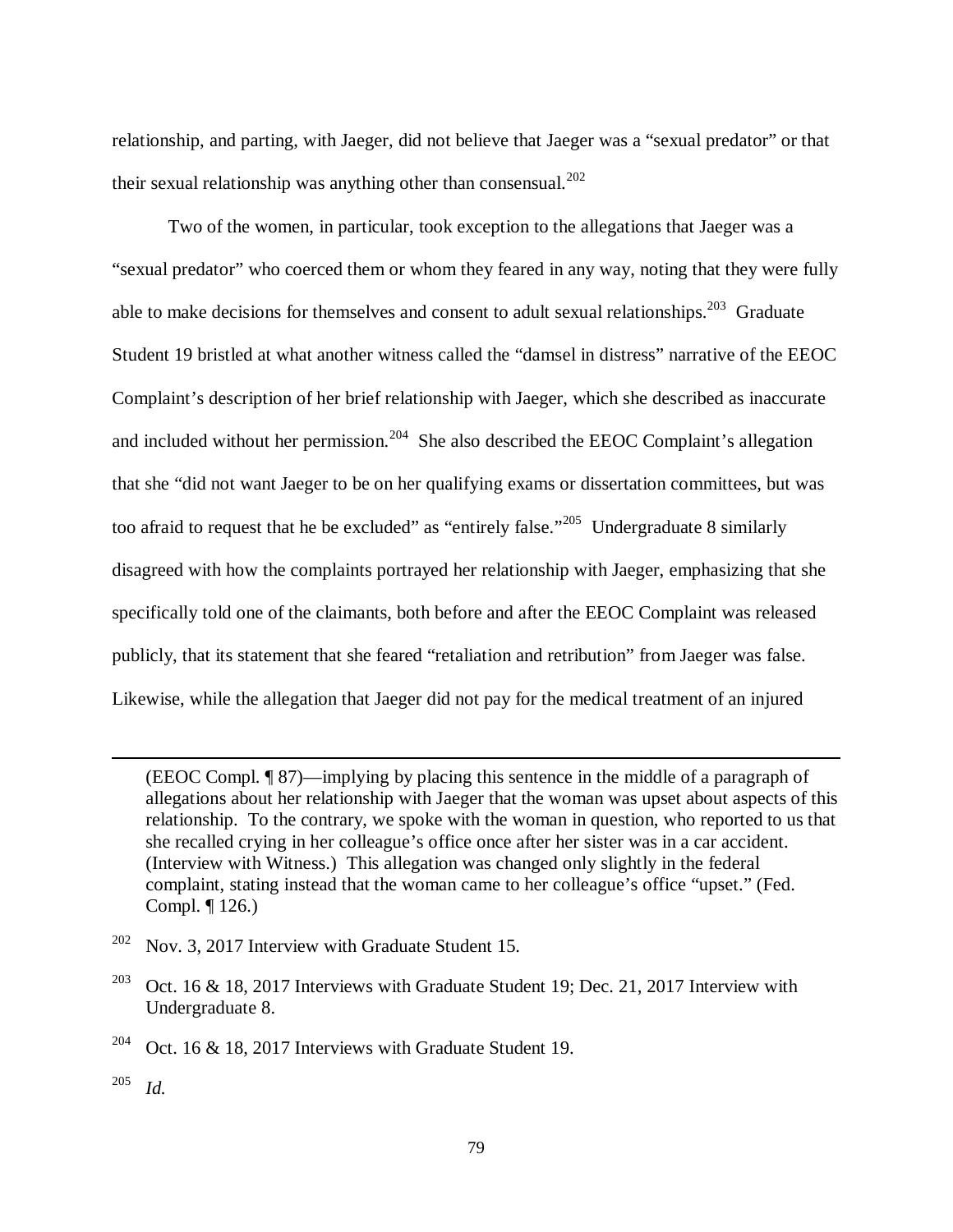sexual partner supports the complaints' "predator" narrative and claim that Jaeger is "indifferent" to the welfare of the women with whom he sleeps, we found its factual component largely false, and its broader implication entirely false. $206$ 

Jaeger's past sexual relationships with students, which we see as significant errors in judgment, should nonetheless be considered in context. One of Jaeger's colleagues confirmed that many graduate students, post-doctoral fellows and faculty in their field have had sexual relationships with one another.<sup>207</sup> Statistics bear out this observation. Academic couples comprise 26% of American professors, and 83% of female scientists in academic couples are partnered with another scientist.<sup>208</sup> At UR, spousal hires are common, and as noted, one of the Complainants met her spouse while she was a professor and he was a graduate student, and among the Complainants are three faculty couples.

### **3. Jaeger's Relationship with Celeste Kidd**

A significant portion of the allegations made in the EEOC Complaint and federal complaint stem from interactions in 2007 and 2008 between Jaeger and Kidd. The complaints allege that Jaeger sexually harassed Kidd during her UR recruitment process in spring  $2007$ <sup>209</sup>

<sup>&</sup>lt;sup>206</sup> EEOC Compl. ¶ 82; Fed. Compl. ¶ 120. We will not disclose any additional details to protect the privacy of the woman involved.

<sup>&</sup>lt;sup>207</sup> Oct. 24, 2017 Interview with Visiting Speaker 3. This observation is borne out by the Complainants, most of whom are in relationships with each other (*e.g.*, Cantlon and Mahon; Kidd and Piantadosi; and Hayden and Heilbronner). We note that Newport is also married to one of her former graduate students. (*See* Exhibit 9.)

<sup>208</sup> Londa Schiebinger, Andrea Davies Henderson & Shannon K. Gilmartin, *Dual-Career Academic Couples: What Universities Need to Know*, Michelle R. Clayman Institute for Gender Research, Stanford University, 2008.

<sup>&</sup>lt;sup>209</sup> EEOC Compl. ¶ 38; Fed. Compl. ¶ 78.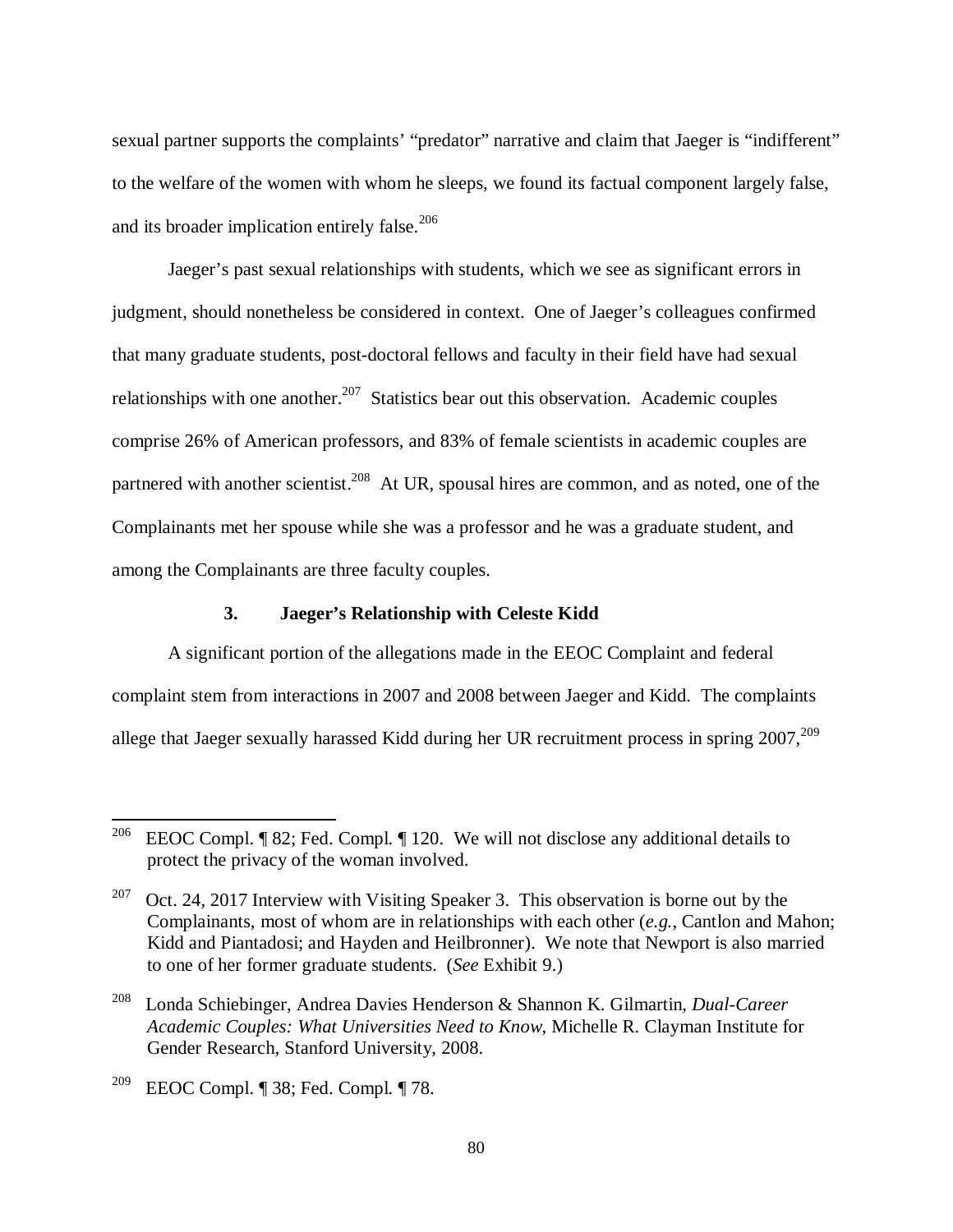"pressed" Kidd to rent a room in his home in summer  $2007$ ,  $^{210}$  and made a series of unwelcome, harassing sexual comments over this period.<sup>211</sup>

While Kidd declined our interview requests, we reviewed notes from her interview with DeAngelis in 2013 stemming from Bixby's complaint, notes from her interview with Nearpass in 2016 that Kidd reviewed and supplemented at the time, notes and an audio recording of her interview with Curtin, as well as Facebook messages and emails that we obtained.<sup>212</sup> Whenever possible, we have also spoken with witnesses who were present for specific events alleged in the complaints involving Kidd and Jaeger and who socialized and worked with them regularly during their cohabitation. We understand the sensitive nature of these facts, and we have done our best to provide all relevant context that we discovered during our investigation that was otherwise missing from the complaints.

We cannot conclude, in any definite terms, whether the statements Kidd alleges that Jaeger made only to her were indeed unwelcome or if Jaeger crossed any lines or boundaries that Kidd verbally established with him. Jaeger concedes that he made sex-related comments generally during this time, including to Kidd, but did not think he made the specific comments alleged in the complaints.<sup>213</sup> While we credit that Jaeger spoke about everything—including sex —in an unfiltered manner, our review of the full record with respect to at least some of the

<sup>&</sup>lt;sup>210</sup> EEOC Compl. ¶ 42; Fed. Compl. ¶ 82.

<sup>211</sup> EEOC Compl. ¶¶ 34, 36, 38; Fed. Compl. ¶¶ 74, 76, 78.

<sup>&</sup>lt;sup>212</sup> We reviewed a series of Facebook messages and emails between Jaeger and Kidd, although we cannot be certain that we have every communication between the two. Due to the time that has passed, we are likewise unsure that Facebook or email providers archived all communications or that users did not delete any communications.

<sup>&</sup>lt;sup>213</sup> Dec. 8, 2017 Interview with F. Jaeger.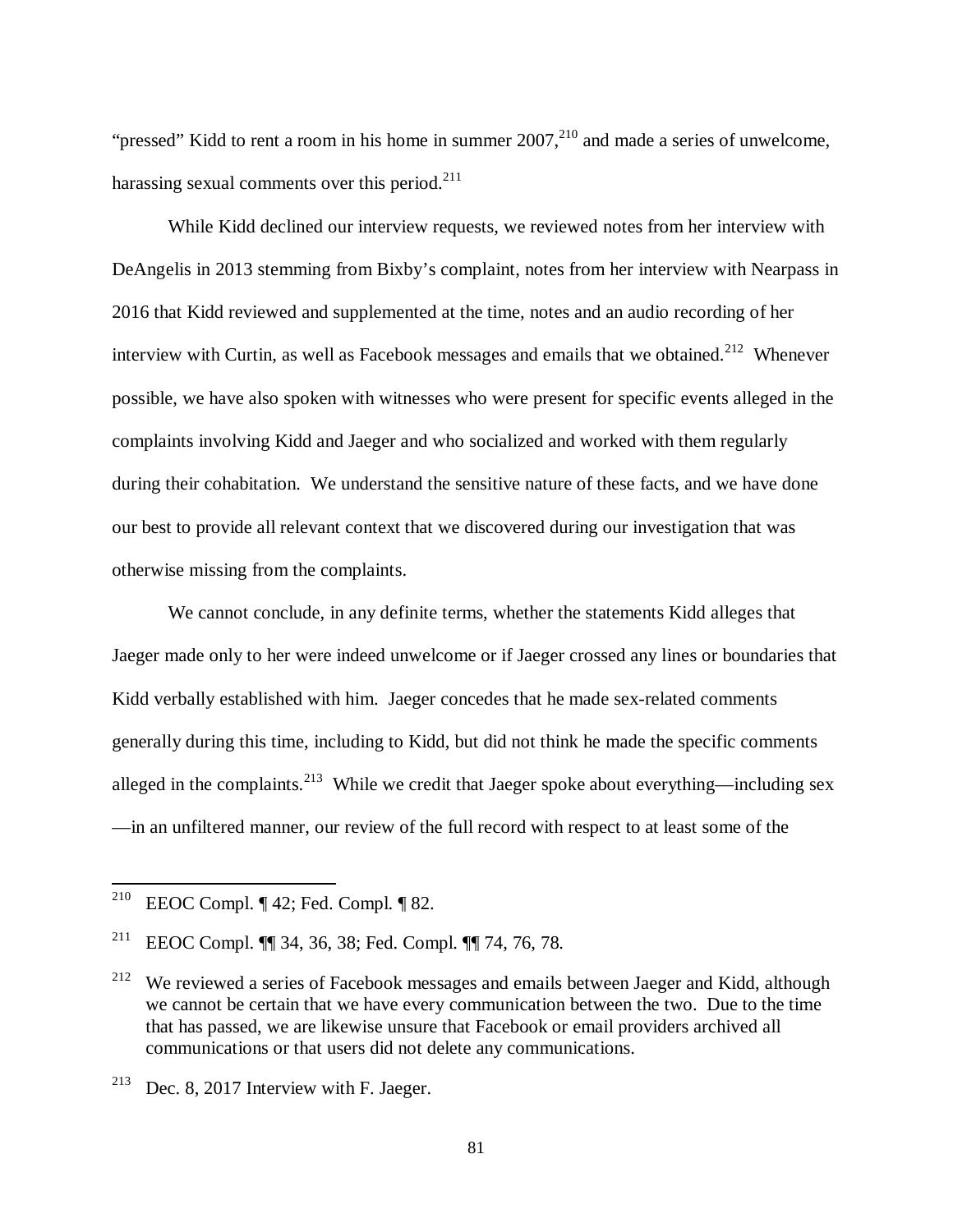complaints' allegations leads us to suspect that many of the allegations related to Jaeger's interactions with Kidd are presented absent the context in which they were made. Some of the allegations describe conduct or statements that are consistent with reports of Jaeger's behavior that we learned about from witnesses during this time period—such as, for example, allegations that Jaeger ignored Kidd's personal boundaries, $2^{14}$  made comments about students' physical appearance to Kidd, $^{215}$  or spoke with her frankly about sex, including about her sex life and sexual acts that he performed, or wanted to perform, on other women.<sup>216</sup> Although Jaeger does not specifically recall these incidents, we credit that it is more likely than not that they occurred. We question, though, whether at least some of Jaeger's statements were actually offensive to Kidd at the time, in part because interviewees told us that Kidd openly talked about sex with colleagues, including specific, graphic comments about her sexual partners,  $217$  and that Kidd

<sup>214</sup> *See*, *e.g.*, EEOC Compl. ¶ 45; Fed. Compl. ¶ 85 (allegations that Jaeger would push Kidd's boundaries by entering her room without knocking, using her computer, and stating that he had stuck his hand in the beans she was preparing and saying, "Your beans feel really weird, Celeste.").

<sup>215</sup> *See*, *e.g.*, EEOC Compl. ¶ 72; Fed. Compl. ¶ 110 (allegations that Jaeger evaluated the sexual appeal of other women and warned Kidd against gaining weight).

<sup>216</sup> *See*, *e.g.*, EEOC Compl. ¶ 66; Fed. Compl. ¶ 104 (allegation that Jaeger made a comment about one of his partner's oral herpes and that Kidd was a "germophobe"); EEOC Compl. ¶ 70; Fed. Compl. ¶ 108 (allegations that Jaeger used sexual language and told Kidd that the medication that one of his partners used made her vagina taste bad); EEOC Compl. ¶ 71; Fed. Compl.  $\P$  109 (allegations that Jaeger questioned Kidd about her past relationships and sex life, including joking about her ex-partner's ethnicity, and to identify how many sexual partners she had); EEOC Compl. ¶ 73; Fed. Compl. ¶ 111 (allegation that Jaeger told Kidd he wanted to pull on a student's hair and another student had nice lips that he wanted to "suck and bite"); EEOC Compl. ¶ 78; Fed. Compl. ¶ 116 (allegation that Jaeger showed up uninvited to Kidd's date).

<sup>&</sup>lt;sup>217</sup> Oct. 16 & 18, 2017 Interviews with Graduate Student 19; Oct. 25, 2017 Interview with Witness 5.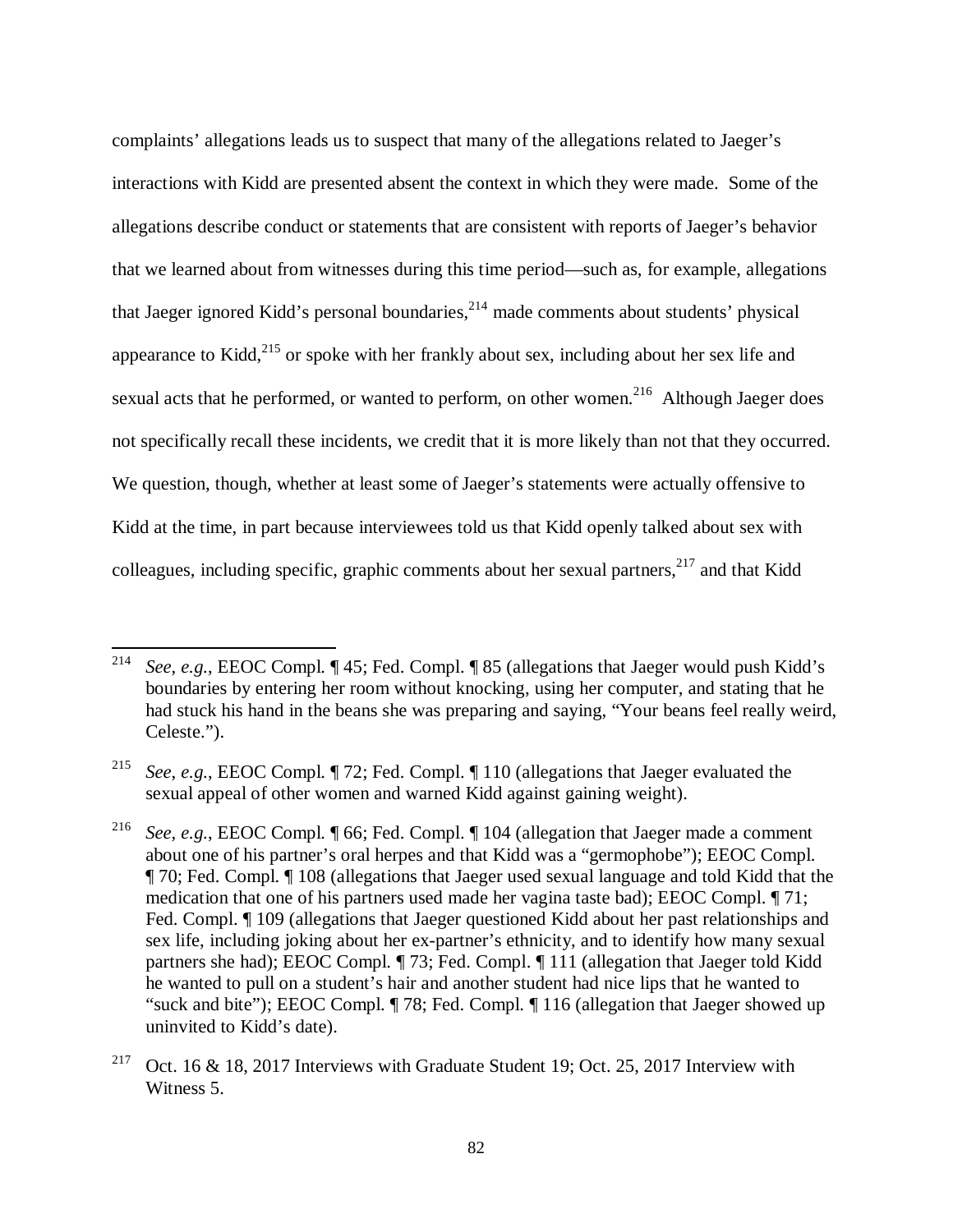maintained a list of prominent academics in her field with whom she wanted to have sex.<sup>218</sup> Kidd herself acknowledged the "list" to Nearpass in 2016, noting that it was something she joked about—but did not create—because those men would understand her workload.<sup>219</sup> The weight of the evidence we reviewed suggests two conclusions: first, the complaints present only one editorialized and edited side of a complicated story, and second, Kidd's account of Jaeger's conduct from 2007-2008 escalated between her 2013 interview with DeAngelis and the 2017 complaints.

With respect to the first point, the complaints' portrayal of Jaeger and Kidd's initial communications provides only Jaeger's comments, while excluding Kidd's seemingly willing and playful responses. As alleged in the complaints, for example, Jaeger did tell Kidd that he hoped she would read a manuscript to him while he would "lie lazily on the couch" and she "paced around occasionally in front of the fire."<sup>220</sup> This allegation, however, omits the context of Kidd's earlier statement about a manuscript of a novel that she was writing, and likewise omits her response to Jaeger's statement, which said, "I'll only read if I get to take a turn on the couch while you read and pace. ;) sweet dreams!"<sup>221</sup> Similarly, the allegation that Jaeger told Kidd "sex" is his favorite reading topic is taken entirely out of context.<sup>222</sup> Jaeger's comment was made following Kidd's request for book recommendations and was not limited to "sex" but

<sup>&</sup>lt;sup>218</sup> Oct. 17, 2017 Interview with Graduate Student 11; Oct. 19 & 23, 2017 Interviews with Graduate Student 9.

<sup>&</sup>lt;sup>219</sup> C. Nearpass Notes of May 2, 2016 Interview with C. Kidd.

<sup>&</sup>lt;sup>220</sup> EEOC Compl. ¶ 38; Fed. Compl. ¶ 78.

<sup>&</sup>lt;sup>221</sup> Exhibit 16, at Mar. 29, 2007 5:41 AM.

<sup>&</sup>lt;sup>222</sup> EEOC Compl. ¶ 38; Fed. Compl. ¶ 78.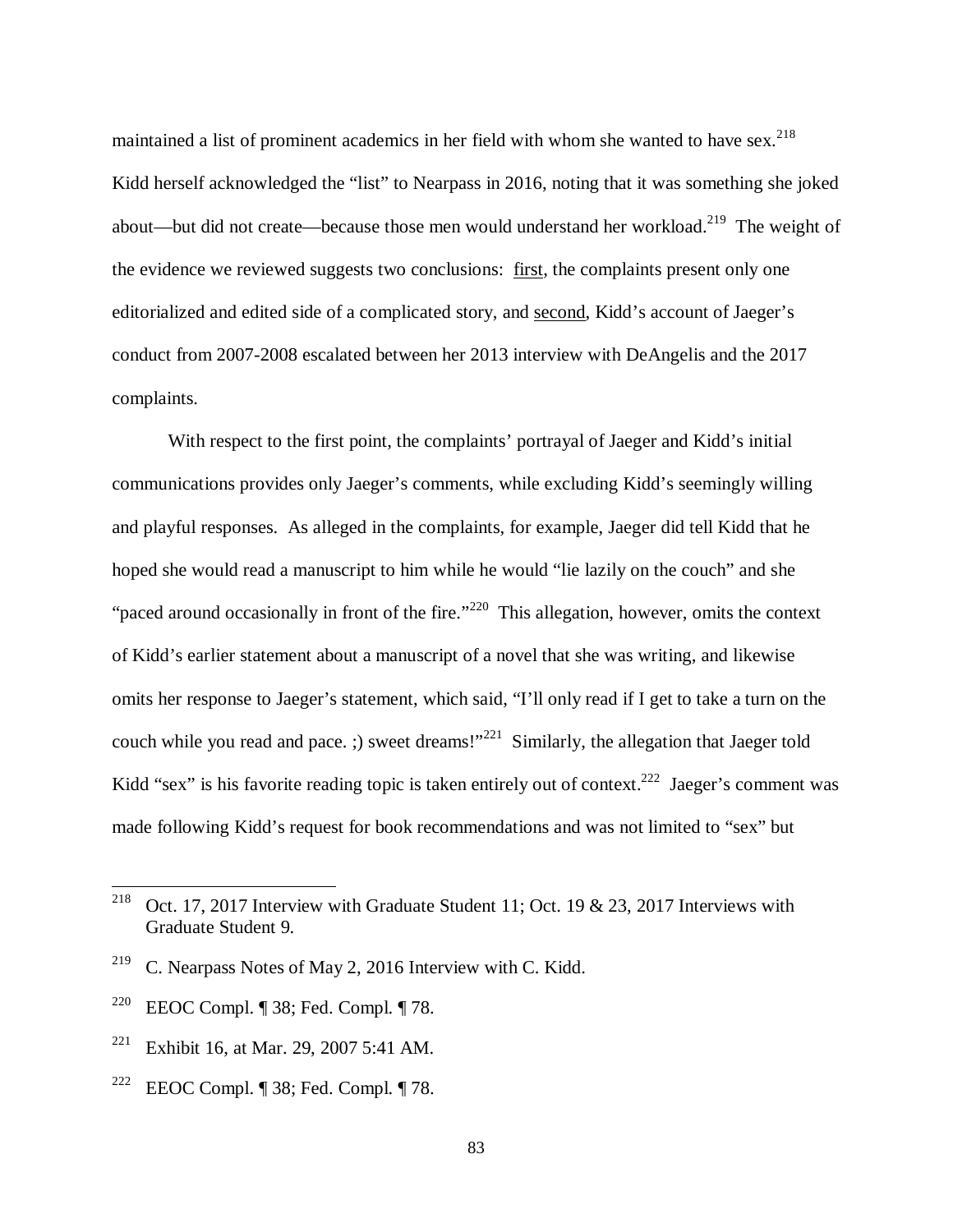rather contained a laundry list of authors and topics: "I like books about chance, apparent arbitrariness of life (paul auster), sex (the sexual life of catherine m., venus trap, p's complaint, the human stain), politics, and then my dad often sends me good stuff he found somewhere." $223$ 

In contrast to the complaints' allegation that Jaeger "continued to sexually harass Kidd during the remainder of her recruitment process,"<sup>224</sup> Jaeger was the first faculty member at UR whom Kidd told about accepting her offer to attend, in an email thread where she later added, "I'm ridiculously excited. It's going to be fun. I want to just gun it for five years. A lot of work interspersed with maybe some bouts of good play. ;) We should go down to NYC one weekend. I have cousins and friends there."<sup>225</sup> Later in the summer, before she officially moved in with Jaeger—a time when the complaints allege that Jaeger "pressed" Kidd to rent the room and "threat[ened]" that "his professional opinion of her would inevitably be tied to his personal opinion of her<sup>"226</sup>—Kidd wrote him an email stating, "You know so many interesting, beautiful people. I'm really glad we met, Flo. And I'm delighted to be moving to Rochester."<sup>227</sup>

The unedited Facebook messages between Jaeger and Kidd, as well as their email communications, suggest that in summer 2007, when Kidd moved into Jaeger's house, their relationship was friendly and harmonious, and we found no evidence indicating that Jaeger coerced Kidd into living with him. Interviewees overwhelmingly indicated that while they found

<sup>223</sup> Exhibit 16, at Mar. 30, 2007 2:58 AM.

<sup>&</sup>lt;sup>224</sup> EEOC Compl. ¶ 38; Fed. Compl. ¶ 78.

<sup>&</sup>lt;sup>225</sup> Apr. 13, 2007 Email from C. Kidd to F. Jaeger (attached as part of Exhibit 24.)

<sup>&</sup>lt;sup>226</sup> EEOC Compl. ¶ 42; Fed. Compl. ¶ 82.

<sup>&</sup>lt;sup>227</sup> Aug. 2, 2007 Email from C. Kidd to F. Jaeger (attached as part of Exhibit 24.)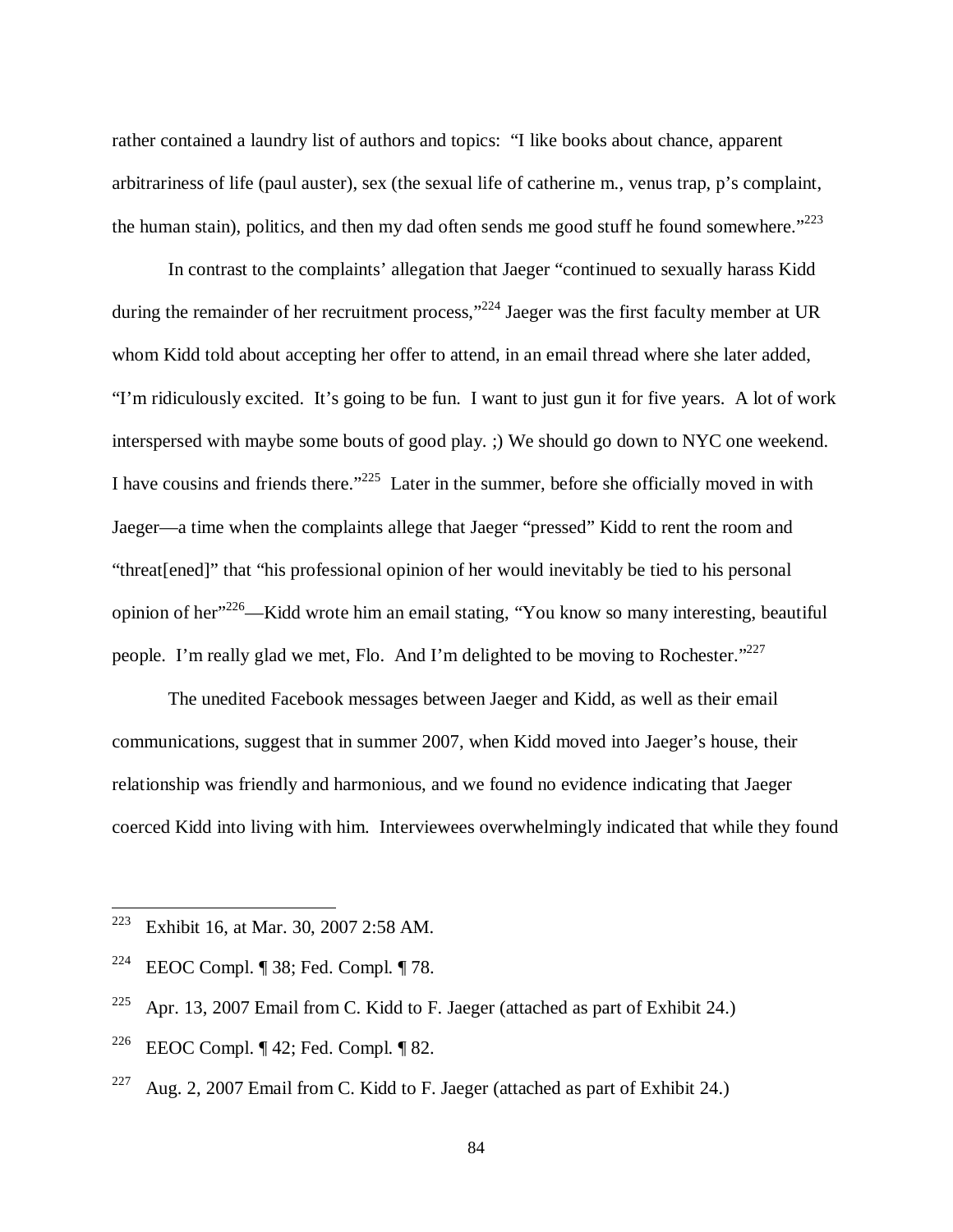Kidd's and Jaeger's living arrangement strange, $^{228}$  they all thought Kidd and Jaeger were friends from summer 2007 to spring  $2008<sup>.229</sup>$  Emails between Jaeger and Kidd at the beginning of their living arrangement echo this perception. $^{230}$ 

By all accounts, Jaeger's and Kidd's living arrangement appears to have been initially

friendly and mutually acceptable, although we note that we view it as a serious lapse in Jaeger's

judgment to live with a graduate student. Based on the available evidence, we believe their

l

 Three BCS faculty and staff told us that Jaeger and Kidd's living arrangement was brought to the attention of then-BCS Chair, and current complainant, Newport, but that she did not have any significant reaction to the news. (Nov. 1, 2017 Interview with Administrator 8; Oct. 12, 2017 Interview with Administrator 3; Nov. 8, 2017 Interview with Faculty 20.) Jaeger recalled that at the end of a faculty meeting in fall 2007, Newport told him that his living situation was unusual but never mentioned it again. (Dec. 8, 2017 Interview with F. Jaeger.) Many years later, in a 2016 email to Aslin, Newport reflected on the "inappropriateness of having Celeste stay at [Jaeger's] house then become his roommate." (Mar. 9, 2016 Email from E. Newport to R. Aslin.)

<sup>229</sup> Oct. 17, 2017 Interview with Graduate Student 11; Oct. 25, 2017 Interview with Witness 5; Nov. 8, 2017 Interview with Colleague 11; Nov. 13 & Dec. 6, 2017 Interview with Postdoctoral Fellow 1.

<sup>230</sup> On September 11, 2007, after Jaeger apologized for his "grumpy exhilaration" following a car ride from Kidd, Kidd responded, "i never take you seriously serious. :) Have a great trip!" (Sept. 11, 2007 Email from C. Kidd to F. Jaeger.) (attached as part of Exhibit 24.) At other times, they discussed what movies to add to their Netflix account, (Oct. 1, 2007 Emails between F. Jaeger and C. Kidd) (attached as part of Exhibit 24); made plans to go on trips together to Boston, New York and Ithaca, (Apr. 13, 2007 Email from C. Kidd to F. Jaeger; Oct. 3, 2007 Emails between F. Jaeger and C. Kidd; Oct. 4, 2007 Emails between C. Kidd and F. Jaeger) (all attached as part of Exhibit 24); and planned crawfish boils at their house and a trip to the Adirondacks with mutual friends from the Linguistic Society of America Institute, (Dec. 4, 2007 Email from C. Kidd to F. Jaeger (attached as part of Exhibit 24); Oct. 17, 2017 Interview with Faculty 20; Oct. 26, 2017 Interview with Colleague 14; Nov. 8, 2017 Interview with Colleague 11; Nov. 15, 2017 Interview with Post-doctoral Fellow 9.) Kidd also sent Jaeger photos of her baby sister through February 2008. (Nov. 30, 2007 Email from C. Kidd to F. Jaeger and others; Feb. 13, 2008 Email from C. Kidd to F. Jaeger.)

<sup>&</sup>lt;sup>228</sup> Oct. 12, 2017 Interview with Administrator 3; Oct. 19, 2017 Interview with Faculty 25; Oct. 25, 2017 Interview with Graduate Student 4; Oct. 26, 2017 Interview with Graduate Student 24; Nov. 7, 2017 Interview with Graduate Student 28; Nov. 10, 2017 Interview with Graduate Student 29; Nov. 30, 2017 Interview with Post-doctoral Fellow 6.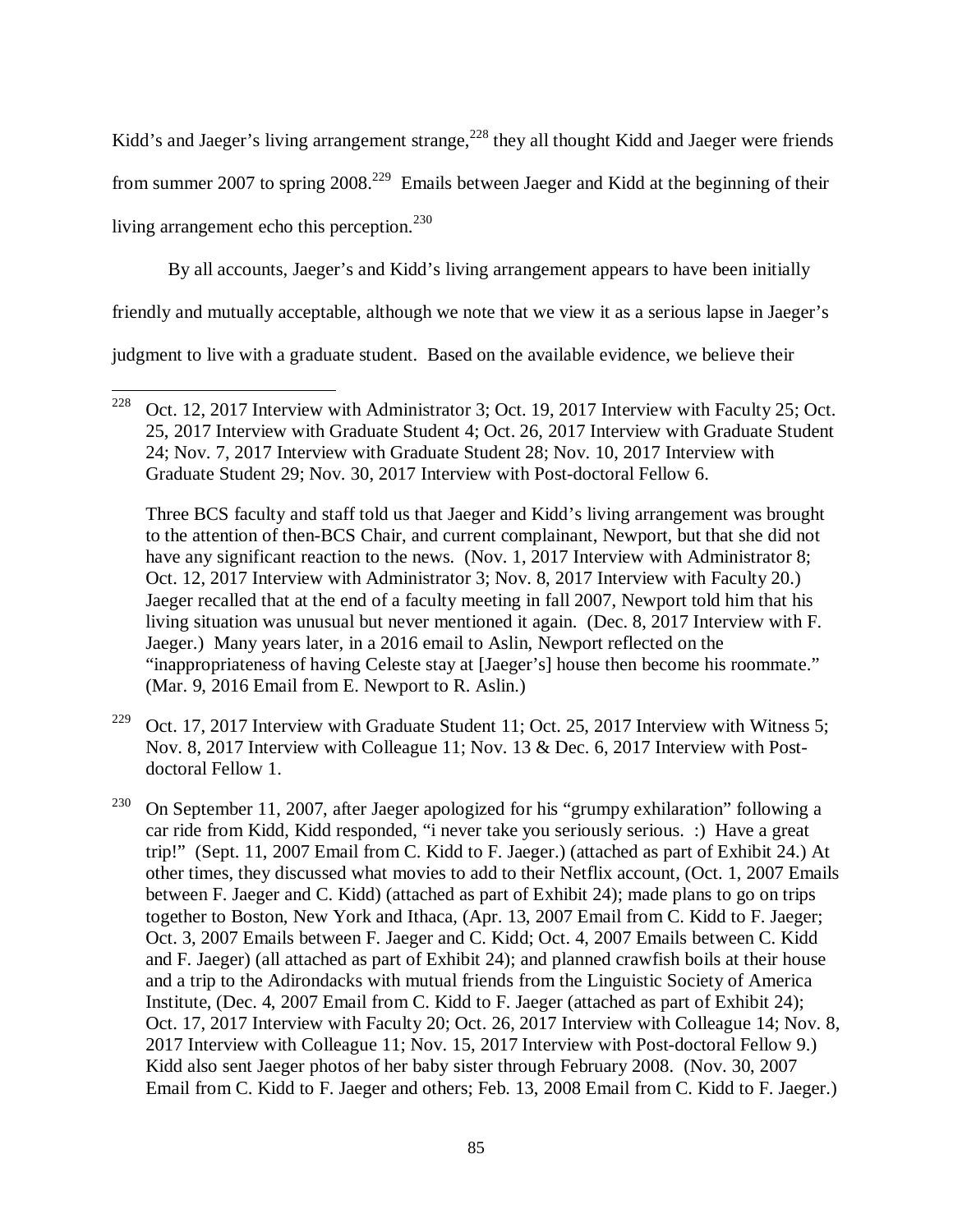relationship began to break down sometime in spring 2008,<sup>231</sup> and Kidd made clear to Jaeger at least by summer 2008 that she wanted space from  $\lim^{232}$  Although Kidd may have, as she claims, expressed orally to Jaeger that she did not want to engage in any sexually-related discussions with him, Jaeger denies this, while acknowledging that the two had roommate incompatibility problems ranging from the mundane to those involving values and communication styles.<sup>233</sup> We have found no written evidence from Kidd of any disapproval of Jaeger on sexual-harassment grounds. And while it is well-documented that many women do not complain of sexual harassment at the time it occurs, it is worth noting that Kidd's adviser was Aslin and the BCS Chair was Newport, with the latter being described in the EEOC Complaint as having a "reputation for protecting and advancing her students," including "interven[ing] by

<sup>&</sup>lt;sup>231</sup> While the language of the complaints' allegations about sleeping in Aslin's lab are exaggerated (*e.g.*, that C. Kidd needed to "escape Jaeger," EEOC Compl. ¶ 94), we credit that Kidd slept in the lab occasionally during this time period, although most of her colleagues assumed she did so at the time because she was working late nights. (C. Nearpass Notes of Mar. 18, 2016 Interview with C. Kidd; Nov. 30, 2017 Interview with BCS Employee 4; Oct. 13, 2017 Interview with Graduate Student 14; Oct. 16, 2017 Interview with Graduate Student 12; Oct. 16 & 18, 2017 Interviews with Graduate Student 19.)

<sup>&</sup>lt;sup>232</sup> At the end of July 2008 after Kidd moved out, Jaeger sent her an email saying, "[I]t's really a pity how the vibe between [us] has been developing." He said that she had once asked him to "leave [her] alone" regarding things that bothered her, and he had done that for "over half a year" but "it hasn't changed anything." He said "it would be nice if [they] could get on better terms again" and offered to listen to "things on [her] mind that [she needed] to get rid of." Kidd responded that she was "not sure how best to respond" and that she was not "ready for a conversation just yet," and wasn't sure when she would be. She concluded that she would like for them to "be friends again" and thought the best route there was to establish a good working relationship first, but she needed time and space for "personal things" before she would do that. (July 10, 2008 Emails between F. Jaeger and C. Kidd; July 27, 2008 Emails between F. Jaeger and C. Kidd) (both attached as part of Exhibit 24.)

<sup>&</sup>lt;sup>233</sup> Dec. 8, 2017 Interview with F. Jaeger.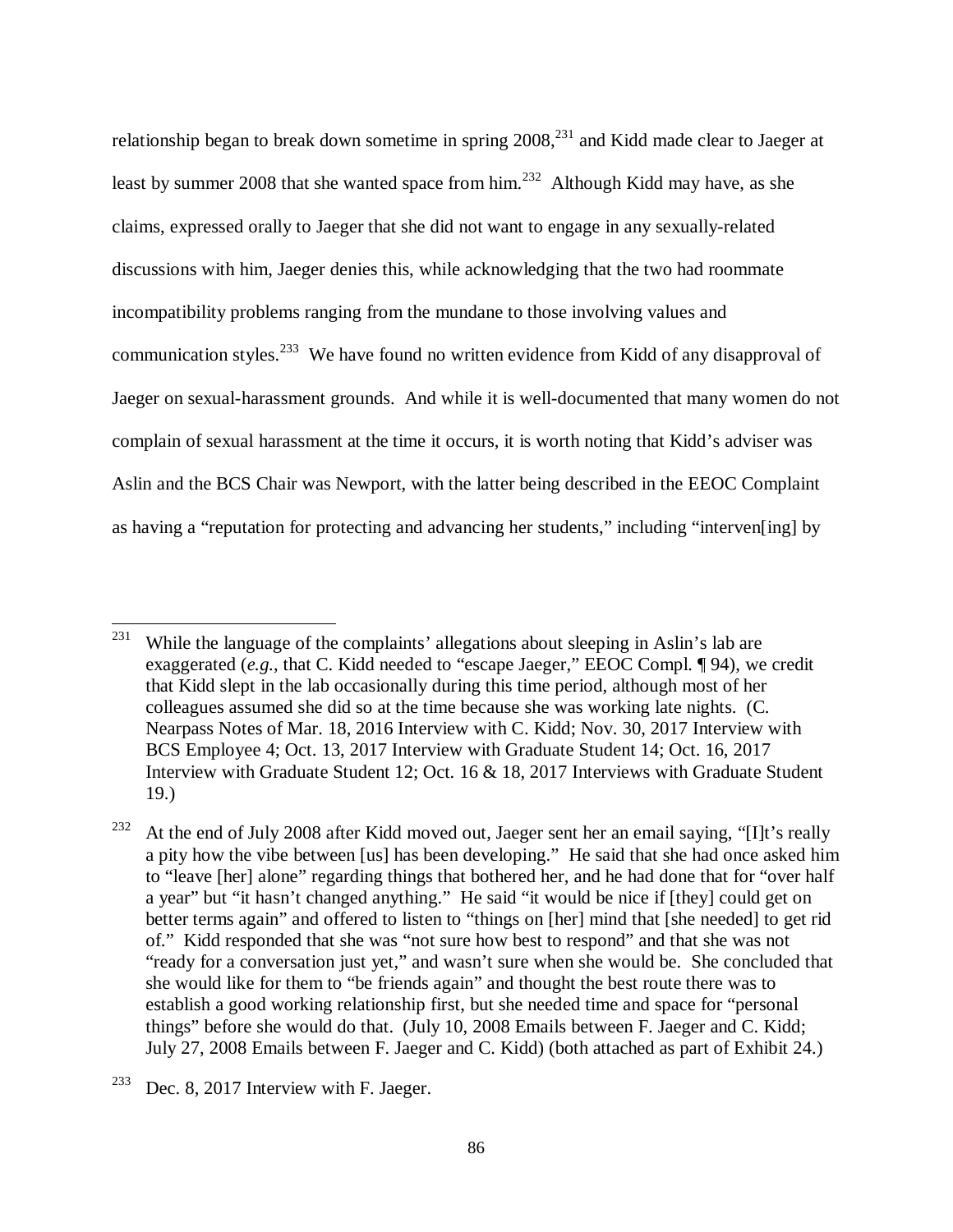making it clear that [sexual harassment] would not be tolerated."<sup>234</sup> Kidd also told Nearpass in 2016 that she knew she could go to Aslin for help during this time.<sup>235</sup> We were not, in the end, able to substantiate the allegation that sexual harassment was the predominant reason that the personal relationship between Kidd and Jaeger eroded and then ended by the spring 2008.

Similarly, the evidence we reviewed also suggests that Kidd's narrative in the complaints about what she found irksome and harassing about Jaeger's conduct is not entirely consistent with the views she expressed at earlier times to faculty and students. Kidd may have been reluctant to report sexual harassment at the time, although we remain skeptical that Aslin and Newport would not have acted immediately, particularly given their reactions to the instant allegations. By contrast to Kidd's recent statements that Jaeger made demeaning sexual comments that made her life unbearable,<sup>236</sup> Kidd did not call attention to Jaeger's alleged unwelcome sexual comments or innuendo before 2016—rather only his problematic and unprofessional social and academic behavior.<sup>237</sup> Moreover, when DeAngelis met with Kidd following Bixby's 2013 Complaint,<sup>238</sup> DeAngelis' handwritten notes from this meeting recount that Kidd told him that Jaeger had relationships with graduate students, that he unexpectedly

<sup>&</sup>lt;sup>234</sup> EEOC Compl.  $\P$  15. This language was omitted from the federal complaint.

<sup>&</sup>lt;sup>235</sup> C. Nearpass Notes of May 2, 2016 Interview with C. Kidd.

<sup>236</sup> *See* Maria Danilova, *Universities Face #MeToo Movement Over Sexual Harassment*, ASSOCIATED PRESS, Dec. 28, 2007.

<sup>237</sup> *See supra*, at n. 96, where three students reported that Kidd specifically warned them about working with Jaeger (in 2008 and around 2012-2013), not because of any alleged sexual harassment, but because Jaeger took credit for students' academic ideas. Another student reported that when she joined in 2009, Kidd openly talked about "hat[ing] Jaeger's guts." However, the student believed the problem was that Jaeger was an annoying roommate. (Oct. 24, 2017 Interview with Graduate Student 10.)

<sup>238</sup> *See supra*, at Section II.A.1.f.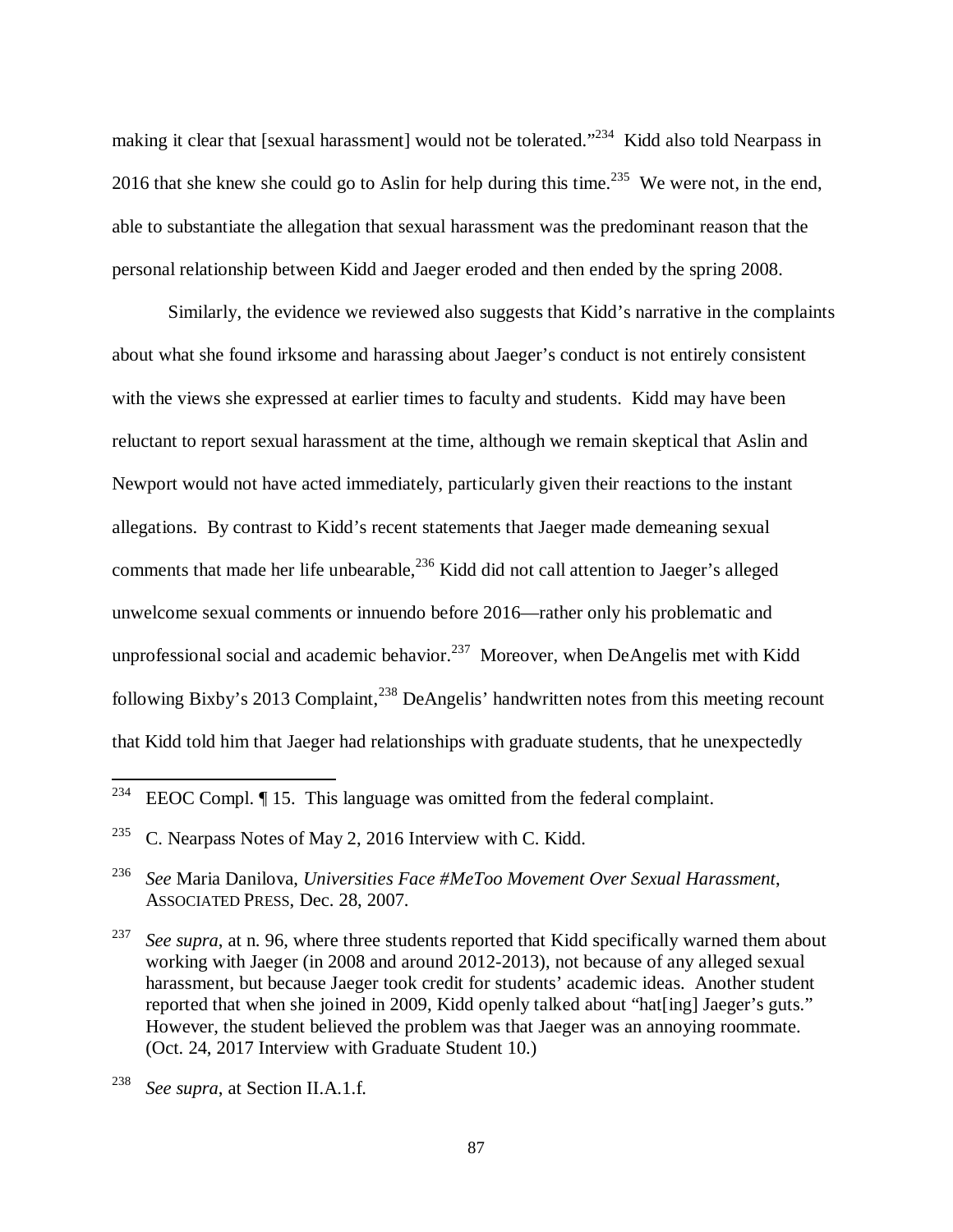dropped by his teaching assistants' house and sometimes showed up to graduate student events, crossed professional lines and asked Kidd personal questions over Facebook.<sup>239</sup> In contrast to the complaints' allegations of sexual harassment, however, DeAngelis recalled that Kidd told him "very little" in 2013, including failing to relay any of Jaeger's alleged sexual comments that she later provided to Nearpass in 2016 (that are also alleged in the complaints).<sup>240</sup> Likewise, DeAngelis does not recall, as the complaints claim, that Kidd gave him names of ten additional students to contact, and his contemporaneous notes do not contain that information. $^{241}$ 

It is also worth noting that later, after the Nearpass investigation and before the EEOC Complaint was filed, Kidd sent an email to DeAngelis on January 4, 2017, complaining that Nearpass had declined to review Facebook messages that Kidd believed supported her sexual harassment allegations against Jaeger.<sup>242</sup> Instead of sending the full dialogue between herself and Jaeger, it is telling that Kidd provided a "cut and pasted" Word document that contained only excerpts of Jaeger's statements with many of Kidd's remarks or responses removed.<sup>243</sup>

- <sup>241</sup> G. DeAngelis Notes of 2013 Meeting with C. Kidd; Oct. 9, 2017 G. DeAngelis Notes on EEOC Complaint.
- <sup>242</sup> Jan. 4, 2017 Email from C. Kidd to G. DeAngelis and J. Cantlon (attached as part of Exhibit 25.)
- $243$  Facebook Messages from F. Jaeger to C. Kidd that C. Kidd provided to G. DeAngelis (attached as part of Exhibit 25.)

<sup>&</sup>lt;sup>239</sup> G. DeAngelis Notes of 2013 Meeting with C. Kidd.

<sup>240</sup> Oct. 9, 2017 G. DeAngelis Notes on EEOC Complaint.

While we cannot be certain that DeAngelis' handwritten notes document the entirety of his conversation with Kidd, DeAngelis' recollection of what occurred when he spoke to Kidd is bolstered by his conclusion at the time that sexual harassment was not at issue, only drawing appropriate personal/professional boundaries. Had Kidd told DeAngelis the same allegations relating to Jaeger's conduct that are set forth in the complaints, we are doubtful that DeAngelis would have reached this same conclusion.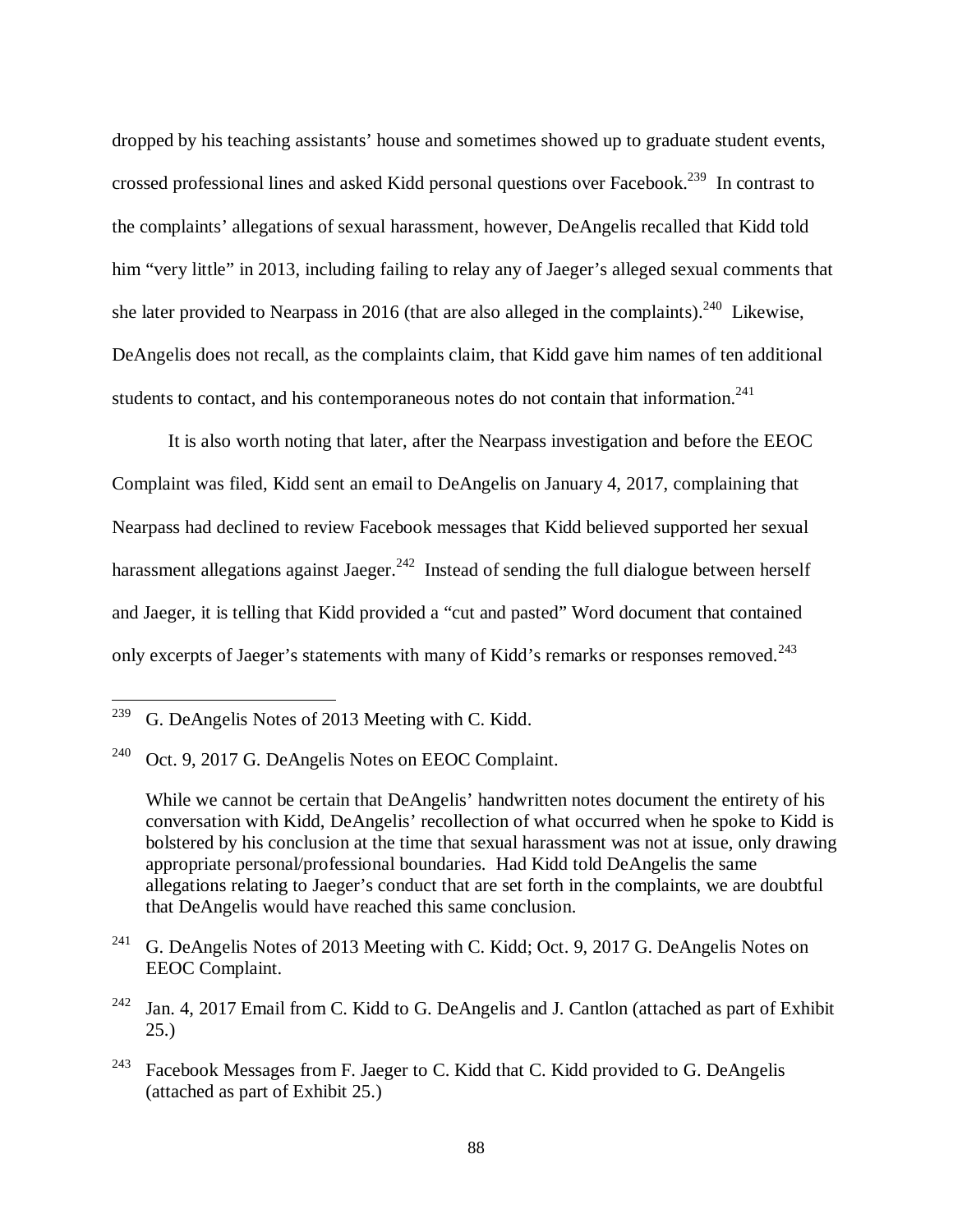Kidd's email suggests that these were the same messages she had offered to Nearpass in 2016 for her review.<sup>244</sup> As described earlier, these heavily edited Facebook messages have been manipulated in such a manner as to make them essentially devoid of all critical context, including not only reciprocal flirting, but also the lengthy passages where Jaeger is providing graduate school and career advice.

By contrast to the complaints, the evidence we reviewed suggests that Kidd and Jaeger's relationship was amicable and harmonious when they initially met and lived together, but eventually deteriorated by the end of spring 2008. While we cannot draw any definitive conclusions from the information we were provided, the evidence suggests that the Complainants' lack of transparency related to Jaeger and Kidd's exchanges make us question what other context is missing from the Complainants' accounts of their relationship. We have not been able to determine why the relationship fell apart, except that no evidence that we have seen concretely indicates that Jaeger's alleged sexual harassment was the sole, or even predominant, culprit. Kidd's own words to Curtin in 2016 accurately capture our conclusion on her relationship with Jaeger: "[S]exual harassment was a small part of all of the problems I had in [Jaeger's] lab. There was a huge number of problems, many of which were professional."<sup>245</sup>

## **B. Jaeger's Post-2014 Conduct**

 $\overline{a}$ 

Jaeger's personal and professional behavior has shifted substantially from the time he joined UR to the present, and we found 2014 to be an important demarcation line for this behavioral shift. A former graduate student who enrolled in 2010 remarked upon the change in

<sup>&</sup>lt;sup>244</sup> Exhibit 25. Nearpass opted not to review the Facebook messages that Kidd offered to her. *See infra*, at Section II.C.3.

<sup>&</sup>lt;sup>245</sup> C. Curtin Recording of Aug. 16, 2016 Interview with C. Kidd.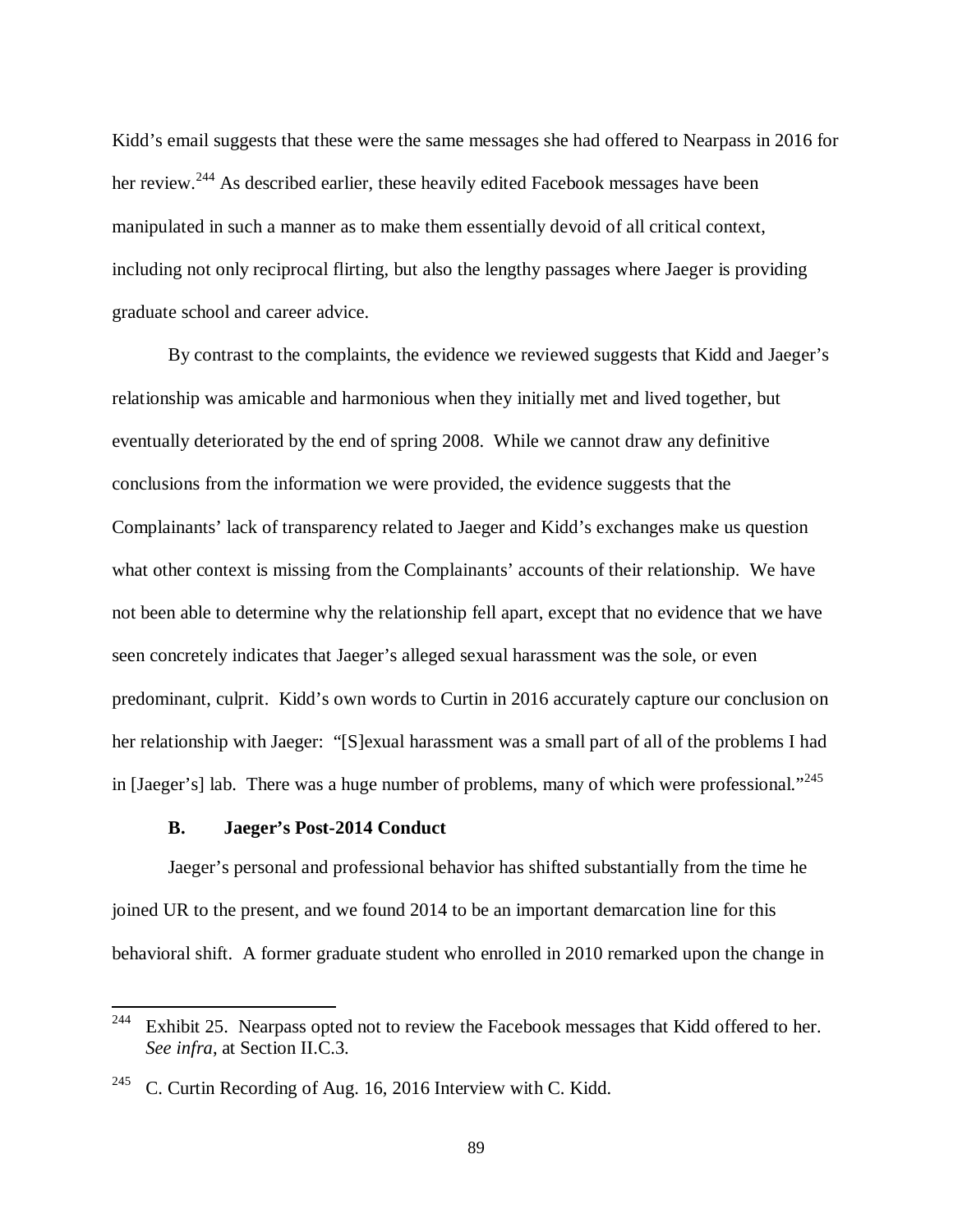Jaeger's behavior that occurred during these years, describing it as Jaeger "realiz[ing] that he was in a position of power [and] couldn't just be a cool guy who happens to be a professor."<sup>246</sup> Whether it was because Jaeger matured, was now in a committed long-term relationship with another BCS professor,  $247$  was spoken to by his Department Chair following a complaint about his "pushing boundaries" and "unprofessional" behavior involving a graduate student outside his  $\text{lab}^{248}$  or some combination of all of these things, the available evidence supports the finding that during the 2014-2017 period, Jaeger significantly reduced or eliminated the types of problematic behavior in which he previously had engaged. Specifically, the University has received no complaints of inappropriate conduct or sexual commentary from students in Jaeger's lab from 2014 through the present, and all the students (male and female) whom we interviewed shared positive experiences with respect to being part of the lab community and expressed appreciation for Jaeger's rigor and dedication as an adviser.

## **1. Academic Settings**

We interviewed 23 people affiliated with Jaeger's lab during the 2014-2017 period, including 13 women, all of whom refuted the claim that Jaeger's lab was "cult-like" or a "boys' club."<sup>249</sup> To the contrary, the environment in Jaeger's lab during this time was "very

<sup>246</sup> Oct. 23, 2017 Interview with Graduate Student 21.

<sup>&</sup>lt;sup>247</sup> We note that Kurumada and Jaeger have been in a relationship since July 2009, and they have lived together in Rochester since 2013. We have found no evidence that after Kurumada moved to Rochester, Jaeger engaged in any other sexual relationships, whether with UR graduate or undergraduate students or with anyone else.

<sup>248</sup> *See supra*, at Section II.A.1.f.

<sup>&</sup>lt;sup>249</sup> EEOC Compl. ¶ 53; Fed. Compl. ¶ 93.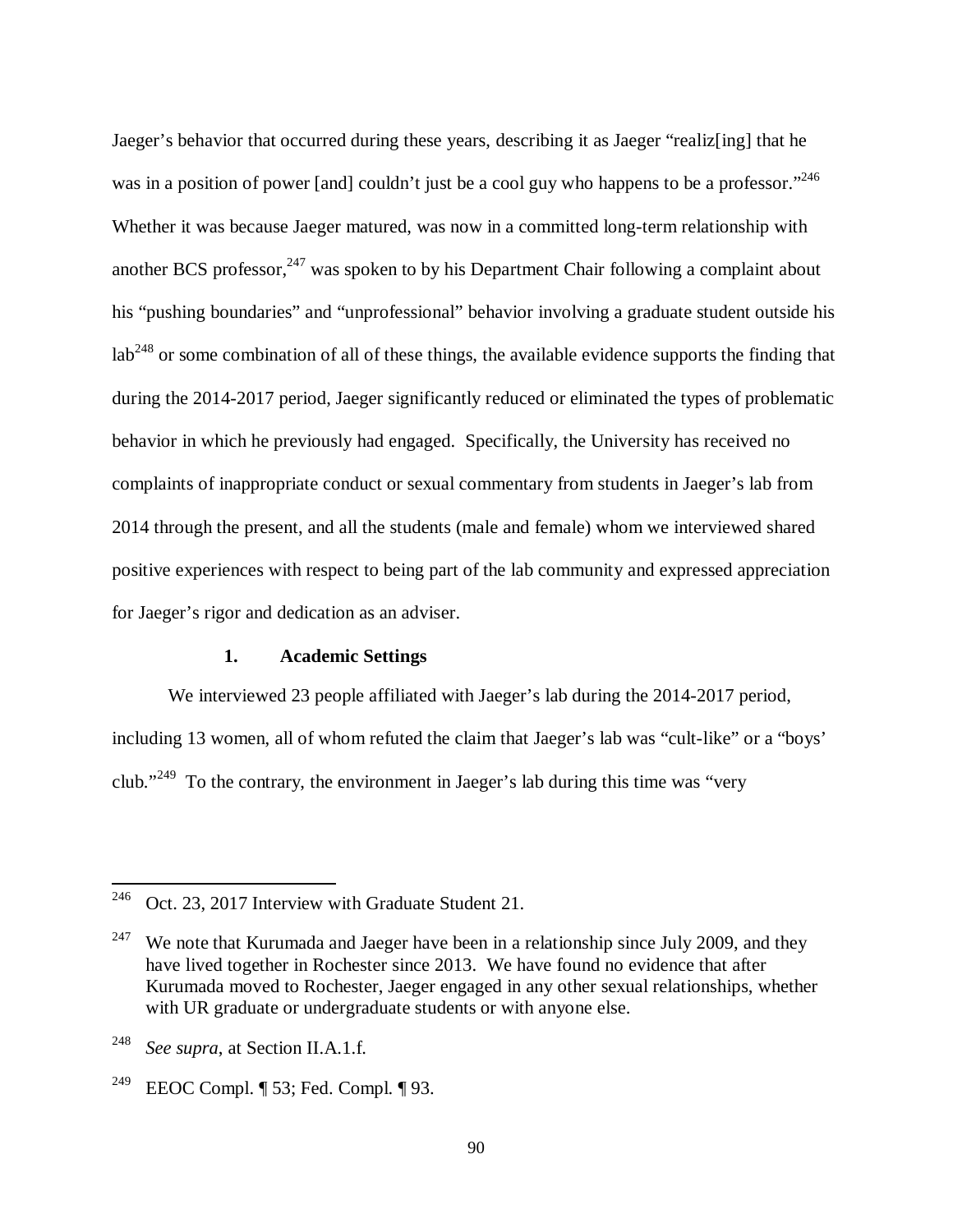welcoming,"<sup>250</sup> "close-knit,"<sup>251</sup> and provided a sense of "community" for the individuals who were part of the lab.<sup>252</sup> In particular, various female undergraduates described feeling comfortable in the lab, one of whom even described working in Jaeger's lab as "one of the best parts of [her] undergraduate career."<sup>253</sup>

In contrast to the earlier period, none of the students who began working with Jaeger in the 2014-2017 period described him as a harsh critic or a bully, but rather as a supportive mentor whose demanding advising style was beneficial to their academic work, growth and development.<sup>254</sup> Many of them stated that his criticism, while "direct,"<sup>255</sup> was not "over the top" and generally constructive.<sup>256</sup> A female graduate student told us that Jaeger was a driving factor in her decision to choose UR over better-known schools, describing him as having high standards, which was "worth it" as her work greatly improved as a result of his advising.<sup>257</sup> Similarly, students in Jaeger's lab since 2014 told us that Jaeger gave them ample credit for their l

- <sup>252</sup> Crystal Lee, Shaelyn Rhinehard, Lauren Oey, Leslie Li & Becky Chu, *Regardless of Controversy, Jaeger was a Good Mentor*, CAMPUS TIMES, Oct. 2, 2017; Oct. 30, 2017 Interview with Undergraduate 14.
- $253$  Nov. 1, 2017 Interview with Undergraduate 10.
- <sup>254</sup> The only criticism we heard with respect to Jaeger's advising and mentoring during this time period involved his communication style, which was described as "informal" (citing as an example the use of smiley faces) and occasionally tone deaf, although "nothing creepy." (Oct. 30, 2017 Interview with Undergraduate 7.)
- <sup>255</sup> Oct. 12, 2017 Interview with Graduate Student 25; Oct. 20, 2017 Interview with Postdoctoral Fellow 2.
- <sup>256</sup> Oct. 13, 2017 Interview with Graduate Student 6; Oct. 25, 2017 Interview with Graduate Student 23.
- <sup>257</sup> Oct. 25, 2017 Interview with Graduate Student 23.

<sup>&</sup>lt;sup>250</sup> Nov. 1, 2017 Interview with Undergraduate 10.

<sup>&</sup>lt;sup>251</sup> Oct. 25, 2017 Interview with Graduate Student 23.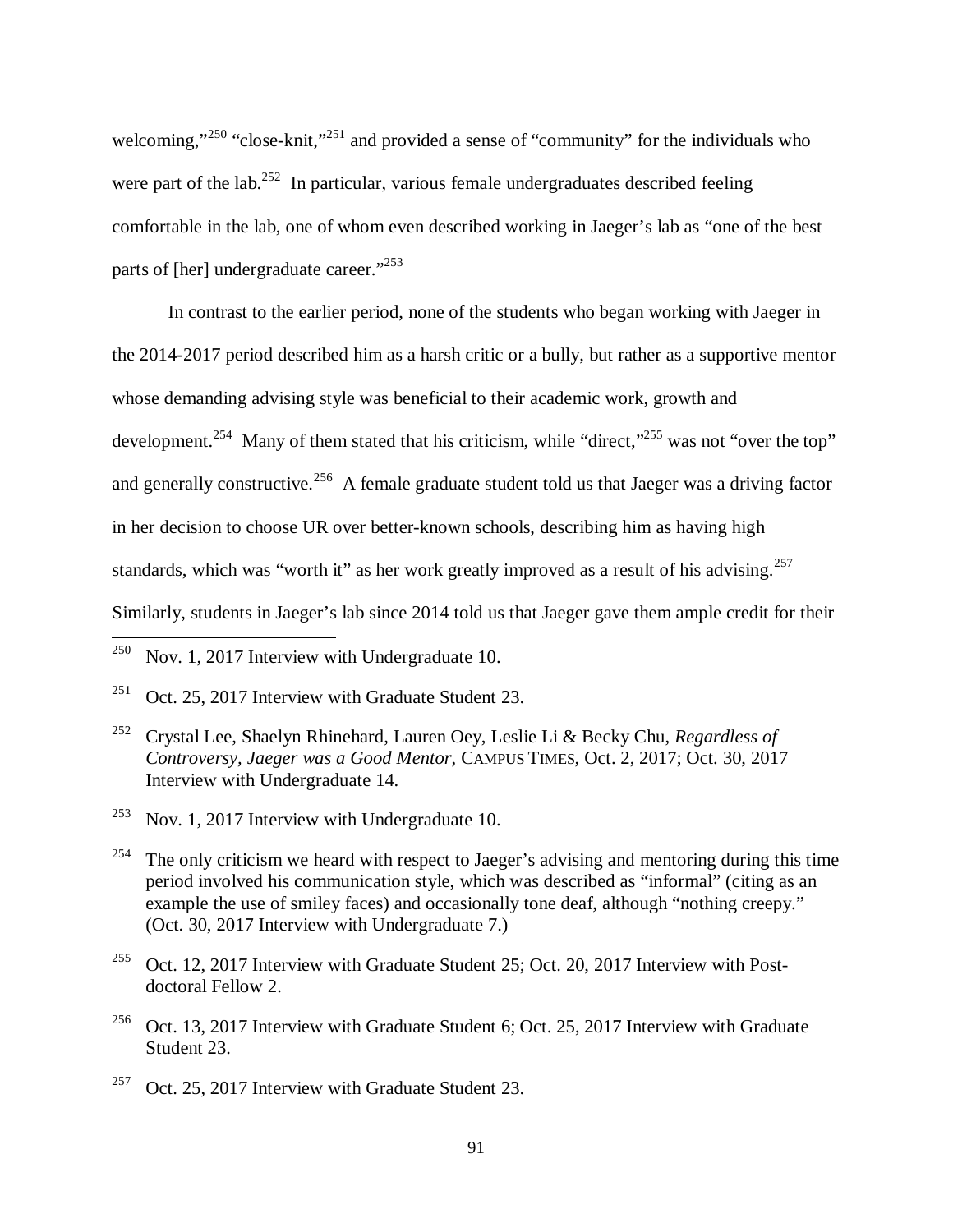work, including one student who noted that Jaeger "would give credit where credit was due, and even sometimes where it wasn't yet due," recalling a conference where Jaeger cited her work even though it had not yet been completed.<sup>258</sup> Additionally, a visiting student told us that Jaeger gave her so much input that she asked him if he would like to be listed as a co-author, but he refused.<sup>259</sup>

As with the earlier period, the allegations that students felt they had to participate in Jaeger's social life in order to obtain teaching benefits,<sup>260</sup> or that those not in Jaeger's social circle were excluded from lab events,  $261$  are unfounded. Students who began working with Jaeger in the 2014-2017 period told us that Jaeger's lab still includes a social component outside of academic settings.<sup>262</sup> While this is less common in other labs, the students overwhelmingly felt this was a positive, and voluntary, aspect of their lab.<sup>263</sup> None of the students we spoke to reported feeling excluded from, or compelled to attend, social events. Lab retreats also continued during this period (one in 2014 and one in 2015), and still involved social drinking and

<sup>260</sup> EEOC Compl. ¶ 50; Fed. Compl. ¶ 90.

l

<sup>261</sup> EEOC Compl. ¶ 52; Fed. Compl. ¶ 92.

<sup>&</sup>lt;sup>258</sup> Nov. 28, 2017 Interview with Graduate Student 30.

<sup>&</sup>lt;sup>259</sup> Nov. 16, 2017 Interview with Visiting Scholar 4.

<sup>&</sup>lt;sup>262</sup> Oct. 12, 2017 Interview with Graduate Student 5; Oct. 12, 2017 Interview with Graduate Student 25; Oct. 13, 2017 Interview with Graduate Student 6; Oct. 25, 2017 Interview with Graduate Student 23; Oct. 27, 2017 Interview with Post-doctoral Fellow 4; Oct. 30, 2017 Interview with Post-doctoral Fellow 11; Nov. 1, 2017 Interview with Undergraduate 1; Nov. 1, 2017 Interview with Undergraduate 10; Nov. 16, 2017 Interview with Visiting Scholar 4; Nov. 28, 2017 Interview with Graduate Student 30.

<sup>&</sup>lt;sup>263</sup> Oct. 12, 2017 Interview with Graduate Student 5; Oct. 12, 2017 Interview with Graduate Student 25; Oct. 25, 2017 Interview with Graduate Student 23; Oct. 30, 2017 Interview with Post-doctoral Fellow 11; Nov. 1, 2017 Interview with Undergraduate 1; Nov. 28, 2017 Interview with Graduate Student 30.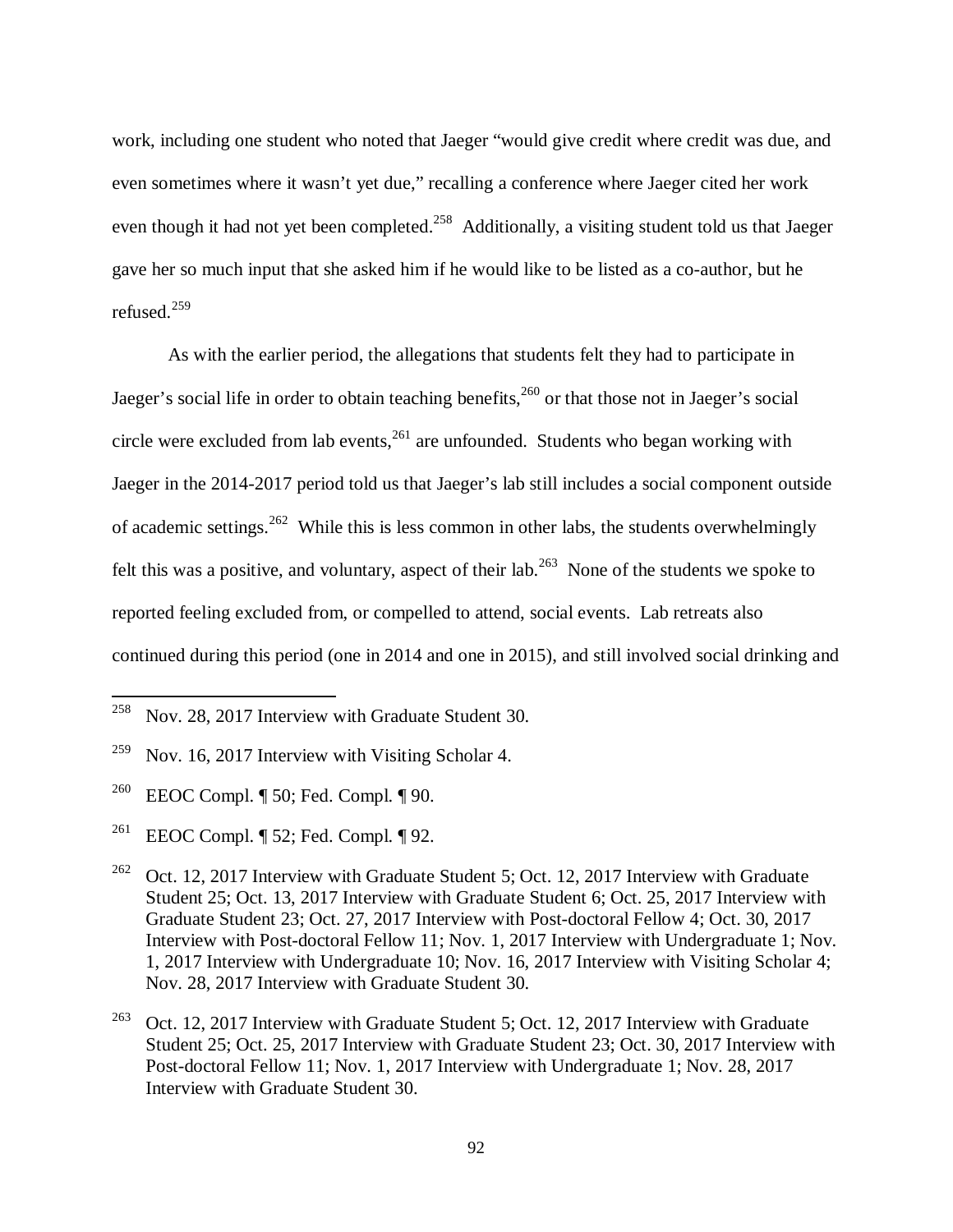hot tubs, but the students who attended these lab retreats described them as "nice, relaxing experiences" where no drugs were present.<sup>264</sup> One student, who attended retreats both before and during this period, described these retreats as "tamer" than even the prior retreats, which we found were unduly sensationalized in the complaints.<sup>265</sup>

## **2. Social Settings**

While we found that Jaeger consistently blurred professional and personal boundaries in the earlier period, including through extensive (and potentially unwelcome) socializing with graduate students, students consistently told us in this time period that Jaeger's presence was welcome and encouraged at such events.<sup>266</sup> While Jaeger tended to attend only the more important social events (like birthday parties or dissertation defense celebrations), one female student remarked that "students really enjoy [Jaeger's] company and actually want him to be present at social events."<sup>267</sup> Another female student emphasized that, on the more infrequent occasions when students see Jaeger at Lux, they invite him to join them because they enjoy socializing with him.<sup>268</sup> As with the earlier period, Jaeger also occasionally hosted social events at his home where students were invited, and with the exception of one post-doctoral fellow who

<sup>&</sup>lt;sup>264</sup> Oct. 12, 2017 Interview with Graduate Student 25; Oct. 25, 2017 Interview with Graduate Student 23.

<sup>&</sup>lt;sup>265</sup> Oct. 23, 2017 Interview with Graduate Student 21.

<sup>&</sup>lt;sup>266</sup> Oct. 25, 2017 Interview with Graduate Student 23; Nov. 1, 2017 Interview with Undergraduate 10; Nov. 28, 2017 Interview with Graduate Student 30; Nov. 29, 2017 Interview with BCS Employee 1; Dec. 12, 2017 Interview with Graduate Student 6.

<sup>&</sup>lt;sup>267</sup> Oct. 30, 2017 Interview with Undergraduate 14.

<sup>&</sup>lt;sup>268</sup> Oct. 25, 2017 Interview with Graduate Student 23.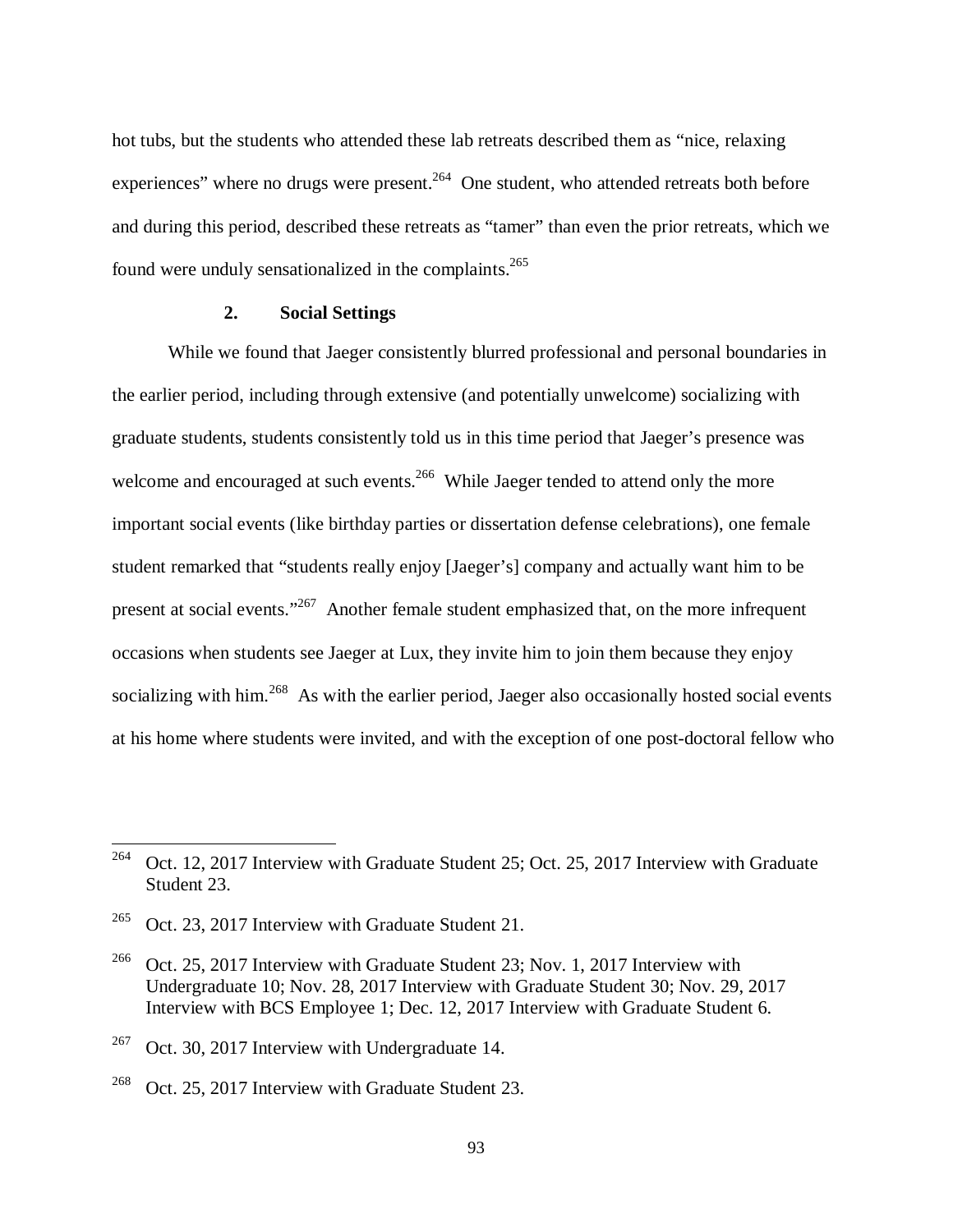recalled marijuana at some of the parties he attended with Jaeger since 2014,<sup>269</sup> no other student observed binge drinking or the use of drugs at parties involving Jaeger. $^{270}$ 

#### **3. Sexual Remarks**

Similarly, our investigation found no evidence to support the allegation that Jaeger made female students feel uncomfortable, or treated female students differently, during the 2014-2017 period. All of the students whom we interviewed who have worked with Jaeger since 2014 told us that they did not feel uncomfortable with any sexual comments or innuendo that Jaeger may have made in their presence, with many of them reporting that they did not remember hearing Jaeger make such comments.<sup>271</sup> Some students recognized that Jaeger occasionally made sexual jokes,  $272$  although one female graduate student clarified that they were made "only in social" contexts" and with students who were comfortable with such conversations.<sup>273</sup> For example,

<sup>&</sup>lt;sup>269</sup> Nov. 6, 2017 Interview with Post-doctoral Fellow 10.

<sup>&</sup>lt;sup>270</sup> Oct. 20, 2017 Interview with Post-doctoral Fellow 2; Oct. 27, 2017 Interview with Postdoctoral Fellow 4; Oct. 30, 2017 Interview with Post-doctoral Fellow 11; Oct. 30, 2017 Interview with Undergraduate 7; Nov. 1, 2017 Interview with Undergraduate 1; Nov. 1, 2017 Interview with Undergraduate 10; Nov. 16, 2017 Interview with Visiting Scholar 4.

<sup>&</sup>lt;sup>271</sup> Oct. 12, 2017 Interview with Graduate Student 5; Oct. 25, 2017 Interview with Graduate Student 23; Oct. 30, 2017 Interview with Undergraduate 14; Nov. 1, 2017 Interview with Undergraduate 1; Nov. 14, 2017 Interview with Visiting Scholar 5; Nov. 28, 2017 Interview with Graduate Student 30.

<sup>&</sup>lt;sup>272</sup> Oct. 25, 2017 Interview with Graduate Student 23; Nov. 28, 2017 Interview with Graduate Student 30.

 $273$  Nov. 28, 2017 Interview with Graduate Student 30. Graduate Student 30 told us that although she was never uncomfortable with Jaeger's comments, she knew that Bixby felt differently. She described a recruitment weekend in early 2015 when Bixby told her that she was uncomfortable with Jaeger, and added, "It was pretty well known that Keturah didn't like Florian." This student did not know of anyone else who was uncomfortable around Jaeger. As noted *supra*, at Section II.A.1.f, the incidents that caused Bixby to be uncomfortable with Jaeger occurred prior to 2014.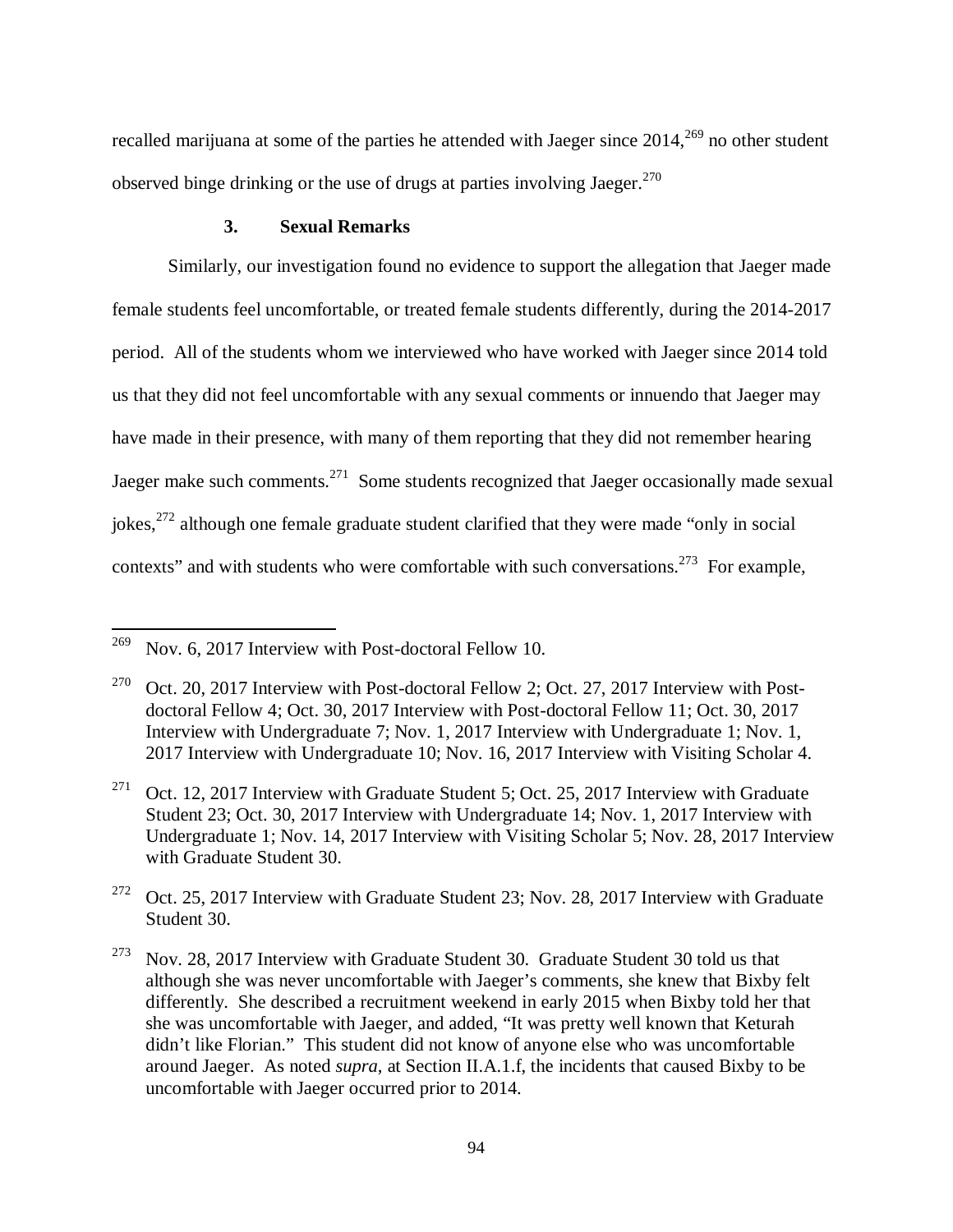when presented a student with an email from Jaeger to his lab, which included the line, "I want to encourage you--old or young, fresh or … ripe?--to take advantage of opportunities to meet with visiting professors,"<sup>274</sup> the student told us that she was not offended.<sup>275</sup> Although Jaeger could be informal outside of an academic setting, students generally agreed that Jaeger had "always been really professional" with them in the classroom or lab.  $276$ 

Jaeger's reputation as promiscuous also seems to have faded in this time period. One of Jaeger's female graduate students stated that, prior to the disclosures in the EEOC Complaint, she was not aware of Jaeger's previous sexual relationships with women or that he had a reputation as a "womanizer."<sup>277</sup> This student explained that she was "surprised by the [EEOC] complaint" because she had met with two of the EEOC Complainants during her interviews at UR, which occurred after Bixby raised concerns about Jaeger's behavior in 2013, and neither of them had expressed any concern to her. $278$ 

Although much of the complaints are written in a way that makes the timing difficult to discern, there are two allegations in the complaints dating from this latter period. One allegation that was in the EEOC Complaint, but has been omitted from the federal complaint, was that

<sup>&</sup>lt;sup>274</sup> Nov. 22, 2015 Email from F. Jaeger to students (attached as Exhibit 26.)

<sup>&</sup>lt;sup>275</sup> Oct. 25, 2017 Interview with Graduate Student 23.

<sup>&</sup>lt;sup>276</sup> Oct. 20, 2017 Interview with Post-doctoral Fellow 2; Nov. 1, 2017 Interview with Undergraduate 10; Nov. 14, 2017 Interview with Visiting Scholar 5; Nov. 28, 2017 Interview with Graduate Student 30.

<sup>&</sup>lt;sup>277</sup> Oct. 25, 2017 Interview with Graduate Student 23.

<sup>&</sup>lt;sup>278</sup> Oct. 25, 2017 Interview with Graduate Student 23.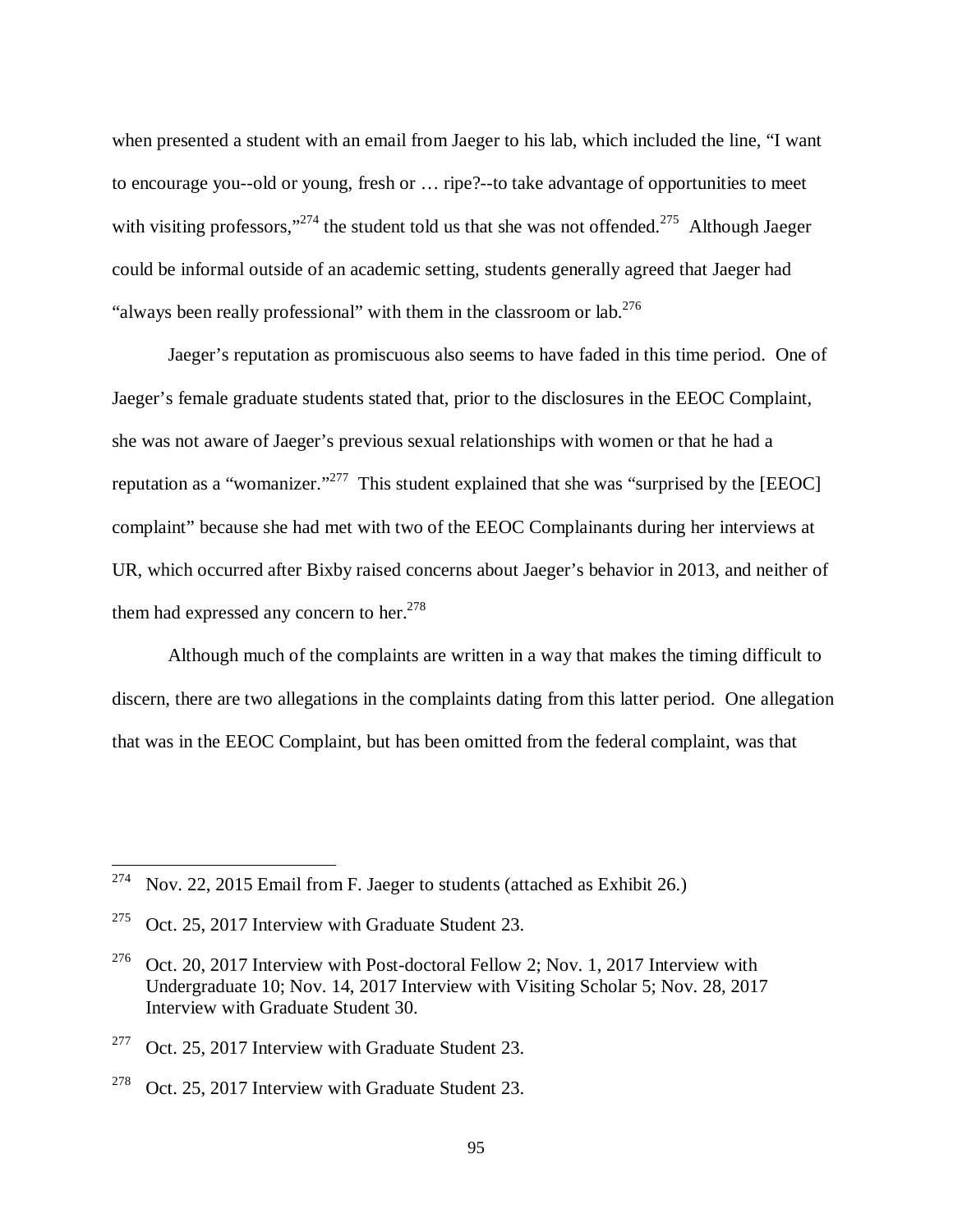some type of sexual misconduct might have taken place when a student, "Jane Doe,"<sup>279</sup> visited UR in 2015.<sup>280</sup> The federal complaint now states that Doe "did not experience any sexual misconduct by Jaeger during the recruitment weekend."<sup>281</sup> The other allegation pertains to a complaint Piantadosi received from a graduate student attending courses at the summer 2017 Kavli Institute (where Jaeger was faculty) that Jaeger was the only faculty member attending parties in the students' dorms until early in the morning.<sup>282</sup> We have not been able to identify or to speak with this student, but Jaeger told us that, following a day "hanging out" with multiple students, several of them invited him to a party of about 60-80 students held in the male dorms. Jaeger—the only faculty member present that evening (although faculty had socialized with

 $\overline{a}$ 

 The federal complaint also notes that "[Doe] herself considers it strange that DeAngelis approved her staying at Jaeger's house . . . given the complaints he had already received." We spoke with two BCS faculty members who told us that it was "not atypical" for prospective students to stay with faculty during a recruitment weekend. (Oct. 12, 2017 Interview with Administrator 3; Oct. 27 & Nov. 1, 2017 Interviews with Faculty 17.) Additionally, Doe stayed in a hotel with other prospective students for the weekend, and only moved to Jaeger's house because she decided to spend a few extra days in Rochester, telling Kurumada and Jaeger that she "was interested in learning more about the city, the lab, and the people in the department." (Nov. 1, 2017 Interview with C. Kurumada.) A BCS administrator confirmed that UR does not pay for a hotel for students who stay for additional days, and thus it was "common" for visiting students to stay with faculty members. (Oct. 12, 2017 Interview with Administrator 3.) Furthermore, Aslin, who also knew of Bixby's 2013 Complaint, stated in an email to Nearpass that Doe staying with Jaeger "seemed innocent enough to [him]" when he first learned of it. (Mar. 16, 2016 Email from R. Aslin to C. Nearpass.)

<sup>&</sup>lt;sup>279</sup> "Jane Doe" in the EEOC Complaint is referred to as "Cathy Crawford" in the federal complaint.

<sup>280</sup> EEOC Compl. ¶ 153; Fed. Compl. ¶ 212.

<sup>&</sup>lt;sup>281</sup> The Complainants maintain, however, that it was wrong for Nearpass to fail to interview Doe after they suggested to her, again, without further basis, that they suspected something inappropriate had happened. *See infra*, at n. 300.

<sup>282</sup> EEOC Compl. ¶ 292; Fed. Compl. ¶ 373.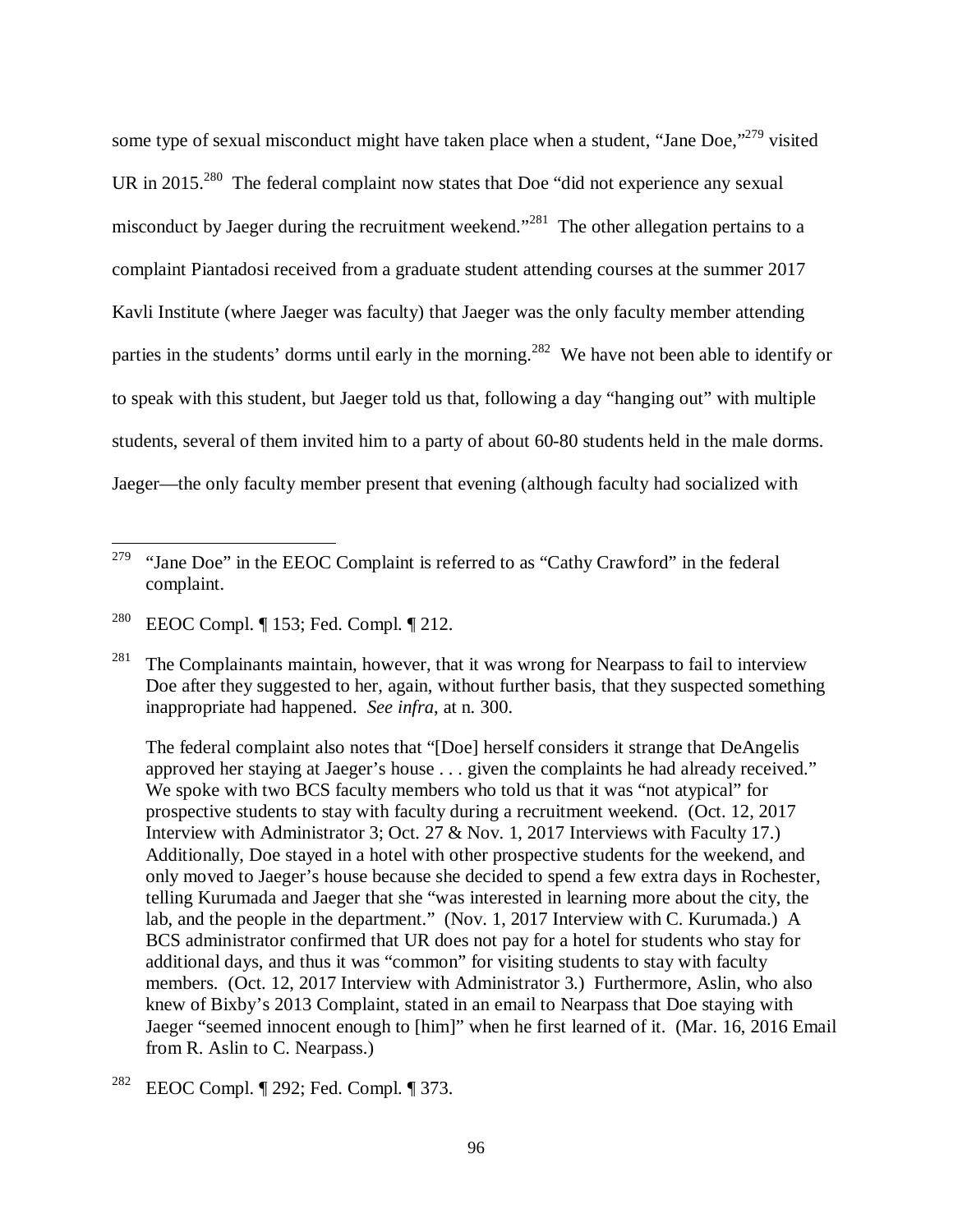students on other nights)—recalled playing Frisbee, drinking beer, being asked to dance and leaving late that night without anything untoward happening.<sup>283</sup> According to Jaeger, the organizers of the Kavli Institute did not want faculty to socialize only with each other.<sup>284</sup> For this reason, Jaeger made an effort to socialize in informal settings with students, as well as during the Institute's official parties, which all involved alcohol.<sup>285</sup> Jaeger also noted that many of the "students" at the Institute were post-doctoral fellows.<sup>286</sup> We spoke with the Title IX Officer at the University of California at Davis ("UC Davis"), who reported that the co-director of the Kavli Institute (who is a faculty member at UC Davis) received no complaints from students regarding Jaeger's behavior.<sup>287</sup>

# **C. The University's Investigations and Their Aftermath**

#### **1. The Nearpass Investigation (March – May 2016)**

 The Aslin and Cantlon complaints against Jaeger in March and April 2016, respectively, arose at a time of heated discussions among BCS faculty over a hiring decision that included a potential spousal hire, with Aslin and Cantlon disagreeing with Jaeger and others.<sup>288</sup> Two days after a March 1, 2016 faculty meeting, at which the issue of faculty-student relationships was l

286 *Id.*

 $287$  Jan. 2, 2018 Interview with W. Delmendo.

<sup>288</sup> Feb. 28, 2016 Emails between G. DeAngelis, R. Aslin and J. Cantlon; Feb. 29, 2016 Emails between G. DeAngelis, R. Aslin and J. Cantlon; Mar. 17, 2016 Email from R. Aslin to C. Nearpass; Oct. 12, 2017 Interview with G. DeAngelis; Oct. 13, 2017 Interview with Faculty 12; Oct. 17, 2017 Interview with Faculty 19; Oct. 20, 2017 Interview with Faculty 11; Oct. 30, 2017 Interview with G. Culver; Nov. 1, 2017 Interview with Faculty 8; Dec. 29, 2017 Letter from S. Modica to Debevoise & Plimpton LLP.

 $283$  Dec. 18, 2017 Interview with F. Jaeger.

<sup>&</sup>lt;sup>284</sup> Jan. 5, 2018 Email from S. Modica to Debevoise & Plimpton LLP.

<sup>285</sup> *Id.*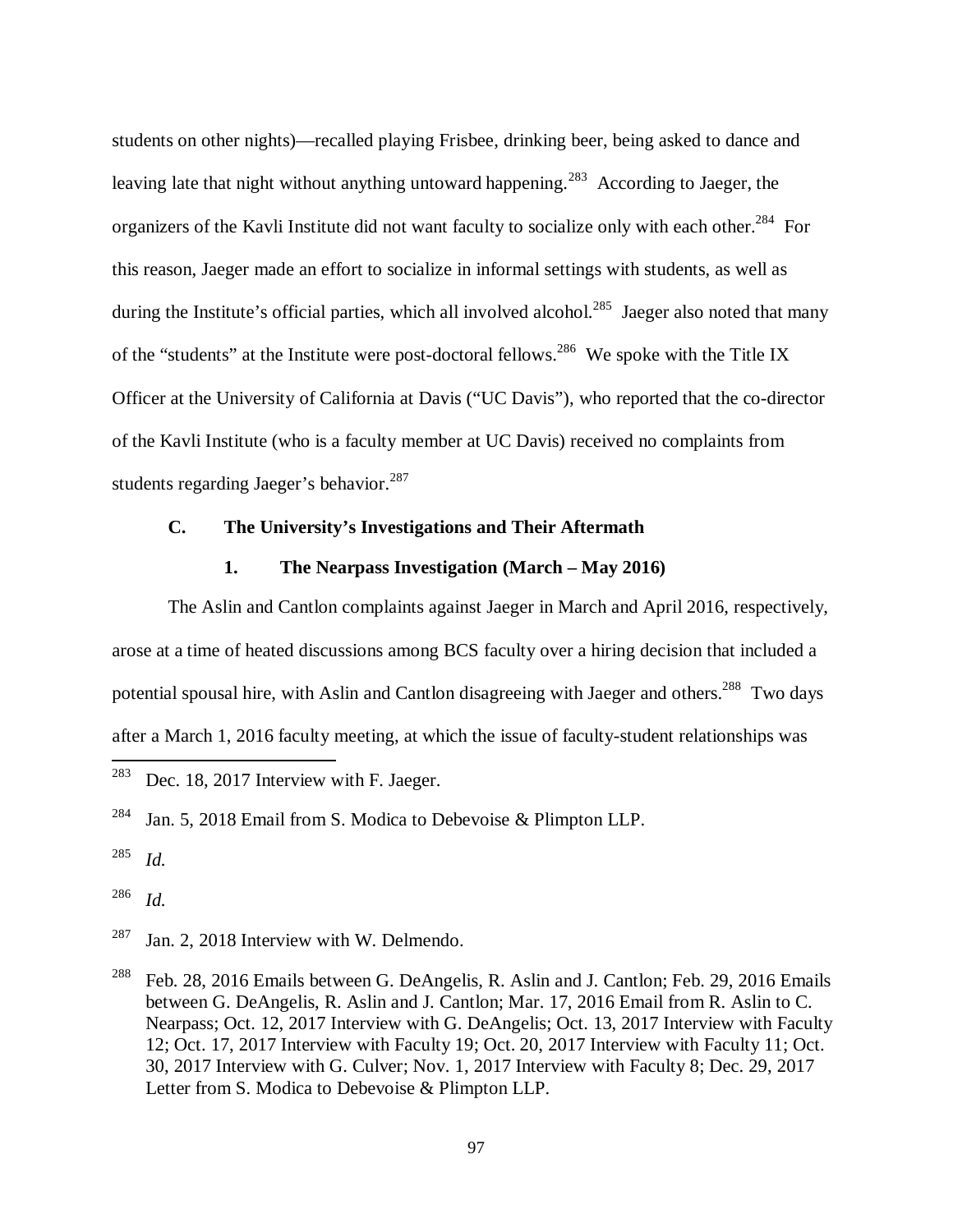raised, Cantlon sent an email to Kidd, Piantadosi, Hayden, Heilbronner and Mahon (together with Aslin, the "BCS Faculty Complainants") inviting the group to dinner, saying "Between this gender thing, the BME search, and the Ralf/Florian bro connection I feel like I'm going crazy."<sup>289</sup> Although she mentions Jaeger, there was no mention of concerns about sexual harassment.<sup>290</sup> The dinner was scheduled for March 5, 2016 and it was that same evening, apparently after the dinner with this group, that Cantlon first told Aslin that Jaeger had had sexual relationships with students. Aslin immediately sent an email to DeAngelis, at 9:33 p.m., saying "I just talked to Jessica for an hour . . . It is not about you and me. Let's talk by phone soon. It's pretty ugly and involves other BCS faculty."<sup>291</sup> Aslin was clearly upset by what Cantlon had told him. In a March 11, 2016 email, Aslin told Cantlon, "I am disgusted and angry. I will not let this rest until he is out of the dept." $292$ 

 Aslin relayed this report on behalf of Cantlon and those Cantlon claimed were victims of Jaeger's conduct to DeAngelis, Newport and the OOC.<sup>293</sup> On March 11, 2016, the OOC assigned Nearpass to investigate whether Jaeger had engaged in conduct in violation of the University's policies concerning (1) consensual relationships between faculty and students and (2) sexual harassment, as set forth in both the UR Intimate Relationships Policy and UR Policy

<sup>&</sup>lt;sup>289</sup> Mar. 3, 2016 Email from J. Cantlon to B. Hayden, S. Heilbronner, S. Piantadosi, C. Kidd and B. Mahon.

<sup>290</sup> *Id.*

<sup>&</sup>lt;sup>291</sup> Mar. 5, 2016 Email from R. Aslin to G. DeAngelis

<sup>&</sup>lt;sup>292</sup> Mar. 11, 2016 Email from R. Aslin to J. Cantlon.

<sup>&</sup>lt;sup>293</sup> Mar. 5, 2016 Email from R. Aslin to G. DeAngelis; Mar. 9, 2016 Email from R. Aslin to E. Newport; Mar. 28, 2016 Aslin Notes leading up to the complaint.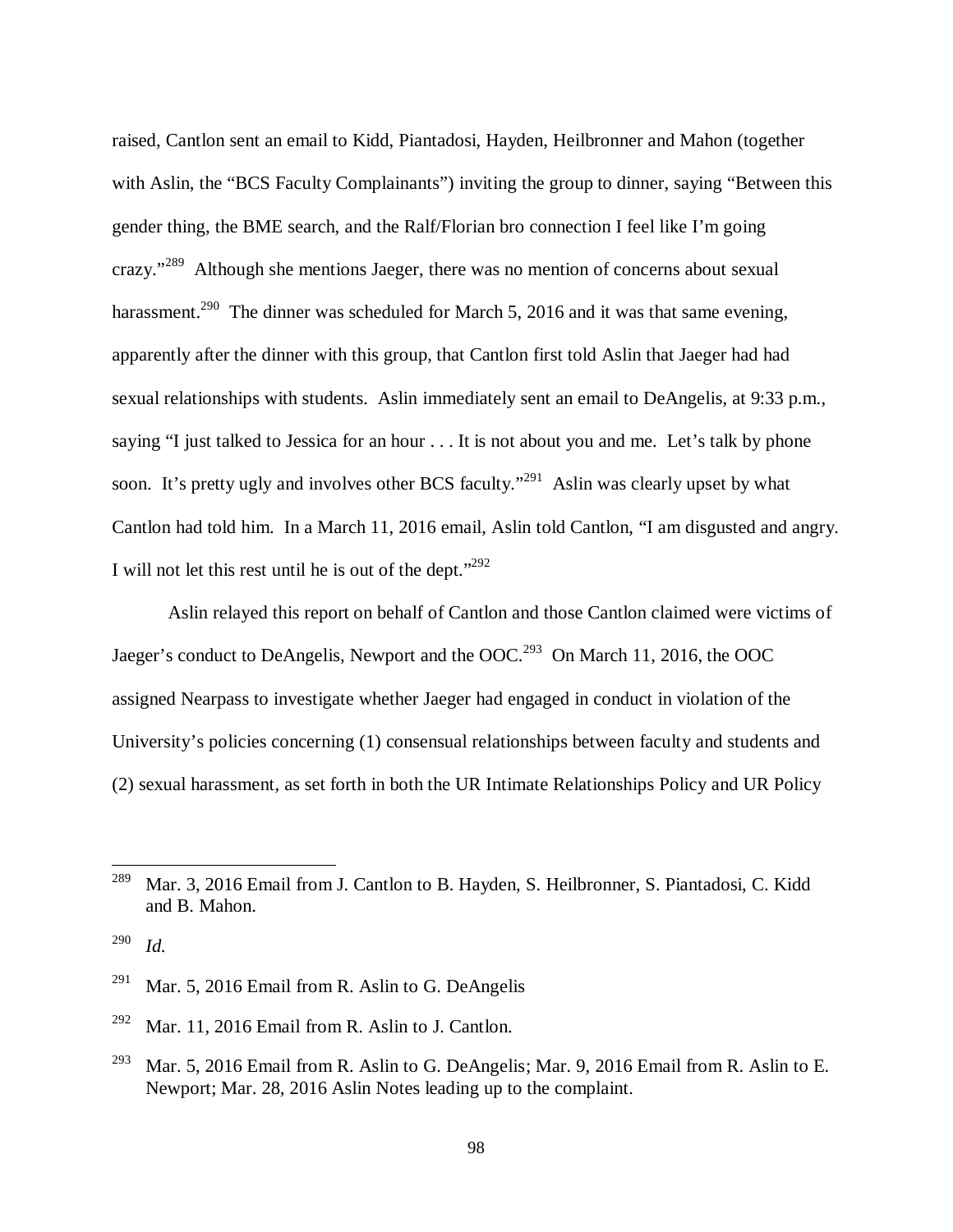106.<sup>294</sup> At that time, Nearpass had worked at UR for approximately 6 years and had conducted over 40 UR Policy 106 investigations.

 The Nearpass investigation lasted two months and included interviews of over 30 witnesses (some more than once).<sup>295</sup> The witnesses included 15 of the 25 individuals Aslin identified in an email of March 13, 2016; three of the eight individuals Aslin identified in an email the following day; and 11 of the 19 witnesses Cantlon identified in a written complaint submitted to Nearpass in early April 2016.<sup>296</sup> Nearpass explained that her decisions regarding whom to interview were informed by the complaints themselves, leads received from witnesses and by information that Aslin and Cantlon provided regarding the potential interviewees.<sup>297</sup> For example, Nearpass did not interview two students, who were described in Aslin's list only as former post-doctoral fellows supervised by faculty members other than Jaeger.<sup>298</sup> When Nearpass followed up with Aslin, asking whether these two former students had any negative interactions with Jaeger or had information about the allegations, Aslin responded that one other

l

<sup>297</sup> Oct. 30, 2017 Interview with C. Nearpass. Cantlon herself had no personal complaints of sexual harassment against Jaeger and the two had been friends as recently as 2014, when Cantlon invited Jaeger to her child's birthday party. (Nov. 30, 2014 Email from J. Cantlon to F. Jaeger, *et al*.) Her complaint and the notes from her interview by Nearpass, which she reviewed and had the opportunity to supplement, reflect that Cantlon's only direct knowledge of Jaeger's alleged inappropriate conduct was that Graduate Student 15 had once been in a relationship with Jaeger and that Jaeger once made an inappropriate comment about Graduate Student 4 at a faculty-only dinner party. (C. Nearpass Notes of Mar. 11, 2016 Interview with J. Cantlon; Mar. 23, 2016 Email from J. Cantlon to C. Nearpass.)

 $294$  Mar. 28, 2016 Aslin Notes leading up to the complaint.

 $295$  C. Nearpass Interview List.

<sup>&</sup>lt;sup>296</sup> Mar. 13, 2016 Email from R. Aslin to C. Nearpass; Mar. 14, 2016 Email from R. Aslin to C. Nearpass; Apr. 6, 2016 Email from J. Cantlon to M. Levy and C. Nearpass; Formal Complaint sent by J. Cantlon to M. Levy and C. Nearpass.

<sup>&</sup>lt;sup>298</sup> Mar. 13, 2016 Email from R. Aslin to C. Nearpass.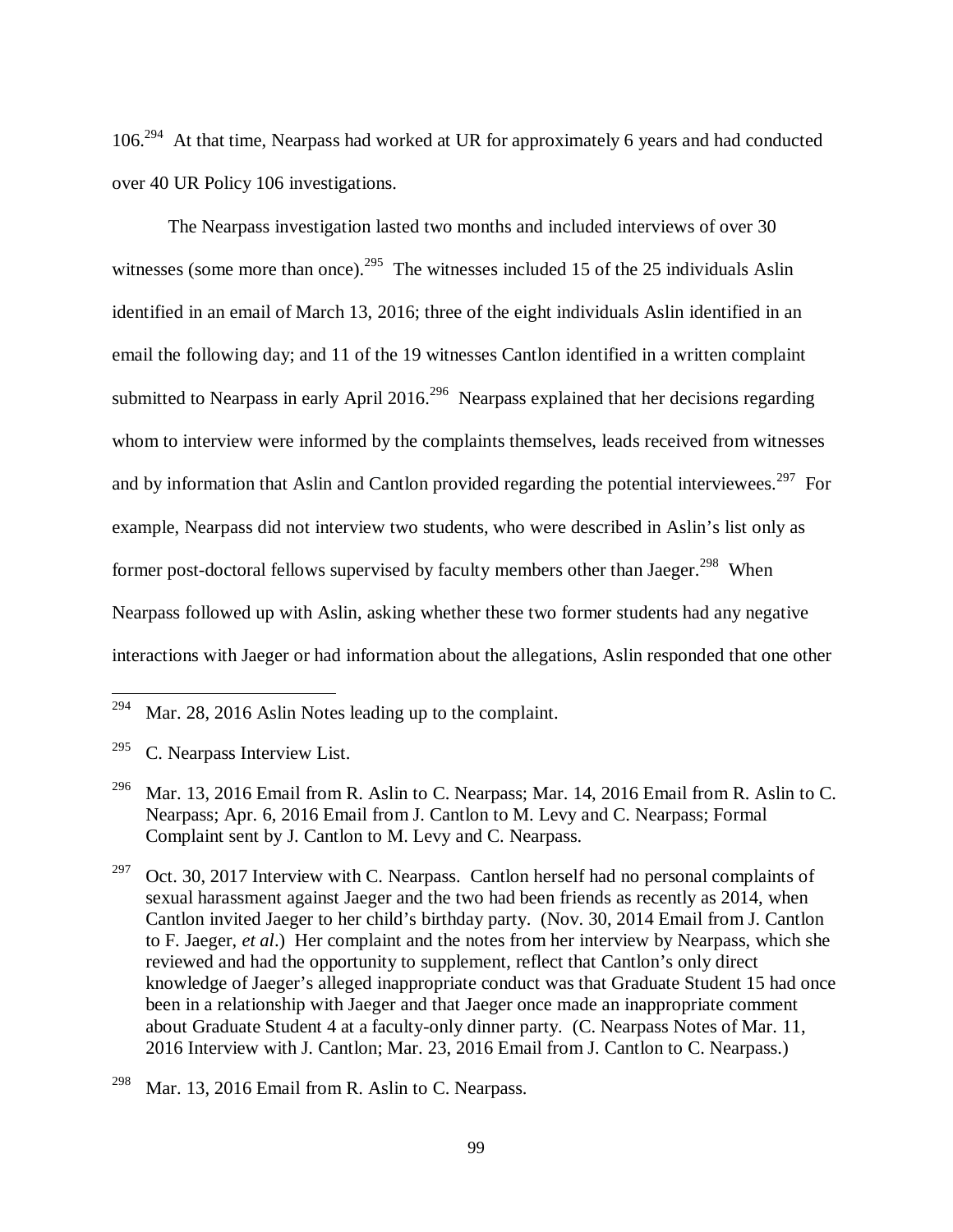student might have such information,  $299$  but did not reply that either of the two suggested former students, both now gone from UR, did. $300$ 

 Emails from that time indicate that Cantlon and Kidd contacted potential witnesses, told them "current" students had raised concerns and told them to make sure to mention certain incidents when they spoke to Nearpass. On March 8, for example, Cantlon wrote to Graduate Student 15, "Can I call you to ask about Florian or no-go?"<sup>301</sup> She explained that "Dick Aslin" and I have heard some things from current students."<sup>302</sup> Cantlon told Graduate Student 15 in a later email that, "Florian used to tell students what faculty thought of them" as a "power play" and that Graduate Student 15 "should share . . . with the intercessor" any "similar experiences."<sup>303</sup> Graduate Student 4 was similarly encouraged to make specific allegations about

<sup>&</sup>lt;sup>299</sup> Apr. 8, 2016 Emails between R. Aslin and C. Nearpass. We interviewed Graduate Student 2, the other student identified by Aslin, who told us that she had been interested in working on a project with Jaeger, but changed her mind "partly because he creeped her out." This student said Jaeger would ask personal questions outside of the lab that were flirty and would stand very close to her. She continued to attend Jaeger's lab meetings because she did not think the "weird behavior would happen there"—which, she confirmed, it did not. (Nov. 2, 2017 Interview with Graduate Student 2.)

Apr. 8, 2016 Email from R. Aslin to C. Nearpass. The complaints also allege that Nearpass should have interviewed a prospective student, but did not, another sign, according to the Complainants, that Nearpass' investigation was not thorough. (EEOC Compl. ¶ 153; Fed. Compl. ¶ 212.) Nearpass stated that she did not interview Doe because "there was no evidence" to support the theory that Jaeger had sexually assaulted or harassed her during her visit to UR. (Oct. 30, 2017 Interview with C. Nearpass.) The Complainants have now conceded that nothing untoward took place. (Fed. Compl. ¶ 212 n.42.)

 $301$  Mar. 8, 2016 Email from J. Cantlon to Graduate Student 15. Cantlon also asked to meet with Graduate Student 6, telling her that she heard from Aslin that the student was thinking of leaving Jaeger's lab. When the student expressed surprise and disagreed, Cantlon told her that she was asking because female graduate students have a history of leaving Jaeger's lab.

<sup>302</sup> Mar. 9, 2016 Email from J. Cantlon to Graduate Student 15.

 $303$  Mar. 11, 2016 Email from J. Cantlon to Graduate Student 15.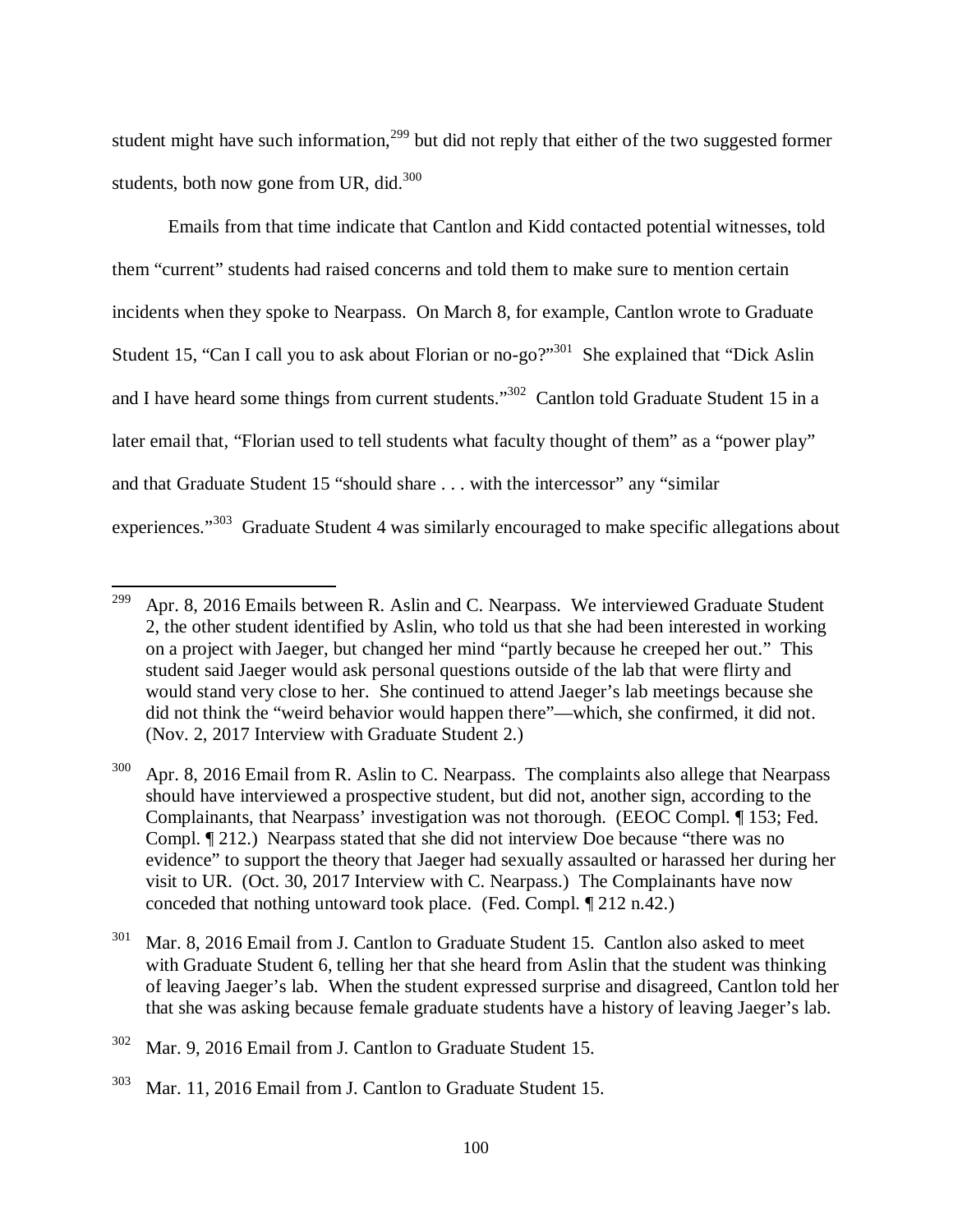Jaeger to Nearpass. In a March 19, 2016 email to Kidd, Cantlon asked, "Was [Graduate Student 4] aware that Florian was making comments about her body, wanting to sleep with her? If so can she write about that and send it?"<sup>304</sup> Kidd responded that Jaeger had told Graduate Student 4 that another BCS faculty member found her attractive and, after Cantlon claimed that that is "sexual harassment," Kidd said that she would "make sure she knows to mention that."<sup>305</sup> Cantlon added, "Anything like that, sex talk and sex jokes from professor to student is sexual harassment."<sup>306</sup> On March 20, 2016, Aslin informed Cantlon that while Nearpass "said don't talk to people," a senior faculty member was "not on our master list for interviews and it's strange not to loop her in. We need troops on our side." $307$ 

#### **2. The Nearpass Report & Clark Determination (May – June 2016)**

 Nearpass' report was finalized on May 23, 2016. She made the following findings: (1) Jaeger's relationships were consensual and did not violate the UR Intimate Relationships Policy or UR Policy 106; (2) Jaeger's had only one relationship with a graduate student during his time at UR; (3) knowledge on the part of others of Jaeger's sexual relationships did not create a sexually hostile environment; (4) there was insufficient evidence to conclude that Jaeger had sexually harassed Kidd or other female students in his lab; and (5) Jaeger's "boundary pushing" did not amount to sexual harassment.<sup>308</sup>

- <sup>306</sup> Mar. 19, 2016 Email from J. Cantlon to C. Kidd.
- $307$  Mar. 20, 2016 Email from R. Aslin to J. Cantlon.
- $308$  May 23, 2016 C. Nearpass Report.

 $304$  Mar. 19, 2016 Email from J. Cantlon to C. Kidd.

 $305$  Mar. 19, 2016 Email from C. Kidd to J. Cantlon.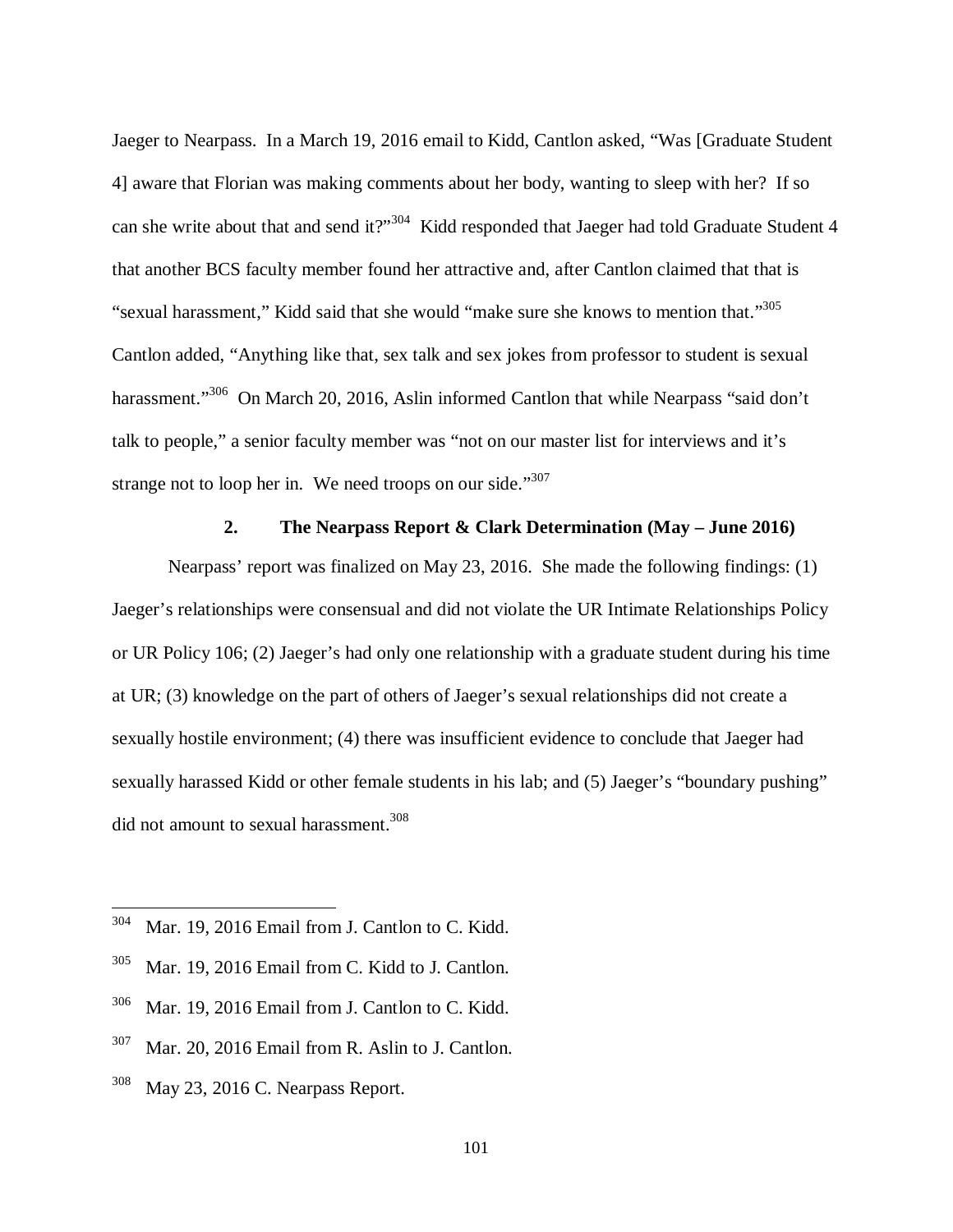Nearpass considered whether Jaeger's reputation for having relationships with students created an environment that was hostile to other students.<sup>309</sup> Her report found the evidence to be mixed: while some women did report that they avoided Jaeger because he made them feel uncomfortable, "the vast majority" of the current and former students and post-doctoral fellows interviewed did not support the claim that Jaeger's prior relationships with students created a sexually hostile environment for women.<sup>310</sup> The report also noted that much of the alleged behavior occurred many years ago and that Jaeger had "settled down in recent years."<sup>311</sup> Nearpass' ultimate findings were predicated in part on the marked change in Jaeger's behavior since 2012 and the fact that witnesses raised "no current concerns" about his behavior. $312$ 

 Nearpass' report did not "clear" Jaeger of all wrongdoing. Although concluding that Jaeger had not violated UR Policy 106, Nearpass found that Jaeger had a "widely perceived reputation as someone who has not always maintained clear personal/professional boundaries," which had "caused discomfort among some female students in the past."<sup>313</sup> Nearpass also found that Jaeger's decision to share his apartment with Kidd was a "gross lapse in (or lack of) judgment."<sup>314</sup>

<sup>309</sup> *Id.* at 7.

<sup>310</sup> *Id.*

<sup>311</sup> *Id.* at 11 n.11.

<sup>312</sup> *Id.* at 19.

<sup>313</sup> *Id.*

 $314$  *Id.* at 14.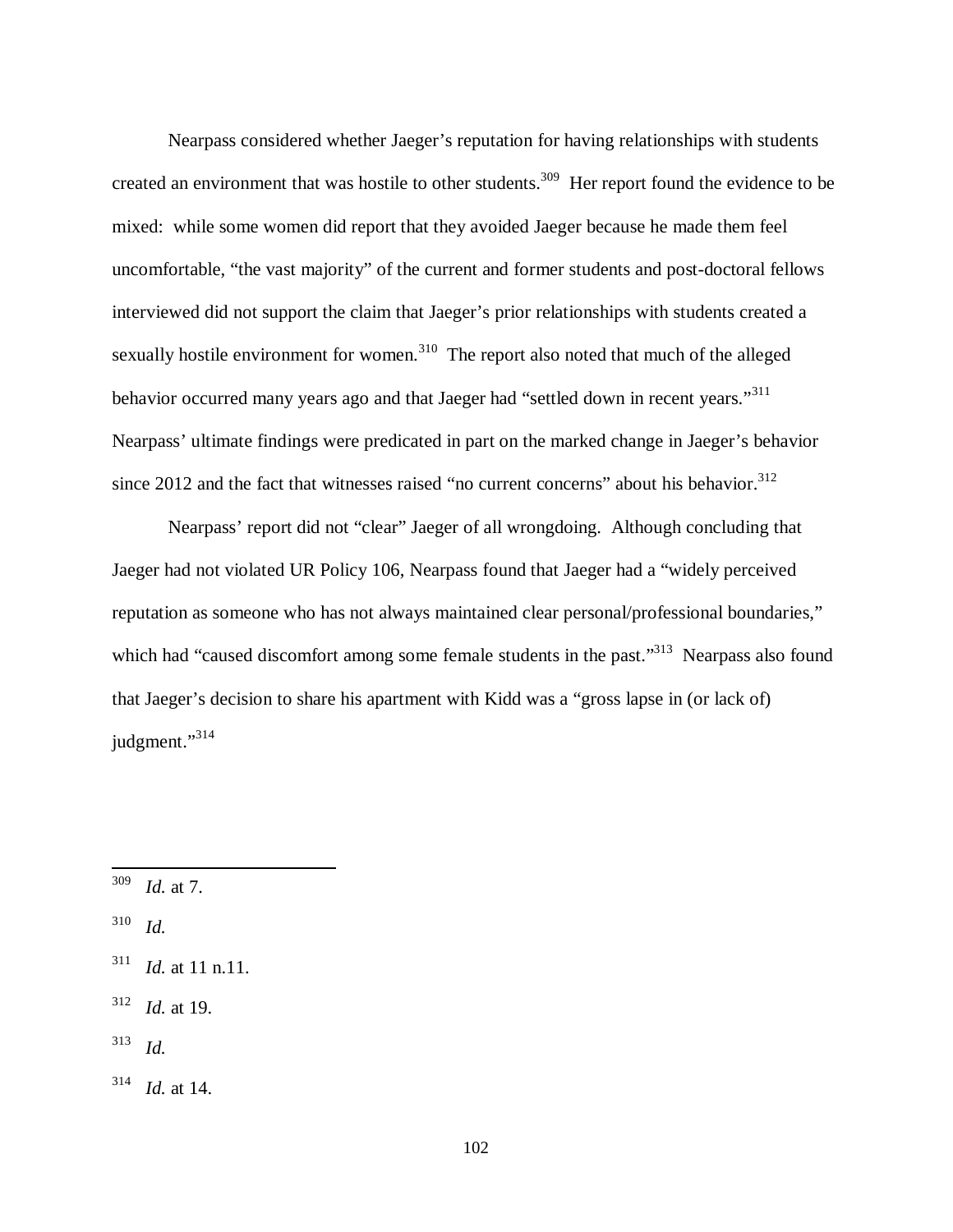Nearpass' report went to Dean Clark for a final determination. He affirmed its findings in full in letters to Aslin, Cantlon and Jaeger on June 2,  $2016$ <sup>315</sup> In doing so, Clark stated that there were "aspects of [Jaeger's] past behavior that warrant some review and discussion," and Clark signaled that DeAngelis, as the department chair, would address these with Jaeger.<sup>316</sup>

 Aslin and Cantlon were disappointed with the outcome of the investigation and remained adamant that the allegations they brought forward were accurate. Separately, Aslin indicated to Newport that he was considering leaving the University entirely.<sup>317</sup> In a June 5, 2016 email to DeAngelis, Aslin set forth three "potential sanctions" for Jaeger that DeAngelis should impose: (1) removal from the CLS directorship; (2) a "letter to the file" stating that Jaeger "has engaged in unprofessional behaviors"; and (3) a mandatory training seminar on workplace conduct and

 The federal complaint also accuses Seligman of engaging in an intimate relationship that created the potential for a conflict of interest. (Fed. Compl. ¶ 44.) We found no evidence that Seligman's relationship generated a perceived or actual conflict of interest. As provided for under UR Policy 121, Seligman entered into a conflict of interest management plan that was approved on October 24, 2014 by the OOC. (Oct. 24, 2014 Institutional and Individual Conflict of Interest Management Plan.)

<sup>&</sup>lt;sup>315</sup> Exhibit 4; June 2, 2016 Letter from R. Clark to F. Jaeger (attached as Exhibit 27.) The federal complaint alleges that Clark's intimate relationship with one of his direct reports "may have dulled [his] sensitivity to the perils Jaeger's behavior posed to students and UR's reputation." Fed. Compl. ¶¶ 45-46. Clark's romantic relationship with this individual began in September 2017—after his direct involvement in the Jaeger investigation. (Dec. 26, 2017 Interview with R. Clark; Dec. 27, 2017 Interview with Administrator 20; Dec. 27, 2017 Interview with Witness 8; Dec. 27, 2017 Interview with Witness 9.) Clark disclosed the relationship as required at that time and pursuant to a management plan put in place by the OOC, supervisory and evaluative ties between Clark and this individual were cut. (Sept. 9, 2017 Email from R. Clark to J. Seligman and G. Norris; Dec. 14, 2014 Interview with G. Norris.)

<sup>316</sup> Exhibit 4; Exhibit 27.

<sup>&</sup>lt;sup>317</sup> June 7, 2016 Email from R. Aslin to E. Newport; June 22, 2016 Email from R. Aslin to E. Newport.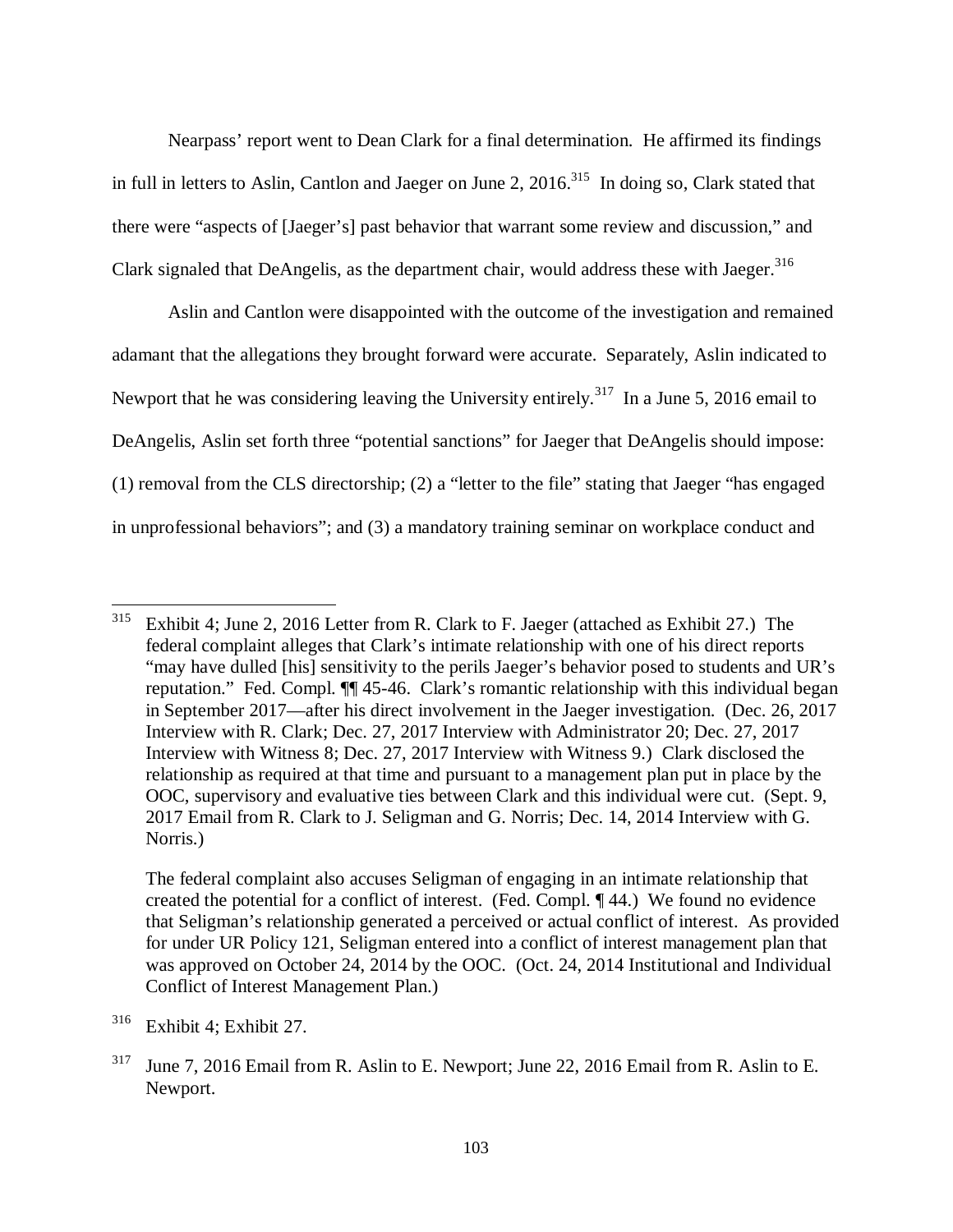sexual harassment.<sup>318</sup> Yet during a June 7, 2016 meeting with a BCS faculty member, Aslin said that he wanted Jaeger out of the department, and suggested a strategy for making his life "so uncomfortable" that he would leave on his own accord. $319$ 

#### **3. Appeal of the Nearpass Findings (July – August 2016)**

 Confident that Nearpass' report overlooked key evidence, Aslin and Cantlon appealed Clark's decision on July 15, 2016.<sup>320</sup> Taubman reviewed Nearpass' report and the witness statements Nearpass had collected, and he met with both DeAngelis and Nearpass.<sup>321</sup> Taubman discussed with Nearpass why she had interviewed certain witnesses and had chosen not to interview others, and he asked her to investigate further whether Jaeger had had a sexual relationship with an undergraduate student.<sup>322</sup> Nearpass confirmed to Taubman that the undergraduate student in question had graduated from the University before entering into a relationship with Jaeger,  $323$  though at the time, intimate relationships with undergraduates were

<sup>&</sup>lt;sup>318</sup> June 5, 2016 Email from R. Aslin to G. DeAngelis.

<sup>319</sup> Jan. 5, 2017 Email among BCS Faculty Members.

<sup>&</sup>lt;sup>320</sup> July 15, 2016 Letter from R. Aslin to P. Lennie.

 $321$  Exhibit 4.

<sup>322</sup> *Id.* Although Nearpass was aware of Jaeger's relationship with an undergraduate student when she wrote her report, she did not mention it. When interviewed for this investigation, Nearpass explained that she omitted mention of the relationship because it did not violate any policy and because only one witness mentioned it to her, so to the extent that the claimants believed that Jaeger's relationships created a hostile work environment for other women, this relationship was not relevant. (Oct. 30, 2017 Interview with C. Nearpass.) She also considered the undergraduate student's request that her privacy be maintained. (C. Nearpass Notes of Apr. 16, 2016 Interview.) Taking these considerations together, Nearpass decided to protect the student's privacy by not including her in the report. (Oct. 30, 2017 Interview with C. Nearpass.)

 $323$  Exhibit 4.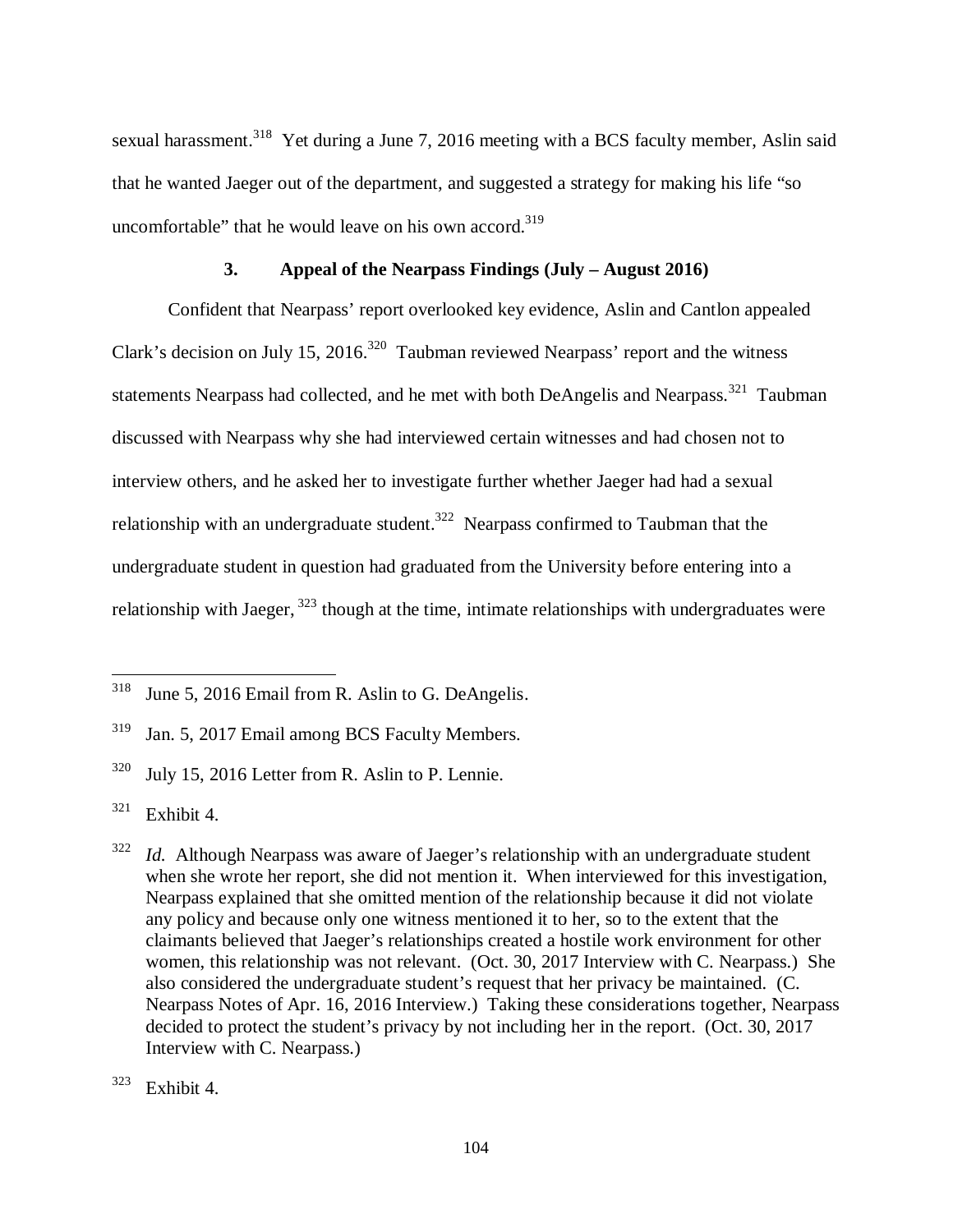not prohibited.<sup>324</sup> Taubman considered Nearpass' investigation to be one of the most thorough with which he had had any involvement, and he concluded that her decisions regarding who to interview were appropriate and without bias.<sup>325</sup> On August 15, 2016, Taubman upheld Clark's decision.<sup>326</sup>

 From a policy compliance perspective, Nearpass' investigation and the ensuing appeal conformed to UR Policy 106 requirements. We found no evidence that Nearpass possessed a discriminatory motive in conducting her investigation and her decisions about which documents to collect and review and which witnesses to interview were well within the discretion granted to her under the policy.<sup>327</sup> Although the investigation would have been even more complete had Nearpass collected and reviewed Facebook messages proffered by Kidd, we do not think, having reviewed the full set of Facebook messages between Kidd and Jaeger—not the redacted set that Kidd proffered to DeAngelis—the finding would have differed.<sup>328</sup>

#### **4. Aftermath of the Nearpass Investigation (June – July 2016)**

Having learned of the Clark ruling upholding the Nearpass findings, some of the Complainants began to share information from the investigation with fellow BCS faculty

<sup>324</sup> University of Rochester, *Faculty Handbook* (revised July 2008).

 $325$  Exhibit 4.

<sup>326</sup> *Id.* The Complainants criticize Taubman's decision, alleging that because he reports to Clark, he was not able to overturn Clark's decision. (EEOC Compl. ¶ 216; Fed. Compl. ¶ 260.) Taubman does not report to Clark, but rather reports to Seligman. (Oct. 17, 2017 Interview with M. Taubman; Nov. 28, 2017 Interview with R. Clark.)

 $327$  Exhibit 3.

<sup>&</sup>lt;sup>328</sup> Nearpass Report; Oct. 30, 2017 Interview with C. Nearpass; Exhibit 16.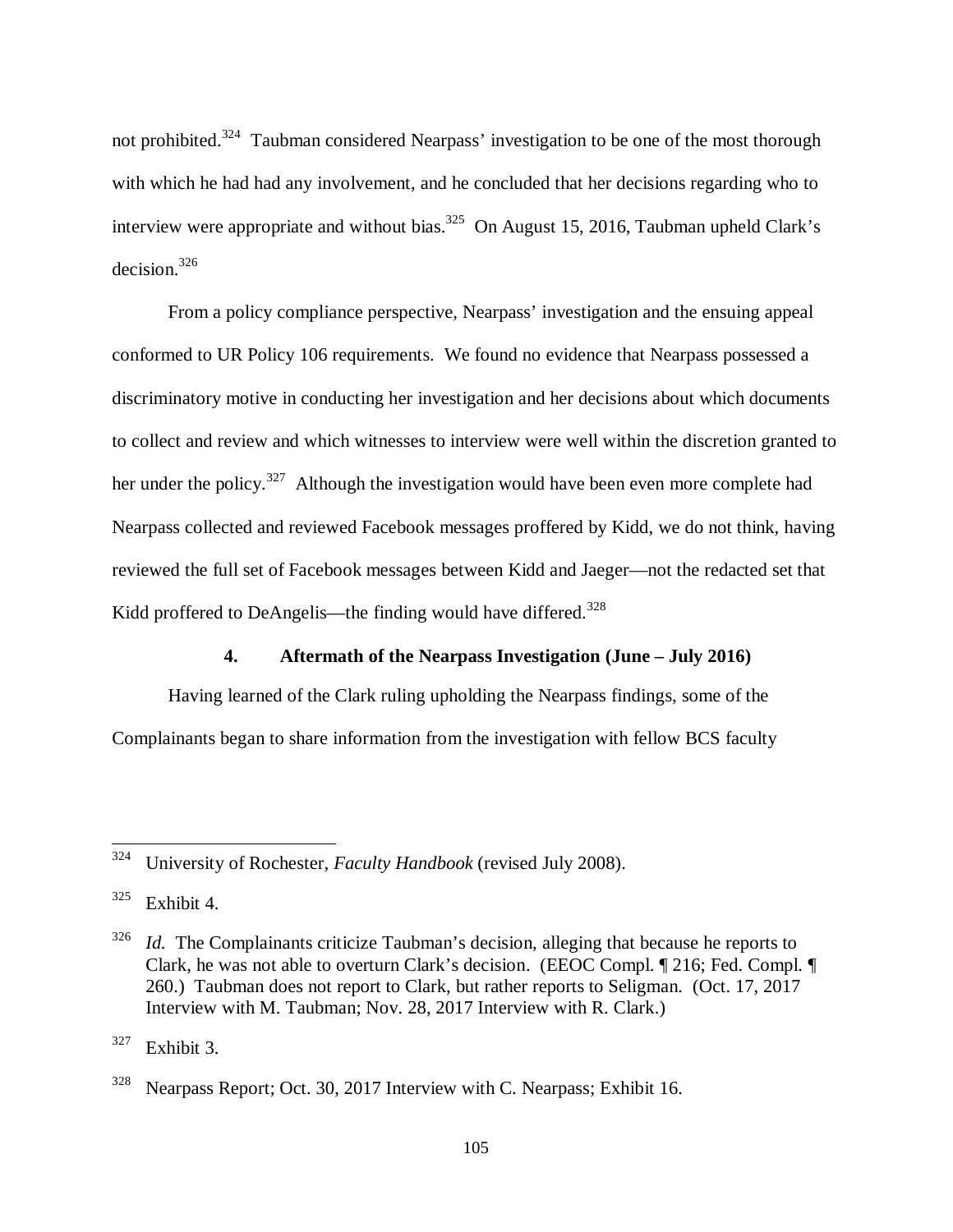members in a bid to put pressure on DeAngelis to take forceful remedial action against Jaeger and on Jaeger to admit to his alleged wrongdoing and apologize (among other demands).  $^{329}$ 

The BCS Faculty Complainants and Jaeger had been asked repeatedly by OOC to keep Nearpass' investigation and its findings confidential.<sup>330</sup> These requests served legitimate goals

l

 University officials conceded that the timing of the promotion was ill-considered. Culver said that "in retrospect I would have changed the timing of when my decision came out." (Oct. 30, 2017 Interview with G. Culver.) Seligman said that he believes that Jaeger's promotion should not have proceeded until after the appeal was exhausted. (Nov. 22, 2017 Interview with J. Seligman.)

 $330$  For example, after Jaeger described instances when he would discuss the investigation with others, Norris instructed Jaeger that "it would be best if he responded that he did not feel he should talk about it." (July 28, 2016 Memorandum to File from G. Norris.) Susan Wormer, Senior Counsel for Labor and Employment, added another note of caution, advising Jaeger to "continue to maintain confidentiality relating to these matters and to refrain from any actions which might be perceived as retaliatory." (Aug. 3, 2016 Email from S. Wormer to F. Jaeger.)

 As for the Complainants, Nearpass "cautioned" Aslin "not to make any more contacts and of course not to tell anyone that there is an investigation ongoing." (Mar. 11, 2016 Email from R. Aslin to G. DeAngelis) (attached as Exhibit 28). Deputy General Counsel Richard Crummins later contacted Aslin and Cantlon to "reiterate what I believe has been Kate

 $329$  In a move that further angered the BCS Faculty Complainants, Jaeger was promoted to full professor before the appeal was filed. (Oct. 24, 2017 Interview with P. Lennie; Oct. 30, 2017 Interview with G. Culver; Nov. 22, 2017 Interview with J. Seligman.) The University followed its standard processes with respect to Jaeger's promotion (Oct. 24, 2017 Interview with P. Lennie; Oct. 30, 2017 Interview with G. Culver), but failed to take into account how the timing could be—and was—perceived. Culver already was reviewing Jaeger's possible promotion several months before the Aslin/Cantlon complaints (Oct. 30, 2017 Interview with G. Culver), and in April 2016, while the investigation was underway, she sent Lennie her recommendation, "without reservation and with high enthusiasm," that Jaeger be promoted. (Apr. 4, 2016 Letter from G. Culver to P. Lennie.) She did consider the Nearpass investigation: "[W]e got indication that the Policy 106 investigation was wrapping up and that it was likely that there would not be a finding of violation, so that's when I decided to move the promotion to the provost office for review." (Oct. 30, 2017 Interview with G. Culver.) Similarly, Lennie, who was the Provost at the time, stated that he held up the promotion until he "knew the outcome" of the Nearpass investigation. (Oct. 24, 2017 Interview with P. Lennie.) Although the initial vote to promote Jaeger was unanimous, Aslin wrote to DeAngelis on March 23, 2016 to revoke his affirmative vote. (Mar. 23, 2016 Email from R. Aslin to G. DeAngelis.)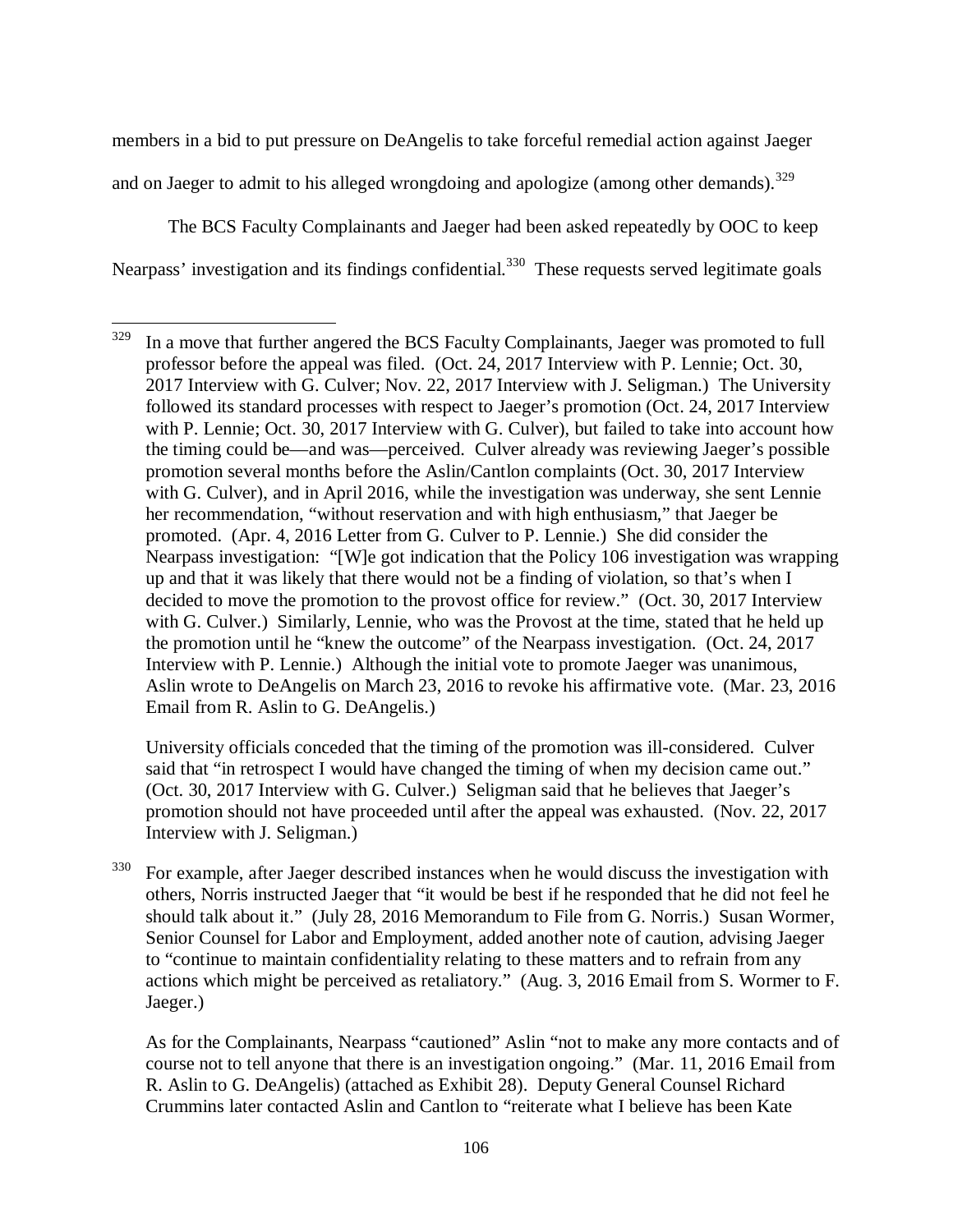and were consistent with UR policy and expectations, and with federal regulatory guidance. Maintaining confidentiality in investigations of potential harassment, to the fullest extent permitted by law and feasible consistent with the need to investigate, serves legitimate and compelling interests. Measures to preserve confidentiality serve to protect privacy and reputations and to encourage people to report misconduct and to be forthcoming in investigations without fear of embarrassment or reprisal. EEOC Guidance for employers provides that, in conducting an investigation of alleged harassment, "[a]n employer should make clear to employees that it will protect the confidentiality of harassment allegations to the extent possible."<sup>331</sup> The Guidance further provides that, while "[a]n employer cannot guarantee complete confidentiality, since it cannot conduct an effective investigation without revealing certain information to the alleged harasser and potential witnesses . . . information about the allegation of harassment should be shared only with those who need to know about it." $332$ Consistent with this federal regulatory guidance, UR Policy 106 also provides that "every effort will be made [by the University] to protect the privacy of all parties" in connection with an investigation, though it also acknowledges that "confidentiality cannot be guaranteed."<sup>333</sup>

In fairness to the BCS Faculty Complainants, the evidence indicates that the OOC sent them mixed signals on this issue. In a July 12 email from Aslin to the BCS Faculty Complainants, Aslin stated that Crummins had given them permission to "discuss the basics of

[Nearpass'] advice that you do not discuss the investigation with potential witnesses and others." (Apr. 14, 2016 Email from R. Crummins to R. Aslin and J. Cantlon.)

332 *Id.*

 $\overline{a}$ 

 $333$  Exhibit 3.

<sup>331</sup> U.S. Equal Emp't Opportunity Comm'n, *Enforcement Guidance on Vicarious Employer Liability for Unlawful Harassment by Supervisors*, § V.C.1 (last modified Apr. 6, 2010).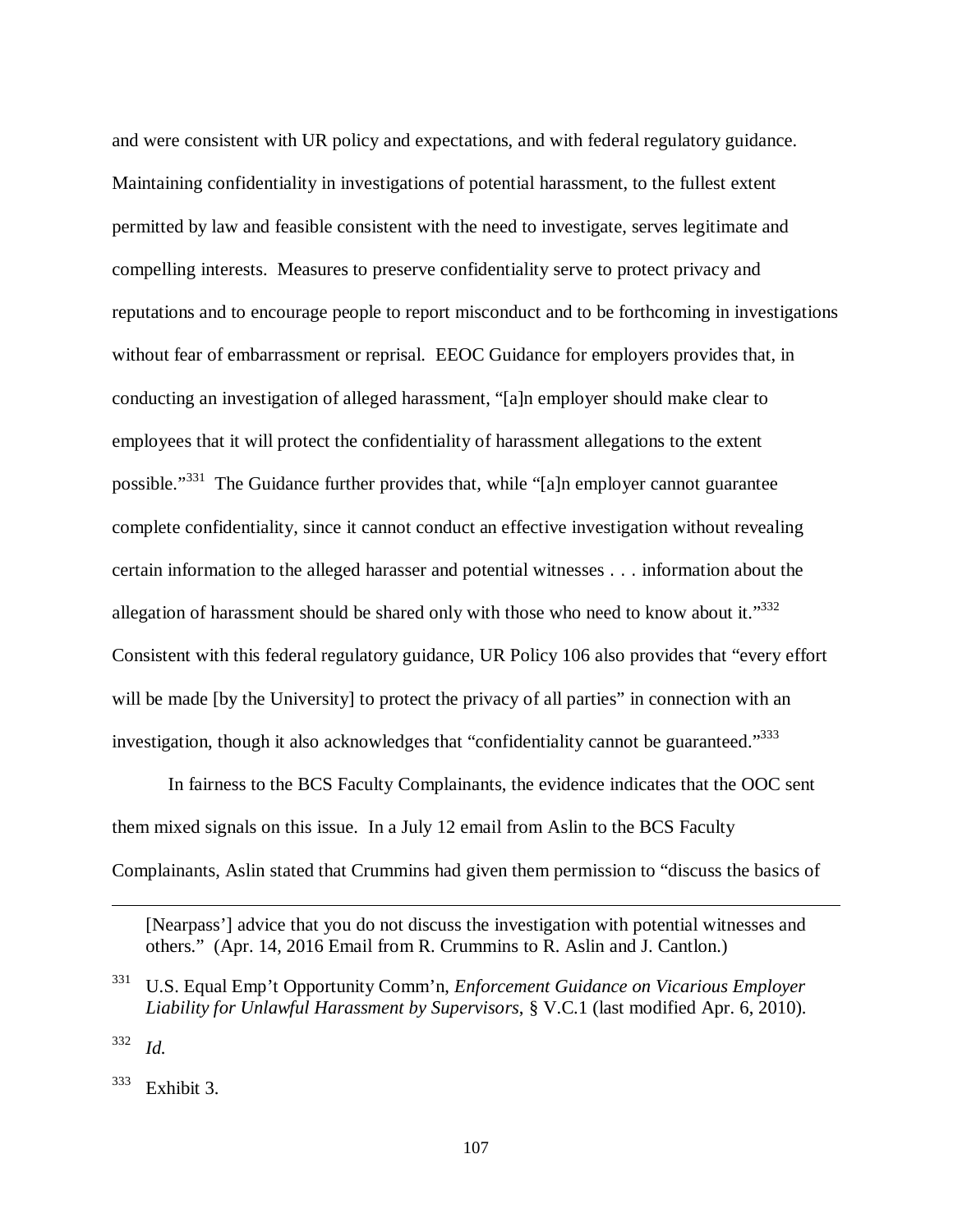the investigation with our colleagues as long as we did not defame TFLo by saying things that are false."<sup>334</sup> According to notes that Kidd took after her interview with Nearpass, Kidd was told that she could disclose the investigation to "friends."<sup>335</sup>

The lack of an official policy statement about the importance of confidentiality only added to the confusion some felt about the scope of confidentiality that applied to the University's investigations.<sup>336</sup> Devising an appropriate policy regarding confidentiality in workplace and academic investigations is, in fact, a complex undertaking, involving a careful balancing of conflicting interests and legal considerations, as we discuss in more detail in Section IV.E below, and we therefore recommend that the University engage outside counsel to assist with that effort, as detailed in Section V.A.5. Whatever complexities may be involved in developing an optimal policy, though, and notwithstanding that we agree that there was a lack of clarity, the University had a legitimate interest in maintaining confidentiality for the protection of witnesses, claimants and Jaeger.

Whether driven by the belief that the confidentiality policy wrongfully protected Jaeger or that the confidentiality policy only prevented false and defamatory statements, Aslin, Cantlon, and other BCS Faculty Complainants engaged in a concerted effort to disclose their allegations about Jaeger's behavior and their interpretation of Nearpass' findings to other faculty. We found

<sup>334</sup> July 12, 2016 Email from R. Aslin to C. Kidd, J. Cantlon, B. Hayden, B. Mahon, S. Piantadosi and S. Heilbronner.

<sup>&</sup>lt;sup>335</sup> C. Kidd Notes from Mar. 18, 2016 Interview with C. Nearpass.

<sup>&</sup>lt;sup>336</sup> The OOC has since prepared a one-page information sheet about the UR Policy 106 process and now provides that to witnesses. The document states that the "University requires that you keep anything related to your interview (including any information discussed during the interview and the fact that an investigation is taking place) confidential. Please do not discuss this investigation or the allegations that are being investigated with anyone." (Exhibit 14.)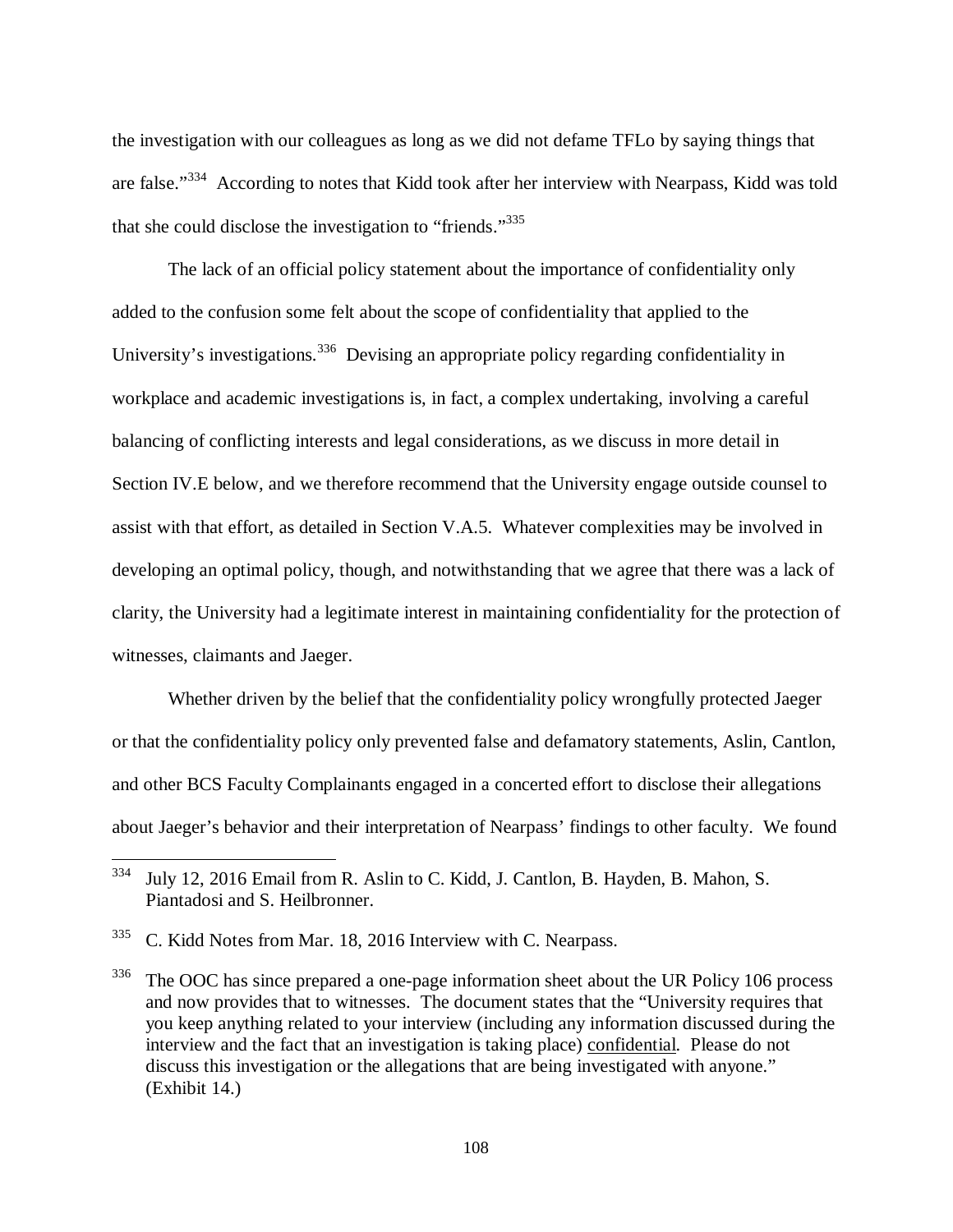evidence that one or more BCS Faculty Complainants met with at least four other faculty members to inform them about Nearpass' findings and planned to meet with others too.<sup>337</sup> In a July 11 email, Aslin informed the other BCS Faculty Complainants that he had met with two faculty members and "brought them up to speed (not stating any details that are beyond the content of the investigative report)."<sup>338</sup> Also in July, one faculty member had what he characterized to DeAngelis as a "deeply uncomfortable" interaction with Mahon.<sup>339</sup> "[I]t became clear," he wrote, "that there is an organized effort under way to spread [Aslin] et al.'s interpretation of the final report."<sup>340</sup> He explained, "I was told details from the report and about the investigation that are of course impossible to verify for those not involved."<sup>341</sup> Faculty 6 also noted that "three other faculty members . . . were similarly approached and 'briefed' by [Mahon], [Hayden] and [Aslin]."<sup>342</sup>

On July 15, 2016, after fielding a complaint from Faculty 6, DeAngelis sent an email to Aslin, saying that he did "not agree with the tactics being taken by people in the department."<sup>343</sup>

<sup>338</sup> *Id.*

l

<sup>339</sup> Email from Witness to G. DeAngelis.

340 *Id.*

341 *Id.*

<sup>337</sup> July 11, 2016 Email from R. Aslin to C. Kidd, J. Cantlon, B. Hayden, B. Mahon, S. Piantadosi, and S. Heilbronner.

<sup>&</sup>lt;sup>343</sup> July 15, 2016 Email from G. DeAngelis to R. Aslin.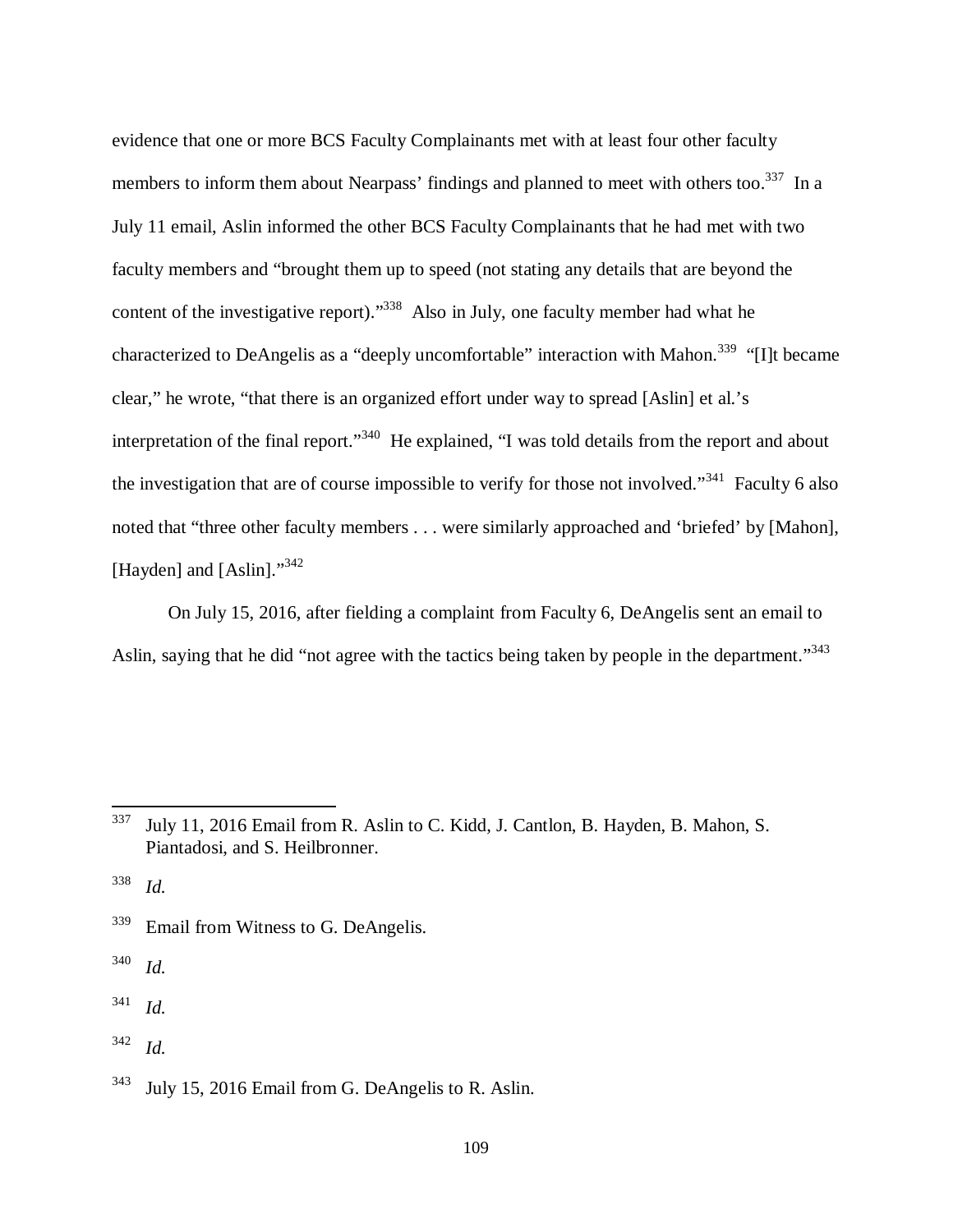DeAngelis feared that "these efforts are going to cause damage within the department that lasts for a very long time" and that his "authority has been undercut."<sup>344</sup>

Jaeger also complained about the BCS Faculty Complainants' breaches of confidentiality. In a July 15 email, he informed Taubman and Culver that the BCS Faculty Complainants' breaches had created an environment in which he could not "conduct [his] research and teaching without fear of being bullied by some of [his] colleagues."<sup>345</sup>

Jaeger breached OOC's expectations of confidentiality as well, although not to the same extent. According to notes of a call that took place on July 28, 2016 with Norris, the University General Counsel, Jaeger said that the "only time he has talked about it is when colleagues have approached him first to ask him about what they've heard."<sup>346</sup> Norris told him "it would be best if he responded that he did not feel he should talk about it."<sup>347</sup> Jaeger also told Curtin that he probably had told people that he "was exonerated and/or that the report concluded that he did not violate any policies."<sup>348</sup>

#### **5. The July 2016 Letter**

In response to complaints by Jaeger and other BCS faculty that the BCS Faculty Complainants were continuing to talk with others in BCS about the investigation, Lennie and Culver sent the July 2016 Letter,  $349$  which stated that the University had "received multiple"

 $\overline{a}$ 

<sup>344</sup> *Id.*

<sup>&</sup>lt;sup>345</sup> July 15, 2016 Email from F. Jaeger to M. Taubman, S. Wormer and E. Caruso.

<sup>346</sup> July 28, 2016 Memorandum to File from G. Norris.

<sup>348</sup> C. Curtin Notes of Aug. 29, 2016 Interview with F. Jaeger.

 $349$  Exhibit 7.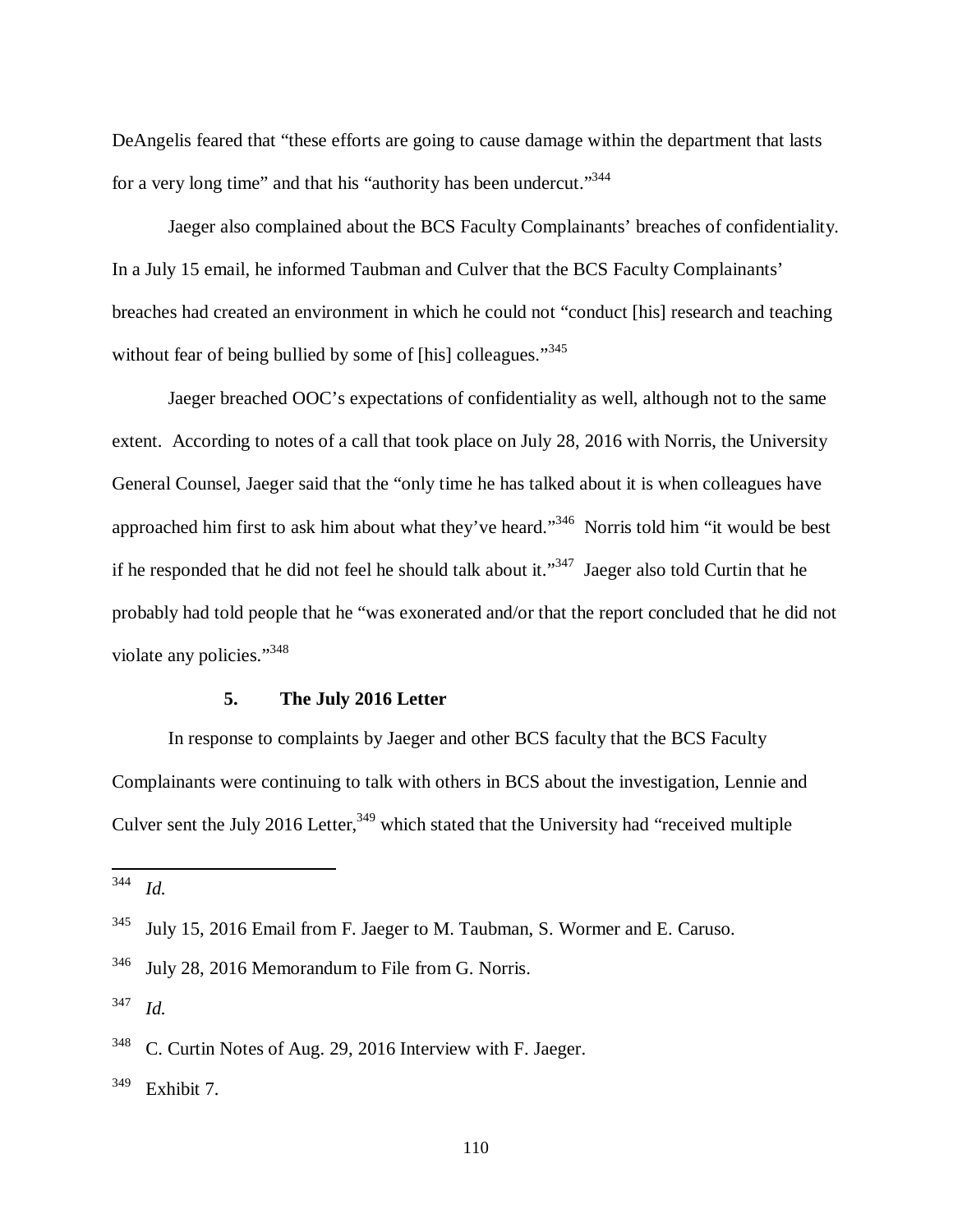reports from several sources expressing concern about gossip . . . about the claims that resulted in the investigation" and denounced "gossip that appears to have undermined the confidentiality of the [investigative] process and fractured the department."<sup>350</sup>

The BCS Faculty Complainants were incensed. Aslin complained that there was "no guidance to any of us" about confidentiality restrictions and questioned, "Why does the perp get to talk and the complainants/victims not?"<sup>351</sup>

### **6. The Curtin Investigation & Appeal Determination (July – November 2016)**

 Believing that Jaeger was "spreading rumors about [her] honesty and reliability to other department members," Kidd filed a complaint with the OOC accusing Jaeger of retaliating against her for participating in the Nearpass investigation.<sup>352</sup> Kidd also objected to being identified by name in Nearpass' report, despite Nearpass allegedly having stated that she would not be named without permission, and to the fact that the Nearpass report included that three witnesses had questioned Kidd's credibility.<sup>353</sup>

 In response, over the course of the next two months, Curtin interviewed 12 witnesses, including Kidd, Jaeger, Aslin, Cantlon, Newport, Mahon and Hayden.<sup>354</sup> After conducting an

l

<sup>350</sup> *Id.*

<sup>351</sup> July 27, 2016 Email from R. Aslin to J. Cantlon, B. Hayden, B. Mahon, C. Kidd and S. Piantadosi; *see supra*, at n. 330 (note collecting emails regarding the expectation to maintain confidentiality).

 $352$  July 21, 2016 Letter from C. Kidd to G. Culver, G. DeAngelis and R. Crummins (attached as Exhibit 29.)

 $354$  Sept. 26, 2016 C. Curtin Report ("Curtin Report").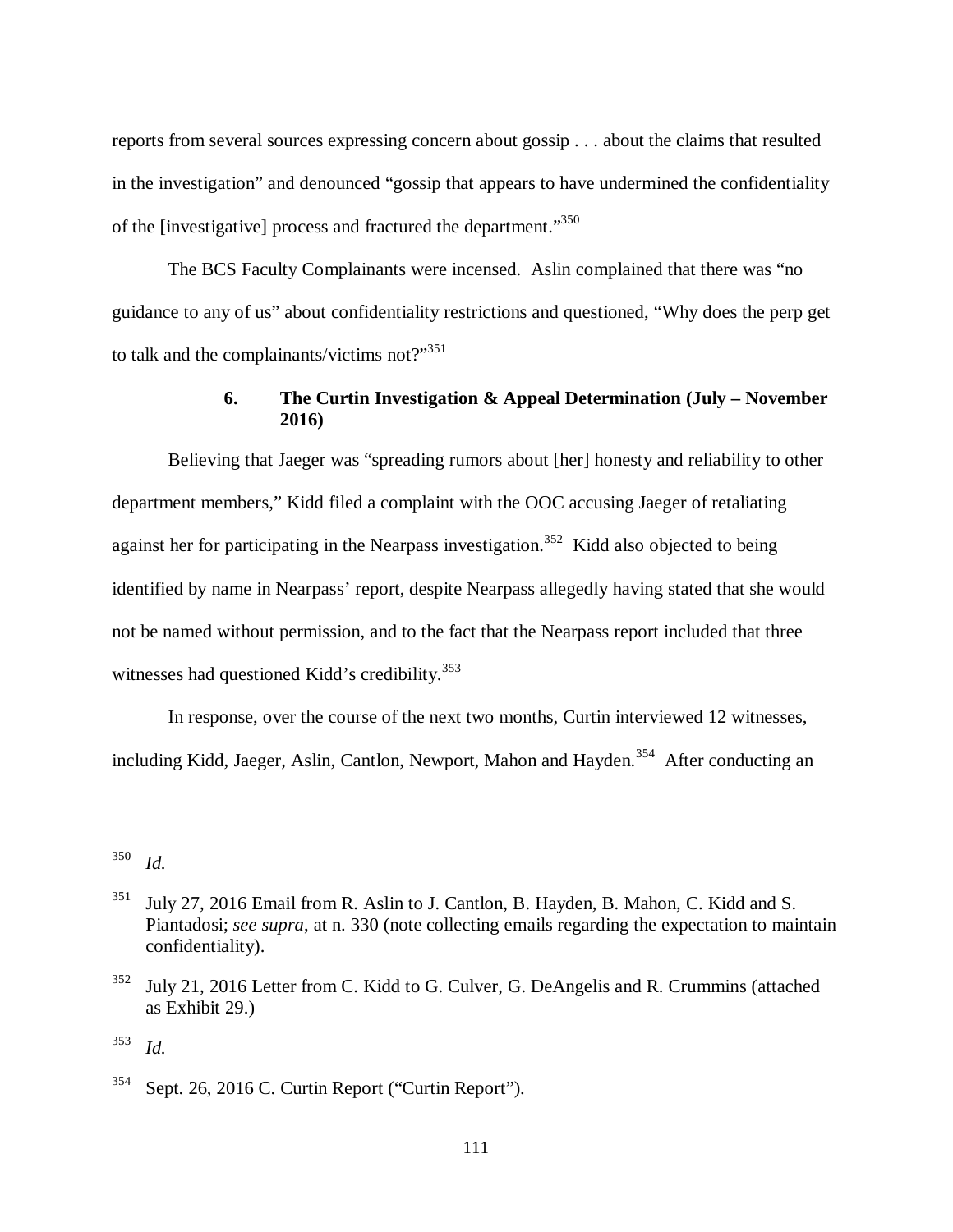initial round of interviews, Curtin requested access to BCS faculty members' emails because "issues around confidentiality became significant."<sup>355</sup>

 Curtin's report, delivered on September 26, 2016, validated some of Kidd's allegations.<sup>356</sup> Curtin concluded that Jaeger (and also "Complainants in the first investigation") had breached confidentiality during and after the investigation and that Nearpass' disclosure of Kidd's name was not appropriate.<sup>357</sup> Curtin found, however, that the decision by Nearpass to identify Kidd by name was mitigated by the fact that Jaeger would have been able to identify her anyway, due to the nature of her allegations.<sup>358</sup> Curtin also determined there was not sufficient evidence to find that "references [among BCS faculty members] to allegations being 'made up' or 'untrue' were specifically in regard to [Kidd]"; that Jaeger was the source of the comments

<sup>355</sup> Curtin Report; Dec. 8, 2017 Interview with C. Curtin. In July 2016, Wormer had implemented a litigation hold on BCS faculty members' emails to "preserve all documents (electronic and hard copy) that are related to [the] respective complaints about Florian Jaeger and the recent investigation." (July 5, 2016 Email from S. Wormer to G. DeAngelis.) Wormer identified the genesis of the litigation hold as a July 1, 2016 letter the University had received from a law firm representing Aslin and Cantlon. (July 5, 2016 Email from S. Wormer to G. DeAngelis; Oct. 26, 2017 Interview with S. Wormer.) When interviewed, Wormer explained that the University decided to then review the preserved emails (1) to address complaints made by several BCS faculty members of breaches of confidentiality during and after the Nearpass investigation, and (2) to comply with Curtin's request to view emails as part of the investigation of Kidd's retaliation claims. This email search and review applied to the claimants, Jaeger, Kurumada, and DeAngelis. (Oct. 26, 2017 Interview with S. Wormer.)

 $356$  Curtin Report, 18. That same day, Curtin delivered a second report to Norris. This second report focused on whether senior faculty were aware of Jaeger's alleged conduct before Nearpass' investigation, whether faculty had received sexual harassment training, and the environment within BCS following Nearpass' investigation. The report also included suggestions from witnesses about how BCS could improve the environment. (Sept. 26, 2016 C. Curtin Supplemental Report.)

<sup>&</sup>lt;sup>357</sup> Curtin Report, 18.

<sup>358</sup> *Id.*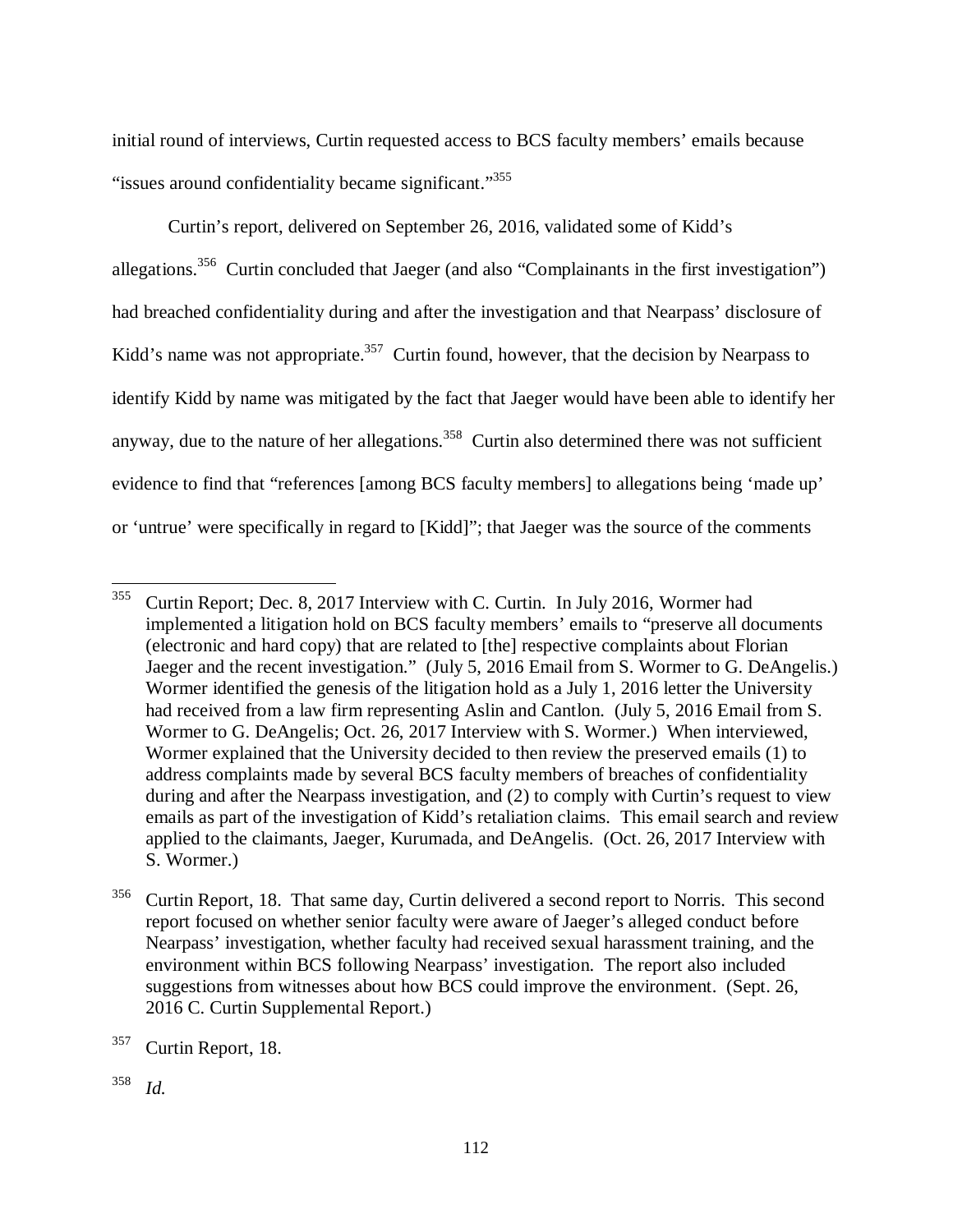about Kidd's credibility or her motive for participating in Nearpass' investigation; or that Jaeger's statements to other people were made in retaliation rather than in defense of his reputation.<sup>359</sup> On October 4, 2016, Culver accepted most of the findings of the Curtin report.<sup>360</sup>

On October 31, Kidd appealed Culver's determination,<sup>361</sup> which was denied on November 17.<sup>362</sup> Clark rejected Kidd's claim that Curtin's investigation was biased, finding "nothing in the investigation" that revealed any bias by the investigator.<sup>363</sup>

# **7. Bixby Complaint (August 2016)**

While the Curtin investigation was ongoing, a new complaint relating to Jaeger was

presented to the University administration: on August 23, 2016, Bixby, together with Graduate

<sup>359</sup> *Id.*

<sup>&</sup>lt;sup>360</sup> Oct. 4, 2016 Letter from G. Culver to C. Kidd (attached as part of Exhibit 4). In adopting Curtin's conclusion, Culver disagreed with Curtin's finding that Nearpass "took no steps to mitigate [Kidd's] concerns about the accused knowing the identity of other witnesses." (*Id.*) Culver characterized that finding as "simply untrue." (*Id.*) We, however, agree with Curtin's conclusion. While we credit Nearpass' view that any description of the allegations relating to Kidd would have made their identity obvious, and note that UR Policy 106 does not guarantee that confidentiality will be maintained, it was still an error of judgment to refer to her by name, revealing her identity not only to the accused but also to University decision-makers—DeAngelis, Clark, and Taubman—for whom the allegations would not have obviously identified Kidd.

<sup>&</sup>lt;sup>361</sup> Oct. 31, 2016 Email from C. Kidd to R. Clark.

 $362$  Exhibit 4.

<sup>&</sup>lt;sup>363</sup> *Id.* We reviewed the full Curtin Report investigation file—including notes of the interviews she conducted with witnesses—and interviewed Curtin. We find no factual basis for Kidd's accusation that Curtin was not capable of conducting an independent investigation solely because the University paid her fees. Curtin has conducted or supervised over 1,000 independent investigations. (Curtin Report, 1 n.1.) Her ethical obligation was to make findings independently of the University. The practical reality is someone or some entity needs to pay. No employer would or could impose, at least before a finding of culpability, the economic burdens of an investigation on employees. That cost must be shouldered by the employer.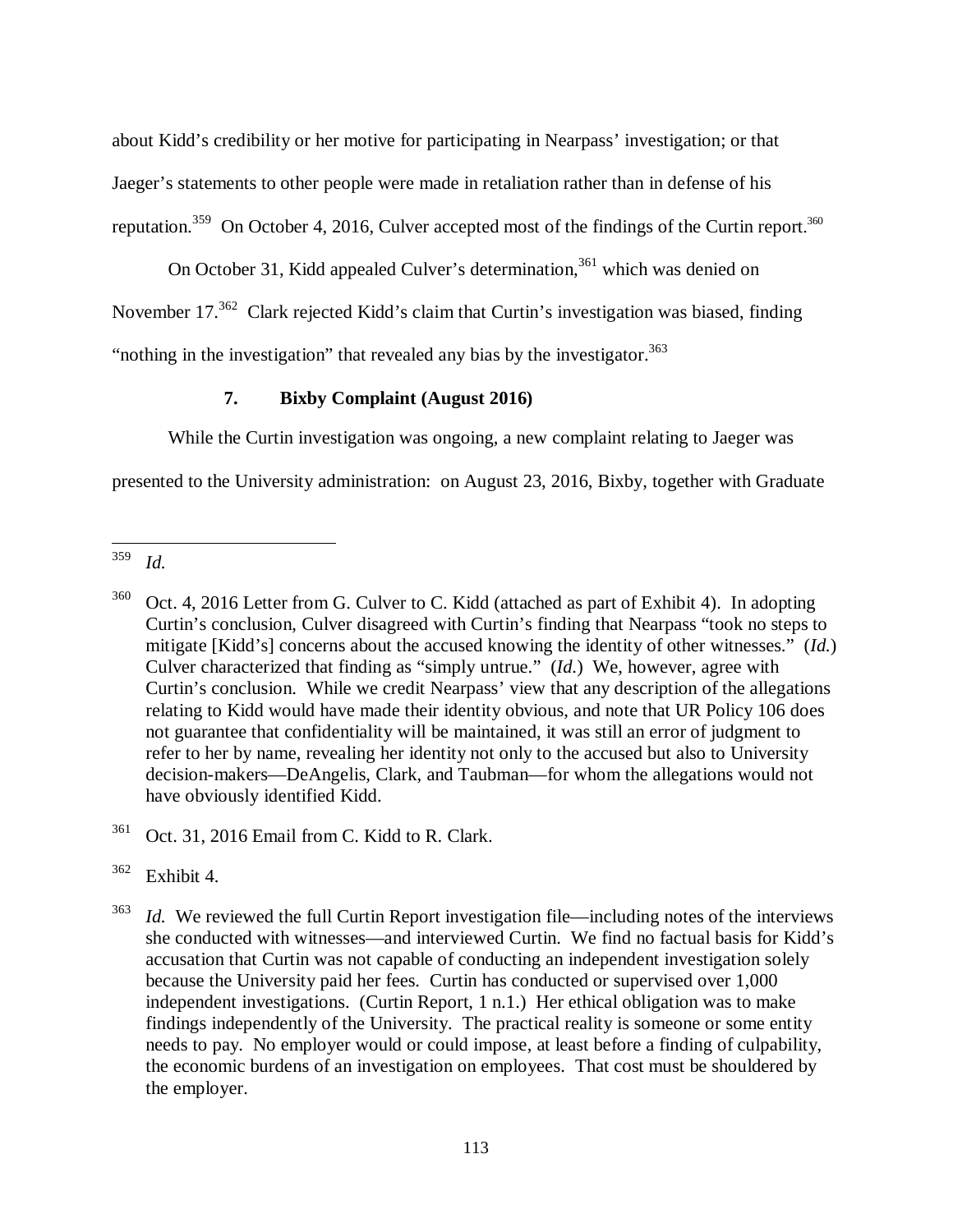Student 14, Graduate Student 17, Graduate Student 4 and Post-doctoral Fellow 13, sent a letter to Lennie, Culver, Heinzelman and DeAngelis alleging that they had "experienced and/or witnessed harassment and inappropriate sexual comments" from Jaeger while they had been in BCS.  $^{364}$ This group of former students and researchers stated that this conduct created an environment that "adversely affected [their] professional development, including missed educational opportunities at courses/workshops he led, missed networking with [their] peers at social events he attended, and/or missed academic collaborations with his advisees."<sup>365</sup>

Bixby's letter triggered the University's duty to respond; under UR Policy 106, "the University will look into and respond to all good faith concerns and complaints raised under this Policy . . . .<sup>366</sup> The University did respond—Lennie responded on August 26, 2016 that he would "look into the issues you raise"; DeAngelis and Culver offered to meet with Bixby; Lennie and Sturge-Apple met with Bixby on September 7, 2016; and Levy met with Bixby on September 15, 2016.<sup>367</sup> Although the OOC typically oversees investigations into allegations that implicate UR Policy 106, Levy oversaw the response to Bixby's concerns because the allegations

 $364$  Exhibit 13. Although these individuals did not join Bixby's letter anonymously at the time, they have requested anonymity in connection with this investigation and report.

<sup>&</sup>lt;sup>365</sup> *Id.* Nearpass had interviewed three of the five signatories to Bixby's August 2016 letter during the Jaeger investigation. (Nearpass Interview List.)

 $366$  Exhibit 3.

<sup>367</sup> Aug. 23, 2016 Email from G. DeAngelis to P. Lennie, G. Culver and W. Heinzelman; Aug. 23, 2016 Email from W. Heinzelman to G. DeAngelis; Aug. 23, 2016 Email from G. Culver to G. DeAngelis, W. Heinzelman and P. Lennie; Aug. 26, 2016 Email from P. Lennie to K. Bixby, W. Heinzelman, G. Culver and G. DeAngelis; Sept. 8, 2016 Email from K. Bixby to P. Lennie and M. Sturge-Apple (attached as Exhibit 30); Sept. 23, 2016 Email from K. Bixby to M. Levy (attached as part of Exhibit 31).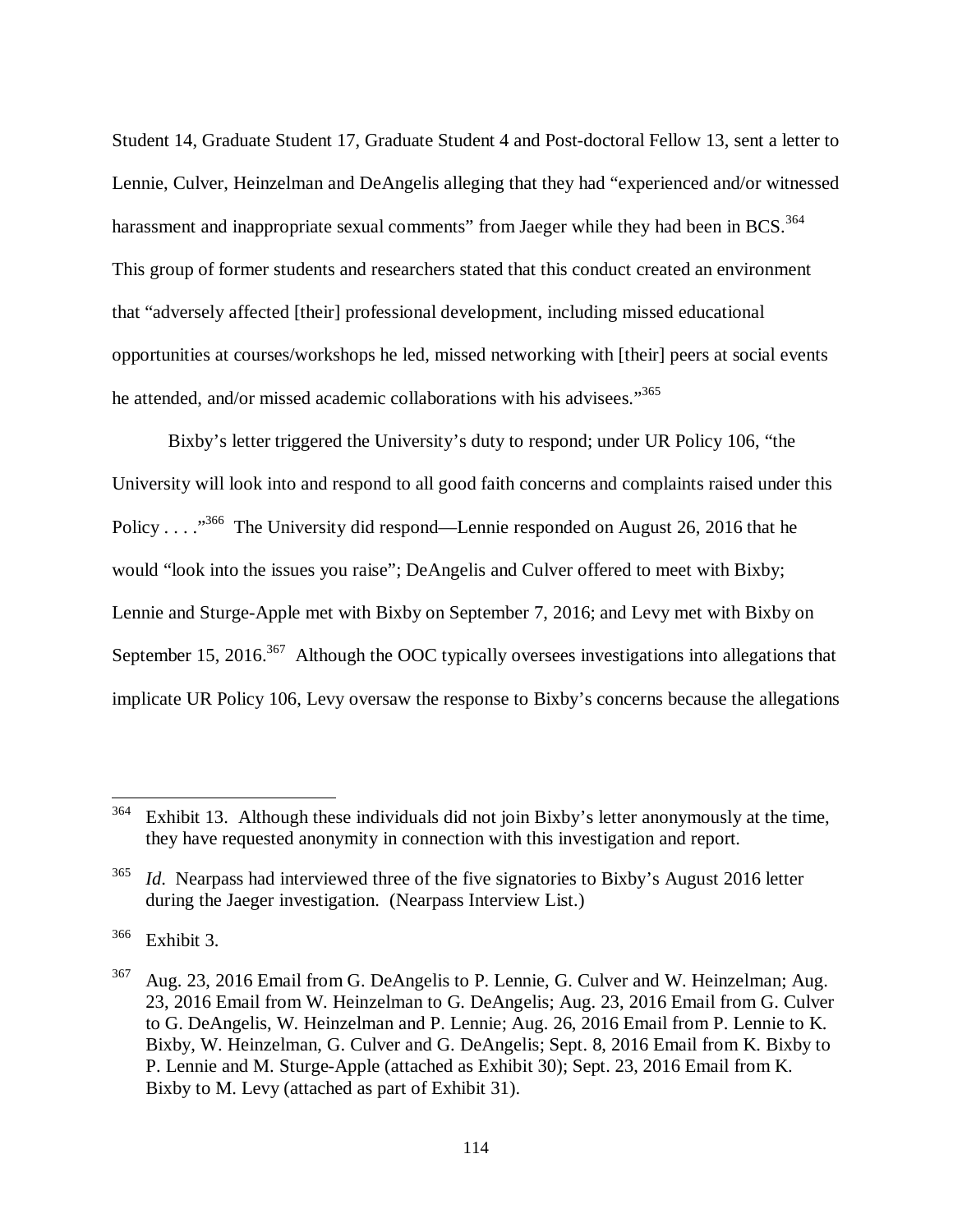dealt with a topic—Jaeger's conduct—that the University had already investigated.<sup>368</sup> Levy's mandate was to determine whether Bixby—who had already been interviewed by Nearpass during the University's investigation into Jaeger's behavior—had new information about Jaeger.<sup>369</sup>

To address Bixby's concerns, Levy conducted a comprehensive review of the previous Jaeger complaints—she told Bixby that she "was provided the opportunity to review portions of the most recent investigation file, including the [Nearpass] report . . . related determination letters, pertinent witness interview summaries, and follow up documents."<sup>370</sup> Levy also reviewed Bixby's correspondence with DeAngelis during the 2013 complaint process and DeAngelis' follow-up with Jaeger and Bixby.<sup>371</sup> Based on this review, Levy assured Bixby that the University's prior investigation into Jaeger's conduct was thorough and appropriate. $372$ Bixby disagreed. She said that efforts to instruct Jaeger "to have boundaries and not harass people ha[d] been ineffective," noting that "Florian mocked the sexual harassment prevention training openly in late 2015."<sup>373</sup>

Despite Bixby's lingering concerns about Jaeger, she declined to file a new complaint and expressed frustration with the University's process for handling sexual harassment

<sup>368</sup> Jan. 6, 2018 Email from G. Norris to Debevoise & Plimpton LLP.

<sup>&</sup>lt;sup>369</sup> Sept. 29, 2016 Email from M. Levy to K. Bixby (attached as part of Exhibit 31); Jan. 6, 2018 Email from G. Norris to Debevoise & Plimpton LLP.

 $370$  Oct. 4, 2016 Email from M. Levy to K. Bixby (attached as part of Exhibit 31).

<sup>371</sup> *Id*.

 $372$  Oct. 11, 2016 Email from K. Bixby to M. Levy (attached as part of Exhibit 31). <sup>373</sup> *Id*.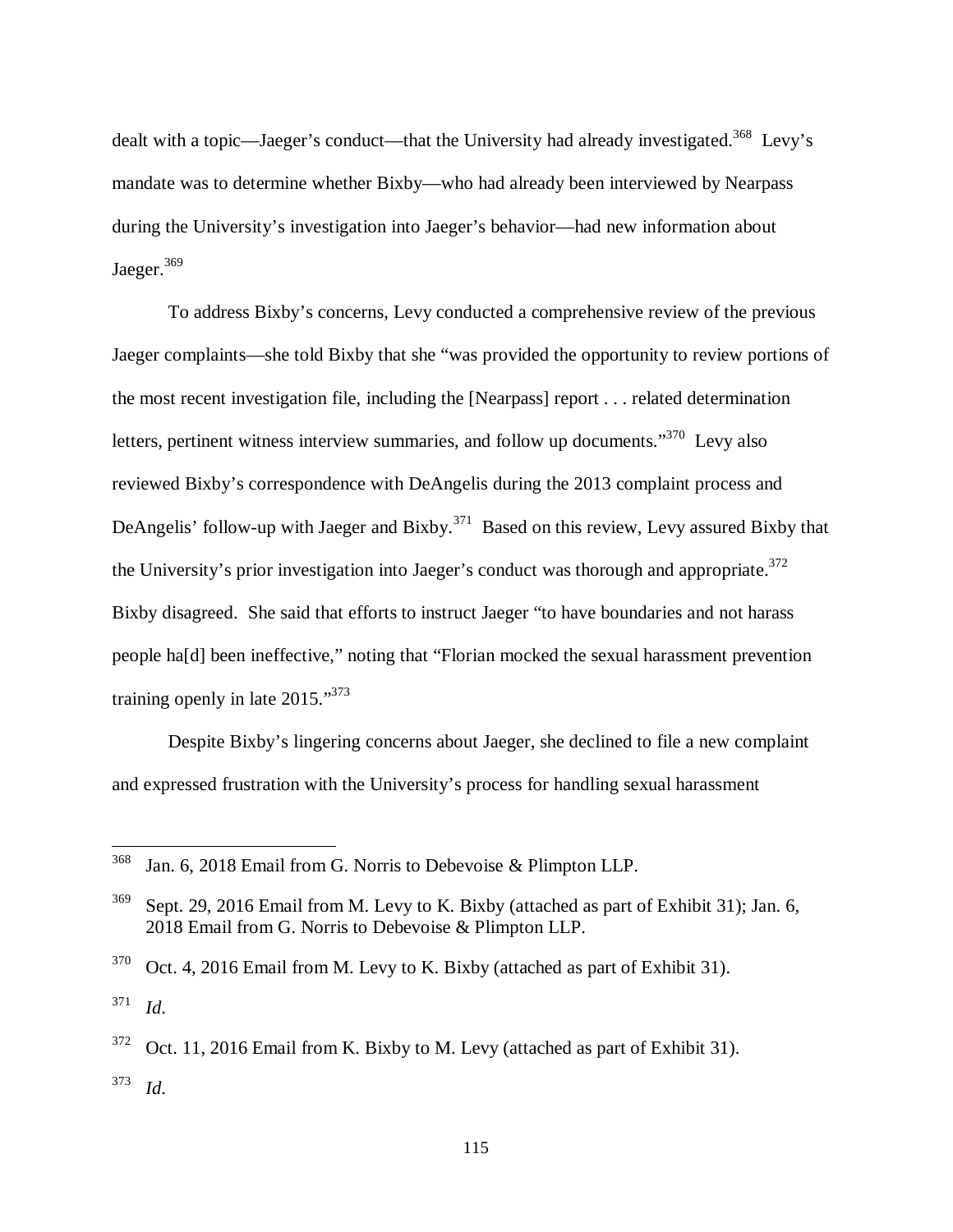complaints, stating that she was "not . . . comfortable going through the university's current process again."<sup>374</sup> Bixby added, "given that you also mentioned at lunch that people have to quit grad school for the environment to be considered hostile, why would I want to make a new formal complaint? I already know what the outcome will be."<sup>375</sup>

Levy proceeded to contact potential witnesses. Levy followed up with the two signatories to Bixby's letter who had not been interviewed during the Nearpass investigation, but only Graduate Student 14 spoke with Levy.<sup>376</sup> Graduate Student 14 told Levy that Jaeger had acted inappropriately towards her in insulting, highly dismissive, hurtful and condescending ways and had also made a pass at her at Lux during her first year.<sup>377</sup> Levy allowed Graduate Student 14 to review her notes from their meeting before forwarding them to the OOC.<sup>378</sup> The OOC took no further action.

The University's response to Bixby's letter was in compliance with UR Policy 106 procedures. UR had recently completed an exhaustive investigation into allegations that Jaeger sexually harassed students, and three of the five signatories of Bixby's letter had been

 $\overline{a}$ 

<sup>377</sup> M. Levy Notes of Oct. 7, 2016 Interview with Graduate Student 14; Oct. 13, 2017 Interview with Graduate Student 14.

<sup>374</sup> *Id.*

<sup>375</sup> *Id.* Levy denies this description of her conversation with Bixby. According to Levy, she told Bixby that "access to educational opportunity must be sufficiently impacted to demonstrate severe or pervasive [harassment], not that someone would have to leave. (Oct. 4, 2017 Interview with M. Levy.)

<sup>376</sup> Oct. 4, 2016 Email from Levy to Graduate Student 14; Oct. 4, 2016 Email from M. Levy to Graduate Student 4; Oct. 4, 2016 Email from M. Levy to Post-doctoral Fellow 13; Oct. 4, 2016 Email from M. Levy to Graduate Student 17; Oct. 21, 2016 Email from M. Levy to Graduate Student 17 (all attached as part of Exhibit 32).

<sup>&</sup>lt;sup>378</sup> Nov. 15, 2017 Interview with M. Levy; Oct. 13, 2017 Interview with Graduate Student 14; Oct. 7, 2016 Graduate Student 14 edits to M. Levy's Notes.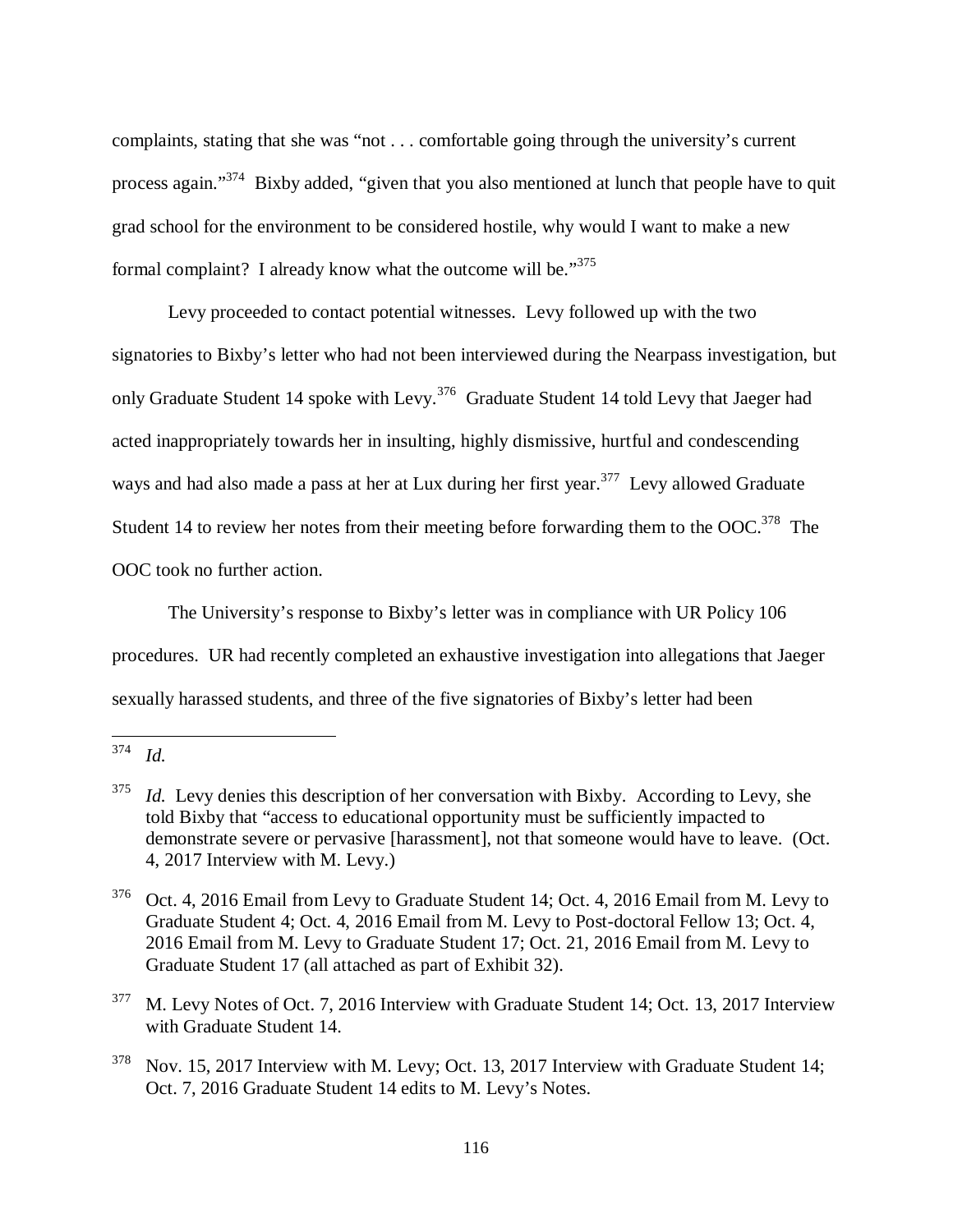interviewed by Nearpass during that investigation.<sup>379</sup> Bixby's letter did not bring forth new allegations of misconduct, and Levy's interview with Graduate Student 14—who had not been interviewed by Nearpass—did not elicit information that would have altered the outcome of the University's judgment that Jaeger did not violate UR Policy 106.

### **8. DeAngelis Sanctions Jaeger and Forms Workplace Conduct Committee (August – September 2016)**

Although invisible to the claimants and the witnesses who had complained about Jaeger's conduct, Jaeger did face consequences from the University as a result of the Aslin/Cantlon complaint. On August 29, DeAngelis officially reprimanded Jaeger, highlighting in a letter all of the conclusions of the Nearpass investigation that DeAngelis found disturbing or troubling, even if they did not violate University policies.<sup>380</sup> In the letter, which had been reviewed by the OOC, DeAngelis instructed Jaeger to complete training on respectful workplace behavior by December 1, 2016; to "reflect on these matters"; and to work on modifying his behavior.<sup>381</sup> He included this last piece despite the Nearpass finding that Jaeger's conduct had already improved markedly from the earlier period.

Second, DeAngelis announced to BCS faculty the formation of a Workplace Behavior Committee (made up of Duje Tadin, Kathy Nordeen, Renee Miller and Alyssa Kersey) "to raise awareness" of sexual harassment and other types of unacceptable workplace behavior and "to put procedures and guidelines in place that will help to promote a healthy and happy workplace."<sup>382</sup>

<sup>379</sup> C. Nearpass Interview List.

<sup>380</sup> Exhibit 5.

<sup>381</sup> *Id.*

<sup>382</sup> Aug. 29, 2016 Email from G. DeAngelis to BCS Faculty, Staff, Students and Post-Doctoral Fellows (attached as Exhibit 33).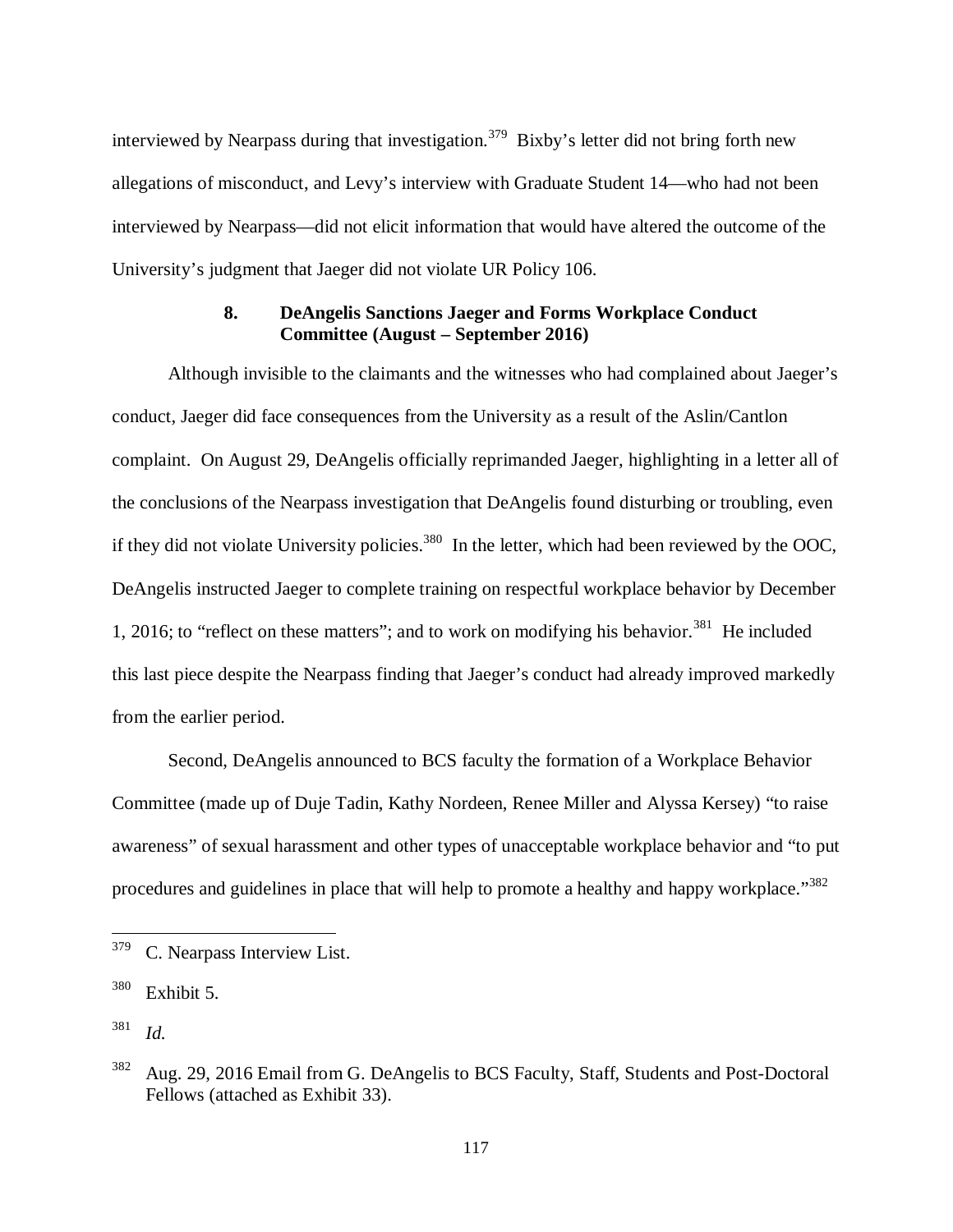That Committee proceeded to meet through the fall of 2016 and to prepare draft guidelines, which it sent on November 19 to the University's OOC for input.<sup>383</sup>

Despite DeAngelis' efforts to move forward, Aslin, Cantlon, Kidd and the other EEOC Complainants remained profoundly upset by the University's handling of their allegations and expressed their views to Lennie, Taubman, Seligman and others throughout the fall of 2016. Aslin threatened to leave the University, including in a September 5 letter to Lennie taking the position that Jaeger must make a "good faith attempt to reconcile, first by apologizing to the affected students and then by admitting to the faculty that he behaved badly," or "leave[] the university."<sup>384</sup> If Jaeger did not agree to that course of action, Aslin stated that he and many of the other faculty members would leave the University.<sup>385</sup> Along similar lines, Kidd wrote to

 On October 7, 2017, the BCS Workplace Behavior Committee sent a letter to the Faculty Senate Executive Committee requesting that they revisit and revise University policies on harassment and discrimination. (Oct. 7, 2017 Letter from Workplace Behavior Committee to Faculty Senate Executive Committee.) The letter noted that their own effort to establish guidelines "never really advanced anywhere as it met with resistance from the central administration." (Oct. 7, 2017 Letter from Workplace Behavior Committee to Faculty Senate Executive Committee.)

<sup>&</sup>lt;sup>383</sup> Nov. 19, 2016 Email from G. DeAngelis to S. Wormer, M. Levy, G. Culver and P. Lennie; Nov. 19, 2016 G. DeAngelis BCS Workplace Behavior Guidelines Draft (attached as Exhibit 34). The OOC asked for time to review the proposals because "there are a number of places where information is either incomplete or inconsistent (with policies/practice)." (Nov. 21, 2016 Email from S. Wormer to G. DeAngelis.) After not receiving a response from Wormer for several weeks, DeAngelis sent an email to her on January 22, 2017 asking for a status update (Jan. 22, 2017 Email from G. DeAngelis to S. Wormer.); Wormer responded that the OOC has been busy with other matters but had briefly reviewed the guidelines and decided they needed "pretty much an entire overhaul." (Jan. 22, 2017 Email from S. Wormer to G. DeAngelis.) Additional progress on the draft guidelines for BCS stalled at this point until February, when Norris met with the BCS Workplace Behavior Committee to discuss their proposals.

<sup>384</sup> Sept. 5, 2016 Letter from R. Aslin to P. Lennie.

<sup>&</sup>lt;sup>385</sup> Sept. 5, 2016 Letter from R. Aslin to P. Lennie. This was not the first time Aslin had threatened to leave the University in response to the Jaeger investigation. On August 11, for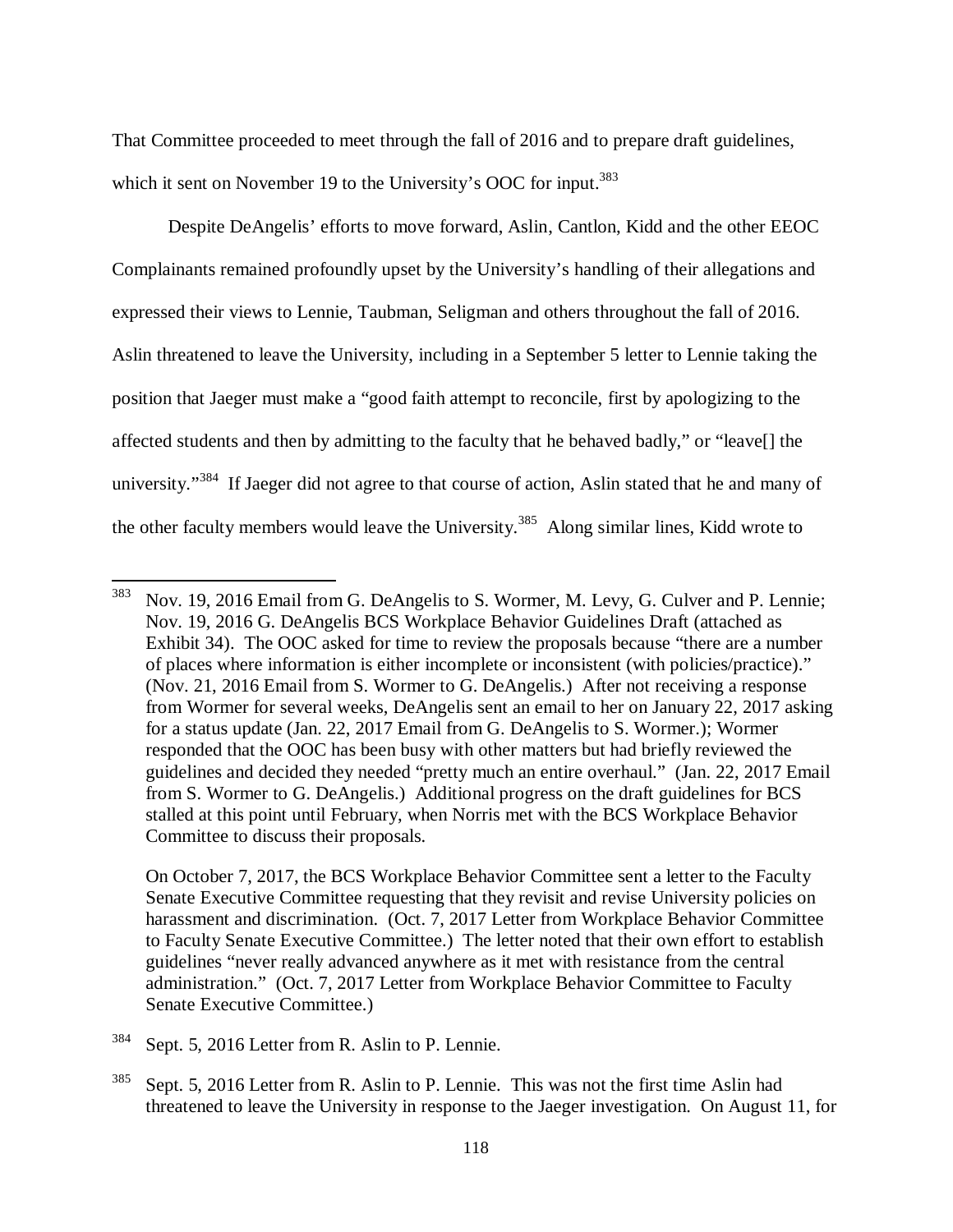Lennie on September 19 that "the distress in my department will not be resolved until we address the fact that the investigation itself was deeply flawed."<sup>386</sup>

DeAngelis continued to try to facilitate some form of resolution or closure. On September 20, DeAngelis told Aslin that he has imposed "sanctions" on Jaeger but that he could not, consistent with longstanding practices concerning personnel matters, reveal what they are.<sup>387</sup> Aslin told Lennie that this was insufficient "because there needs to be 'closure' for the complainants and witnesses."<sup>388</sup> Two days later, DeAngelis asked Aslin and Cantlon to meet with the University Intercessor, Lynnett Van Slyke, to figure out the "right approach" for "facilitat[ed] discussions."<sup>389</sup> Aslin refused, stating that he does "not trust anyone associated with the UR legal department" and does "not feel comfortable 'negotiating' on behalf of the victims."<sup>390</sup>

#### **9. Claimants' Meetings with Seligman and Van Slyke (October - November 2016)**

In October, Aslin and Cantlon signaled a new willingness to compromise. They met with Seligman on October 26 to discuss their concerns and expressed an openness to a "reconciliation

example, Aslin wrote a faculty member that he was considering leaving "immediately." Email from R. Aslin to Witness.

<sup>387</sup> Sept. 20, 2016 Email from R. Aslin to P. Lennie.

<sup>&</sup>lt;sup>386</sup> Sept. 19, 2016 Email from C. Kidd to P. Lennie and G. DeAngelis; Sept. 19, 2016 Letter from C. Kidd to P. Lennie and G. DeAngelis.

<sup>388</sup> *Id.*

<sup>&</sup>lt;sup>389</sup> Sept. 21, 2016 Email from G. DeAngelis to R. Aslin (attached as Exhibit 35).

 $390$  Sept. 22, 2016 Email from R. Aslin to G. DeAngelis.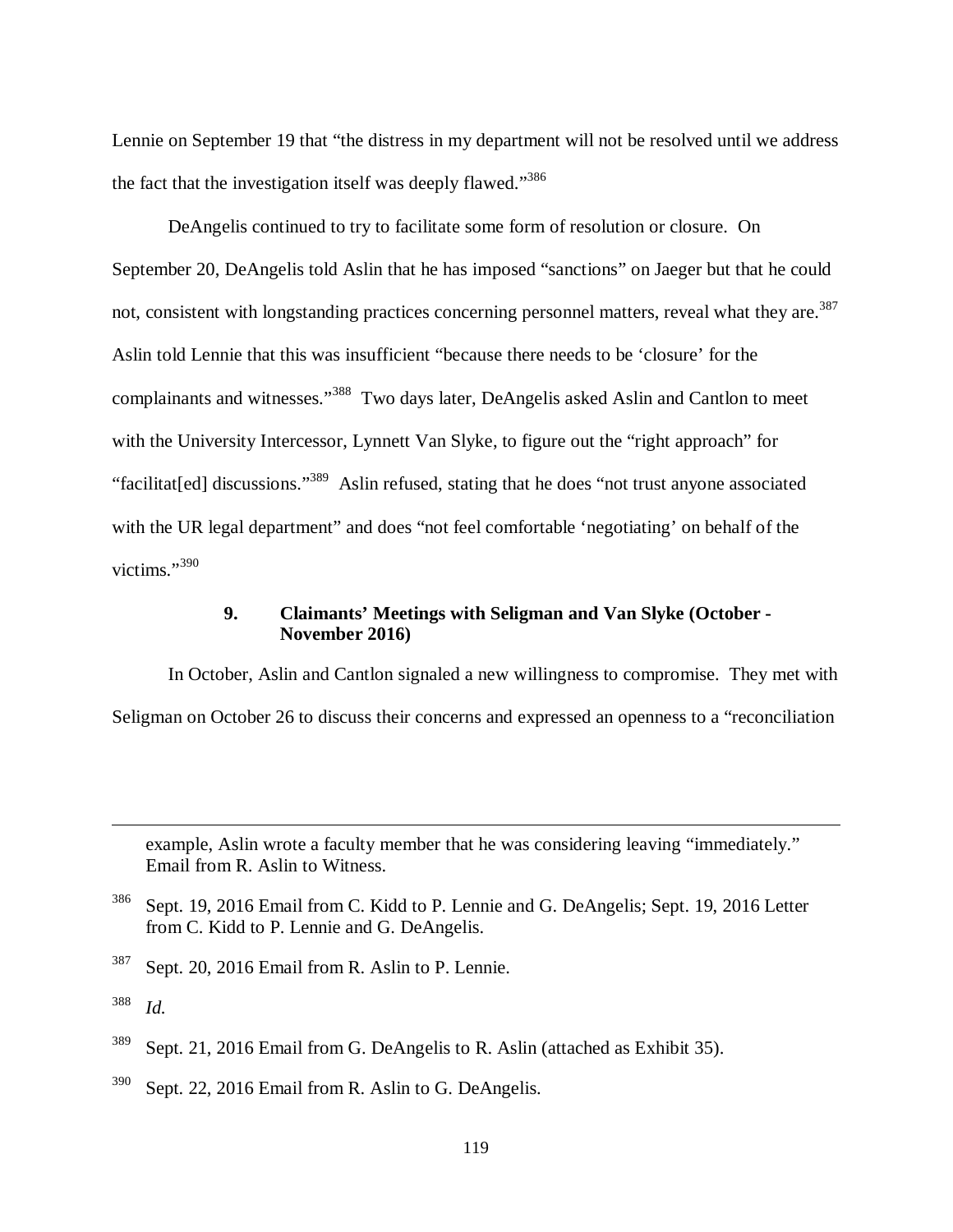process."<sup>391</sup> The meeting focused on "suggestions...that might improve our processes with respect to Title IX and 106 cases" and Aslin's and Cantlon's thoughts on "how can we heal BCS."<sup>392</sup> Aslin and Cantlon asked for Seligman's support for a revised Intimate Relationships Policy that would prohibit consensual relationships between faculty members and graduate students in the same department; Seligman said that he would not oppose such a prohibition but that it was the Faculty Senate's responsibility to propose and approve changes to the policy. Second, Aslin and Cantlon recommended removing Jaeger from his directorship of CLS.<sup>393</sup> Although Seligman does not remember if he supported Jaeger's removal, AS&E subsequently recommended Jaeger's removal from the post.<sup>394</sup> Third, Aslin and Cantlon pressed Seligman to impose a moratorium on Jaeger's ability to recruit new graduate students; Seligman recalls not agreeing with that proposal.<sup>395</sup> Fourth, Aslin and Cantlon said that the University needed to make a statement about the case.<sup>396</sup> Fifth, they insisted that Jaeger needed to acknowledge fault and undergo training.<sup>397</sup> Seligman "promised to circle back to Aslin and Cantlon" after

<sup>392</sup> *Id.*

 $\overline{a}$ 

<sup>393</sup> *Id.*

<sup>395</sup> Exhibit 36; Nov. 22, 2017 Interview with J. Seligman.

<sup>396</sup> Exhibit 36.

 $391$  Oct. 26, 2016 J. Seligman Notes on Meeting with R. Aslin and J. Cantlon (attached as Exhibit 36).

<sup>&</sup>lt;sup>394</sup> Oct. 30, 2017 Interview with G. Culver; Jan. 2, 2018 Interview with G. DeAngelis. DeAngelis' understanding of Jaeger's removal was that it was not done "as a consequence of the investigation per se." DeAngelis said that Jaeger's removal had more to do with his failure to submit a training grant proposal, which he had agreed to do in exchange for obtaining University resources for the Center. (Jan. 2, 2018 Interview with G. DeAngelis.)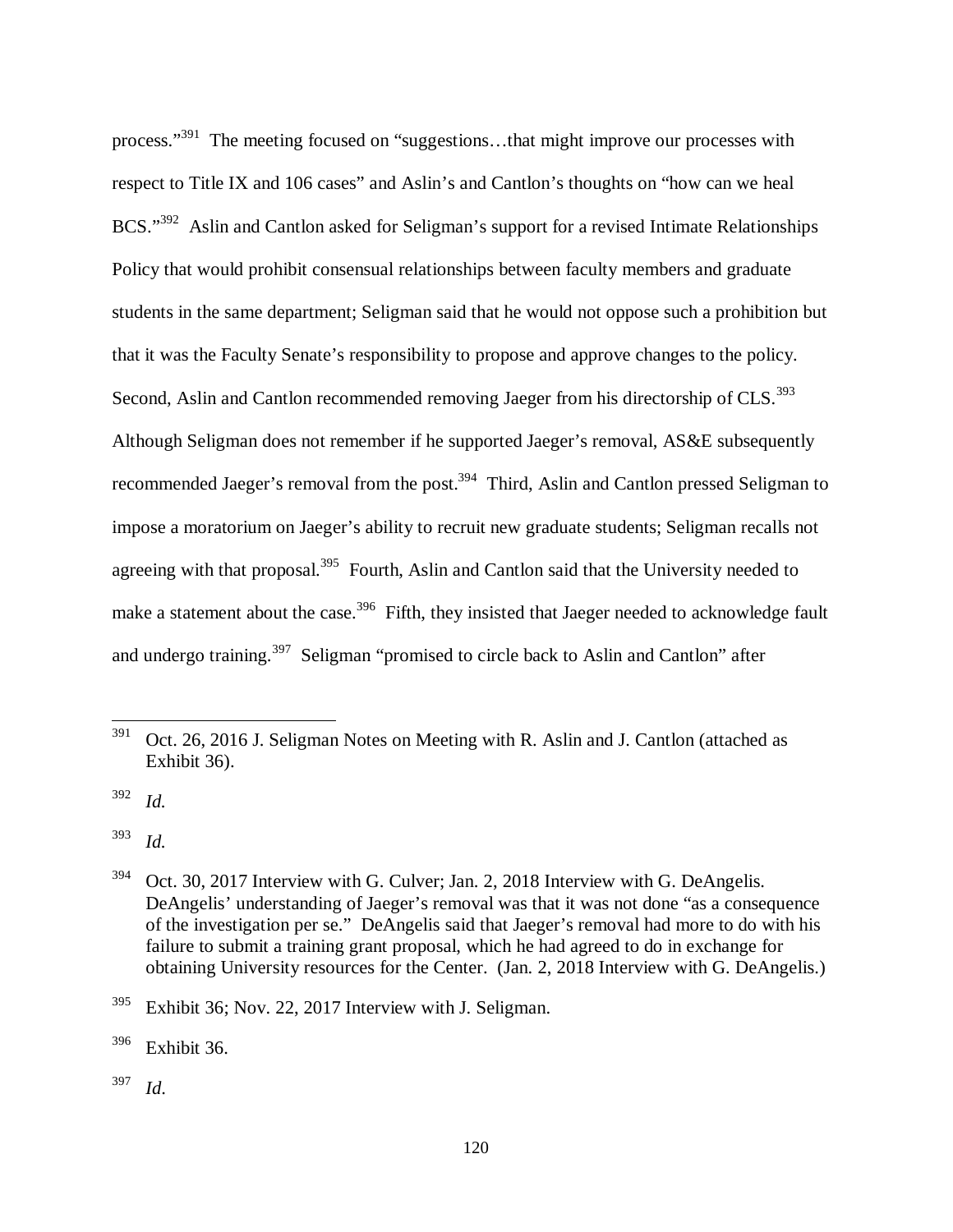discussing with Lennie, Norris and Culver.<sup>398</sup> Although other deans and Norris met frequently with claimants during the remainder of the academic year, Seligman did not meet again with Aslin or Cantlon—or any other EEOC Complainant.

Aslin also met with University Intercessor Van Slyke on November 1 to discuss the possibility of the University administration and the BCS chair making a public statement about Jaeger.<sup>399</sup> During this meeting, Aslin agreed to a mediated conversation with Jaeger if Jaeger admitted to conduct from his first years as a professor.<sup>400</sup> In an email the following day to Jaeger, Van Slyke described her meeting with Aslin as "productive" and invited Jaeger to discuss next steps with her before he reached out to Aslin.<sup>401</sup>

# **10. Aslin's Letter to Jaeger and Jaeger's Concern for His Students (November 2016)**

On November 2, Aslin sent a letter to Jaeger presenting two options: (1) "[D]rop the pretense, admit that you engaged in inappropriate sexual relations with graduate students and at least one recent undergraduate (as well as others outside the UR), and admit that your denial of Celeste's testimony about sexual harassment was untruthful" or (2) "[T]ough it out, continue to deny any and all allegations, and hope that everyone in BCS 'gets over it.'"<sup>402</sup> Aslin went on to state that "several faculty (including me) will not remain silent. Although we risk a defamation suit by you should we 'go public', we think that such a legal action (and a counter suit by us)

<sup>398</sup> *Id.*

l

<sup>&</sup>lt;sup>399</sup> Oct. 17, 2017 Interview with L. Van Slyke.

 $^{401}$  Nov. 2, 2016 Email from L. Van Slyke to F. Jaeger (attached as Exhibit 37).

 $^{402}$  Nov. 2, 2016 Letter from R. Aslin to F. Jaeger.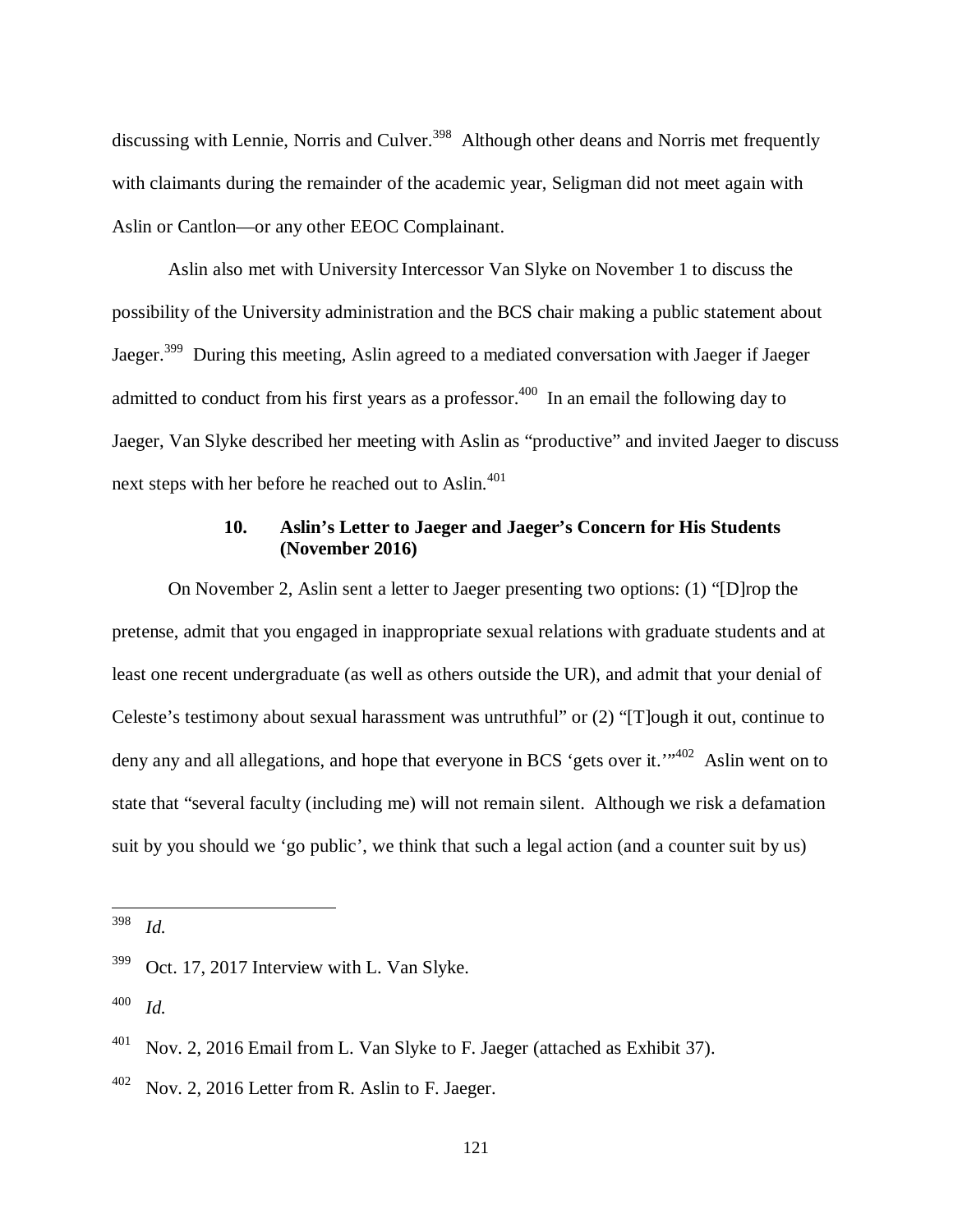would ultimate lead to the truth. . . . I don't see anyone willing to pony up funds for your defense."<sup>403</sup> Aslin added that "you can be assured that future 'warnings' will be raised whenever you try to engage with other unsuspecting faculty."<sup>404</sup> Despite Aslin's statement in the letter that Jaeger "not interpret this letter as a threat,"<sup>405</sup> both Jaeger and the OOC lawyers viewed it as such. $406$ 

In response to the letter, Jaeger began expressing concern to the OOC about the effect the investigations and their aftermath were having on his current and former students. On November 8, 2016, Jaeger told Wormer and Norris that he "really would like to have a chance to talk with my students, both former and current."<sup>407</sup> He said he was "really concerned about them—both in terms of the rumors and their worries how this might affect their career, and in terms of my significantly diminished energy, which they (not knowing what's been going on all along) might wrongly take as a sign of less interest or commitment from me)."<sup>408</sup> He asked for guidance on "what would qualify for sharable information."<sup>409</sup> Jaeger also addressed the toll the controversy was having on him, saying that "the number of days where I'm close to snapping (either in anger or desperation) keeps increasing."<sup>410</sup> Later that day, Norris responded that there was "no legal

l

- <sup>408</sup> *Id.*
- <sup>409</sup> *Id.*
- <sup>410</sup> *Id.*

<sup>403</sup> *Id.*

<sup>404</sup> *Id.*

 $406$  Oct. 26, 2017 Interview with S. Wormer.

 $^{407}$  Nov. 8, 2016 Email from F. Jaeger to S. Wormer, G. Norris and L. Van Slyke.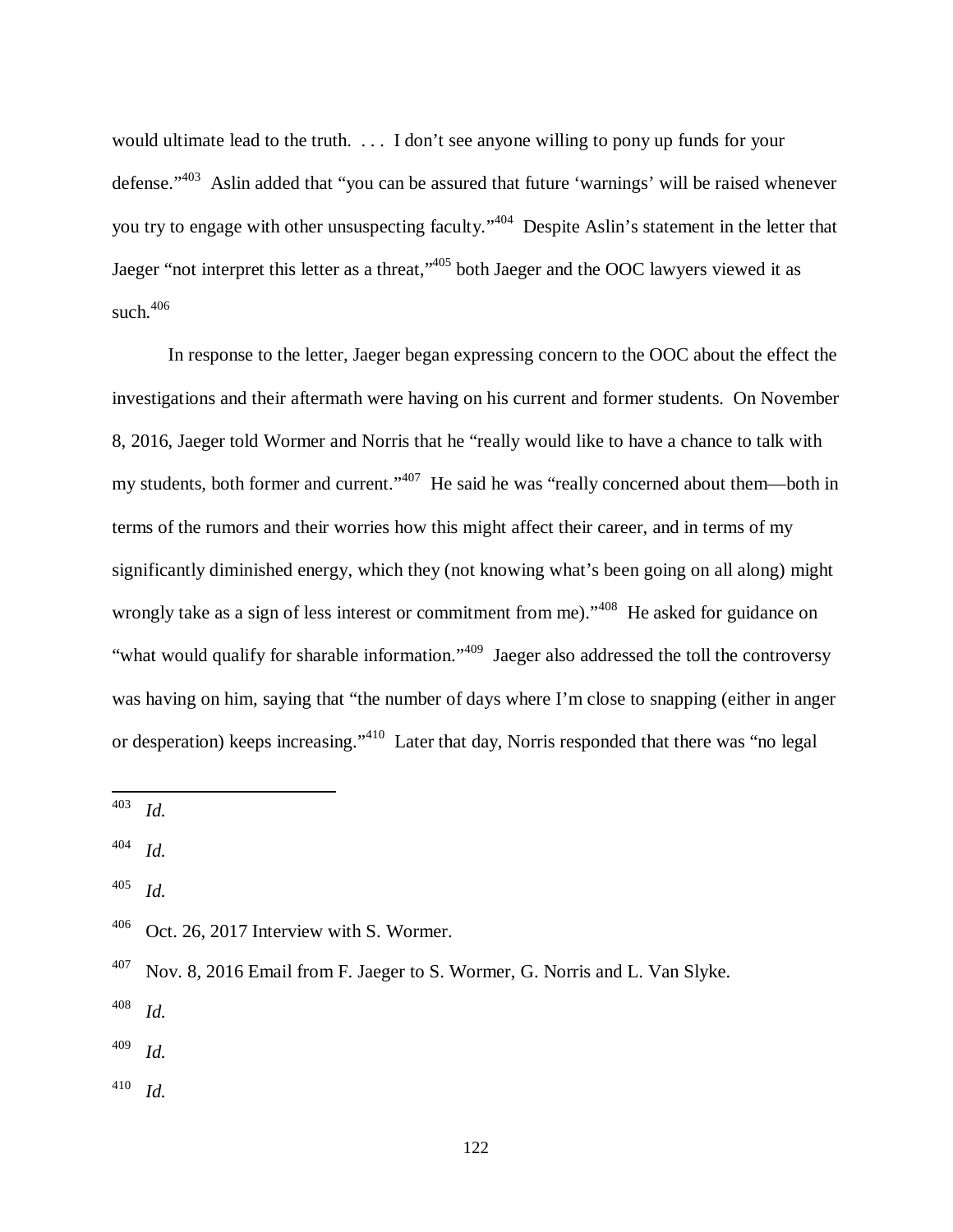prohibition on you discussing your situation with your students—subject to the usual caveats on slander or other inappropriate or unprofessional statements."<sup>411</sup>

Jaeger told his graduate and post-doctoral fellows following a lab meeting that he had been "cleared."<sup>412</sup> This lab meeting likely took place on January 19, 2017.<sup>413</sup> Aside from this lab meeting, one witness told us that he had observed Jaeger discussing the investigations with students and post-doctoral fellows.<sup>414</sup> These discussions consisted mostly of Jaeger "professing" his complete innocence of absolutely everything except for the things that are undeniable," like the relationship he had with Graduate Student  $19.415$ 

#### **11. Provost Clark's Memo to Faculty (November – December 2016)**

The first "public" statement by the University came after, and partly in response to, Aslin's November 2, 2016 letter. Clark sought to strike a balance by issuing a statement—as Aslin and Cantlon demanded—acknowledging that there had been an investigation, while also urging the department to move on.<sup>416</sup> In the November 2016 Memo, Clark confirmed that there had been a UR Policy 106 investigation into Jaeger's conduct and that "the University considers the matter closed."<sup>417</sup> Van Slyke, who was among the group involved in the letter's drafting

<sup>411</sup> *Id.*

<sup>&</sup>lt;sup>412</sup> Interview with Witness; Oct. 25, 2017 Interview with Graduate Student 23.

<sup>413</sup> Jan. 8, 2018 Email from S. Modica to Debevoise & Plimpton LLP.

<sup>414</sup> Interview with Witness.

<sup>415</sup> Interview with Witness.

<sup>&</sup>lt;sup>416</sup> Nov. 28, 2017 Interview with R. Clark.

 $417$  Exhibit 8.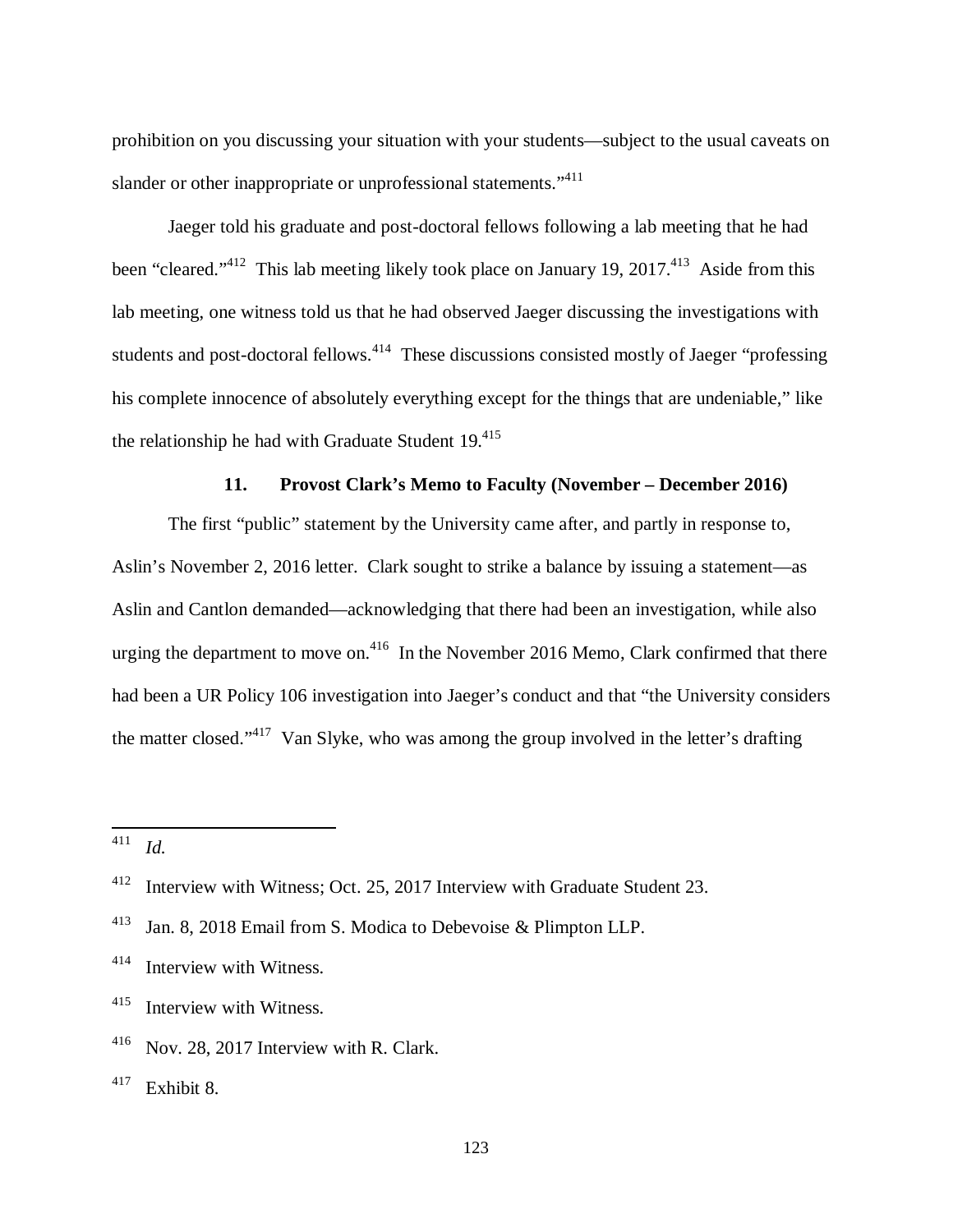process, gave Jaeger an opportunity to review, but not revise, the letter.<sup>418</sup> The November 2016 Memo also announced – with Jaeger's consent -- the availability of a summary of key findings "in an effort to clarify things for the department and to help it move forward and begin to heal."<sup>419</sup> Significantly, the November 2016 Memo also noted "the wealth of rumors and in some instances misinformation" within BCS. The November 2016 Memo's final paragraph proved particularly divisive:

> Finally, as the chief academic officer for the institution, I affirm that Dr. Jaeger is a valued member of our faculty. He has achieved tremendous academic success since his arrival in 2007, including being promoted with tenure in 2013 and his promotion to full professor in 2016. We look forward to continuing to support Dr. Jaeger, as we do all of our faculty, and to Dr. Jaeger's continued success as teacher, researcher and scholar here at the University of Rochester.<sup>420</sup>

Although intended to move the department forward, the memo had the opposite effect.

The BCS Faculty Complainants interpreted the memo as an endorsement of Jaeger's conduct, dividing the department even further. Aslin wrote a letter to Lennie and Seligman to express the he felt "personally insulted by how [he] ha[d] been treated",  $421$  and Cantlon, Kidd and Piantadosi told DeAngelis that they and other BCS Faculty Complainants were considering leaving the University.<sup>422</sup> Faculty members and University administrators, when interviewed, referred to the

<sup>418</sup> Nov. 21, 2016 Email from L. Van Slyke to F. Jaeger.

<sup>419</sup> Exhibit 8.

<sup>420</sup> *Id*.

 $421$  Nov. 30, 2016 Letter from R. Aslin to J. Seligman and P. Lennie.

<sup>&</sup>lt;sup>422</sup> Nov. 29, 2016 Email from J. Cantlon to G. DeAngelis; Nov. 29, 2016 Email from C. Kidd and S. Piantadosi to G. DeAngelis.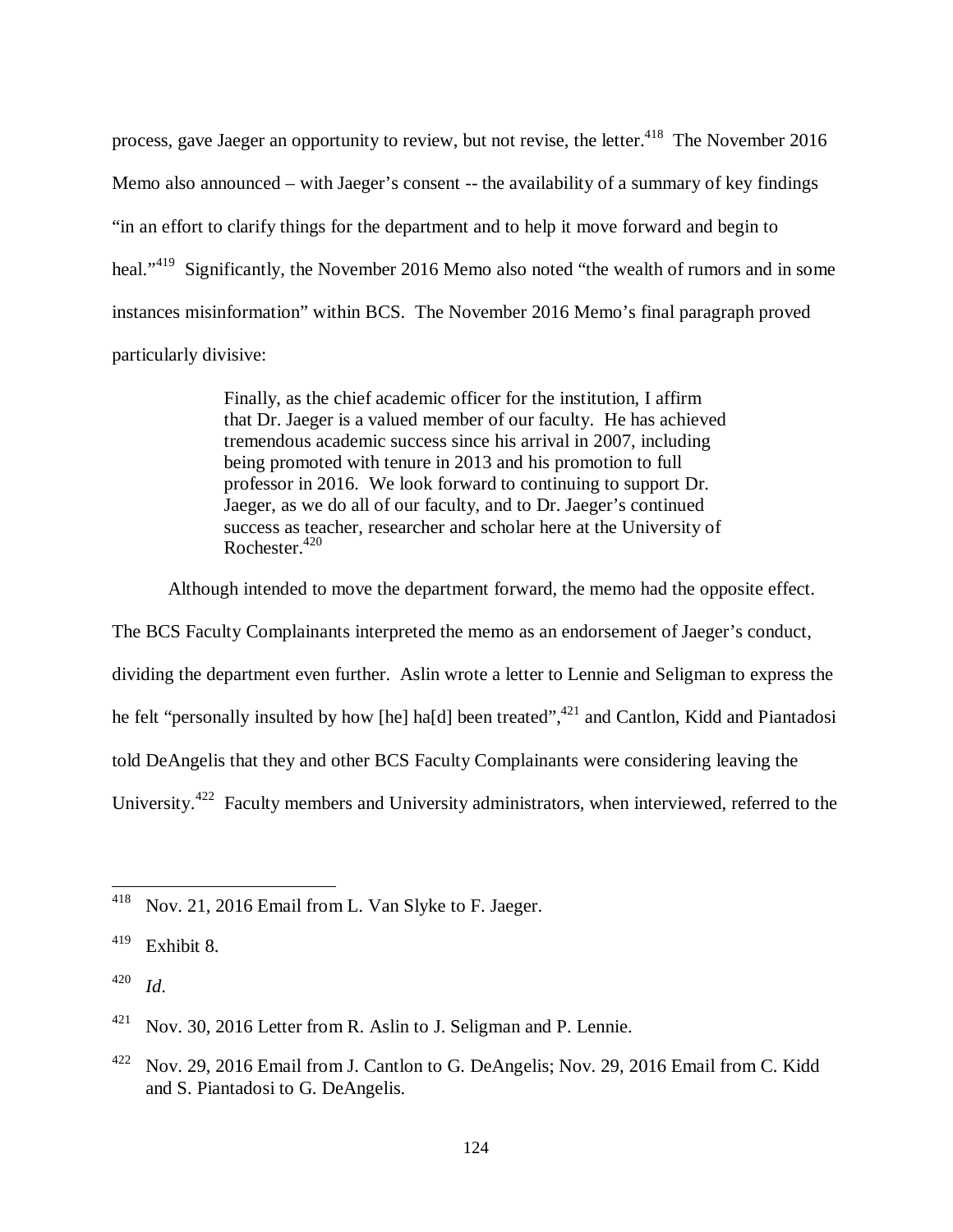memo as "tone-deaf," $423$ " not tactful," $424$  and akin to "tossing gasoline onto glowing embers." $425$ Culver stated, "It was written to try and calm things down again, and make people understand this is the department they exist in and it is who we are at the moment. But I think it missed its mark and had a complete opposite effect."<sup>426</sup>

As the November 2016 Memo promised, the University made a summary of the Nearpass findings available for review in Van Slyke's office from November 30 – December 7, subject to the execution of a confidentiality agreement.<sup> $427$ </sup> After the summary first became available, the University added a written statement provided by Jaeger and a copy of the November 2 letter from Aslin to Jaeger; those additional documents then were made available to any BCS faculty member.<sup>428</sup> Four witnesses told us that Jaeger made the decision to include Aslin's letter, with Wormer stating that Jaeger felt "very threatened" by it.<sup>429</sup> Van Slyke told us that Jaeger decided to publicize Aslin's letter because his own letter quoted some of Aslin's letter and one of his

 $423$  Oct. 27, 2017 Interview with Faculty 6.

<sup>424</sup> Nov. 27, 2017 Interview with Faculty 21.

<sup>&</sup>lt;sup>425</sup> Dec. 9, 2016 Letter from Faculty 20, Faculty 13 and Faculty 7 to R. Clark (attached as Exhibit 38).

<sup>426</sup> Oct. 30, 2017 Interview with G. Culver.

<sup>&</sup>lt;sup>427</sup> Nov. 1, 2017 Email from L. Van Slyke to Debevoise & Plimpton LLP; Oct. 17, 2017 Interview with L. Van Slyke.

<sup>&</sup>lt;sup>428</sup> Nov. 1, 2017 Email from L. Van Slyke to Debevoise & Plimpton LLP; F. Jaeger Statement to BCS Faculty; Nov. 2, 2016 Letter from R. Aslin to F. Jaeger. Eight of the 18 BCS faculty members read or listened to the summary report and three returned or went to read the Jaeger statement and Aslin letter, when they became available the following week.

 $^{429}$  Oct. 26, 2017 Interview with S. Wormer; Nov. 14, 2017 Interview with G. Norris; Nov. 28, 2017 Interview with R. Clark; Oct. 17, 2017 Interview with L. Van Slyke.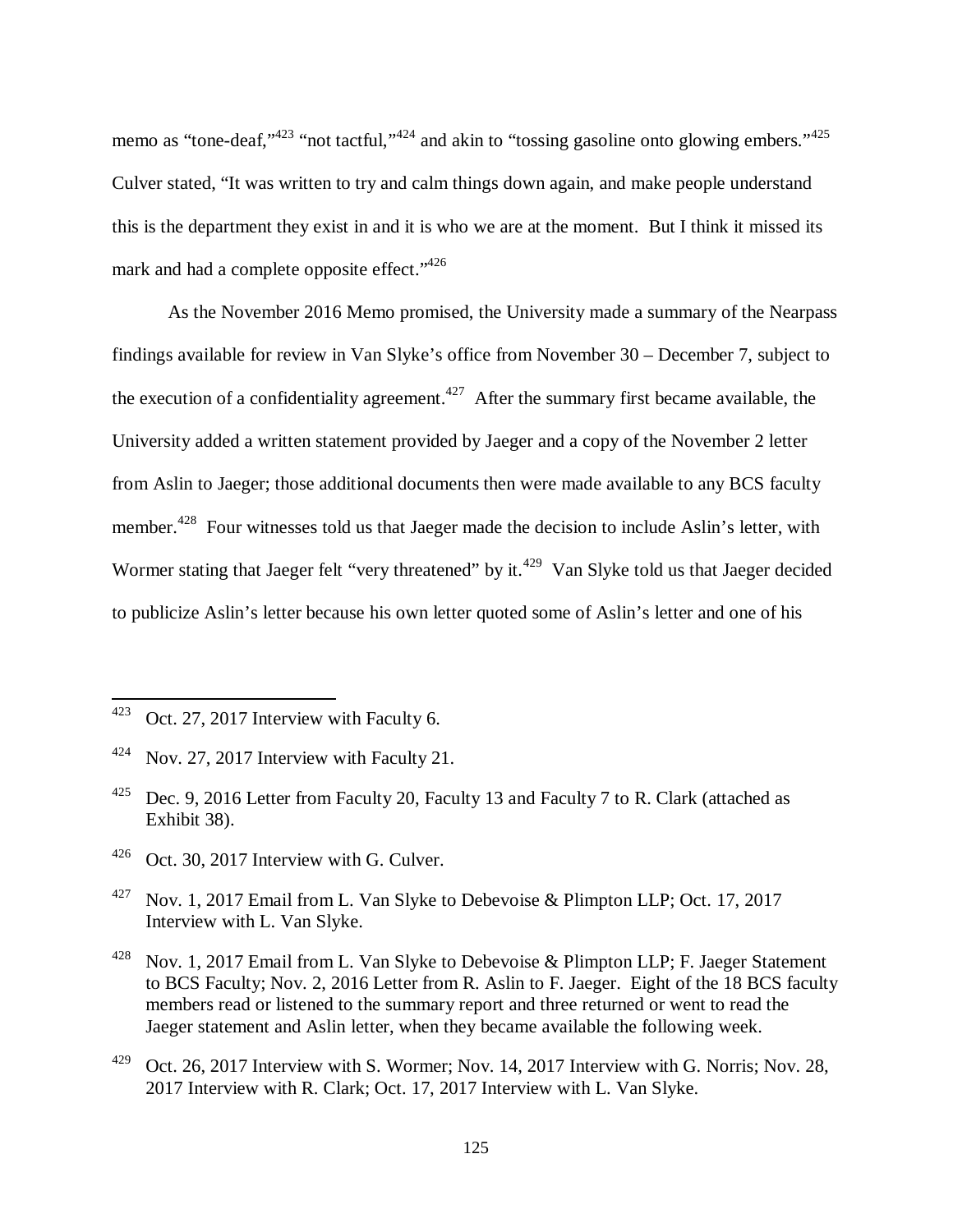colleagues recommended making a redacted copy of Aslin's letter available so that it would not seem that he was cherry-picking language. $430$ 

The University made several efforts during this period to respond to questions and defuse tensions within the department. But with the University unwilling to sanction Jaeger further and the claimants unwilling to settle for less, the deterioration of relationships continued. At a December 2 BCS faculty meeting with Lennie and Culver, BCS Faculty Complainants raised concerns about signing a confidentiality agreement before reviewing the Summary Findings and again, the November 2016 Memo came under criticism.<sup>431</sup> On December 16, Lennie, Culver and Norris met again with BCS faculty to discuss UR's sexual harassment policies and its handling of the Jaeger investigation.<sup>432</sup> Participants described a heated exchange about the adequacy of the Nearpass investigation.<sup>433</sup> Then, on January 9, 2017, Clark met with three BCS professors to address his controversial November 2016 Memo.<sup>434</sup>

<sup>&</sup>lt;sup>430</sup> Nov. 1, 2017 Email from L. Van Slyke to Debevoise & Plimpton LLP.

<sup>&</sup>lt;sup>431</sup> Dec. 1-2, 2016 Emails between BCS Faculty and L. Van Slyke, P. Lennie, G. Culver, P. Lennie and G. DeAngelis. Clark then followed up with another memo on December 5, expressing his "regret" that the wording of his November 2016 Memo might have led the faculty to conclude that he was repudiating the findings of the University's investigation. (Dec. 5, 2016 Email from R. Clark to BCS Faculty) (attached as Exhibit 39).

<sup>432</sup> *See* Dec. 8, 2016 Emails between G. Norris, P. Lennie, G. Culver and G. DeAngelis discussing Dec. 16 meeting.

<sup>&</sup>lt;sup>433</sup> Dec. 16, 2016 Email from G. Norris to J. Seligman, P. Lennie, R. Clark, G. Culver and L. Murphy.

<sup>434</sup> EEOC Complaint ¶ 256; Fed. Compl. ¶ 307.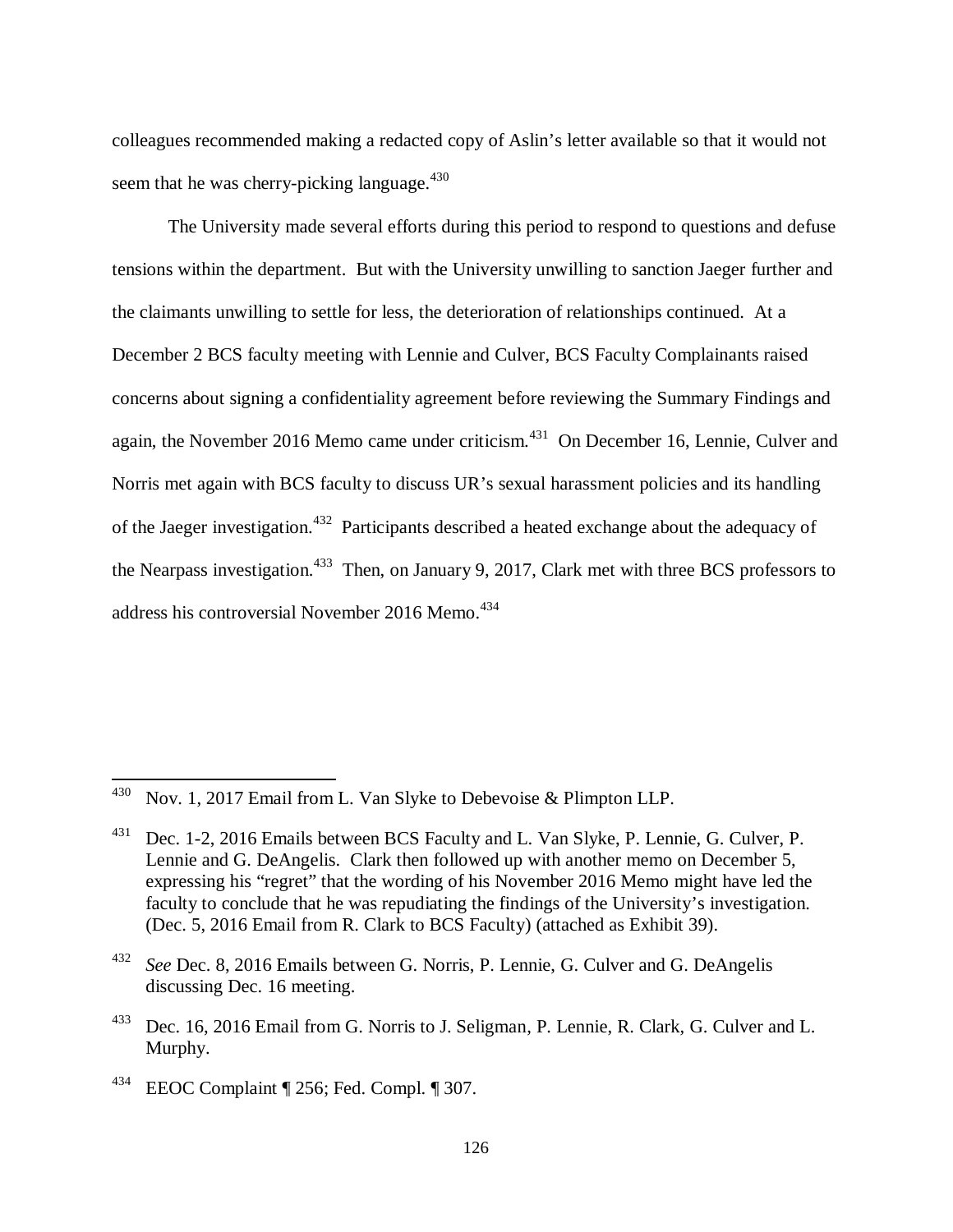#### **12. Aslin Resigns in Protest (December 2016)**

Aslin's repeated indications during the prior several months that he might leave the University came to a head on December 2, 2016 when he resigned.<sup>435</sup> Aslin already had been planning to retire in the near future. In October 2014, long before the allegations that led to the Nearpass and Curtin investigations, Aslin prepared a letter detailing his plan to unwind his University position starting in June 2016, with continuing reduction in his responsibilities through 2019.<sup>436</sup> However, Aslin appears to have accelerated those plans based on his disagreement with the University.

The federal complaint alleges that John Foxe, Chair of the UR Department of Neuroscience, told Cantlon, Mahon and Hayden that "central UR administration" had "shut down" his attempts to retain Aslin by moving him from BCS to the Neuroscience Department.<sup>437</sup> Foxe confirmed that he tried to retain Aslin, who had just recently recruited Foxe to UR, but strongly denied that the University administration opposed the idea.<sup>438</sup> Seligman said that he did not want Aslin to resign, but noted Aslin's preexisting commitment to leave in 2019.<sup>439</sup>

### **13. Jaeger Apologizes to BCS Faculty (December 2016)**

On December 7, 2016, in connection with the release of the summary of findings and Jaeger's accompanying six-page written statement, Jaeger sent an email to the BCS faculty, stating that he "deeply regret[s] my part in the struggle that our department has been going

<sup>435</sup> EEOC Complaint ¶ 248; Fed. Compl. ¶ 297.

 $436$  Oct. 1, 2014 Letter from G. Culver to R. Aslin (attached as Exhibit 40).

<sup>437</sup> Fed. Compl. ¶¶ 305, 448(h).

 $438$  Dec. 13, 2017 Interview with J. Foxe.

<sup>&</sup>lt;sup>439</sup> Nov. 22, 2017 Interview with J. Seligman.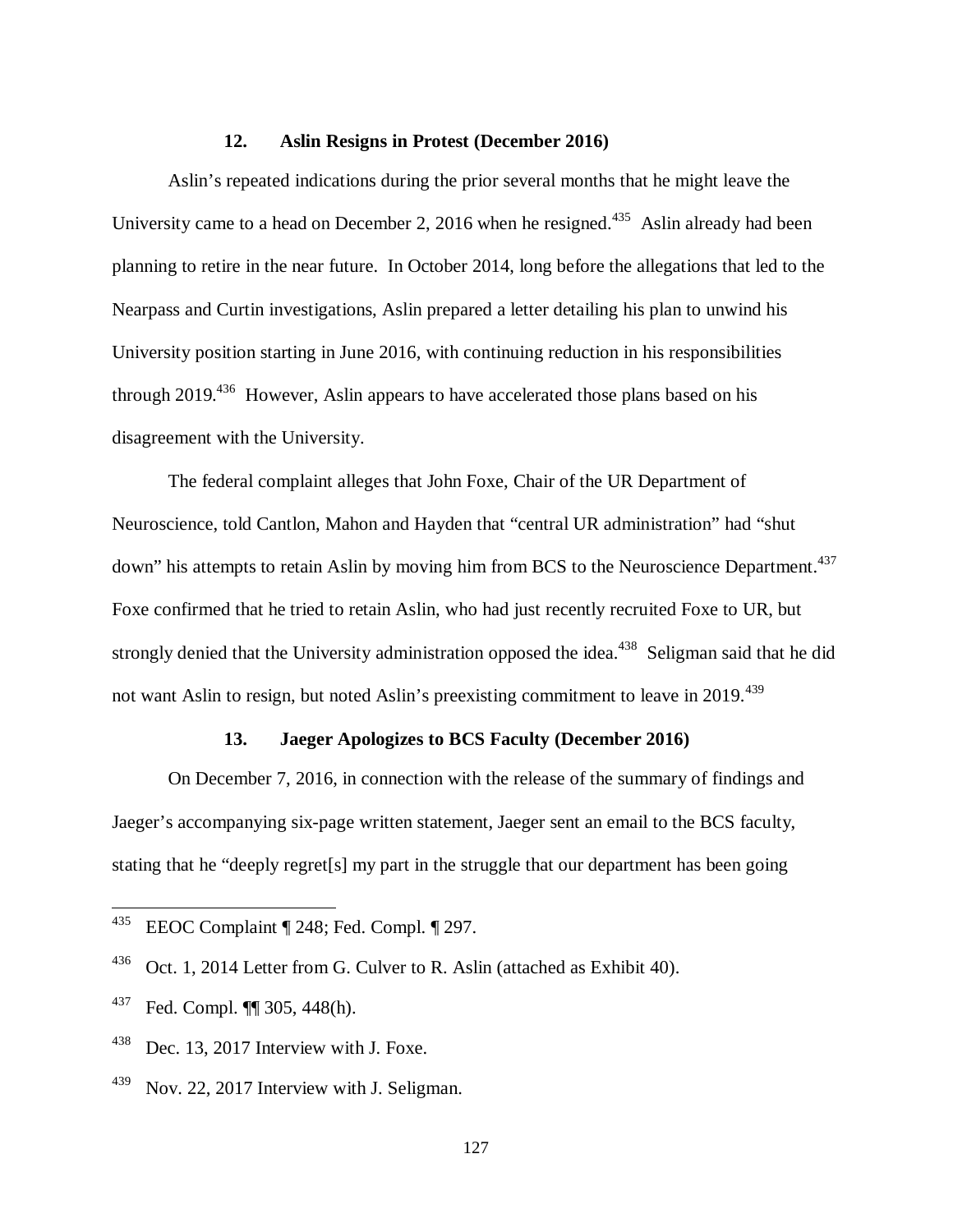through. There are mistakes that I made many years ago that, with the benefit of hindsight, I would not repeat. I sincerely apologize for any feelings that have been hurt as a result."<sup>440</sup> He promised to issue a more detailed statement "in which I address both the mistakes I have made, and the many rumors about me."<sup>441</sup> Jaeger also stated that he was "eager to contribute whatever I can to help the healing both of individual relationships, and the department on the whole." $442$ 

His longer statement, made available to BCS faculty who went to view the confidential summary of findings, offered an apology "for any damage I might have done to the women I had relationships with or to students in the department that were disturbed by rumors they heard about me."<sup>443</sup> Jaeger wrote that "it is important that I own up to any errors in judgment I have made, while also providing my own perspective of what has happened over the past several months and the impact it has had on me and others."<sup>444</sup>

# **14. Professional Repercussions for Jaeger (December 2016–February 2017**

Aslin had warned Jaeger that "you can be assured that future 'warnings' will be raised whenever you try to engage with other unsuspecting faculty."<sup>445</sup> Thereafter, Aslin told the former adviser of a graduate student who transferred to UR in August 2016 to work primarily

 $440$  Exhibit 6.

<sup>441</sup> *Id.*

<sup>442</sup> *Id.*

<sup>443</sup> F. Jaeger's Written Statement.

<sup>444</sup> *Id*.

 $^{445}$  Nov. 2, 2016 Letter from R. Aslin to F. Jaeger.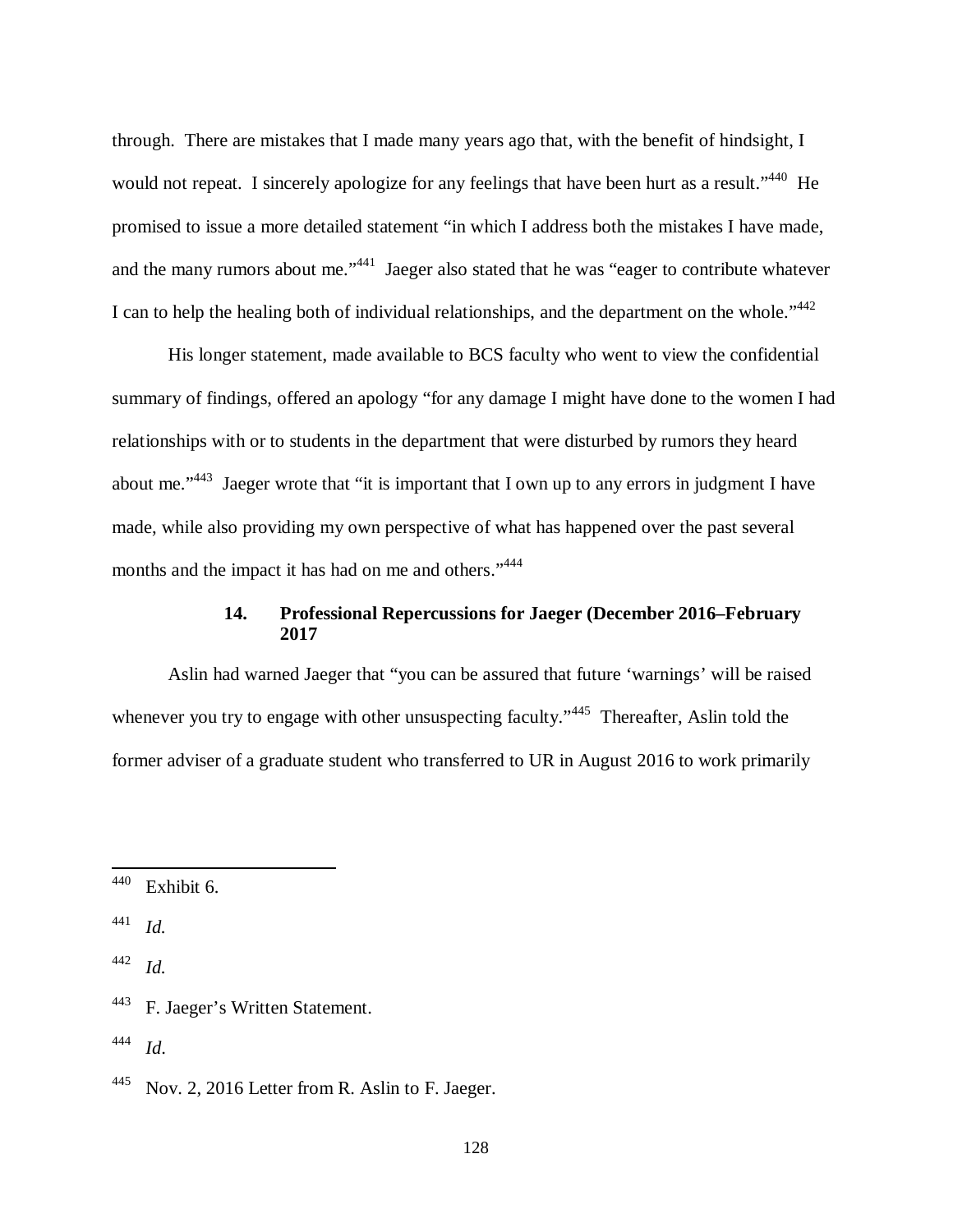with Jaeger "about the "TFlo situation."<sup>446</sup> After arriving at UR, the student's adviser sent an email to him to say that he had "heard that things are a little tricky at Rochester at the moment," adding that "Dick Aslin and I were talking a few days ago about general stuff going on in their department . . . .  $\cdot^{447}$  The former adviser offered to talk with the transfer student "if you wanted" to run through it with anyone."<sup>448</sup>

In December 2016, Jaeger was summarily disinvited as a plenary speaker at the 2017 Georgetown University Round Table ("GURT") conference.<sup>449</sup> After speaking with the conference organizer, David Lightfoot, about the rescinded invite, Jaeger wrote that Lightfoot had told him that his invitation was withdrawn because Lightfoot "had been approached by some people who threaten to boycott GURT if [Jaeger] was invited."<sup>450</sup> Jaeger complained about the decision, calling it "academic bullying."<sup>451</sup> Lightfoot declined to speak to us and we have not been able to confirm who approached him.

After learning that Jaeger's invitation to GURT had been withdrawn, the OOC grew more concerned that Jaeger was being blacklisted and that litigation could ensue and requested that the Information Technology ("IT") Department preserve the emails of Aslin, Jaeger, Piantadosi and

<sup>446</sup> Aug. 9, 2016 Email from R. Aslin to C. Kidd, J. Cantlon, B. Hayden, S. Piantadosi and B. Mahon.

<sup>447</sup> Aug. 12, 2016 Email from Student's Adviser to Graduate Student 31.

<sup>448</sup> *Id.*

<sup>449</sup> Dec. 12, 2016 Email from D. Lightfoot to F. Jaeger.

 $^{450}$  Dec. 14, 2016 Email from Jaeger to D. Lightfoot (attached as Exhibit 41).

<sup>451</sup> *Id.*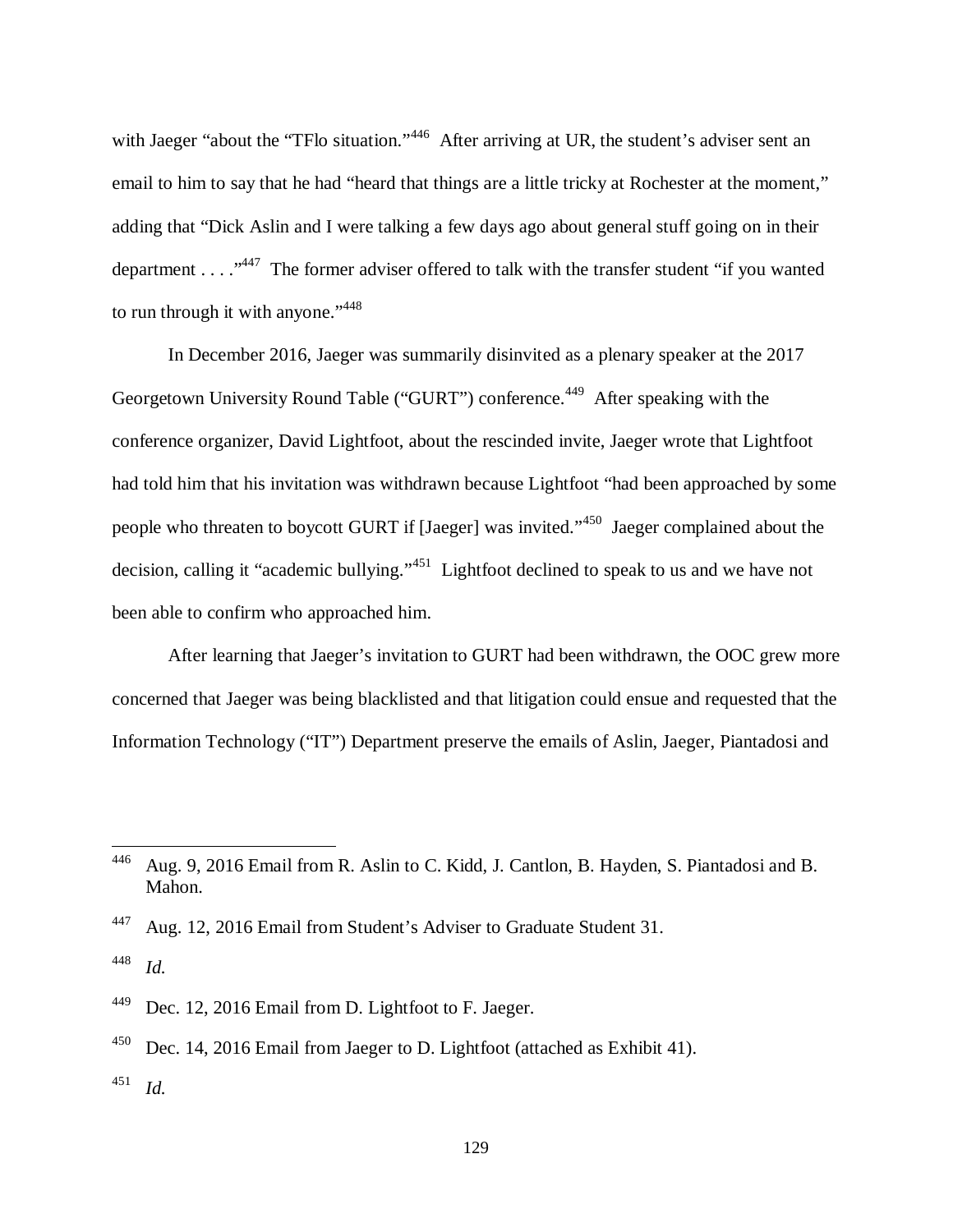Hayden.<sup>452</sup> The IT Department subsequently imaged the emails and a link to the emails was sent to Wormer.<sup>453</sup> Wormer confirmed that she requested the email preservation, but she has no recollection of having reviewed them.<sup>454</sup>

On December 20, 2016, Faculty 21 notified Norris that he had learned from a colleague at UCSD that a BCS faculty member had approached him with information about Jaeger, alleging that UR's investigation into Jaeger had been flawed.<sup>455</sup> Jaeger was able to substantiate this incident to Norris and Wormer; Jaeger claimed that a professor at UCSD had told him that "a senior member of the faculty at Rochester" had discussions with faculty members at UCSD about the allegations against Jaeger.<sup>456</sup> Jaeger said that "it rather unambiguously identifies Dick" as the person who contacted someone at UCSD."<sup>457</sup>

On January 5, 2017 Jaeger reported his concerns about the "prolonged smear campaign" to DeAngelis and senior faculty members of BCS.<sup>458</sup> Jaeger wrote that he had "been told that at least at Northwestern, Princeton and UCSD people had heard of the allegations against me

<sup>452</sup> Dec. 15, 2017 Interview with S. Wormer; Dec. 5, 2017 Interview with S. Wormer.

<sup>453</sup> Dec. 5, 2017 Interview with S. Wormer.

<sup>&</sup>lt;sup>454</sup> *Id.* The complaints also allege that Aslin's emails were searched in March or April 2017. (EEOC Compl. ¶ 267; Fed. Compl. ¶ 317.) Wormer denied conducting such a search or requesting that it be conducted, and Mike Pinch, the University's Chief Security and Technology Officer, confirmed this. (Dec. 27, 2017 Email from S. Wormer to Debevoise  $\&$ Plimpton LLP; Jan. 3, 2018 Email from M. Pinch to Debevoise & Plimpton LLP.) We have found no evidence that such a search took place.

<sup>&</sup>lt;sup>455</sup> Dec. 5, 2017 Interview with S. Wormer.

<sup>456</sup> Jan. 5, 2017 Email from F. Jaeger to S. Wormer and G. Norris.

<sup>457</sup> *Id.*

<sup>&</sup>lt;sup>458</sup> Jan. 5, 2017 Email from F. Jaeger to Faculty 19, Faculty 13, Faculty 20, G. DeAngelis and Faculty 7.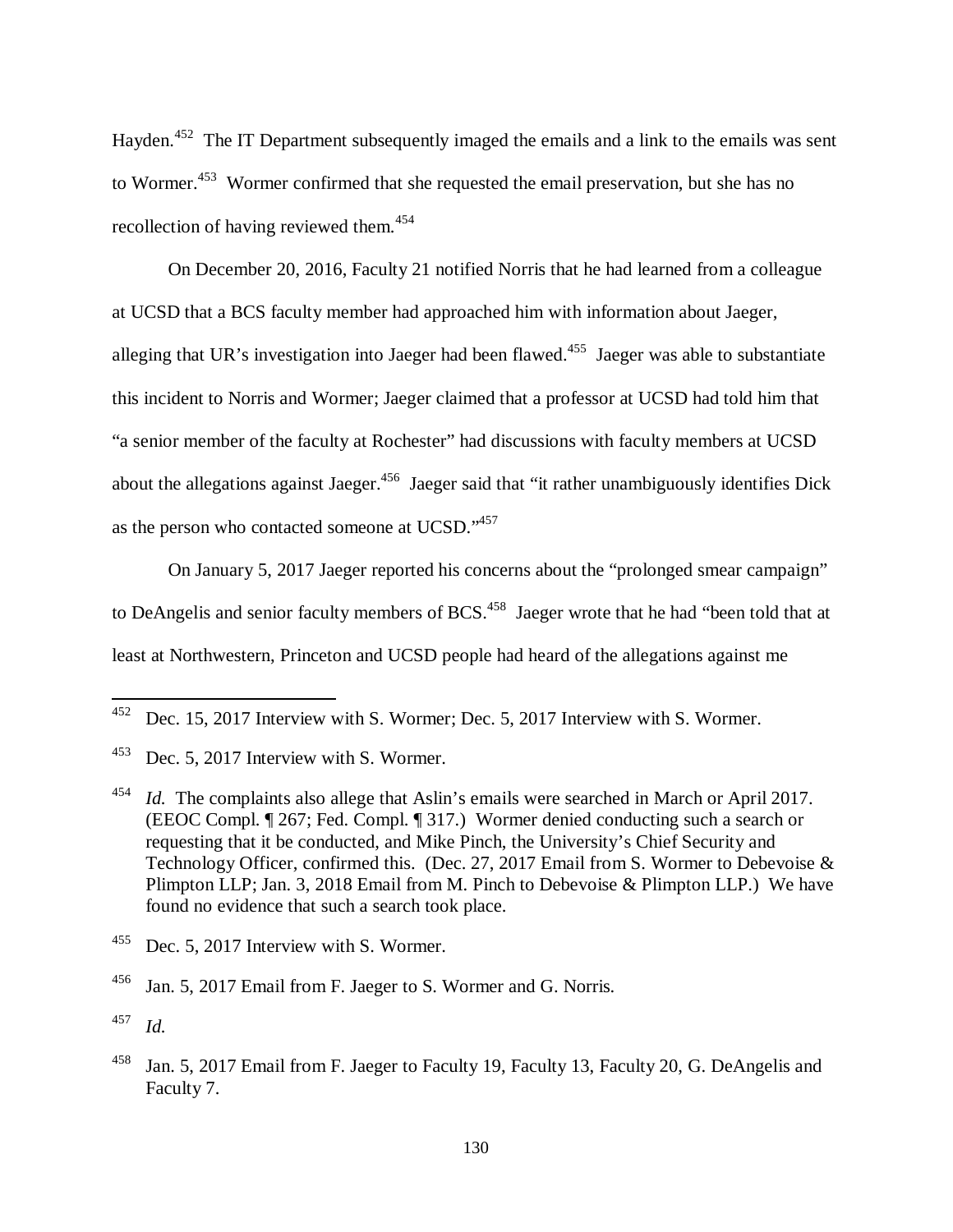'through the grapevine.'"<sup>459</sup> He claimed that these academics had been told that Jaeger "got off on a technicality" and that he "had sexual relations with 18 undergraduate and graduate students."<sup>460</sup> Jaeger implored his colleagues: "how many more lines Dick and others would have to cross so that you would speak publicly to say that enough is enough."<sup>461</sup> After dropping Jaeger from the chain, the faculty members shared their concerns.<sup>462</sup> One faculty member said that he "already had two colleagues from other universities talk to me about this," and confirmed that Aslin had "told a lot of details about the case."<sup>463</sup> This faculty member said that the threats made against Jaeger were "horrifying," adding that the "same person cannot be the accuser, the judge and the punisher."<sup>464</sup> Another faculty member likened the activities to a "sort of vigilantism."<sup>465</sup>

## **15. University Administrators' Engagement with the BCS Faculty Complainants' Policy Proposals (November 2016 – January 2017)**

The BCS Faculty Complainants were also very engaged during this period in efforts to change University policies and procedures relating to sexual harassment and sexual misconduct. The record is replete with examples of letters sent by the BCS Faculty Complainants to the administration, and meetings between the BCS Faculty Complainants and University

l

<sup>461</sup> *Id.*

<sup>459</sup> *Id.*

<sup>460</sup> *Id.*

<sup>&</sup>lt;sup>462</sup> Jan. 5, 2017 Emails between Faculty 19, Faculty 13, Faculty 20, G. DeAngelis and Faculty 7.

<sup>&</sup>lt;sup>464</sup> Jan 5, 2017 Email from Faculty 19 to Faculty 13, Faculty 20, G. DeAngelis and Faculty 7.

<sup>&</sup>lt;sup>465</sup> Jan. 5, 2017 Email from Faculty 13 to Faculty 19, Faculty 20, G. DeAngelis and Faculty 7.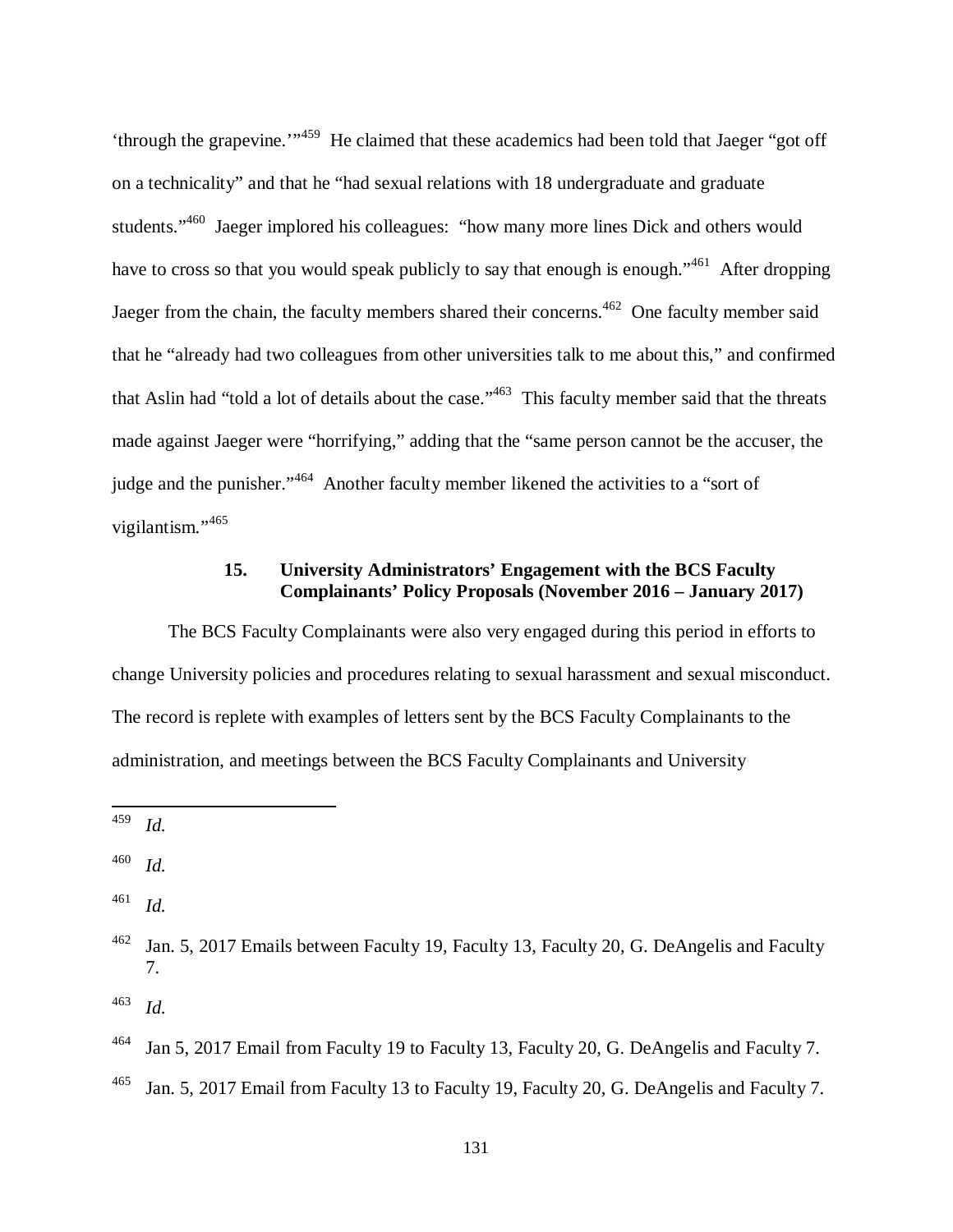administrators, to discuss reforms to the University's policies and ensure that perceived errors in the Jaeger investigations were not repeated. For example, on November 30, Aslin wrote a tenpage letter to Seligman and Lennie detailing his complaints about the handling of the Jaeger complaint;<sup>466</sup> thereafter, Lennie met with Aslin on December 2 to further discuss the concerns.<sup>467</sup> On January 3, Kidd and Piantadosi wrote to Lennie and Culver with a detailed account of their criticisms of the Jaeger investigation and proposed revisions to University policies; neither Dean replied to their letter.<sup>468</sup>

These sincere attempts by Aslin, Kidd and Piantadosi to change what they perceived as a broken system led to positive reforms. As noted, DeAngelis created the BCS Workplace Behavior Committee to create a set of guidelines for appropriate workplace behavior and Lennie drafted proposals to make the Intimate Relationships Policy more restrictive.<sup>469</sup> On February 1,

<sup>466</sup> Nov. 30, 3016 Letter from R. Aslin to J. Seligman and P. Lennie.

<sup>467</sup> Oct. 24, 2017 Interview with P. Lennie; Nov. 30, 2016 Email from P. Lennie to R. Aslin.

<sup>468</sup> Jan. 3, 2017 Email from S. Piantadosi and C. Kidd to P. Lennie and G. Culver.

<sup>&</sup>lt;sup>469</sup> In October 2016, Lennie met with the co-chairs of the Faculty Senate to express his desire to revise the Intimate Relationships Policy to prohibit certain faculty relationships with graduate students and post-doctoral fellows. (Oct. 24, 2017 Interview with P. Lennie.) Lennie found the co-chairs "emphatically uninterested" in broadening the code of conduct provisions, while Faculty 10 told us that a bright-line prohibition on faculty relationships with graduate students "would have passed," adding that there would not have been a "huge amount of resistance" from faculty. (*Id.*; Interview with Faculty 4 and Faculty 10.) In December 2016, however, the co-chairs informed Lennie that "the preponderance of opinion" was against revisiting the decision not to include graduate students or post-doctoral fellows in the class of individuals with whom faculty relationships result in automatic policy violations. (Dec. 8, 2016 Email from Faculty Senate Co-Chair to Lennie.) Lennie continued to follow up with the co-chairs, sending proposed language on January 2017. (Jan. 17, 2017 Email from P. Lennie to Faculty Senate Co-Chairs and G. Culver (attached as Exhibit 42); "Intimate Relationships with Students and Postdocs" Draft.) Lennie and Culver's proposed language changes included requiring faculty to establish a professional management plan before entering into a relationship with any member of the University community "over whom they exercise, or might have the potential to exercise, the authority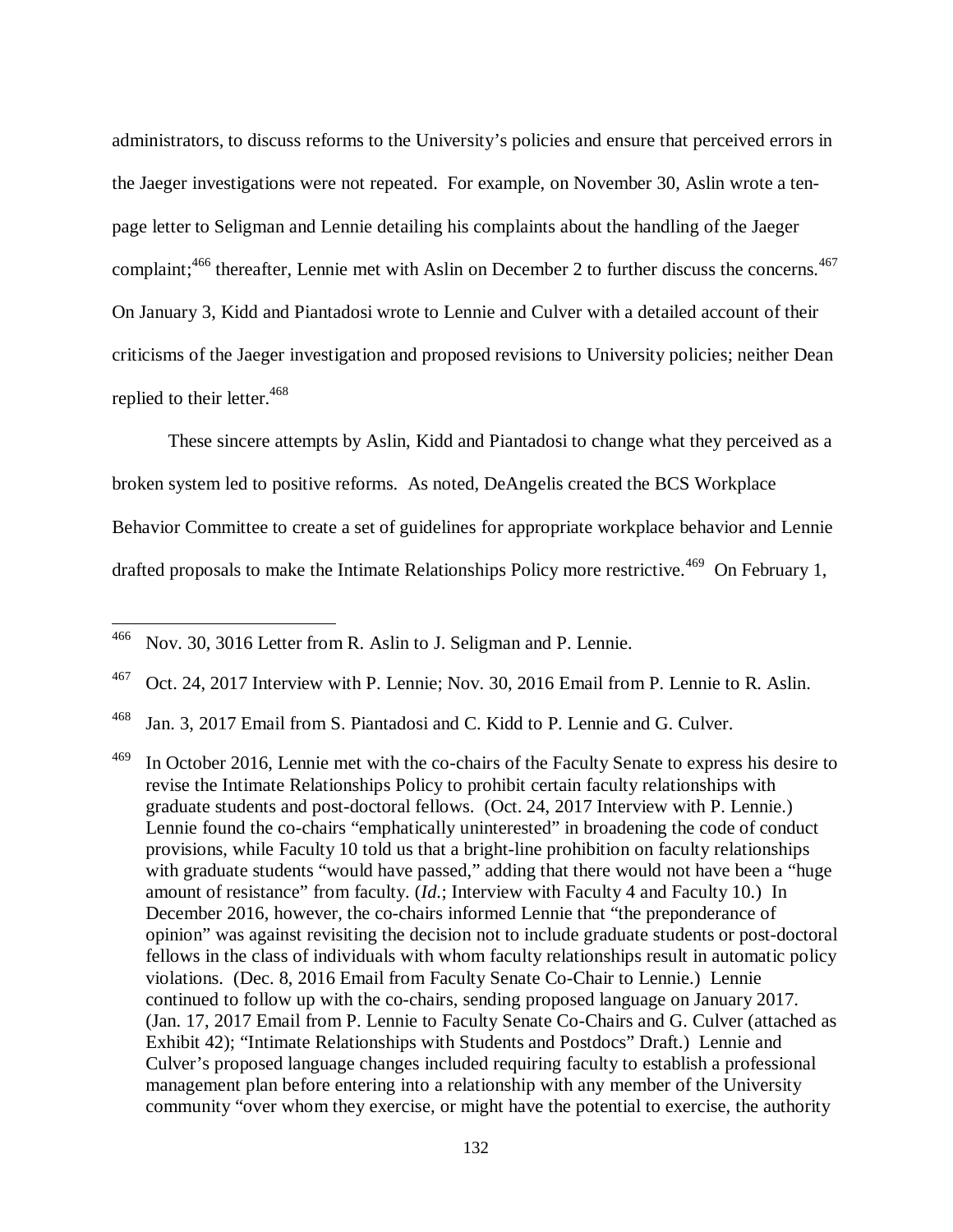Norris met with members of the BCS Workplace Behavior Committee to discuss the language in their revision of the Intimate Relationships Policy and, in May 2017, the Faculty Senate enacted a stricter Intimate Relationships Policy that expanded the categories of consensual facultystudent relationships that were disallowed. $470$  Also in response to the complaints about the Jaeger investigation, the OOC prepared a one-page information sheet about the UR Policy 106

of their faculty position." ("Intimate Relationships with Students and Postdocs" Draft) The change would explicitly apply to faculty relationships with graduate students and postdoctoral fellows. Lennie's and Culver's proposed language was not included in the final version of the revised policy adopted in May 2017. (Exhibit 1.)

l

 $470$  We investigated the federal complaint's allegation that Norris "reacted angrily" when a Faculty Senate committee proposed changes to the Intimate Relationships Policy. The complaint alleges that Norris said "that the new policy would be like 'throwing a firebomb' at a BCS faculty member." (Fed. Compl. ¶ 350.) The allegation about the "firebomb" comment relates to a March 20, 2017 email sent by Faculty 10 to the Faculty Senate Committee working on the policy revision, which included J. Cantlon. (Mar. 20, 2017 Email from Faculty 10 to Faculty Senate Committee.). In the email, under the heading "non-substantive concern," Faculty 10 described Norris' reaction to the proposed revisions to the policy as follows: "she immediately reacted angrily seeing the language, and asserted that this would be like 'throwing a firebomb' at some faculty member in BCS." (March 20, 2017 Email from Faculty 10 to Faculty Senate Committee.)

 Norris told us that it was possible that she used the word "firebomb" in reference to the draft language because she saw it as "out there." (Dec. 27, 2017 Email from G. Norris to Debevoise & Plimpton LLP.) The draft language that Norris found problematic provided that faculty-student relationships "are generally problematic, even if there appears to be consent by both individuals…. [S]uch a relationship may undermine the real or perceived evaluation and accomplishments of the less powerful party, such that the achievements may be viewed by others through a biased lens. Such relationships can also have adverse effects on the climate of a department or program." (Draft "Intimate Relationships with Students and Post-doctoral fellows" language; Jan. 24, 2017 Email from Faculty 10 to Norris.) Norris was surprised to see the changes because she was under the impression that "the [Senate Executive Committee] had no appetite for revising the policy." (Jan. 24, 2017 Email from G. Norris to Faculty 10.) Norris also highlighted language in the draft that she thought posed "some legal issues." (Jan. 24, 2017 Email from G. Norris to Faculty 10.)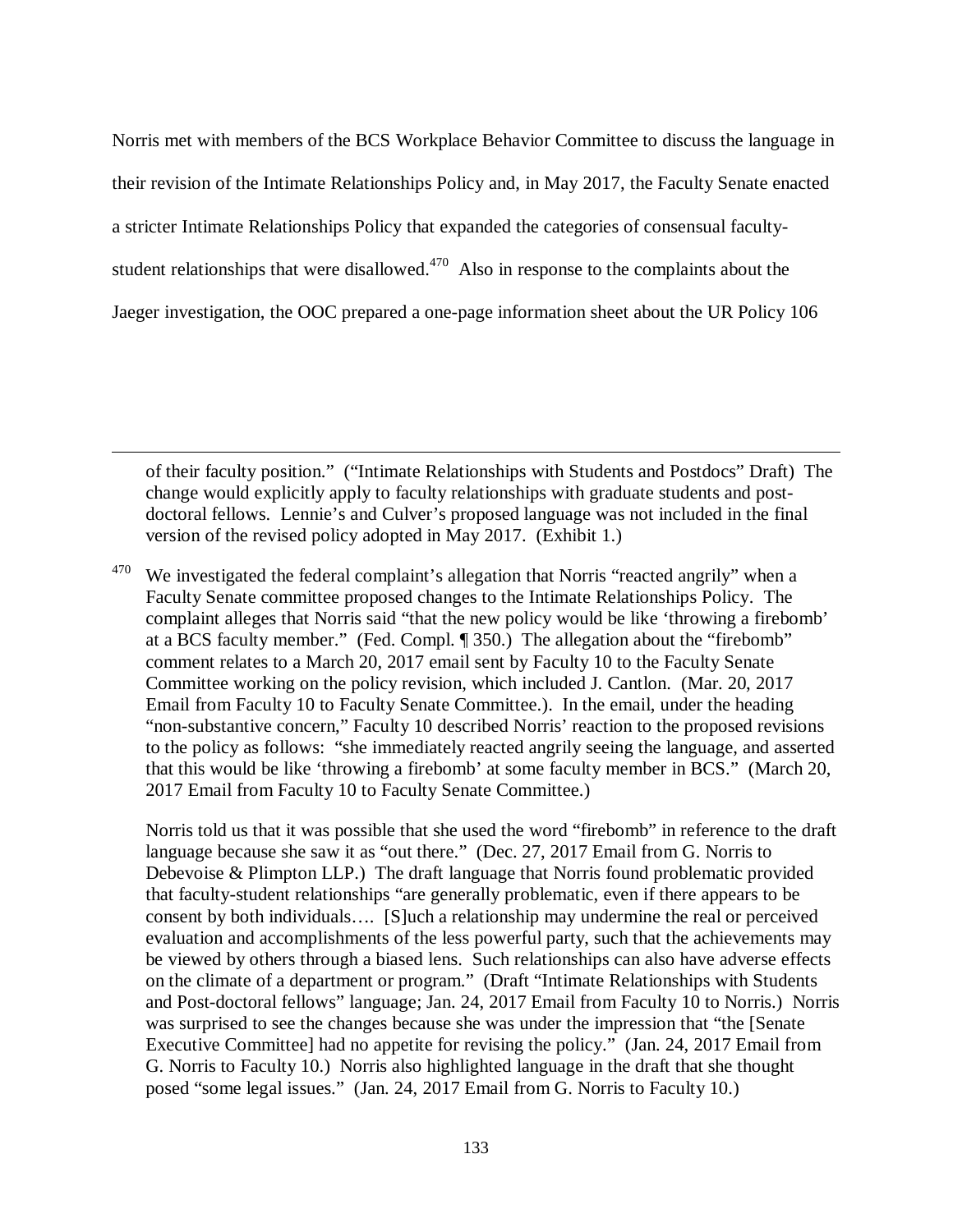process, including guidance about both confidentiality and retaliation, which has been provided to witnesses since September  $2016^{471}$ 

### **16. January 2017 Faculty Meeting**

A new problem erupted in BCS in January, when Wormer and Norris decided to share certain of the BCS faculty emails that they had collected in July 2016 with DeAngelis.<sup>472</sup> Wormer said she provided the emails to give DeAngelis "a better idea of why our office felt the way it did," and allow him to reach his own conclusions about the investigations.<sup>473</sup> "We gave him the spiel about how he can't retaliate. And I don't think he did; I think [the Complainants] just don't like that he knows about some of this stuff."<sup>474</sup> Norris stated, "The intent was not to get [DeAngelis] mad at [Aslin], it was to try to get [DeAngelis] to understand why the things he was doing to try to heal the department weren't working."<sup>475</sup>

Angered by the emails, DeAngelis called a BCS faculty meeting for January 10,  $2017^{476}$ The Complainants allege that DeAngelis "announced that he had in front of him a stack of emails that showed 'manipulation and deception of faculty members' and the 'smearing' of Jaeger.<sup>477</sup> He allegedly said that "the emails showed 'definitive proof' that there had been widespread

 $473$  Oct. 26, 2017 Interview with S. Wormer.

<sup>474</sup> *Id.*

 $471$  Exhibit 14.

 $472$  Jan. 6, 2017 Email from G. DeAngelis to G. Norris and S. Wormer. These were from email searches that OOC conducted to investigate breaches of confidentiality and Kidd's retaliation claims in the summer of 2016.

 $475$  Nov. 14, 2017 Interview with G. Norris.

<sup>&</sup>lt;sup>476</sup> Jan. 10, 2017 Email from G. DeAngelis to S. Wormer.

 $^{477}$  EEOC Compl.  $\P$  259; Fed. Compl.  $\P$  310.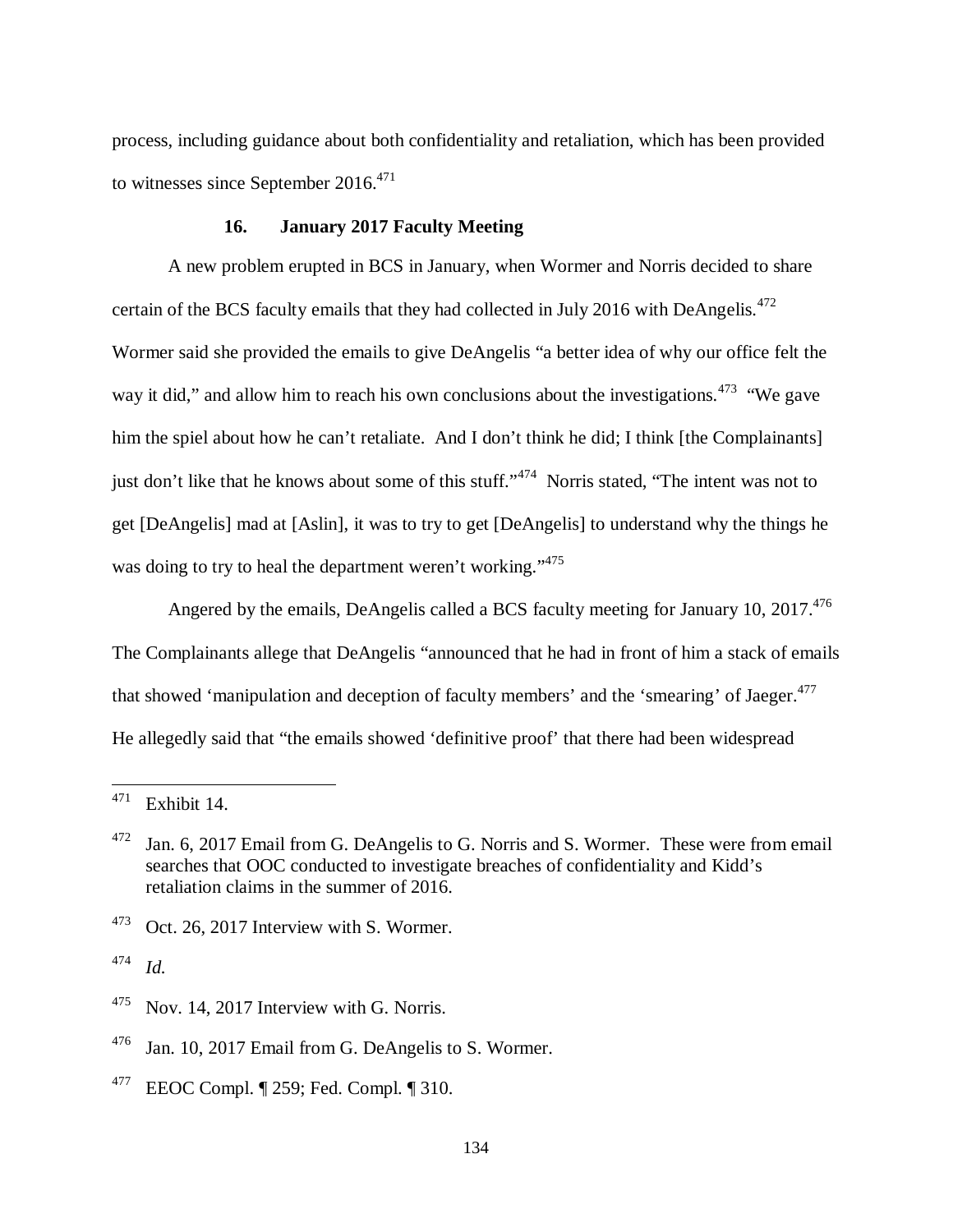lying,<sup>478</sup> deceit, and manipulation in the complaints against Jaeger."<sup>479</sup> The Complainants allege that "[i]t was clear to everyone" that DeAngelis was referring to Aslin, Cantlon, Kidd, Piantadosi, Mahon and Hayden.<sup>480</sup>

We found that DeAngelis did refer to the emails, but he did not reveal the contents of the emails or the specific authors. As stated by Faculty 13, "DeAngelis did not . . . reveal at the faculty meeting, who was the author of the emails he felt demonstrated efforts to manipulate opinions about the case or mislead faculty about their ultimate intentions regarding [Jaeger]."<sup>481</sup> This faculty member said that DeAngelis "was particularly careful to not mention any names, and did not state that everyone involved in bringing complaints forward was at fault."<sup>482</sup> The faculty member further stated that Cantlon then "began telling people she was accused of being a

 $478$  One faculty member did not recall DeAngelis saying that people were lying. Nov. 21, 2017 Interview with Faculty 16.

<sup>&</sup>lt;sup>479</sup> EEOC Compl.  $\P$  259; Fed. Compl.  $\P$  310.

<sup>&</sup>lt;sup>480</sup> EEOC Compl. ¶ 259; Fed. Compl. ¶ 310. The Complainants assert that at least two additional incidents reveal that the University's decision to cast doubt on their credibility originated from the highest levels of the administration. The first incident is a meeting that occurred between Seligman and Jeffrey Runner, current Dean of the College of AS&E, during which Seligman allegedly told Runner that the witnesses who had complained about Jaeger had "witnessed nothing." Runner, however, denies that this statement was made. (Oct. 27, 2017 Interview with J. Runner.) The second incident allegedly occurred in April 2017: the federal complaint contends that "[w]hile traveling together for a fundraising trip," Seligman told Foxe "that the case against Jaeger was all hearsay and that Aslin had overreacted." (Fed. Compl. ¶ 295.) Foxe categorically denies this occurrence. According to Foxe, "I've never traveled anyplace with [Seligman]. I've had very limited exposure to [Seligman]." Foxe stated, "Under no circumstance ever has [Seligman] disparaged Dick Aslin or any of the Complainants to me." (Dec. 13, 2017 Interview with J. Foxe.)

<sup>&</sup>lt;sup>481</sup> Faculty 13 Notes on EEOC Complaint.

<sup>482</sup> *Id.*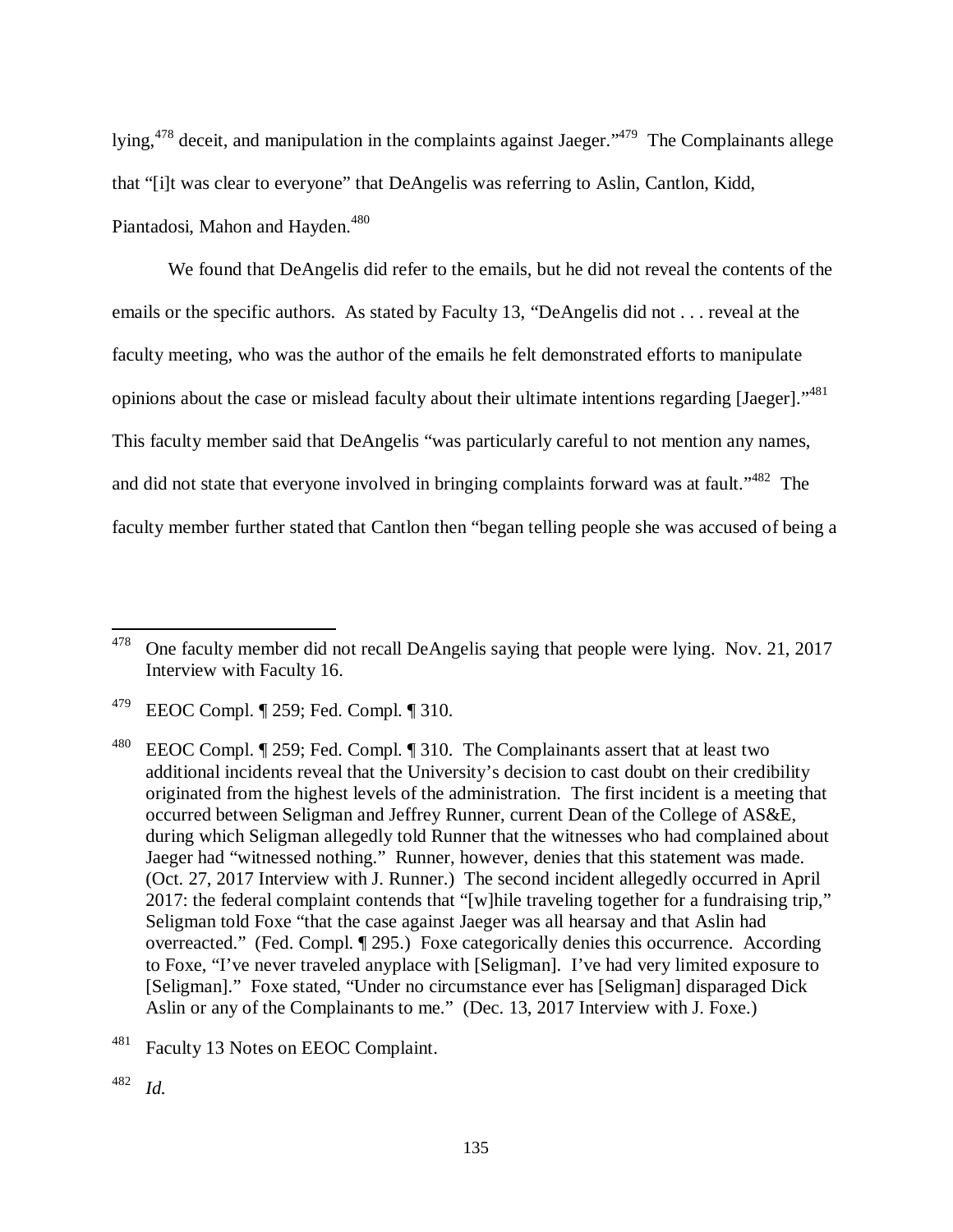'liar, manipulator, smearer'—these are labels she applied to herself, and at various times I cautioned her against doing so."<sup>483</sup>

The BCS Faculty Complainants were understandably upset with the revelation that their emails had been collected by the OOC, shared with their department chair and discussed at a faculty meeting. DeAngelis later wrote to the BCS faculty to "sincerely apologize to those of you who feel that my comments unfairly targeted you and harmed your reputations."<sup>484</sup> DeAngelis stated that "I have little doubt that much of the behavior that has divided us was wellintentioned in the context of a very difficult situation."<sup>485</sup>

The OOC's decision to collect the faculty members' emails did not violate UR's IT Policy.<sup>486</sup> The University is allowed to access and collect emails stored on University servers without the consent of the employee in order to investigate a violation of University policy and in cases where litigation is threatened.<sup>487</sup> With respect to the OOC's decision to share some of

<sup>483</sup> *Id.*

<sup>&</sup>lt;sup>484</sup> Feb. 3, 2017 Letter from G. DeAngelis to BCS Faculty.

<sup>485</sup> *Id.*

<sup>&</sup>lt;sup>486</sup> The Complainants allege that "it has become commonplace for the University to search the UR emails of faculty, staff and students who are perceived as potential threats to the University," including those who file sexual harassment complaints and undergraduate sexual assault victims who seek help from the Title IX office. (Fed. Compl. ¶ 43.) Levy and Mark Fischer, the Director of the Department of Safety, confirmed that their respective offices have never searched or collected a student's email in connection with a sexual assault investigation or any other type of investigation. (Dec. 13, 2017 Email from M. Levy to Debevoise & Plimpton LLP; Dec. 27, 2017 Email from M. Fischer to Debevoise & Plimpton LLP.) With respect to the Complainants' allegation that Seligman directed that the emails of a member of the Board of Trustees be searched, Norris confirmed that no trustee's emails have been searched. (Dec. 27 & 28, 2017 Emails from G. Norris to Debevoise  $\&$ Plimpton LLP.)

 $487$  Exhibit 15.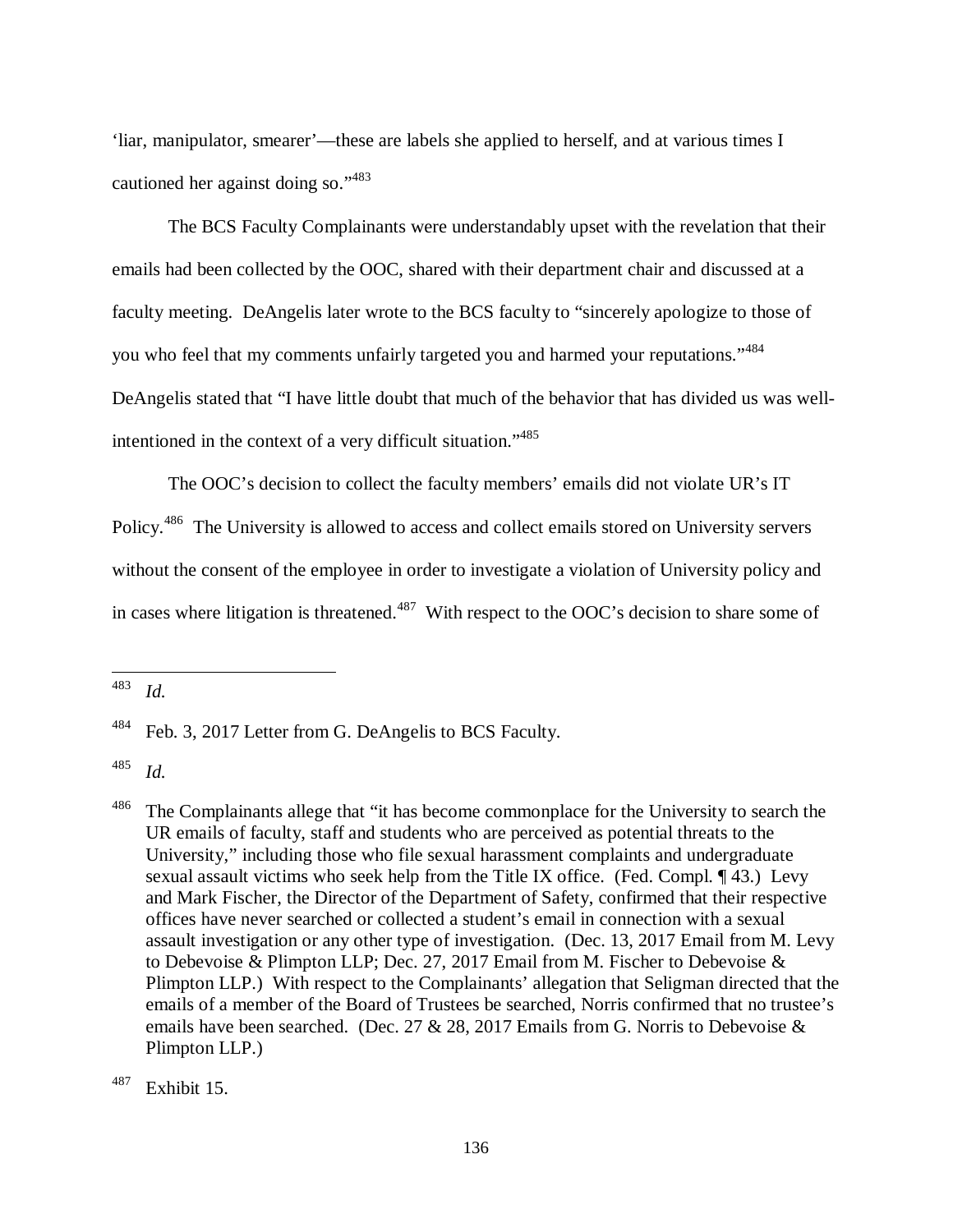the collected emails with DeAngelis, UR's IT Policy provides that faculty "have reasonable expectations of privacy in their uses" of IT Resources, but goes on to state that "rights to privacy are constrained in the University environment because," among other things, "legal and ethical restrictions apply."<sup>488</sup> Although the OOC's decision to provide DeAngelis with the emails did not violate any University policy, the judgment to do so resulted in deepening the divide between the claimants and others in the department and was inconsistent with the emphasis that Policy 106 places on confidentiality. We recommend that UR review its IT Policy to make clearer the range of circumstances that justify review of emails and to specify criteria for sharing emails outside of OOC.

### **17. Hayden and Heilbronner's Retention and Hiring Issue (December 2016 – April 2017)**

The Complainants assert that UR's pattern of retaliatory conduct extended to its hiring and retention decisions involving Hayden and Heilbronner for their association with the complaints about Jaeger.<sup>489</sup> Specifically, the Complainants allege that UR rejected Heilbronner,

<sup>488</sup> Exhibit 15.

 $489$  The Complainants' allegations of retaliation omit that the University also took the following actions after Aslin, Cantlon and Kidd complained about Jaeger's conduct: (1) on May 13, 2016, the Board of Trustees approved Cantlon's promotion to Associate Professor with tenure (May 18, 2016 Letter from J. Seligman to J. Cantlon) (attached as Exhibit 43); (2) on September 15, 2016, DeAngelis wrote a letter recommending Kidd for the Sloan Research Fellowship (Sept. 15, 2016 Letter from DeAngelis to Selection Committee) (attached as Exhibit 44); (3) in December 2016, Jaeger wrote a letter to "fully support" Mahon's promotion to Associate Professor with tenure (Letter from F. Jaeger in support of Mahon promotion) (attached as Exhibit 45); (4) in the spring of 2017, Jaeger wrote to "fully support" reappointing Kidd and Piantadosi as Assistant Professors following their third-year reviews, which were successful (Feb. 28, 2017 Email from F. Jaeger to G. DeAngelis); and (5) Mahon was promoted to Associate Professor.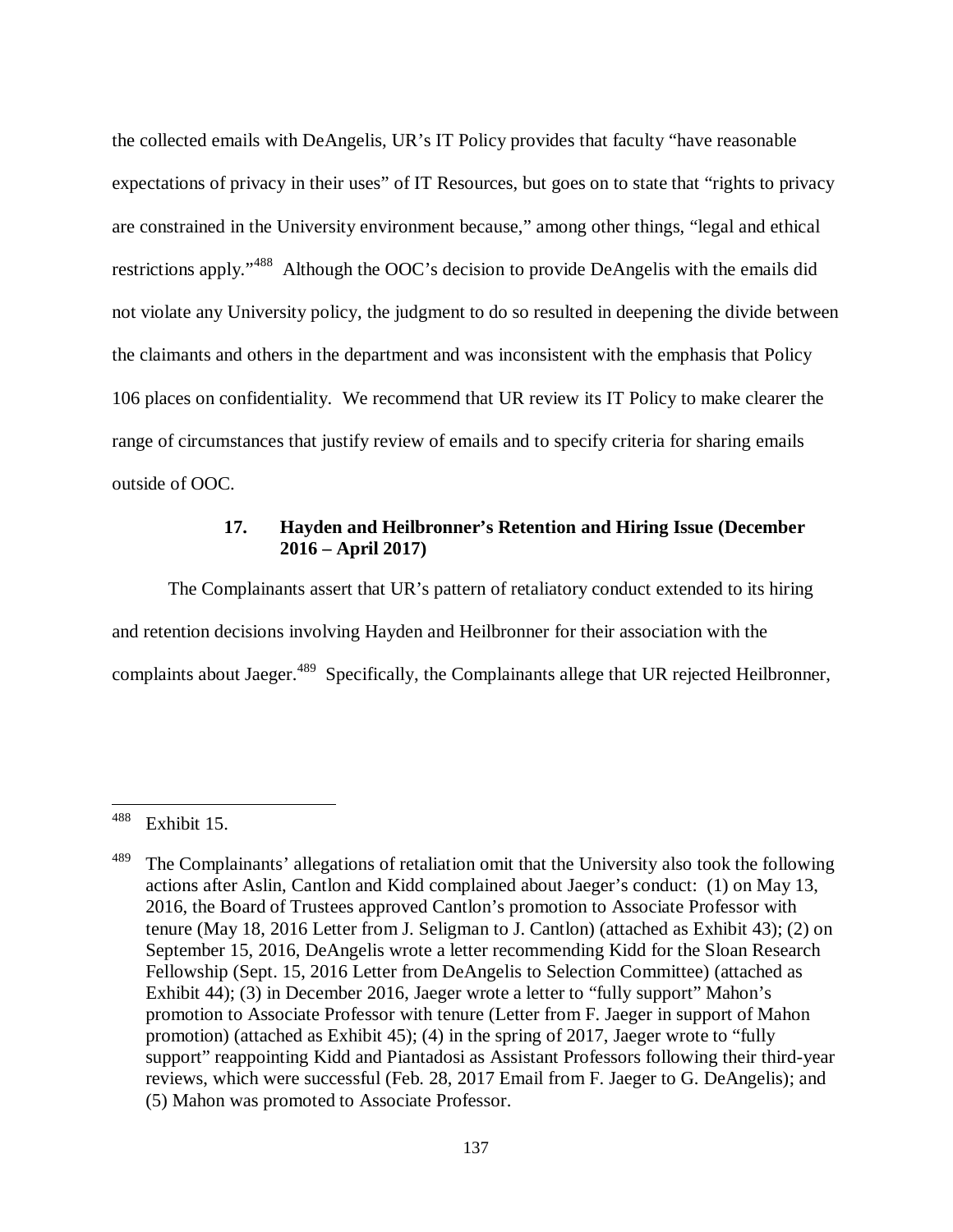the "top candidate" and best fit for a BCS position;<sup>490</sup> refused to hire Heilbronner despite hiring other spouses;<sup>491</sup> and made minimal efforts to retain Hayden.<sup>492</sup>

Many BCS witnesses confirmed that BCS and UR had traditionally made efforts to hire spouses, although departmental needs and resources end up dictating the ability to hire a spouse.<sup>493</sup> UR is not required to make offers to retain faculty members, or to make offers to hire the spouses of faculty members.<sup>494</sup> One faculty member explained that there were "several" cases" of BCS not making spousal hires on grounds that the candidate was not appropriate.<sup>495</sup>

BCS faculty deliberations about whether to extend an offer to Heilbronner began in September 2015, when the department decided to delay the search for a Systems Neuroscience faculty member by one year, in part to give Heilbronner more time to strengthen her candidacy.<sup>496</sup> At the time, some faculty members expressed concerns about whether Heilbronner's research focus "fit" into the open Systems Neuroscience spot, while other faculty

- $^{493}$  Nov. 22, 2017 Interview with J. Seligman; Oct. 30, 2017 Interview with G. Culver; Oct. 13, 2017 Interview with Faculty 13; Oct. 12, 2017 Interview with Graduate Student 25.
- <sup>494</sup> Nov. 15, 2017 Interview with G. Culver.

<sup>490</sup> EEOC Compl. ¶¶ 28, 274-75, 289, 326(d); Fed. Compl. ¶¶ 324-27, 329

<sup>491</sup> EEOC Compl. ¶ 279; Fed. Compl. ¶ 330.

<sup>&</sup>lt;sup>492</sup> EEOC Compl. **[1]** 28, 314(1), 326(e); Fed. Compl. **[1]** 330-31, 403(i), 410(n).

 $495$  Oct. 26, 2017 Interview with Faculty 20. In 2016, BCS voted to extend an offer to a faculty applicant (which he accepted) but decided not to also extend an offer to his spouse, who was then given an offer by a different department. (Oct. 20, 2017 Interview with Faculty 11.) In another case, a coveted professor rejected BCS's offer after the department did not offer his wife a job. (Oct. 26, 2017 Interview with Faculty 20; Oct. 13, 2017 Interview with Faculty 13.)

 $^{496}$  Oct. 13, 2017 Interview with Faculty 13; Oct. 17, 2017 Interview with Faculty 19; Oct. 23-24, 2017 Interview with Faculty 5.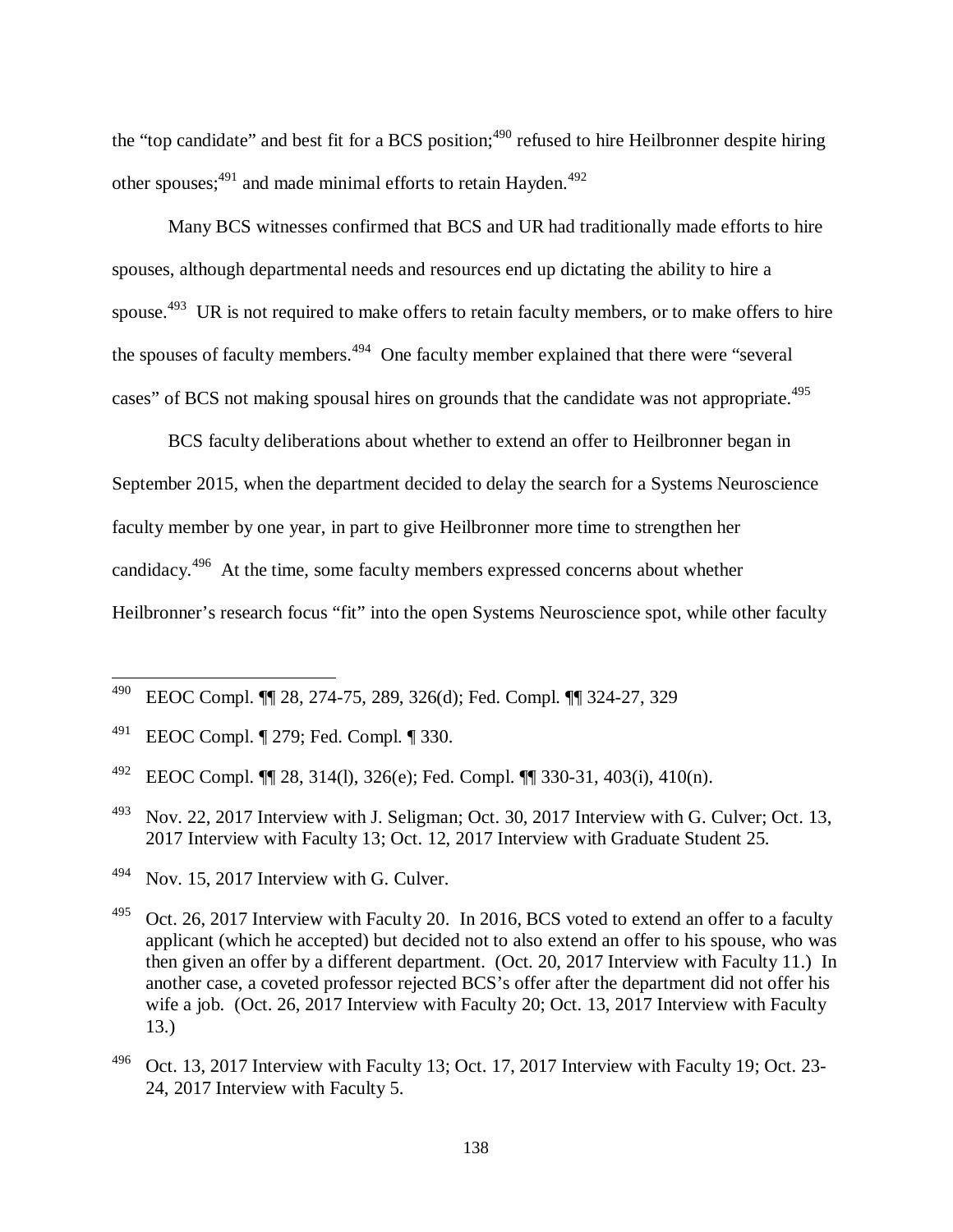members did not believe Heilbronner was quite ready.<sup>497</sup> The search resumed in earnest in November 2016, when the hiring committee, composed of DeAngelis, Nordeen and Jude Mitchell—all with a research interest in Systems Neuroscience—selected the finalists to interview for the position, including Heilbronner.<sup>498</sup> The hiring committee—although impressed with Heilbronner's academic achievements and publications— thought that Heilbronner's area of expertise was not a good fit for the position.<sup> $499$ </sup> Indeed, multiple witnesses confirmed that Heilbronner, then a post-doctoral fellow in Neurology, was not, as an anatomist, a good fit for the open BCS position; still, she was being considered in an effort to retain Hayden. $500$ 

The BCS faculty met on December 9 and December 13, 2016 to discuss the slate of candidates.<sup>501</sup> Traditionally, BCS faculty members defer to the judgments of the hiring committee, given their direct research interest and expertise in the academic sub-specialty.<sup>502</sup> Witnesses said that, despite this practice and the committee's concerns about Heilbronner's candidacy, Cantlon insisted that the department "had to hire" Heilbronner because of the possibility that Hayden would leave, and that it was a "waste of time" to even discuss other

499 *Id.*

 $497$  Oct. 13, 2017 Interview with Faculty 13; Timeline provided by Faculty 13; Oct. 23-24, 2017 Interviews with Faculty 5.

<sup>&</sup>lt;sup>498</sup> Timeline provided by Faculty 13.

 $500$  Dec. 13, 2017 Interview with J. Foxe; Nov. 1, 2017 Interview with Faculty 8; Oct. 30, 2017 Interview with G. Culver; Oct. 13, 2017 Interview with Faculty 13; Nov. 21, 2017 Interview with Faculty 16; Oct. 23-24, 2017 Interview with Faculty 5; Oct. 26, 2017 Interview with Faculty 20; Oct. 20, 2017 Interview with Faculty 7; Oct. 13, 2017 Interview with Faculty 12.

 $501$  Oct. 12, 2017 Interview with G. DeAngelis.

 $502$  Oct. 13, 2017 Interview with Faculty 12.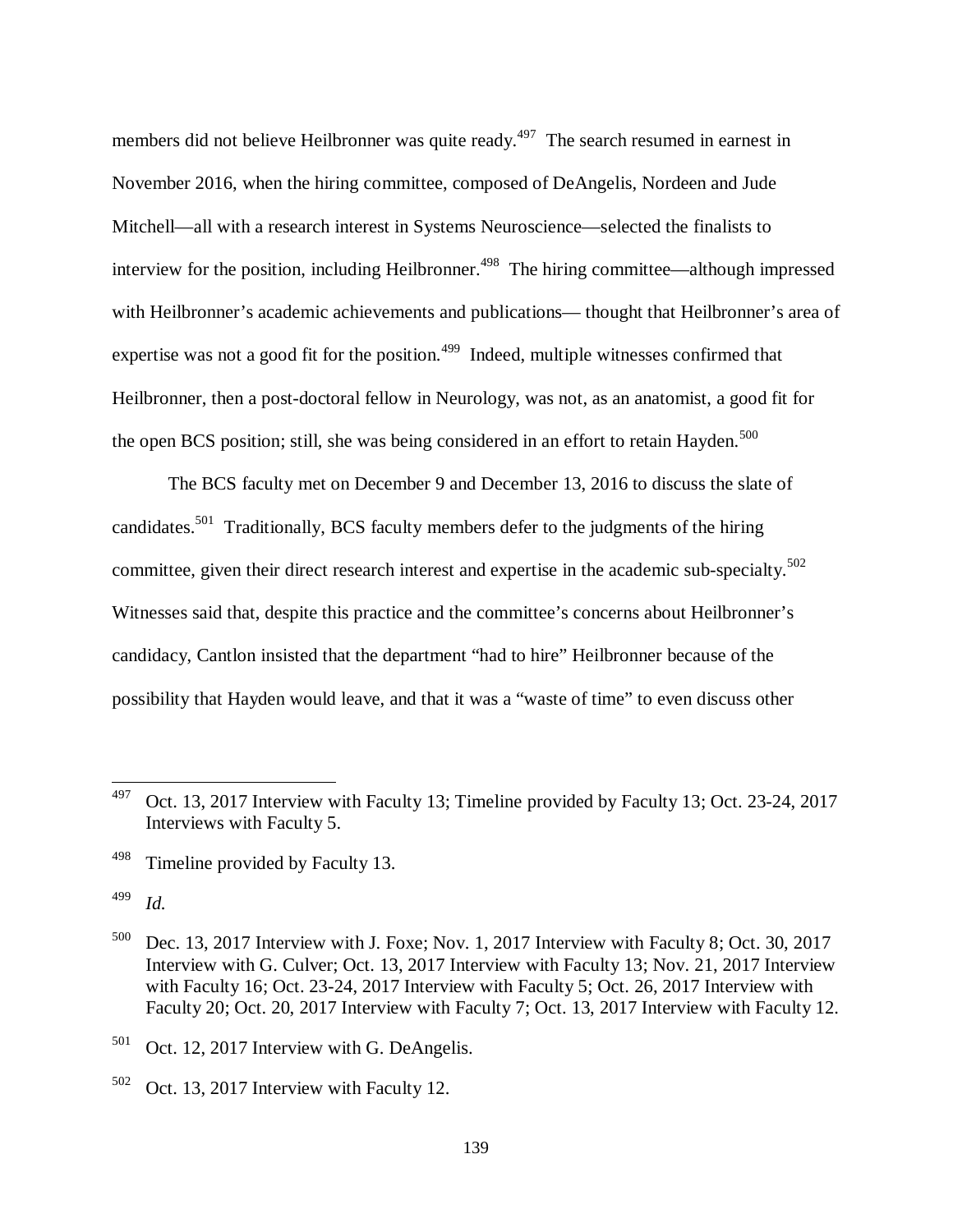candidates.<sup>503</sup> Cantlon also threatened that she and the other BCS Faculty Complainants would leave the University if BCS failed to retain Hayden.<sup>504</sup> Other BCS Faculty Complainants who attended the meeting agreed with Cantlon, noting that they did not want to lose their existing research collaborations with Hayden.<sup>505</sup> Multiple witnesses said that the BCS Faculty Complainants' conduct at these and subsequent hiring meetings was startling and disturbing.<sup>506</sup> One senior faculty member characterized the conduct during these meetings as the "worst behavior [he had] ever seen" at a faculty meeting.<sup>507</sup> Witnesses expressed concern that if the BCS Faculty Complainants prevailed in having Heilbronner hired over the wishes of the hiring committee—counter to the department's traditional hiring practice—the BCS Faculty Complainants would become emboldened to continue to employ this tactic in future hiring decisions.<sup>508</sup>

On February 17, 2017, the department met to discuss the candidates.<sup>509</sup> The BCS Faculty Complainants again threatened to leave UR if Heilbronner was not hired.<sup>510</sup> After the meeting,

<sup>505</sup> Timeline provided by Faculty 13.

<sup>503</sup> Oct. 12, 2017 Interview with G. DeAngelis; Oct. 13, 2017 Interview with Faculty 12; Oct. 13, 2017 Interview with Faculty 13; Timeline provided by Faculty 13.

<sup>504</sup> Oct. 12, 2017 Interview with G. DeAngelis; Oct. 13, 2017 Interview with Faculty 12; Oct. 13, 2017 Interview with Faculty 13; Timeline provided by Faculty 13.

<sup>506</sup> Oct. 12, 2017 Interview with G. DeAngelis; Oct. 13, 2017 Interview with Faculty 12; Oct. 13, 2017 Interview with Faculty 13; Oct. 26, 2017 Interview with Faculty 20; Oct. 17, 2017 Interview with Faculty 19.

 $507$  Oct. 26, 2017 Interview with Faculty 20.

<sup>508</sup> Oct. 12, 2017 Interview with G. DeAngelis; Oct. 13, 2017 Interview with Faculty 13.

<sup>&</sup>lt;sup>509</sup> Timeline provided by Faculty 13.

<sup>510</sup> *Id.*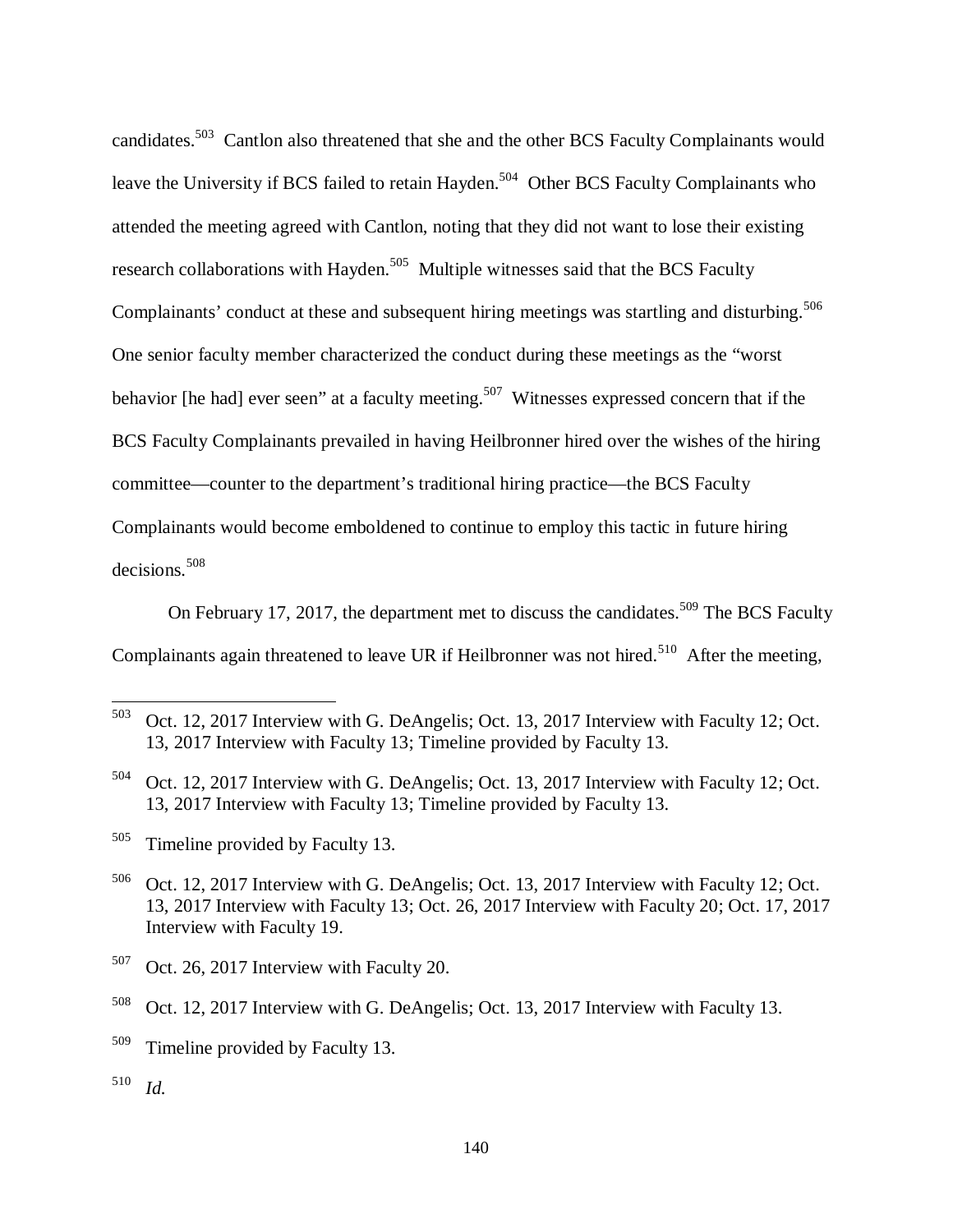the faculty voted 10-4 in favor of making an offer to another candidate (who later turned down the offer). $511$ 

The Complainants assert that Jaeger's vote on Heilbronner was in retaliation for her involvement in the investigations.<sup>512</sup> Although we found no evidence that Jaeger "lobb[ied] against hiring Heilbronner to others in the department", as alleged in the complaints, <sup>513</sup> DeAngelis did, on March 9, in an effort to forge a path to hire Heilbronner and retain Hayden, reach out to only those faculty members who opposed extending an offer to Heilbronner to gauge whether they would support a supernumerary position in BCS for Heilbronner.<sup>514</sup> The next day, these faculty members held a meeting to consider the matter further and subsequently decided not to extend an offer for a supernumerary position.<sup>515</sup> In an email to Culver and Lennie explaining the decision, DeAngelis said that many faculty members are "really fed up with the shenanigans in the department over the past year and they want their department back. They are very concerned that hiring Sarah will add to the group that has factionized [sic] the department, and will embolden them to continue to take the department hostage whenever they want something."<sup>516</sup>

<sup>511</sup> *Id.*

<sup>512</sup> EEOC Comp. ¶ 326(c); Fed. Compl. ¶¶ 433(c), 437(c).

<sup>513</sup> EEOC Comp. ¶ 326(c); Fed. Compl. ¶¶ 433(c), 437(c).

<sup>&</sup>lt;sup>514</sup> Timeline provided by Faculty 13.

<sup>&</sup>lt;sup>515</sup> Timeline provided by Faculty 13; Oct. 17, 2017 Interview with Faculty 19; Nov. 1, 2011 Interview with Faculty 8; Oct. 27 & Nov. 8, 2017 Interviews with Faculty 6.

<sup>516</sup> Mar. 12, 2017 Email from G. DeAngelis to G. Culver and P. Lennie.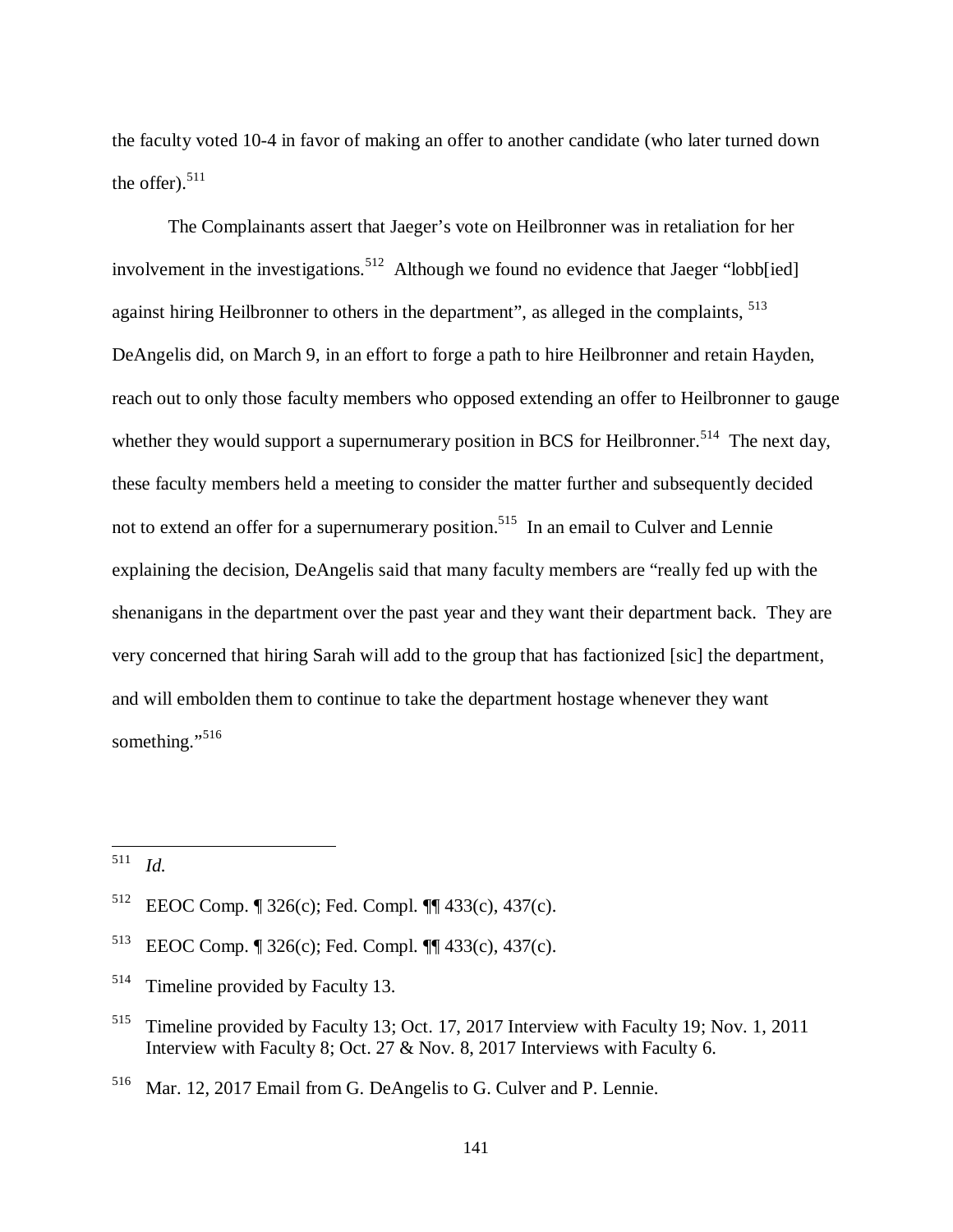Nevertheless, DeAngelis continued to try to find a position for Heilbronner in order to retain Hayden. Eventually, Foxe became involved and sought to create a neuroscience position for Heilbronner. In April 2017, Foxe met with Heilbronner to discuss a non-tenure track position.<sup>517</sup> According to Foxe, Heilbronner already had an offer from the University of Minnesota at that point.<sup>518</sup>

Foxe ultimately made Heilbronner an oral offer to join the Neurology Department at URMC as a tenure-track faculty member. Heilbronner was given a draft offer letter, which was in the process of being approved by UR's HR Department, but she accepted the University of Minnesota's offer before it was approved. Foxe said the approval process was "simply a formality" and that Heilbronner was "unanimously" elected to the faculty by the department.<sup>519</sup> Foxe characterized Heilbronner's offer "as good an offer as we've ever given to anybody" at her level.<sup>520</sup> Foxe stated, "We were doing something way above the standard call of duty. We're creating a tenure-track position in one of the premier neuroscience departments in the world so we could give her a position."<sup>521</sup> In sum, the majority of BCS faculty did not think that Heilbronner was the best candidate for the BCS position, but DeAngelis and Foxe made a significant effort to keep Heilbronner at UR and to retain Hayden.

The federal complaint also alleges that Foxe pressured the BCS Faculty Complainants to stop pursuing their complaints in order to aid him in hiring Heilbronner, saying he would "face

 $517$  Dec. 13, 2017 Interview with J. Foxe.

<sup>518</sup> *Id.*

<sup>519</sup> Dec. 8, 2017 Email from J. Foxe to Debevoise & Plimpton LLP.

 $520$  Dec. 13, 2017 Interview with J. Foxe.

<sup>521</sup> *Id.*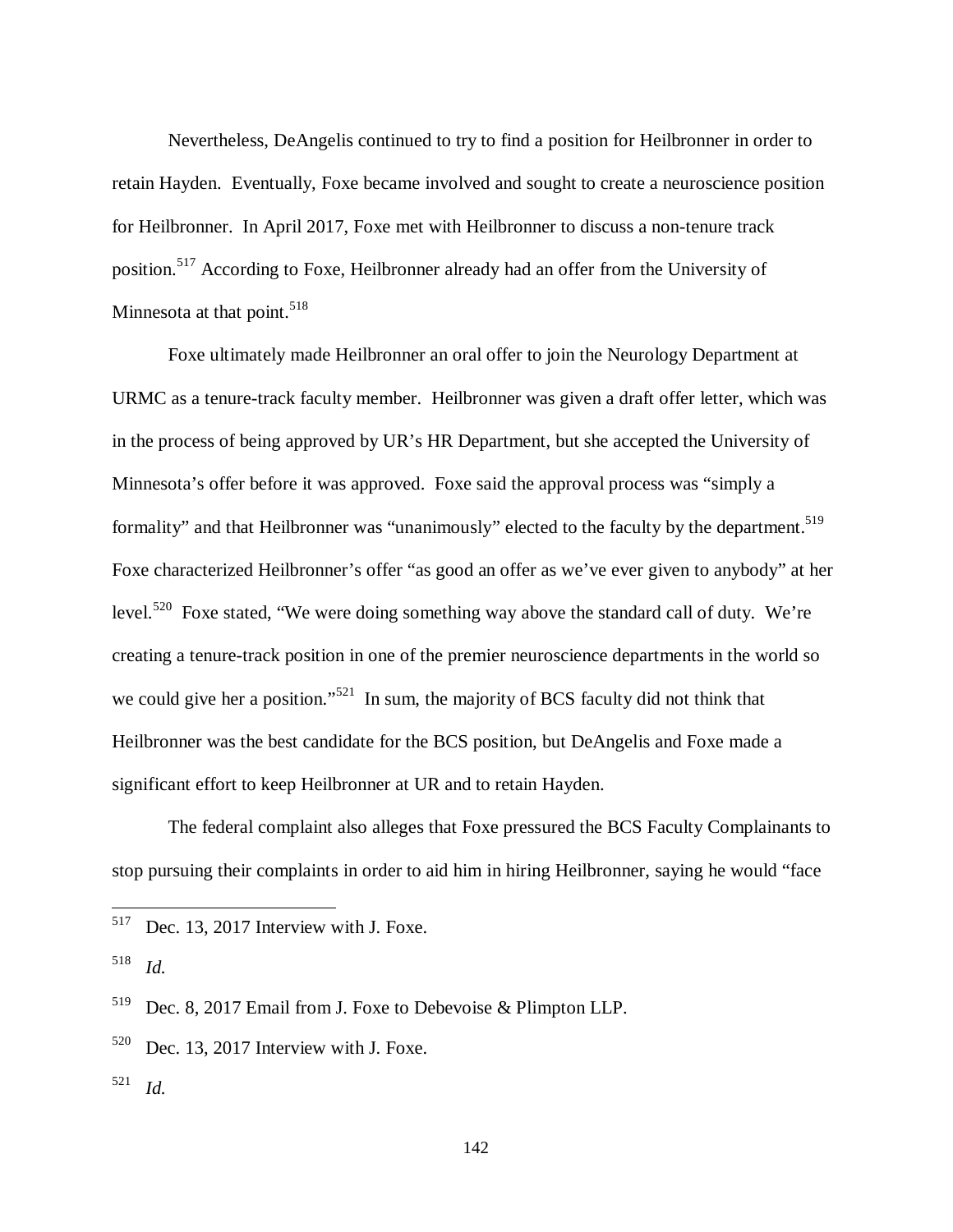obstacles with the administration" when he tried to hire her.<sup>522</sup> Foxe denies these allegations. According to Foxe, he had no idea that she was involved in the ongoing "BCS thing" at the time he tried to hire Heilbronner.<sup>523</sup> Per Foxe, "[T]here was no complaint at that time. I was thoroughly unaware that anything was going on at that point. I was under the impression that the matter was closed."<sup>524</sup> Foxe added, "I have never had any pushback from the administration on trying to retain people. Nobody's ever interfered in my job in that regard."<sup>525</sup> Foxe denied that anyone pressured him either way with respect to hiring Heilbronner.<sup>526</sup>

With respect to Hayden, the University offered an increased salary, increased funding and other financial incentives.<sup>527</sup> One senior faculty member in Neuroscience explained that the reason Hayden's offer from Minnesota appeared much higher than the one offered by BCS was because Minnesota included funding to build a lab, "which he wouldn't have to do at UR."<sup>528</sup> Another faculty member in Neuroscience described the Minnesota offer as "insane" and "double the offer most institutions offer."<sup>529</sup> She stated that Hayden confided in her that he was leaving because of the better financial resources and larger department at Minnesota.<sup>530</sup> A review of

 $\overline{a}$ 

<sup>525</sup> *Id.*

<sup>526</sup> *Id.*

- <sup>527</sup> May 5, 2017 B. Hayden Retention Offer.
- $528$  Oct. 23-24, 2017 Interview with Faculty 5.
- $529$  Nov. 2, 2017 Interview with Faculty 3.
- <sup>530</sup> *Id.*

 $522$  Fed. Compl. ¶ 329(c), 329(e), 448(h).

 $523$  Dec. 13, 2017 Interview with J. Foxe.

<sup>524</sup> *Id.*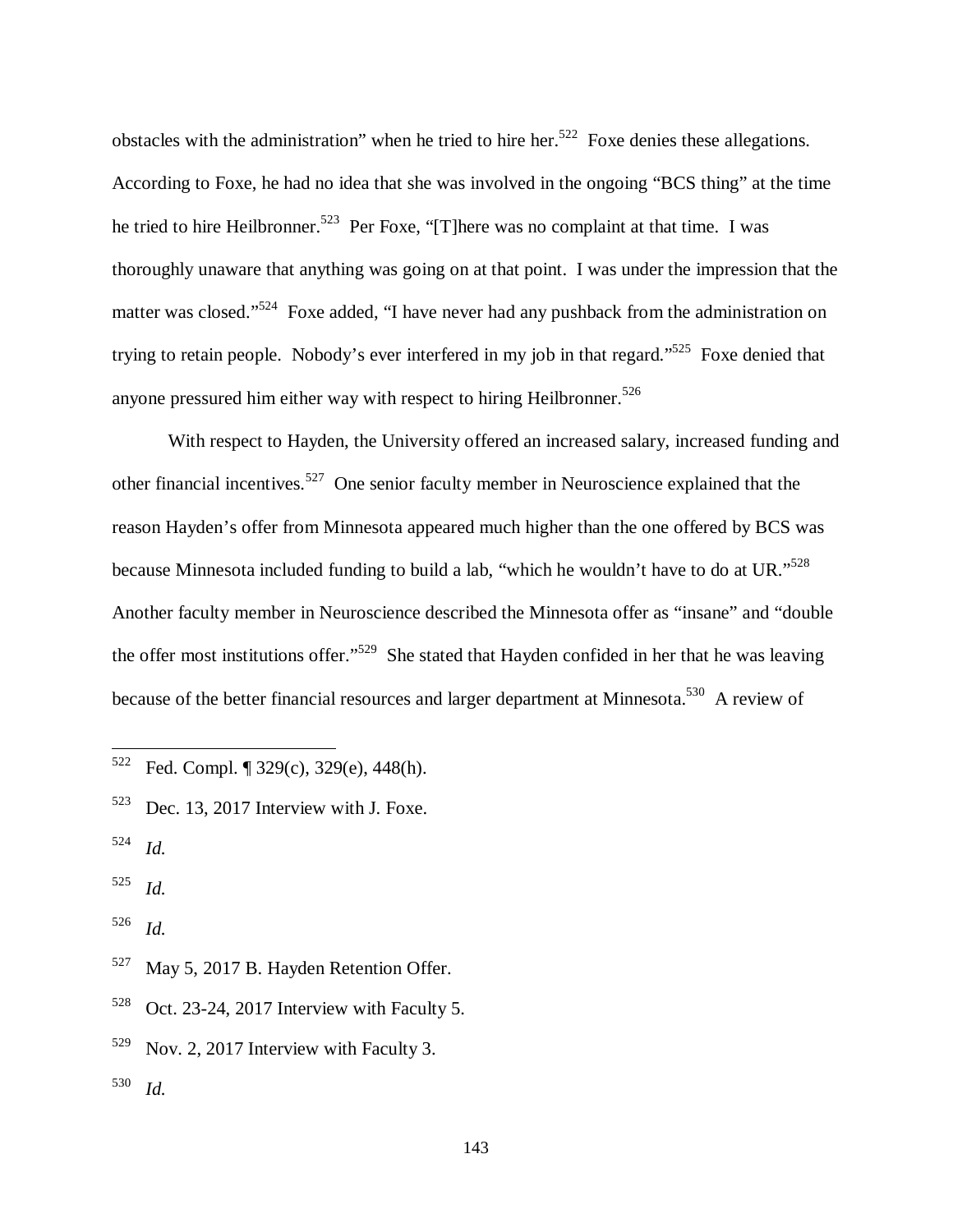other BCS retention offers from 2012 to 2016 revealed that Hayden's offer was similar to or greater than other precedents in the Department.<sup>531</sup>

# **18. Spring 2017 Performance Reviews of Kidd and Piantadosi (February 2017)**

The Complainants allege that DeAngelis wrongfully permitted Jaeger to participate in the spring 2017 performance reviews of Kidd and Piantadosi,  $532$  and assert that Jaeger used this as an opportunity to retaliate further against them by criticizing Kidd's collaborative work.<sup>533</sup>

While it is true that Jaeger was involved in the spring 2017 performance evaluations of Kidd and Piantadosi, he fully supported their reappointment.<sup>534</sup> In an email to DeAngelis from February 28, Jaeger wrote that Kidd and Piantadosi were "clear cases for re-appointments," which he "fully support [ed]."<sup>535</sup> With respect to the claim by Kidd and Piantadosi that DeAngelis had assured them that "Jaeger would not be involved in either of their evaluations."<sup>536</sup> DeAngelis denied providing such assurance. "I recall Kidd and Piantadosi raising concerns about Jaeger being involved in their tenure review cases, but I don't recall there being discussion

<sup>531</sup> July 25, 2012 J. Cantlon Retention Offer; July 25, 2012 B. Mahon Retention Offer; Feb. 8, 2016 D. Tadin Retention Offer; Apr. 5, 2013 F. Jaeger Retention Offer.

<sup>532</sup> EEOC Compl. ¶¶ 226; Fed. Compl. ¶¶ 285-86. The federal complaint adds that DeAngelis "kept Jaeger's participation secret from them." (Fed. Compl. ¶ 286.)

<sup>533</sup> EEOC Compl. ¶ 227; Fed. Compl. ¶ 287.

<sup>534</sup> Feb. 28, 2017 Email from F. Jaeger to G. DeAngelis; Dec. 15, 2017 Interview with G. DeAngelis.

<sup>535</sup> Feb. 28, 2017 Email from F. Jaeger to G. DeAngelis.

<sup>536</sup> EEOC Compl. ¶ 226; Fed. Compl. ¶ 285.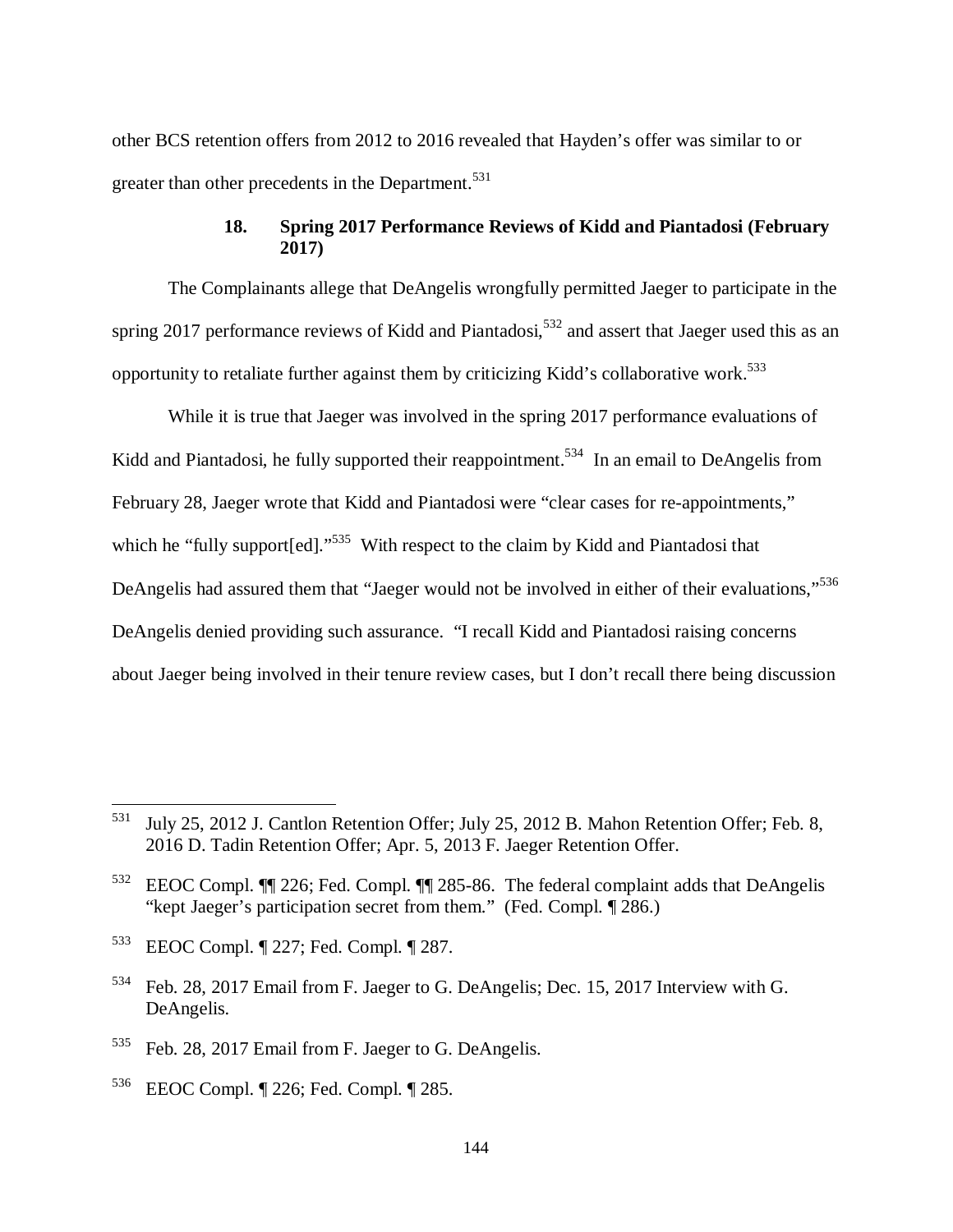of the third year review."<sup>537</sup> In any event, DeAngelis did not recall Jaeger "saying anything critical" during Kidd's review.<sup>538</sup>

### **19. Potential RIT Group Hire (May 2017)**

In May 2017, Cantlon, Mahon, Kidd, Piantadosi, Hayden and Heilbronner interviewed at the Rochester Institute of Technology ("RIT") about a potential group hire.<sup>539</sup> The Complainants allege that in order for this move to be successful, they required continued access to a medical scanner housed at the University's MRI center, and that the University, in "another example of retaliation," said that it would charge them a rate 2.5 times higher than it charges University researchers to use the scanner.<sup>540</sup>

As of May 2017, the UR scanner's heaviest users from AS&E were Cantlon and Mahon, who paid approximately \$150,000 per year of the \$500,000 AS&E spends each year to operate the scanner.  $541$ 

In pursuing offers at RIT, the BCS Faculty Complainants were in contact with Jeff Pelz, a senior RIT Professor. Pelz spoke on the phone with Lennie on May 2 and May 9 about the potential of the group going to RIT and continuing to use UR's scanner.<sup>542</sup> According to detailed notes from those conversations taken by Pelz and Lennie's recollection of those calls, Lennie

<sup>537</sup> Oct. 9, 2017 G. DeAngelis Notes on EEOC Complaint.

<sup>538</sup> Dec. 15, 2017 Interview with G. DeAngelis.

<sup>539</sup> May 2, 2017 Email from J. Pelz to RIT employees.

<sup>540</sup> EEOC Compl. ¶ 282; Fed. Compl. ¶ 335.

 $541$  Oct. 24 & Nov. 21, 2017 Interviews with P. Lennie; Sept. 27, 2017 Interview with J. Pelz; May 9, 2017 Emails between J. Pelz and J. Cantlon.

<sup>542</sup> May 2, 2017 J. Pelz Notes of Call with P. Lennie; May 9, 2017 J. Pelz Notes of Call with P. Lennie (attached as Exhibit 46).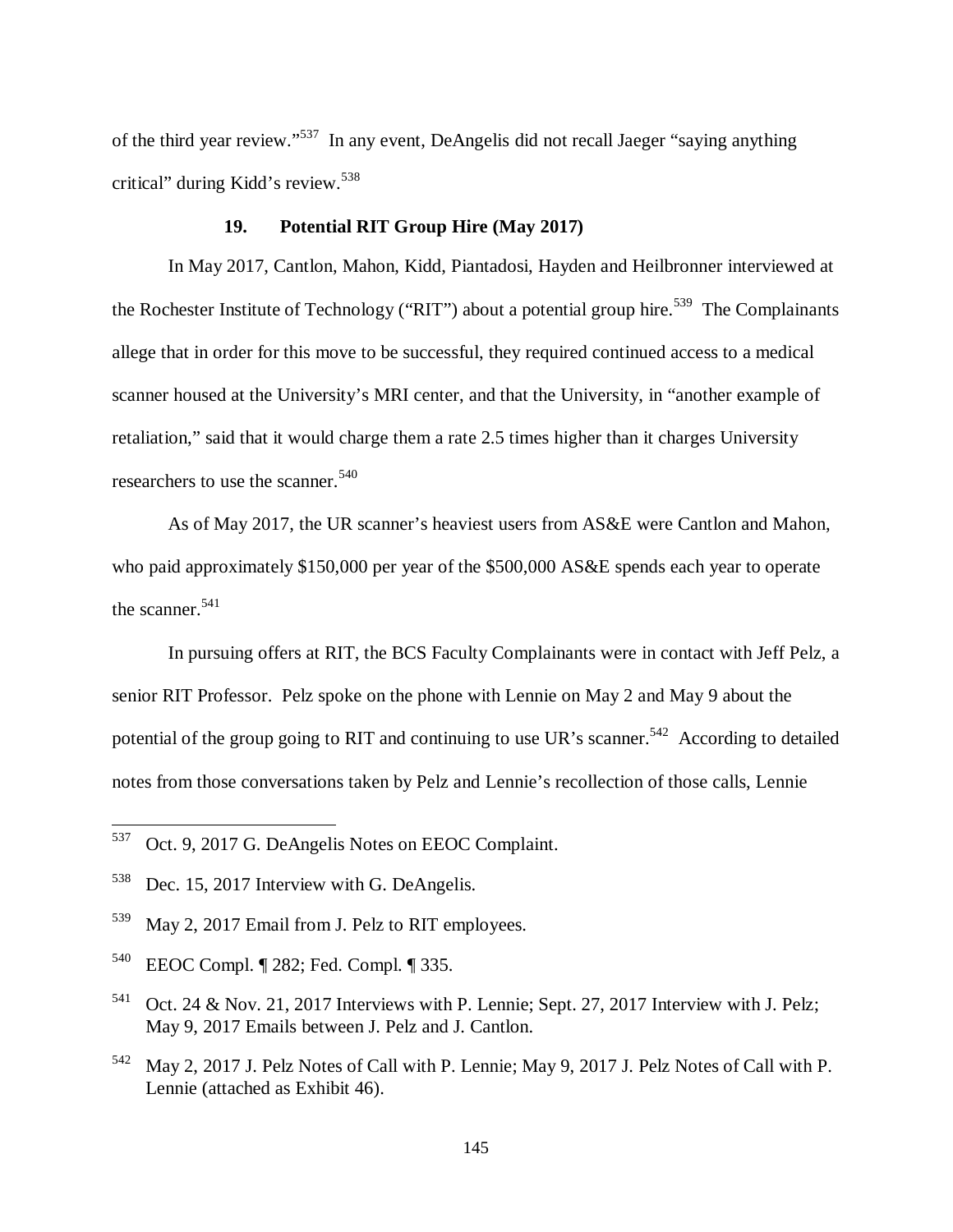agreed that Cantlon and Mahon could continue to use the scanner if they left UR for RIT, but said that the University would no longer subsidize its use and that RIT would be charged \$500,000, the cost to AS&E for operating the scanner.<sup>543</sup> Lennie told us that he was not penalizing the group seeking to leave UR, but rather was attempting to cover the costs of running the scanner.<sup>544</sup> Cantlon's and Mahon's view was that UR should continue to subsidize them, even while they were at another institution, because UR could benefit from "building the intellectual resources in the region."<sup>545</sup>

Pelz's notes and Lennie's recollection differ on one point: the hours during which the group would have access to the scanner. Pelz's notes reflect that the group could have "regular daytime use only until UR gets new uses" and then would have to shift to "unsocial hours."<sup>546</sup> Another section of Pelz's notes reflect that the group would be given "low priority access." Lennie told us that he made it "clear there would be no restrictions on access."<sup>547</sup>

Pelz's notes of the call indicate that Lennie said that "nobody at UR views it as a plus if they go to RIT," and it was UR's "first choice" to have the Complainants "stay at UR."<sup>548</sup> Lennie also told Pelz that the Complainants were in a "complicated situation that's made many people here pretty uncomfortable,"<sup>549</sup> and Pelz told us that he recalls Lennie telling him during

 $543$  Exhibit 46.

<sup>544</sup> Dec. 18, 2017 Interview with P. Lennie.

<sup>545</sup> May 9, 2017 Emails between J. Pelz and J. Cantlon.

<sup>546</sup> Exhibit 46.

<sup>&</sup>lt;sup>547</sup> Dec. 18, 2017 Interview with P. Lennie.

 $548$  Exhibit 46.

<sup>549</sup> *Id.*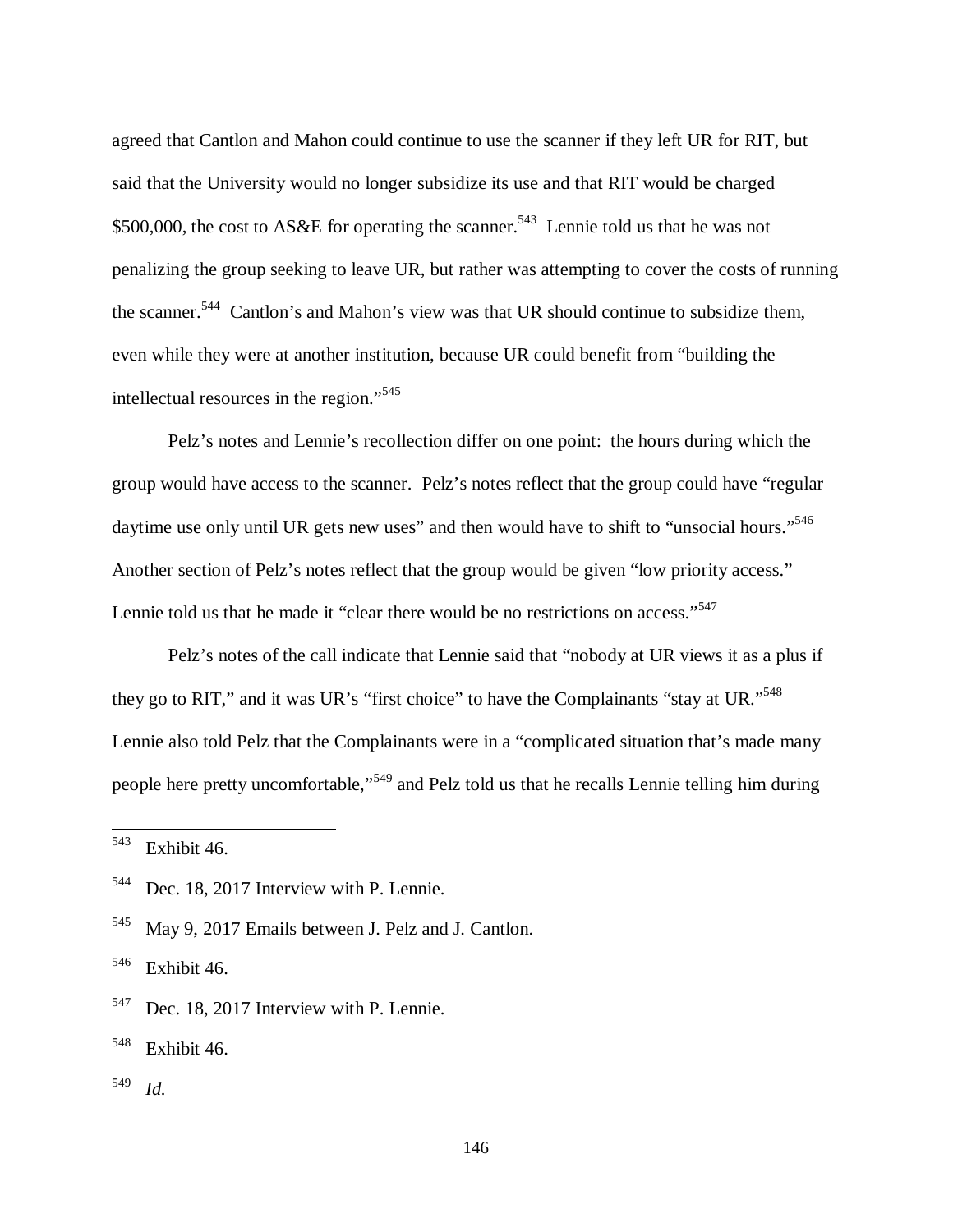one of the calls that "no one thinks they are going to stay at UR."<sup>550</sup> In explaining why it was "not an advantage at all" for UR to continue to subsidize Cantlon and Mahon's scanner use to encourage them to stay in the city of Rochester, Lennie said that "the idea that keeping them in the area is a good thing isn't high on the thinking of anyone at UR," and that if claimants left UR, then it "doesn't matter where they are."<sup>551</sup> Lennie told us that UR "certainly didn't want them to leave."<sup>552</sup>

Ultimately, Pelz informed Cantlon, Mahon and Hayden by email on May 9, 2017 that the scanner costs would likely be negotiable and that compromise was possible.<sup>553</sup> The Complainants further assert that the scanner is "required to be open to all legitimate researchers" since it was "purchased with federal funds."<sup>554</sup> Our investigation uncovered no evidence that the University denied access to legitimate researchers, including the BCS Faculty Complainants.

#### **20. Maternity Leave and Course Load Issues**

The EEOC Complaint alleged retaliation against Kidd in connection with her 2016 maternity leave and also in connection with Cantlon's 2017-2018 course load.<sup>555</sup> Both allegations have been omitted from the federal complaint.

Briefly, as to Kidd, the EEOC Complaint alleges that DeAngelis tried to unlawfully limit her October 2016 maternity leave to a two-week period,<sup>556</sup> but it does not allege that she was

 $\overline{a}$ 

<sup>552</sup> Oct. 24, 2017 Interview with P. Lennie.

<sup>553</sup> Exhibit 46.

<sup>555</sup> EEOC Compl. ¶¶ 265, 314(g).

<sup>550</sup> Sept. 27, 2017 Interview with J. Pelz.

 $551$  Exhibit 46.

<sup>554</sup> EEOC Compl. ¶ 282; Fed. Compl. ¶ 335.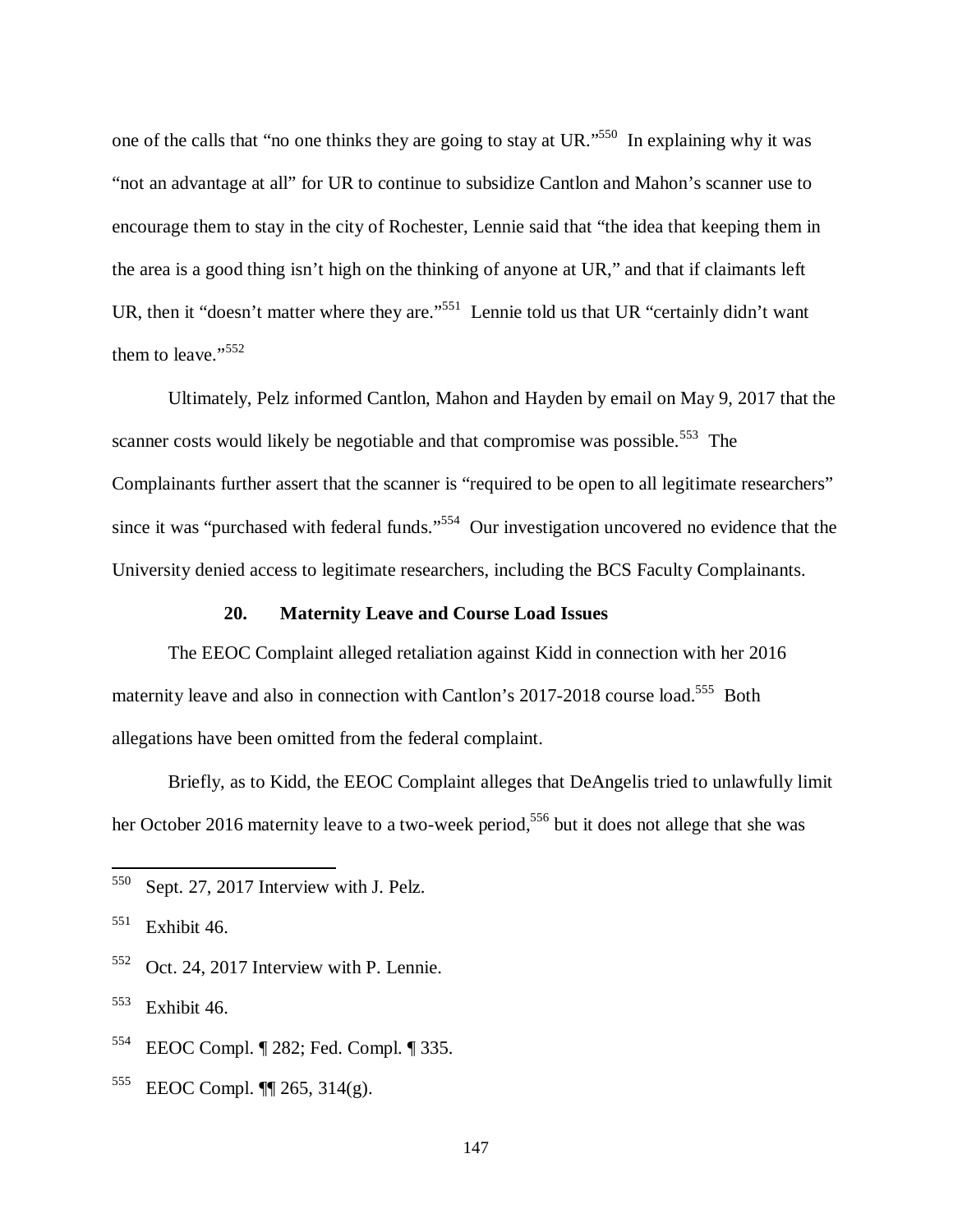actually limited to two weeks. In fact, in August 2016, Kidd asked DeAngelis about the possibility of a graduate student covering her course for the remainder of the semester after her upcoming maternity leave ended.<sup>557</sup> DeAngelis agreed and hired a graduate student to complete the semester for Kidd.<sup>558</sup>

As to Cantlon, the EEOC Complainants contend that DeAngelis retaliated against her by trying to impose on her a heavier course load than other faculty members for the current 2017-18 academic year.<sup>559</sup> The relevant documents do not support this conclusion. On August 24, 2017, DeAngelis told Cantlon that he would like her to teach a lecture course in the spring 2018 semester, as she only had one course scheduled for the academic year and there were no other faculty members with a free course slot.<sup>560</sup> Cantlon refused, taking the position that she was not prepared to teach a large lecture class and suggesting that other professors had lighter course loads.<sup>561</sup> DeAngelis then calculated course loads and found that Cantlon's had been lighter overall.<sup>562</sup> DeAngelis emphasized to Cantlon that the issue was that she teach a regular course load during the 2017-18 academic year, and that past course loads were not the concern: "I am not asking you to overload on teaching, or to make up for your previous teaching load—that is

<sup>556</sup> *Id*. These allegations were not included in the federal complaint.

<sup>557</sup> Aug. 29, 2016 Email from G. DeAngelis to C. Kidd; Aug. 29, 2016 Email from G. DeAngelis to Graduate Student.

<sup>558</sup> Aug. 29, 2016 Email from G. DeAngelis to C. Kidd; Aug. 30, 2016 Email from G. DeAngelis to Graduate Student.

<sup>559</sup> EEOC Compl. ¶¶ 265, 289. These allegations were not included in the federal complaint.

<sup>560</sup> Aug. 26, 2017 Email Chain between G. DeAngelis and J. Cantlon (attached as Exhibit 47). <sup>561</sup> *Id.*

<sup>562</sup> *Id.*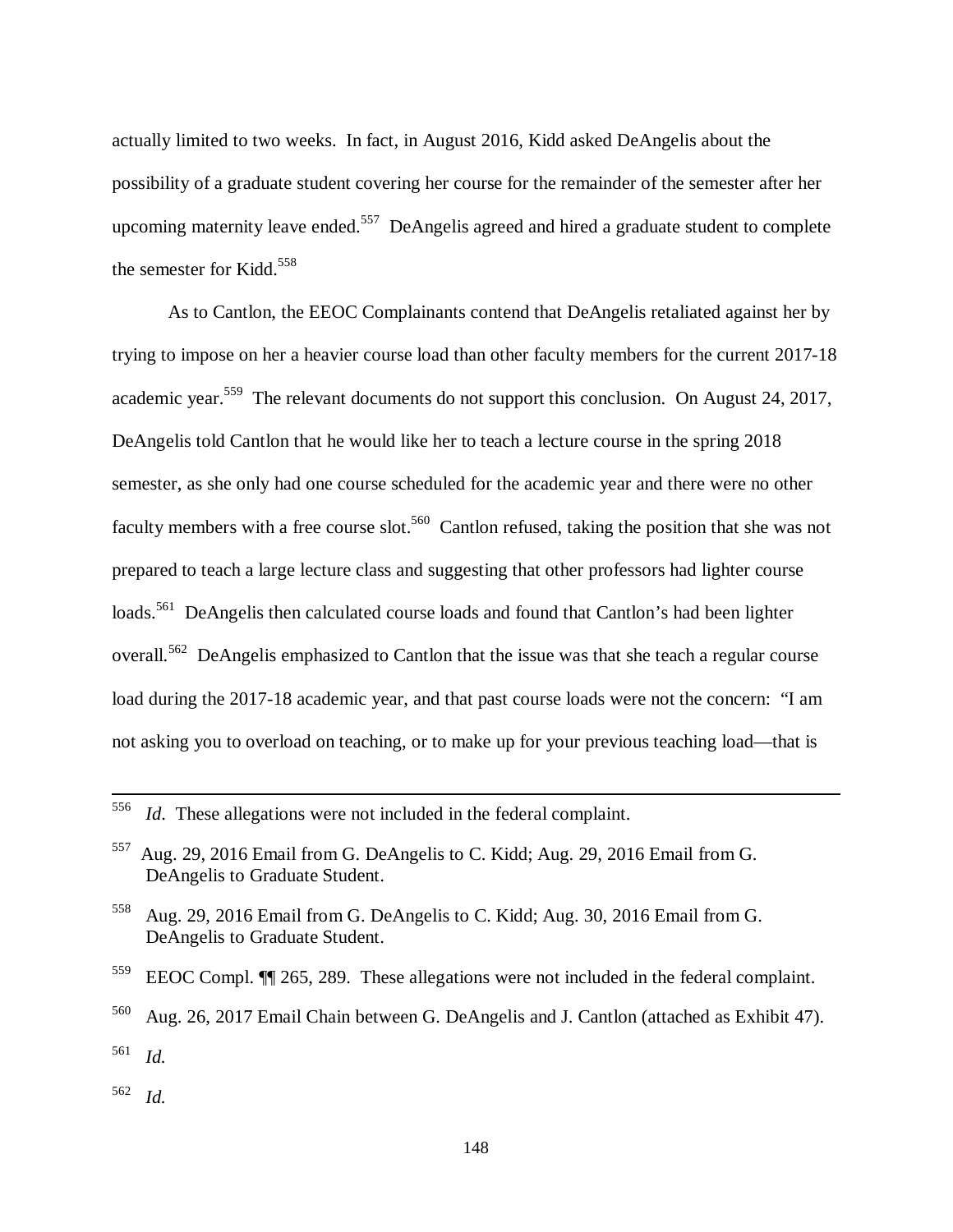not the case. I am just asking you to teach a full load this coming academic year."<sup>563</sup> After further discussion, DeAngelis agreed to allow Cantlon to teach a new undergraduate course instead.<sup>564</sup>

## **21. Events Leading Up to EEOC Complaint (March 2017 – September 2017)**

In addition to the retention efforts involving Hayden, which ended in May when Hayden and Heilbronner accepted positions at the University of Minnesota,<sup>565</sup> this period also included RIT's efforts to recruit the four remaining BCS Faculty Complainants. Just prior to that, in April 2017, Mahon sent an email to Jaeger that he and Cantlon wanted to meet to "talk about some of the things have been going on in BCS."<sup>566</sup> Jaeger conveyed his willingness to do so, but the meeting never happened.<sup>567</sup>

On September 7, 2017, the EEOC Complainants publicly released the EEOC Complaint.

## **III. LEGAL ANALYSIS**

In this Section, we evaluate whether our factual findings support legal conclusions that any Complainant or other UR student or employee was subjected to unlawful sexual harassment as a result of Jaeger's conduct or that any Complainant was subjected to unlawful retaliation.

We find that the evidence does not support a conclusion that any Complainant or other UR student or employee has been subjected to unlawful sexual harassment as a result of Jaeger's

<sup>563</sup> *Id.*

<sup>564</sup> Oct. 9, 2017 G. DeAngelis Notes on EEOC Complaint.

<sup>565</sup> May 10, 2017 Email from S. Heilbronner to J. Foxe.

<sup>566</sup> Apr. 20, 2017 Email from B. Mahon to F. Jaeger, Faculty 20, J. Cantlon and G. DeAngelis.

<sup>567</sup> Apr. 25, 2017 Emails between F. Jaeger, B. Mahon, Faculty 20, J. Cantlon and G. DeAngelis.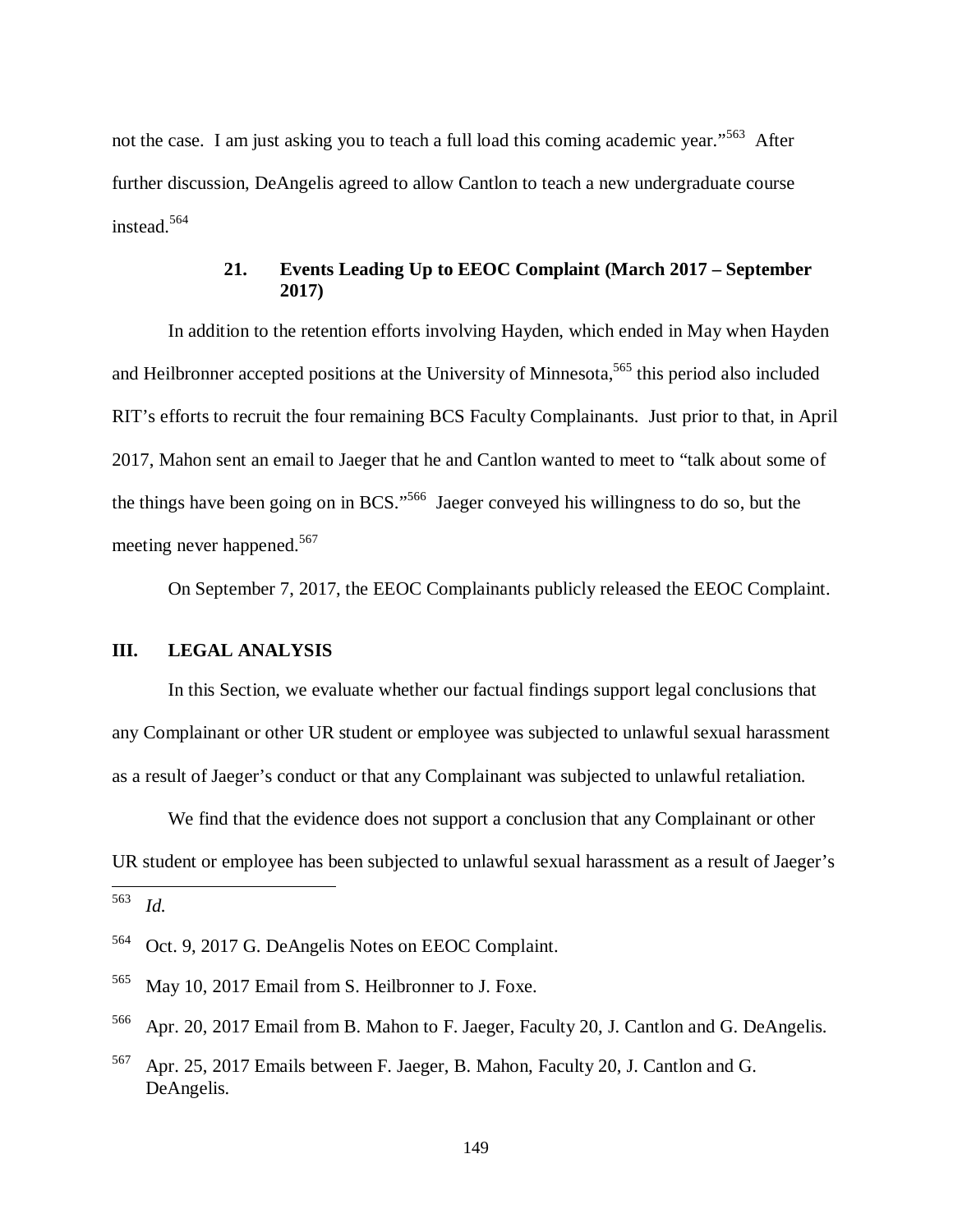conduct. Although Jaeger's conduct before 2014 was at times inappropriate, unprofessional and offensive, and may have been harmful to some students, as well as to the BCS and greater UR communities in a variety of ways, we find that Jaeger's conduct did not meet the standard for sexual harassment, as currently defined by law. We also find that UR did not unlawfully retaliate against the Complainants.

In reaching our legal conclusions, we recognize that we did not speak to every possible witness or review every possible document, and there always remains the possibility that new evidence could impact our analysis. For the reasons described in the Introduction to this Report, however, we are our confident that our investigation was exhaustive and that our conclusions are therefore founded on a robust record.

### **A. Sexual Harassment**

#### **1. Governing Legal Standards**

Sexual harassment is prohibited by Title VII, Title IX and the NYSHRL.<sup>568</sup> It is also prohibited by UR Policy 106, which closely tracks the legal definition of sexual harassment under those statutes.<sup>569</sup> The law and UR Policy 106 recognize two types of sexual harassment: (1) *quid pro quo* harassment, in which an adverse employment or academic action (*e.g.*, termination, pay cut, bad grade) results from a refusal to submit to a supervisor's or professor's

<sup>568</sup> Title VII, Title IX and the NYSHRL broadly prohibit sex-based discrimination in both the workplace and educational environments. Courts have generally followed principles developed in Title VII jurisprudence to analyze claims under Title IX and under the NYSHRL. *See, e.g., Papelino v. Albany Coll. of Pharmacy of Union Univ.*, 633 F.3d 81, 89 (2d Cir. 2011) ("[A] Title IX hostile education environment claim is governed by traditional Title VII hostile environment jurisprudence."); *Rivera v. Rochester Genesee Reg'l Transp. Auth.*, 743 F.3d 11, 20 n.4 (2d Cir. 2014) (noting that NYSHRL claims are analyzed under the same standard as Title VII hostile environment claims).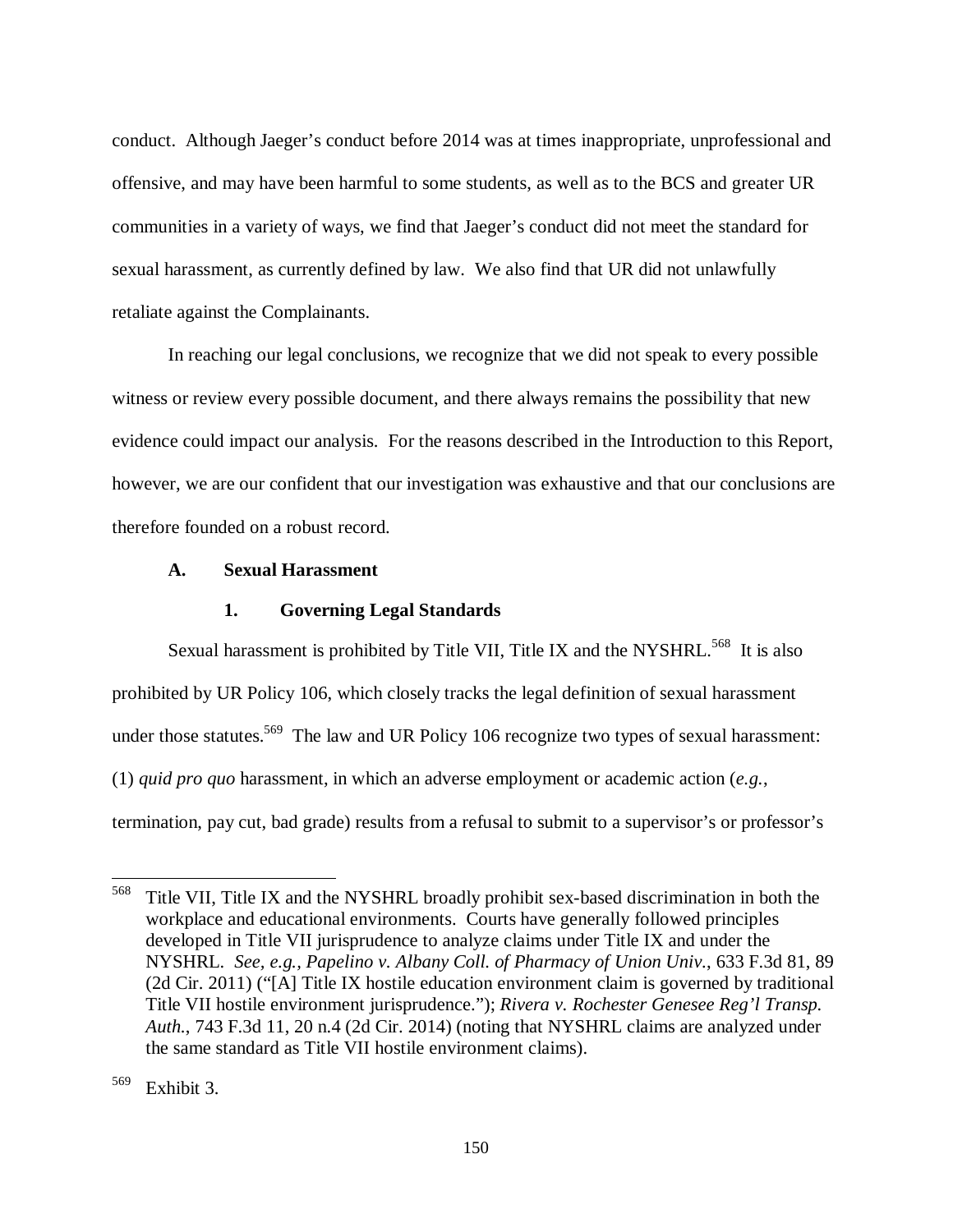unwelcome sexual demand or where submission to such a demand is made a condition of receiving employment or academic benefits;<sup>570</sup> or (2) hostile environment harassment, in which sexual harassment is so "severe or pervasive" that it creates an abusive working or academic environment.<sup>571</sup>

A plaintiff asserting a hostile work environment or hostile educational environment claim must prove, among other things, that (i) the conduct in question was unwelcome, and (ii) as a result of such unwelcome conduct, the educational or workplace environment "is permeated with discriminatory intimidation, ridicule and insult that is sufficiently *severe* or *pervasive* to alter the conditions of the victim's employment and create an abusive working environment."<sup>572</sup> This standard has both objective and subjective components: "the conduct complained of must be severe or pervasive enough that a reasonable person would find it hostile or abusive," and the plaintiff herself "must subjectively perceive the work environment to be abusive."<sup>573</sup>

 To prevail, a plaintiff must demonstrate "either that a single incident was extraordinarily severe, or that a series of incidents were sufficiently continuous and concerted to have altered the conditions of her working environment."<sup>574</sup> When a plaintiff complains that a series of incidents

<sup>570</sup> *Papelino*, 633 F.3d at 89.

<sup>571</sup> *Rivera v. Rochester Genesee Reg'l Transp. Auth.*, 743 F.3d 11, 20 (2d Cir. 2014).

<sup>572</sup> *Harris v. Forklift Sys., Inc.*, 510 U.S. 17, 21 (1993) (internal quotation marks omitted) (citations omitted) (emphases added); *see also Littlejohn v. City of New York*, 795 F.3d 297, 320-21 (2d Cir. 2015) (same).

<sup>573</sup> *Littlejohn*, 795 F.3d at 321.

<sup>574</sup> *Alfano v. Costello*, 294 F.3d 365, 374 (2d Cir. 2002) (internal quotation marks omitted); *see also Summa v. Hofstra Univ.*, 708 F.3d 115, 126 (2d Cir. 2013) ("Our case law . . . establishes that a single incident can create a hostile environment if it is sufficiently severe."); *Kaytor v. Elec. Boat Corp.*, 609 F.3d 537, 547 (2d Cir. 2010) ("Isolated incidents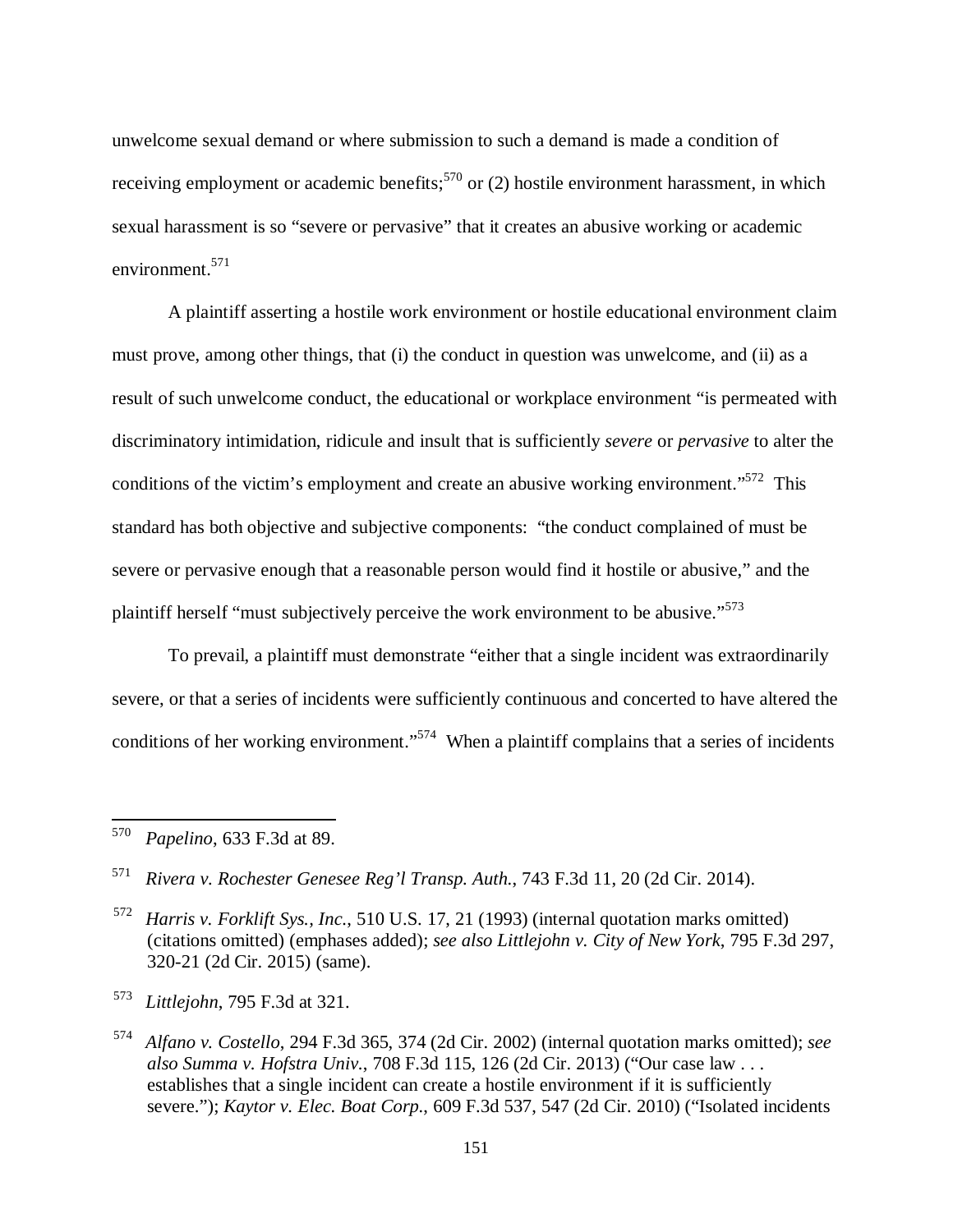collectively establish a hostile work environment, the incidents complained of "must be more than episodic; they must be sufficiently continuous and concerted in order to be deemed pervasive."<sup>575</sup> "There is no 'mathematically precise test,' however, for deciding whether an incident or series of incidents is sufficiently severe or pervasive to alter the conditions of a plaintiff's working environment."<sup>576</sup> Courts thus adopt a "totality of the circumstances" approach, considering "the frequency of the discriminatory conduct; its severity; whether it is physically threatening or humiliating, or a mere offensive utterance; and whether it unreasonably interferes with an employee's work performance."<sup>577</sup>

Because sexual harassment is actionable as a form of discrimination, a plaintiff must show that the conduct was not merely offensive, but discriminatory on the basis of gender.<sup>578</sup> Proving that conduct is discriminatory requires showing either that the harasser's intent was to discriminate on the basis of sex or that the harasser's conduct—regardless of intent—created a hostile environment for one gender or another (but not both).<sup>579</sup>

generally will not suffice to establish a hostile work environment unless they are extraordinarily severe.").

575 *Raspardo v. Carlone*, 770 F.3d 97, 114 (2d Cir. 2014).

 $\overline{a}$ 

- 576 *Id.* (quoting *Harris v. Forklift Sys., Inc.*, 510 U.S. 17, 22-23 (1993)).
- 577 *Littlejohn*, 795 F.3d at 321; *see also Raspardo*, 770 F.3d at 114 (same).
- <sup>578</sup> *Kaytor*, 609 F.3d at 547 ("It is axiomatic that to prevail on a claim of hostile work environment based on gender discrimination, the plaintiff must establish that the abuse was based on her gender.").
- <sup>579</sup> *Id.* at 547-48; *Raniola v. Bratton*, 243 F.3d 610, 621-22 (2d Cir. 2001).

 An "equal opportunity offender" who directs sexually-charged words or conduct at both men and women can still create a hostile environment where women are disparately impacted. *See Petrosino v. Bell Atl.*, 385 F.3d 210, 222 (2d Cir. 2004) ("[T]he depiction of women in the offensive jokes and graphics was uniformly sexually demeaning and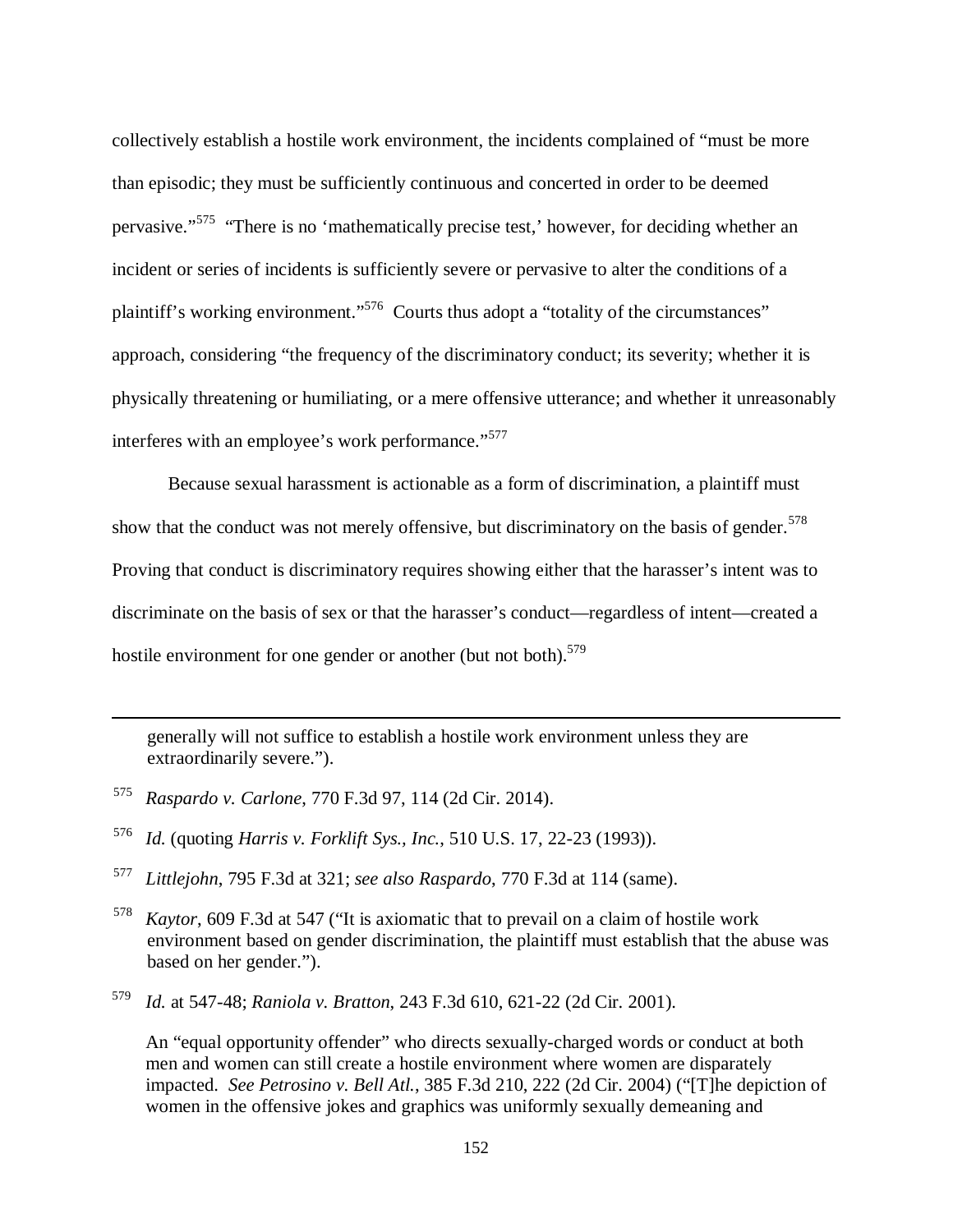There are limits to what the law prohibits in the workplace or in academia, and courts have emphasized that the law "does not create a general civility code for the American workplace."<sup>580</sup> Thus, "simple teasing, offhand comments, and isolated incidents (unless extremely serious) will not amount to discriminatory changes in the terms and conditions of employment."<sup>581</sup> The purpose of laws prohibiting sexual harassment is to protect against discrimination on the basis of sex or gender—not to protect generally against a rude or obnoxious boss or professor who makes the workplace equally difficult for men and women.<sup>582</sup>

communicated the message that women as a group were available for sexual exploitation by men."). The presence of pornography in a workplace, for instance, can offend men and women alike but can still alter the status of women in that workplace differently than it can for men. *See, e.g.*, *Patane v. Clark*, 508 F.3d 106, 114 (2d Cir. 2007).

580 *Burlington N. & Santa Fe Ry. Co. v. White*, 548 U.S. 53, 68 (2006) (quoting *Oncale v. Sundowner Offshore Servs.*, Inc., 523 U.S. 75, 80 (1998)).

l

- 581 *Faragher v. City of Boca Raton*, 524 U.S. 775, 788 (1998) (citation and internal quotation marks omitted).
- 582 *See Schiano v. Quality Payroll Sys., Inc.*, 445 F.3d 597, 605 (2d Cir. 2006) (quoting *Holtz v. Rockefeller & Co., Inc.*, 258 F.3d 62, 75 (2d Cir. 2001)) (distinguishing general "boorish and inappropriate behavior" from "actionable sexual harassment").

 As important context for reviewing our legal assessment here, it bears emphasizing that the legal standards that would govern a sexual harassment claim based on Jaeger's conduct, and on which our assessment is therefore necessarily grounded, impose a higher bar than those that apply in other jurisdictions. Other jurisdictions have enacted more stringent standards for workplace behavior than does UR Policy 106, Title VII, Title IX, or NYSHRL. By way of example, under the New York City Human Rights Law, which governs sexual harassment claims arising in workplaces in New York City, the analysis would be very different. New York City law holds that the "severe or pervasive" standard applicable under federal or State law "sanction[s] a significant spectrum of conduct demeaning to women" and "reduce[s] the incentive for employers to create workplaces that have zero tolerance" for harassment and discrimination. *Williams v. N.Y.C. Hous. Auth.*, 61 A.D.3d 62, 78 (N.Y. App. Div.), *leave denied*, 13 N.Y.3d 702 (2009). Thus, under New York City law, any conduct that indicates a plaintiff "has been treated less well than other employees because of her gender" will establish a claim, unless the employer can prove as an affirmative defense that the conduct complained of consists of nothing more than what a reasonable person would consider "petty slights and trivial inconveniences." *Id*.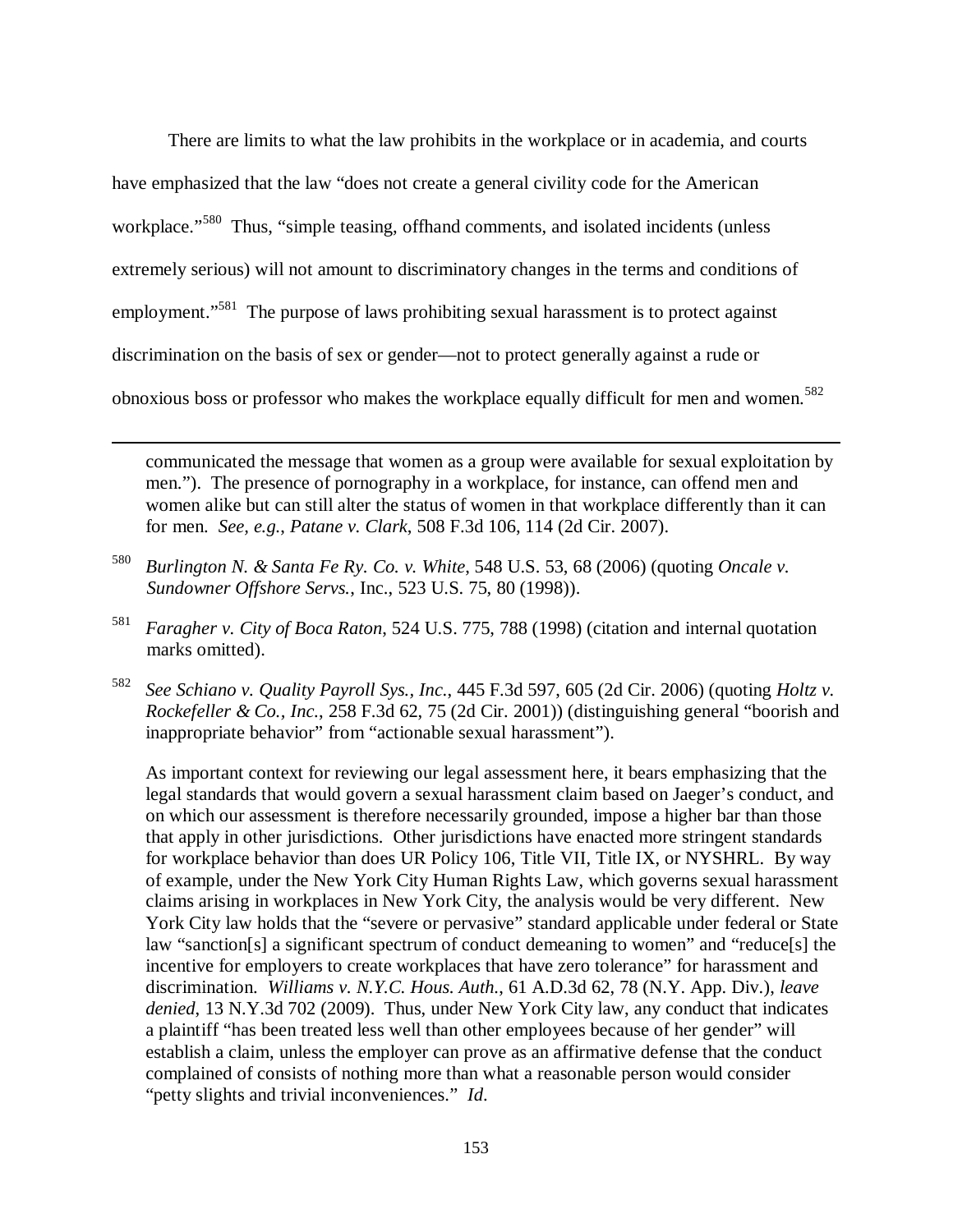### **2.** *Quid Pro Quo* **Harassment**

There is no evidence that Jaeger engaged in *quid pro quo* sexual harassment. Jaeger did not condition academic participation or performance on submission to sexual advances. None of the four students (at the time, former, prospective and current) who had sexual relationships with Jaeger said that any such demand existed. All four told us that their sexual relationships were consensual. Not a single witness or claimant has alleged that Jaeger threatened any adverse educational consequence for failing to submit to a sexual advance or that he conditioned any benefit on submitting to his advances.

## **3. Discussion of Hostile Environment Claims Based on Jaeger's Pre-2014 Conduct**

 As a preliminary observation, we note that the law requires claims alleging sexual harassment be brought within the statute of limitations. The applicable statute of limitations is three years under Title IX<sup>583</sup> and the NYSHRL<sup>584</sup> and 300 days under Title VII.<sup>585</sup> Much of Jaeger's conduct, therefore, would be considered by a court to be time-barred, both as of the time of the filing of the complaints, and as of the time of the Nearpass investigation. For purposes of our analysis here, however, we ignore the statute of limitations bar and assess whether, substantively, any Complainant or other UR student or employee was subjected to unlawful sexual harassment as a result of Jaeger's conduct.

Three women claim directly that they were subjected to unlawful harassment based on Jaeger's conduct before 2014: Bixby, Cantlon and Kidd. We are mindful that several other

<sup>583</sup> *Curto v. Edmundson*, 392 F.3d 502, 503-04 (2d Cir. 2004), *cert. denied*, 545 U.S. 1133 (2005).

<sup>584</sup> *Russo v. N.Y. Presbyterian Hosp.*, 972 F. Supp. 2d 429, 445 (E.D.N.Y. 2013).

 $585$  42 U.S.C. § 2000e-(5)(e)(1).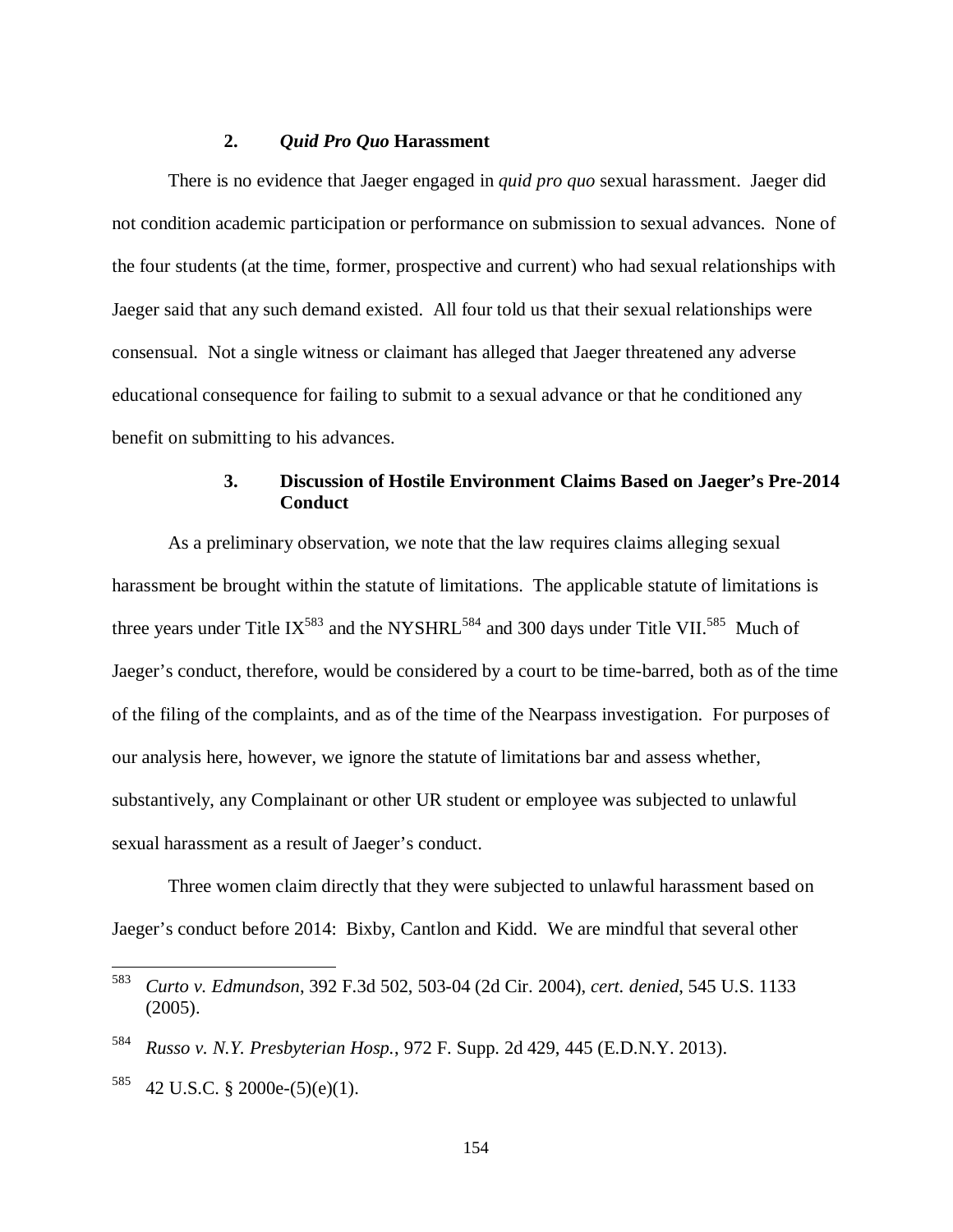women have reported concerns about inappropriate comments or behaviors by Jaeger, and we do not discount the reports or the feelings of those witnesses; they are relevant to our legal analysis for reasons explained further below. A proper legal assessment of potential sexual harassment liability, however, naturally begins with an examination of the claims of those who directly assert that they were subjected to unlawful harassment—Bixby, Cantlon and Kidd, in this case. Without discounting—and indeed crediting in large part—that they each may have been genuinely distressed and hurt by some of Jaeger's behavior, we conclude that none of them was subjected to an unlawfully hostile environment, as defined by the governing legal standards.

As to Bixby, we conclude that the conduct she claims to have experienced (described at length in Section II.A.1.f), which we credit, was not sufficiently "severe or pervasive" to support a conclusion that she was subjected to a hostile environment, as defined by law. Such conduct was not objectively severe or pervasive. In addition, her contemporaneous statements may suggest that she also did not subjectively view the conduct as severe or pervasive at the time.

We understand Cantlon's complaints about Jaeger to relate, overwhelmingly, to her expressed concerns about the impact of his conduct on other women and not to conduct she experienced directly. Although the experiences of others are not irrelevant to a plaintiff's sexual harassment claim (as further discussed below), the focus of any such claim should and would in a court of law be the plaintiff's own experiences. Here, Cantlon claims to have experienced directly only two comments that she found offensive: a joke Jaeger made at a faculty party in February 2011 that he had decided to come to UR because of its "legendary nude hot tub parties with students," and a highly inappropriate question Jaeger asked in front of a group of faculty members at a party in 2010 about which part of a student's body another professor found attractive. Crediting that both comments were made and that they were both objectionable, we

155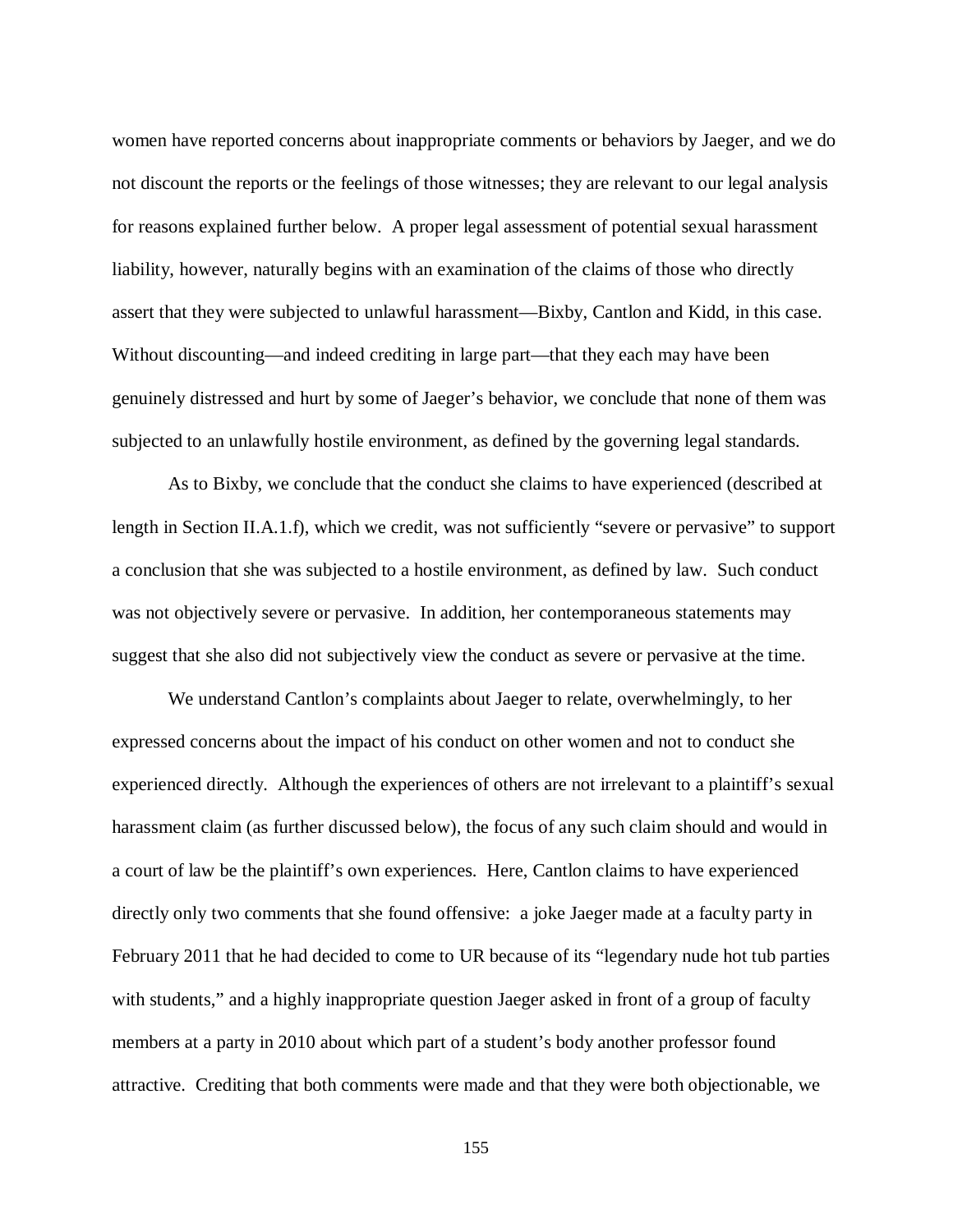do not believe they approach being sufficiently "severe or pervasive" to support a conclusion that Cantlon was subjected to a hostile environment, as defined by law. Again, although in any sexual harassment claim by Cantlon, experiences of others would not be irrelevant, it would be unprecedented for a plaintiff whose own experiences do not come close to satisfying the legal standard to sustain a legal claim based almost entirely on the experiences of others.

The interactions between Jaeger and Kidd in 2007 and 2008 are, however, concededly more complicated, and if Kidd's version of events is credited, presents a closer question. As we describe in Section II.A.3, Jaeger displayed exceedingly poor judgment in blurring appropriate boundaries between a faculty member and a graduate student by renting a room in his home to her and maintaining a close personal friendship with her, often characterized by frank discussion on sexual topics. As also detailed above, we credit that Jaeger made many sexualized comments to Kidd during the time they lived together, though we also find that her accounts of these comments were, in several instances, exaggerated or taken out of context. Assessing whether Jaeger's poor judgment and inappropriate comments rise to the level of creating an unlawfully hostile environment for Kidd requires an examination of the "welcomeness" of his conduct at the time, whether it was subjectively perceived by her as creating an abusive educational environment, and on the "totality of the circumstances" surrounding the behavior. For reasons we detail above, the evidence we examined leads us to conclude that the complaints are significantly misleading on these contextual issues.

A thorough examination of the contemporaneous evidence demonstrates that the complaints set forth a one-sided portrayal of the relationship and discourse between Jaeger and Kidd. For example, there is insufficient evidence, in our view, to support the allegation that Kidd was pressured into renting a room in Jaeger's house. It is also clear that the complaints

156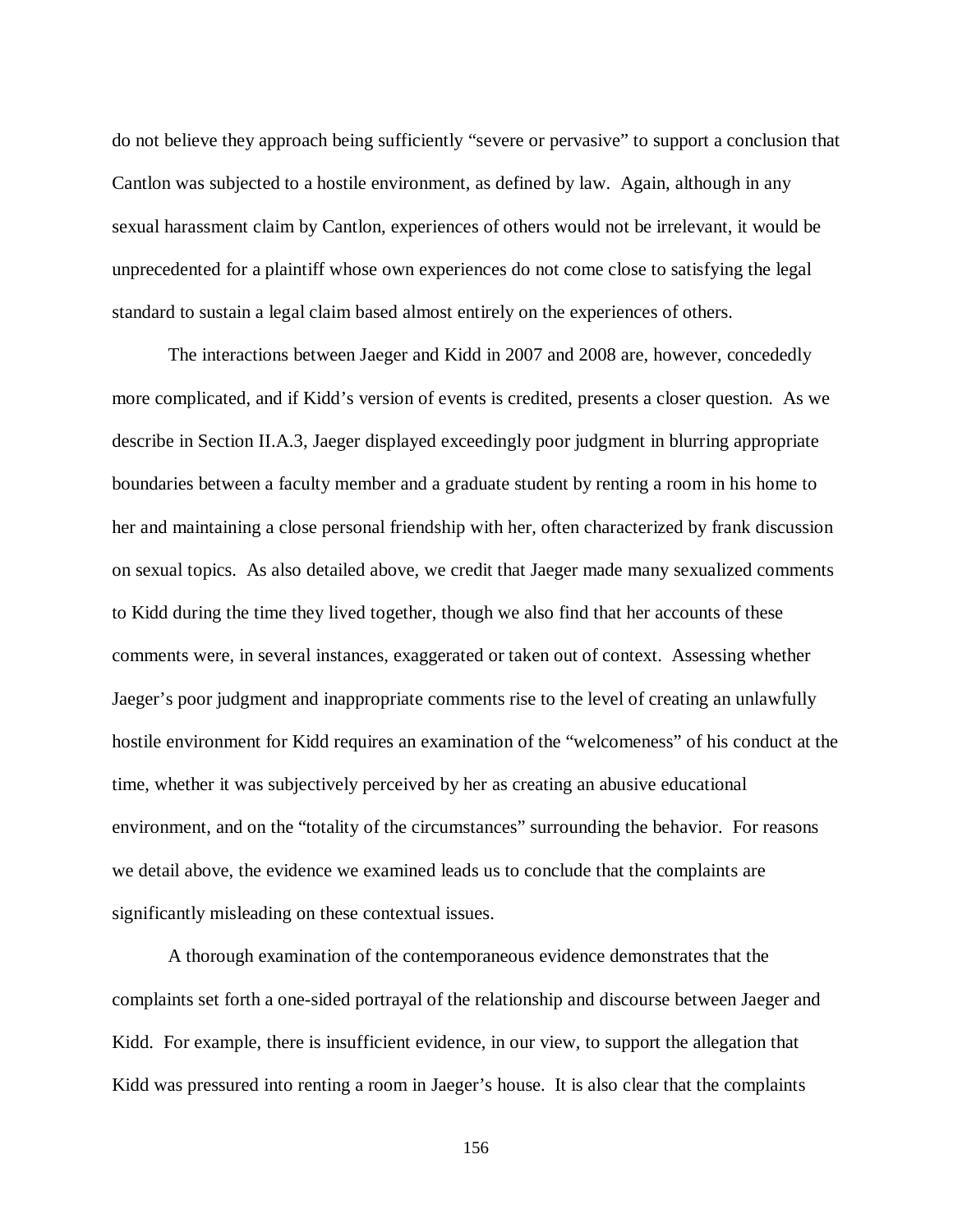exclude Kidd's contributions to exchanges with Jaeger that would seriously undermine her current claim that the sexual content of those exchanges was unwelcome or viewed by her as abusive.

We did not limit our inquiry to the experiences of Bixby, Cantlon and Kidd. The experiences of other women in the BCS community are also relevant to our legal analysis for several reasons. Under the law, "a plaintiff who herself experiences discriminatory harassment need not be the target of other instances of hostility in order for those incidents to support her claim."<sup>586</sup> Similarly, a plaintiff need not witness particular behavior in order for that behavior to be relevant to an objective assessment of the hostility of the environment.<sup>587</sup> Thus, Bixby, Cantlon, Kidd or another future claimant could argue that behavior she heard about but did not herself experience is relevant to an assessment of whether she was subjected to an objectively and subjectively hostile environment.

Over the course of our review, we learned about several categories of behavior by Jaeger that were clearly inappropriate, unprofessional, offensive and reflected immaturity and poor judgment. In assessing whether such conduct would support a legal claim of unlawful sexual harassment—as contrasted against an assessment of whether it caused distress to some students, detracted from UR's educational mission, harmed UR's reputation, or was otherwise problematic—the legal touchstone remains whether any particular plaintiff was subjected to objectively and subjectively severe or pervasive harassing conduct. Following extensive interviews with women currently or formerly connected to BCS, including the majority of

<sup>586</sup> *Whidbee v. Garzarelli Food Specialties, Inc.*, 223 F.3d 62, 69-70 (2d Cir. 2000).

<sup>587</sup> *See, e.g., Schwapp v. Town of Avon,* 118 F.3d 106, 111-12 (2d Cir. 1997); *Perry v. Ethan Allen, Inc.*, 115 F.3d 143, 151 (2d Cir. 1997).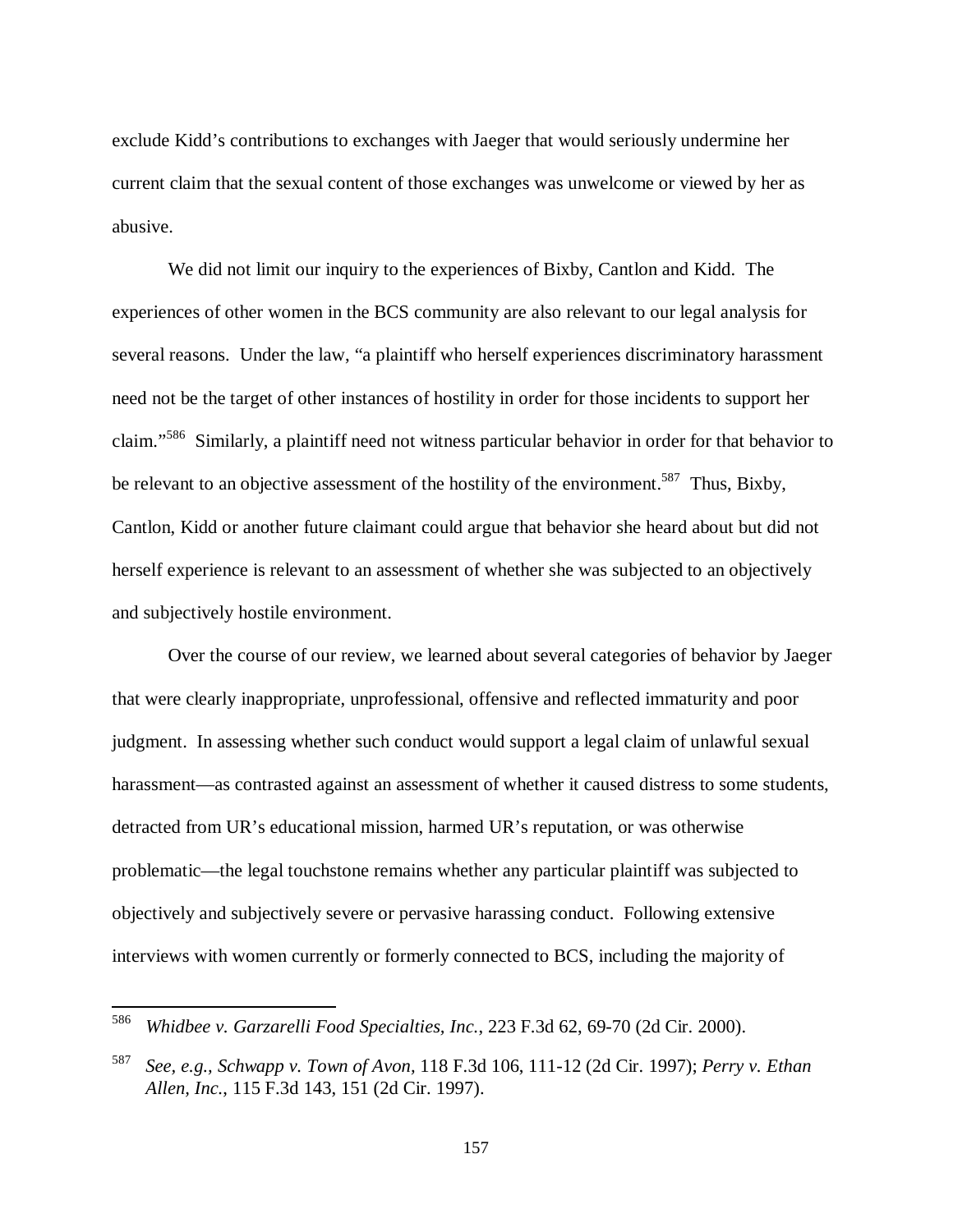graduate students and post-doctoral fellows who worked in Jaeger's lab from 2007 through the present, we are not aware of any woman who we find was subjected to objectively and subjectively severe or pervasive harassing conduct, notwithstanding the various categories of unprofessional and disturbing behavior by Jaeger that we credit.

In particular, five categories of behavior or traits warrant further discussion.

First, Jaeger was sexually promiscuous in the period before 2014, and he developed a reputation as a "womanizer" as a result. He had four consensual sexual relationships with prospective, current or former UR students between 2007 and 2011, and he engaged in several more sexual encounters with other academics from UR and elsewhere. Although these relationships may evidence poor judgment, the law does not prohibit consensual relationships in the workplace. Courts consistently hold that it is not sex discrimination for a supervisor to engage in a workplace romance with a subordinate, even if the "paramour" enjoys preferential treatment, and that a sexual relationship between a male supervisor and a female subordinate does not, in itself, create a hostile environment for other women employees who may feel uncomfortable about the relationship.<sup>588</sup> In addition, UR's Intimate Relationships Policy in effect before 2014 permitted, though it strongly discouraged, sexual relationships between faculty and students. While we recognize that Jaeger's consensual sexual relationships may have had a variety of negative consequences, including potentially undermining morale among female colleagues and students and damaging BCS's reputation, and that other employers and

<sup>588</sup> *See, e.g., DeCintio v. Westchester Cty. Med. Ctr.*, 807 F.2d 304, 307-08 (2d Cir. 1986), *cert. denied*, 484 U.S. 825 (1987); *Kelly v. Howard I. Shapiro & Assocs. Consulting Eng'rs, P.C.*, 716 F.3d 10, 14 (2d Cir. 2013); *Krasner v. HSH Nordbank AG*, 680 F. Supp. 2d 502, 517-18 (S.D.N.Y. 2010); *Gale v. Primedia, Inc.*, No. 00-CV-5700, 2001 WL 1537692, at \*3 (S.D.N.Y. 2001); *Foster v. Humane Soc'y of Rochester & Monroe Cty., Inc.*, 724 F. Supp. 2d 382, 392-94 (W.D.N.Y. 2010); *Fattoruso v. Hilton Grand Vacations*, 873 F. Supp. 2d 569, 576-77 (S.D.N.Y. 2012), *aff'd*, 2013 WL 2123088 (2d Cir. 2013).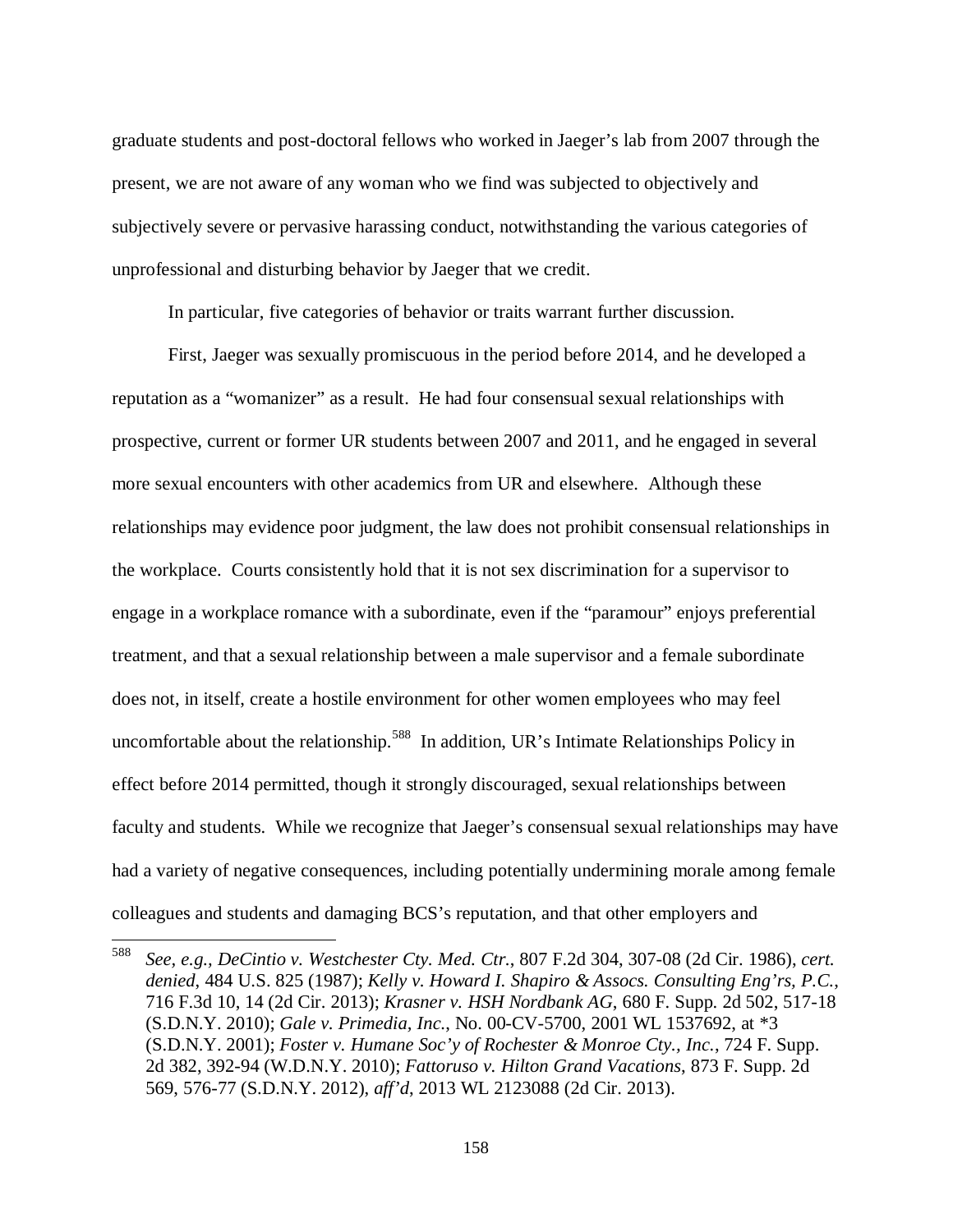educational institutions prohibit consensual relationships in order to avoid these types of potential harms, Jaeger's consensual relationships do not support a legal finding of sexual harassment or a policy violation at the times they occurred. We are also aware of no evidence to support claimants' characterization of Jaeger as a "sexual predator." Critically, we are aware of no evidence—or even allegation—that Jaeger ever engaged in sexual assault or any other nonconsensual sexual contact whatsoever.

Second, the evidence, including Jaeger's admissions, establishes that Jaeger on occasion made sexual comments or jokes in conversations with students and peers. The evidence indicates that most of his comments were not considered "unwelcome." Two former female students from Jaeger's lab, for example, actively participated in sexual banter with Jaeger and never felt "demeaned" by or "uncomfortable" with Jaeger's sexual comments. Several other credible witnesses, however, did express that they were bothered and distressed by his comments. Although there is evidence of a large number of inappropriate comments overall in the seven-year period between 2007 and 2014, and especially in the first few years of that range, given the nature of the comments, the social contexts in which most of them were made, and the lengthy time period covered, we do not believe the evidence would ultimately substantiate any potential plaintiff's claim that the comments were sufficiently continuous and concerted to be deemed pervasive by a court and that the plaintiff was therefore subjected, as the law currently defines it, to severe or pervasive harassing conduct as a result of the comments.

Third, the evidence, including Jaeger's admissions, also establishes that Jaeger engaged in flirtatious behavior, especially in social settings. For example, one former female student told us that Jaeger made "a pass" at her while they were with a group of students and faculty at a local bar in 2007, which she found unwelcome. Another student told us that Jaeger often stood

159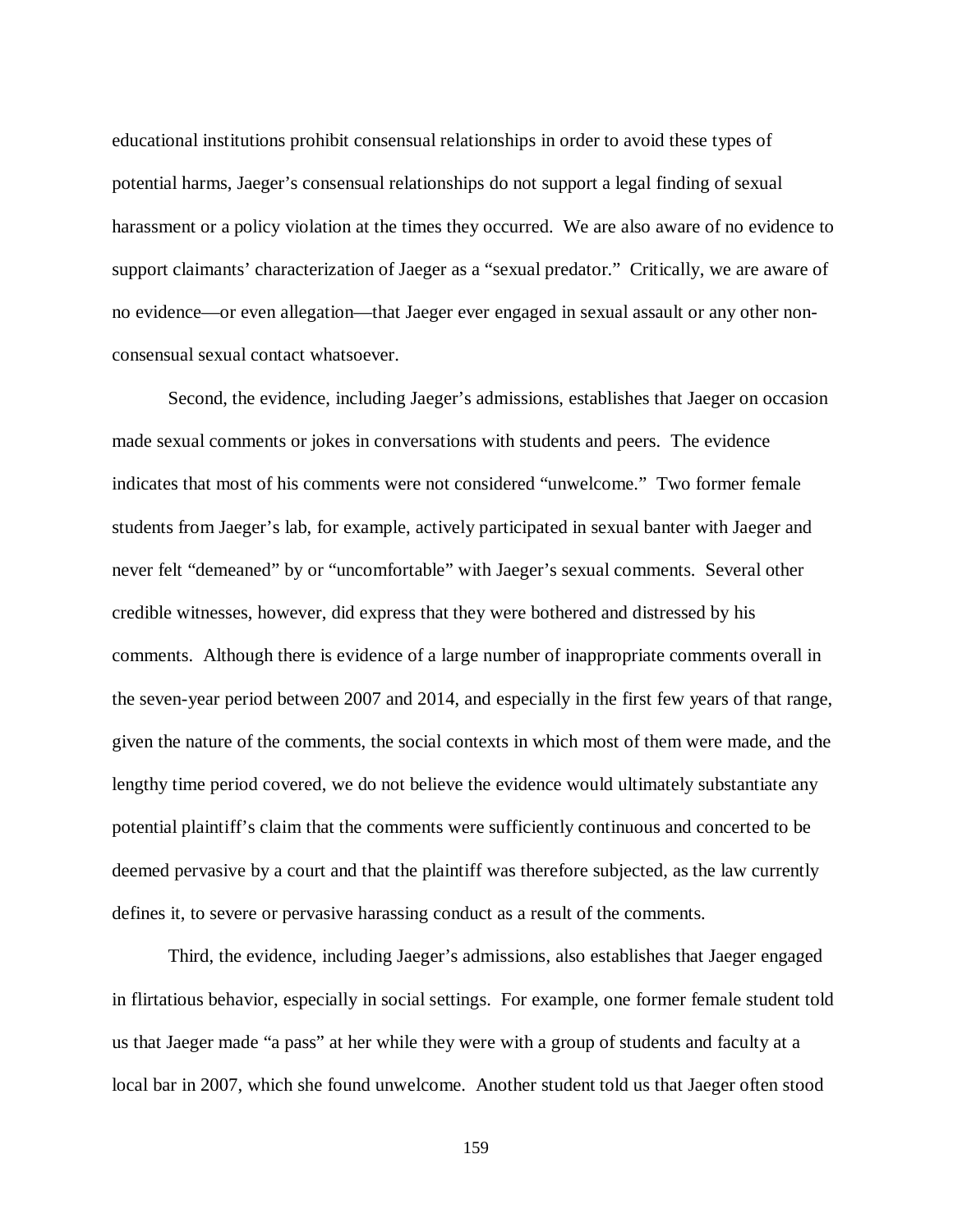close to her and that he once touched her arm and said that "everybody should be a hedonist." At a holiday party in 2008, Jaeger told a group of students and faculty that a male professor found a female graduate student attractive, and the female student, who was present for this highly inappropriate comment, was understandably deeply mortified. There is no evidence, however, that Jaeger's flirtatiousness ever crossed a line into insistently pursuing a sexual relationship with any student or colleague after being rebuffed or refusing to take "no" for an answer.

Fourth, Jaeger consistently blurred social and professional lines and socialized more frequently with graduate students and post-doctoral fellows than other BCS faculty members. This pattern may have led some students to feel pressure to socialize with Jaeger. Indeed, one student who came to UR to work with another adviser, but also Jaeger, said she felt sufficiently uncomfortable that maintaining a professional relationship with Jaeger "needed to be integrated into a larger social component" that she eventually stopped working with him.

 Fifth, Jaeger, primarily in his early years as a faculty member, was aggressive, demanding and harsh in critiquing students' and colleagues' academic work. Some students and post-doctoral fellows from those early years—men and women—described him as "mean," "cruel" and a "bully." As a result of these behaviors and his demeanor, some students of both genders avoided him in the academic setting, and he made some women, more than men, uncomfortable in social settings as well.

 Our review indicates that, in the pre-2014 period, Jaeger's reputation for promiscuity, his penchant for making sexual comments, his flirtatiousness, his blurring of boundaries and his harsh demeanor in academic contexts made him a polarizing figure within BCS. While he was liked and admired by many students and colleagues, he was disdained and avoided by others. Our review also indicates that his particular mix of traits and behaviors was more offensive and

160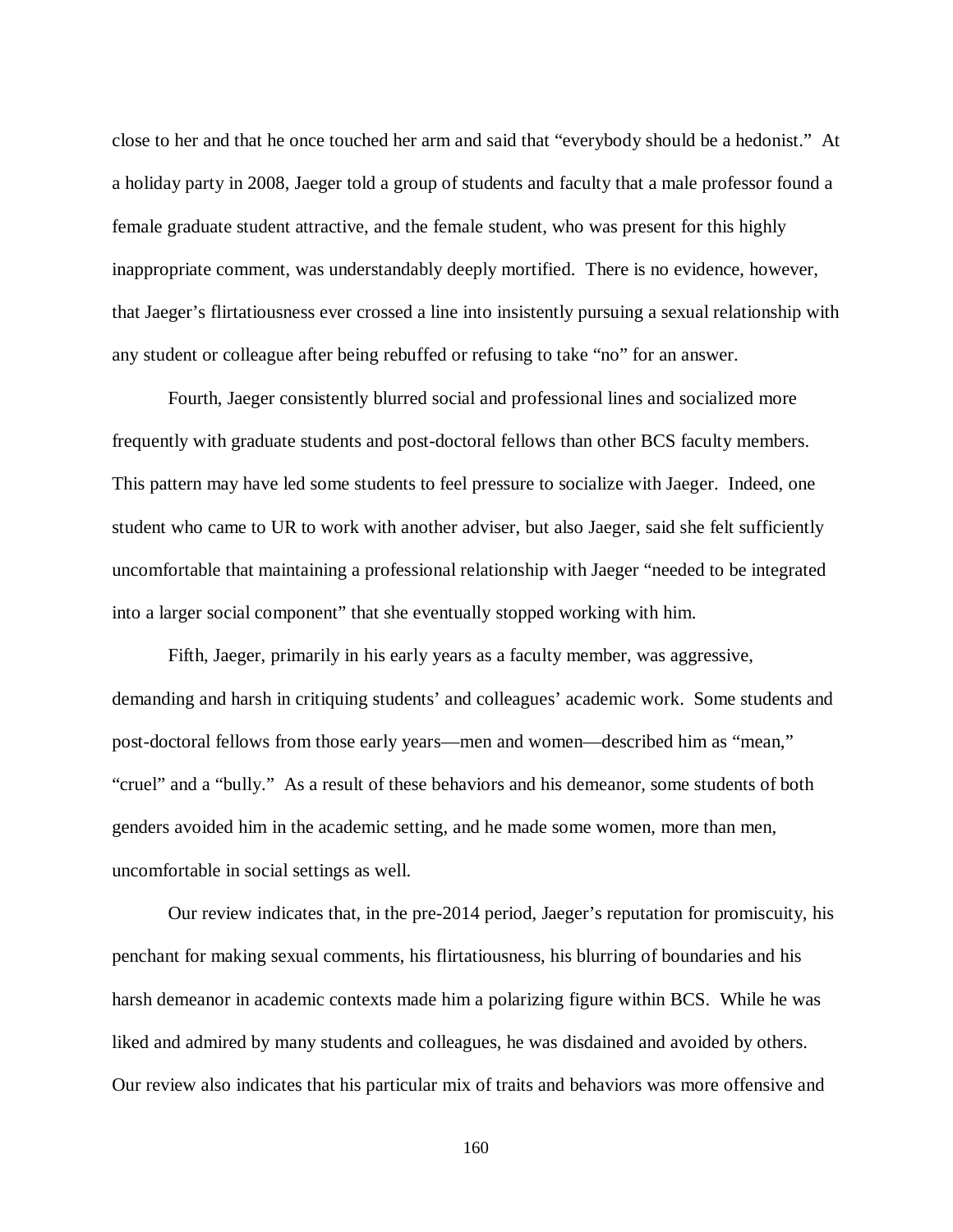off-putting to women than to men. At least ten female graduate students and post-doctoral fellows in BCS reported to us that they chose to avoid Jaeger, either socially or academically or both, in this period. We credit this evidence. And we credit that it is very problematic for a variety of reasons that more women than men would be put off by a particular professor's traits and behaviors. We note, though, that it is difficult or impossible to disentangle the motivating factors that would be supportive of a legal claim for sexual harassment (such as sexualized comments if they were pervasive) from those which would not (such as Jaeger's harshness as an academic critic). The perspective and experience of each woman with whom we spoke was different. Ultimately, while we fully appreciate that Jaeger's traits and behaviors in the pre-2014 period were harmful to a number of BCS students and to the BCS and greater UR communities in a variety of ways, we conclude that they did not violate applicable legal standards governing sexual harassment claims under Title VII, Title IX, the NYSHRL or UR Policy 106.

#### **4. Discussion of Hostile Environment Claims Based on Jaeger's Conduct from 2014 Onwards**

For the period from 2014 through the present, the evidence does not support a conclusion that any UR student or employee was subjected to unlawful sexual harassment as a result of Jaeger's conduct. All of the problematic traits and behaviors discussed in the prior section were essentially absent or markedly toned down in the period from 2014 forward. There is no evidence that Jaeger engaged in any sexual relationships in this period with anyone other than his current partner, who moved to Rochester in the fall of  $2013$ <sup>589</sup> We found very little evidence that his reputation as a "womanizer" was known by students in the department after 2014, prior

<sup>589</sup> The EEOC Complaint implies that Jaeger had a sexual experience with a prospective graduate student named "Jane Doe" in 2015. As addressed *supra*, at Section II.B.3, we found this allegation to be unfounded, and it was appropriately withdrawn in the federal complaint.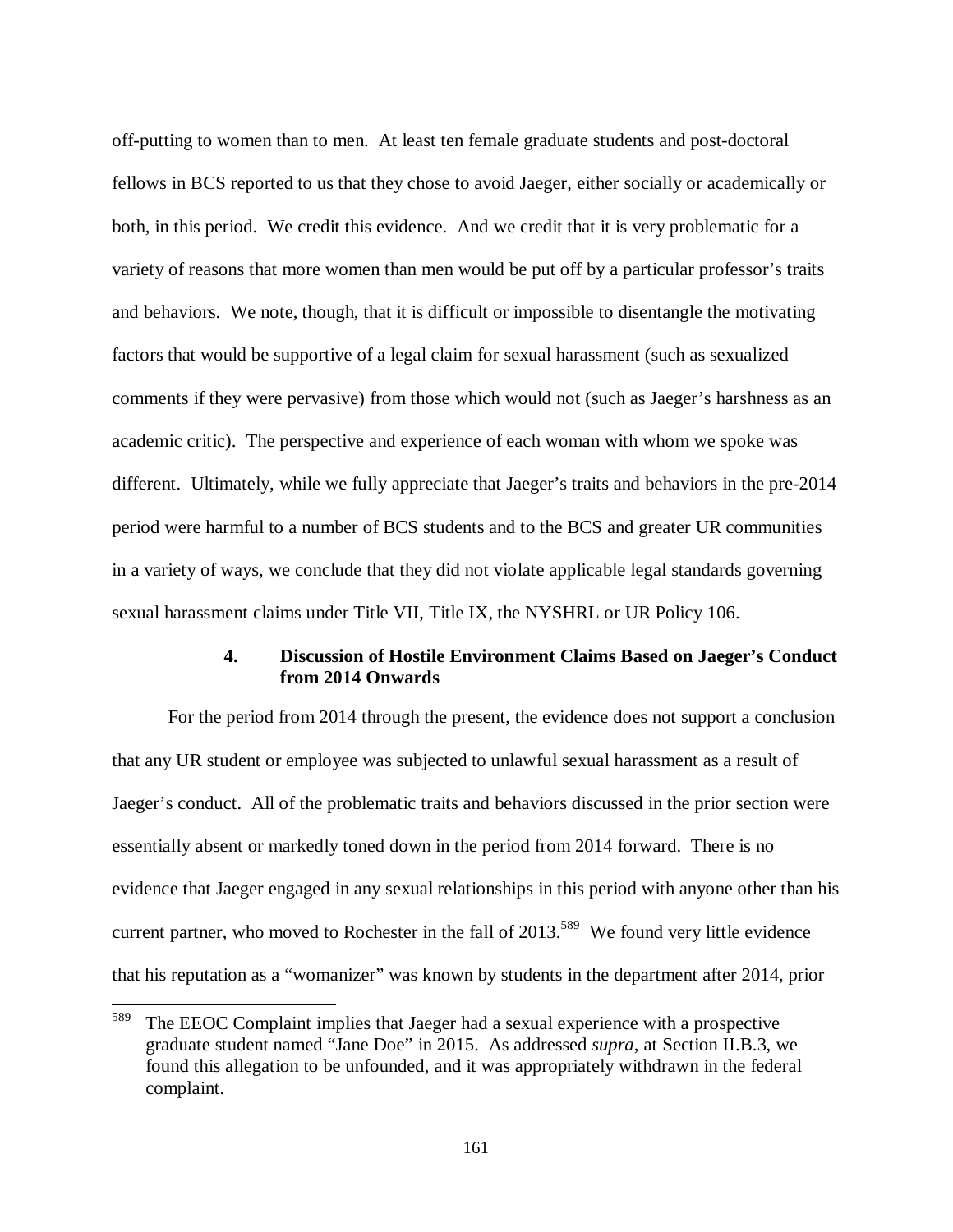to the publication of the EEOC Complaint. One of Jaeger's female graduate students, for example, stated that, prior to reading the EEOC Complaint, she was not aware at all of Jaeger's previous sexual relationships with women or that he had a reputation as a "womanizer." She said she was "surprised by the Complaint." Another female graduate student said Jaeger "has given [her] compliments" during this period, but emphasized that Jaeger never "made a pass" at her and noted that she did not feel uncomfortable with such compliments.

 There was also insufficient evidence to support any allegation that Jaeger's sexual commentary and innuendo were unwelcome or pervasive during this period. All of the students and post-doctoral fellows we interviewed who worked with Jaeger since 2014 told us that they did not feel uncomfortable with any sexual comments or innuendo that Jaeger may have made in their presence, which, by all reports was, in any event, very infrequent.

 The complaints claim that Jaeger maintained a non-inclusive boys' club atmosphere in his lab. Our investigation revealed that the environment in Jaeger's lab during the period from 2014 forward was, in fact, "very welcoming" and provided a sense of "community" for the individuals who were part of the lab. We found that students and post-doctoral fellows in the lab were "close-knit" and appeared to get along with each other and with Jaeger. In particular, various female undergraduates described feeling comfortable in the lab and being part of the lab "community." We found no evidence of women in the lab being treated differently than their male peers or being excluded from professional or social opportunities.

The complaints assert that Jaeger facilitated binge drinking and drug use and pressured students to socialize. There was insufficient evidence to support this claim. Although Jaeger continued to socialize with students during this period, we found that students socialized with Jaeger voluntarily and without undue pressure, and there was no evidence to indicate that Jaeger

162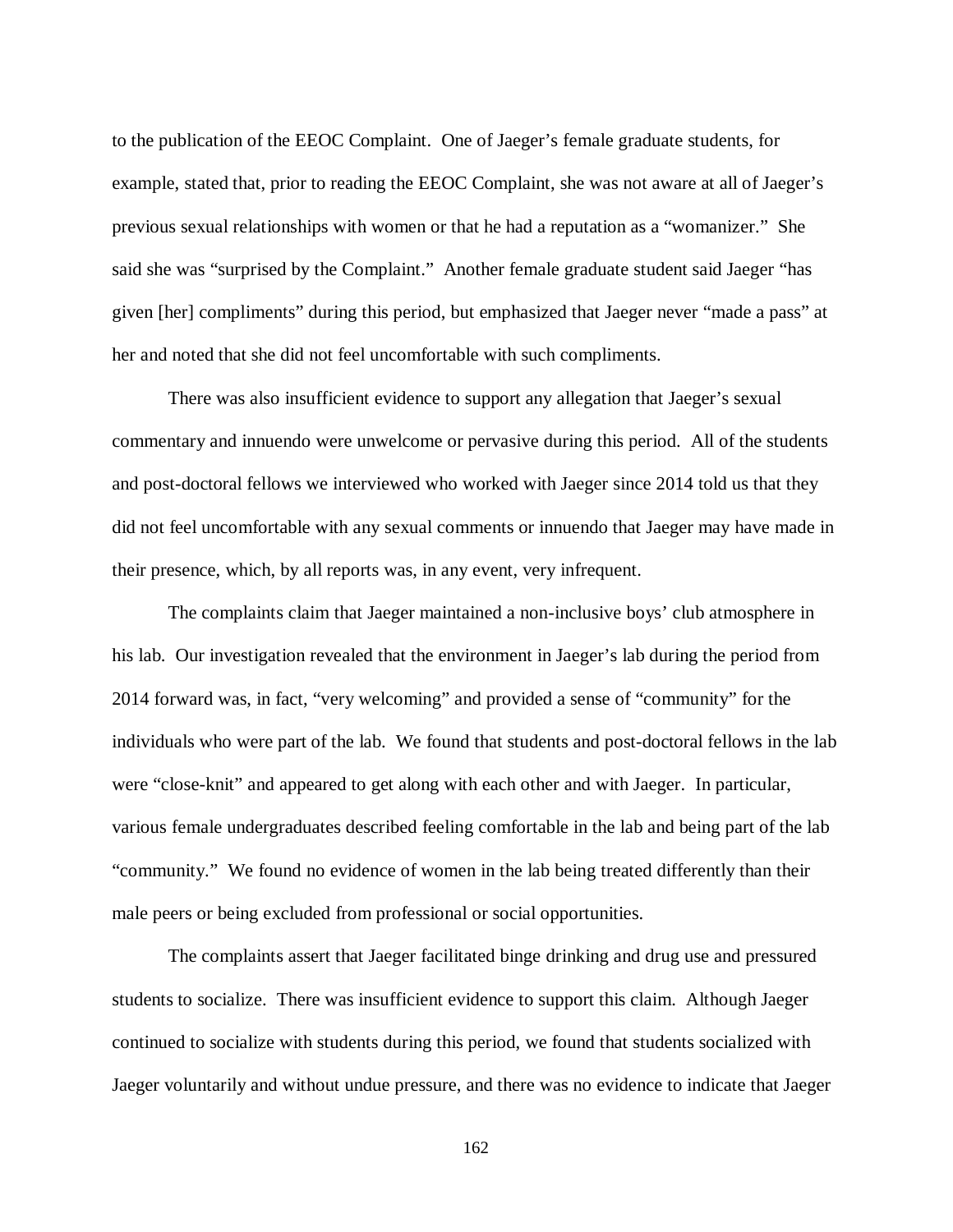attended graduate-student parties uninvited. Jaeger's female students told us that they "really enjoy [Jaeger's] company and actually want him to be present at social events." Witnesses denied that binge drinking or drug use was common. Although there was alcohol consumed at one lab retreat, students told us that "there was no drinking excessively and no one was falling over" and "nobody got rowdy."

The complaints allege that Jaeger is a bully, whose "harsh criticism" was feared by his students. During the period from 2014 forward, none of the students or post-doctoral fellows whom we interviewed described Jaeger as a bully. Indeed, many of them stated that Jaeger's criticism, while "direct," was not "over the top" and was generally constructive. Overall, Jaeger's students and post-doctoral fellows during this period consider him to be a very supportive mentor.

#### **5. Summary of Sexual Harassment Conclusions**

In sum, we find that the evidence does not support a conclusion that any Complainant or other UR student or employee has been subjected to unlawful sexual harassment as a result of Jaeger's conduct. We emphasize that this is a legal conclusion, based on applying the facts as we understand them to precise legal standards that would govern a claim under Title VII, Title IX or the NYSHRL, and that apply derivatively to complaints made under UR Policy 106. We do not presume to be arbiters of any broader ethical or societal judgments, and we recognize that some of Jaeger's conduct may be reprehensible to some relevant constituencies. By providing our legal conclusion, we do not imply that Jaeger's conduct was free from fault or that a reasonable business judgment could not have been made by UR to respond to his behavior in a more punitive fashion than UR chose to do.

163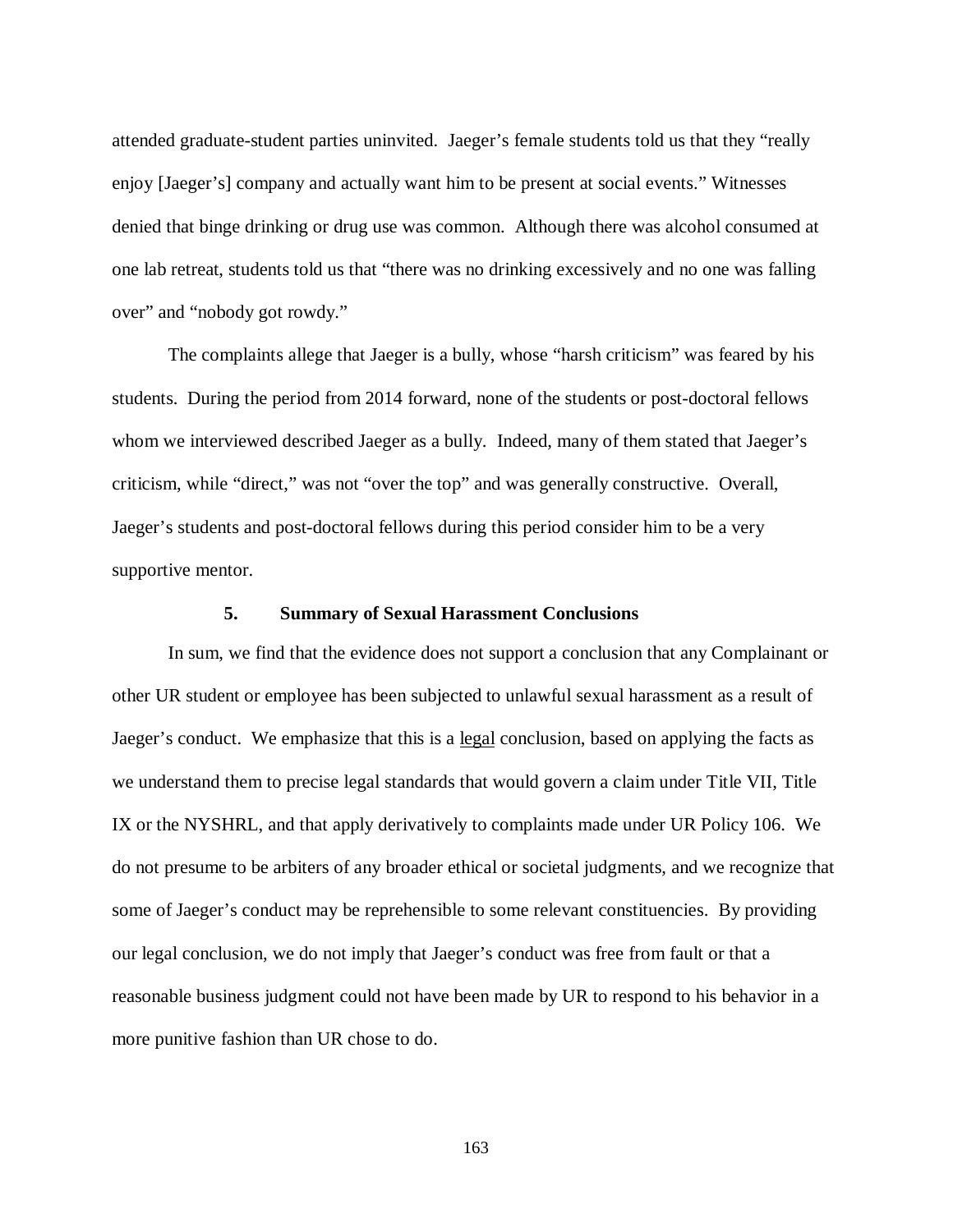To the contrary, we fully appreciate that his conduct in the period before 2014 was, at times, reckless, immature and highly unprofessional. It may have harmed the BCS and broader UR communities in a variety of ways, including by undermining the academic mission and harming UR's reputation among students, prospective students, the broader academic community, alumni and donors. Because of concerns about these kinds of harms, many employers and educational institutions impose standards for defining prohibited sexual harassment that are more exacting than the standards which governed Jaeger's conduct, especially in the period before 2014; indeed, UR's own relevant policies have become more exacting and we are recommending that further enhancements be considered. Likewise, some municipalities (including New York City, for example) impose more exacting standards for defining prohibited sexual harassment, which some of Jaeger's conduct would likely have violated.

Our legal assessment here, however, must be grounded in the standards that governed Jaeger's conduct at the relevant times.

# **B. Retaliation<sup>590</sup>**

 $\overline{a}$ 

#### **1. Governing Legal Standards**

Laws that prohibit sexual harassment also make it unlawful for an employer or educational institution to retaliate against those who in good faith complain about or engage in other protected activity to oppose sexual harassment. To establish a claim for unlawful retaliation, a plaintiff must prove that a materially adverse action was taken against her because

 $590$  The federal complaint includes a number of causes of action in addition to the retaliation causes of action, such as defamation counts, but the gravamen of these claims is substantively duplicative of the retaliation claims.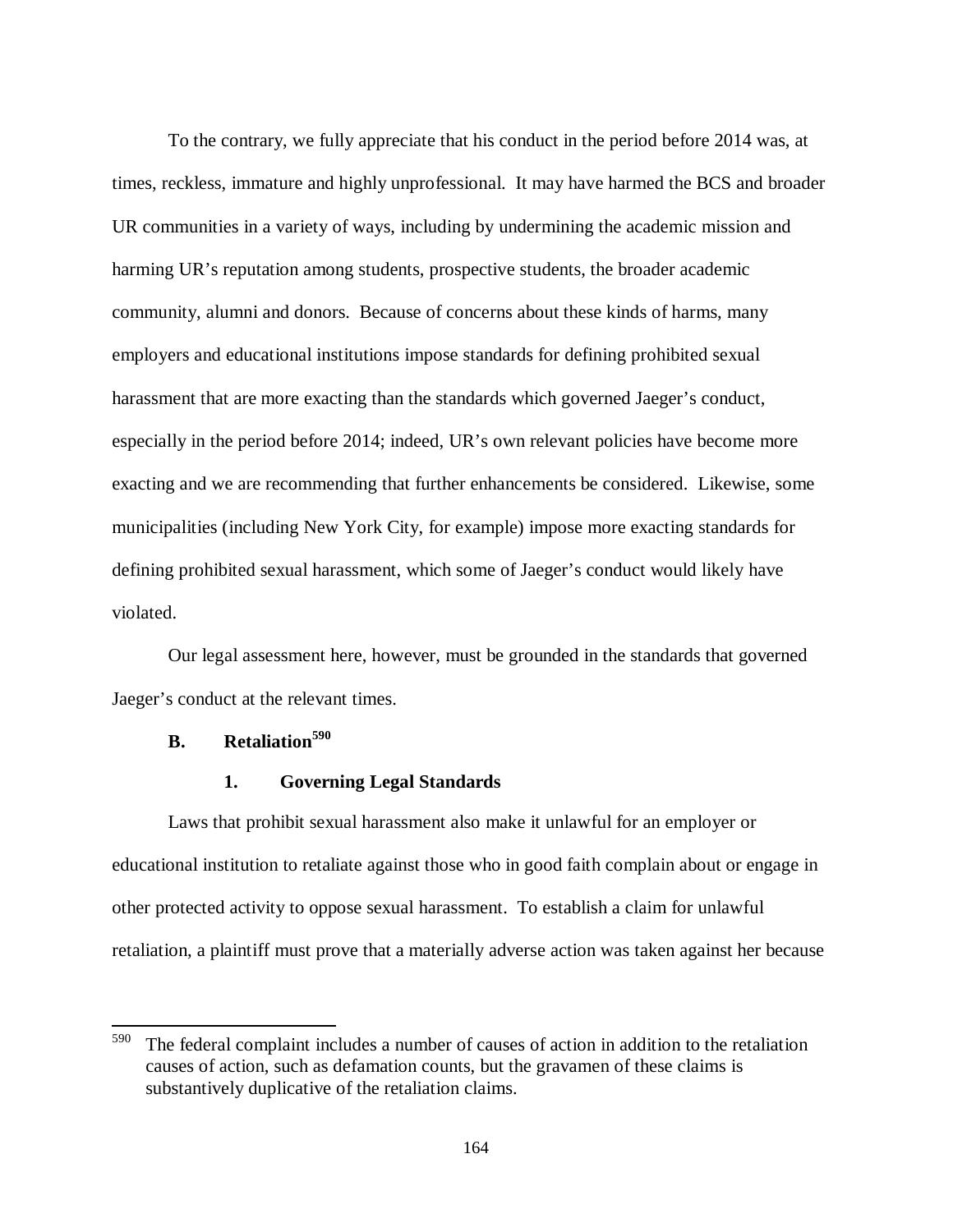she filed a sexual harassment complaint or engaged in other protected activities, such as participating in a sexual harassment investigation.<sup>591</sup>

Not all activities receive protection from retaliation. There is no legal protection for making a complaint in bad faith or for engaging in behavior that disrupts an employer's legitimate fact-finding and deliberative processes. The law recognizes that, in addressing a claim of discrimination or harassment, employers are allowed to take action "to preserve a workplace environment that is governed by rules, subject to a chain of command, free of commotion, and conducive to the work of the enterprise."<sup>592</sup> As one court put it, "[a]lthough an individual has a right under Title VII to speak out against unlawful employment practices and discrimination, he does not have the right to do so in any manner he pleases."<sup>593</sup>

Only "materially adverse" actions against an employee who engages in protected activity support a retaliation claim.<sup>594</sup> To be "materially adverse," the retaliation must be so "harmful" that it would dissuade a reasonable person from bringing a sexual harassment complaint.<sup>595</sup> "[T]rivial harms" – the "petty slights or minor annoyances that often take place at work and that all employees experience" – are not enough to sustain a claim of retaliation.<sup>596</sup>

<sup>591</sup> *Papelino*, 633 F.3d at 91; *Matima v. Celli*, 228 F.3d 68, 78-79 (2d Cir. 2000).

<sup>592</sup> *Matima*, 228 F.3d at 79.

<sup>593</sup> *Finn v. N.Y. State Office of Mental Health-Rockland Psychiatric Ctr.*, No. 08-CV-5142, 2011 WL 4639827, at \*18 (S.D.N.Y. 2011), *aff'd*, 489 F. App'x 513 (2d Cir. 2012).

<sup>594</sup> *Tepperwien v. Entergy Nuclear Operations, Inc.*, 663 F.3d 556, 568 (2d Cir. 2011).

<sup>595</sup> *Shultz v. Congregation Shearith Israel of City of N.Y.*, 867 F.3d 298, 309 (2d Cir. 2017) (internal quotation marks omitted).

<sup>596</sup> *Tepperwien*, 663 F.3d at 568 (internal quotation marks omitted).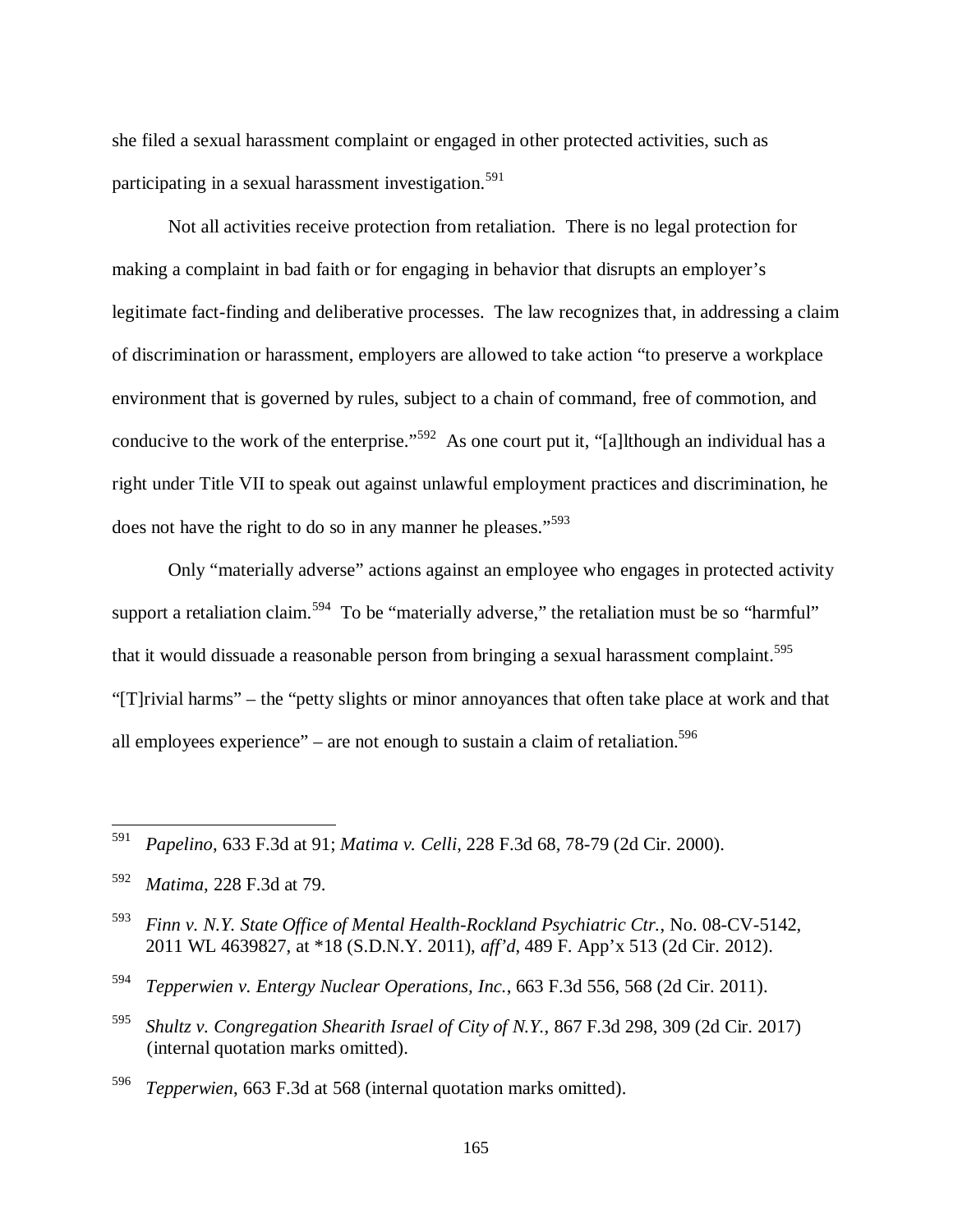### **2. Discussion of Retaliation Claims**

The complaints attempt to characterize virtually every action taken by UR in response to and in the aftermath of the March 2016 complaint as unlawful retaliation. As a general matter, this characterization of UR's actions conflates unlawful retaliation with disagreement about UR's conclusions and decisions about Jaeger and about how to handle a sensitive situation. This has, unquestionably, been a wrenching period in the history of UR, and we appreciate that many people in the UR community, including the Complainants, have deeply held convictions about how the matter should have been decided and handled. We do not doubt that the Complainants genuinely believe that Jaeger should have been subject to more severe discipline and that UR made many missteps in the way it addressed the concerns raised and communicated about the issues. At the same time, we are sympathetic to the challenge UR faced in navigating a difficult personnel matter that spawned highly contentious internecine disagreements and, ultimately, a campus, alumni and public relations crisis. In such a climate, disagreements about UR's actions are inevitable.

For purposes of the legal analysis, though, UR's failure to acquiesce to the Complainants' views about how that matter should have been handled does not amount to retaliation prohibited by law. Under the law, an employer or educational institution has no obligation to acquiesce to a complaining witness' view about how a sexual harassment allegation should be investigated or handled, so long as the employer or educational institution does not take a materially adverse employment action against the complaining witness in retaliation for the witness engaging in protected conduct.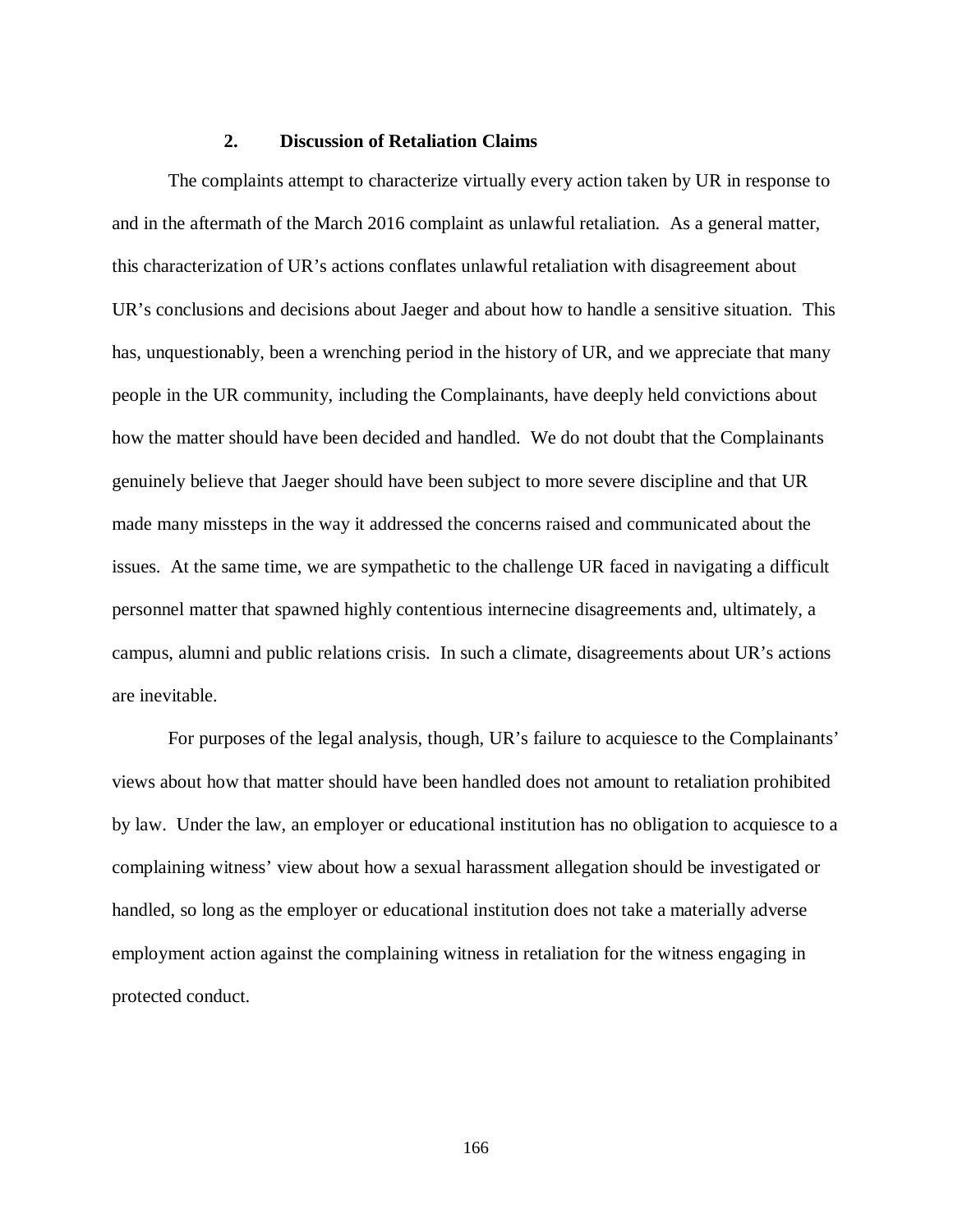More specifically, we conclude that each of the allegations of unlawful retaliation contained in the complaints is legally flawed because they fail to satisfy one or both of the prongs necessary under the law.

First, the alleged retaliatory actions, whether considered in isolation or collectively, were not materially adverse. Putting aside the voluntary resignations of Aslin and Hayden (addressed below), we find that no other Complainant accusing the University of retaliation experienced any change in his or her employment status that could qualify as "materially adverse." Indeed, contrasted against their purportedly feeling reprimanded or disrespected (which fails as a matter of law to qualify as "materially adverse"), many of the Complainants enjoyed objectively demonstrable advancements in their careers and status at UR during the period in which they claim that they suffered retaliation. For example, in May 2016, the Board of Trustees approved Cantlon's promotion to Associate Professor with tenure;<sup>597</sup> in September 2016, DeAngelis wrote a letter recommending Kidd for the Sloan Research Fellowship;<sup>598</sup> in December 2016, Jaeger wrote a letter to "fully support" Mahon's promotion to Associate Professor with tenure;<sup>599</sup> in the spring of 2017, Jaeger wrote to "fully support" reappointing Kidd and Piantadosi as Assistant Professors following their third-year reviews; $600$  and, in 2017, Mahon was promoted to Associate Professor.

Second, for the reasons detailed in Section II.C, we found insufficient evidence to establish a linkage between UR's actions and any protected activities. Instead, we determined

l

167

<sup>597</sup> May 10, 2016 Email from G. DeAngelis to J. Cantlon.

<sup>598</sup> Exhibit 44.

 $599$  Exhibit 45.

 $600$  Feb. 28, 2017 Email from F. Jaeger to G. DeAngelis.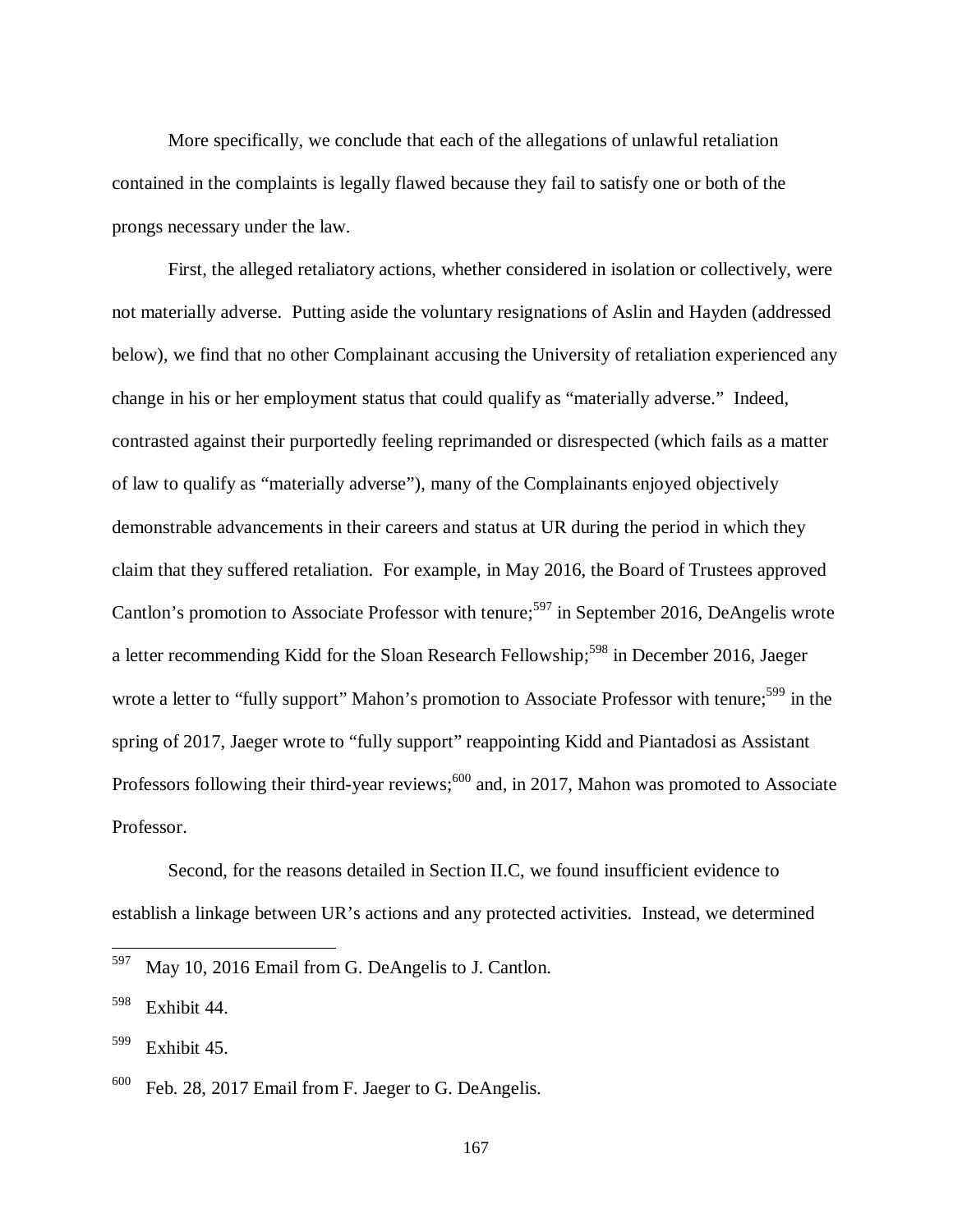that most of the purportedly "adverse" actions were taken in response to non-protected activities, such as breaching confidentiality during the investigation, attempting to recruit faculty members to the anti-Jaeger "side," threatening Jaeger, engaging in "vigilantism," and disrupting department meetings and decision-making.

The litany of actions characterized as retaliatory in the complaints is very lengthy, running into the dozens. We do not attempt in this legal analysis to address each such allegation individually, as we have already addressed the retaliation allegations in detail in Section II.C and explained why the evidence does not support them. Also, many of the allegations are patently insufficient to qualify as "materially adverse" employment actions under the law. Two broad categories of challenged actions, however, warrant further discussion because they appear to represent the primary themes of the Complainants' retaliation claims.

#### **(a) Express and Implicit Criticism**

The core of the retaliation claims in the complaints appears to be that UR in its statements in the aftermath of the Nearpass investigation expressly or implicitly criticized Aslin, Cantlon and others, who were supportive of their views on the Jaeger matter. These challenged statements include, among others: (1) the July 2016 Letter discouraging "gossip";<sup>601</sup> (2) the November 2016 Memo discussing a "wealth of rumors and in some instances misinformation"; $602$  and (3) statements at the January 2017 faculty meeting discouraging "rumors" and "bullying."<sup>603</sup>

<sup>601</sup> EEOC Compl. ¶ 210; Fed. Compl. ¶ 253.

<sup>602</sup> EEOC Compl. ¶ 237; Fed. Compl. ¶ 288.

<sup>603</sup> *See, e.g.*, EEOC Compl. ¶ 306(c); Fed. Compl. ¶ 382(c).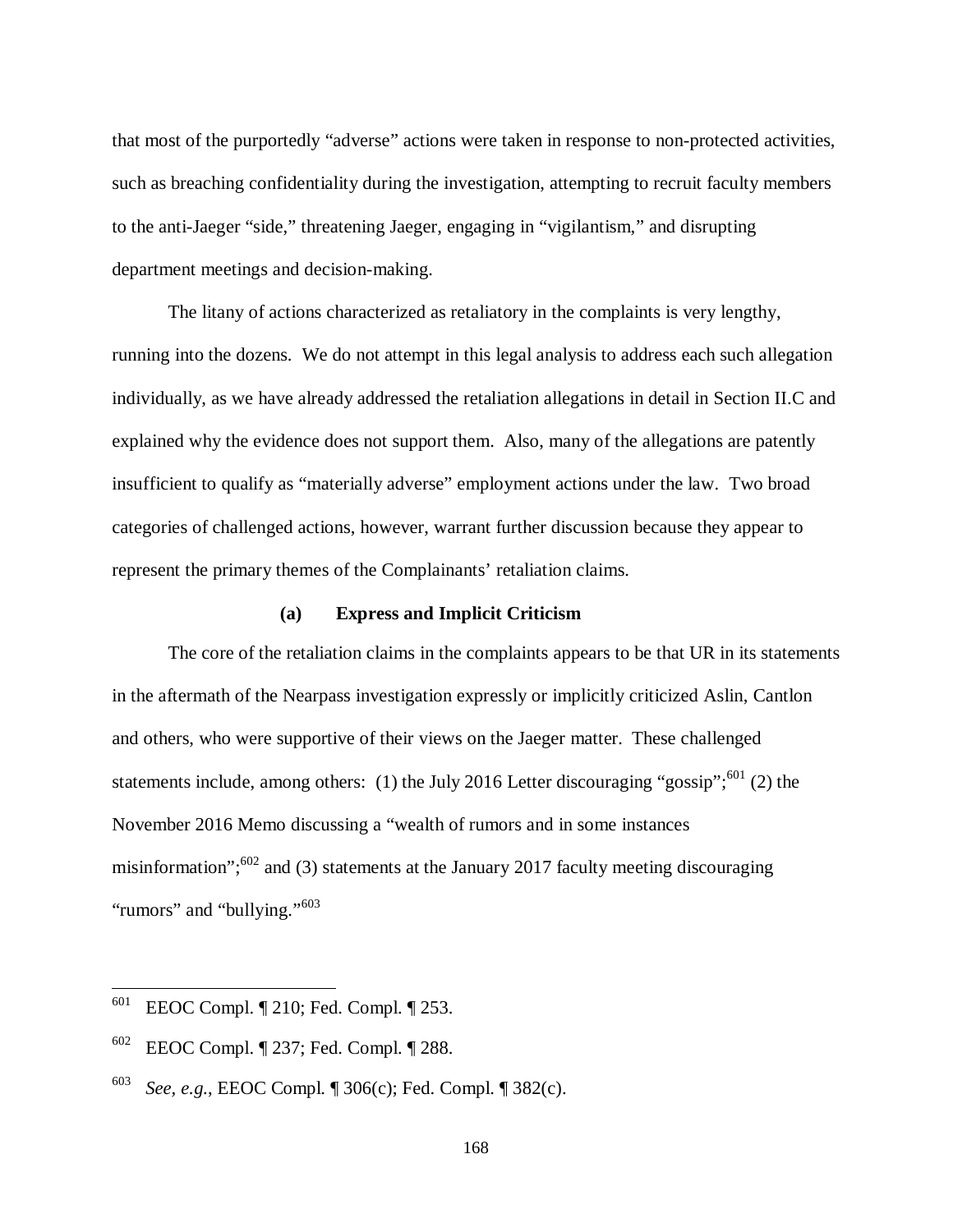As detailed at length in Section II.C, following the Nearpass investigation, Aslin, Cantlon and others engaged in disruptive, non-protected activity, such as antagonistic behavior towards fellow faculty members, efforts to recruit faculty members to their "side,"<sup>604</sup> the unauthorized disclosure of confidential information, attempts to influence the investigative process and aggressive tactics relating to departmental hiring and retention decisions. Several witnesses told us these activities resulted in a "toxic" and "divided" department.<sup>605</sup> For example, one senior faculty member told us that there was no "hostility" toward Aslin, Cantlon and others when they first brought their complaints about Jaeger's conduct, but that attitudes towards them changed over time due to how they interacted with their peers, especially when attempts to recruit fellow faculty members to their "side" crossed the line into verbal threats, bullying and breaches of confidentiality.<sup>606</sup> This faculty member said that Aslin, Cantlon and others became "combative towards those who didn't agree with their decision to break confidentiality, [and some] faculty felt their words were manipulated to achieve certain ends, and faculty objected to having threats of departure used as a bargaining strategy."<sup>607</sup> Efforts by some faculty members to remain impartial were met with "bullying" and, eventually, this behavior led to the creation of a toxic environment within the department.<sup>608</sup>

<sup>604</sup> July 1, 2016 Email from B. Hayden to Certain Complainants.

 $605$  Oct. 13, 2016 Interview with Faculty 12; Oct. 23, 2017 Interview with Faculty 5; Nov. 28, 2017 Interview with R. Clark; Faculty 13 Notes on EEOC Complaint.

<sup>606</sup> Faculty 13 Notes on EEOC Complaint.

<sup>607</sup> *Id.*

<sup>608</sup> *Id.*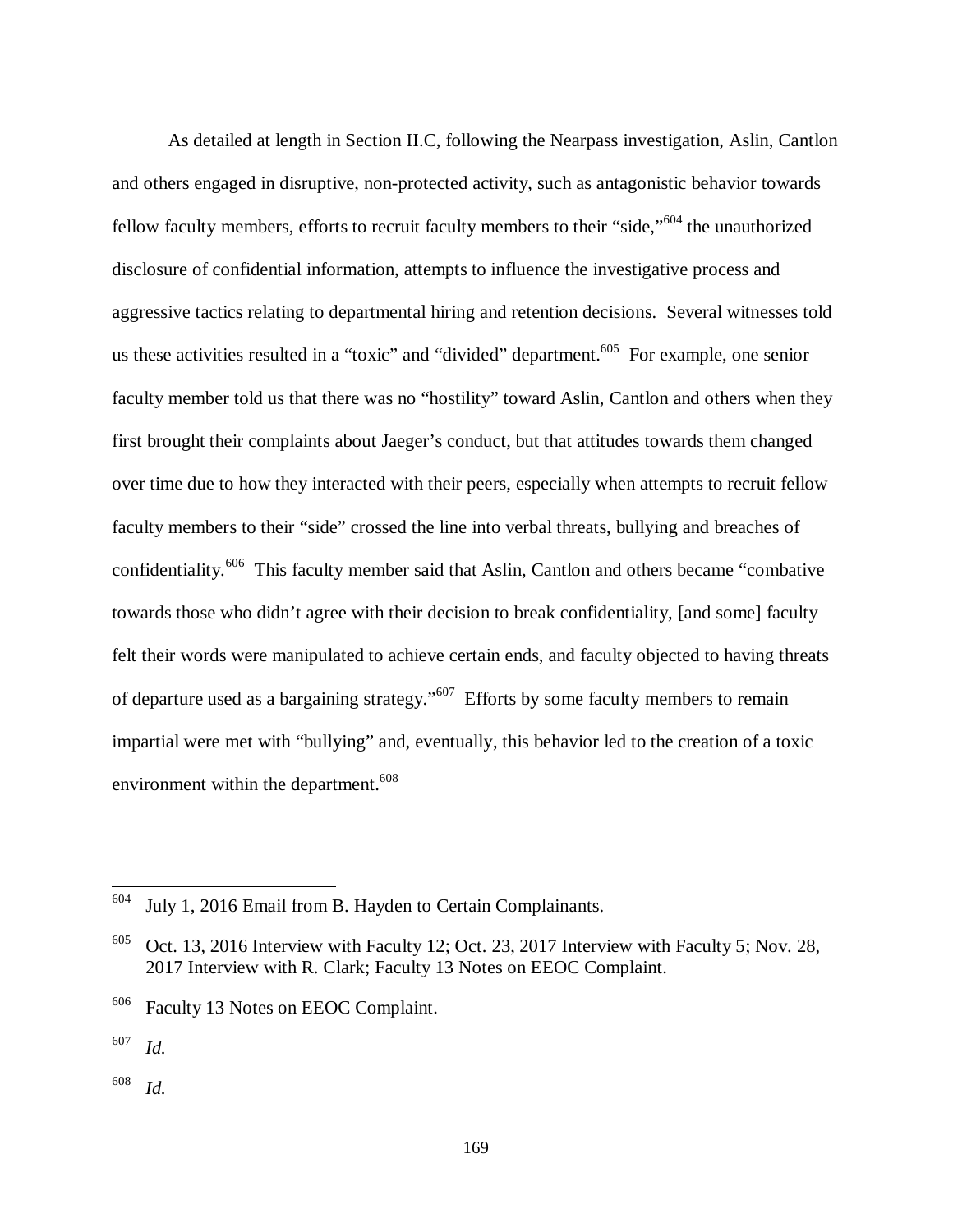The statements made by UR which the complaints seek to characterize as "retaliatory" were, by and large, attempts (albeit not successful) to lessen the divisiveness and discord caused by some of the Complainants' non-protected activities. Lennie and Culver's July 2016 Letter is an instructive example.<sup>609</sup> The evidence shows that the letter was issued only after several faculty members, including Jaeger, complained to UR about breaches of confidentiality by certain of the Complainants.<sup>610</sup> Clark's November 2016 Memo was likewise a response to good faith concerns raised about disruptive workplace behavior by certain of the Complainants.<sup>611</sup> Dissatisfied with the outcome of the Nearpass investigation and subsequent appeal, Aslin sent Jaeger a letter on November 2, 2016 threatening to make the allegations public and vowing that Jaeger would "never have a joint research project, joint grant, or joint student" with him or Piantadosi.<sup>612</sup> The November 2016 Memo was drafted only after the letter was brought to the attention of UR administrators, they interpreted it as a threat, and they determined that some statement aimed at trying to address the growing divisiveness and discord within the department was warranted.<sup>613</sup>

In addition to concluding that the statements at issue were not made to retaliate against the Complainants for their protected activities (but rather were made in an attempt to address the

 $\overline{a}$ 

 $611$  Exhibit 8.

<sup>612</sup> Nov. 2, 2016 Letter from R. Aslin to F. Jaeger.

 $609$  Exhibit 7.

 $610$  Oct. 24, 2017 Interview with P. Lennie; Oct. 30, 2017 Interview with G. Culver; Aug. 18, 2016 Email from F. Jaeger to G. DeAngelis, G. Norris and S. Wormer.

<sup>&</sup>lt;sup>613</sup> We credit that three additional BCS professors—none of whom were among the Complainants—complained about the content of the November 2016 Memo. The thrust of their complaint, however, was that the memorandum contributed to department turmoil, not that it amounted to retaliation against claimants. Exhibit 38.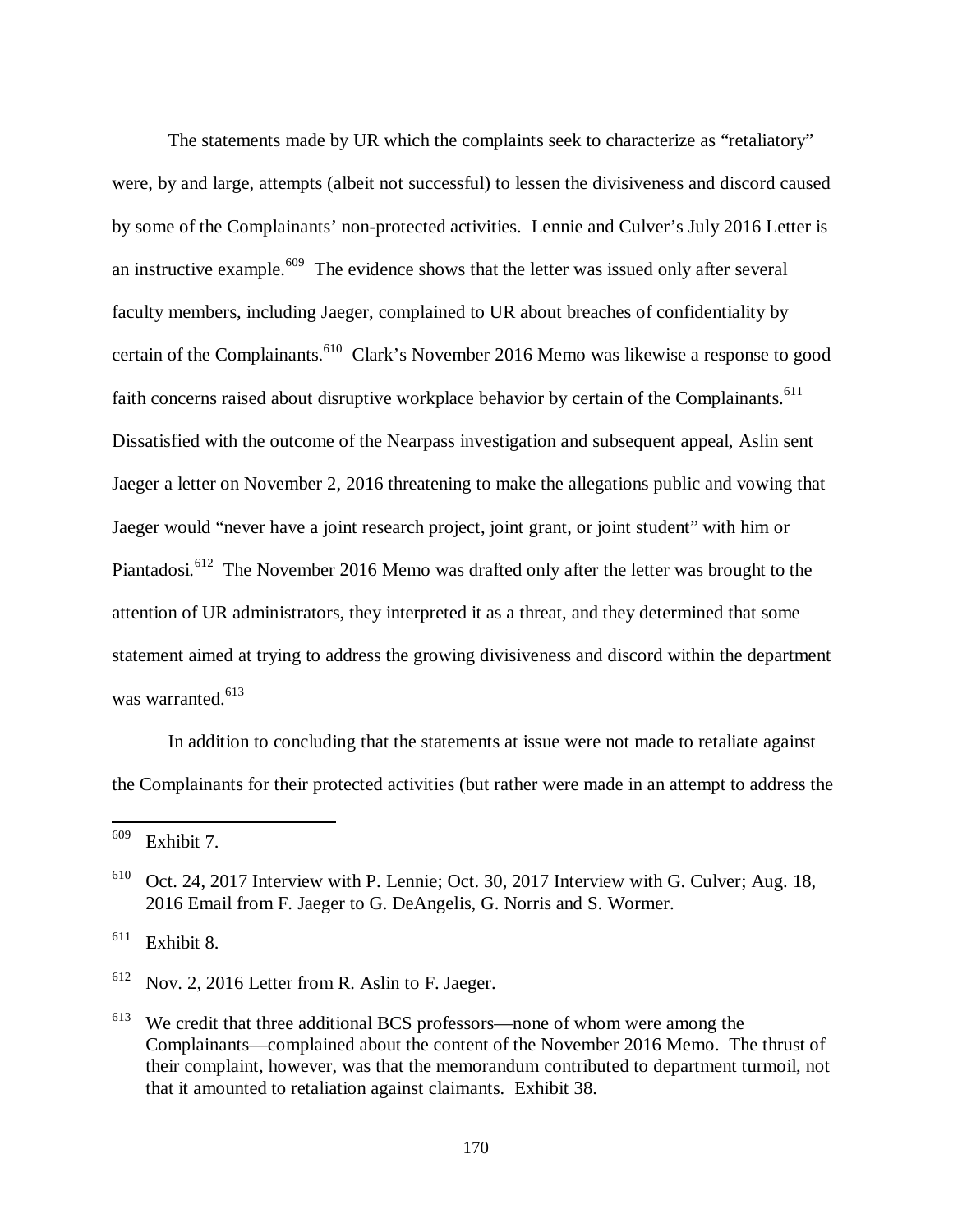consequences of the Complainants' unprotected activities and the turmoil in BCS), we also conclude that the statements do not constitute "materially adverse" employment actions. Verbal reprimands and criticisms of an employee are not materially adverse employment actions. Even if a reprimand is based on "false[]" or erroneous facts or is otherwise unjustified, as the Complainants here assert, that alone does not transform the reprimand into an adverse employment action.<sup>614</sup> Additionally, "merely being given the proverbial cold shoulder by one's coworkers (even assuming that this could be imputed to the employer) is not enough to show that one has suffered an adverse employment action."<sup>615</sup> Thus, to the extent any of the Complainants were irritated or offended by statements which they contend expressed or implied a criticism of them, such reactions reflect the types of "trivial harms" or "petty slights or minor annoyances" that are legally insufficient to sustain a retaliation claim.  $616$ 

#### **(b) Constructive Discharge**

The federal complaint alleges that UR, in retaliation against them for their protected activities, "constructively discharged" Aslin, Heilbronner and Hayden. To establish a constructive discharge claim, a plaintiff must prove that the employer subjected him to conditions that were "so intolerable" that any "reasonable person" would have felt compelled to resign.<sup>617</sup>

<sup>614</sup> *See Cody v. Cty. of Nassau*, 577 F. Supp. 2d 623, 645-46 (E.D.N.Y. 2008), *aff'd*, 345 F. App'x 717 (2d Cir. 2009).

<sup>615</sup> *McCullough v. Xerox Corp.*, 942 F. Supp. 2d 380, 387 (W.D.N.Y. 2013).

<sup>616</sup> *Tepperwien*, 663 F.3d at 568 (internal quotation marks omitted).

<sup>617</sup> *Green v. Brennan*, 136 S. Ct. 1769, 1776 (2016) (internal quotation marks omitted); *see also Petrosino*, 385 F.3d at 229.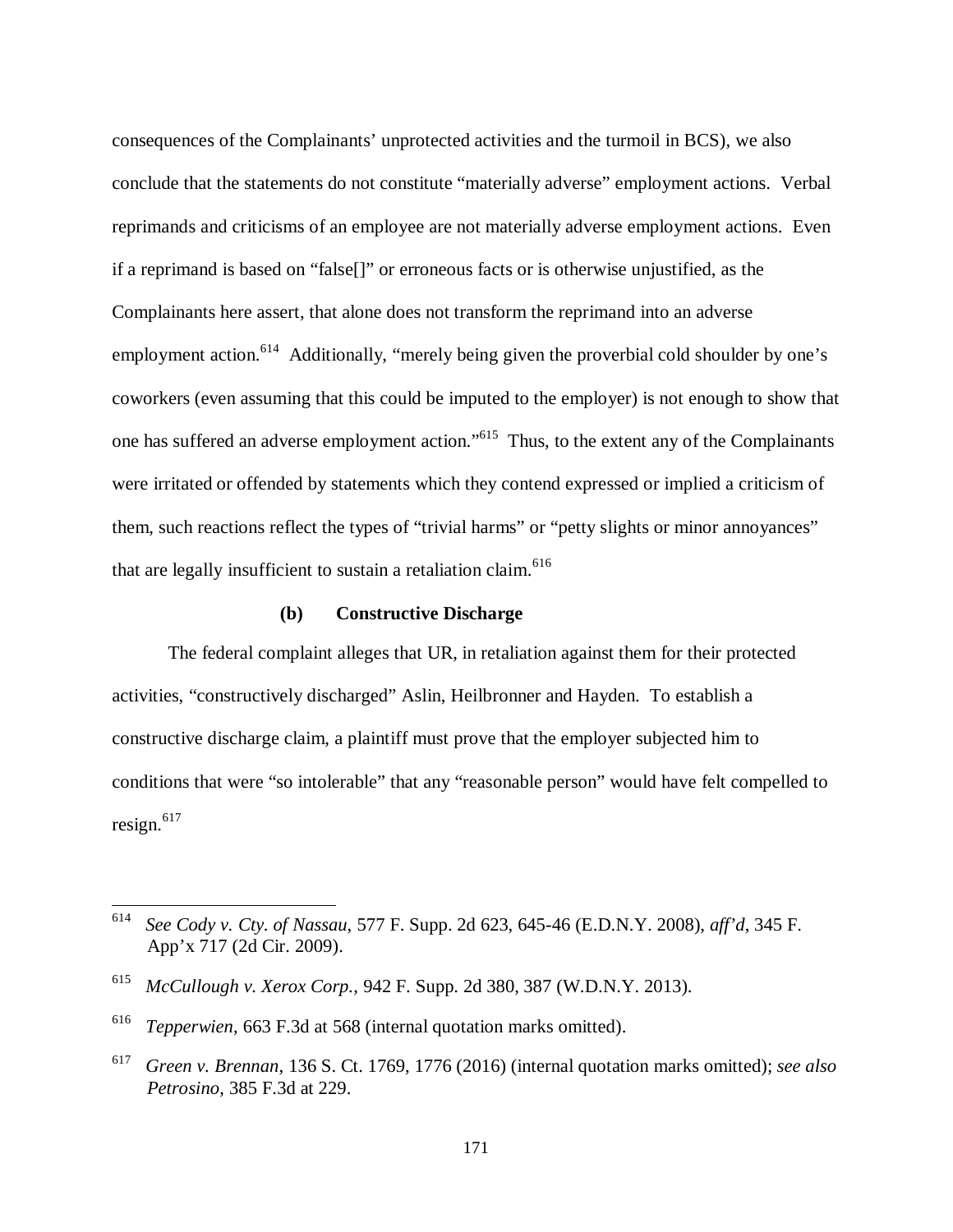As to Aslin, we conclude that, as a matter of law, the conduct to which he claims to have been subjected was not so "intolerable" that it would compel any reasonable person to resign. In addition, we conclude that most of the actions about which Aslin complains (such as the reprimands of him that he implies were embedded in the July 2016 Letter, the November 2016 Memo and comments at the January 2017 faculty meeting) were not "materially adverse" employment actions, as a matter of law, and were not, in any event, taken to retaliate against him for engaging in protected conduct.

Heilbronner and Hayden allege that they were constructively discharged, in retaliation against them for Hayden's protected activities, because UR failed to offer a position in BCS to Heilbronner and failed to make a more attractive offer to try to retain Hayden.<sup>618</sup> As detailed in Section II.C, the evidence does not support conclusions either that the challenged decisions were motivated by any retaliatory animus or that Hayden or Heilbronner were subjected to such intolerable working conditions that a reasonable person in their positions would have felt compelled to resign. Although the evidence demonstrates that the deliberations about Heilbronner's candidacy were highly contentious, our investigation indicates that the primary cause of that contention was the disruptive conduct of Cantlon and others, including repeated threats to resign if Heilbronner did not get an offer.<sup>619</sup> The fact that Jaeger, like a majority of his colleagues, voted to offer the open BCS position to someone other than Heilbronner also does not support a retaliation claim. As a faculty member, Jaeger was entitled to vote, and there is no evidence that his vote with the majority was motivated by any retaliatory animus.

 $618$  EEOC ¶ 326(d), 326(e); Fed. Compl. ¶ 437(d), 437(e), 447.

<sup>&</sup>lt;sup>619</sup> Oct. 12, 2017 Interview with G. DeAngelis; Oct. 13, 2017 Interview with Faculty 12; Oct. 13, 2017 Interview with Faculty 13; Mar. 12, 2017 Email from G. DeAngelis to G. Culver and P. Lennie.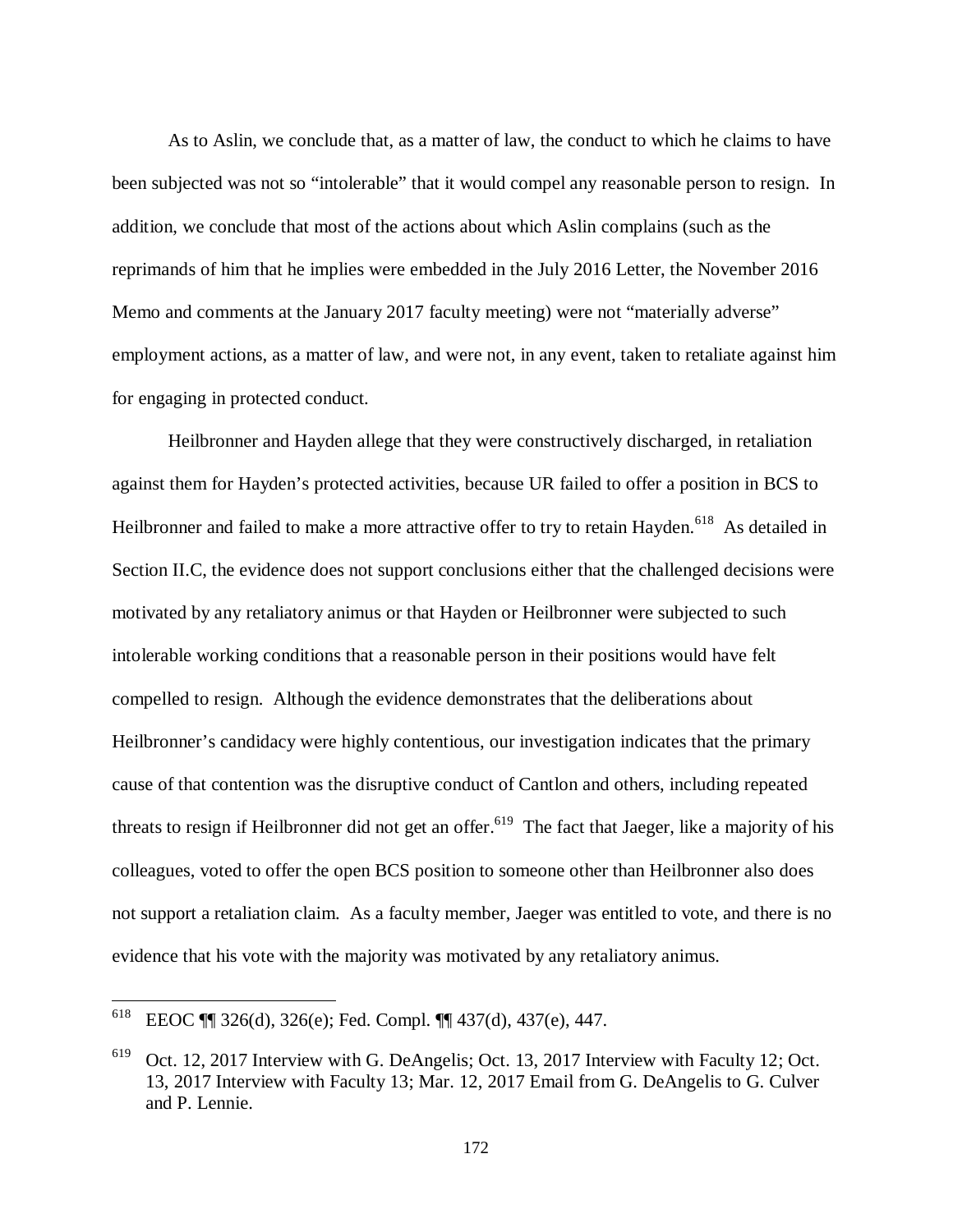In any event, Heilbronner ultimately was orally offered a tenure-track position in neurology at URMC, a highly-coveted position in the academic world.<sup>620</sup> Heilbronner was given a draft offer letter, which was in the process of being cleared by UR's HR Department when Heilbronner accepted the offer from University of Minnesota. BCS also made Hayden a competitive offer similar to or greater than the retention offers previously received by most of his BCS colleagues.<sup>621</sup> In short, neither of them was subjected to working conditions that were so "intolerable" that any reasonable person subjected to them would have felt compelled to resign.

#### **IV. POLICY ANALYSIS**

We reviewed and analyzed UR's policies and procedures relating to the handling of complaints alleging sexual harassment, and, as detailed below, we conclude that they comply with law and are substantially consistent with policies in effect at peer universities. We nevertheless make recommendations for further enhancements to the policies in Section V, and we note that certain of the Complainants' suggestions for improvements in procedures and the complaint process for claimants and witnesses are well-taken and have informed both our review and recommendations.<sup>622</sup>

#### **A. Intimate Relationships Policy**

UR's current Intimate Relationships Policy for faculty and students, enacted in May 2017, provides, in pertinent part:

<sup>620</sup> Apr. 24, 2017 S. Heilbronner Offer Letter; Dec. 13, 2017 Interview with J. Foxe.

 $621$  May 5, 2017 B. Hayden Offer Letter.

 $622$  Although we make recommendations in Section V to revise and enhance certain policies, those recommendations should not be read to imply that the current policies do not comply with the law.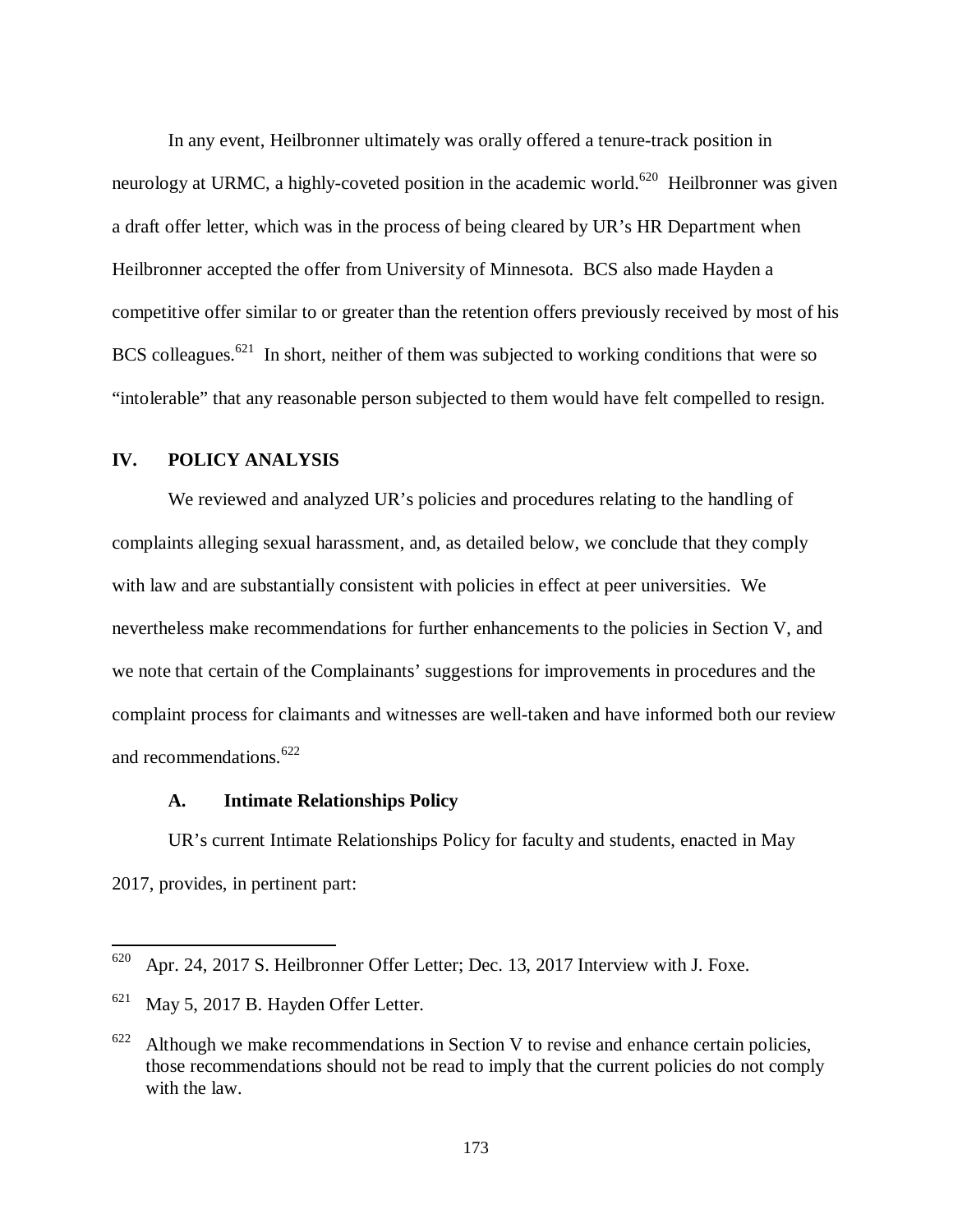Faculty members shall not accept academic authority over any student or post-doctoral fellow with whom they currently share an intimate personal relationship, or with whom they have shared such a relationship in the past.

 $[...]$ 

Faculty members shall not enter into romantic or sexual relationships with undergraduate students of the University, nor shall they enter into such relationships with any members of the University community (including all students and post-doctoral fellows and prospective students and post-doctoral fellows) over whom they exercise academic authority. $623$ 

The policy's definition of "exercising academic authority" is broad and includes conduct

that goes beyond direct supervisory relationships between faculty and students, including

"making professional recommendations, and taking actions to affect grades, grants, honors, and

admission to academic programs."<sup>624</sup>

The policy allows for "[e]xceptions" when there is a "written plan to manage the

professional relationships for the protection of the parties involved," which must be approved by

the  $OOC<sup>.625</sup>$  Faculty members are required to report their relationships that come within, or may come within, the scope of the policy.<sup>626</sup>

A prior version of the policy, in place before 2014, was considerably less strict. Under that policy, intimate relationships between faculty members and students, including

 $623$  Exhibit 1.

<sup>624</sup> *Id.*

<sup>625</sup> *Id.*

<sup>626</sup> *Id.* The UR Intimate Relationships Policy does not require third parties who learn of a prohibited faculty-student relationship to disclose that fact to superiors. The University's policy for all other supervisor-subordinate relationships (Exhibit 2), however, does place an affirmative disclosure obligation on third parties who learn of a conflicting relationship.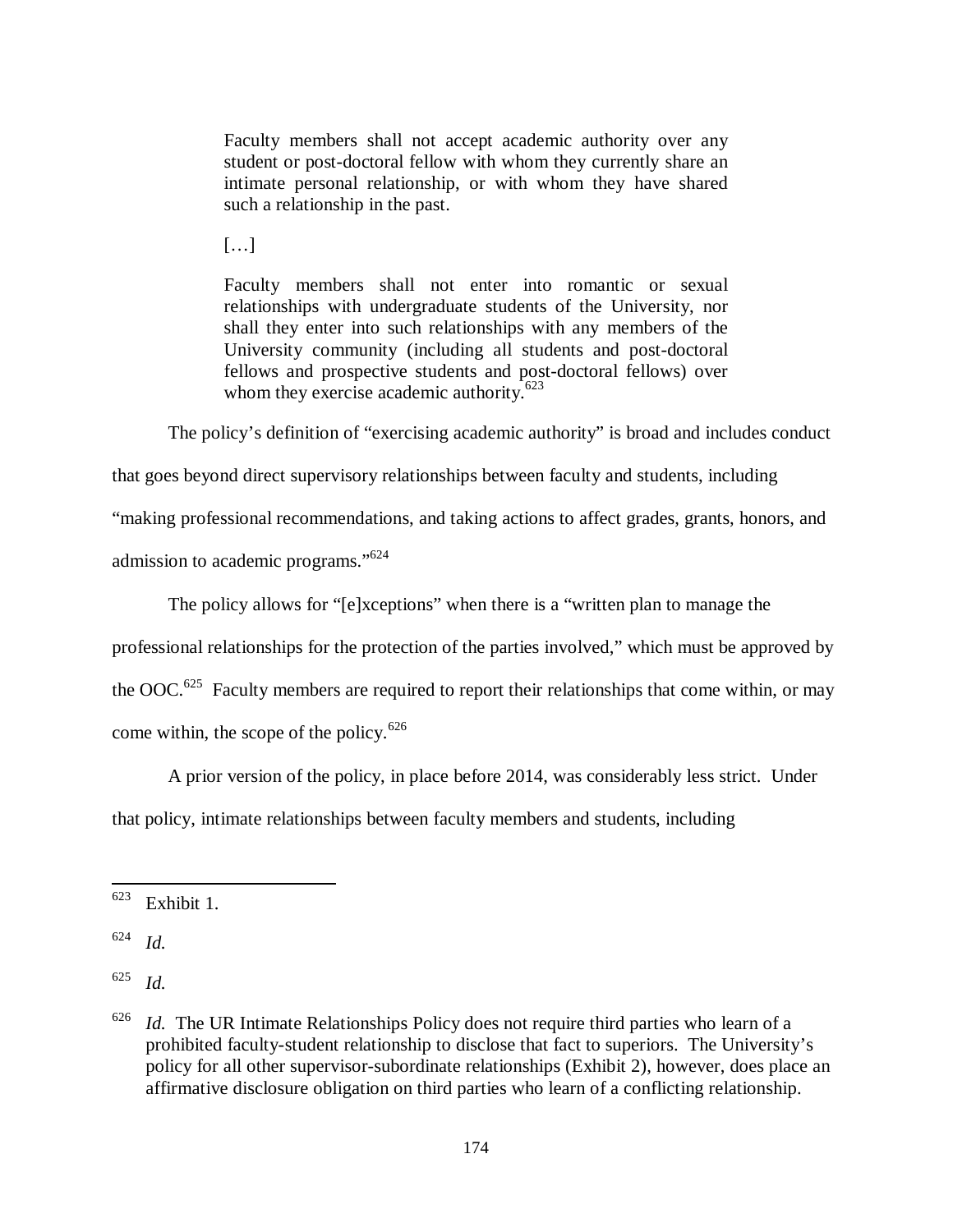undergraduates, with whom the faculty member had a "direct, current supervisory or evaluative relationship" were "strongly discourage[d]," but not prohibited.<sup>627</sup> In May 2014, the policy was revised to make it a violation for a faculty member to have an intimate relationship with an undergraduate student or with any member of the UR community (including graduate students and post-doctoral fellows) over whom the faculty member "exercise[s] the authority of [his or her] faculty position."<sup>628</sup> The policy in place in May 2014 also made it a violation for faculty members to "accept supervisory, evaluative, or advisory authority over any student or postdoctoral fellow with whom they currently share an intimate personal relationship, or with whom they have shared such a relationship in the past."<sup>629</sup>

As noted, there were efforts in the wake of the Jaeger investigation and aftermath to further enhance the policy. The Administration and Faculty Senate worked to reform the policy from October 2016 until May 2017.<sup>630</sup> The current version of the policy differs from the May 2014 policy in three key respects: (i) by expanding the scope of prohibited faculty-student relationships (with a broad definition of "academic authority," that includes as examples "teaching, mentoring, supervising, making professional recommendations, and taking actions to affect grades, grants, honors, and admission to academic programs"); (ii) by adding warning

<sup>627</sup> University of Rochester, *Faculty Handbook* (revised February 2007); *Faculty Handbook* (revised July 2008). Emails indicate that, in July 2012, Seligman and the OOC began to stress their shared view that the Intimate Relationships Policy should be made more restrictive. On July 19, 2012, Seligman wrote in an email to an OOC lawyer regarding his concern about "the inappropriateness of a faculty member being involved with a student who is in her or his class and whom he or she grades." (July 19, 2012 Email from J. Seligman to S. Stewart.)

<sup>628</sup> University of Rochester, *Faculty Handbook* (revised May 2014).

<sup>629</sup> *Id.*

 $630$  Nov. 30, 2017 Interview with Faculty 4 and Faculty 10.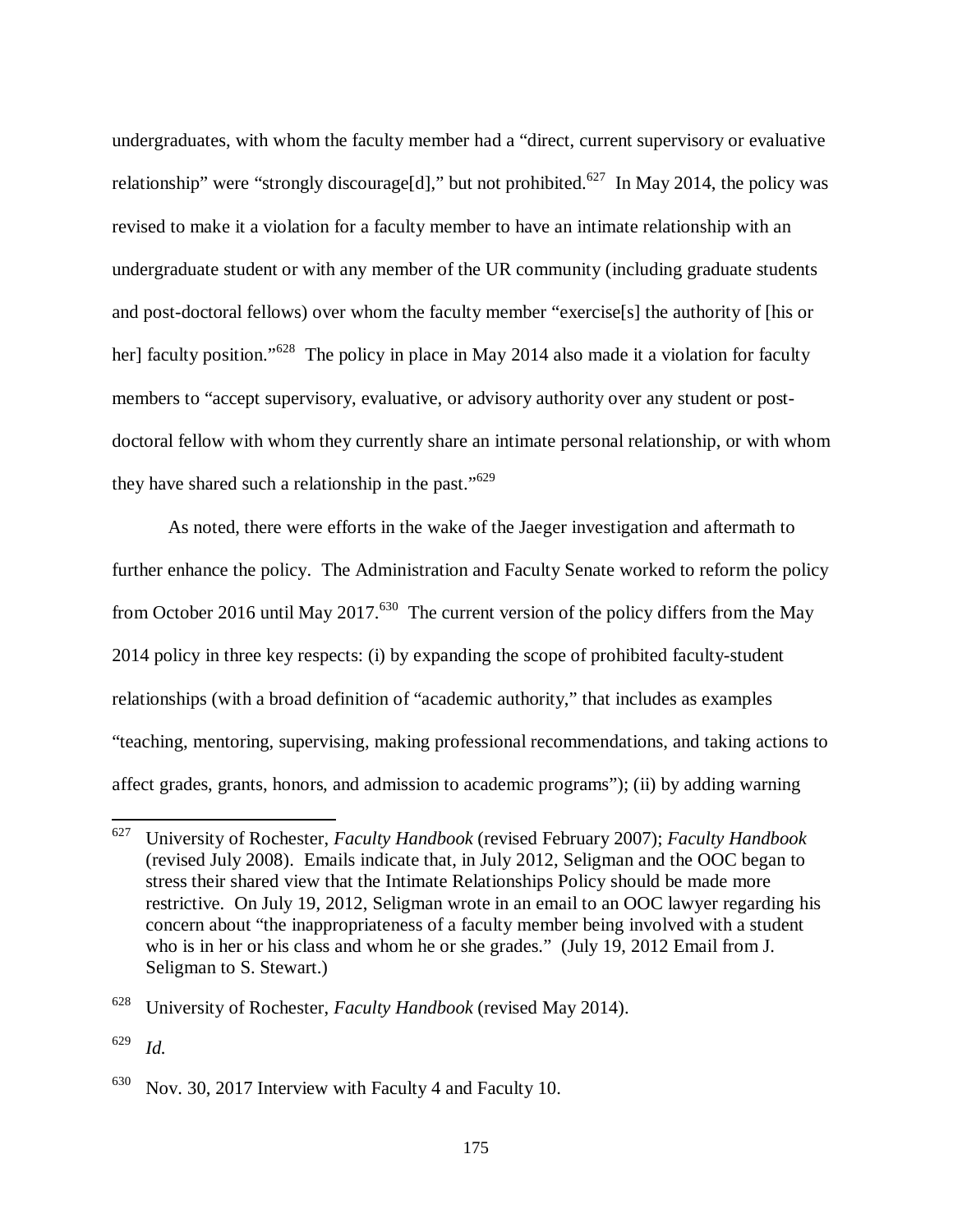language that where a power differential exists, "intimate relationships have the potential to expose both parties to conflict of interest, and can have adverse effects on the climate of a department or program"; and (iii) by requiring the OOC to approve any management plans. $631$ 

The current Intimate Relationships Policy is consistent with federal law. Nothing in Title IX precludes a university from implementing policies prohibiting sexual conduct or sexual relationships between students and adult employees.<sup>632</sup> And while Title IX does not prohibit faculty-student relationships, guidance issued by the Department of Education's Office of Civil Rights—the federal agency that administers and enforces Title IX—acknowledges that even when there is a supposed consensual relationship between an adult employee and a student, there is a strong presumption that sexual conduct between them is not consensual.<sup>633</sup> Therefore, from a Title IX compliance perspective, it is generally advisable that a university implement some restrictions on faculty-student relationships.

It is notable that UR's Intimate Relationships Policy is one of the more restrictive policies in academia.<sup>634</sup> UR is, for example, one of the few universities in our sampling of 19 members

<sup>631</sup> *Compare* Exhibit 1, *with* University of Rochester, *Faculty Handbook* (revised May 2014).

<sup>632</sup> *See* U.S. Dep't of Educ. Office for Civil Rights, *Revised Sexual Harassment Guidance: Harassment of Students by School Employees, Other Students, or Third Parties*, 6-7 (66 Fed. Reg. 5512, Jan. 19, 2001) ("Harassment Guidance"), *available at* https://www2.ed.gov/about/offices/list/ocr/docs/shguide.pdf. While Title IX does not prohibit faculty-student relationships, guidance issued by the Department of Education's Office for Civil Rights—the federal agency that administers and enforces Title IX recognizes the unique concerns involved when the harasser is in a position of authority. *Id.* at 8.

<sup>633</sup> *Id.*

 $634$  We reviewed and analyzed relevant policies at 19 representative universities of the Association of American Universities ("AAU"), of which University of Rochester is a member. These universities are: Brown University, Case Western University, University of Chicago, Columbia University, Cornell University, Duke University, Emory University,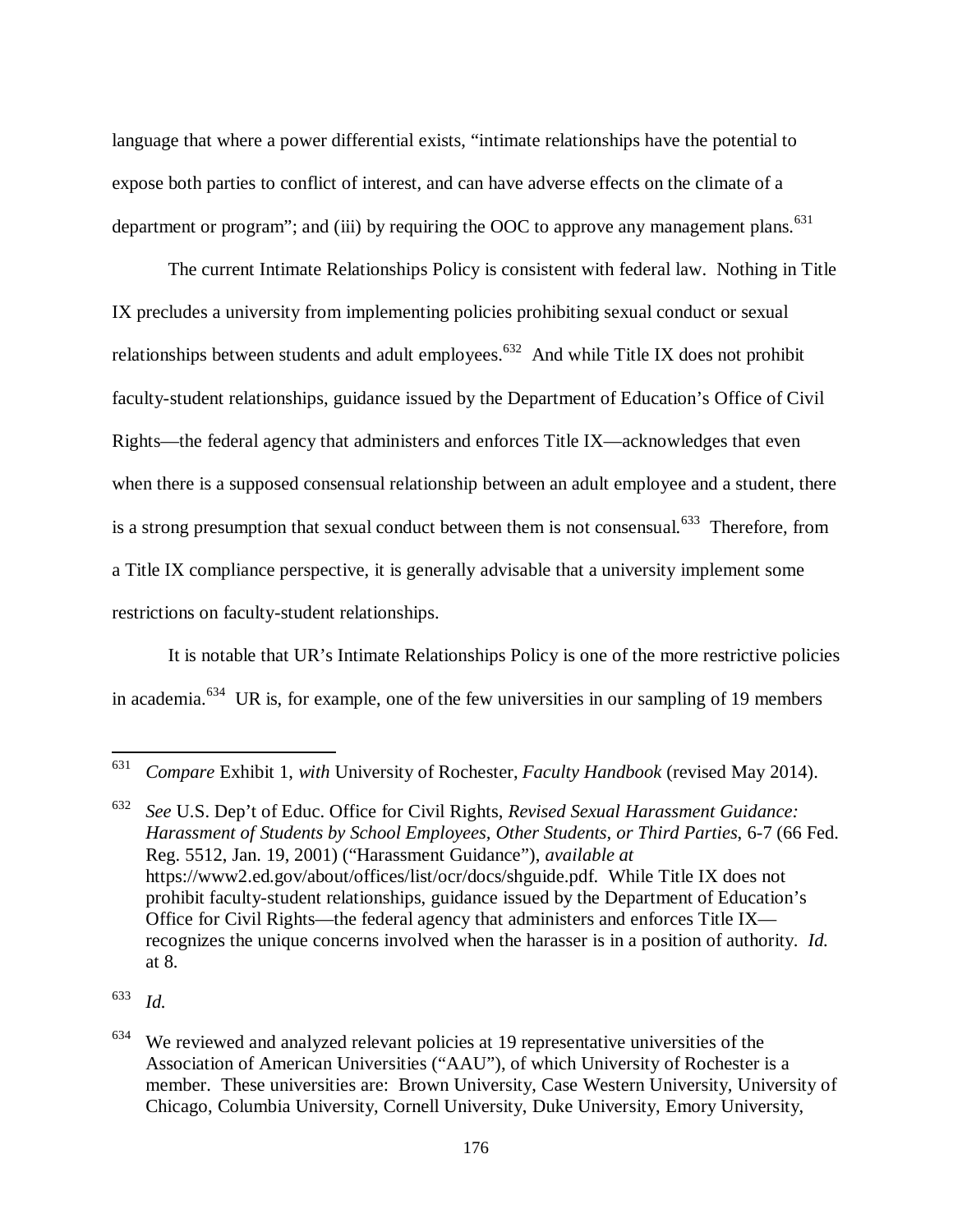of the AAU to have an outright prohibition on relationships between faculty members and undergraduate students.<sup>635</sup> One of the few universities in this sample group that has a stricter policy than UR is Stanford University, which prohibits relationships between faculty members and graduate students in the same department, program or division.<sup>636</sup> Northwestern University does not prohibit faculty-graduate student relationships in the same department, but it does require disclosure so that a management plan can be put in place to deal with any potential conflicts of interest.<sup>637</sup>

# **B. Policy Against Discrimination and Harassment**

UR Policy 106 is UR's policy against discrimination and harassment that applies to complaints made against faculty members, staff and other non-student members of the UR community.<sup>638</sup> The current version of UR Policy 106, which came into effect in December 2013 and underwent minor, non-substantive revisions in 2014, defines sexual harassment as any

Harvard University, Johns Hopkins University, University of Michigan, New York University, Northwestern University, University of Pennsylvania, University of Southern California, Stanford University, Tulane University, Vanderbilt University, Washington University in St. Louis and Yale University.

 In an Appendix, we provide a comprehensive benchmarking analysis comparing relevant University policies and procedures and those in effect at peer universities. *See* Appendix B.

<sup>635</sup> Brown, University of Chicago and Yale are the only other universities in our sample to prohibit such relationships. *See id.*

<sup>636</sup> Stanford University, *Administrative Guide 1.7.2 Consensual Sexual or Romantic Relationships in the Workplace and Educational Setting*, 2, *available at* https://adminguide.stanford.edu/printpdf/chapter-1/subchapter-7/policy-1-7-2.

<sup>637</sup> Northwestern University, *Consensual Romantic or Sexual Relationships between Faculty, Staff and Students*, 3, *available at* http://policies.northwestern.edu/docs/Consensual\_Relations\_011314.pdf.

 $638$  Exhibit 3.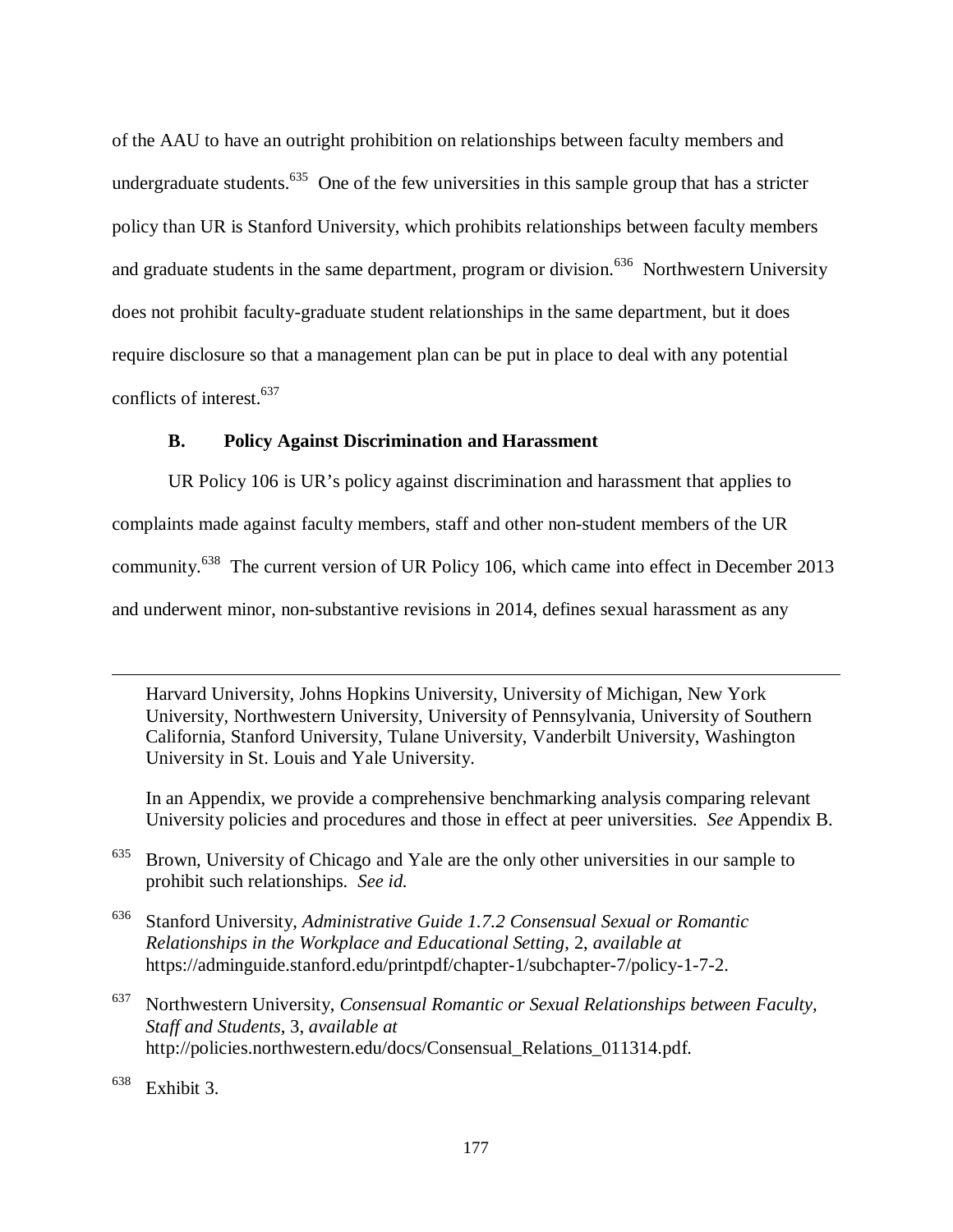"unwelcome sexual advances or requests for sexual favors, or other verbal or physical

acts/conduct of a sexual or sex-based nature" when:

- 1) submission to such conduct is made either explicitly or implicitly a term or condition of an individual's employment or academic success;
- 2) submission to or rejection of such conduct by an individual is used as the basis for an employment or academic decision affecting such individual; or
- 3) such conduct has the purpose or effect of unreasonably interfering with an individual's work or academic performance or creates an intimidating, hostile, or offensive working or academic environment."<sup>639</sup>

To qualify as harassment, the conduct must also be "sufficiently severe or pervasive" and

"objectively and subjectively ha[ve] the effect of (1) unreasonably interfering with an

individual's work or equal access to education or (2) creating an intimidating, hostile, or

offensive work or academic environment."<sup>640</sup>

UR Policy 106 mirrors federal laws and regulations defining and proscribing sexual

harassment and is similar to how other universities define sexual harassment.<sup>641</sup>

<sup>639</sup> *Id*. The first and second elements described above refer to so-called *quid pro quo* sexual harassment, while the third element refers to hostile work/academic environment sexual harassment.

<sup>640</sup> Exhibit 3 (emphasis in original).

<sup>641</sup> *See* 29 C.F.R. § 1604.11 ("Unwelcome sexual advances, requests for sexual favors, and other verbal or physical conduct of a sexual nature constitute sexual harassment when (1) submission to such conduct is made either explicitly or implicitly a term or condition of an individual's employment, (2) submission to or rejection of such conduct by an individual is used as the basis for employment decisions affecting such individual or (3) such conduct has the purpose or effect of unreasonably interfering with an individual's work performance or creating an intimidating, hostile or offensive working environment."); Appendix B.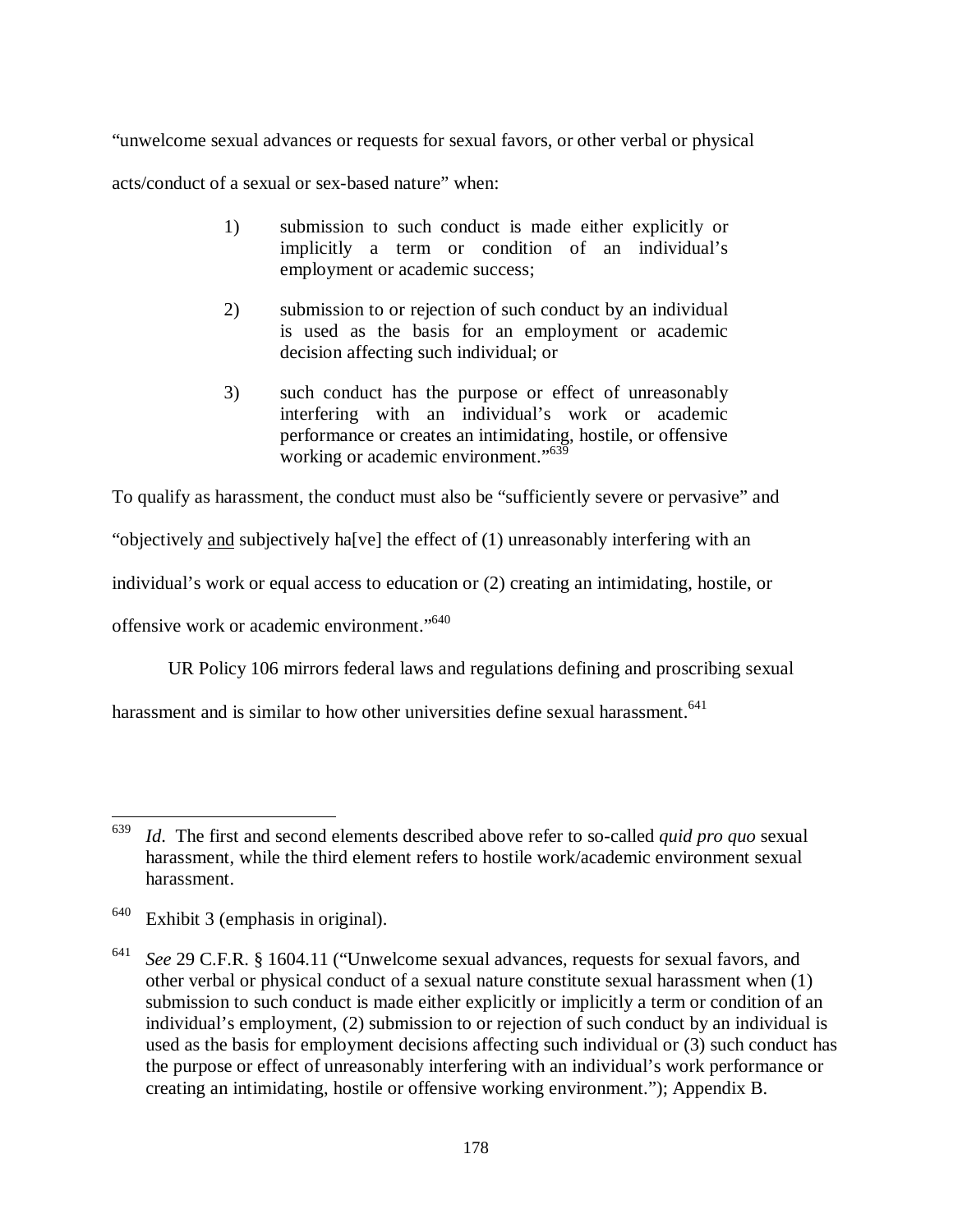UR Policy 106 also "prohibits retaliation [by the UR] against any person who complains of or opposes perceived unlawful discrimination or harassment, including those who participate in any investigation under this policy or other proceeding involving a claim based on a protected class."<sup>642</sup> The policy defines retaliation as "adverse action" taken against an individual.<sup>643</sup> UR Policy 106's prohibition on retaliation is also consistent with Title VII, Title IX and the antiretaliation policies of other schools.<sup>644</sup>

# **C. Policy on Conflicting Relationships**

UR's Conflicting Relationships Policy, or UR Policy 121, has traditionally been considered an anti-nepotism policy. It provides that "[n]o employee involved in employment decisions may make, participate in, or attempt to influence employment or evaluative decisions involving a relative or closely related person," with "relative or closely related person" defined to include "any individual currently or within the prior two years sexually or romantically involved in a consensual relationship with any University employee."<sup>645</sup> UR Policy 121 requires that conflicting relationships be disclosed and a management plan be put in place.  $646$ 

An older version of the policy, in effect from 2005 to 2012, did not define conflicting relationships to include supervisors and subordinates in an intimate relationship.<sup>647</sup>

 $642$  Exhibit 3.

<sup>643</sup> *Id.*; *see supra*, at Section III.B.1.

<sup>644</sup> 42 U.S.C. § 2000e-3(a); 34 C.F.R. § 106.71 (incorporating 34 C.F.R. § 100.7(e) by reference).

 $645$  Exhibit 2.

<sup>646</sup> *Id.*

<sup>647</sup> University of Rochester, *Policy 121* (revised June 2005).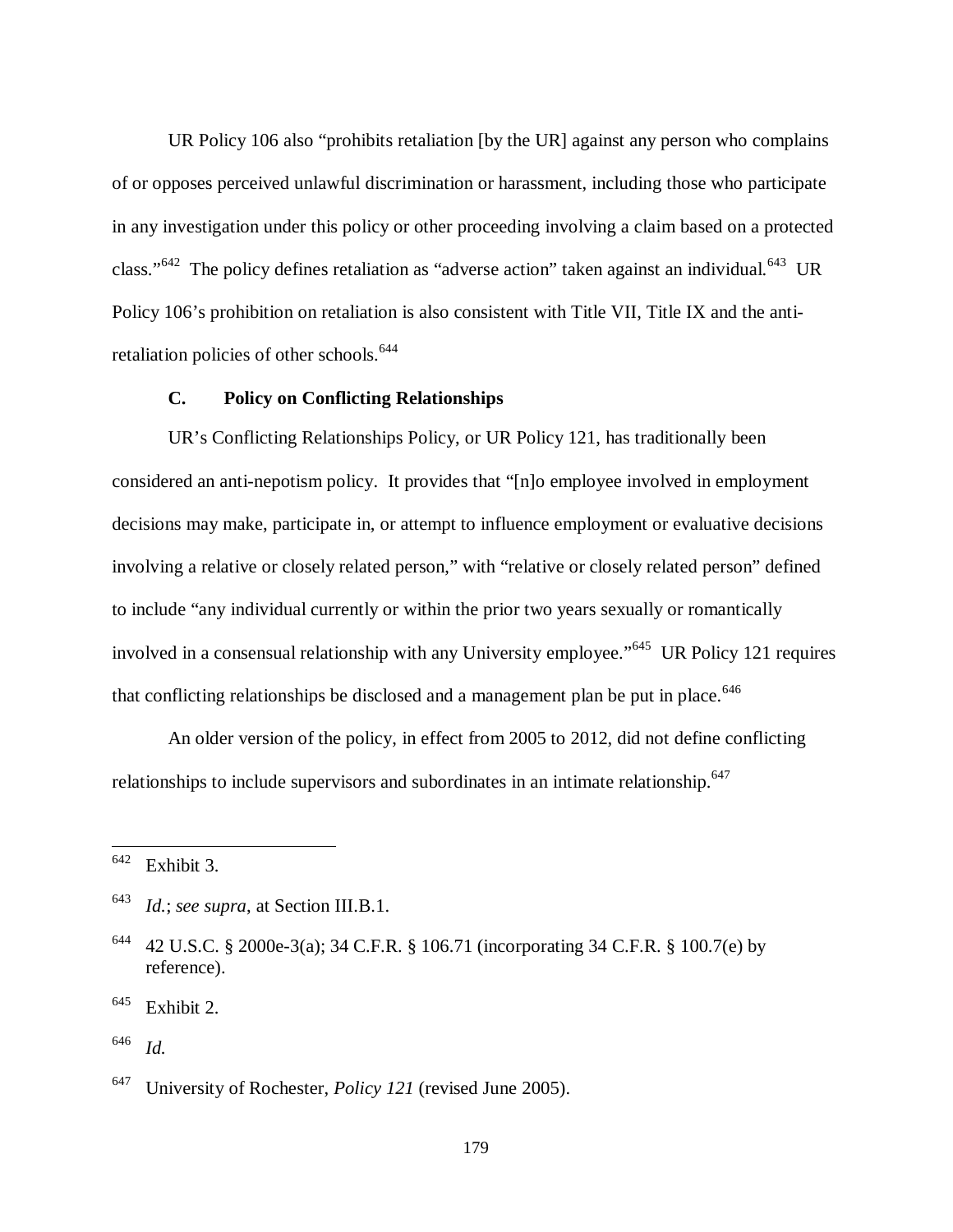Compared with the AAU universities in our sample, UR now has one of the more robust and restrictive nepotism policies from the perspective of prohibiting intimate relationships, providing for procedures for reporting and management of such relationships, and establishing discipline for violations of the policy. $648$ 

### **D. Information Technology Policy**

Although noting that faculty and other users "have reasonable expectations of privacy in their uses of IT Resources," UR's IT Policy broadly authorizes UR to access and review emails sent, received, created, or stored on UR systems.<sup>649</sup> Emails stored on UR servers that are "personal"—*i.e.*, "faculty and student research, teaching, learning or personal (*i.e.* non-University related) emails"—can be accessed and reviewed when such access is "determined reasonable" by a senior administrative officer or IT Management.<sup>650</sup> As relevant here, the policy explicitly provides that access is "reasonable" in order "[t]o investigate or prevent a violation of law or University policy" and "[t]o comply with a subpoena, warrant, court order or similar legal process, including a discovery request or a litigation stay order issued by or investigation undertaken by the OOC in connection with a potential claim in anticipation of litigation."<sup>651</sup> The policy provides that all other emails prepared by a faculty member in connection with his or her job responsibilities are "University Communications" that can be accessed by the University "as needed for the purpose of carrying out University Business without seeking prior approval."<sup>652</sup>

650 *Id.*

l

651 *Id.*

652 *Id.*

<sup>648</sup> *See* Appendix B.

 $649$  Exhibit 15.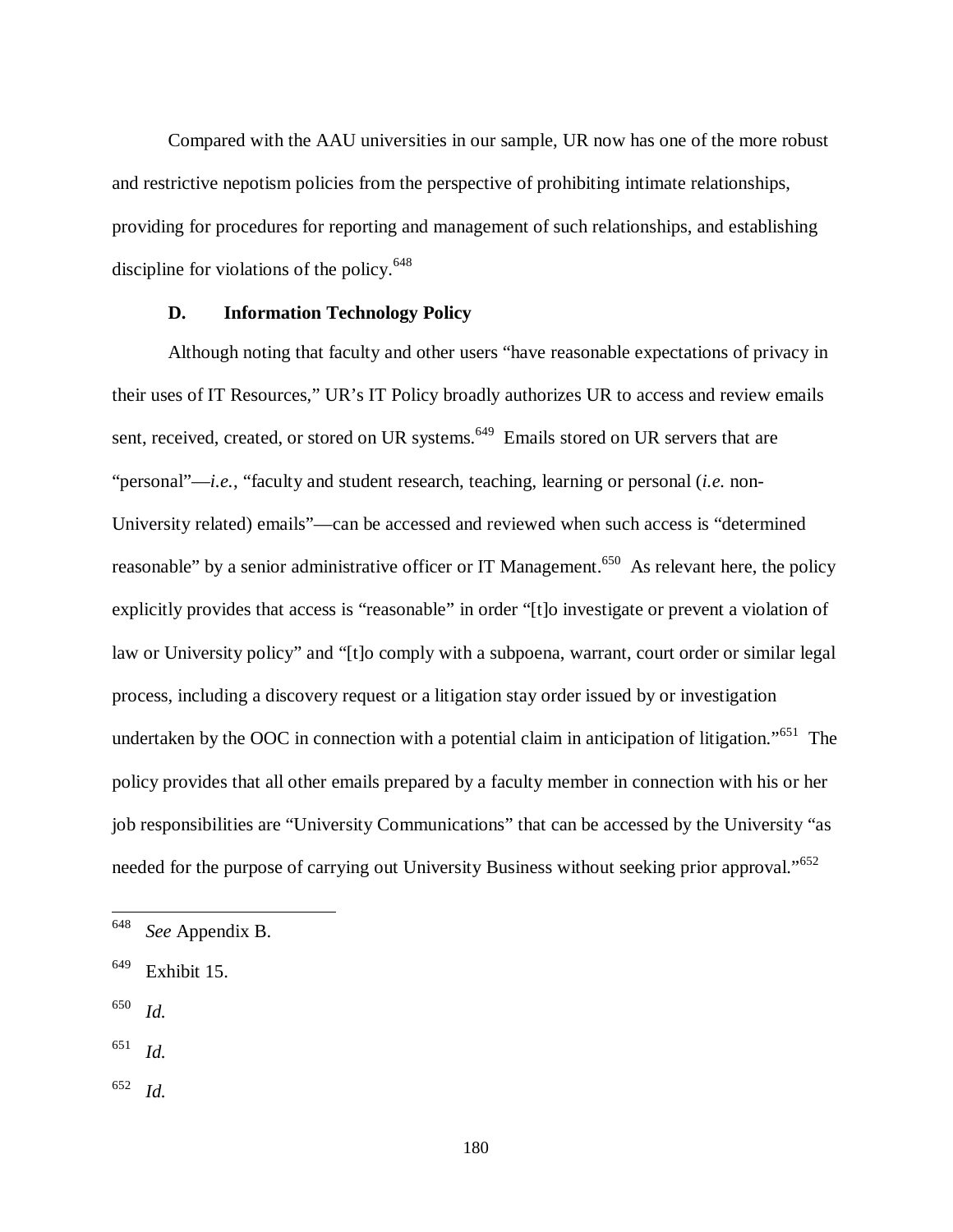UR's IT Policy is fully consistent with the policies of peer universities, which also permit the review of emails stored on university servers in connection with investigations into violations of university policies or procedures, among other reasons.<sup>653</sup> Like UR, many universities indicate that users have a reasonable expectation of privacy, but then also broadly allow review and collection of emails.<sup>654</sup>

# **E. Investigation Policies and Procedures**

l

UR's policies and procedures relating to investigations of sexual harassment allegations are substantially in compliance with the requirements of Title VII and Title IX and consistent with the policies of most peer universities.<sup>655</sup>

Pursuant to UR Policy 106, sexual harassment and discrimination can be reported to the

relevant department chair or dean, the Office of Human Resources, the Equal Opportunity

 $653$  For example, the policy applicable to Harvard University's T.H. Chan School of Public Health explicitly states that "Employees have no expectation or right of privacy in anything they create, store, send, or receive on Harvard's computers, networks or telecommunications systems." Harvard University T.H. Chan School of Public Health, *Information Security and Privacy*, *available at* https://www.hsph.harvard.edu/informationtechnology/resources/policies/security-privacy-policies/information-security/. Columbia University's policy provides that "in the context of a litigation or an investigation, it may be necessary to access Data with potentially relevant information." Columbia University, *Acceptable Usage of Information Resources Policy*, 2, *available at* http://policylibrary.columbia.edu/files/policylib/imce\_shared/Acceptable\_Information\_Reso urces\_Usage.pdf.

<sup>654</sup> Columbia, for example, notes that it "respects the privacy of individuals and keeps User files and emails . . . as private as possible." Columbia University, Acceptable Usage of Information Resources Policy, 2.

 $655$  During the course of the investigation, we were contacted by only one person (a parent) with concerns about how a student-on-student sexual assault complaint had been handled. We reviewed that complete file and found nothing to suggest that the University mishandled the complaint. Rather, the University investigated the complaint, offered academic accommodations and counseling for the student involved and worked to ensure the student's safety despite the fact that the student chose not to make a formal report.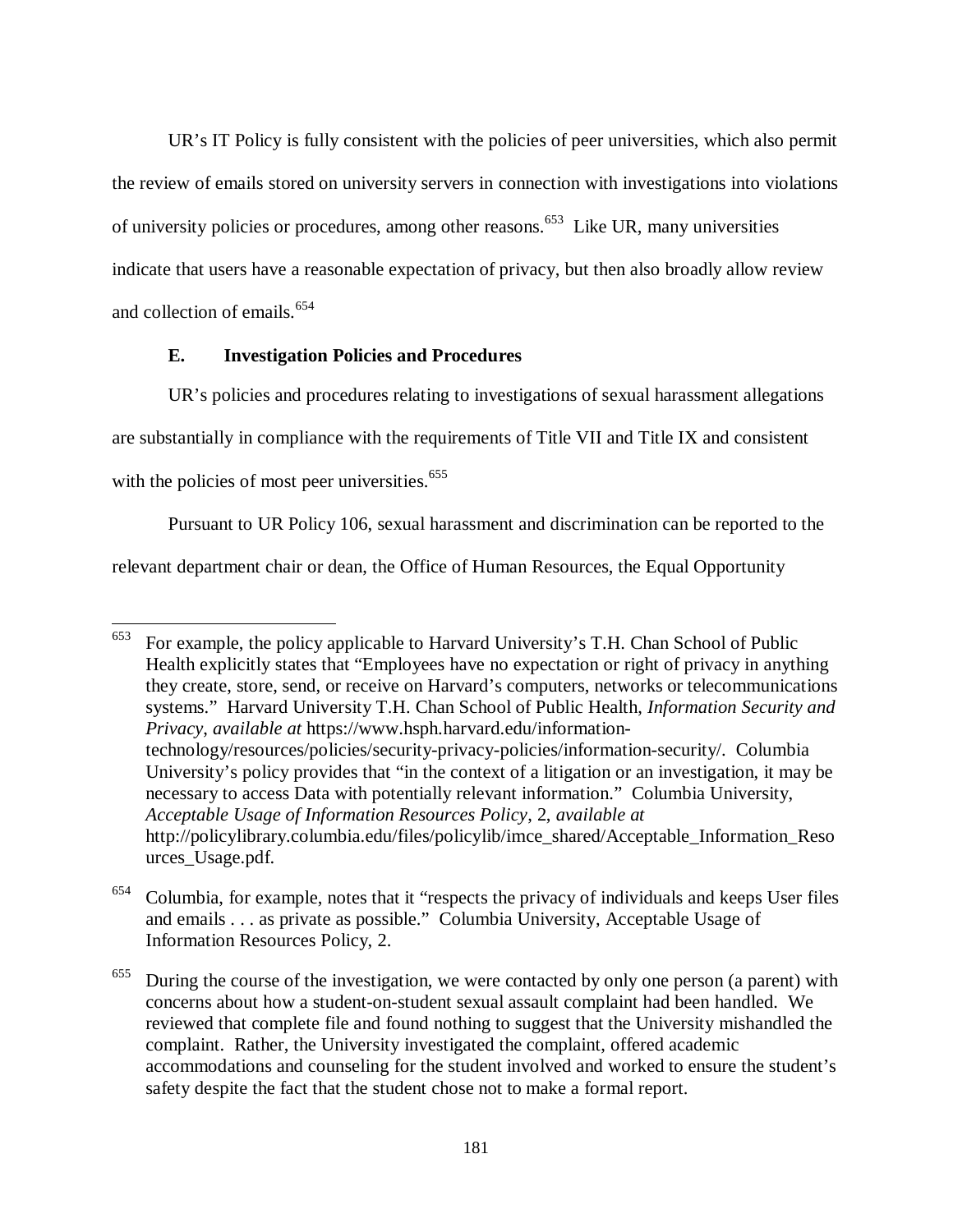Compliance Office, the Office of the Intercessor or the OOC.<sup>656</sup> If the matter cannot be resolved through informal measures, a formal written complaint is prepared and submitted either to the OOC or HR for "assessment and prompt investigation."<sup>657</sup> UR Policy 106 gives investigators broad discretion in conducting investigations, but provides that investigations "will include an interview with the individual who has made the complaint and interviews of other witnesses with knowledge relevant to the complaint."<sup>658</sup> UR Policy 106 explicitly states that third parties, including attorneys, may not participate in investigations.<sup>659</sup>

UR's Policy 106 process is consistent with federal law, which requires that a university establish a system for the prompt and equitable resolution of complaints of sexual harassment.<sup>660</sup> UR's procedures are also consistent with most peer universities' policies, which also grant investigators wide discretion.<sup>661</sup> Some universities allow complainants and respondents to have

 $656$  Exhibit 3. A recent EEOC report on workplace harassment endorses "reporting systems that are multifaceted, including a choice of procedures, and choices among multiple 'complaint handlers.'" (U.S. Equal Emp't Opportunity Comm'n, *Report of the Select Task Force on the Study of Harassment in the Workplace* 41 (June 2016), *available at* https://www.eeoc.gov/eeoc/task\_force/harassment/upload/report.pdf.) The report notes that a "multi-faceted system might offer an employee who complains about harassment various mechanisms for addressing the situation." (*Id.*)

 $657$  Exhibit 3.

658 *Id.*

 $\overline{a}$ 

659 *Id.*

<sup>660</sup> U.S. Dep't of Educ. Office for Civil Rights, *Title IX Resource Guide*, 4 (Apr. 2015), *available at* https://www2.ed.gov/about/offices/list/ocr/docs/dcl-title-ix-coordinators-guide-201504.pdf.

<sup>661</sup> *See* Appendix B.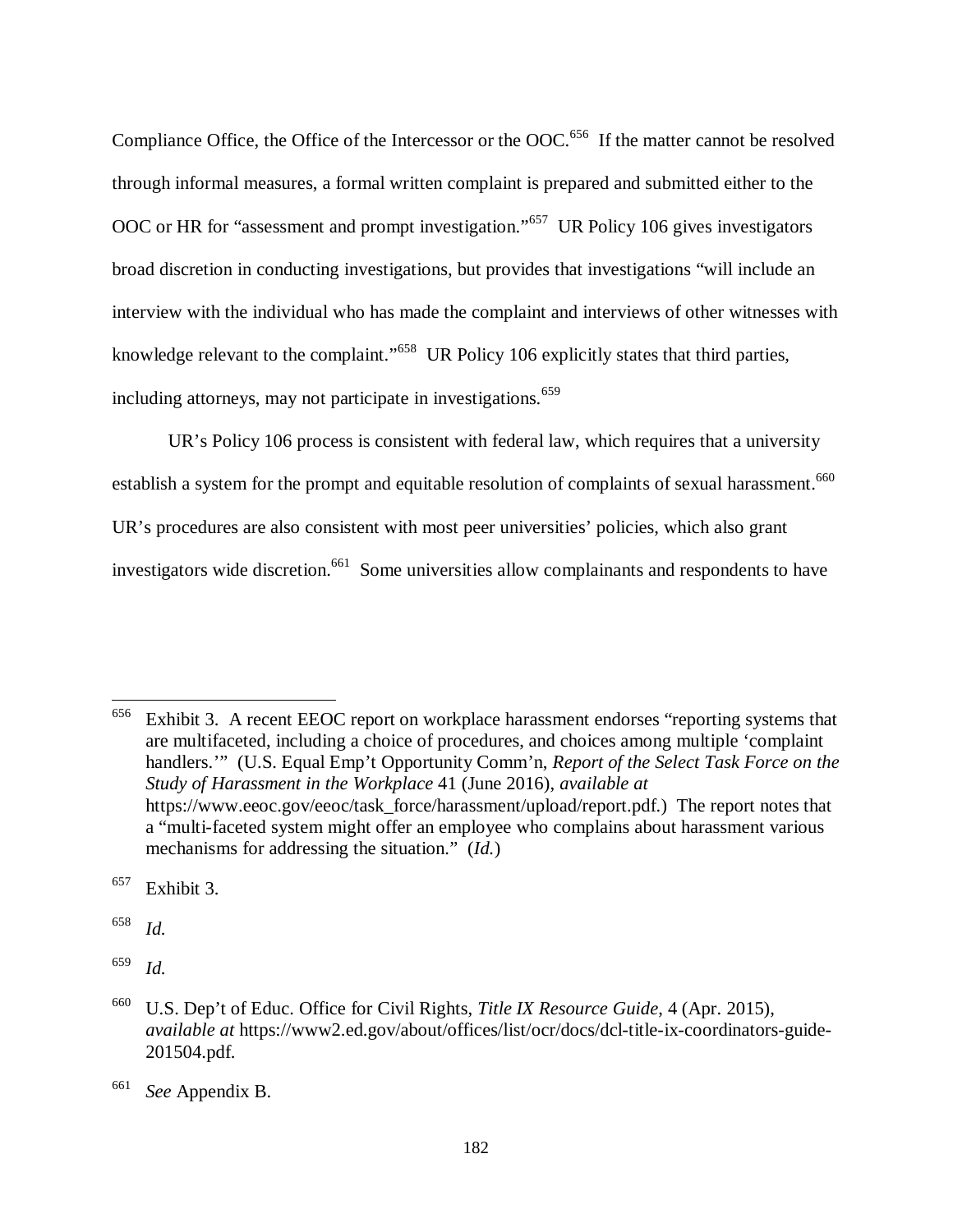representatives during the investigative process and provide complainants with the option to have their complaint considered at a hearing.<sup>662</sup>

UR Policy 106 states that "[w]hile every effort will be made to protect the privacy of all parties, confidentiality cannot be guaranteed."<sup>663</sup> This policy is consistent with Title VII and Title IX guidance, which only require that confidentiality be maintained where feasible.<sup>664</sup> Other universities make clear in their policies that confidentiality cannot be guaranteed during the investigative process.<sup>665</sup> Some universities, now including UR, compel participants in investigations to respect the confidentiality of the process.<sup>666</sup>

Since the conclusion of the Jaeger investigation and following criticism of the lack of clearly established rules about what participants in a confidential investigation may disclose to others, the OOC prepared a one-page information sheet about the UR Policy 106 process and, since September 2016, now provides that to witnesses.<sup>667</sup> The document states that the "University requires that you keep anything related to your interview (including any information

 $663$  Exhibit 3.

<sup>662</sup> *See, e.g.*, Duke University, *Harassment Policy & Procedures* 11-12, *available at* https://oie.duke.edu/sites/default/files/u32/Harassment%20Policy%20and%20Procedures%2 014September2017.pdf.

<sup>664</sup> Harassment Guidance, at 17-18; U.S. Equal Emp't Opportunity Comm'n, *Policy Guidance on Current Issues of Sexual Harassment* (last modified June, 21, 1999), *available at* https://www.eeoc.gov/policy/docs/currentissues.html.

<sup>665</sup> *See* Appendix B.

 $666$  Exhibit 14. Cornell, for example, requires witnesses to comply with the university's rules regarding privacy. (Cornell University, *Prohibited Bias, Discrimination, Harassment, and Sexual and Related Misconduct*, 18, *available at* https://www.dfa.cornell.edu/sites/default/files/vol6\_4.pdf.)

<sup>&</sup>lt;sup>667</sup> Jan. 8, 2018 Email from C. Nearpass to Debevoise & Plimpton LLP.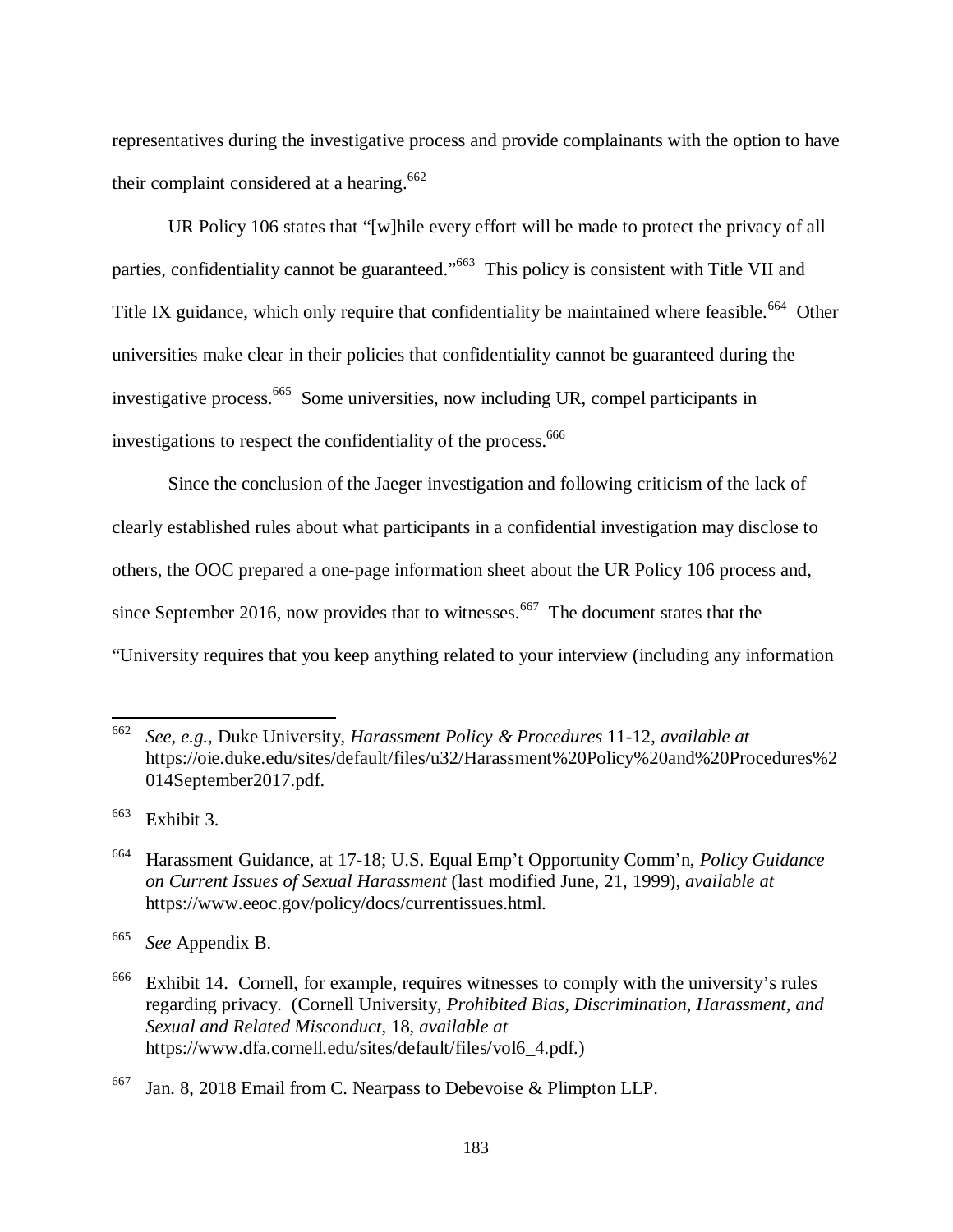discussed during the interview and the fact that an investigation is taking place) confidential. Please do not discuss this investigation or the allegations that are being investigated with anyone."<sup>668</sup>

While the new one-page information sheet may have been a useful step, we believe more analysis and work on this issue is necessary. Devising an appropriate policy regarding confidentiality in workplace and academic investigations is a complex undertaking, involving a careful balancing of conflicting interests and legal considerations. On the one hand, there are compelling reasons for imposing measures to preserve confidentiality, including to protect privacy and reputations, and to encourage people to report misconduct and to be forthcoming in investigations without fear of embarrassment or reprisal. For these reasons, EEOC Guidance, like UR Policy 106, as enhanced by the one-page information sheet, emphasizes the importance of maintaining confidentiality to the extent possible in conducting an investigation of alleged harassment.<sup>669</sup> On the other hand, the law protects the rights of employees to engage in protected "concerted activities," which includes dialogue about sensitive issues impacting their working environments.<sup>670</sup> The National Labor Relations Board, therefore, has held that workplace rules purporting to prohibit any discussion of workplace investigations must be limited to contexts in which there has been a specific determination that such an instruction is necessary to serve legitimate interests.<sup>671</sup>

<sup>668</sup> Exhibit 14.

<sup>669</sup> U.S. Equal Emp't Opportunity Comm'n, *Enforcement Guidance on Vicarious Employer Liability for Unlawful Harassment by Supervisors*, § V.C.1 (last modified Apr. 6, 2010).

<sup>670</sup> 29 U.S.C. § 157.

<sup>671</sup> *The Boeing Co.*, 362 N.L.R.B. 195 (2015); *Banner Health Sys. d/b/a/ Banner Estrella Med. Ctr.*, 362 N.L.R.B. 137 (2015).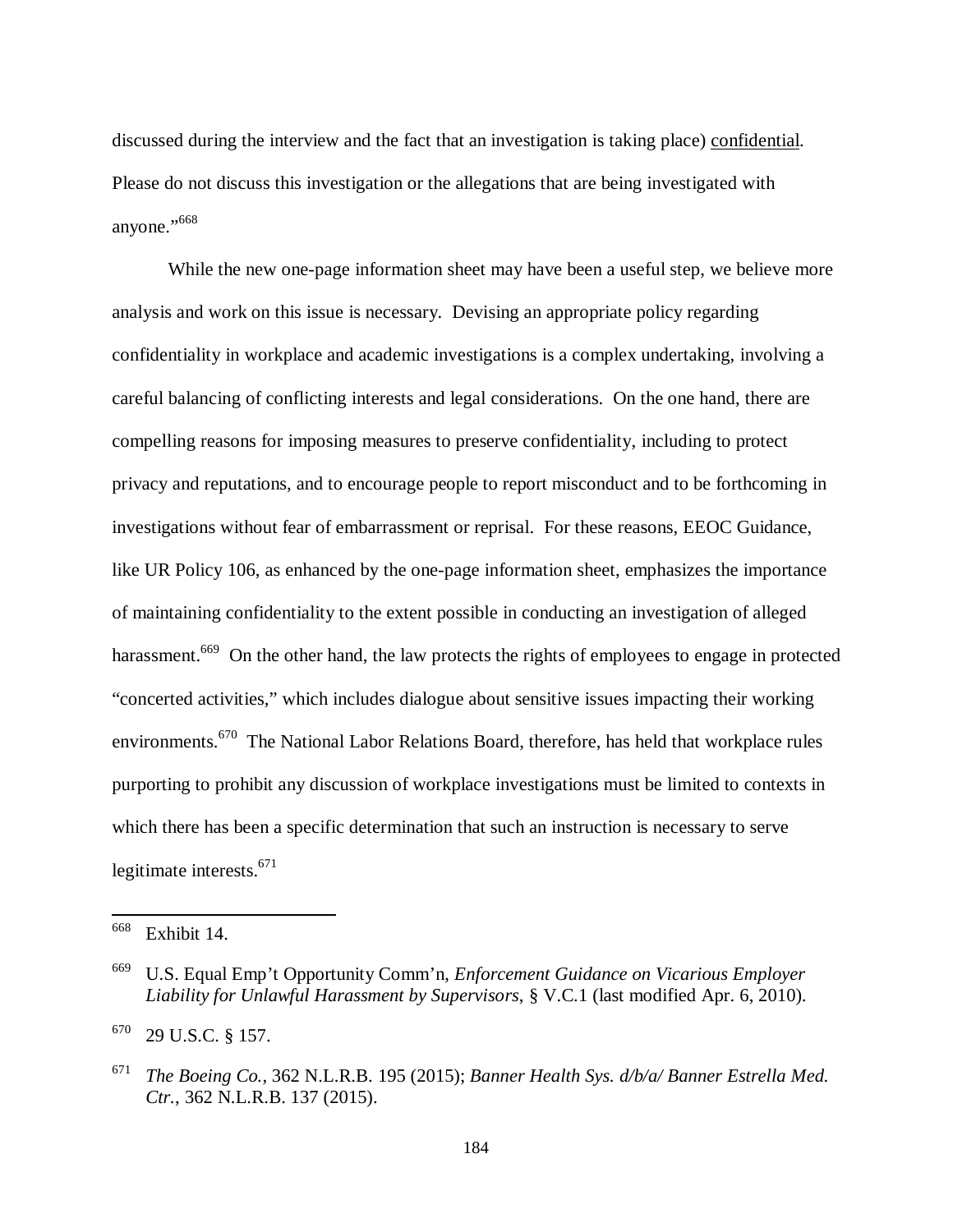In light of the complexity of the issues, and the competing considerations and regulatory guidance, we recommend that UR engage outside counsel to assist with further refining UR's approach to addressing confidentiality issues in investigations, as set forth in Section V.A.5.

UR Policy 106 provides for the preparation of a written report of findings, which is submitted to the appropriate decision-maker, who will issue a written determination of the outcome.<sup>672</sup> The written determination is provided to the complainant, the accused and appropriate administrative personnel.<sup>673</sup> This complies with federal law standards for investigative reports, which require that both parties (the complainant and accused) be notified, in writing, of the outcome of both the complaint and any appeal.<sup>674</sup> UR's policy is also consistent with the policies of peer universities in our sample, the majority of which provide that

 $673$  Exhibit 3.

 $672$  Exhibit 3. From 2012-16, the years for which we have data about the outcome of complaints, there were 195 complaints brought pursuant to Policy 106. Of those, five resulted in a finding of a violation of Policy 106, seven resulted in a finding of no violation but the need for further remedial action to address inappropriate conduct, and nine resulted in an appeal. (Employment-Related Legal Claims Update (2016 Summary), 6; Employment-Related Legal Claims Update (2015 Summary), 6; Employment-Related Legal Claims Update (2014 Summary), 4-5; Employment-Related Legal Claims Update (2013 Summary), 4; Employment-Related Legal Claims Update (2012 Summary), 2; Metrics: Lawsuits and Agency Claims: Employment.) The remaining complaints either were determined to fall outside the scope of Policy 106 and not investigated, resolved without an investigation through the Intercessor's office, or investigated and determined that there was no violation of Policy 106. (*Id.*)

Since 2014, when the University began maintaining statistics about the categories of Policy 106 complaints, the most commonly alleged type of discrimination in Policy 106 complaints is sex/gender discrimination (including sexual harassment). Of the 135 complaints filed under Policy 106 from 2014-16, 56 dealt with sex/gender discrimination (including sexual harassment). (Employment-Related Legal Claims Update (2016 Summary), 6; Employment-Related Legal Claims Update (2015 Summary), 6; Employment-Related Legal Claims Update (2014 Summary), 4 n. 5.)

<sup>674</sup> Harassment Guidance, at 20.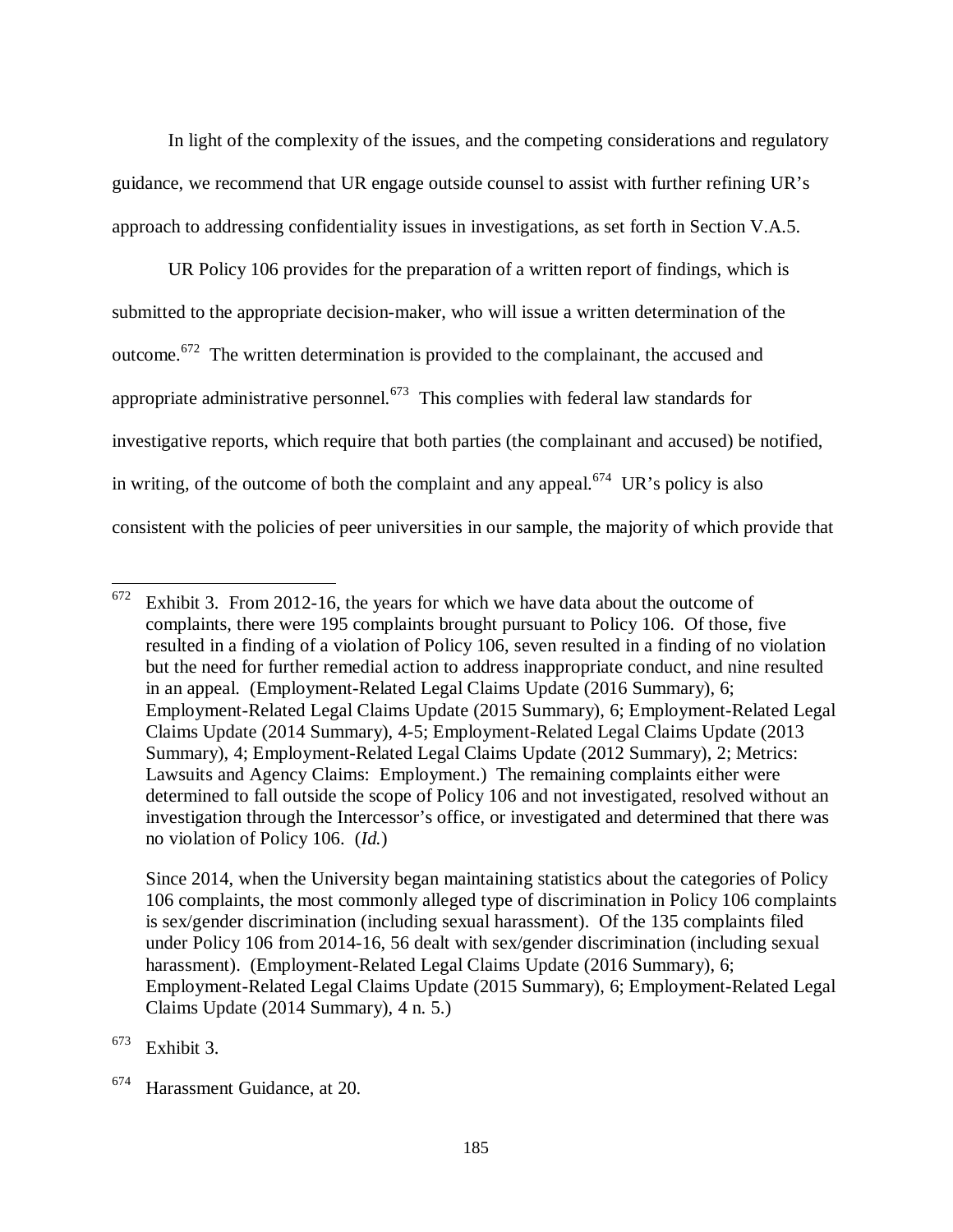the complainant and respondent should be notified of the outcome of a complaint or investigation.<sup>675</sup>

## **F. Sexual Harassment Training**

UR currently mandates that faculty members, staff, graduate students and undergraduate students all undergo mandatory training sessions regarding sexual misconduct and UR Policy 106.<sup>676</sup> UR only recently introduced mandatory training. Several witnesses with whom we spoke complained about the lack of adequate training on this topic and recommended that UR expand its offerings. One former student said that she could not recall receiving any training on sexual harassment or appropriate workplace relationships. She said, "the University's failure to effectively train graduate students on these matters is problematic because it left graduate students unable to know what behaviors were and were not acceptable, and unsure how and when to report inappropriate workplace behaviors."<sup>677</sup> Other students echoed these concerns, with four students saying that they would not have known where to report complaints of sexual

 $675$  Cornell University allows for the release of a "public statement of its findings of fact, conclusions, and recommendations," although will only do so after taking into account any concerns about confidentiality. (Cornell University, *Procedures for Resolution of Reports against Faculty Under Cornell University Policy 6.4*, 18, *available at* https://hr.cornell.edu/sites/default/files/documents/faculty\_policy6.4procedures.pdf.) In certain circumstances, Cornell also engages in actions to restore the respondent's reputation, such as notifying persons who participated in the investigation, and/or a public announcement of the outcome. (*Id.* at 7.)

 $676$  Jan. 3, 2018 Email from M. Levy to Debevoise & Plimpton LLP; Nov. 14, 2017 Interview with G. Norris; Nov. 15, 2017 Interview with M. Levy; Nov. 15, 2017 Interview with M. Sturge-Apple. Federal law does not require employers or universities to offer training on sexual harassment and grievance procedures, but regulators strongly encourage such training. (*See* 29 C.F.R. § 1604.11(f).) UR's training complies with these advisory guidelines.

 $677$  Nov. 14, 2017 Statement from Graduate Student 8.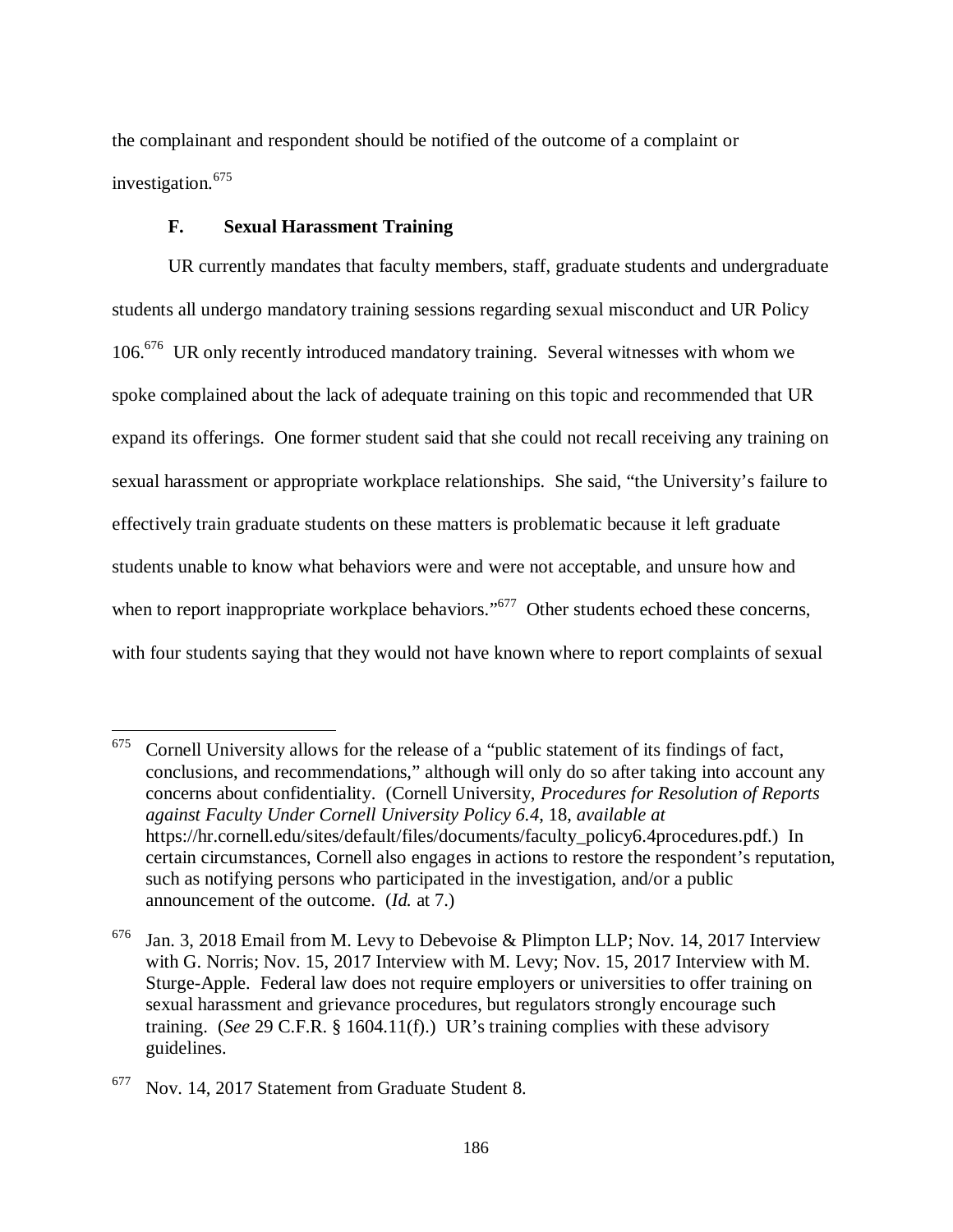harassment.<sup>678</sup> Many faculty members with whom we spoke also said that the training they received was ineffective. One faculty member said the training did not explain how to report complaints of sexual harassment or what would happen after those complaints were reported.<sup>679</sup> The general consensus was that UR needs to do a better job of explaining what constitutes sexual harassment and the process surrounding sexual harassment complaints and investigations.<sup>680</sup>

UR implemented mandatory online sexual misconduct training for all faculty members and staff for the first time in 2013.<sup>681</sup> The mandatory training has been offered twice: during the 2013-2014 academic year and the 2015-2016 academic year.<sup>682</sup> The modules address UR policies relating to sexual harassment and gender-based discrimination, resources for reporting harassment and discrimination, and harassment within the context of college campuses. The current training module does not, however, address UR's policy on faculty-student relationships other than to provide a link to the relevant portion of the UR Intimate Relationships Policy. To encourage participation by faculty members, salary increases were not given to any UR

<sup>678</sup> Oct. 24, 2017 Interview with Graduate Student 10; Oct. 25, 2017 Interview with Graduate Student 20; Nov. 27, 2017 Interview with Graduate Student 30; Nov. 2, 2017 Interview with Graduate Student 2.

<sup>679</sup> Oct. 17, 2017 Interview with Faculty 19.

 $680$  Over the course of the investigation, we were contacted by six UR alumna who described experiencing some type of sexual harassment by UR faculty during their time at the University. Some never reported and some did report and were dissatisfied with the way the complaint was handled. Each of these accounts, which took place long before mandatory training was imposed, demonstrated how critical effective training is to all—victims, bystanders, and people to whom others turn with these concerns.

 $681$  Nov. 14, 2017 Interview with G. Norris.

<sup>682</sup> *Id.*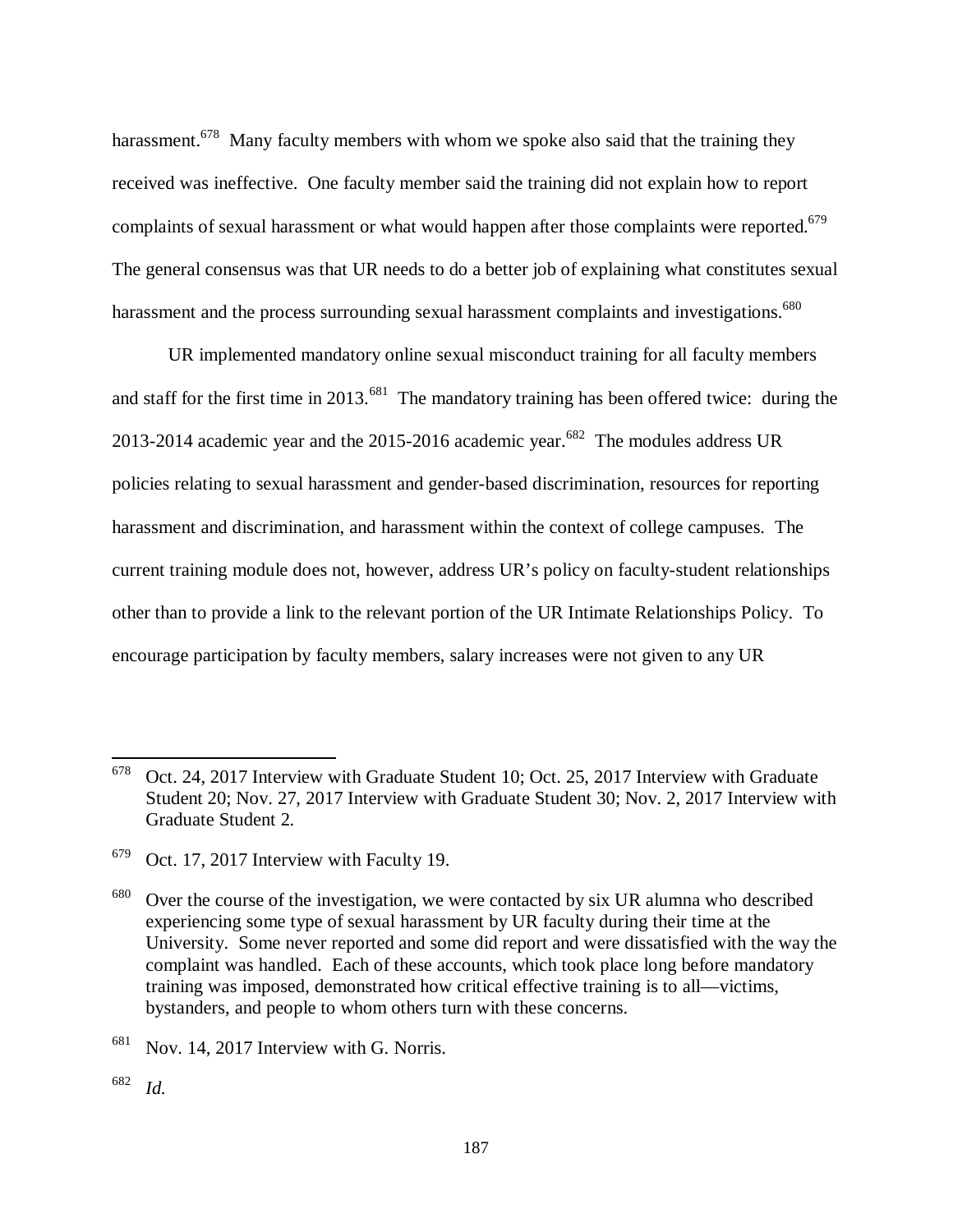employee who failed to complete the program.<sup>683</sup> While such training was not required before 2013, including at the time of Jaeger's arrival to UR in 2007, training courses were available through HR and employees could have participated if they desired.<sup>684</sup> According to Barbara Saat, UR's Director of HR Services, faculty members rarely exercised this option.<sup>685</sup>

The training offered in 2013-2014 was prepared by United Educators, a company that specializes in preparing training courses for colleges and universities.<sup>686</sup> The training offered to faculty members in 2015-2016 was prepared in-house by the University and was subject to some criticism.<sup>687</sup> According to the complaints, at a department-wide BCS dinner event, Jaeger characterized the mandatory sexual harassment training offered in 2015 as "stupid."<sup>688</sup> We spoke to five people who attended the event, including Jaeger, and we credit this allegation.<sup>689</sup> Jaeger did not remember calling the training "stupid," but said he complained about the training because he did not think it was very effective.<sup>690</sup> Others with whom we spoke agreed.<sup>691</sup>

683 *Id.*

l

685 *Id.*

<sup>684</sup> Nov. 30, 2017 Interview with B. Saat.

<sup>&</sup>lt;sup>686</sup> Nov. 17, 2017 Interview with G. Norris.

<sup>687</sup> *Id.*

<sup>688</sup> EEOC Compl. ¶ 123; Fed. Compl. ¶ 180.

<sup>689</sup> Oct. 23, 2017 Interview with Graduate Student 21; Oct. 12, 2017 Interview with Administrator 3; Dec. 17, 2017 Interview with Faculty 7; Nov. 1, 2017 Interview with Faculty 8; Dec. 18, 2017 Interview with F. Jaeger.

 $690$  Dec. 18, 2017 Interview with F. Jaeger.

 $691$  Nov. 14, 2017 Interview with G. Norris.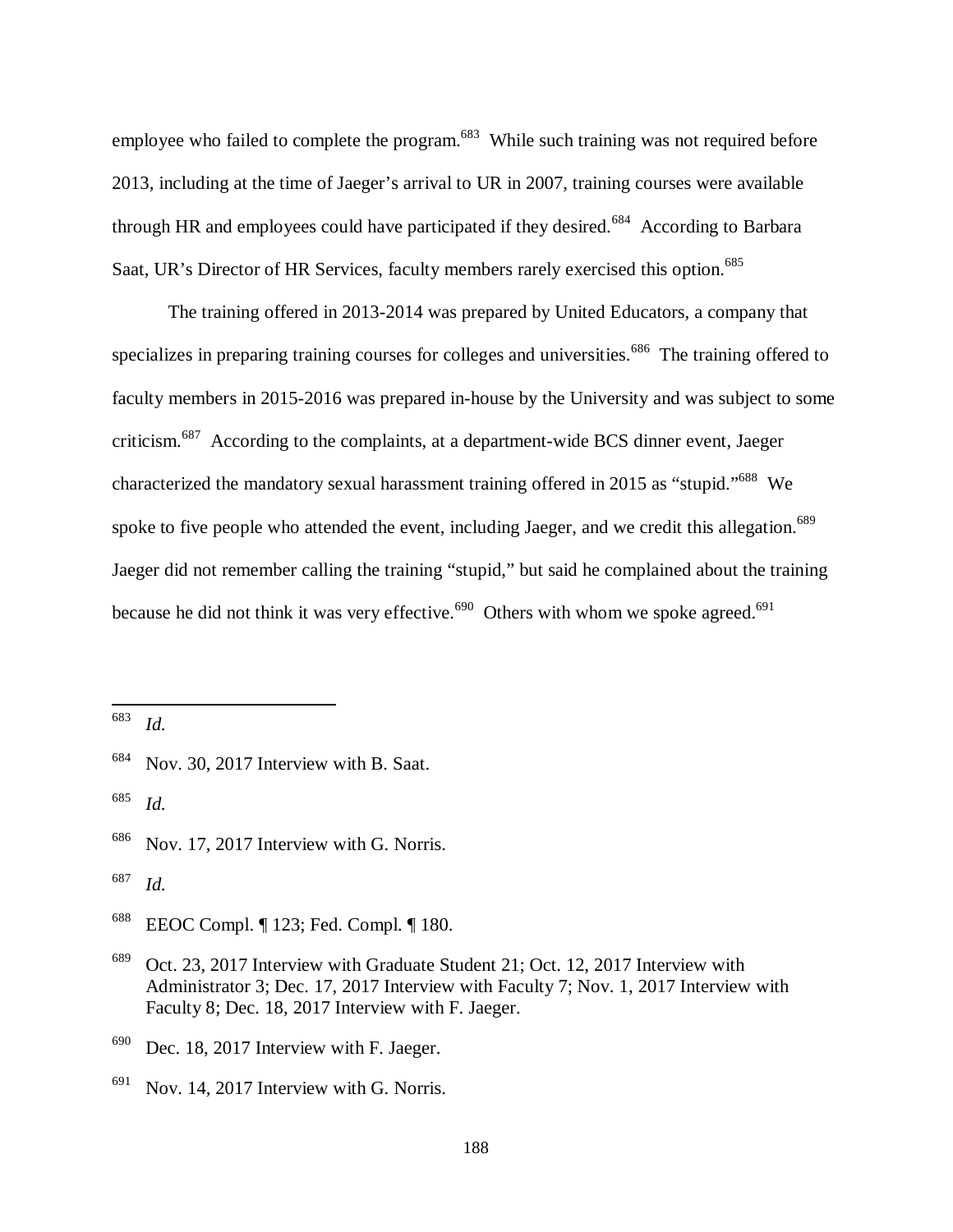UR also provides mandatory sexual harassment and sexual misconduct training to students.<sup>692</sup> The University has made it mandatory for all incoming graduate and undergraduate students to complete both in-person and online sexual misconduct and Title IX training since 2014.<sup>693</sup>

We reviewed HavenPlus, the graduate student-specific online training module, and found it to be effective and comprehensive. The module addresses domestic partner violence, sexual harassment, stalking and sexual assault. The training also touches upon personal and professional boundaries and navigating faculty-student interactions. The training module also contains a section on how to create a respectful community and academic environment, and warns against sexist language by providing various examples of inappropriate language. At various points throughout the online training, students are required to review UR's relevant

 $692$  The implementation of mandatory sexual harassment and sexual misconduct training, and the greater awareness that such training engenders among students and employees about such behavior, generally results in an increase in the number of complaints that are filed. (*See* U.S. Equal Emp't Opportunity Comm'n, *Select Task Force on the Study of Harassment in the Workplace* 46 (June 2016) ("[T]raining can increase the ability of attendees to understand the type of conduct that is considered harassment and hence unacceptable in the workplace.").) In a study that evaluated anti-harassment training at two large employers, "complaints to the human resources department did increase after the training." UR witnessed a substantial increase in Policy 106 complaints in 2016 and attributes the rise to its recent expansion of mandatory anti-harassment training. (Employment- Related Legal Claims Update (2016 Summary), 7.)

<sup>&</sup>lt;sup>693</sup> Jan. 3, 2018 Email from M. Levy to Debevoise & Plimpton LLP. In 2016-2017, the University began imposing consequences for a student's failure to complete a training course. Incoming undergraduate students who failed to complete the online training by October 20, 2016 had a registration hold placed on their accounts. (*Id.*; Nov. 15, 2017 Interview with M. Levy.) Beginning in the 2017-2018 academic year, incoming graduate students will have a registration hold applied to their accounts if they fail to timely complete training. (Jan. 3, 2018 Email from M. Levy to Debevoise & Plimpton LLP.) Beginning in the 2016-2017 academic year, the medical school and dental school began imposing a fine against incoming students who fail to complete the training. (Jan. 3, 2018 Email from M. Levy to Debevoise & Plimpton LLP.)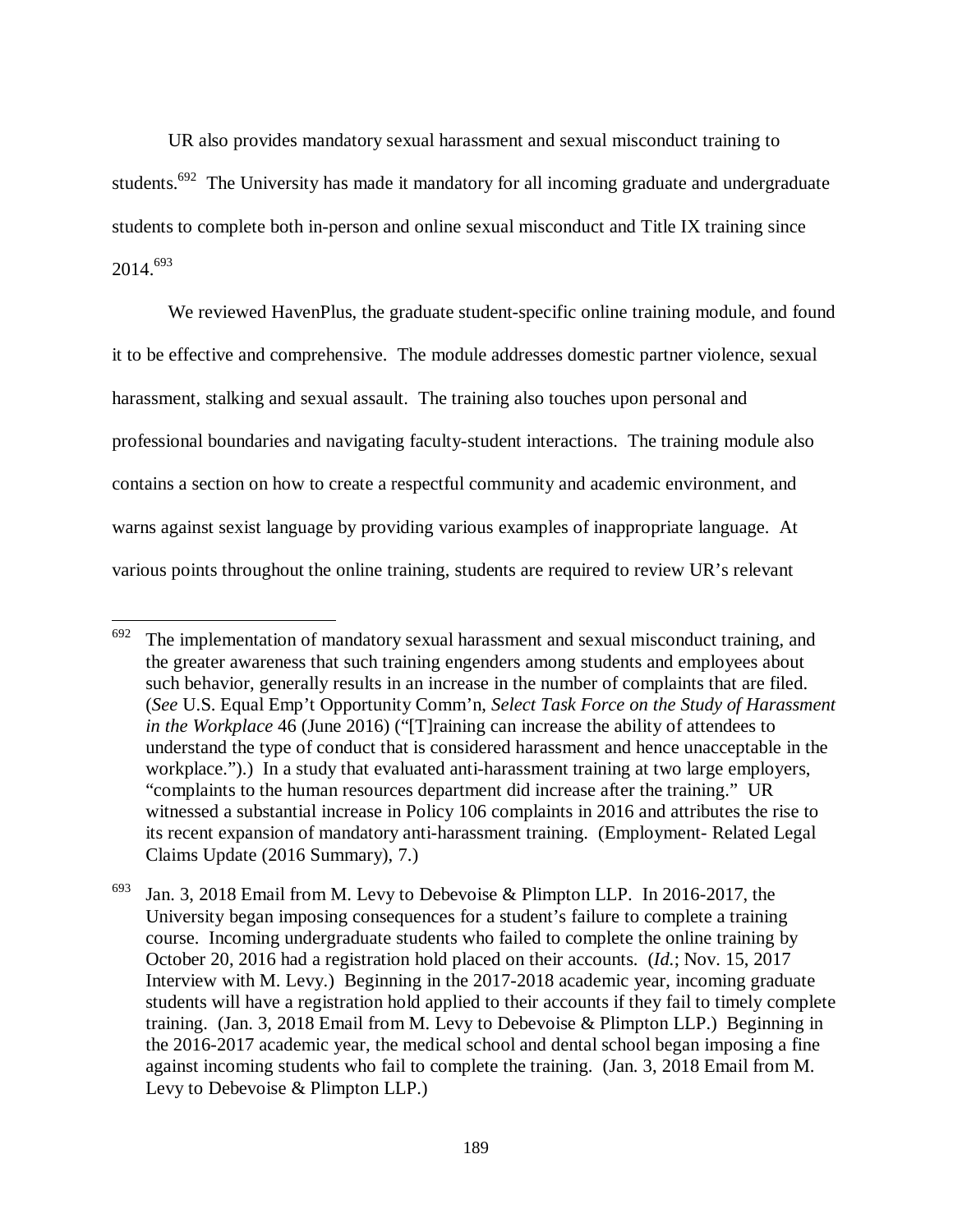policies in order to progress to the next screen. The training module also contains resources available to victims or individuals who want to learn more.

The mandatory in-person training session for incoming graduate students led by Levy addresses the requirements and prohibitions of Title IX, the role of the Title IX Coordinator, how to contact the Title IX Coordinator and a high-level overview of UR policies against discrimination and harassment. UR also offers additional, optional in-person training sessions, including training about maintaining a boundary between personal and professional settings.

Like HavenPlus, Haven, the online training course on sexual harassment and misconduct that is required for undergraduate students, also focuses on sexual assault, dating violence, stalking and sexual harassment. The module does not, however, include much of the material addressing faculty-student interactions and navigating personal/professional boundaries offered in HavenPlus.

Prior to implementing mandatory online training in 2014, both graduate students and undergraduate students received separate, in-person presentations on Title IX and sexual misconduct. According to Levy, this practice dated back to  $2008.694$  The training session addressed Title IX and Title VII and identified UR Policy 106 as a resource for students who wished to file a complaint.

# **V. POLICY RECOMMENDATIONS**

l

Based on our review and analysis of the University's relevant policies and procedures, our comparison of such policies and procedures to those of peer universities and our consideration of the factual findings of our investigation, we recommend the following steps to

 $694$  Jan. 3, 2018 Email from M. Levy to Debevoise & Plimpton LLP.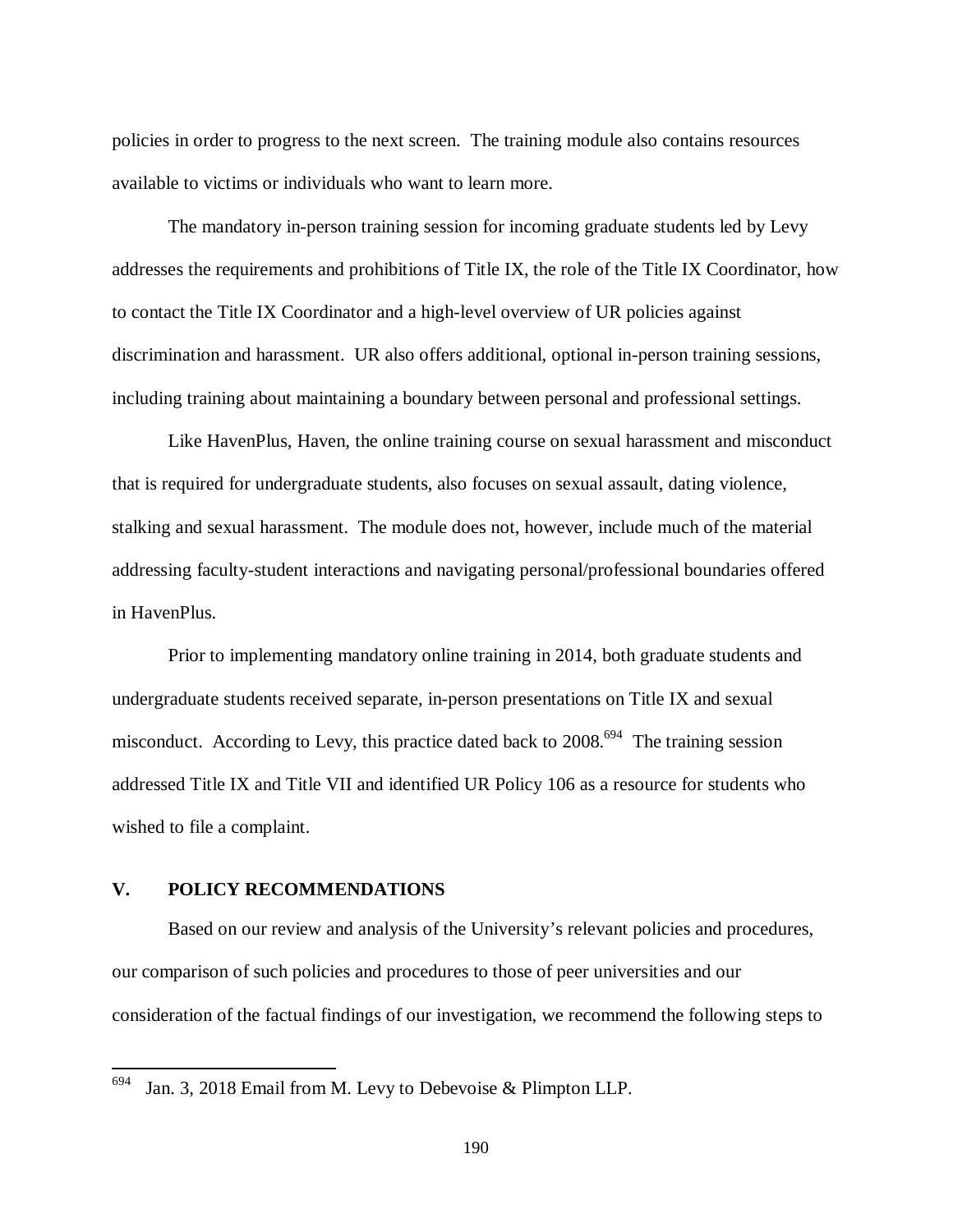enhance the University's sexual harassment compliance program. We emphasize that most of our recommendations are recommendations to be considered by the University with input from its various stakeholders before they are implemented.

As a general matter, and as detailed below, the University should implement clearer and more robust procedures for investigating and responding to claims of sexual harassment against faculty members. The University should also consider whether the human resources function is sufficiently integrated into addressing sexual harassment issues and whether the resources devoted to the human resources function are sufficient. This recommendation and others that follow stem from the fact that there is widespread confusion among members of the University community about the University's reporting and investigative processes with respect to sexual harassment.<sup>695</sup> During the Nearpass investigation, the Curtin investigation, the related appeals and Bixby's complaints, both the claimants and Jaeger expressed confusion over what to expect from the process, which policies applied, and who in the administration to contact.<sup>696</sup> There should be no misunderstanding with regard to how to make a complaint and what to expect from

 $695$  Over the course of the Investigation, we were contacted by or learned about two individuals who believe that the University has retaliated against them. We have not investigated them separately, as they are outside of the scope of our investigation, but note one theme, which was confusion over the complaint process. The information we received counsels that the University should look carefully at the handling of complaints and treatment of complainants. The addition of claimant and respondent advisers, as well as the plain language brochure explaining the complaint process, *see infra*, at Section V.A.1*,* should help to address these concerns and make what can be a difficult process less so.

 $696$  C. Curtin's Notes from Aug. 16, 2016 Interview with C. Kidd; C. Curtin's Notes from Aug. 22, 2016 Interview with J. Cantlon; C. Curtin's Notes from Aug. 26, 2016 Interview with R. Aslin; C. Curtin's Notes from Aug. 29, 2016 Interview with F. Jaeger; C. Curtin's Notes from Sept. 14-16, 2016 Interview with E. Newport; June 25, 2016 Email from K. Bixby to W. Heinzelman; Aug. 24, 2016 Emails between K. Bixby and W. Heinzelman.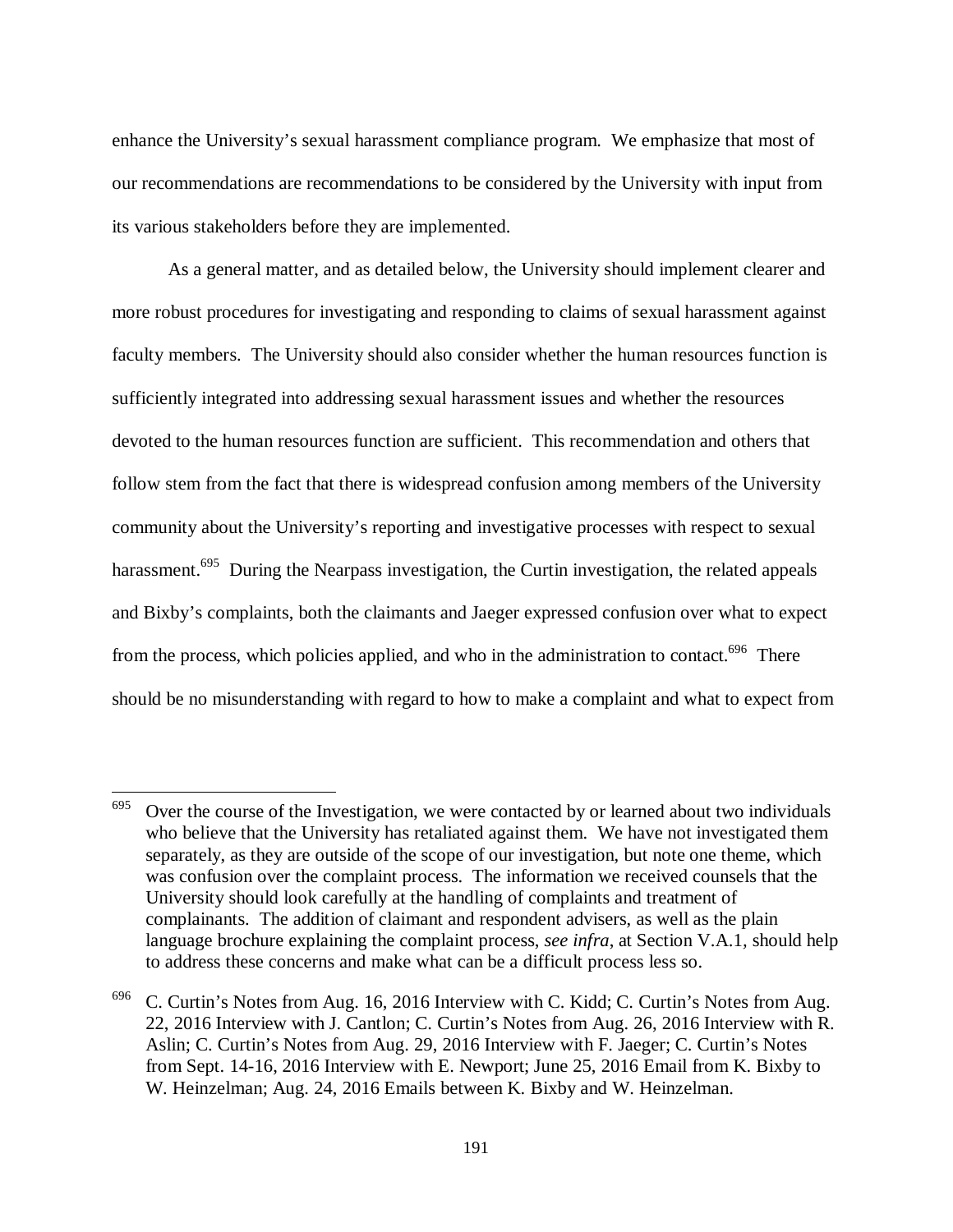the investigative process. These recommendations also are intended to address concerns that there are insufficient protections for claimants and the accused in an investigation.

Specifically, we recommend the following steps.

### **A. For the President and General Counsel**

## **1. Notice of Investigative Process and Rights**

When an investigation is opened, each party should be provided with clear written notice of the investigative process and steps. Although a resource of this type exists as Appendix C to the University's Student Sexual Misconduct Policy, no similar resource exists addressing sexual harassment complaints against faculty. To this end, no later than three months from today, the University should prepare and begin using a plain English "Advice of Rights and Procedures" brochure for claimants or potential claimants, witnesses and the accused to be provided at the outset of any investigation of a sexual harassment claim against a faculty member, or any inquiry about making such a claim. This written tool should include clear information on, among other topics: how and where claims may be made; how any investigation will proceed; sources of support; the obligations of confidentiality, both during and after the investigation is concluded and a decision is rendered; and how, whether and when claimants, witnesses and the accused will be informed about the progress, conclusion and any action taken in response to a claim.

We make this recommendation in light of the confusion over the University's investigative process that was expressed by the parties in the Nearpass Investigation.<sup>697</sup> The Complainants allege that complainants, the accused and witnesses are not informed of their rights, their entitlement to confidentiality or how the process will unfold.<sup>698</sup> Several universities

<sup>697</sup> *See supra*, at n. 696.

<sup>698</sup> EEOC Compl. ¶¶ 113, 135; Fed. Compl. ¶¶ 170, 193.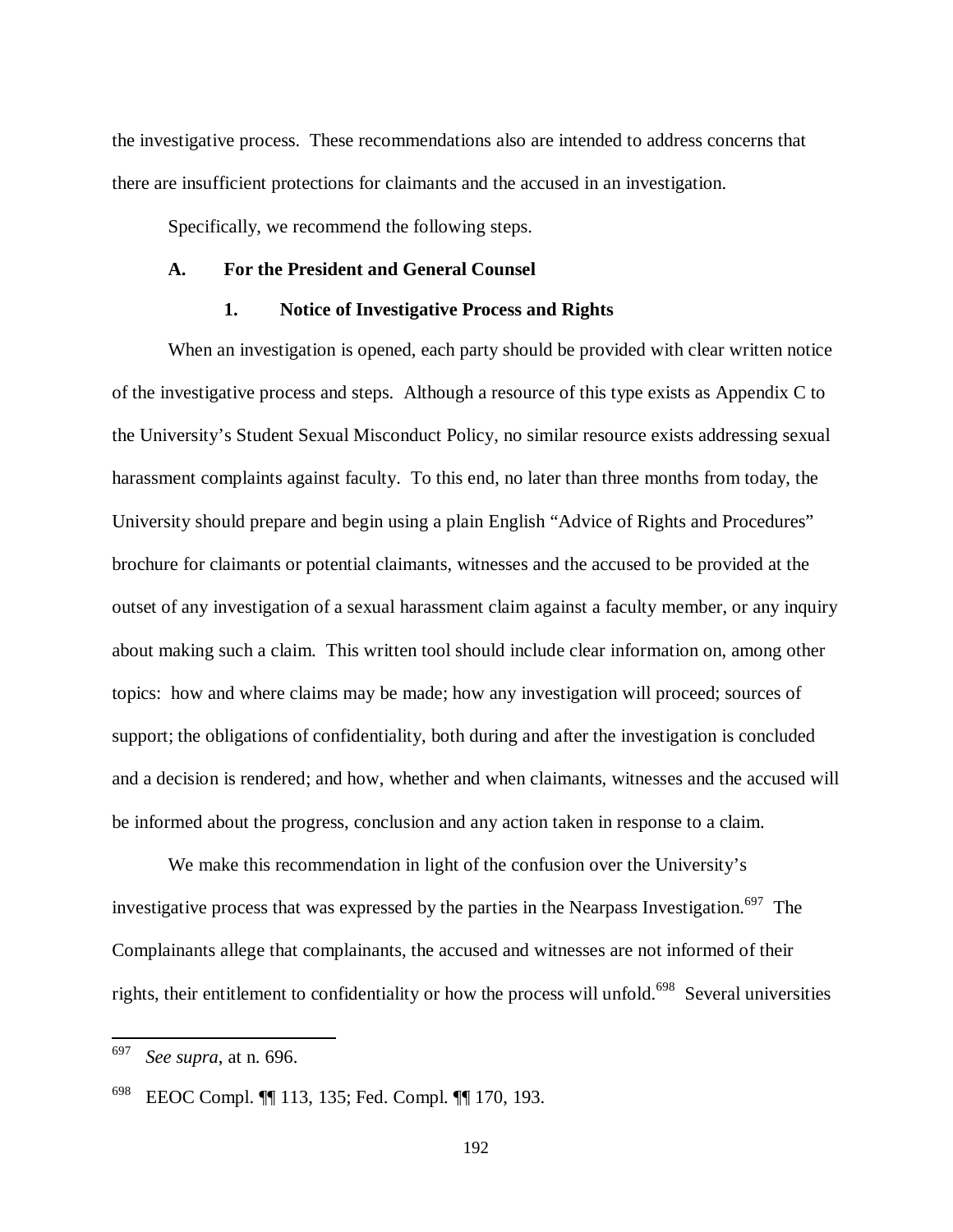provide such information in a fact sheet or flow chart to complainants and respondents, including Case Western and Johns Hopkins.<sup>699</sup> For example, at Johns Hopkins, upon receiving a complaint, the university will provide the complainant with a written explanation of his or her rights and options and the resources available to assist the complainant.<sup>700</sup> If an investigation is opened, the Title IX Coordinator will notify the complainant and respondent simultaneously in writing of the alleged violation being investigated and will provide the complainant and respondent with a written explanation of their rights and options during the resolution process, including the availability of interim measures and support services.<sup>701</sup> The Title IX Coordinator also ensures that both the complainant and respondent are updated throughout the investigative process.<sup>702</sup>

By providing this information at the outset of an investigation in a straightforward, uniform way, the University could help avoid subsequent frustration with the process, as was experienced in this case.

In addition, a protocol and template should be developed for communicating information about the conclusion of an investigation to the claimant, the accused and all witnesses.

<sup>701</sup> *Id.*

l

<sup>702</sup> *Id.*

<sup>699</sup> Johns Hopkins University, *Harassment and Discrimination Procedures*, *available at* http://oie.jhu.edu/discrimination-and-harassment/harassment-and-discrimination-complaintprocedures/index.html; Case Western Reserve University, *Sexual Misconduct Policy*, at 15, *available at* https://students.case.edu/policy/sexual/doc/sexualmisconductpolicy.pdf.

<sup>700</sup> Johns Hopkins University, *Harassment and Discrimination Procedures*.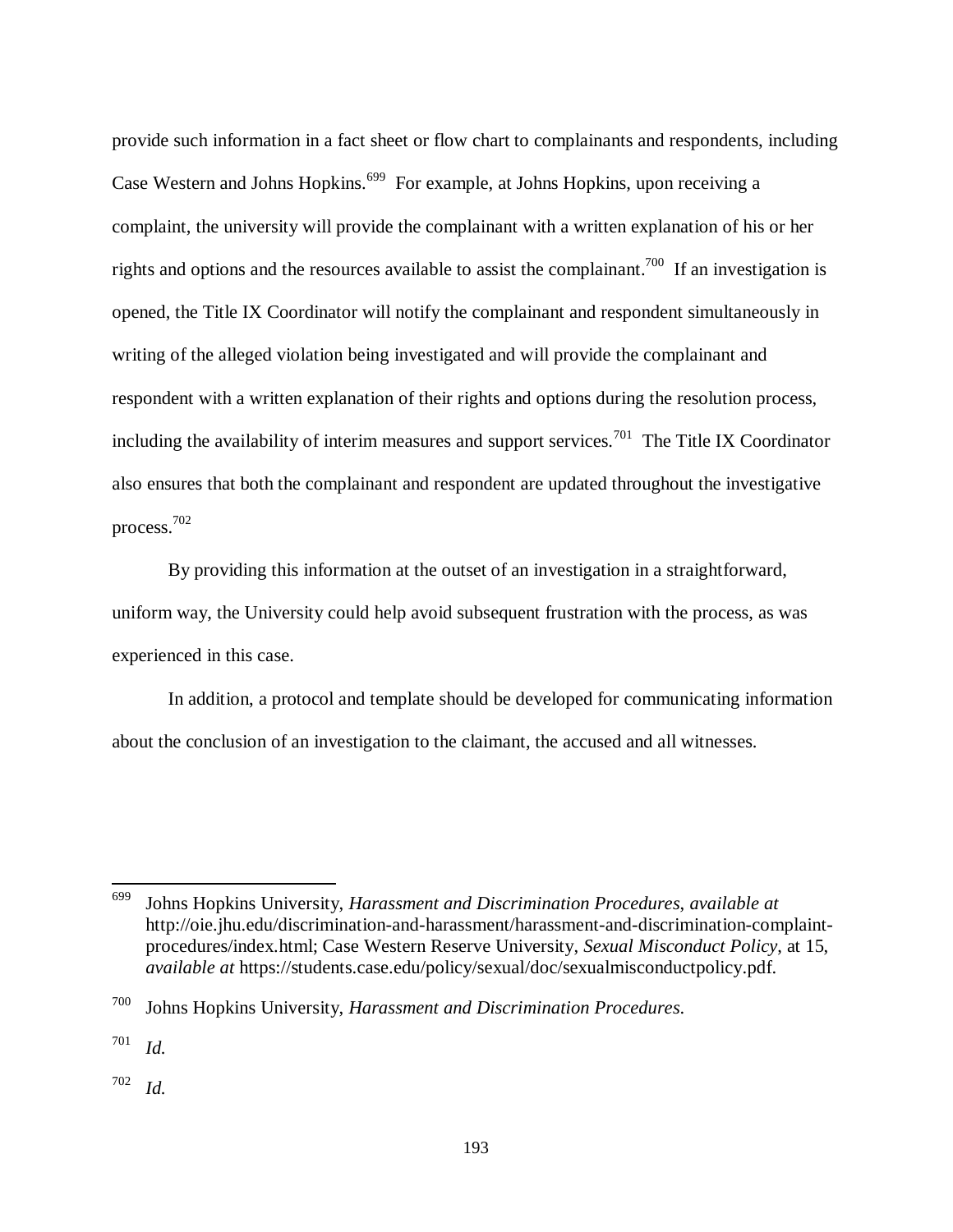## **2. Advisers for Claimants and Accused**

The University should immediately develop a list of University personnel from among those who can serve as advisers to claimants and accused parties in matters involving claims of sexual harassment against faculty members. The list should reflect a diverse pool of trained advisers, including academic deans, faculty members and other officers, similar to the pool of advisers made available to those participating in investigations pursuant to the Student Sexual Misconduct Policy, which is coordinated by the University's Judicial Officer. The University should notify all claimants, potential claimants and faculty of the availability of such advisers, specifying the range and purpose of such service and the confidentiality accorded to the consultations. Then, no later than three months from today, the University should hire two new counsel to be initially assigned to the OOC, one of whom will serve as an adviser to claimants, or potential claimants, on claims of sexual harassment or sexual misconduct involving faculty members, and the other to serve as an adviser to accused parties. If a separate office is established to investigate claims of sexual harassment or sexual misconduct by faculty members, these advisers should be transferred to that office.

This change would align the University with many other universities' policies, including those of Harvard, Columbia, Case Western and Cornell, which allow both parties to have advisers during the investigative process.<sup>703</sup> Similarly, the University of Rochester's Student Sexual Misconduct Policy allows students to have advisers during the investigative process.<sup>704</sup>

703 *See* Harvard University, *Sexual and Gender-Based Harassment Policy and Procedures for the Faculty of Arts and Sciences*, at 16, *available at* https://www.fas.harvard.edu/files/fas/files/fas\_sexual\_and\_genderbased\_harassment\_policy\_and\_procedures-1-13-16.pdf; Case Western Reserve University, *Sexual Misconduct Policy*, at 22, *available at* https://students.case.edu/policy/sexual/doc/sexualmisconductpolicy.pdf; Columbia University, *Employee Policy and Procedures on Discrimination, Harassment, Sexual*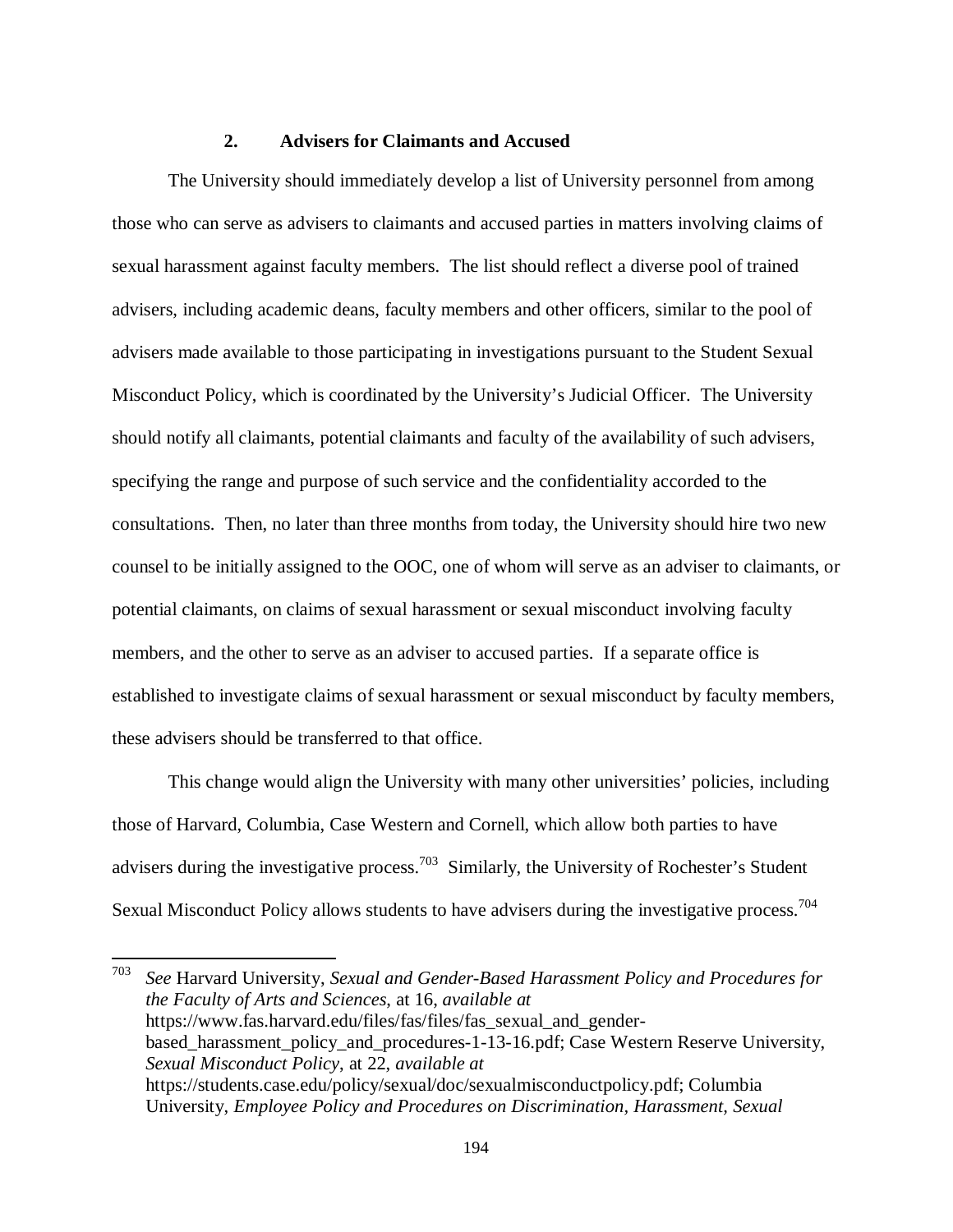This change also will provide parties with additional guidance throughout the investigative process—guidance that to some extent was lacking in connection with the investigations that took place in this matter. Although the advisers will not serve as the lawyers for the claimants or the accused, they will be able to knowledgeably advise on matters of policy, procedure, process and other sources of support. Neither of the new counsel should advise or represent the University on claims or litigation involving claims of sexual harassment, sexual discrimination or other kinds of employment discrimination, although they may be assigned other legal duties and/or duties involving sexual harassment training.

#### **3. Training Programs**

 $\overline{a}$ 

Within three months, the University should undertake and complete a review of the training that it provides on sexual harassment to faculty, students, staff and trainees, with the objective of providing state-of-the-art, mandatory training to the entire University community on at least an annual basis and when anyone first enters the University community. In order to achieve this objective, greater resources, including funding, will be needed. The number of training sessions almost certainly will need to be increased. In-person training, including peer training for students, would be preferable, but online training could be used if necessary. Training should cover, among other topics, faculty/undergraduate and faculty/graduate student relationships and interactions, none of which is sufficiently addressed in current training programs. Training also should include a clear explanation of the complaint and investigation

*Assault, Domestic Violence, Dating Violence, and Stalking*, at 18, available at http://eoaa.columbia.edu/files/eoaa/content/EOAAPolicyFebruary2017.final\_.pdf; Cornell University, *Procedures for Resolution of Reports Against Faculty Under Cornell University Policy 6.4, at 8, available at https://titleix.cornell.edu/procedure/.* 

<sup>704</sup> University of Rochester, *Student Sexual Misconduct Policy, at 8, available at https://www.rochester.edu/sexualmisconduct/assets/pdf/StudentSexualMisconductPolicy.pdf*

195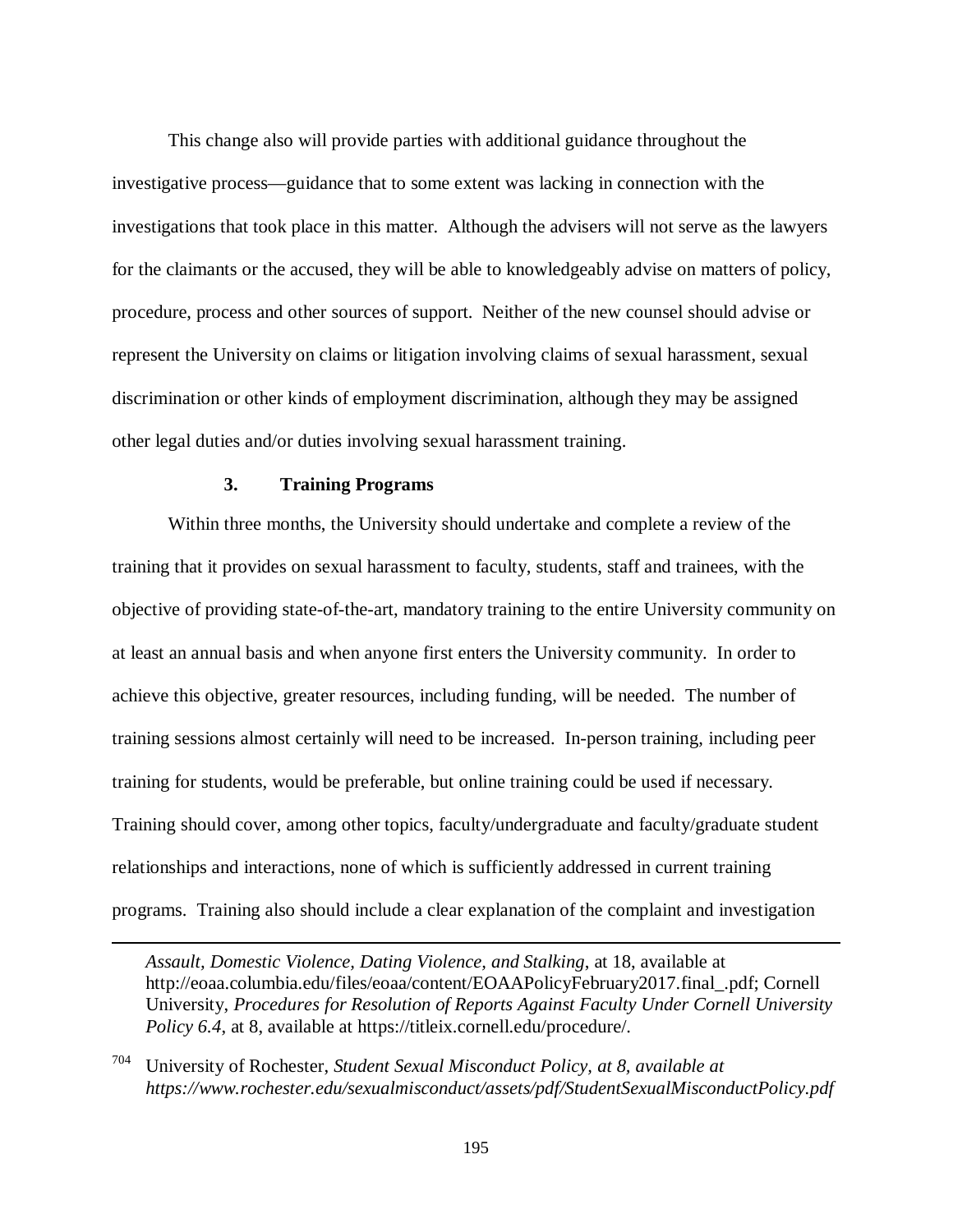process. Training initiatives should be considered as part of the evaluation process for department chairs.

As we have noted, many faculty and students alike lacked clarity and certainty regarding what the University's policies actually permitted, prohibited, and required. This uncertainty was particularly acute before 2013: the University did not implement organized, campus-wide sexual harassment training for all employees until 2013.<sup>705</sup> While the change in 2013 was a step in the right direction, the current training for employees does not deal at all with faculty-student relationships. The significance of this gap in training is underscored by Jaeger's conduct and the University's and the claimants' responses to such conduct. We believe that incorporating this topic into the training will help to prevent similar situations in the future, and by including training initiatives as part of the evaluation process for department chairs, leadership will be more incentivized to give training the attention and funding it needs. Annual training on key policies is increasingly a standard tenet of compliance programs at large institutions, not only in the business world, but also in other sectors. We believe the University should be at the forefront of this trend.

Student sexual harassment training is also now mandatory.<sup>706</sup> Although the students' online training is thorough and effective, we recommend increased peer training, which, in the views of Norris and Levy, among others, is a particularly effective method of delivering such training.<sup>707</sup>

 $705$  Nov. 14, 2017 Interview with G. Norris.

<sup>&</sup>lt;sup>706</sup> Nov. 15, 2017 Interview with M. Levy; Jan. 3, 2018 Email from M. Levy to Debevoise & Plimpton LLP.

 $707$  Nov. 14, 2017 Interview with G. Norris.; Nov. 15, 2017 Interview with M. Levy.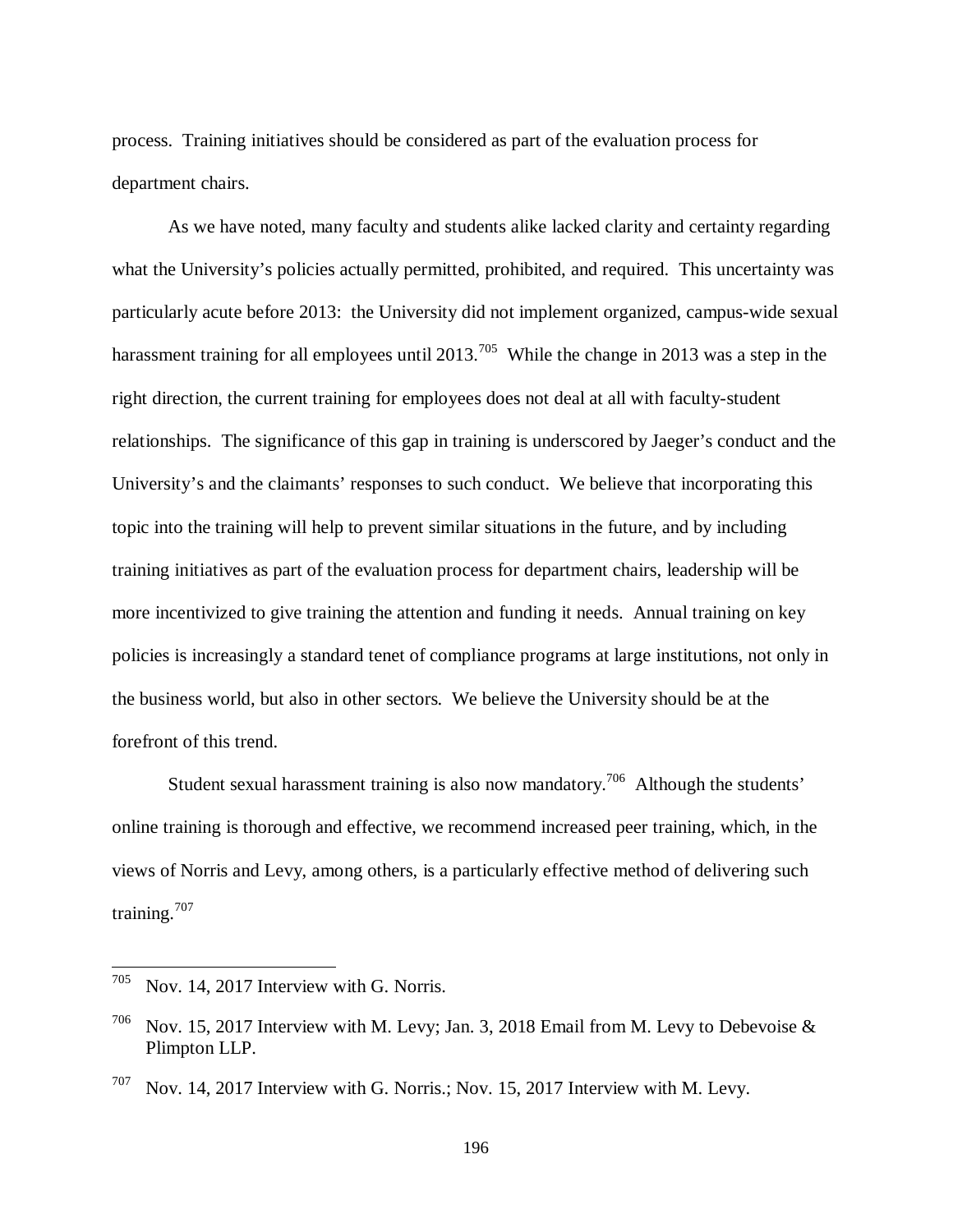#### **4. UR Policy 106**

We recommend that within three months from today, the University should amend UR Policy 106 to specify: (a) examples of acts that may constitute sexual harassment; (b) the range of discipline and other remedial action that may be taken when there is a violation of the policy; and (c) the range of discipline and other remedial actions that may be taken by deans and chairs of departments for problematic conduct that does not rise to the level of a violation of the policy, but nevertheless counsels some remedial steps. In addition to these amendments, the University should consider adding to UR Policy 106 a statement encouraging members of the University community who believe that anyone subject to UR Policy 106 has engaged in sexual harassment to report such conduct, similar to the language in the University's Student Sexual Misconduct Policy that encourages reporting.

### **5. Confidentiality Policy**

The OOC should retain outside counsel to advise the President and the General Counsel on developing new procedures regarding confidentiality of investigations of claims of sexual harassment or sexual misconduct against faculty members, with the objective of adopting formal procedures that more carefully and flexibly balance the requirements and needs of confidentiality and the benefits of transparency. Such new procedures should be finalized and implemented within six months of today. The General Counsel should consult with the Commission on Women and Gender Equity in Academia, the Executive Committee of the Faculty Senate, the leadership of the GSA and relevant deans and department chairs before finalizing these procedures. Following the adoption of the new procedures, the General Counsel should publish them on the University's website.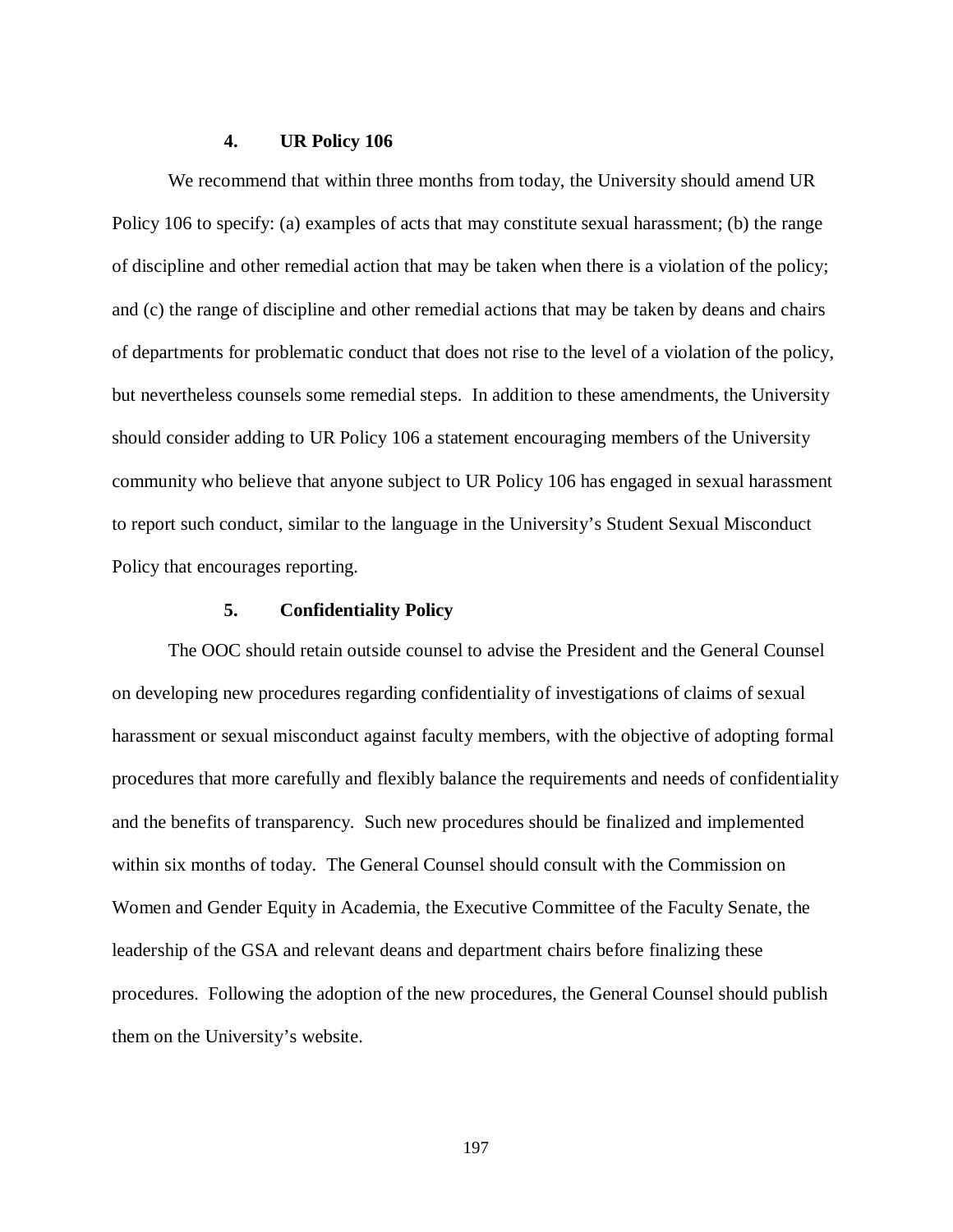The current policy leaves uncertainty as to what will be kept confidential and in what circumstances. We found that there was confusion among the Complainants, witnesses and Jaeger about whether information they provided in connection with the investigation would remain confidential, whether information they knew about the investigation needed to remain confidential, and whether information collected by the OOC during the investigation would remain confidential.<sup>708</sup> Witnesses were not notified when the investigation had concluded unless they followed up actively.<sup>709</sup> One student expressed the sentiment that in an investigation, "one side has to be confidential about it, and the other side does not."<sup>710</sup> The student said, "It's a balance of confidentiality and transparency, and it frustrates people that it tends toward confidentiality. $1^{711}$  While we appreciate that in this case, lack of communication created confusion and distrust toward the University's administration, we also note the need for confidentiality surrounding an investigation. Nearpass agreed that the OOC's confidentiality expectations should be clearly communicated upfront.<sup>712</sup>

As noted, the OOC recently prepared a one-page information sheet about the UR Policy 106 process and has begun providing that to witnesses. The document states that the "University requires that you keep anything relating to your interview (including any information discussed during the interview and the fact that an investigation is taking place) confidential. Please do not

<sup>708</sup> *See* discussion *supra,* II.B.4.

<sup>709</sup> EEOC Compl. ¶ 236; C. Curtin's Notes from Aug. 22, 2016 Interview with J. Cantlon; May 19, 2016 Email from K. Bixby email to C. Nearpass; Sept. 13, 2016 Email from Witness 11 to C. Nearpass.

<sup>710</sup> Nov. 21, 2017 Interview with Witness 3.

<sup>711</sup> *Id.*

<sup>712</sup> Oct. 30, 2017 Interview with C. Nearpass.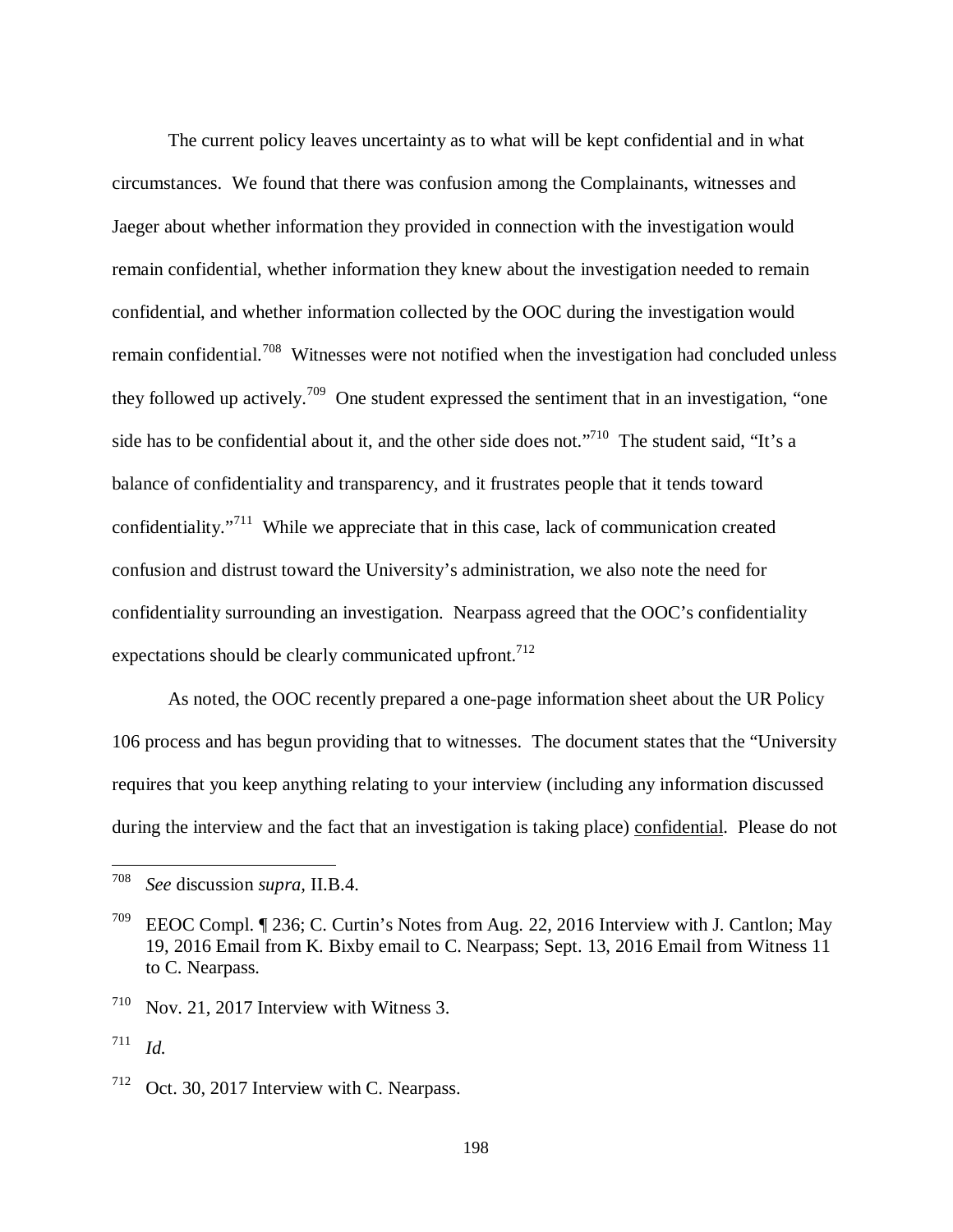discuss this investigation or the allegations that are being investigated with anyone."<sup>713</sup> This is a step in the right direction, but further analysis of the range of issues needs to be done in order to achieve an optimal balance between the important interests served by confidentiality and transparency.

# **6. Publicize Annual Data on Harassment Complaints**

The University should release an annual report of the number of complaints filed with the University alleging gender-based discrimination and sexual harassment and how the complaints were resolved.

The annual release of such information would serve to increase transparency and community awareness. Both Cornell and Yale publish reports on complaints of sexual misconduct.<sup>714</sup> Cornell provides yearly statistics about the type of complaint, how it was resolved and the gender of the parties.<sup>715</sup> Yale provides a much more detailed, semi-annual report.<sup>716</sup> In addition to statistical data about the complaints, the report includes summaries of the various complaints. $717$ 

<sup>714</sup> Cornell University, *Policy 6.4 Formal Complaints Against Students During the 2014-2015 and 2015-2016 Academic Years*, *available at* https://titleix.cornell.edu/statistics/; Yale University, *Report of Complaints of Sexual Misconduct Brought forward from January 1, 2017 through June 30, 2017*, *available at* https://provost.yale.edu/sites/default/files/files/August%202017%20Report.pdf.

<sup>715</sup> Cornell University, *Policy 6.4 Formal Complaints Against Students During the 2014-2015 and 2015-2016 Academic Years*, *available at* https://titleix.cornell.edu/statistics/.

<sup>716</sup> Yale University, *Report of Complaints of Sexual Misconduct Brought forward from January 1, 2017 through June 30, 2017*, *available at* https://provost.yale.edu/sites/default/files/files/August%202017%20Report.pdf.

717 *Id.*

<sup>713</sup> University of Rochester, *Policy 106 Investigation: Information for Witnesses* (2017).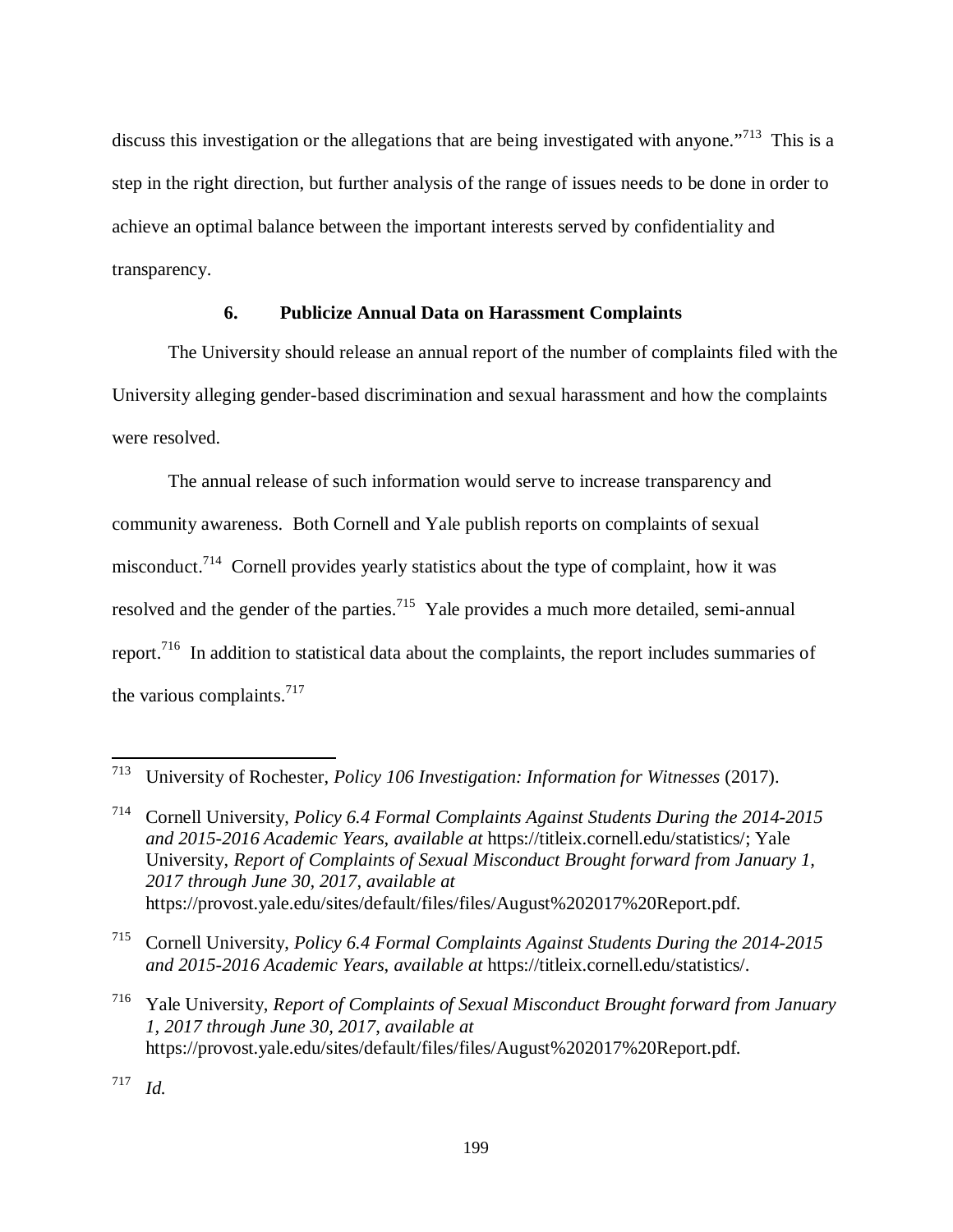#### **7. Information Technology Policy**

We recommend that the President and General Counsel consult with the Executive Committee of the Faculty Senate and the leadership of the GSA and the Student Body to discuss the implementation of procedures for reviewing emails on the University's servers in appropriate circumstances, and that the President and General Counsel report to the Board of Trustees by April 10, 2018 on the procedures that have been implemented. Although the University, like its peer universities, has the authority to review emails on its servers and has security, investigative and other legitimate reasons to retain the ability to do so, the fact that the OOC reviewed emails relating to Aslin's and Cantlon's complaints about Jaeger has upset and concerned many members of the University community. Such concerns were exacerbated by the sharing of such emails with DeAngelis. To address those concerns and increase transparency regarding such email reviews, we believe that new, more specific criteria governing any such review are warranted. Relatedly, we recommend that UR's IT Policy be amended to specify: (a) that the University respects the privacy of individuals and keeps user files and emails as private as possible; and (b) procedures for the distribution of emails by administrators authorized to access and review user emails.

#### **8. Access to Policies, Procedures and Resources**

The University should continue to provide online access to information about all of the foregoing policies, procedures and resources, including UR Policy 106, UR Policy 121 and the UR Intimate Relationships Policy. In addition to ensuring that all policies and training materials are readily available online, the University should provide online information regarding the Title IX coordinator, any newly-created office in this area and the Intercessor. Such information should include actual names and contact information, not merely descriptions of their roles. The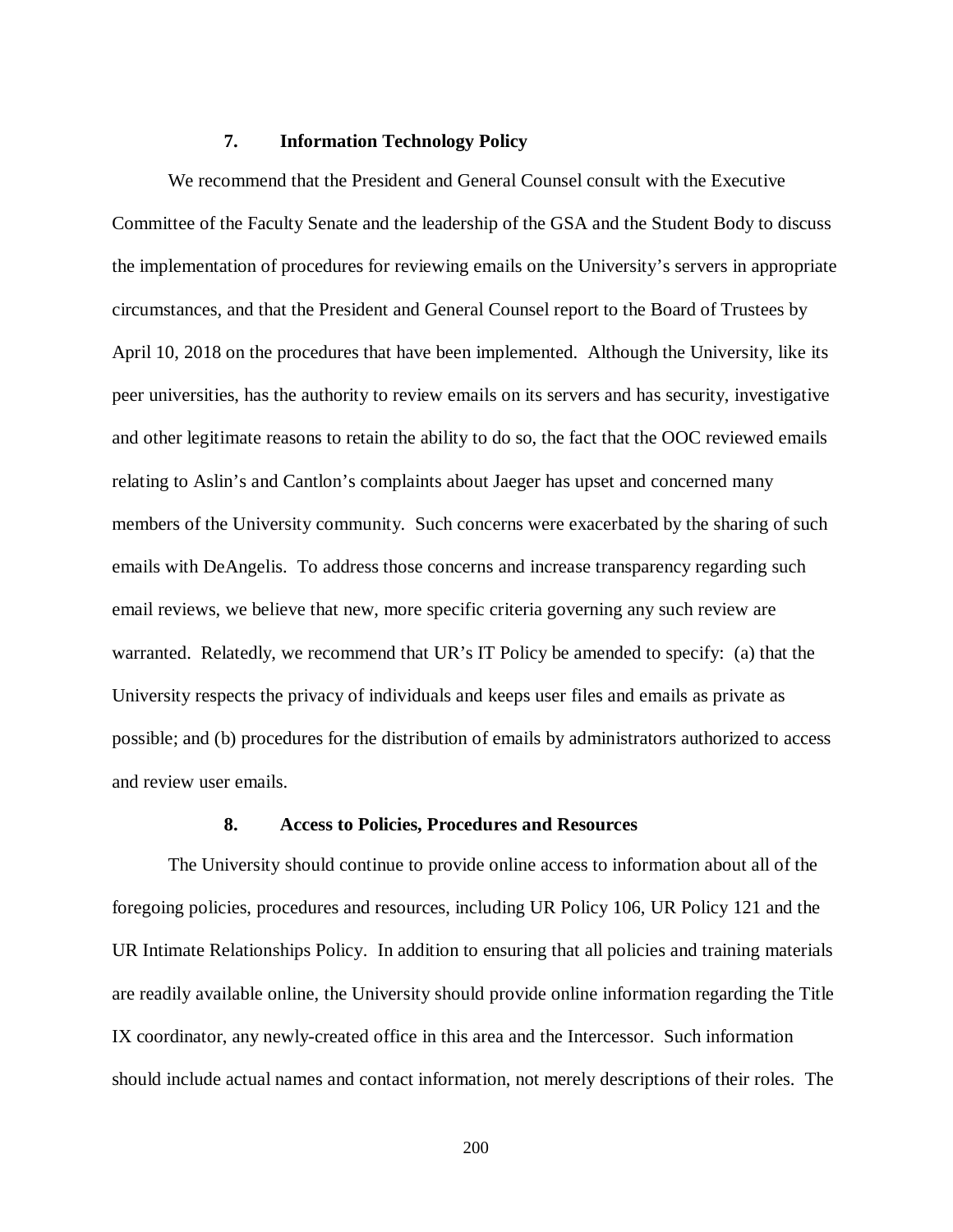foregoing policies and procedures should be streamlined and presented in an intuitive format, with separate sections based on the identity of the accused and the nature of the claim. They should provide narrative examples of conduct that would violate the policy. The revised policies should clearly lay out the full range of potential discipline and other remedial action that may be taken when there is a policy violation, and set forth a range of potential consequences for conduct that does not rise to the level of a policy violation, but is still problematic.

This recommendation addresses the evident need for increased transparency and clarity surrounding the University's reporting and investigative procedures. With respect to the recommendation that the University enumerate potential sanctions, many universities provide a list of various penalties for violating policies, including Washington University in St. Louis and Cornell.<sup>718</sup> Improved access to policies, procedures and resources, as well as a more streamlined process, will ensure that, going forward, members of the University community will know exactly where to go to report a concern and what the process will entail should they choose to move forward with a complaint, as well as what to expect in terms of sanctions.

# **B. For the Board of Trustees, President, Provost, Executive Committee of the Faculty Senate, Leadership of GSA and the Commission on Women and Gender Equity in Academia**

### **1. UR Intimate Relationships Policy**

l

We recommend that the Board of Trustees direct the President and Provost to initiate consideration by the Faculty Senate of amendments to the UR Intimate Relationships Policy so that, in addition to prohibiting faculty members from accepting academic authority over students

<sup>718</sup> University of Washington in St. Louis, *Discrimination and Harassment*, *available at* https://hr.wustl.edu/items/discrimination-harassment-policy/; Case Western Reserve University, *Sexual Misconduct Policy*, at 23, *available at* https://students.case.edu/policy/sexual/doc/sexualmisconductpolicy.pdf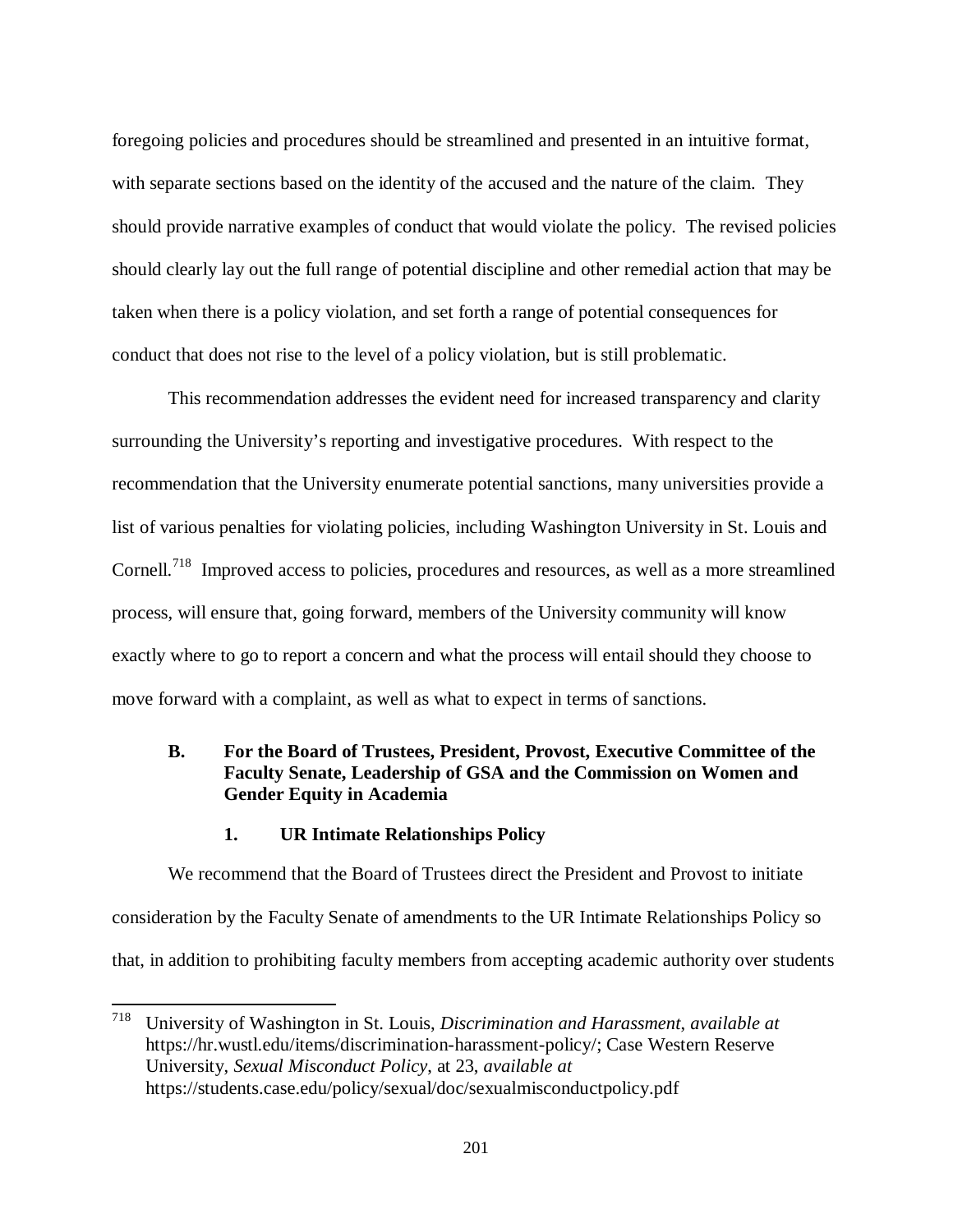and post-doctoral fellows with whom they have, or have had, an intimate relationship, regardless of department, it also flatly prohibits all intimate relationships between faculty and students in the same department. In order to give due consideration to such amendments, the President, Provost, and Faculty Senate should seek the recommendation of the Commission on Women and Gender Equity in Academia and the GSA, and then should recommend appropriate action to the Board of Trustees by April 10, 2018. Input also should be solicited from outside experts and other universities that have adopted such policies.

This recommendation is rooted in our investigation's findings with respect to Jaeger's intimate relationships with multiple BCS students.<sup>719</sup> We found that these relationships contributed, at least in part, to making some female graduate students in BCS uncomfortable; in some cases, these women actively avoided pursuing academic opportunities with Jaeger.<sup>720</sup> It also seems clear that the fact of such relationships between Jaeger and BCS students was what most bothered at least Aslin, notwithstanding that UR did not have a policy prohibiting them. DeAngelis also believes that romantic relationships between faculty and students have no proper place in BCS or UR.

The University's policies did not prohibit these relationships at the relevant times, but did prohibit sexual harassment. Although some factual circumstances might implicate only one of those two policies, Jaeger's conduct and the Complainants' allegations implicated both policies and thereby highlighted the potential tension between the two policies—and the acute challenges that can arise when intimate relationships between faculty and students are permitted. While some institutions have navigated those challenges without imposing strict prohibitions, we

<sup>719</sup> *See supra*, at Section II.A.2.b.

<sup>720</sup> *See supra*, at Section II.A.1.e.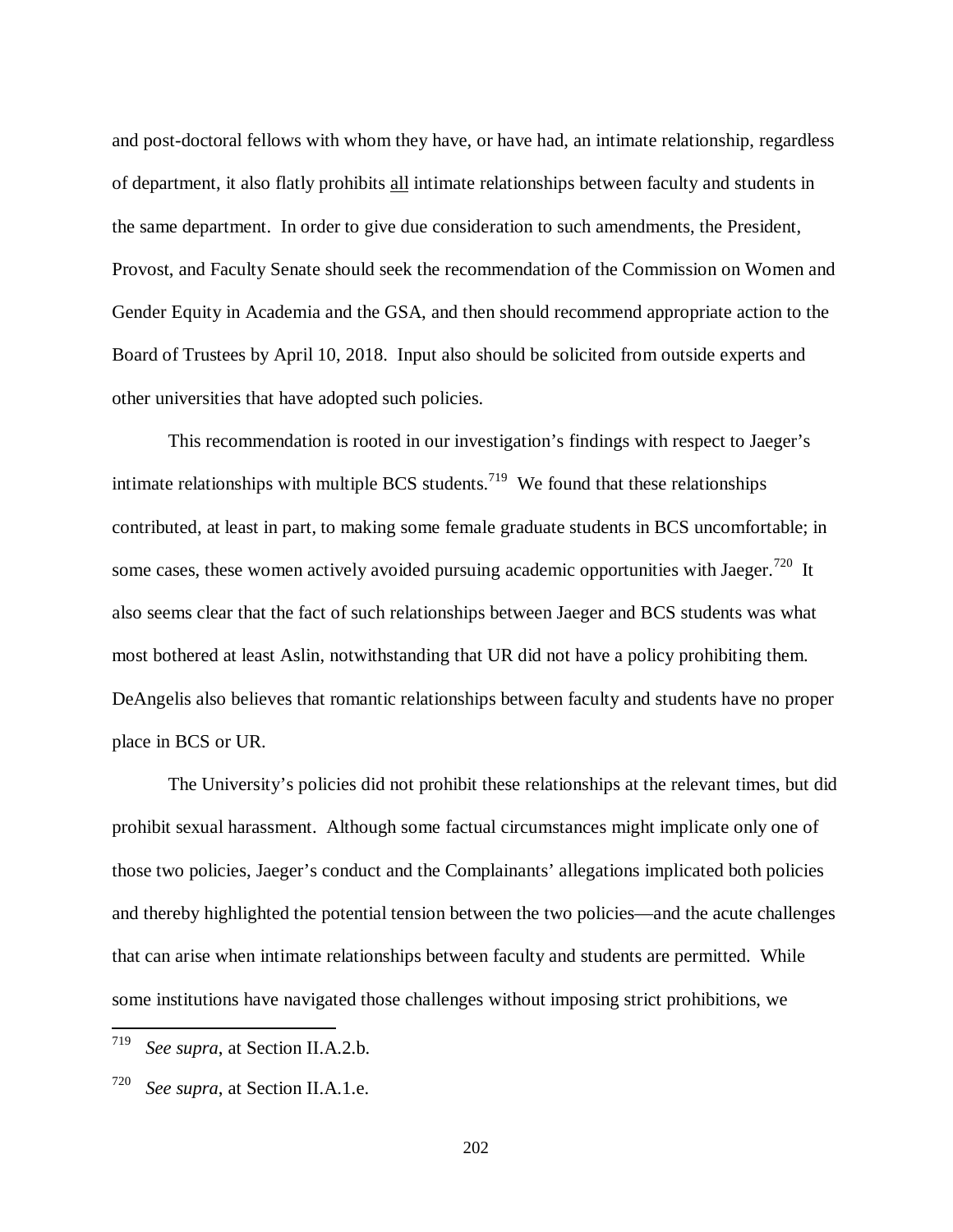believe that in light of the University's experiences in this matter, a bright-line rule would be beneficial. Although the University has strengthened its policies recently,<sup>721</sup> we believe that they can and should be further reinforced as described above.<sup>722</sup>

These amendments, although stringent, would not be out of line with the policies of peer universities. To the contrary, what we recommend is similar to restrictions in other universities' faculty-student relationship policies. Stanford, for example, prohibits sexual or romantic relationships between faculty members and students where the faculty member "has had, or in the future might reasonably be expected to have, academic responsibility over" the student.<sup>723</sup> This includes faculty members and students in the same "department, program or division."<sup>724</sup> Stanford also requires that the faculty member notify his or her "supervisor, department chair or dean" about any relationship that is prohibited by this policy.<sup>725</sup> Northwestern also requires that consensual relationships be reported to the department chair.<sup>726</sup> UR's current policy, on the other hand, does not mandate disclosure but simply states, "Faculty members should err on the side of

722 *See id.*

l

724 *Id.*

725 *Id.*

<sup>721</sup> *See* Exhibit 1; University of Rochester, *Faculty Handbook* (revised Feb. 2007); *Faculty Handbook* (revised July 2008).

<sup>723</sup> Stanford University Administrative Guide, *1.7.2 Consensual Sexual or Romantic Relationships in the Workplace and Educational Setting*, at 2, *available at* https://adminguide.stanford.edu/printpdf/chapter-1/subchapter-7/policy-1-7-2.

<sup>726</sup> Northwestern University, *Consensual Romantic or Sexual Relationships between Faculty, Staff and Students*, at 3, *available at* http://policies.northwestern.edu/docs/Consensual\_Relations\_011314.pdf.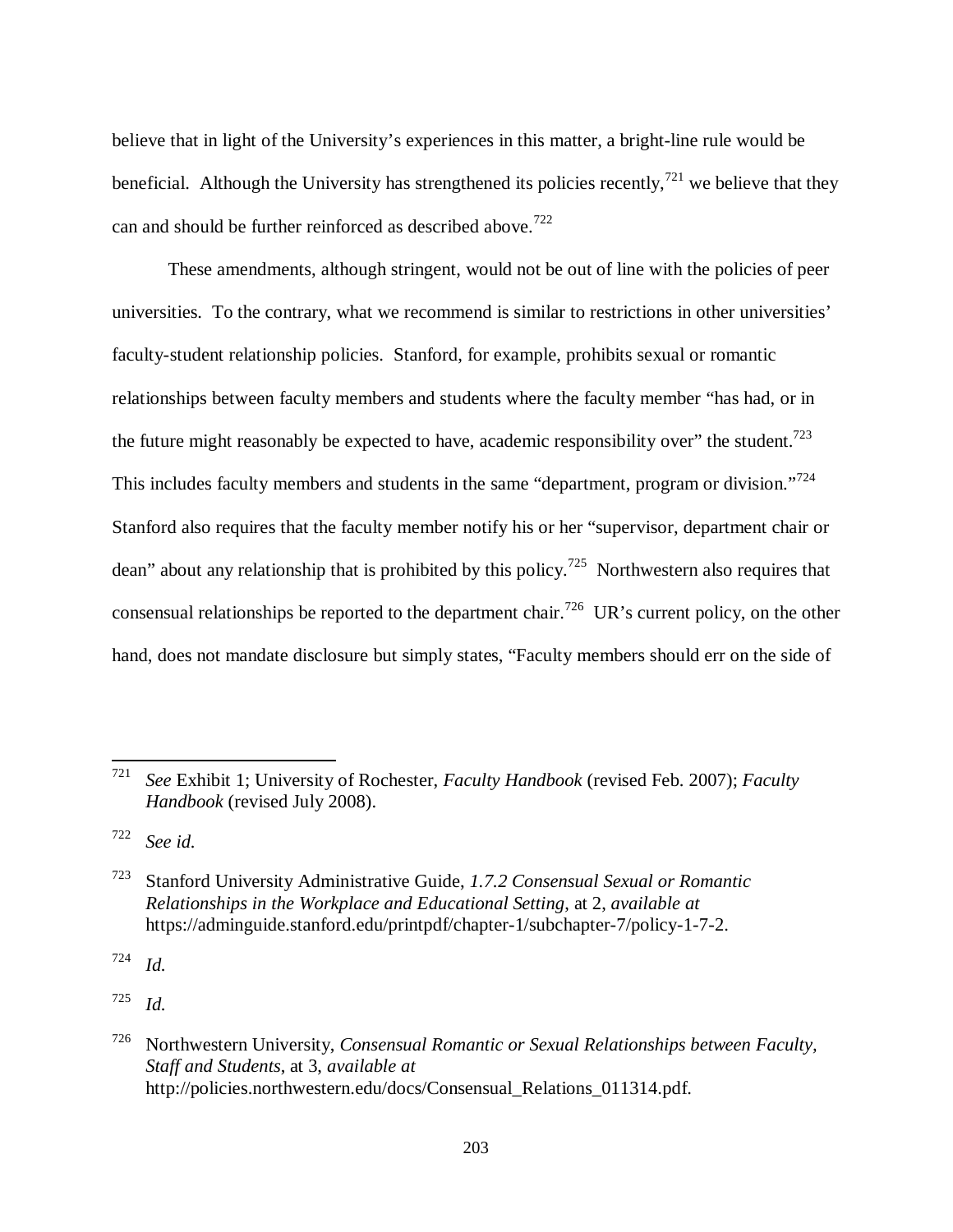disclosing a relationship to the Intercessor if there is any doubt about whether they exercise academic authority."<sup>727</sup>

Northwestern's policy explains, "the possibility exists that the faculty member may influence evaluation or academic or career advancement of the student even if the faculty member does not directly supervise the graduate/professional student."<sup>728</sup> Such requirements would have either prohibited Jaeger from dating female students within BCS or required him to disclose his relationships to the University administration. We believe that prohibiting relationships between faculty and students in the same department will help to prevent problematic faculty-student relationships in the future and would better address the concerns described by Northwestern's policy.

## **2. Dedicated Office to Investigate Sexual Harassment or Misconduct by Faculty Members**

We recommend that the Board of Trustees consider directing the President to establish an office separate from the OOC to handle claims of sexual harassment or sexual misconduct by faculty members and instituting some or all of the procedures provided for investigating and adjudicating claims of sexual harassment or sexual misconduct by students as overseen by the Title IX Coordinator. As part of this consideration, the President and the Executive Committee of the Faculty Senate should consider establishing an appropriately comprised committee to recommend corrective action following the conclusion of every UR Policy 106 investigation of a faculty member for sexual harassment or sexual misconduct. Such a committee would be

 $727$  Exhibit 1.

<sup>728</sup> Northwestern University, *Consensual Romantic or Sexual Relationships between Faculty, Staff and Students*, at 3, *available at* http://policies.northwestern.edu/docs/Consensual\_Relations\_011314.pdf.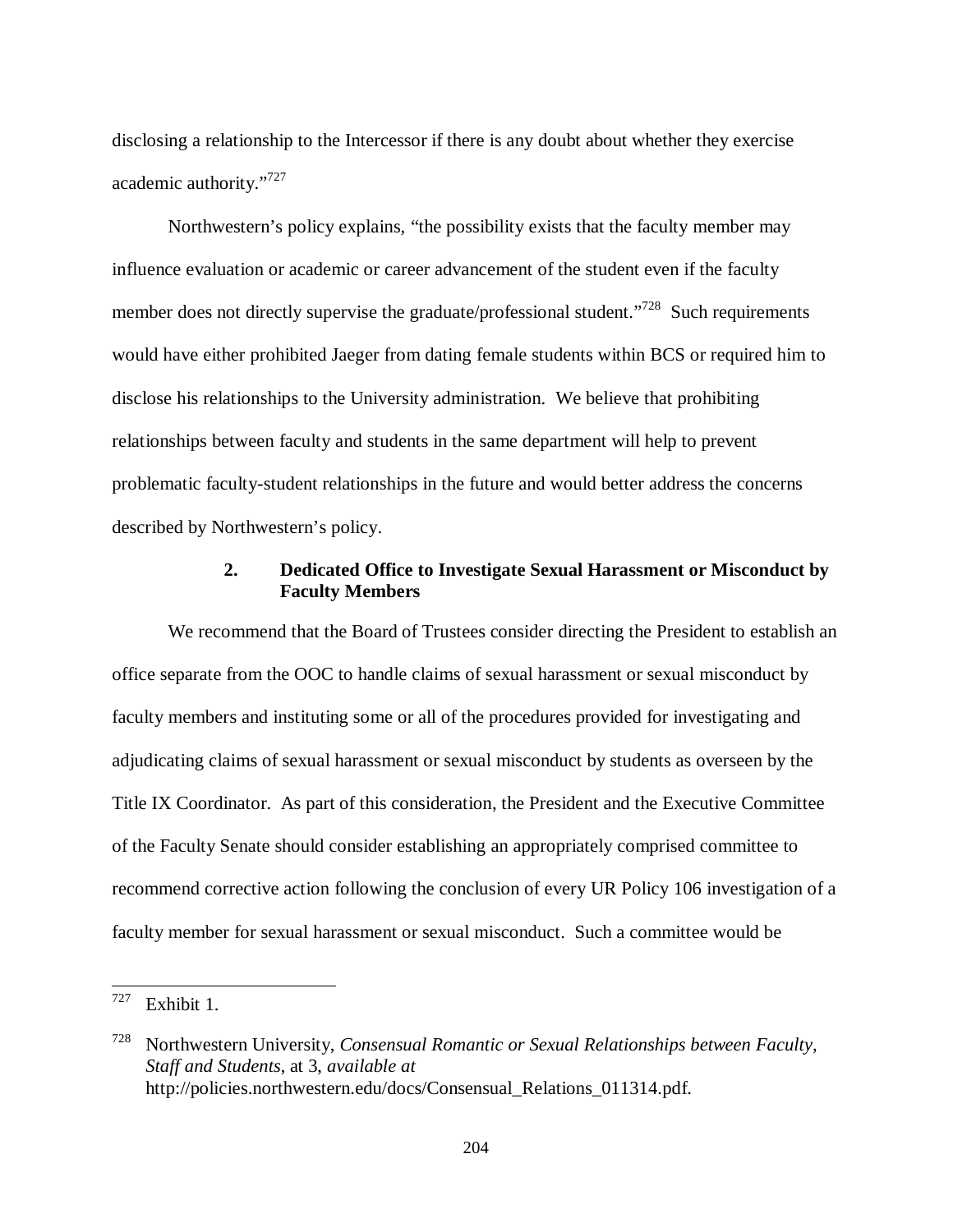comprised of representatives from relevant constituencies of the University community, which would mitigate concerns about bias and lend credibility to findings. Decisions that are understood to reflect the perspectives of different populations may be more likely to be accepted as fair and legitimate. The decision-making structures used by the University of Chicago and UR's College of Arts, Sciences & Engineering for claims involving academic dishonesty may be useful resources to review. The President shall report to the Board of Trustees on the results of his consideration of this recommendation by April 10, 2018.

We credit the Complainants' concerns that there is at least a perception of a conflict of interest in having the OOC handle UR Policy 106 claims, although Nearpass told us that she conducts UR Policy 106 investigations in a human resources capacity, not in her capacity as a University lawyer.<sup>729</sup> It is true that if a party disagrees with the outcome of a UR Policy 106 investigation and decides to sue the University in an administrative proceeding or in court, the OOC defends the University.<sup>730</sup> We therefore recommend that such investigations be handled by a separate office in order to avoid the perception of a conflict.

<sup>&</sup>lt;sup>729</sup> EEOC Complaint  $\P$  137; Oct. 30, 2017 Interview with C. Nearpass. Nearpass explained that she makes clear during all interviews that she is not acting in an advocacy role or representing the University, and instead is acting as a neutral fact-finder. (Oct. 30, 2017 Interview with C. Nearpass.) We credit that she acted neutrally in that role in this case. Nevertheless, as the Complainants made abundantly clear, there can be an appearance of a conflict when it is the OOC, of which Nearpass is a part, that defends the University in an administrative proceeding or in court on employment matters, including those that may involve a disagreement about the outcome of a Policy 106 investigation. Although we recognize that UR has handled Policy 106 claims made against faculty in this way for many years and that there are resource and expertise reasons for doing so, we nevertheless believe that serious consideration should be given to establishing a separate, dedicated office to handling these critical issues.

<sup>730</sup> Oct. 30, 2017 Interview with R. Crummins.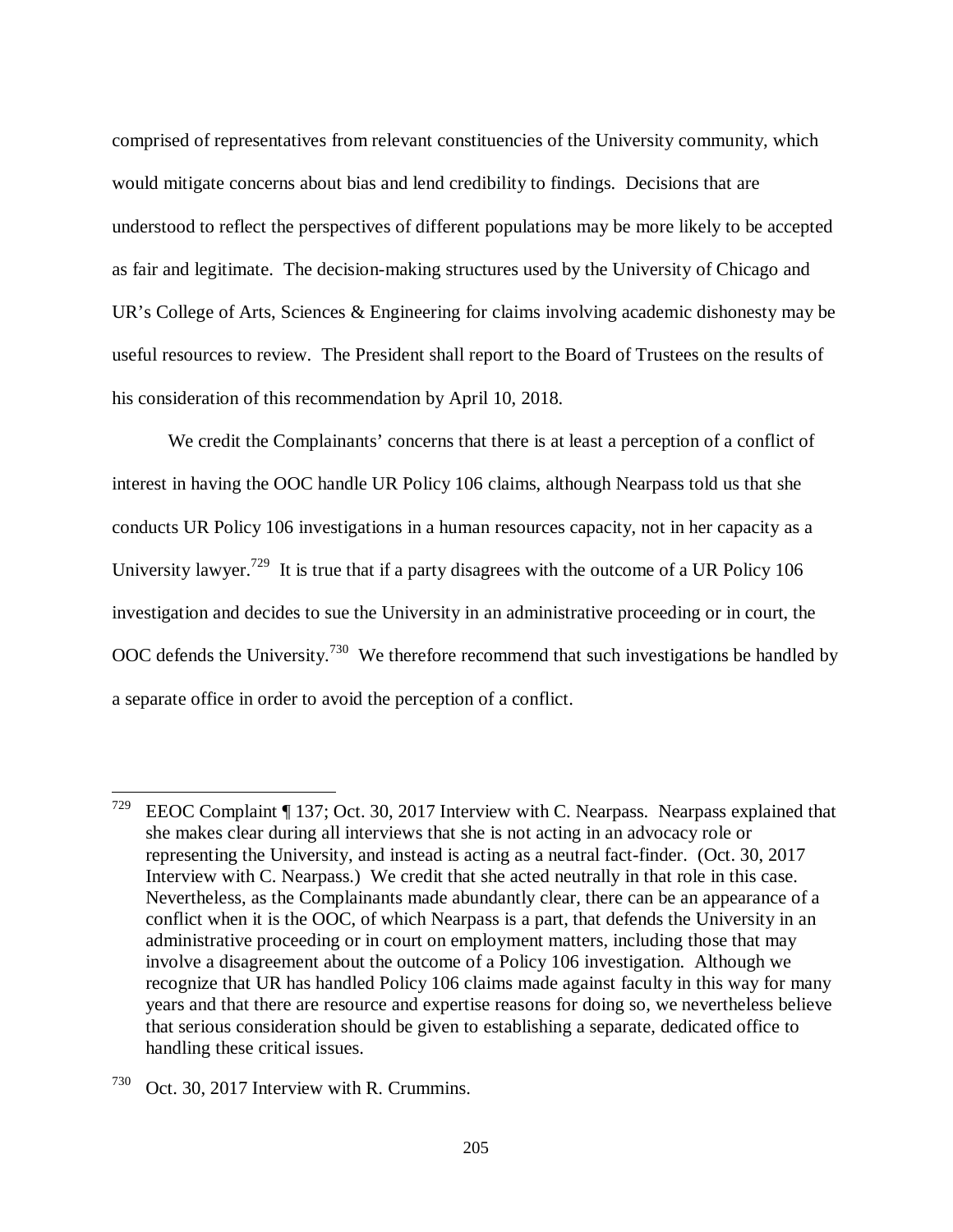Our research indicates that the University is an outlier in permitting claims of sexual harassment to be handled by the OOC. Most other universities have a separate office tasked with handling claims of sexual misconduct. Harvard has created a centralized system whereby the Office for Dispute Resolution is responsible for receiving and investigating complaints of sexual and gender-based harassment and preparing a final report with recommendations for corrective and disciplinary action.<sup>731</sup> Similarly, Brown's Director of Diversity Inclusion similarly reviews all incoming complaints.<sup>732</sup>

# **C. For the President and Board of Trustees**

 $\overline{a}$ 

### **1. Cabinet-Level Officer to Oversee Implementation**

In recognition of the importance of the issues addressed in this Report and the challenges of taking into account the interests of all relevant groups and stakeholders, the President should appoint a senior, cabinet-level official to oversee the implementation of these recommendations, including compliance with any deadlines, as well as other initiatives the President may develop to combat sexual harassment, misconduct and discrimination, as well as retaliation. This person should be someone with relevant expertise and credibility with all of the University's constituencies.

## **2. Trustee or Special Committee to Oversee Implementation**

Similarly, the Board of Trustees should appoint a Trustee or Special Committee of the

Trustees to oversee the implementation of these recommendations, including compliance with

<sup>731</sup> *See* Harvard University Office for Sexual and Gender-Based Dispute Resolution ("ODR"), *available at* https://odr.harvard.edu/about-0.

<sup>732</sup> *See* Brown University Office of Institutional Equity and Diversity, *Incident Reporting*, *available at* https://www.brown.edu/about/administration/human-resources/sites/humanresources/files/sexualharassment-workplaceharassment-discrimination-complaint-formrevised-july2017\_0.pdf.